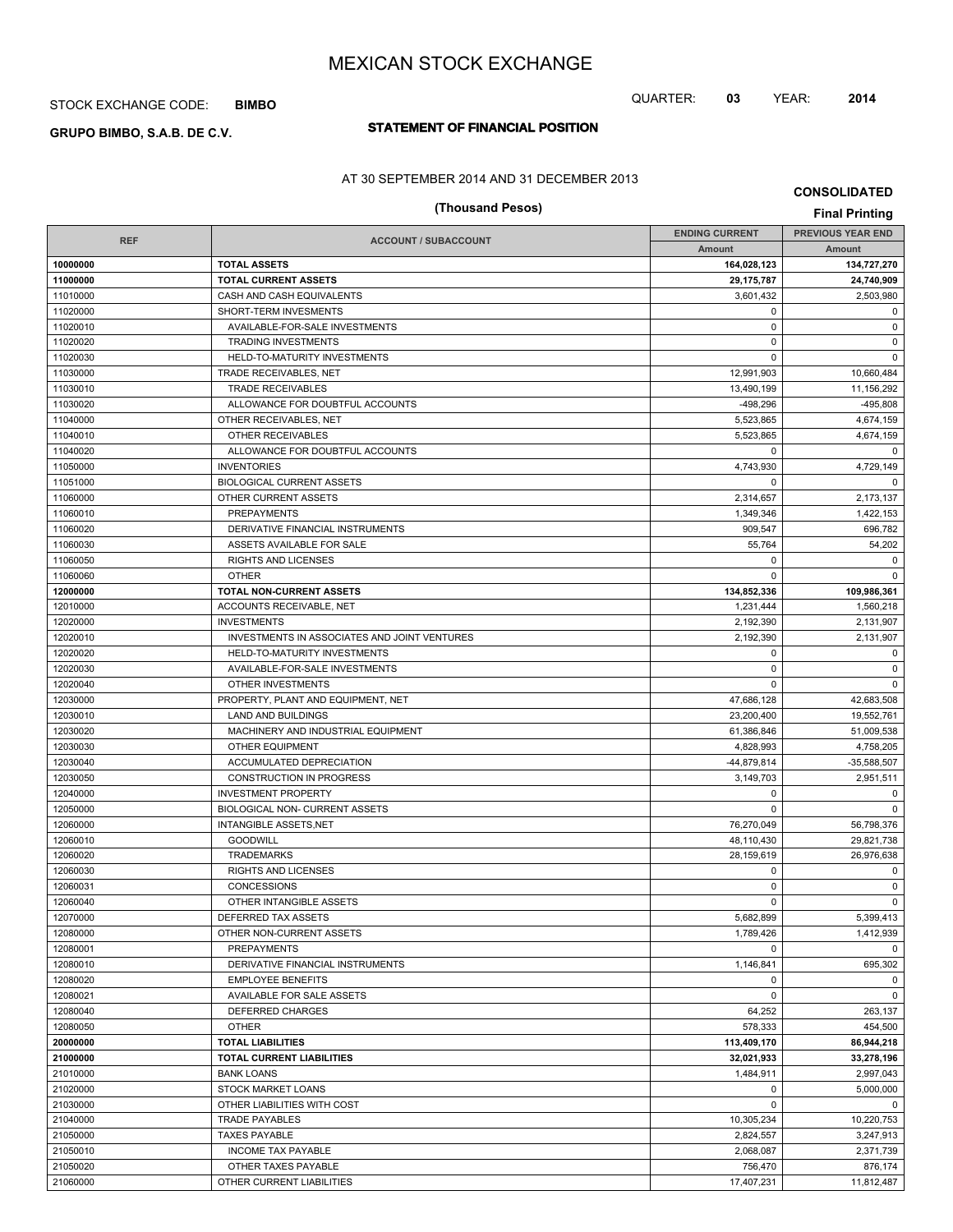## STOCK EXCHANGE CODE: **BIMBO**

# **STATEMENT OF FINANCIAL POSITION GRUPO BIMBO, S.A.B. DE C.V.**

# QUARTER: **03** YEAR: **2014**

#### AT 30 SEPTEMBER 2014 AND 31 DECEMBER 2013

|                  | AT 30 SET TEMBER 2014 AND 31 DECEMBER 2013                              |                       | <b>CONSOLIDATED</b>      |  |  |
|------------------|-------------------------------------------------------------------------|-----------------------|--------------------------|--|--|
| (Thousand Pesos) |                                                                         |                       |                          |  |  |
| <b>REF</b>       | <b>ACCOUNT / SUBACCOUNT</b>                                             | <b>ENDING CURRENT</b> | <b>PREVIOUS YEAR END</b> |  |  |
|                  |                                                                         | <b>Amount</b>         | <b>Amount</b>            |  |  |
| 21060010         | <b>INTEREST PAYABLE</b>                                                 | $\mathbf 0$           | 0                        |  |  |
| 21060020         | DERIVATIVE FINANCIAL INSTRUMENTS                                        | 730,476               | 1,033,543                |  |  |
| 21060030         | DEFERRED REVENUE                                                        | $\mathbf 0$           | 0                        |  |  |
| 21060050         | <b>EMPLOYEE BENEFITS</b>                                                | $\mathbf 0$           | $\mathbf 0$              |  |  |
| 21060060         | <b>PROVISIONS</b>                                                       | 15,239,697            | 9,893,246                |  |  |
| 21060061         | CURRENT LIABILITIES RELATED TO AVAILABLE FOR SALE ASSETS                | $\mathbf 0$           | $\mathbf 0$              |  |  |
| 21060080         | <b>OTHER</b>                                                            | 1,437,058             | 885,698                  |  |  |
| 22000000         | TOTAL NON-CURRENT LIABILITIES                                           | 81,387,237            | 53,666,022               |  |  |
| 22010000         | <b>BANK LOANS</b>                                                       | 9,243,555             | 1,096,718                |  |  |
| 22020000         | <b>STOCK MARKET LOANS</b>                                               | 49,228,963            | 31,235,211               |  |  |
| 22030000         | OTHER LIABILITIES WITH COST                                             | $\mathbf 0$           | 0                        |  |  |
| 22040000         | DEFERRED TAX LIABILITIES                                                | 1,520,674             | 1,554,185                |  |  |
| 22050000         | OTHER NON-CURRENT LIABILITIES                                           | 21,394,045            | 19,779,908               |  |  |
| 22050010         | DERIVATIVE FINANCIAL INSTRUMENTS                                        | 439,928               | 236,334                  |  |  |
| 22050020         | DEFERRED REVENUE                                                        | $\mathbf 0$           | $\mathbf 0$              |  |  |
| 22050040         | <b>EMPLOYEE BENEFITS</b>                                                | 17,733,087            | 17,399,773               |  |  |
| 22050050         | <b>PROVISIONS</b>                                                       | 3,221,030             | 2,143,801                |  |  |
| 22050051         | NON-CURRENT LIABILITIES RELATED TO AVAILABLE FOR SALE ASSETS            | $\mathbf 0$           | $\mathbf 0$              |  |  |
| 22050070         | <b>OTHER</b>                                                            | $\mathbf 0$           | $\mathbf 0$              |  |  |
| 30000000         | <b>TOTAL EQUITY</b>                                                     | 50,618,953            | 47,783,052               |  |  |
| 30010000         | EQUITY ATTRIBUTABLE TO OWNERS OF PARENT                                 | 48,988,671            | 45,619,190               |  |  |
| 30030000         | <b>CAPITAL STOCK</b>                                                    | 4,226,510             | 4,226,510                |  |  |
| 30040000         | SHARES REPURCHASED                                                      | 0                     | 0                        |  |  |
| 30050000         | PREMIUM ON ISSUANCE OF SHARES                                           | $\mathbf 0$           | $\mathbf 0$              |  |  |
| 30060000         | CONTRIBUTIONS FOR FUTURE CAPITAL INCREASES                              | $\Omega$              | $\mathbf 0$              |  |  |
| 30070000         | OTHER CONTRIBUTED CAPITAL                                               | $\Omega$              | $\mathbf 0$              |  |  |
| 30080000         | RETAINED EARNINGS (ACCUMULATED LOSSES)                                  | 48,592,444            | 44,535,317               |  |  |
| 30080010         | <b>LEGAL RESERVE</b>                                                    | 758,029               | 758,029                  |  |  |
| 30080020         | OTHER RESERVES                                                          | 916,103               | 917,031                  |  |  |
| 30080030         | <b>RETAINED EARNINGS</b>                                                | 42,860,257            | 38,455,988               |  |  |
| 30080040         | NET INCOME FOR THE PERIOD                                               | 4,058,055             | 4,404,269                |  |  |
| 30080050         | <b>OTHERS</b>                                                           | 0                     | 0                        |  |  |
| 30090000         | ACCUMULATED OTHER COMPREHENSIVE INCOME (NET OF TAX)                     | $-3,830,283$          | $-3,142,637$             |  |  |
| 30090010         | GAIN ON REVALUATION OF PROPERTIES                                       | $\mathbf 0$           | $\mathbf 0$              |  |  |
| 30090020         | ACTUARIAL GAINS (LOSSES) FROM LABOR OBLIGATIONS                         | 1,197,777             | 1,067,074                |  |  |
| 30090030         | FOREING CURRENCY TRANSLATION                                            | $-4,495,083$          | $-3,975,267$             |  |  |
| 30090040         | CHANGES IN THE VALUATION OF FINANCIAL ASSETS AVAILABLE FOR SALE         | $\mathbf 0$           | 0                        |  |  |
| 30090050         | CHANGES IN THE VALUATION OF DERIVATIVE FINANCIAL INSTRUMENTS            | $-532,977$            | $-234,444$               |  |  |
| 30090060         | CHANGES IN FAIR VALUE OF OTHER ASSETS                                   | $\mathbf 0$           | 0                        |  |  |
| 30090070         | SHARE OF OTHER COMPREHENSIVE INCOME OF<br>ASSOCIATES AND JOINT VENTURES | $\mathbf 0$           | $\mathbf 0$              |  |  |
| 30090080         | OTHER COMPREHENSIVE INCOME                                              | $\mathbf 0$           | $\mathbf 0$              |  |  |
| 30020000         | NON-CONTROLLING INTERESTS                                               | 1.630.282             | 2.163.862                |  |  |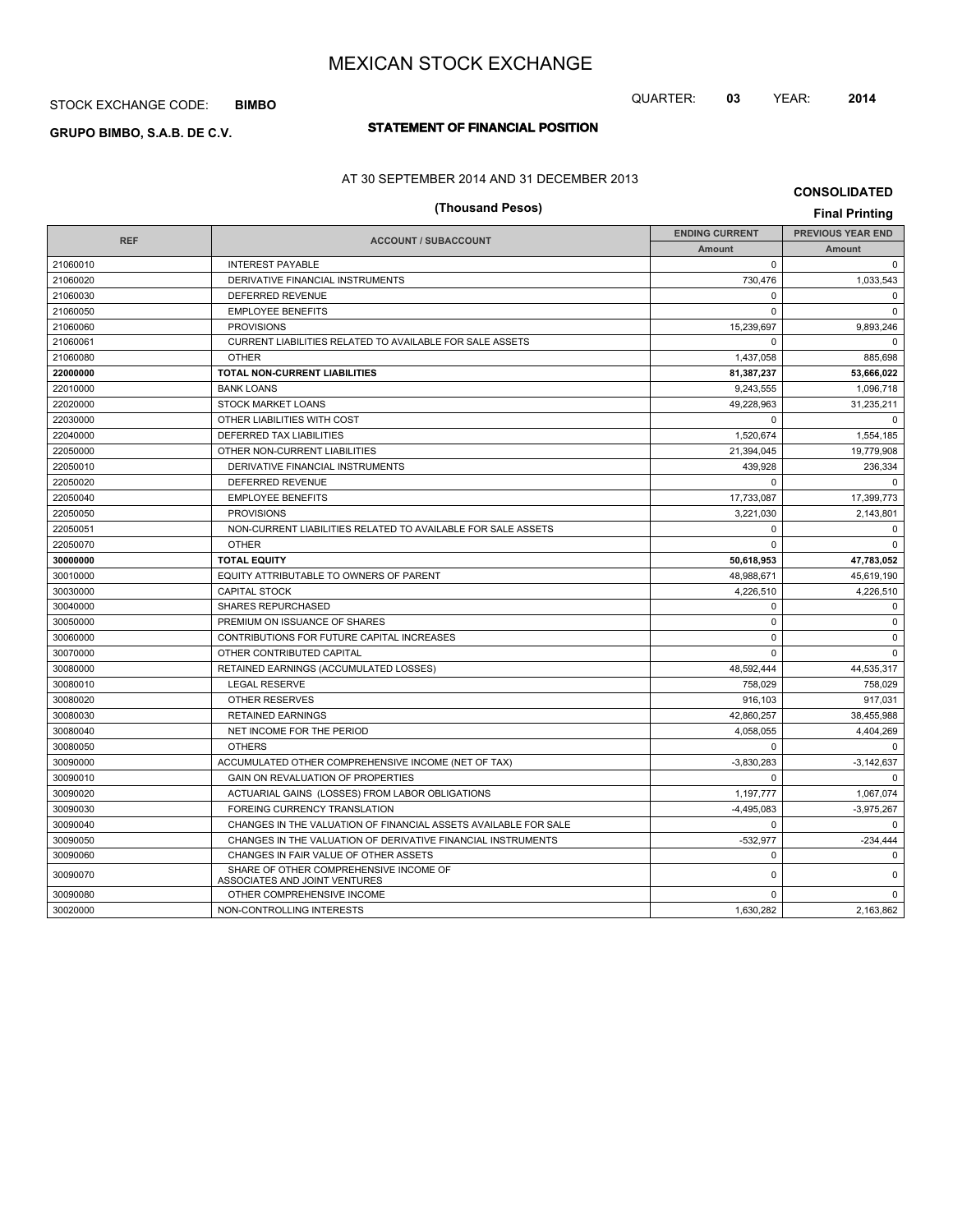STOCK EXCHANGE CODE: **BIMBO**

# QUARTER: **03** YEAR: **2014**

## **STATEMENT OF FINANCIAL POSITION GRUPO BIMBO, S.A.B. DE C.V. INFORMATIONAL DATA**

AT 30 SEPTEMBER 2014 AND 31 DECEMBER 2013

# **(Thousand Pesos) Final Printing**

**CONSOLIDATED**

| <b>REF</b> | <b>CONCEPTS</b>                                 | <b>ENDING CURRENT</b> | <b>PREVIOUS YEAR END</b> |
|------------|-------------------------------------------------|-----------------------|--------------------------|
|            |                                                 | <b>Amount</b>         | Amount                   |
| 91000010   | SHORT-TERM FOREIGN CURRENCY LIABILITIES         | 17,765,734            | 15,615,066               |
| 91000020   | LONG TERM FOREIGN CURRENCY LIABILITIES          | 66,738,802            | 39,724,046               |
| 91000030   | CAPITAL STOCK (NOMINAL)                         | 1,901,132             | 1,901,132                |
| 91000040   | RESTATEMENT OF CAPITAL STOCK                    | 2,325,378             | 2,325,378                |
| 91000050   | PLAN ASSETS FOR PENSIONS AND SENIORITY PREMIUMS | 19,632,732            | 16,653,769               |
| 91000060   | NUMBER OF EXECUTIVES (*)                        | 1,993                 | 1,736                    |
| 91000070   | NUMBER OF EMPLOYEES (*)                         | 28,389                | 28,596                   |
| 91000080   | NUMBER OF WORKERS (*)                           | 99,827                | 95,084                   |
| 91000090   | OUTSTANDING SHARES (*)                          | 4,703,200,000         | 4,703,200,000            |
| 91000100   | <b>REPURCHASED SHARES (*)</b>                   | 4,255                 | 4,255                    |
| 91000110   | <b>RESTRICTED CASH (1)</b>                      | $\Omega$              | 0                        |
| 91000120   | GUARANTEED DEBT OF ASSOCIATED COMPANIES         | 0                     | 0                        |
|            |                                                 |                       |                          |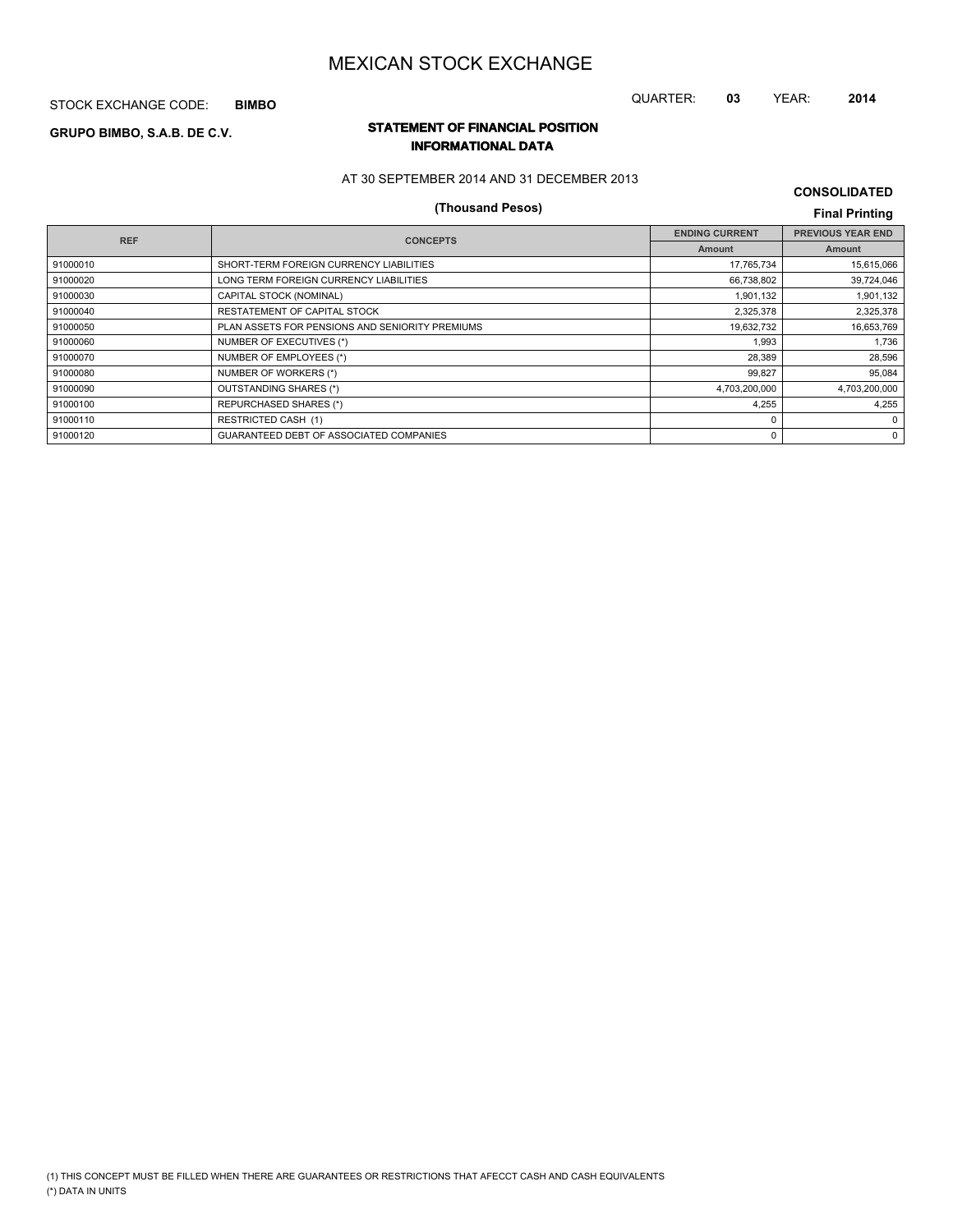**GRUPO BIMBO, S.A.B. DE C.V.** STOCK EXCHANGE CODE: **BIMBO** QUARTER: **03** YEAR: **2014**

## **STATEMENTS OF COMPREHENSIVE INCOME**

#### **CONSOLIDATED**

### FOR THE NINE AND THREE MONTHS ENDED 30 SEPTEMBER, 2014 AND 2013

| (Thousand Pesos) |                                                          |                    |                                             |                    | <b>Final Printing</b> |  |  |  |
|------------------|----------------------------------------------------------|--------------------|---------------------------------------------|--------------------|-----------------------|--|--|--|
| <b>REF</b>       |                                                          |                    | <b>PREVIOUS YEAR</b><br><b>CURRENT YEAR</b> |                    |                       |  |  |  |
|                  | <b>ACCOUNT / SUBACCOUNT</b>                              | <b>ACCUMULATED</b> | <b>QUARTER</b>                              | <b>ACCUMULATED</b> | <b>QUARTER</b>        |  |  |  |
| 40010000         | <b>REVENUE</b>                                           | 137,842,175        | 50,153,622                                  | 129,564,975        | 44,835,207            |  |  |  |
| 40010010         | <b>SERVICES</b>                                          | $\mathbf 0$        | $\mathbf 0$                                 | 0                  | $\mathbf 0$           |  |  |  |
| 40010020         | SALE OF GOODS                                            | 137,842,175        | 50,153,622                                  | 129,564,975        | 44,835,207            |  |  |  |
| 40010030         | <b>INTERESTS</b>                                         | $\mathbf 0$        | $\mathbf 0$                                 | 0                  | 0                     |  |  |  |
| 40010040         | <b>ROYALTIES</b>                                         | $\mathsf 0$        | 0                                           | 0                  | $\mathsf 0$           |  |  |  |
| 40010050         | <b>DIVIDENDS</b>                                         | $\mathbf 0$        | $\mathbf 0$                                 | $\mathbf 0$        | $\pmb{0}$             |  |  |  |
| 40010060         | <b>LEASES</b>                                            | $\mathsf 0$        | $\mathbf 0$                                 | 0                  | 0                     |  |  |  |
| 40010061         | <b>CONSTRUCTIONS</b>                                     | $\mathbf 0$        | $\mathbf 0$                                 | 0                  | 0                     |  |  |  |
| 40010070         | <b>OTHER REVENUE</b>                                     | $\mathbf 0$        | $\mathbf 0$                                 | 0                  | $\mathbf 0$           |  |  |  |
| 40020000         | <b>COST OF SALES</b>                                     | 64,374,834         | 23,417,459                                  | 62,057,897         | 21,351,381            |  |  |  |
| 40021000         | <b>GROSS PROFIT</b>                                      | 73,467,341         | 26,736,163                                  | 67,507,078         | 23,483,826            |  |  |  |
| 40030000         | <b>GENERAL EXPENSES</b>                                  | 62,629,137         | 22,142,057                                  | 57,674,821         | 19,494,427            |  |  |  |
| 40040000         | PROFIT (LOSS) BEFORE OTHER INCOME (EXPENSE), NET         | 10,838,204         | 4,594,106                                   | 9,832,257          | 3,989,399             |  |  |  |
| 40050000         | OTHER INCOME (EXPENSE), NET                              | -1,978,677         | 575,986                                     | $-1,954,088$       | -590,912              |  |  |  |
| 40060000         | <b>OPERATING PROFIT (LOSS) (*)</b>                       | 8,859,527          | 4,018,120                                   | 7,878,169          | 3,398,487             |  |  |  |
| 40070000         | <b>FINANCE INCOME</b>                                    | 545,724            | 108,641                                     | 283,641            | 203,802               |  |  |  |
| 40070010         | <b>INTEREST INCOME</b>                                   | 190,385            | 51,391                                      | 209,896            | 82,655                |  |  |  |
| 40070020         | GAIN ON FOREIGN EXCHANGE, NET                            | 168,294            | 5,136                                       | 14,690             | 90,365                |  |  |  |
| 40070030         | <b>GAIN ON DERIVATIVES, NET</b>                          | $\mathbf 0$        | $\mathbf 0$                                 | $\mathbf 0$        | $\mathsf 0$           |  |  |  |
| 40070040         | GAIN ON CHANGE IN FAIR VALUE OF FINANCIAL INSTRUMENTS    | $\Omega$           | $\Omega$                                    | $\Omega$           | $\mathbf 0$           |  |  |  |
| 40070050         | OTHER FINANCE INCOME                                     | 187,045            | 52,114                                      | 59,055             | 30,782                |  |  |  |
| 40080000         | <b>FINANCE COSTS</b>                                     | 2,609,467          | 1,054,581                                   | 2,313,716          | 814,974               |  |  |  |
| 40080010         | <b>INTEREST EXPENSE</b>                                  | 2,609,467          | 1,054,581                                   | 2,313,716          | 814,974               |  |  |  |
| 40080020         | LOSS ON FOREIGN EXCHANGE, NET                            | $\mathbf 0$        | $\mathbf 0$                                 | $\mathbf 0$        | $\mathsf 0$           |  |  |  |
| 40080030         | LOSS ON DERIVATIVES, NET                                 | $\mathbf 0$        | $\mathbf 0$                                 | $\mathbf 0$        | 0                     |  |  |  |
| 40080050         | LOSS ON CHANGE IN FAIR VALUE OF FINANCIAL INSTRUMENTS    | $\mathbf 0$        | $\Omega$                                    | $\Omega$           | $\mathsf 0$           |  |  |  |
| 40080060         | OTHER FINANCE COSTS                                      | $\mathbf 0$        | $\mathbf 0$                                 | 0                  | 0                     |  |  |  |
| 40090000         | FINANCE INCOME (COSTS), NET                              | 2,063,743          | $-945,940$                                  | $-2,030,075$       | $-611,172$            |  |  |  |
| 40100000         | SHARE OF PROFIT (LOSS) OF ASSOCIATES AND JOINT VENTURES  | $-32,480$          | $-9,624$                                    | $-66,854$          | $-20,408$             |  |  |  |
| 40110000         | PROFIT (LOSS) BEFORE INCOME TAX                          | 6,763,304          | 3,062,556                                   | 5,781,240          | 2,766,907             |  |  |  |
| 40120000         | <b>INCOME TAX EXPENSE</b>                                | 2,510,388          | 1,121,899                                   | 2,386,482          | 1,077,301             |  |  |  |
| 40120010         | <b>CURRENT TAX</b>                                       | 2,600,261          | 1,066,948                                   | 1,676,559          | 763,540               |  |  |  |
| 40120020         | <b>DEFERRED TAX</b>                                      | $-89,873$          | 54,951                                      | 709,923            | 313,761               |  |  |  |
| 40130000         | PROFIT (LOSS) FROM CONTINUING OPERATIONS                 | 4,252,916          | 1,940,657                                   | 3,394,758          | 1,689,606             |  |  |  |
| 40140000         | PROFIT (LOSS) FROM DISCONTINUED OPERATIONS               | $\mathbf 0$        | $\mathbf 0$                                 | 0                  | 0                     |  |  |  |
| 40150000         | <b>NET PROFIT (LOSS)</b>                                 | 4,252,916          | 1,940,657                                   | 3,394,758          | 1,689,606             |  |  |  |
| 40160000         | PROFIT (LOSS), ATTRIBUTABLE TO NON-CONTROLLING INTERESTS | 194,861            | 23,970                                      | 291,180            | 92,419                |  |  |  |
| 40170000         | PROFIT (LOSS), ATTRIBUTABLE TO OWNERS OF PARENT          | 4.058.055          | 1,916,687                                   | 3,103,578          | 1,597,187             |  |  |  |
|                  |                                                          |                    |                                             |                    |                       |  |  |  |
| 40180000         | <b>BASIC EARNINGS (LOSS) PER SHARE</b>                   | 0.86               | 0.41                                        | 0.66               | 0.34                  |  |  |  |
| 40190000         | DILUTED EARNINGS (LOSS) PER SHARE                        | 0.86               | 0.41                                        | 0.66               | 0.34                  |  |  |  |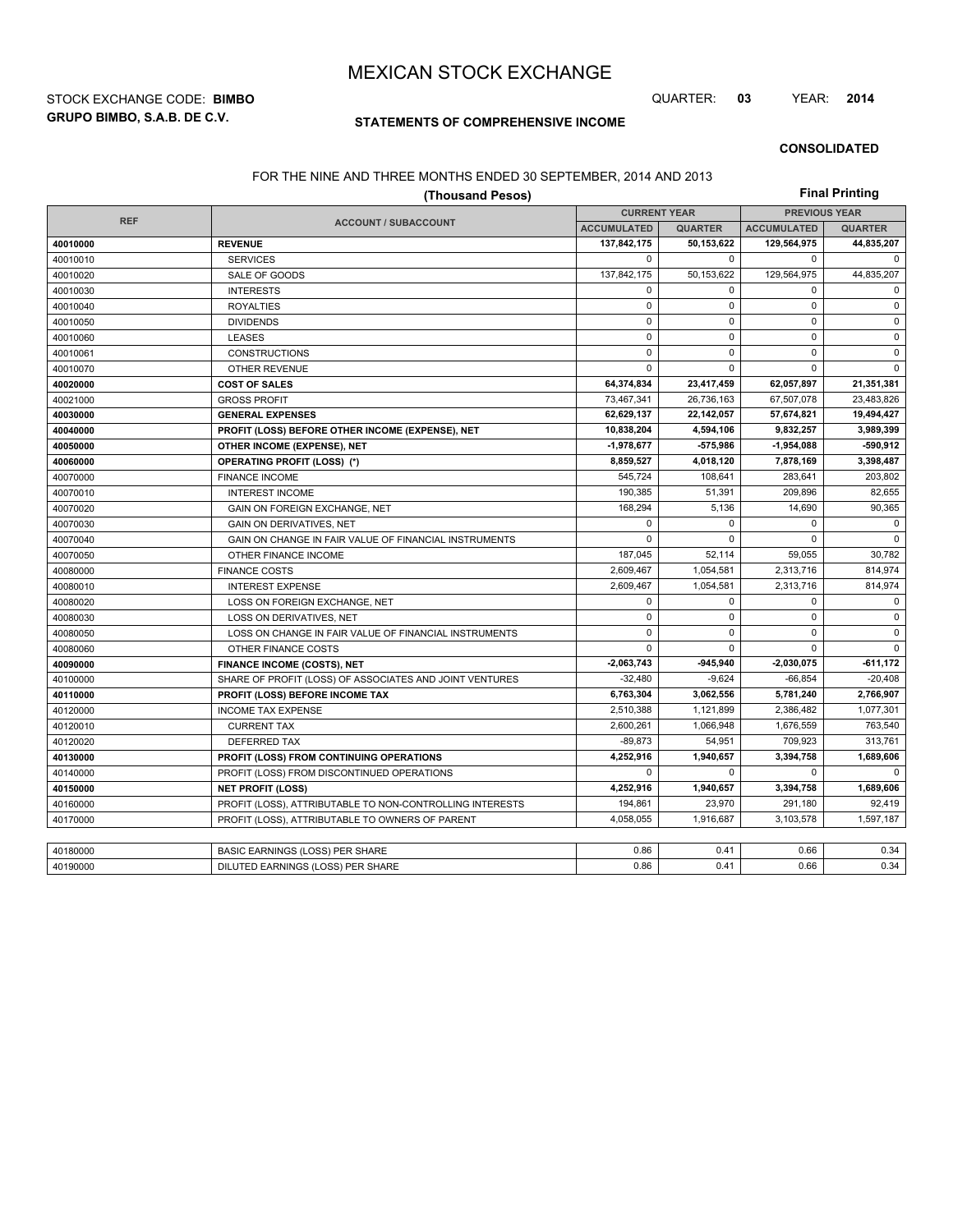**GRUPO BIMBO, S.A.B. DE C.V.** STOCK EXCHANGE CODE: **BIMBO** QUARTER: **03** YEAR: **2014**

# **STATEMENTS OF COMPREHENSIVE INCOME**

#### **OTHER COMPREHENSIVE INCOME (NET OF INCOME TAX)**

## FOR THE NINE AND THREE MONTHS ENDED 30 SEPTEMBER, 2014 AND 2013

## **(Thousand Pesos)**

**Final Printing**

**CONSOLIDATED**

|          |                                                                                  | <b>CURRENT YEAR</b> |                | <b>PREVIOUS YEAR</b> |                |  |
|----------|----------------------------------------------------------------------------------|---------------------|----------------|----------------------|----------------|--|
|          | <b>REF</b><br><b>ACCOUNT / SUBACCOUNT</b>                                        |                     | <b>QUARTER</b> | <b>ACCUMULATED</b>   | <b>QUARTER</b> |  |
| 40200000 | <b>NET PROFIT (LOSS)</b>                                                         | 4,252,916           | 1,940,657      | 3,394,758            | 1,689,606      |  |
|          | DISCLOSURES NOT BE RECLASSIFIED ON INCOME                                        |                     |                |                      |                |  |
| 40210000 | PROPERTY REVALUATION GAINS                                                       | $\Omega$            | $\Omega$       | $\Omega$             | $\Omega$       |  |
| 40220000 | ACTUARIAL EARNINGS (LOSS) FROM LABOR OBLIGATIONS                                 | $\mathbf 0$         | $\Omega$       | U                    | $\Omega$       |  |
| 40220100 | SHARE OF INCOME ON REVALUATION ON PROPERTIES OF ASSOCIATES<br>AND JOINT VENTURES | $\Omega$            | $\Omega$       | $\Omega$             | $\Omega$       |  |
|          | DISCLOSURES MAY BE RECLASSIFIED SUBSEQUENTLY TO INCOME                           |                     |                |                      |                |  |
| 40230000 | <b>FOREING CURRENCY TRANSLATION</b>                                              | $-389,113$          | $-198,395$     | $-1,969,482$         | 71,920         |  |
| 40240000 | CHANGES IN THE VALUATION OF FINANCIAL ASSETS HELD-FOR-SALE                       | $\Omega$            | <sup>n</sup>   | U                    | $\Omega$       |  |
| 40250000 | CHANGES IN THE VALUATION OF DERIVATIVE FINANCIAL INSTRUMENTS                     | $-298,533$          | $-667,185$     | $-55,476$            | $-83,050$      |  |
| 40260000 | CHANGES IN FAIR VALUE OF OTHER ASSETS                                            | $\Omega$            |                | U                    | $\Omega$       |  |
| 40270000 | SHARE OF OTHER COMPREHENSIVE INCOME OF ASSOCIATES AND JOINT<br><b>VENTURES</b>   | $\Omega$            | $\Omega$       | U                    | $\Omega$       |  |
| 40280000 | OTHER COMPREHENSIVE INCOME                                                       | 0                   |                | 0                    | 0              |  |
| 40290000 | <b>TOTAL OTHER COMPREHENSIVE INCOME</b>                                          | -687,646            | -865,580       | 2,024,958            | $-11,130$      |  |
|          |                                                                                  |                     |                |                      |                |  |
| 40300000 | <b>TOTAL COMPREHENSIVE INCOME</b>                                                | 3,565,270           | 1,075,077      | 1,369,800            | 1,678,476      |  |
| 40320000 | COMPREHENSIVE INCOME, ATTRIBUTABLE TO NON-CONTROLLING<br><b>INTERESTS</b>        | 194,861             | 23,970         | 291,180              | 92,419         |  |

40310000 COMPREHENSIVE INCOME, ATTRIBUTABLE TO OWNERS OF PARENT 3,370,409 1,051,107 1,078,620 1,586,057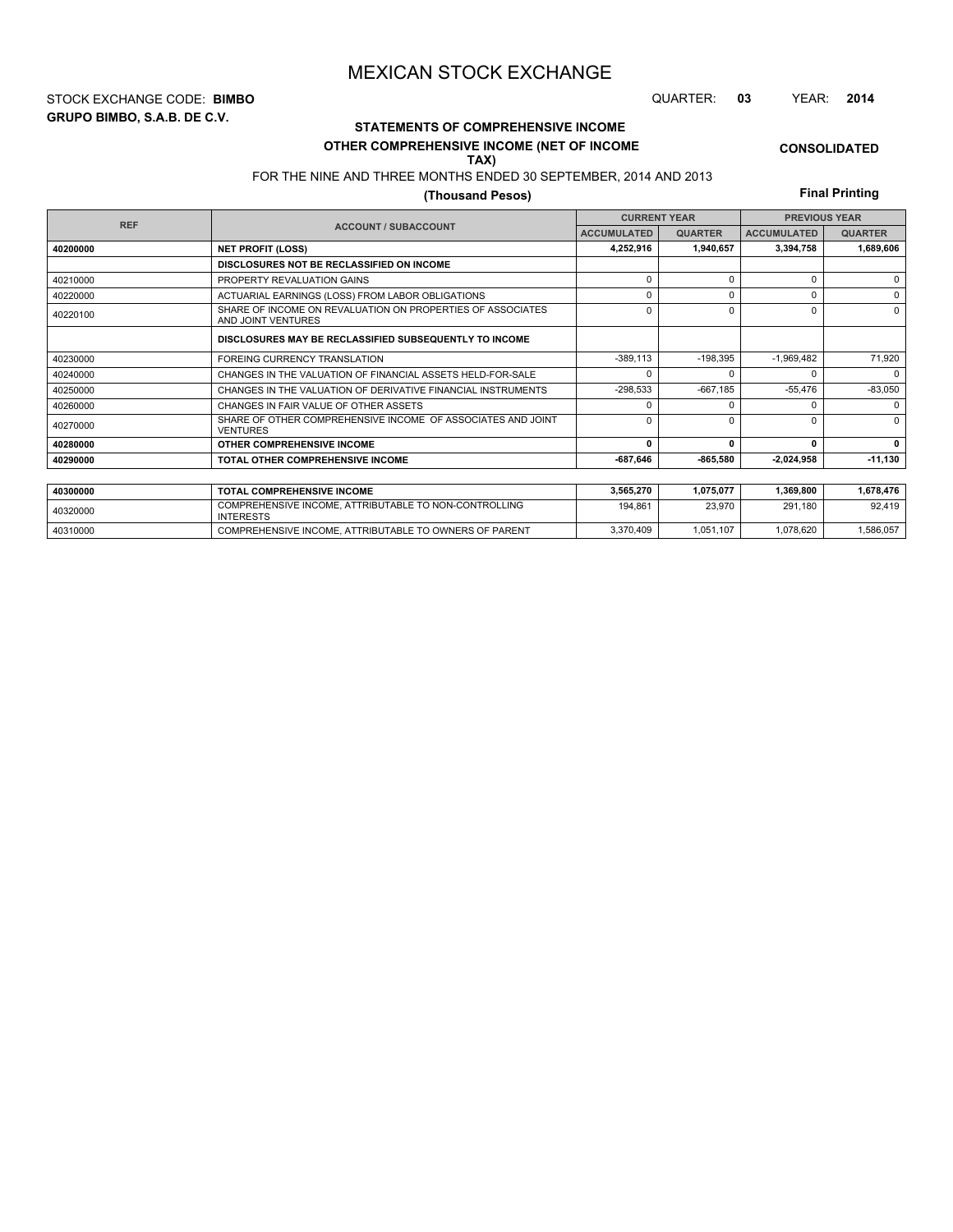STOCK EXCHANGE CODE: **BIMBO** QUARTER: **03** YEAR: **2014**

**GRUPO BIMBO, S.A.B. DE C.V.**

# **STATEMENTS OF COMPREHENSIVE INCOME INFORMATIONAL DATA**

**CONSOLIDATED**

#### FOR THE NINE AND THREE MONTHS ENDED 30 SEPTEMBER, 2014 AND 2013

|            |                                         | <b>Final Printing</b> |                |                      |                |  |
|------------|-----------------------------------------|-----------------------|----------------|----------------------|----------------|--|
| <b>REF</b> | <b>ACCOUNT / SUBACCOUNT</b>             | <b>CURRENT YEAR</b>   |                | <b>PREVIOUS YEAR</b> |                |  |
|            |                                         | ACCUMULATED           | <b>QUARTER</b> | <b>ACCUMULATED</b>   | <b>QUARTER</b> |  |
| 92000010   | OPERATING DEPRECIATION AND AMORTIZATION | 4,318,307             | 1.554.545      | 3,881,290            | 1,400,128      |  |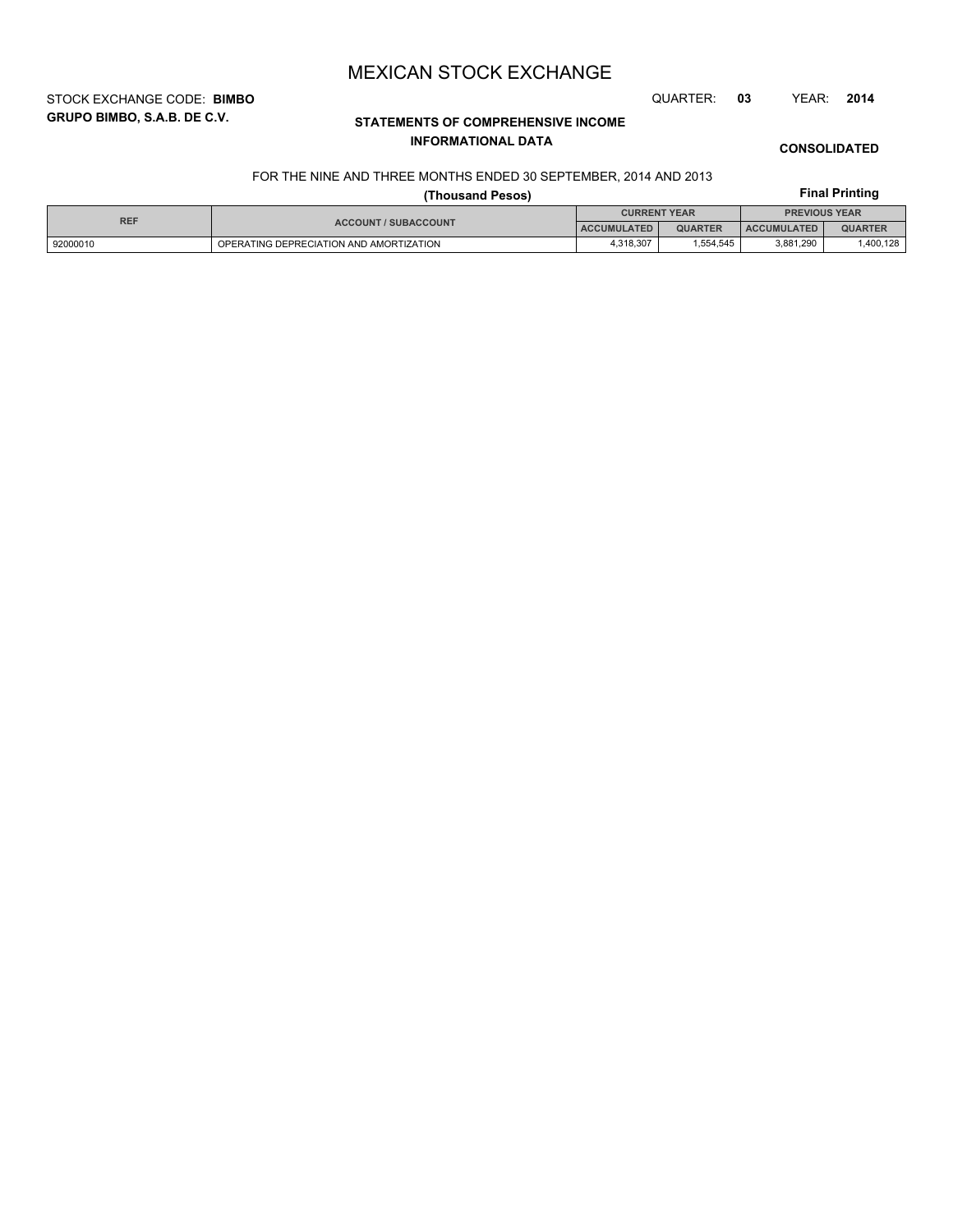**GRUPO BIMBO, S.A.B. DE C.V.** STOCK EXCHANGE CODE: **BIMBO** QUARTER: **03** YEAR: **2014**

# **STATEMENTS OF COMPREHENSIVE INCOME INFORMATIONAL DATA (12 MONTHS)**

**CONSOLIDATED**

**Final Printing**

|            | (Thousand Pesos)                                    |                | <b>Final Printing</b> |
|------------|-----------------------------------------------------|----------------|-----------------------|
| <b>REF</b> |                                                     |                | <b>YEAR</b>           |
|            | <b>ACCOUNT / SUBACCOUNT</b>                         | <b>CURRENT</b> | <b>PREVIOUS</b>       |
| 92000030   | REVENUE NET (**)                                    | 184,318,095    | 174,843,081           |
| 92000040   | OPERATING PROFIT (LOSS) (**)                        | 11.471.650     | 10,127,016            |
| 92000060   | NET PROFIT (LOSS) (**)                              | 5,643,989      | 3,640,237             |
| 92000050   | PROFIT (LOSS), ATTRIBUTABLE TO OWNERS OF PARENT(**) | 5,366,760      | 3,280,332             |
| 92000070   | OPERATING DEPRECIATION AND AMORTIZATION (**)        | 6,076,574      | 5,624,492             |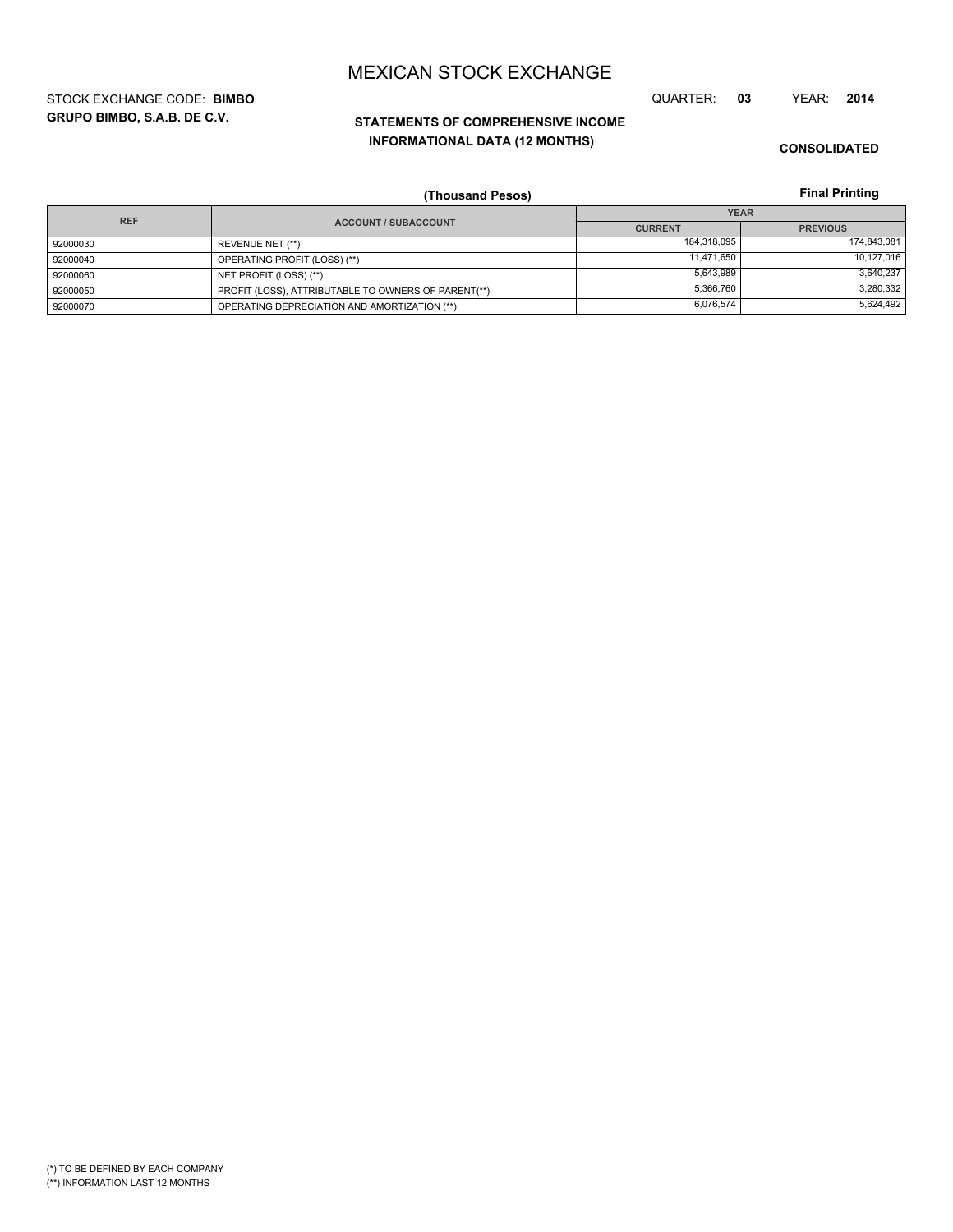**GRUPO BIMBO, S.A.B. DE C.V.** STOCK EXCHANGE CODE:**BIMBO**: BIMBO QUARTER:

#### **03**YEAR: **<sup>2014</sup>**

#### **STATEMENT OF CHANGES IN EQUITY**

### **(THOUSAND PESOS)**

**CONSOLIDATED**

**Final Printing**

|                                                                    | <b>SHARES</b><br><b>CAPITAL STOCK</b> |                    |                                                          |                                                         | <b>CONTRIBUTIONS</b>                       |                 |                                                                      | <b>RETAINED EARNINGS</b><br>(ACCUMULATED LOSSES)             | <b>ACCUMULATED</b>                                   | <b>EQUITY</b>                                  |                     |  |
|--------------------------------------------------------------------|---------------------------------------|--------------------|----------------------------------------------------------|---------------------------------------------------------|--------------------------------------------|-----------------|----------------------------------------------------------------------|--------------------------------------------------------------|------------------------------------------------------|------------------------------------------------|---------------------|--|
| <b>CONCEPTS</b>                                                    |                                       | <b>REPURCHASED</b> | <b>PREMIUM ON</b><br><b>ISSUANCE OF</b><br><b>SHARES</b> | <b>FOR FUTURE</b><br><b>CAPITAL</b><br><b>INCREASES</b> | <b>OTHER CAPITAL</b><br><b>CONTRIBUTED</b> | <b>RESERVES</b> | <b>UNAPPROPRIATE</b><br><b>D EARNINGS</b><br>(ACCUMULATED<br>LOSSES) | <b>OTHER</b><br><b>COMPREHENSIVE</b><br><b>INCOME (LOSS)</b> | <b>ATTRIBUTABLE</b><br>TO OWNERS OF<br><b>PARENT</b> | NON-<br><b>CONTROLLING</b><br><b>INTERESTS</b> | <b>TOTAL EQUITY</b> |  |
| <b>BALANCE AT JANUARY 1, 2013</b>                                  | 4,226,510                             | $\mathbf{0}$       | $\mathbf 0$                                              |                                                         | $\mathbf{0}$                               | 1,664,133       | 40,878,136                                                           | $-2,032,813$                                                 | 44,735,966                                           | 2,322,477                                      | 47,058,443          |  |
| RETROSPECTIVE ADJUSTMENTS                                          |                                       | $\Omega$           |                                                          |                                                         |                                            |                 |                                                                      |                                                              | 0                                                    |                                                |                     |  |
| APPLICATION OF COMPREHENSIVE INCOME TO<br><b>RETAINED EARNINGS</b> |                                       |                    |                                                          |                                                         |                                            |                 |                                                                      |                                                              |                                                      |                                                |                     |  |
| <b>RESERVES</b>                                                    | n                                     |                    |                                                          |                                                         |                                            |                 |                                                                      |                                                              | C                                                    |                                                |                     |  |
| <b>DIVIDENDS</b>                                                   |                                       |                    |                                                          |                                                         |                                            |                 | $-776,028$                                                           |                                                              | $-776,028$                                           |                                                | $-776,028$          |  |
| CAPITAL INCREASE (DECREASE)                                        |                                       |                    |                                                          |                                                         |                                            |                 |                                                                      |                                                              | $\Omega$                                             |                                                |                     |  |
| REPURCHASE OF SHARES                                               |                                       |                    |                                                          |                                                         |                                            | 11,402          |                                                                      |                                                              | 11,402                                               |                                                | 11,402              |  |
| (DECREASE) INCREASE IN PREMIUM ON ISSUE<br>OF SHARES               |                                       |                    |                                                          |                                                         |                                            |                 |                                                                      |                                                              |                                                      |                                                |                     |  |
| (DECREASE) INCREASE IN NON-CONTROLLING<br><b>INTERESTS</b>         |                                       |                    |                                                          |                                                         |                                            |                 |                                                                      |                                                              |                                                      | $-981,697$                                     | $-981,697$          |  |
| OTHER CHANGES                                                      |                                       |                    |                                                          |                                                         |                                            |                 |                                                                      |                                                              | C                                                    |                                                |                     |  |
| <b>COMPREHENSIVE INCOME</b>                                        |                                       |                    |                                                          |                                                         |                                            |                 | 3,103,578                                                            | $-2,024,958$                                                 | 1,078,620                                            | 291,180                                        | 1,369,800           |  |
| <b>BALANCE AT SEPTEMBER 30, 2013</b>                               | 4,226,510                             | $\mathbf{0}$       | $\mathbf{0}$                                             | $\mathbf{0}$                                            | $\mathbf{0}$                               | 1,675,535       | 43,205,686                                                           | $-4,057,771$                                                 | 45,049,960                                           | 1,631,960                                      | 46,681,920          |  |
| <b>BALANCE AT JANUARY 1, 2014</b>                                  | 4,226,510                             | $\mathbf{0}$       | 0                                                        | 0                                                       | 0                                          | 1,675,060       | 42,860,257                                                           | $-3, 142, 637$                                               | 45,619,190                                           | 2,163,862                                      | 47,783,052          |  |
| RETROSPECTIVE ADJUSTMENTS                                          | n                                     |                    | $\Omega$                                                 |                                                         |                                            |                 |                                                                      |                                                              | $\Omega$                                             |                                                |                     |  |
| APPLICATION OF COMPREHENSIVE INCOME TO<br><b>RETAINED EARNINGS</b> |                                       |                    |                                                          |                                                         |                                            |                 |                                                                      |                                                              |                                                      |                                                |                     |  |
| <b>RESERVES</b>                                                    |                                       |                    |                                                          |                                                         |                                            |                 |                                                                      |                                                              | c                                                    |                                                |                     |  |
| <b>DIVIDENDS</b>                                                   |                                       |                    |                                                          |                                                         |                                            |                 |                                                                      |                                                              |                                                      |                                                |                     |  |
| CAPITAL INCREASE (DECREASE)                                        |                                       |                    |                                                          |                                                         |                                            |                 |                                                                      |                                                              | C                                                    |                                                |                     |  |
| REPURCHASE OF SHARES                                               |                                       |                    |                                                          |                                                         |                                            | $-928$          |                                                                      |                                                              | $-928$                                               |                                                |                     |  |
| (DECREASE) INCREASE IN PREMIUM ON ISSUE<br>OF SHARES               |                                       |                    |                                                          |                                                         |                                            |                 |                                                                      |                                                              |                                                      |                                                |                     |  |
| (DECREASE) INCREASE IN NON-CONTROLLING<br><b>INTERESTS</b>         |                                       |                    |                                                          |                                                         |                                            |                 |                                                                      |                                                              | $\mathsf{C}$                                         | $-728,441$                                     | $-728,441$          |  |
| OTHER CHANGES                                                      |                                       |                    |                                                          |                                                         |                                            |                 |                                                                      |                                                              | $\Omega$                                             |                                                |                     |  |
| <b>COMPREHENSIVE INCOME</b>                                        |                                       |                    |                                                          |                                                         |                                            |                 | 4,058,055                                                            | $-687,646$                                                   | 3,370,409                                            | 194,861                                        | 3,565,270           |  |
| <b>BALANCE AT SEPTEMBER 30, 2014</b>                               | 4,226,510                             |                    | $\mathbf{0}$                                             | O                                                       | $\mathbf{0}$                               | 1,674,132       | 46,918,312                                                           | $-3,830,283$                                                 | 48,988,671                                           | 1,630,282                                      | 50,618,953          |  |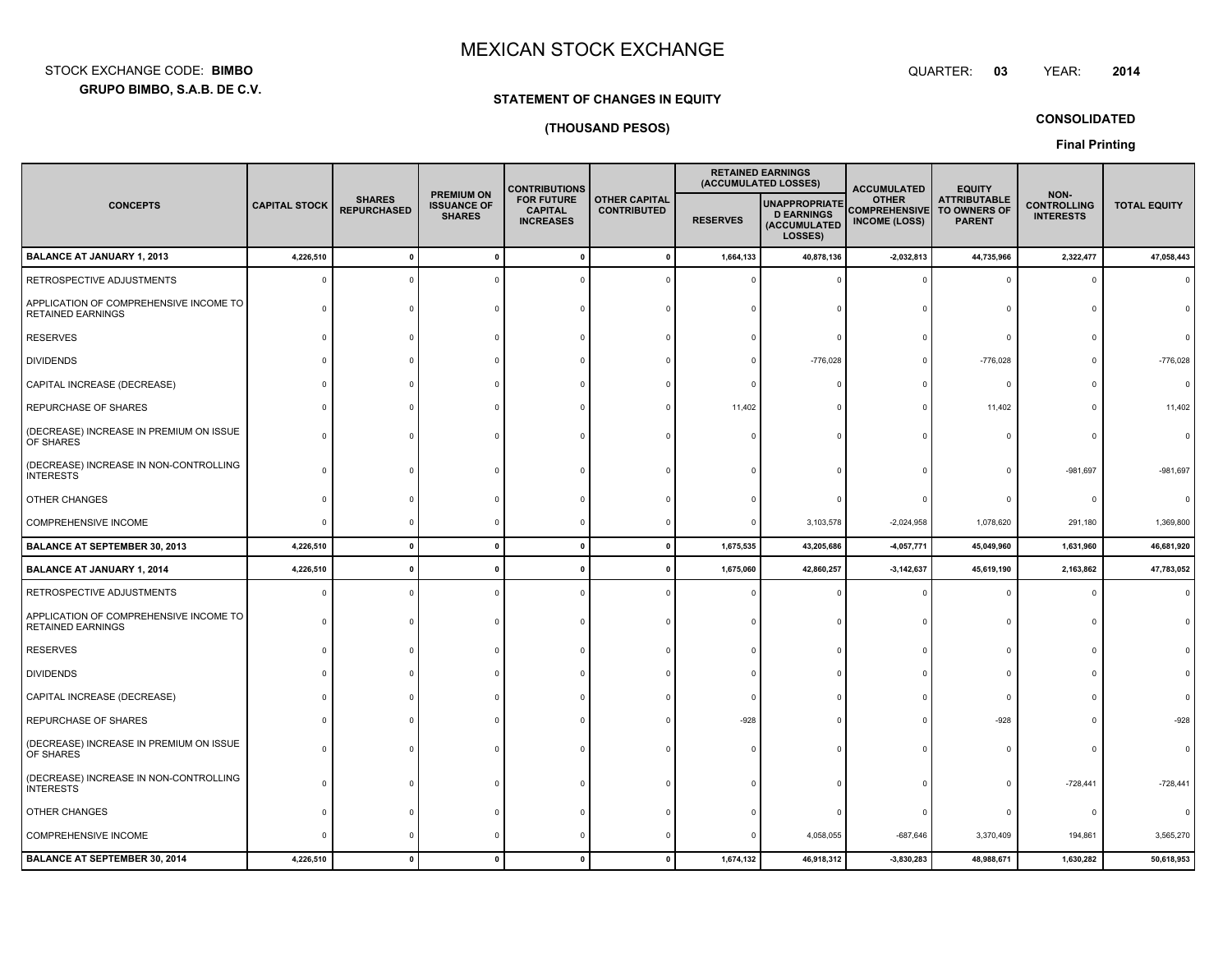#### STOCK EXCHANGE CODE: **BIMBO**

# **STATEMENT OF CASH FLOWS GRUPO BIMBO, S.A.B. DE C.V.**

## QUARTER: **03** YEAR: **2014**

FOR THE NINE MONTHS ENDED 30 SEPTEMBER, 2014 AND 2013

| (Thousand Pesos)            |                                                            |                            |                           |  |
|-----------------------------|------------------------------------------------------------|----------------------------|---------------------------|--|
|                             |                                                            | <b>CURREENT YEAR</b>       | <b>PREVIOUS YEAR</b>      |  |
| <b>REF</b>                  | ACCOUNT/SUBACCOUNT                                         | Amount                     | Amount                    |  |
| <b>OPERATING ACTIVITIES</b> |                                                            |                            |                           |  |
| 50010000                    | <b>PROFIT (LOSS) BEFORE INCOME TAX</b>                     | 6,763,304                  | 5,781,240                 |  |
| 50020000                    | +(-) ITEMS NOT REQUIRING CASH                              | $\mathbf 0$                | 0                         |  |
| 50020010                    | + ESTIMATE FOR THE PERIOD                                  | $\mathbf 0$                | $\pmb{0}$                 |  |
| 50020020                    | + PROVISION FOR THE PERIOD                                 | $\pmb{0}$                  | 0                         |  |
| 50020030                    | +(-) OTHER UNREALISED ITEMS                                | $\mathbf 0$                | 0                         |  |
| 50030000                    | +(-) ITEMS RELATED TO INVESTING ACTIVITIES                 | 4,408,544                  | 4,534,188                 |  |
| 50030010                    | DEPRECIATION AND AMORTISATION FOR THE PERIOD               | 4,225,977                  | 3,881,290                 |  |
| 50030020                    | (-)+ GAIN OR LOSS ON SALE OF PROPERTY, PLANT AND EQUIPMENT | 48,678                     | 0                         |  |
| 50030030                    | +(-) LOSS (REVERSAL) IMPAIRMENT                            | 92,330                     | $\mathbf 0$               |  |
| 50030040                    | (-)+ EQUITY IN RESULTS OF ASSOCIATES AND JOINT VENTURES    | 32,480                     | 66,854                    |  |
| 50030050                    | (-) DIVIDENDS RECEIVED                                     | 0                          | 0                         |  |
| 50030060                    | (-) INTEREST RECEIVED                                      | 0                          | $\pmb{0}$                 |  |
| 50030070                    | (-) EXCHANGE FLUCTUATION                                   | $\pmb{0}$                  | 0                         |  |
| 50030080                    | (-)+ OTHER INFLOWS (OUTFLOWS) OF CASH                      | 9,079                      | 586,044                   |  |
| 50040000                    | +(-) ITEMS RELATED TO FINANCING ACTIVITIES                 | 2,419,082                  | 2,103,820                 |  |
| 50040010                    | (+) ACCRUED INTEREST                                       | 2,419,082                  | 2,103,820                 |  |
| 50040020                    | (+) EXCHANGE FLUCTUATION                                   | $\pmb{0}$                  | 0                         |  |
| 50040030                    | (+) DERIVATIVE TRANSACTIONS                                | $\mathbf 0$                | $\pmb{0}$                 |  |
| 50040040                    | (-)+ OTHER INFLOWS (OUTFLOWS) OF CASH                      | $\mathbf 0$                | $\mathbf 0$               |  |
| 50050000                    | CASH FLOWS BEFORE INCOME TAX                               | 13,590,930                 | 12,419,248                |  |
| 50060000                    | CASH FLOWS FROM (USED IN) OPERATING ACTIVITIES             | $-2.139.565$               | $-5,086,180$              |  |
| 50060010                    | +(-) DECREASE (INCREASE) IN TRADE ACCOUNTS RECEIVABLE      | $-1,000,753$               | $-1,047,747$              |  |
| 50060020                    | +(-) DECREASE (INCREASE) IN INVENTORIES                    | 688,590                    | 155,353                   |  |
| 50060030                    | +(-) DECREASE (INCREASE) IN OTHER ACCOUNTS RECEIVABLE      | 965,116                    | $-995,382$                |  |
| 50060040                    | +(-) INCREASE (DECREASE) IN TRADE ACCOUNTS PAYABLE         | $-700,519$                 | $-654, 435$               |  |
| 50060050                    | +(-) INCREASE (DECREASE) IN OTHER LIABILITIES              | 508,263                    | $-892,052$                |  |
| 50060060<br>50070000        | +(-) INCOME TAXES PAID OR RETURNED                         | $-2,600,262$<br>11,451,365 | $-1,651,917$<br>7,333,068 |  |
| <b>INVESTING ACTIVITIES</b> | NET CASH FLOWS FROM (USED IN) OPERATING ACTIVITIES         |                            |                           |  |
| 50080000                    | NET CASH FLOWS FROM (USED IN) INVESTING ACTIVITIES         | -26,721,296                | -4,873,928                |  |
| 50080010                    | (-) PERMANENT INVESTMENTS                                  | $\pmb{0}$                  | 0                         |  |
| 50080020                    | + DISPOSITION OF PERMANENT INVESTMENTS                     | $\mathbf 0$                | $\mathbf 0$               |  |
| 50080030                    | (-) INVESTMENT IN PROPERTY, PLANT AND EQUIPMENT            | $-4, 137, 244$             | $-4,303,769$              |  |
| 50080040                    | + SALE OF PROPERTY, PLANT AND EQUIPMENT                    | 4,546                      | 0                         |  |
| 50080050                    | (-) TEMPORARY INVESTMENTS                                  | $\mathbf 0$                | 0                         |  |
| 50080060                    | + DISPOSITION OF TEMPORARY INVESTMENTS                     | 0                          | $\pmb{0}$                 |  |
| 50080070                    | (-) INVESTMENT IN INTANGIBLE ASSETS                        | $\pmb{0}$                  | 0                         |  |
| 50080080                    | + DISPOSITION OF INTANGIBLE ASSETS                         | $\mathbf 0$                | $\mathbf 0$               |  |
| 50080090                    | (-) ACQUISITIONS OF VENTURES                               | $-22,588,598$              | $-570.159$                |  |
| 50080100                    | + DISPOSITIONS OF VENTURES                                 | $\pmb{0}$                  | 0                         |  |
| 50080110                    | + DIVIDEND RECEIVED                                        | 0                          | 0                         |  |
| 50080120                    | + INTEREST RECEIVED                                        | $\mathbf 0$                | $\mathbf 0$               |  |
| 50080130                    | +(-) DECREASE (INCREASE) ADVANCES AND LOANS TO THIRD PARTS | 0                          | 0                         |  |
| 50080140                    | -(+) OTHER INFLOWS (OUTFLOWS) OF CASH                      | 0                          | $\mathbf 0$               |  |
| <b>FINANCING ACTIVITIES</b> |                                                            |                            |                           |  |
| 50090000                    | NET CASH FLOW FROM (USED IN) FINANCING ACTIVITIES          | 16,328,385                 | $-2,577,278$              |  |
| 50090010                    | + BANK FINANCING                                           | 29,123,518                 | 3,319,491                 |  |
| 50090020                    | + STOCK MARKET FINANCING                                   | 16,922,620                 | $\mathbf 0$               |  |
| 50090030                    | + OTHER FINANCING                                          | 0                          | 0                         |  |
| 50090040                    | (-) BANK FINANCING AMORTISATION                            | $-22,898,440$              | $-3,463,364$              |  |
| 50090050                    | (-) STOCK MARKET FINANCING AMORTISATION                    | $-5,000,000$               | $\mathbf 0$               |  |
| 50090060                    | (-) OTHER FINANCING AMORTISATION                           | 0                          | 0                         |  |
| 50090070                    | +(-) INCREASE (DECREASE) IN CAPITAL STOCK                  | 0                          | 0                         |  |
| 50090080                    | (-) DIVIDENDS PAID                                         | 0                          | $-776,028$                |  |
| 50090090                    | + PREMIUM ON ISSUANCE OF SHARES                            | 0                          | 0                         |  |
| 50090100                    | + CONTRIBUTIONS FOR FUTURE CAPITAL INCREASES               | 0                          | $\mathbf 0$               |  |
| 50090110                    | (-) INTEREST EXPENSE                                       | $-1,819,313$               | $-1,657,377$              |  |
| 50090120                    | (-) REPURCHASE OF SHARES                                   | 0                          | $\mathbf 0$               |  |

50090130 (-)+ OTHER INFLOWS (OUTFLOWS) OF CASH 0 0

**CONSOLIDATED**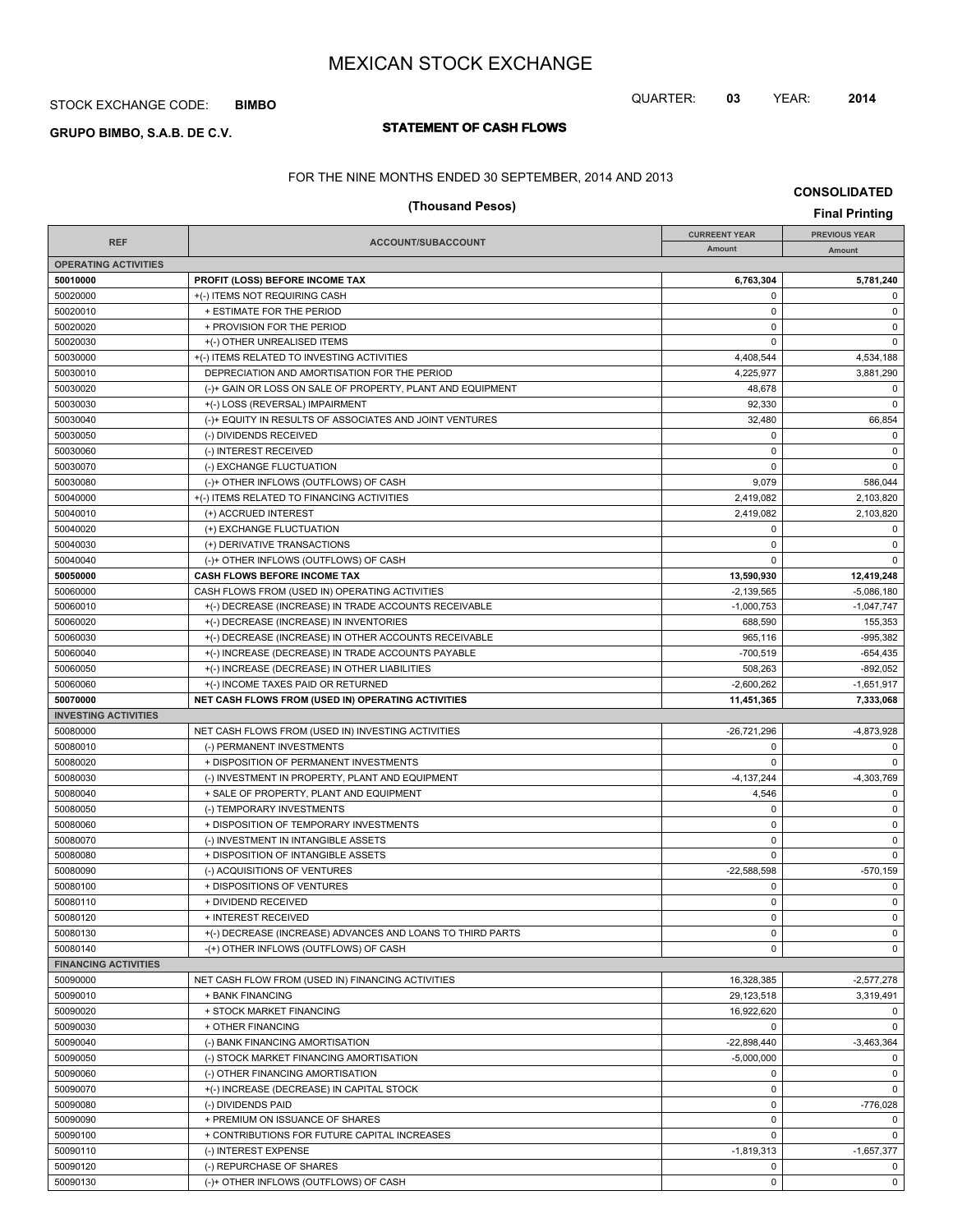## STOCK EXCHANGE CODE: **BIMBO**

# **STATEMENT OF CASH FLOWS GRUPO BIMBO, S.A.B. DE C.V.**

# FOR THE NINE MONTHS ENDED 30 SEPTEMBER, 2014 AND 2013

# **(Thousand Pesos) Final Printing**

| <b>REF</b> |                                                              | <b>CURREENT YEAR</b> | <b>PREVIOUS YEAR</b> |  |
|------------|--------------------------------------------------------------|----------------------|----------------------|--|
|            | ACCOUNT/SUBACCOUNT                                           | Amount               | Amount               |  |
| 50100000   | NET INCREASE (DECREASE) IN CASH AND CASH EQUIVALENTS         | 1.058.454            | $-118.138$           |  |
| 50110000   | EFFECT OF EXCHANGE RATE CHANGES ON CASH AND CASH EQUIVALENTS | 38.998               | 740,602              |  |
| 50120000   | CASH AND CASH EQUIVALENTS AT BEGINNING OF PERIOD             | 2.503.980            | 4.277.203            |  |
| 50130000   | CASH AND CASH EQUIVALENTS AT END OF PERIOD                   | 3.601.432            | 4,899,667            |  |

**CONSOLIDATED**

QUARTER: **03** YEAR: **2014**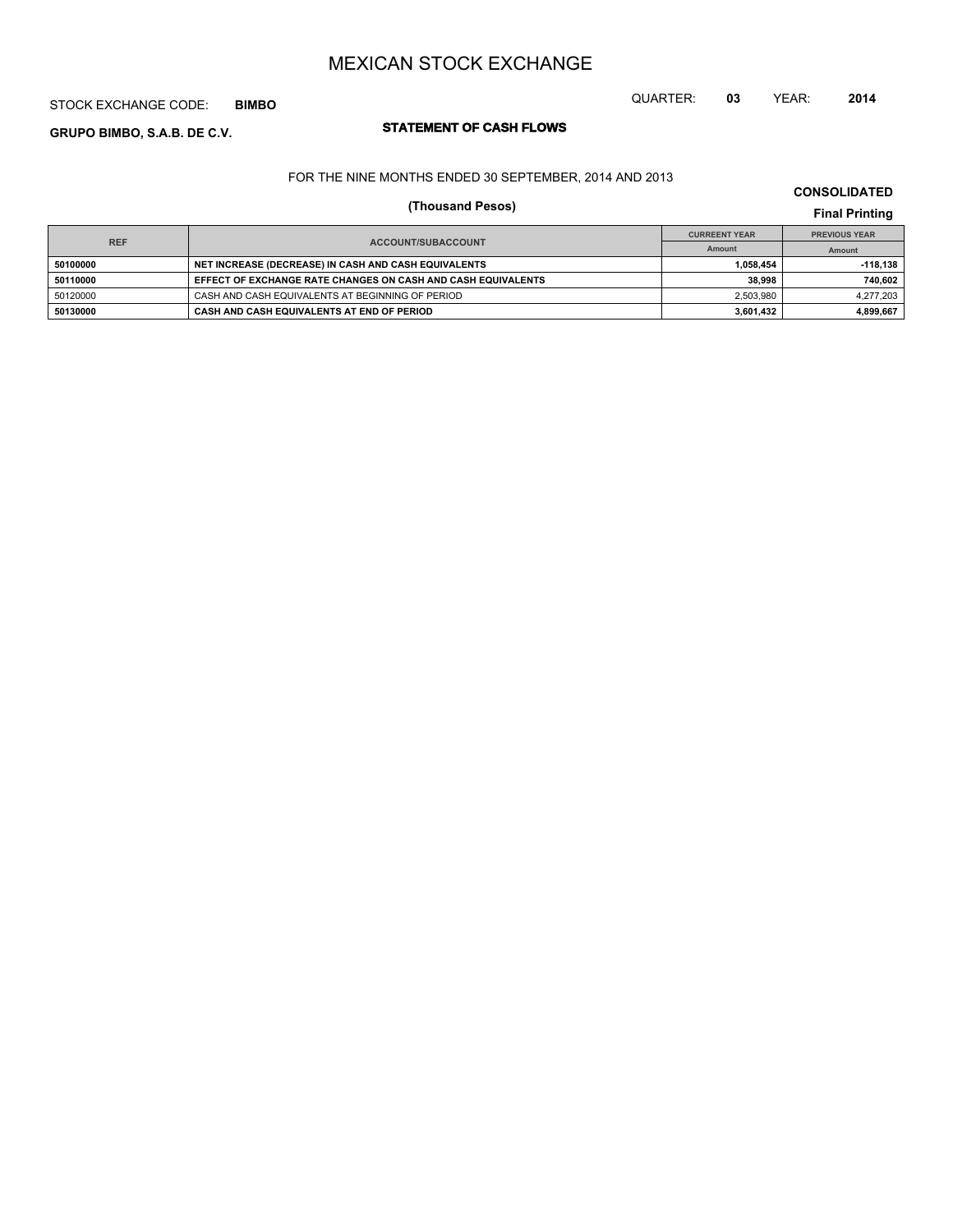STOCK EXCHANGE CODE: **BIMBO**

**GRUPO BIMBO, S.A.B. DE C.V.**

#### **DISCUSSION AND ANALYSIS OF THE ADMINISTRATION ON THE RESULTS OF OPERATIONS AND FINANCIAL CONDITION OF THE COMPANY**

QUARTER: **03** YEAR: **2014**

 $1/4$ PAGE

**CONSOLIDATED**

**Final Printing**

LAS CIFRAS INCLUIDAS EN ESTE DOCUMENTO ESTÁN PREPARADAS DE CONFORMIDAD CON LAS NORMAS INTERNACIONALES DE INFORMACIÓN FINANCIERA (IFRS). GRUPO BIMBO REPORTA RESULTADOS DEL TERCER TRIMESTRE DE 2014

MÉXICO, D.F., A 23 DE OCTUBRE DE 2014 – GRUPO BIMBO, S.A.B. DE C.V. ("GRUPO BIMBO" O "LA COMPAÑÍA") (BMV: BIMBO) REPORTÓ HOY SUS RESULTADOS CORRESPONDIENTES AL TERCER TRIMESTRE CONCLUIDO EL 30 DE SEPTIEMBRE DE 2014.

DATOS RELEVANTES DEL TRIMESTRE:

LAS VENTAS NETAS CONSOLIDADAS CRECIERON 11.9% COMO RESULTADO DE LA ADQUISICIÓN DE CANADA BREAD

EL MARGEN BRUTO SE EXPANDIÓ 90 PUNTOS BASE, LO QUE REFLEJA PRINCIPALMENTE LA DISMINUCIÓN DE LOS COSTOS PROMEDIO DE LAS MATERIAS PRIMAS EN TODAS LAS REGIONES

LA UTILIDAD ANTES DE OTROS INGRESOS Y GASTOS Y LA UTILIDAD DE OPERACIÓN INCREMENTARON 15.2% Y 18.2%, RESPECTIVAMENTE

LA UTILIDAD NETA MAYORITARIA AUMENTÓ 30.8%, EN TÉRMINOS ACUMULADOS SE CONCLUYÓ LA ADQUISICIÓN DE SUPAN EN ECUADOR

EN EL TERCER TRIMESTRE DEL AÑO, LAS VENTAS CONSOLIDADAS ASCENDIERON A \$50,154 MILLONES, LO QUE SIGNIFICA UN INCREMENTO DE 11.9%, ATRIBUIBLE A LA ADQUISICIÓN DE CANADA BREAD, LA CUAL REPRESENTÓ 11.6%, ASÍ COMO AL SÓLIDO DESEMPEÑO EN LATINOAMÉRICA Y EUROPA, CON LO CUAL SE RESALTA EL VALOR DE NUESTRA DIVERSIFICACIÓN GEOGRÁFICA.

EL MARGEN BRUTO CONSOLIDADO SE EXPANDIÓ 90 PUNTOS BASE EN RELACIÓN CON EL MISMO PERIODO DEL AÑO ANTERIOR, PARA UBICARSE EN 53.3%, LO QUE REFLEJA PRINCIPALMENTE LA DISMINUCIÓN DE LOS COSTOS PROMEDIO DE LAS MATERIAS PRIMAS EN TODAS LAS REGIONES

LA UTILIDAD ANTES DE OTROS INGRESOS Y GASTOS INCREMENTÓ 15.2%, MIENTRAS QUE EL MARGEN SE EXPANDIÓ 30 PUNTOS BASE, A 9.2%, COMO RESULTADO DEL DESEMPEÑO EN LA UTILIDAD BRUTA, EL CUAL FUE PARCIALMENTE CONTRARRESTADO POR MAYORES GASTOS GENERALES

LA UTILIDAD DE OPERACIÓN AUMENTÓ 18.2%, MIENTRAS QUE EL MARGEN SE EXPANDIÓ 40 PUNTOS BASE EN COMPARACIÓN CON EL TERCER TRIMESTRE DE 2013, PARA UN TOTAL DE 8.0%, DEBIDO A UNA DISMINUCIÓN EN "OTROS INGRESOS Y GASTOS

LA UTILIDAD NETA MAYORITARIA INCREMENTÓ 30.8% EN UNA BASE ACUMULADA, MIENTRAS QUE EL MARGEN SE EXPANDIÓ 50 PUNTOS BASE A 2.9%, LO QUE REFLEJA EL DESEMPEÑO A NIVEL OPERATIVO Y UNA MENOR TASA IMPOSITIVA EFECTIVA

VENTAS NETAS

#### MÉXICO

LAS VENTAS NETAS EN EL TERCER TRIMESTRE DISMINUYERON 3.1% CON RESPECTO AL MISMO PERIODO DEL AÑO ANTERIOR DEBIDO A LA CONTINUA PRESIÓN EN LOS VOLÚMENES. LO ANTERIOR REFLEJÓ EL DÉBIL ENTORNO EN EL CONSUMO Y EL AUMENTO DE PRECIOS IMPLEMENTADO EN EL CUARTO TRIMESTRE DEL 2013. NO OBSTANTE, LOS ESFUERZOS COMERCIALES Y LAS INICIATIVAS EN LOS PUNTOS DE VENTA AYUDARON A IMPULSAR EL CRECIMIENTO DE LOS VOLÚMENES EN CATEGORÍAS CLAVE, COMO PAN Y BOLLERÍA. EN EL ACUMULADO, LAS VENTAS REGISTRARON UNA REDUCCIÓN DE 1.3% EN COMPARACIÓN CON LOS PRIMEROS NUEVE MESES DE 2013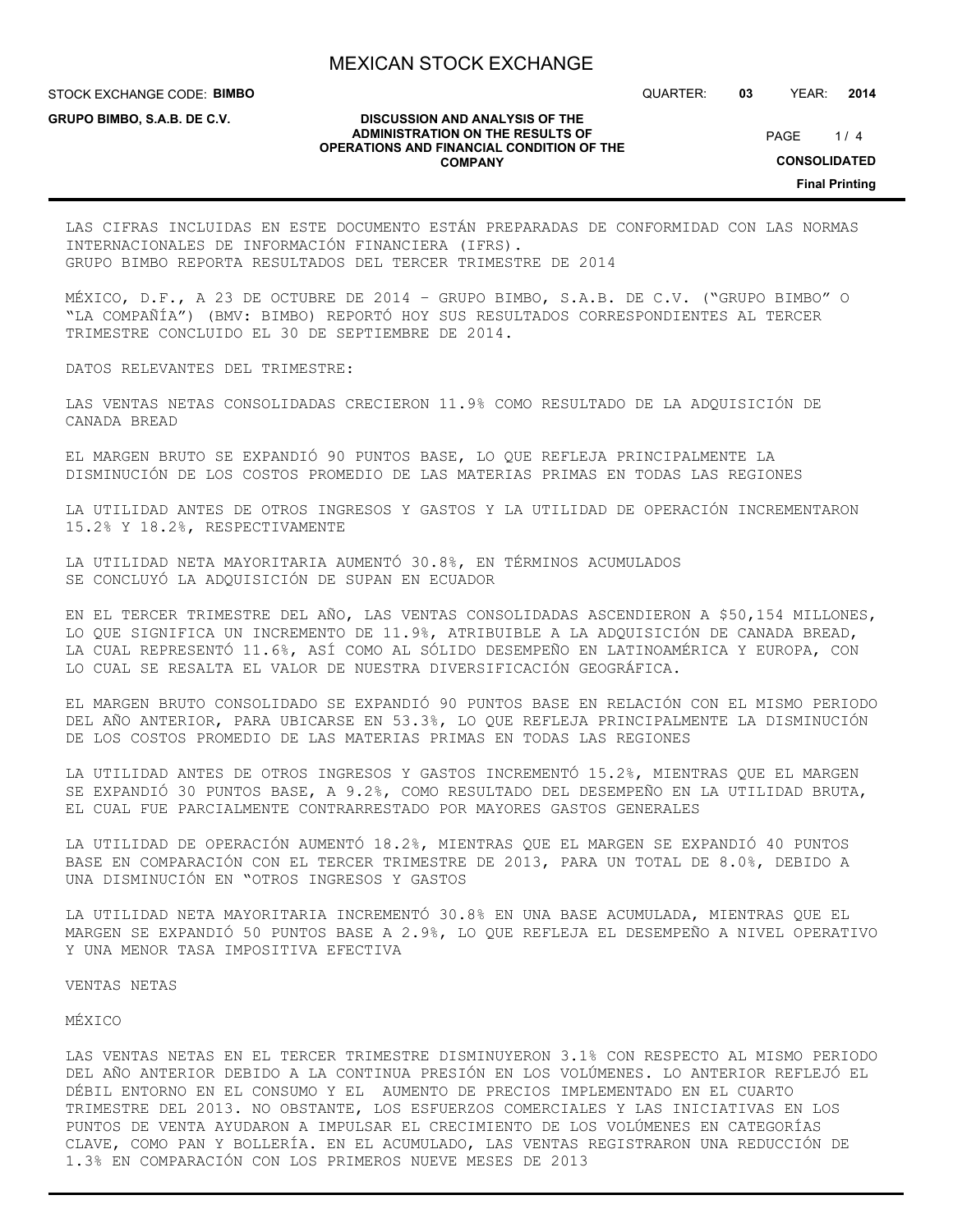**DISCUSSION AND ANALYSIS OF THE ADMINISTRATION ON THE RESULTS OF OPERATIONS AND FINANCIAL CONDITION OF THE COMPANY**

STOCK EXCHANGE CODE: **BIMBO**

**GRUPO BIMBO, S.A.B. DE C.V.**

QUARTER: **03** YEAR: **2014**

 $2/4$ PAGE

**CONSOLIDATED**

**Final Printing**

#### EUA Y CANADÁ

LAS VENTAS EN EUA Y CANADÁ CRECIERON 21.3% EN EL PERIODO, DE LO CUAL 21.9% ES ATRIBUIBLE A LA ADQUISICIÓN DE CANADA BREAD. EN ESTADOS UNIDOS, LAS VENTAS NETAS EN DÓLARES DISMINUYERON 1.7%; LO CUAL INCLUYE EL IMPACTO NEGATIVO DE LA DESINVERSIÓN EN CALIFORNIA, CONCLUIDA EN JULIO DE 2013.

EL DESEMPEÑÓ ORGÁNICO EN EL TERCER TRIMESTRE SE VIO AFECTADO POR LA CONTINUA DEBILIDAD EN EL GASTO DEL CONSUMIDOR, ASÍ COMO POR LOS CAMBIOS EN LAS DINÁMICAS DEL MERCADO. SIN EMBARGO, LA CATEGORÍA DE DESAYUNO Y DETERMINADAS LÍNEAS DE PAN DULCE TUVIERON UN IMPULSO EN EL CRECIMIENTO DE LOS VOLÚMENES, MIENTRAS QUE LAS VENTAS DE BOLLERÍA Y LA EXPANSIÓN DE LA MARCA BEEFSTEAK CONTRIBUYERON AL DESEMPEÑO DE LAS VENTAS. EN LOS PRIMEROS NUEVE MESES DE 2014, LAS VENTAS EN PESOS AUMENTARON 10.4%.

#### LATINOAMÉRICA

DURANTE EL TRIMESTRE, LAS VENTAS NETAS EN LA REGIÓN REPORTARON UN SÓLIDO INCREMENTO DE 19.5%. CASI TODAS LAS OPERACIONES GENERARON UN CRECIMIENTO EN SUS RESPECTIVAS MONEDAS TOTALIZANDO 27.5%, CON UN DESEMPEÑO ESPECIALMENTE NOTABLE EN BRASIL, COLOMBIA Y CENTROAMÉRICA. EN ADICIÓN, SE CONCLUYÓ LA ADQUISICIÓN DE SUPAN EN ECUADOR EL 15 DE JULIO DE 2014. EN LOS PRIMEROS NUEVE MESES DEL AÑO, LAS VENTAS NETAS CRECIERON 12.0% EN COMPARACIÓN CON EL MISMO PERIODO DE 2013.

#### EUROPA

LAS VENTAS NETAS EN EUROPA REGISTRARON UN SIGNIFICATIVO INCREMENTO DE 37.2%, DEL CUAL 27.6% CORRESPONDE A LA OPERACIÓN DEL REINO UNIDO, ADQUIRIDA COMO PARTE DE LA TRANSACCIÓN DE CANADA BREAD. EL SÓLIDO CRECIMIENTO ORGÁNICO EN IBERIA SE EXPLICA POR EL BUEN DESEMPEÑO DE LAS CATEGORÍAS DE PAN DE CAJA Y BOLLERÍA, PARTICULARMENTE DE LAS MARCAS THINS Y OROWEAT, ASÍ COMO LA CATEGORÍA DE BOTANAS. SOBRE UNA BASE ACUMULADA, LAS VENTAS NETAS CRECIERON 28.8%.

#### UTILIDAD BRUTA

LA UTILIDAD BRUTA CONSOLIDADA INCREMENTÓ 13.8%, A \$26,736 MILLONES, EN TANTO QUE EL MARGEN SE EXPANDIÓ 90 PUNTOS BASE, PARA UN TOTAL DE 53.3%, COMO RESULTADO DE MENORES COSTOS PROMEDIO DE LAS MATERIAS PRIMAS EN TODAS LAS REGIONES. EN EL ACUMULADO, LA UTILIDAD BRUTA AUMENTÓ 8.8%, MIENTRAS QUE EL MARGEN SE EXPANDIÓ 120 PUNTOS BASE, A 53.3%.

#### GASTOS GENERALES

LOS GASTOS GENERALES COMO PORCENTAJE DE LAS VENTAS INCREMENTARON 70 PUNTOS BASE, A 44.1%. ESTO SE DEBIÓ PRINCIPALMENTE AL AUMENTO EN LOS COSTOS DE DISTRIBUCIÓN, ATRIBUIBLE A UNA MENOR ABSORCIÓN DE LOS COSTOS FIJOS TANTO EN MÉXICO COMO EN EUA Y CANADÁ, REFLEJANDO UN DÉBIL DESEMPEÑO EN VOLÚMENES. LO ANTERIOR FUE PARCIALMENTE CONTRARRESTADO POR LAS INICIATIVAS ENCAMINADAS A ELEVAR LA EFICIENCIA EN ESTADOS UNIDOS, UNA ESTRUCTURA DE COSTOS MÁS EFICIENTE EN EUROPA Y LATINOAMÉRICA Y AL ENFOQUE EN REDUCCIÓN DE COSTOS EN MÉXICO

### UTILIDAD ANTES DE OTROS INGRESOS Y GASTOS

TANTO EN EL TERCER TRIMESTRE COMO EN EL ACUMULADO, LA UTILIDAD ANTES DE OTROS INGRESOS Y GASTOS REFLEJÓ EL DESEMPEÑO DE LA UTILIDAD BRUTA, LO CUAL SE VIO PARCIALMENTE CONTRARRESTADO POR GASTOS GENERALES MÁS ELEVADOS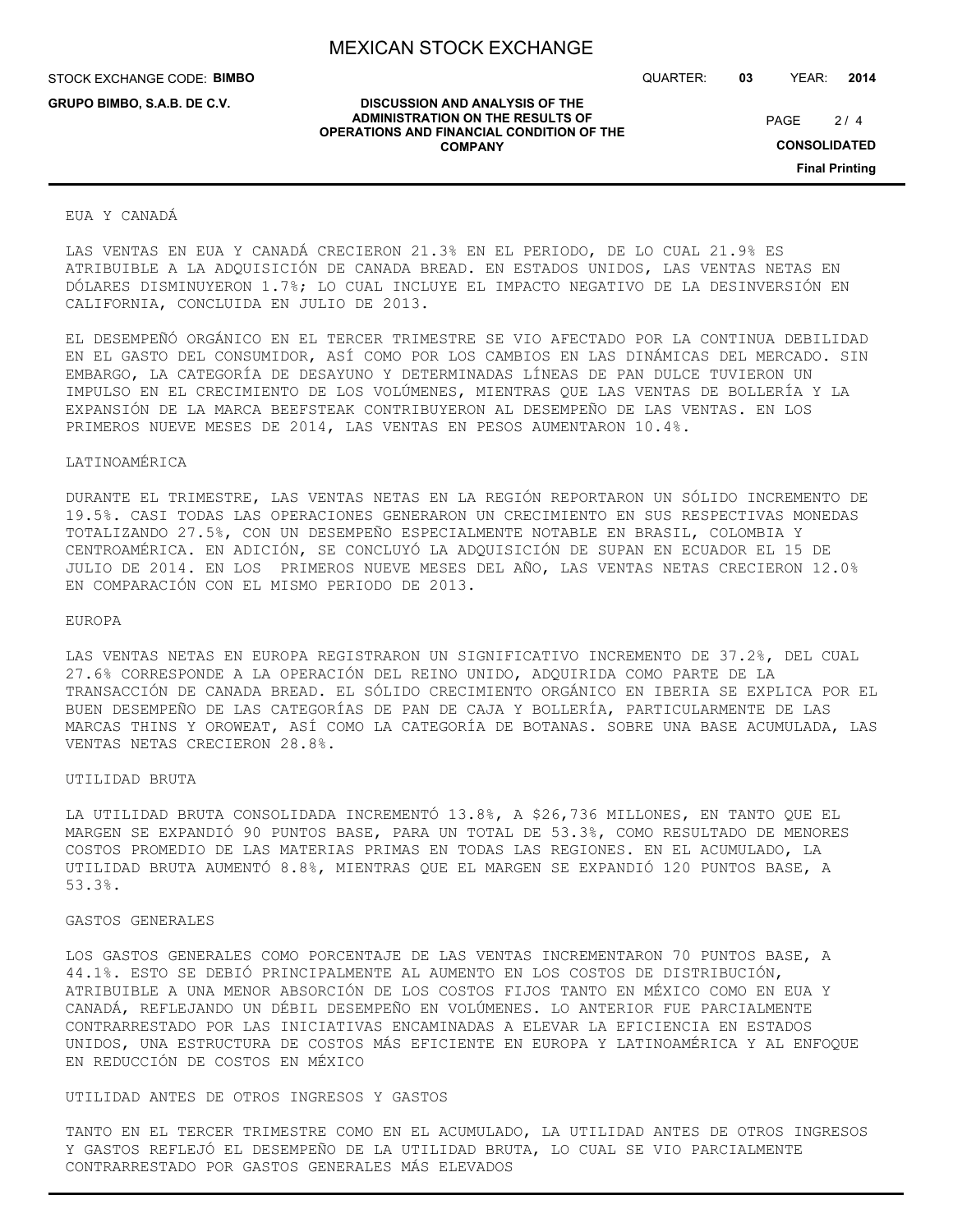**DISCUSSION AND ANALYSIS OF THE ADMINISTRATION ON THE RESULTS OF OPERATIONS AND FINANCIAL CONDITION OF THE COMPANY**

STOCK EXCHANGE CODE: **BIMBO**

**GRUPO BIMBO, S.A.B. DE C.V.**

QUARTER: **03** YEAR: **2014**

 $3/4$ PAGE

**CONSOLIDATED**

**Final Printing**

#### UTILIDAD DE OPERACIÓN

EN EL TERCER TRIMESTRE, LA UTILIDAD DE OPERACIÓN TOTALIZÓ \$4,018 MILLONES, UN INCREMENTO DE 18.2%, EN TANTO QUE EL MARGEN SE EXPANDIÓ 40 PUNTOS BASE, A 8.0%. ESTO SE EXPLICA POR UNA DISMINUCIÓN EN "OTROS INGRESOS Y GASTOS", INCLUYENDO MENORES GASTOS DE INTEGRACIÓN Y RESTRUCTURA EN ESTADOS UNIDOS Y LATINOAMÉRICA, JUNTO CON LA ESTRATEGIA DE OPTIMIZACIÓN DE ACTIVOS, LA REESTRUCTURA DE LA RED DE DISTRIBUCIÓN EN ESTADOS UNIDOS Y UNA BASE DE COMPARACIÓN MÁS ALTA EN LATINOAMÉRICA DEBIDO A UN CARGO NO MONETARIO EN EL TERCER TRIMESTRE DE 2013. EN TÉRMINOS ACUMULADOS, LA UTILIDAD DE OPERACIÓN AUMENTÓ 12.5% CON RESPECTO AL MISMO PERIODO DEL AÑO ANTERIOR

### RESULTADO INTEGRAL DE FINANCIAMIENTO

EN EL PERIODO SE REGISTRÓ UN COSTO DE \$946 MILLONES, CONTRA UN COSTO DE \$611 MILLONES EN EL MISMO PERIODO DEL AÑO PREVIO. LO ANTERIOR SE ATRIBUYE PRINCIPALMENTE AL GASTO INCREMENTAL POR CONCEPTO DE INTERESES, RELACIONADO CON LA ADQUISICIÓN DE CANADA BREAD EN MAYO DE 2014

#### UTILIDAD NETA MAYORITARIA

LA UTILIDAD NETA MAYORITARIA EN EL TRIMESTRE CRECIÓ 20.0%, A \$1,917 MILLONES CON UN INCREMENTO DE 30 PUNTOS BASE EN EL MARGEN. EN EL ACUMULADO, LA UTILIDAD NETA AUMENTÓ 30.8% CON UNA EXPANSIÓN DE 50 PUNTOS BASE EN EL MARGEN, LO QUE REFLEJA TANTO EL DESEMPEÑO A NIVEL OPERATIVO COMO UNA TASA IMPOSITIVA EFECTIVA MÁS BAJA, DE 37.1%, COMPARADA CON 41.3% EN EL MISMO PERIODO DEL AÑO ANTERIOR, DEBIDO A UN MENOR IMPACTO POR NO REGISTRAR UN BENEFICIO DEL IMPUESTO DIFERIDO SOBRE LAS PÉRDIDAS EN BRASIL, EN LÍNEA CON EL CRITERIO APLICADO A PARTIR DEL CUARTO TRIMESTRE DE 2012

UTILIDAD DE OPERACIÓN ANTES DE DEPRECIACIÓN Y AMORTIZACIÓN (UAFIDA)

EN EL TRIMESTRE, LA UAFIDA ASCENDIÓ A \$5,573 MILLONES, LO QUE SIGNIFICA UN CRECIMIENTO DE 15.1%, MIENTRAS QUE EL MARGEN SE EXPANDIÓ 30 PUNTOS BASE, A 11.1%, COMO RESULTADO DEL DESEMPEÑO EN LA UTILIDAD OPERATIVA.

#### ESTRUCTURA FINANCIERA

AL 30 DE SEPTIEMBRE DE 2014, LA POSICIÓN DE EFECTIVO DE LA COMPAÑÍA TOTALIZÓ \$3,601 MILLONES, EN RELACIÓN CON LOS \$2,504 MILLONES AL 31 DE DICIEMBRE DE 2013. LA DEUDA TOTAL AL 30 DE SEPTIEMBRE DE 2014 ERA DE \$59,957 MILLONES, EN COMPARACIÓN CON \$40,329 MILLONES AL 31 DE DICIEMBRE DE 2013. ESTE INCREMENTO REFLEJA EL PAGO DE LA ADQUISICIÓN DE CANADA BREAD.

LA RAZÓN DE DEUDA TOTAL A UAFIDA FUE DE 3.3 VECES, CONTRA 2.3 VECES AL 31 DE DICIEMBRE DE 2013. SIN EMBARGO, LA RAZÓN PRO FORMA DE DEUDA TOTAL A UAFIDA FUE DE 3.0 VECES TOMANDO EN CUENTA 8 MESES DE UAFIDA PRO FORMA DE

#### CANADA BREAD.

EL VENCIMIENTO PROMEDIO DE LA DEUDA DE LA COMPAÑÍA ES DE 8.9 AÑOS, CON UN COSTO PROMEDIO DE DEUDA DE 4.3%. LA DEUDA DE LARGO PLAZO COMPRENDIÓ 98% DEL TOTAL. POR SU PARTE, 67% DE LA DEUDA TOTAL ESTUVO DENOMINADA EN DÓLARES ESTADOUNIDENSES, 31% EN DÓLARES CANADIENSES Y 2% EN PESOS MEXICANOS, MANTENIENDO UNA COBERTURA ECONÓMICA Y CONTABLE NATURAL Y ALINEADA AL SÓLIDO FLUJO DE EFECTIVO DE LA COMPAÑÍA.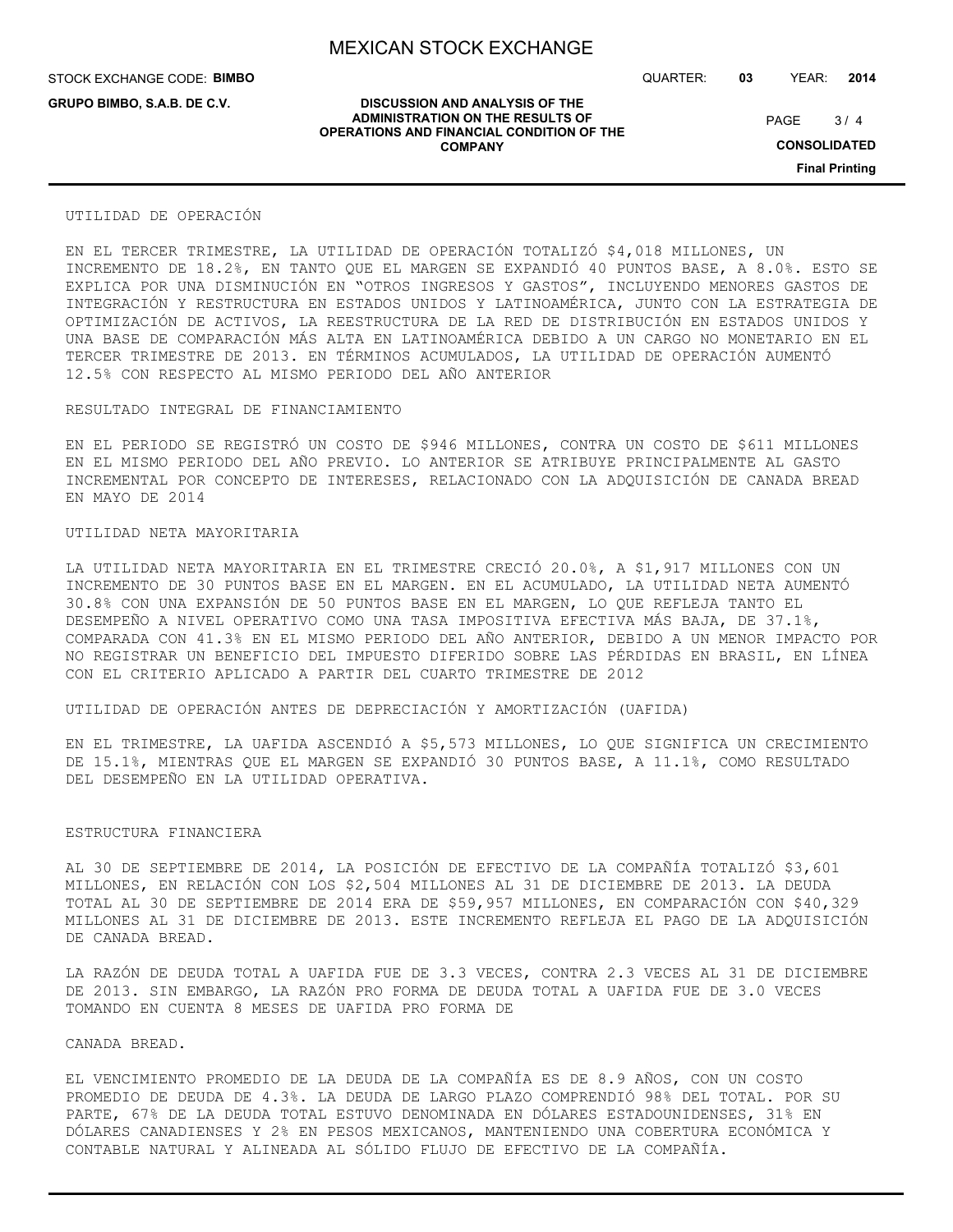STOCK EXCHANGE CODE: **BIMBO**

**GRUPO BIMBO, S.A.B. DE C.V.**

QUARTER: **03** YEAR: **2014**

 $4/4$ PAGE

**CONSOLIDATED**

**Final Printing**

#### **DISCUSSION AND ANALYSIS OF THE ADMINISTRATION ON THE RESULTS OF OPERATIONS AND FINANCIAL CONDITION OF THE COMPANY**

INFORMACIÓN SOBRE LA CONFERENCIA TELEFÓNICA

LA CONFERENCIA TELEFÓNICA SOBRE EL TERCER TRIMESTRE DE 2014 SE LLEVARÁ A CABO EL VIERNES 24 DE OCTUBRE DE 2014 A LAS 11:00 A.M. TIEMPO DEL ESTE (10:00 A.M. TIEMPO DEL CENTRO). PARA PARTICIPAR EN LA CONFERENCIA, FAVOR DE LLAMAR A LOS SIGUIENTES NÚMEROS TELEFÓNICOS: DESDE ESTADOS UNIDOS, AL +1(877) 317-6776; DESDE OTROS PAÍSES, AL +1(412) 317-6776; EL CÓDIGO DE IDENTIFICACIÓN ES: GRUPO BIMBO. ASIMISMO, PUEDE ACCEDER A LA TRANSMISIÓN DE ESTA CONFERENCIA EN EL SITIO WEB DE GRUPO BIMBO, EN HTTP://WWW.GRUPOBIMBO.COM/IR.

LA REPETICIÓN DE LA CONFERENCIA ESTARÁ DISPONIBLE HASTA EL 12 DE NOVIEMBRE DE 2014. PARA ACCEDER A LA REPETICIÓN, FAVOR DE LLAMAR A LOS SIGUIENTES NÚMEROS TELEFÓNICOS: DESDE ESTADOS UNIDOS, AL +1(877) 344-7529; DESDE OTROS PAÍSES, AL +1(412) 317-0088; EL CÓDIGO DE IDENTIFICACIÓN ES: 10053558.

### ACERCA DE GRUPO BIMBO

POR SUS VOLÚMENES DE PRODUCCIÓN Y VENTAS, GRUPO BIMBO ES LA EMPRESA DE PANIFICACIÓN MÁS GRANDE DEL MUNDO. CUENTA CON 168 PLANTAS Y CASI 1,600 CENTROS DE VENTA LOCALIZADOS ESTRATÉGICAMENTE EN 22 PAÍSES DE AMÉRICA, EUROPA Y ASIA. SUS PRINCIPALES LÍNEAS DE PRODUCTOS INCLUYEN PAN DE CAJA FRESCO Y CONGELADO, BOLLOS, GALLETAS, PASTELITOS, BAGELS, MUFFINS, PRODUCTOS EMPACADOS, TORTILLAS, BOTANAS SALADAS Y CONFITERÍA, ENTRE OTRAS. GRUPO BIMBO FABRICA MÁS DE 10,000 PRODUCTOS Y TIENE UNA DE LAS REDES DE DISTRIBUCIÓN DIRECTA MÁS EXTENSAS DEL MUNDO, CON MÁS DE 2.4 MILLONES DE PUNTOS DE VENTAS Y MÁS DE 52,000 RUTAS, Y UNA PLANTILLA LABORAL SUPERIOR A LOS 130,000 COLABORADORES. DESDE 1980, LAS ACCIONES DE GRUPO BIMBO COTIZAN EN LA BOLSA MEXICANA DE VALORES (BMV) BAJO LA CLAVE DE PIZARRA BIMBO.

DECLARACIÓN DEL FUTURO DESEMPEÑO DE LAS OPERACIONES Y RESULTADOS

LA INFORMACIÓN CONTENIDA EN ESTE REPORTE CONTIENE DETERMINADAS DECLARACIONES CON RESPECTO AL DESEMPEÑO FINANCIERO Y OPERATIVO ESPERADO DE GRUPO BIMBO, S.A.B. DE C.V., LAS CUALES SE BASAN EN INFORMACIÓN FINANCIERA, NIVELES DE OPERACIÓN Y CONDICIONES DE MERCADO VIGENTES A LA FECHA, ASÍ COMO EN ESTIMACIONES DEL CONSEJO DE ADMINISTRACIÓN DE LA COMPAÑÍA EN RELACIÓN CON POSIBLES ACONTECIMIENTOS FUTUROS. LOS RESULTADOS DE LA COMPAÑÍA PUEDEN VARIAR CON RESPECTO A LOS EXPUESTOS EN DICHAS DECLARACIONES POR DIVERSOS FACTORES FUERA DEL ALCANCE DE LA COMPAÑÍA, TALES COMO: AJUSTES EN LOS NIVELES DE PRECIOS, VARIACIONES EN LOS COSTOS DE LAS MATERIAS PRIMAS Y CAMBIOS EN LAS LEYES Y REGULACIONES, O BIEN POR CONDICIONES ECONÓMICAS Y POLÍTICAS NO PREVISTAS EN LOS PAÍSES EN LOS QUE OPERA. CONSECUENTEMENTE, LA COMPAÑÍA NO SE HACE RESPONSABLE DE LAS MODIFICACIONES EN LA INFORMACIÓN Y SUGIERE A LOS LECTORES TOMAR LAS DECLARACIONES CON RESERVA. ASIMISMO, LA COMPAÑÍA NO SE OBLIGA A PUBLICAR MODIFICACIÓN ALGUNA DERIVADA DE LAS VARIACIONES QUE PUDIERAN TENER DICHOS FACTORES DESPUÉS DE LA FECHA DE PUBLICACIÓN DE ESTE REPORTE.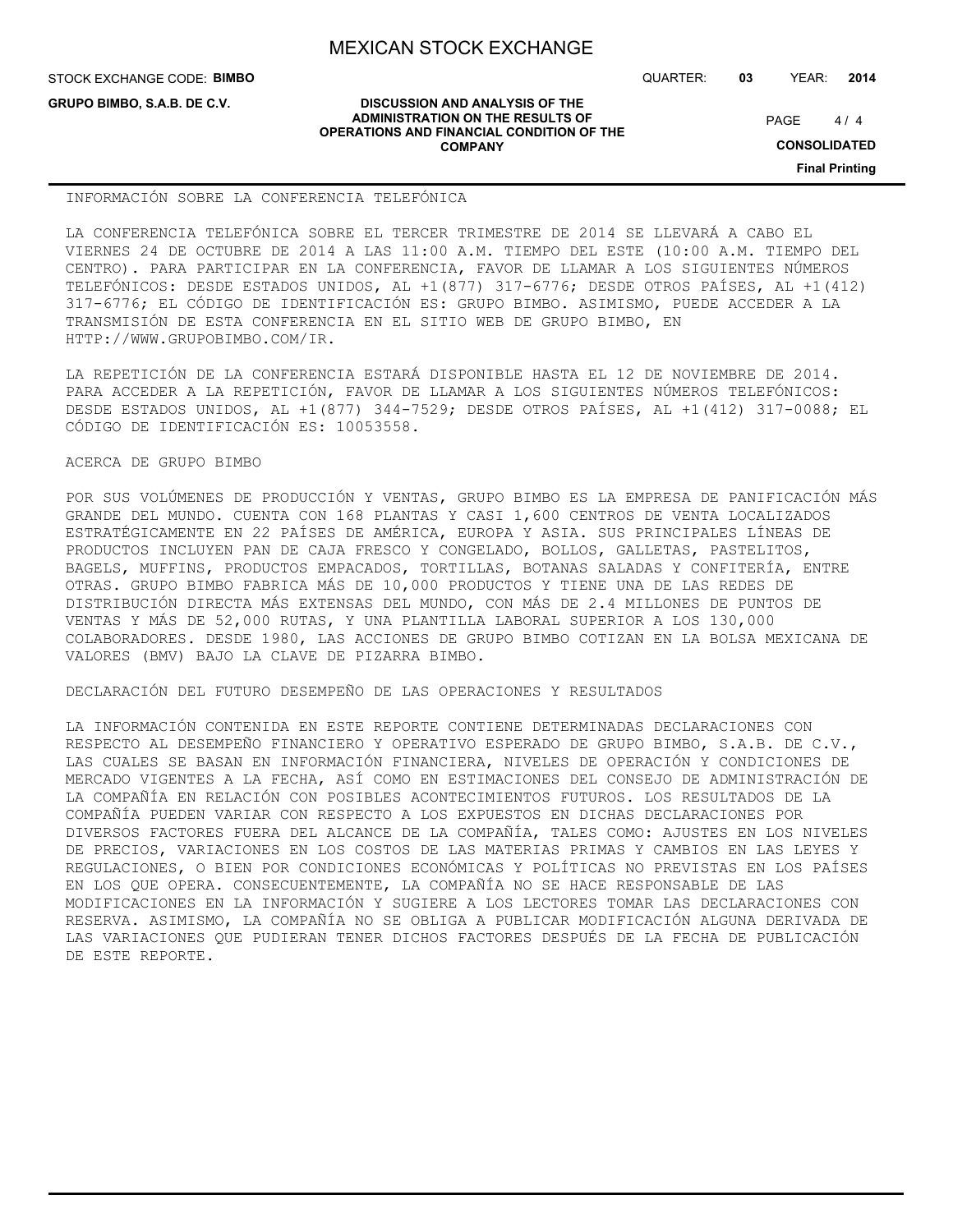**GRUPO BIMBO, S.A.B. DE C.V.**

**FINANCIAL STATEMENT NOTES**

STOCK EXCHANGE CODE: QUARTER: **03** YEAR: **2014 BIMBO**

PAGE 1/76

**CONSOLIDATED**

**Final Printing**

GRUPO BIMBO, S. A. B. DE C. V. Y SUBSIDIARIAS

NOTAS A LOS ESTADOS FINANCIEROS CONSOLIDADOS POR LOS TRIMESTRES QUE TERMINARON EL 30 DE SEPTIEMBRE DE 2014 Y 2013 Y 31 DE DICIEMBRE DE 2013. (EN MILES DE PESOS)

1. ACTIVIDADES Y EVENTOS IMPORTANTES

ACTIVIDADES - GRUPO BIMBO, S. A. B. DE C. V. Y SUBSIDIARIAS ("GRUPO BIMBO" O "LA ENTIDAD" O "LA COMPAÑÍA") SE DEDICA PRINCIPALMENTE A LA FABRICACIÓN, DISTRIBUCIÓN Y VENTA DE PAN, GALLETAS, PASTELES, DULCES, CHOCOLATES, BOTANAS, TORTILLAS Y ALIMENTOS PROCESADOS.

LA ENTIDAD OPERA EN DISTINTAS ÁREAS GEOGRÁFICAS QUE SON: MÉXICO, ESTADOS UNIDOS DE AMÉRICA ("EUA"), CANADÁ, CENTRO Y SUDAMÉRICA, ALGUNOS PAÍSES DE EUROPA Y CHINA. LAS CIFRAS DE ÉSTA ÚLTIMA SE PRESENTAN EN EL SEGMENTO MÉXICO DEBIDO A SU POCA REPRESENTATIVIDAD.

LAS OFICINAS CORPORATIVAS DE LA ENTIDAD SE UBICAN EN PROLONGACIÓN PASEO DE LA REFORMA NO. 1000, COLONIA PEÑA BLANCA SANTA FE, ÁLVARO OBREGÓN, CÓDIGO POSTAL 01210, DISTRITO FEDERAL, MÉXICO.

EVENTOS IMPORTANTES – AL 30 DE SEPTIEMBRE DE 2014, LA COMPAÑÍA CONCLUYÓ LA ADQUISICIÓN DE CANADA BREAD COMPANY, LIMITED ("CANADA BREAD") Y LA ADQUISICIÓN DE "SUPAN" EN ECUADOR. DURANTE 2013 SE COMPLETÓ LA DESINVERSIÓN DE ALGUNAS PLANTAS EN CALIFORNIA, COMO RESULTADO DE LA REESTRUCTURA POR LA COMPRA DE SARA LEE EN 2011.

#### ADQUISICIÓN DE CANADA BREAD

CANADA BREAD ES UNA DE LAS EMPRESAS LÍDERES EN LA PRODUCCIÓN Y VENTA DE PRODUCTOS DE PANIFICACIÓN, INCLUYENDO LAS CATEGORÍAS DE PAN DE CAJA, BOLLOS, BAGELS, ENGLISH MUFFINS Y TORTILLAS EN CANADÁ, PAN CONGELADO EN NORTEAMÉRICA Y PRODUCTOS DE PANIFICACIÓN ESPECIALIZADOS EN EL REINO UNIDO.

ESTA ADQUISICIÓN IMPULSA LA ESTRATEGIA DE CRECIMIENTO GLOBAL DE GRUPO BIMBO Y POSIBILITA SU INCURSIÓN EN EL ATRACTIVO MERCADO CANADIENSE A TRAVÉS DE MARCAS RECONOCIDAS, TALES COMO DEMPSTER'S®, POM®, VILLAGGIO®, BEN'S®, BON MATIN® Y MCGAVIN'S®. CANADA BREAD MANTIENE UNA SÓLIDA RELACIÓN CON LOS PRINCIPALES AUTOSERVICIOS Y CANALES INSTITUCIONALES EN CANADÁ Y ES RECONOCIDA POR SU FUERTE POSICIONAMIENTO EN EL MERCADO EN TODAS LAS CATEGORÍAS DE PANIFICACIÓN. CANADA BREAD EMPLEA A CERCA DE 6,100 COLABORADORES, OPERA 25 PLANTAS EN CANADÁ, ESTADOS UNIDOS Y EL REINO UNIDO Y CUENTA CON LA RED DE DISTRIBUCIÓN DIRECTA MÁS GRANDE DE CANADÁ, VISITANDO A MÁS DE 41,000 PUNTOS DE VENTA.

PARA FINANCIAR LA OPERACIÓN, GRUPO BIMBO UTILIZÓ TANTO RECURSOS PROPIOS, FINANCIAMIENTO DISPONIBLE BAJO LÍNEAS DE CRÉDITO COMPROMETIDAS EXISTENTES DE LARGO PLAZO Y LA EMISIÓN DE BONOS INTERNACIONALES.

## EFECTOS CONTABLES DE LA ADQUISICIÓN DE CANADA BREAD Y SUBSIDIARIAS

EL PROCESO DE VALUACIÓN Y REGISTRO DE LA ADQUISICIÓN SE REALIZÓ DE CONFORMIDAD CON LA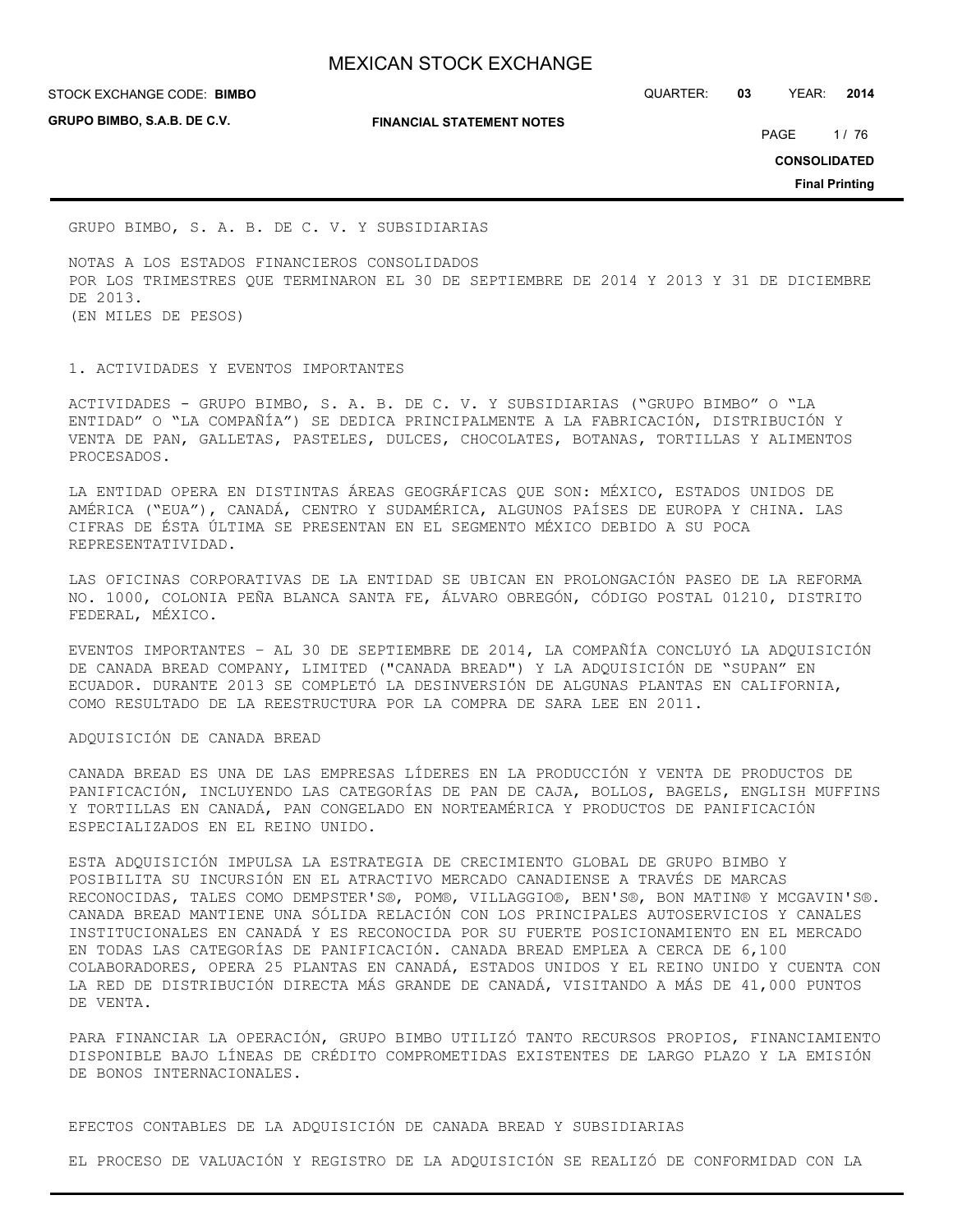|                                                                                                                   | <b>MEXICAN STOCK EXCHANGE</b>                                                                                                                                                                                                                                                                                                                                                                                                              |                               |    |                     |                       |
|-------------------------------------------------------------------------------------------------------------------|--------------------------------------------------------------------------------------------------------------------------------------------------------------------------------------------------------------------------------------------------------------------------------------------------------------------------------------------------------------------------------------------------------------------------------------------|-------------------------------|----|---------------------|-----------------------|
| STOCK EXCHANGE CODE: BIMBO                                                                                        |                                                                                                                                                                                                                                                                                                                                                                                                                                            | QUARTER:                      | 03 | YEAR:               | 2014                  |
| GRUPO BIMBO, S.A.B. DE C.V.                                                                                       | <b>FINANCIAL STATEMENT NOTES</b>                                                                                                                                                                                                                                                                                                                                                                                                           |                               |    | PAGE                | 2/76                  |
|                                                                                                                   |                                                                                                                                                                                                                                                                                                                                                                                                                                            |                               |    | <b>CONSOLIDATED</b> |                       |
|                                                                                                                   |                                                                                                                                                                                                                                                                                                                                                                                                                                            |                               |    |                     | <b>Final Printing</b> |
| TRANSACCIÓN:                                                                                                      | IFRS 3. LA ASIGNACIÓN DE VALORES RAZONABLES DEFINITIVOS ESTÁ EN PROCESO DE<br>DETERMINACIÓN Y SE ESPERA QUE CONCLUYA EN EL TRANSCURSO DE LOS DOCE MESES SUBSECUENTES<br>A LA ADQUISICIÓN. EN LA SIGUIENTE TABLA SE RESUMEN LOS VALORES RAZONABLES PRELIMINARES<br>DE LOS ACTIVOS ADQUIRIDOS Y DE LOS PASIVOS ASUMIDOS QUE SE RECONOCIERON POR LA<br>ADQUISICIÓN REALIZADA EL 23 DE MAYO DE 2014 AL TIPO DE CAMBIO VIGENTE A LA FECHA DE LA |                               |    |                     |                       |
| MONTO PAGADO POR LA OPERACIÓN                                                                                     |                                                                                                                                                                                                                                                                                                                                                                                                                                            | \$21,731,557<br>===========   |    |                     |                       |
| MONTOS RECONOCIDOS DE LOS ACTIVOS IDENTIFICABLES<br>Y PASIVOS ASUMIDOS:                                           |                                                                                                                                                                                                                                                                                                                                                                                                                                            |                               |    |                     |                       |
| EFECTIVO Y VALORES<br>CUENTAS POR COBRAR<br><b>INVENTARIOS</b><br>INMUEBLES, MAOUINARIA Y EOUIPO<br>OTROS ACTIVOS | \$264,898<br>4,547,969                                                                                                                                                                                                                                                                                                                                                                                                                     | 808,275<br>665,275<br>705,230 |    |                     |                       |
| TOTAL DE ACTIVOS IDENTIFICABLES                                                                                   | .                                                                                                                                                                                                                                                                                                                                                                                                                                          | 6,992,033                     |    |                     |                       |
| CRÉDITO MERCANTIL (*)                                                                                             |                                                                                                                                                                                                                                                                                                                                                                                                                                            | 17,492,688                    |    |                     |                       |
| TOTAL DE ACTIVOS ADQUIRIDOS                                                                                       |                                                                                                                                                                                                                                                                                                                                                                                                                                            | 24, 484, 721                  |    |                     |                       |
| PASIVOS CIRCULANTES<br>PASIVOS A LARGO PLAZO                                                                      |                                                                                                                                                                                                                                                                                                                                                                                                                                            | 1,736,116<br>1,017,048        |    |                     |                       |
| TOTAL DE PASIVOS ASUMIDOS                                                                                         |                                                                                                                                                                                                                                                                                                                                                                                                                                            | 2,753,164                     |    |                     |                       |
|                                                                                                                   |                                                                                                                                                                                                                                                                                                                                                                                                                                            |                               |    |                     |                       |

(\*) CIFRA QUE SE MODIFICARA CUANDO SE TENGAN LOS VALORES RAZONABLES DEFINITIVOS DE LOS ACTIVOS IDENTIFICABLES Y DE LOS PASIVOS ASUMIDOS.

EN LOS SIGUIENTES CUADROS SE PRESENTA INFORMACIÓN PROFORMA (ACUMULADA Y TRIMESTRAL) DE ALGUNAS PARTIDAS, PRESENTANDO DE MANERA RETROACTIVA AL EJERCICIO 2013 LA INFORMACIÓN DE CANADA BREAD:

|                               |               |                              |         | CRECIMIENTO |
|-------------------------------|---------------|------------------------------|---------|-------------|
| CONCEPTO                      | 2014          | 2013                         | 2014    | PROFORMA    |
|                               |               | PROFORMA                     | VS 2013 |             |
| ACTIVO CIRCULANTE:            |               |                              |         |             |
| GRUPO BIMBO                   | \$.           | 29, 175, 787 \$ 31, 524, 908 | 14.5%   | $(7.4\%)$   |
| PROPIEDADES, PLANTA Y EQUIPO: |               |                              |         |             |
| GRUPO BIMBO                   | \$.           | $47,686,128$ \$ $46,719,657$ | 11.6%   | 2.1%        |
| ACTIVO TOTAL:                 |               |                              |         |             |
| GRUPO BIMBO                   | \$164,028,122 | \$149,405,390                | 9.1%    | 9.8%        |

ACTIVOS NETOS ADQUIRIDOS \$21,731,557 ==========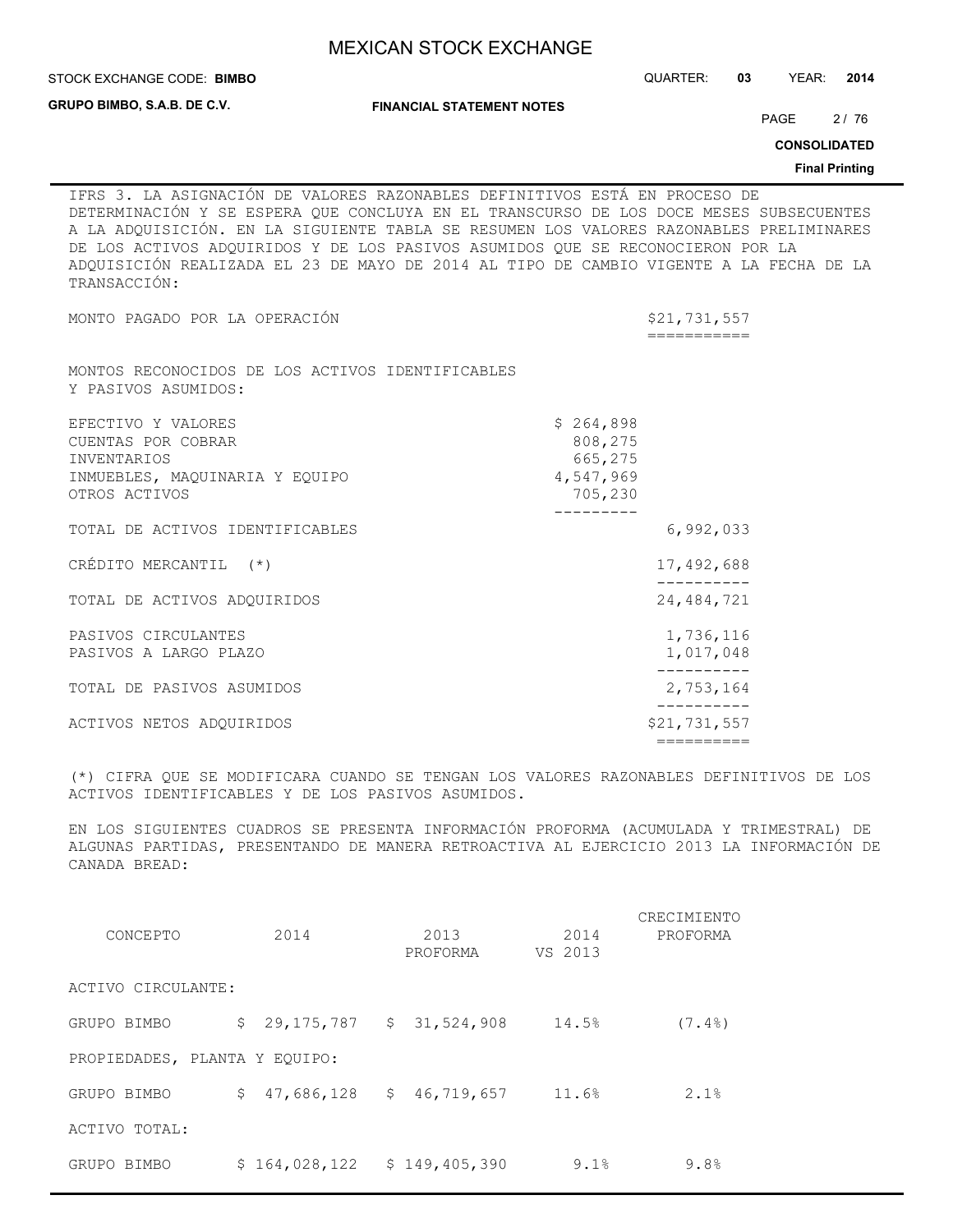| STOCK EXCHANGE CODE: BIMBO  |      |                                                                  |             | QUARTER:                | 03 — 10<br><b>YEAR: 2014</b>                                 |
|-----------------------------|------|------------------------------------------------------------------|-------------|-------------------------|--------------------------------------------------------------|
| GRUPO BIMBO, S.A.B. DE C.V. |      | <b>FINANCIAL STATEMENT NOTES</b>                                 |             |                         | PAGE<br>3/76<br><b>CONSOLIDATED</b><br><b>Final Printing</b> |
| PASIVO CIRCULANTE:          |      |                                                                  |             |                         |                                                              |
| GRUPO BIMBO                 |      | $$32,021,930$ $$36,846,023$ $8.3\$ $(13.1\%)$                    |             |                         |                                                              |
| PASIVO TOTAL                |      |                                                                  |             |                         |                                                              |
|                             |      | GRUPO BIMBO \$113,409,169 \$94,066,676 4.2% 20.6%                |             |                         |                                                              |
| CONCEPTO                    | 2014 | 3ER. TRIMESTRE CRECIMIENTO<br>2013<br>PROFORMA VS 2T 13          | $2T$ 14     | PROFORMA                |                                                              |
| VENTAS NETAS                |      |                                                                  |             |                         |                                                              |
| GRUPO BIMBO                 |      | $$50,153,622$ $$49,884,219$ $10.5%$ 0.54%                        |             |                         |                                                              |
| UTILIDAD DE OPERACIÓN (*)   |      |                                                                  |             |                         |                                                              |
|                             |      | GRUPO BIMBO $$ 4,018,120 $ 3,829,217 12.2$                       |             | 4.9%                    |                                                              |
| MARGEN DE OPERACIÓN         |      |                                                                  |             |                         |                                                              |
| GRUPO BIMBO                 | 8.0% | 5.9%                                                             |             | $N/A$ 2.1 PP            |                                                              |
| CONCEPTO                    | 2014 | ACUMULADO<br>2013<br>PROFORMA                                    | 14<br>VS 13 | CRECIMIENTO<br>PROFORMA |                                                              |
| VENTAS NETAS                |      |                                                                  |             |                         |                                                              |
|                             |      | GRUPO BIMBO    \$ 137,842,175    \$ 136,786,546    5.0%    0.77% |             |                         |                                                              |
| UTILIDAD DE OPERACIÓN (*)   |      |                                                                  |             |                         |                                                              |
|                             |      | GRUPO BIMBO \$8,859,827 \$8,518,926 7.7% 4.0%                    |             |                         |                                                              |
| MARGEN DE OPERACIÓN         |      |                                                                  |             |                         |                                                              |
| GRUPO BIMBO                 | 6.4% | 5.4%                                                             |             | $N/A$ 1.0 PP            |                                                              |
|                             |      |                                                                  |             |                         |                                                              |

(\*)NO INCLUYE REGALÍAS INTERFILIALES

# 2. BASES DE PRESENTACIÓN

A. NUEVAS Y MODIFICADAS NORMAS INTERNACIONALES DE INFORMACIÓN FINANCIERA QUE AFECTAN SALDOS REPORTADOS Y/O REVELACIONES EN LOS ESTADOS FINANCIEROS

DURANTE 2013, LA ENTIDAD APLICÓ UNA SERIE DE NUEVAS Y MODIFICADAS IFRS EMITIDAS POR EL CONSEJO DE NORMAS INTERNACIONALES DE CONTABILIDAD (IASB) LAS CUALES SON OBLIGATORIAS Y ENTRAN EN VIGOR A PARTIR DE LOS EJERCICIOS QUE INICIEN EN O DESPUÉS DEL 1 DE ENERO DE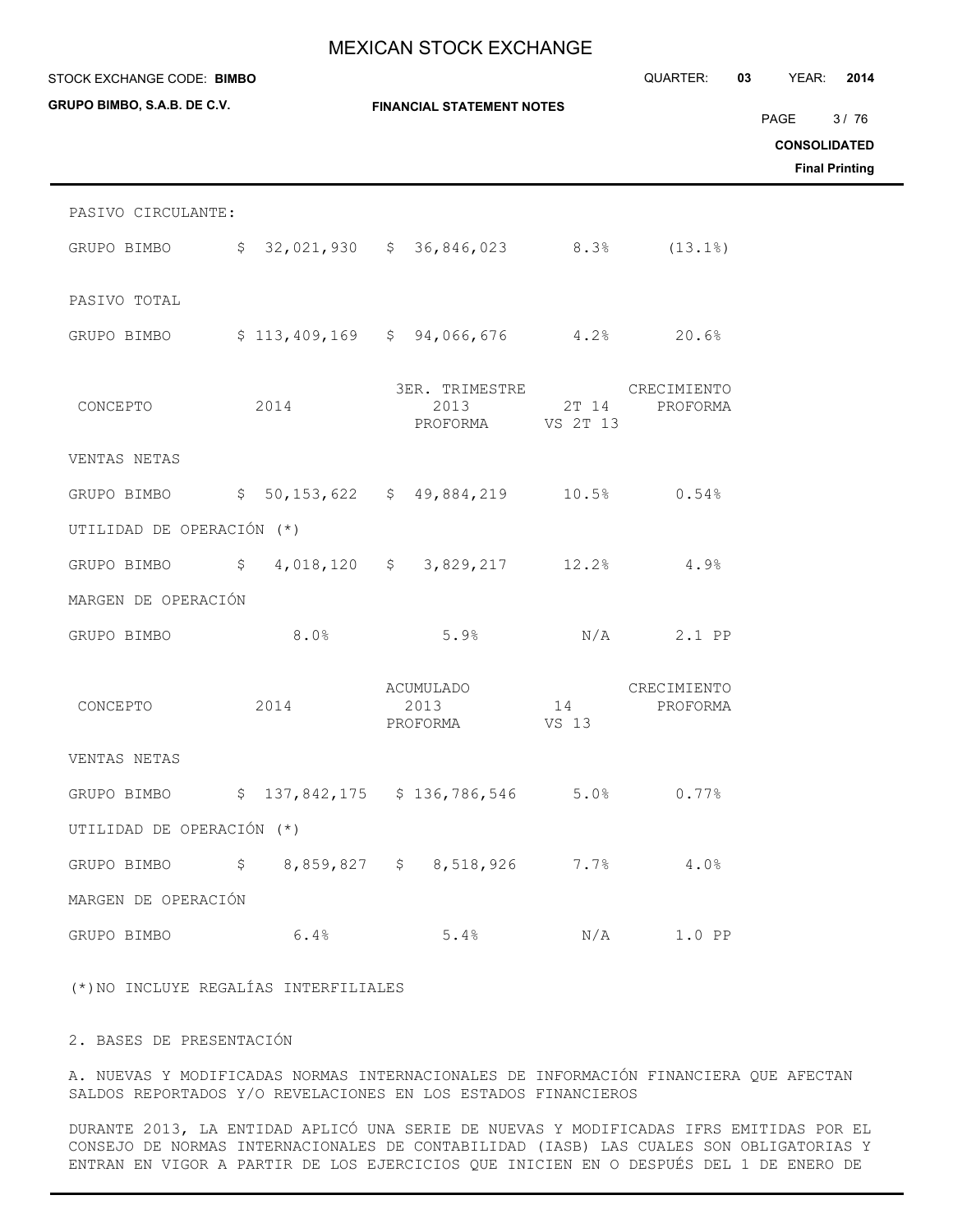| STOCK EXCHANGE CODE: BIMBO  |                                  | QUARTER: | 03 | YEAR:               | 2014   |
|-----------------------------|----------------------------------|----------|----|---------------------|--------|
| GRUPO BIMBO, S.A.B. DE C.V. | <b>FINANCIAL STATEMENT NOTES</b> |          |    | PAGE                | 4 / 76 |
|                             |                                  |          |    | <b>CONSOLIDATED</b> |        |

**Final Printing**

### 2013.

MODIFICACIONES A LA IFRS 7, REVELACIONES – COMPENSACIÓN DE ACTIVOS Y PASIVOS FINANCIEROS –

LA ENTIDAD APLICÓ LAS MODIFICACIONES A LA IFRS 7, REVELACIONES - COMPENSACIÓN DE ACTIVOS Y PASIVOS FINANCIEROS POR PRIMERA VEZ EN EL AÑO ACTUAL. LAS MODIFICACIONES A IFRS 7 REQUIEREN A LAS COMPAÑÍAS REVELAR INFORMACIÓN ACERCA DE LOS DERECHOS DE COMPENSAR Y ACUERDOS RELACIONADOS PARA INSTRUMENTOS FINANCIEROS RECONOCIDOS QUE ESTÁN SUJETOS A UN ACUERDO MAESTRO DE COMPENSACIÓN EXIGIBLE O ACUERDO SIMILAR.

LAS MODIFICACIONES A LA IFRS 7 SE APLICAN RETROACTIVAMENTE. DADO QUE LA ENTIDAD NO TIENE NINGÚN ACUERDO DE COMPENSACIÓN, LA APLICACIÓN DE LAS MODIFICACIONES NO TUVO NINGÚN EFECTO SIGNIFICATIVO EN LAS REVELACIONES O EN LOS SALDOS RECONOCIDOS EN LOS ESTADOS FINANCIEROS CONSOLIDADOS.

NORMAS NUEVAS Y MODIFICADAS DE CONSOLIDACIÓN, ACUERDOS CONJUNTOS, ASOCIADAS Y REVELACIONES

EN MAYO DE 2011, SE EMITIÓ UN PAQUETE DE CINCO NORMAS DE CONSOLIDACIÓN, ACUERDOS CONJUNTOS, ASOCIADAS Y REVELACIONES QUE COMPRENDE LA IFRS 10, ESTADOS FINANCIEROS CONSOLIDADOS, IFRS 11, ACUERDOS CONJUNTOS, IFRS 12, INFORMACIÓN A REVELAR SOBRE PARTICIPACIONES EN OTRAS ENTIDADES, LA IAS 27 (REVISADA EN 2011), ESTADOS FINANCIEROS SEPARADOS Y LA IAS 28 (REVISADA EN 2011), INVERSIONES EN ASOCIADAS Y NEGOCIOS CONJUNTOS. POSTERIOR, A LA EMISIÓN DE ESTAS NORMAS, LAS MODIFICACIONES DE LA IFRS 10, IFRS 11 E IFRS 12 SE EMITIERON PARA ACLARAR CIERTA ORIENTACIÓN DE TRANSICIÓN EN LA APLICACIÓN POR PRIMERA VEZ DE LAS NORMAS.

EN EL AÑO EN CURSO LA ENTIDAD APLICÓ POR PRIMERA VEZ LAS IFRS 10, IFRS 11, IFRS 12 E IAS 28 (REVISADA EN 2011) JUNTO CON LAS MODIFICACIONES A IFRS 10, IFRS 11 E IFRS 12 EN RELACIÓN A LA GUÍA DE TRANSICIÓN.

EL IMPACTO DE LA APLICACIÓN DE ESTAS NORMAS SE MUESTRA A CONTINUACIÓN:

NO HUBO IMPACTO EN LOS RESULTADOS DE LA ENTIDAD POR LA APLICACIÓN DE LAS IFRS 10 Y 11.

#### IMPACTO DE LA APLICACIÓN DE LA IFRS 12

IFRS 12 ES UN NUEVA NORMA DE REVELACIÓN Y ES APLICABLE A LAS ENTIDADES QUE TIENEN INTERESES EN SUBSIDIARIAS, ACUERDOS CONJUNTOS, ASOCIADAS Y / O ENTIDADES ESTRUCTURADAS NO CONSOLIDADAS. EN GENERAL, LA APLICACIÓN DE LA IFRS 12 HA DADO LUGAR A REVELACIONES MÁS EXTENSAS EN LOS ESTADOS FINANCIEROS CONSOLIDADOS. (VER NOTA 9 PARA MÁS DETALLE).

#### IFRS 13 MEDICIÓN A VALOR RAZONABLE

LA ENTIDAD APLICA LA IFRS 13, LA CUAL ESTABLECE UNA ÚNICA FUENTE DE ORIENTACIÓN PARA LAS MEDICIONES A VALOR RAZONABLE Y LAS REVELACIONES SOBRE LAS MEDICIONES DE VALOR RAZONABLE. EL ALCANCE DE LA IFRS 13 ES AMPLIO; LOS REQUERIMIENTOS DE MEDICIÓN A VALOR RAZONABLE DE LA IFRS 13 SE APLICAN TANTO A INSTRUMENTOS FINANCIEROS COMO A INSTRUMENTOS NO FINANCIEROS PARA LOS CUALES OTRAS IFRS´S REQUIEREN O PERMITEN MEDICIONES A VALOR RAZONABLE Y REVELACIONES SOBRE LAS MEDICIONES DE VALOR RAZONABLE, EXCEPTO POR TRANSACCIONES CON PAGOS BASADOS EN ACCIONES QUE SE ENCUENTRAN DENTRO DEL ALCANCE DE LA IFRS 2, PAGOS BASADOS EN ACCIONES, OPERACIONES DE ARRENDAMIENTO FINANCIERO QUE ESTÁN DENTRO DEL ALCANCE DE LA IAS 17, ARRENDAMIENTOS, Y VALUACIONES QUE TIENEN ALGUNAS SIMILITUDES CON EL VALOR RAZONABLE, PERO QUE NO SON A VALOR RAZONABLE (EJ. VALOR NETO REALIZABLE, PARA EFECTOS DE LA VALUACIÓN DE LOS INVENTARIOS O EL VALOR EN USO PARA LA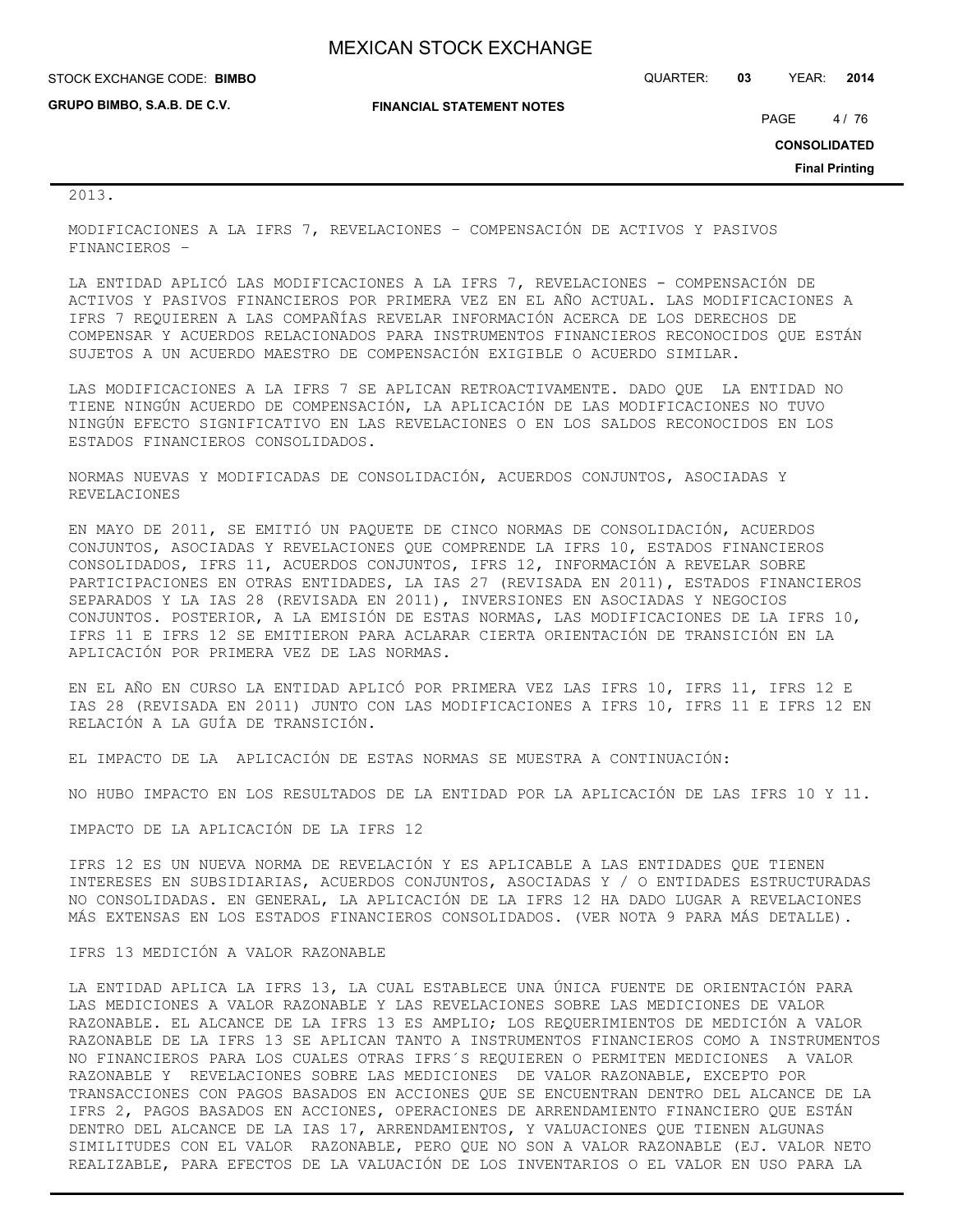| <b>MEXICAN STOCK EXCHANGE</b> |  |  |  |
|-------------------------------|--|--|--|
|-------------------------------|--|--|--|

**GRUPO BIMBO, S.A.B. DE C.V.**

STOCK EXCHANGE CODE: QUARTER: **03** YEAR: **2014 BIMBO**

**FINANCIAL STATEMENT NOTES**

PAGE 5/76

**CONSOLIDATED**

**Final Printing**

#### EVALUACIÓN DE DETERIORO).

LA IFRS 13 DEFINE EL VALOR RAZONABLE COMO EL PRECIO QUE SE RECIBIRÍA POR VENDER UN ACTIVO O EL PRECIO PAGADO PARA TRANSFERIR UN PASIVO EN UNA TRANSACCIÓN ORDENADA EN EL MERCADO PRINCIPAL (O EL MÁS VENTAJOSO) A LA FECHA DE MEDICIÓN, EN LAS CONDICIONES ACTUALES DEL MERCADO. EL VALOR RAZONABLE DE ACUERDO CON LA IFRS 13 ES UN PRECIO DE SALIDA, INDEPENDIENTEMENTE DE SI ESE PRECIO ES OBSERVABLE O PUEDE ESTIMARSE DIRECTAMENTE UTILIZANDO OTRA TÉCNICA DE VALUACIÓN. ASIMISMO, LA IFRS 13 INCLUYE REQUISITOS AMPLIOS DE REVELACIÓN.

IFRS 13 REQUIERE LA APLICACIÓN PROSPECTIVA A PARTIR DEL 1 ENERO DE 2013. ADICIONALMENTE, EXISTEN DISPOSICIONES DE TRANSICIÓN ESPECÍFICAS PARA ESTAS ENTIDADES QUE NO NECESITAN APLICAR LOS REQUISITOS DE REVELACIÓN ESTABLECIDOS EN LA NORMA, A LA INFORMACIÓN COMPARATIVA PROPORCIONADA POR PERÍODOS ANTERIORES A LA APLICACIÓN INICIAL DE LA NORMA. DE ACUERDO CON ESTAS DISPOSICIONES DE TRANSICIÓN, LA ENTIDAD NO HA REVELADO INFORMACIÓN REQUERIDA POR LA IFRS 13 PARA EL PERÍODO COMPARATIVO 2012 (VER NOTA 12 PARA LAS REVELACIONES 2013). ADEMÁS DE LAS REVELACIONES ADICIONALES, LA APLICACIÓN DE LA IFRS 13 NO HA TENIDO IMPACTO SIGNIFICATIVO SOBRE LOS IMPORTES RECONOCIDOS EN LOS ESTADOS FINANCIEROS CONSOLIDADOS.

MODIFICACIONES A IAS 1 PRESENTACIÓN DE LAS PARTIDAS DE OTROS RESULTADOS INTEGRALES

LA ENTIDAD APLICÓ LAS MODIFICACIONES A LA IAS 1, PRESENTACIÓN DE LAS PARTIDAS DE OTROS RESULTADOS INTEGRALES POR PRIMERA VEZ EN EL AÑO ACTUAL. LAS MODIFICACIONES INTRODUCEN UNA NUEVA TERMINOLOGÍA PARA EL ESTADO DE RESULTADO INTEGRAL Y ESTADO DE RESULTADOS. LAS MODIFICACIONES A LA IAS 1 SON: EL "ESTADO DE RESULTADOS INTEGRALES" CAMBIA DE NOMBRE A "ESTADO DE RESULTADOS Y OTROS RESULTADOS INTEGRALES" Y EL "ESTADO DE RESULTADOS" CONTINÚA CON EL NOMBRE DE "ESTADO DE RESULTADOS".

LAS MODIFICACIONES A LA IAS 1 RETIENEN LA OPCIÓN DE PRESENTAR RESULTADOS Y OTROS RESULTADOS INTEGRALES EN UN SOLO ESTADO FINANCIERO O BIEN EN DOS ESTADOS SEPARADOS PERO CONSECUTIVOS. SIN EMBARGO, LAS MODIFICACIONES A LA IAS 1 REQUIEREN QUE LAS PARTIDAS DE OTROS RESULTADOS INTEGRALES SE AGRUPEN EN DOS CATEGORÍAS EN LA SECCIÓN DE OTROS RESULTADOS INTEGRALES: (A) LAS PARTIDAS QUE NO SERÁN RECLASIFICADAS POSTERIORMENTE A RESULTADOS Y (B) LAS PARTIDAS QUE PUEDEN SER RECLASIFICADAS POSTERIORMENTE A RESULTADOS CUANDO SE CUMPLAN DETERMINADAS CONDICIONES. SE REQUIERE QUE EL IMPUESTO A LA UTILIDAD SOBRE LAS PARTIDAS DE OTROS RESULTADOS INTEGRALES SE ASIGNE EN LAS MISMAS Y LAS MODIFICACIONES NO CAMBIAN LA OPCIÓN DE PRESENTAR PARTIDAS DE OTROS RESULTADOS INTEGRALES, YA SEA ANTES DE IMPUESTOS O DESPUÉS DE IMPUESTOS. LAS MODIFICACIONES SE HAN APLICADO RETROACTIVAMENTE, Y POR LO TANTO LA PRESENTACIÓN DE LAS PARTIDAS DE OTROS RESULTADOS INTEGRALES SE HA MODIFICADO PARA REFLEJAR LOS CAMBIOS. ADICIONALMENTE A LOS CAMBIOS DE PRESENTACIÓN ANTES MENCIONADOS, LA APLICACIÓN DE LAS MODIFICACIONES A LA IAS 1 NO DA LUGAR A NINGÚN IMPACTO EN RESULTADOS, OTROS RESULTADOS INTEGRALES NI EN EL RESULTADO INTEGRAL TOTAL.

B. IFRS NUEVAS Y MODIFICADAS EMITIDAS PERO NO VIGENTES

LA ENTIDAD NO HA APLICADO LAS SIGUIENTES IFRS NUEVAS Y MODIFICADAS QUE HAN SIDO ANALIZADAS PERO AÚN NO SE HAN IMPLEMENTADO:

IFRS 9, INSTRUMENTOS FINANCIEROS

LA IFRS 9 EMITIDA EN NOVIEMBRE DE 2009 INTRODUCE NUEVOS REQUERIMIENTOS PARA LA CLASIFICACIÓN Y MEDICIÓN DE ACTIVOS FINANCIEROS. LA IFRS 9 MODIFICADA EN OCTUBRE DE 2010 INCLUYE LOS REQUERIMIENTOS PARA LA CLASIFICACIÓN Y MEDICIÓN DE PASIVOS FINANCIEROS Y PARA SU BAJA.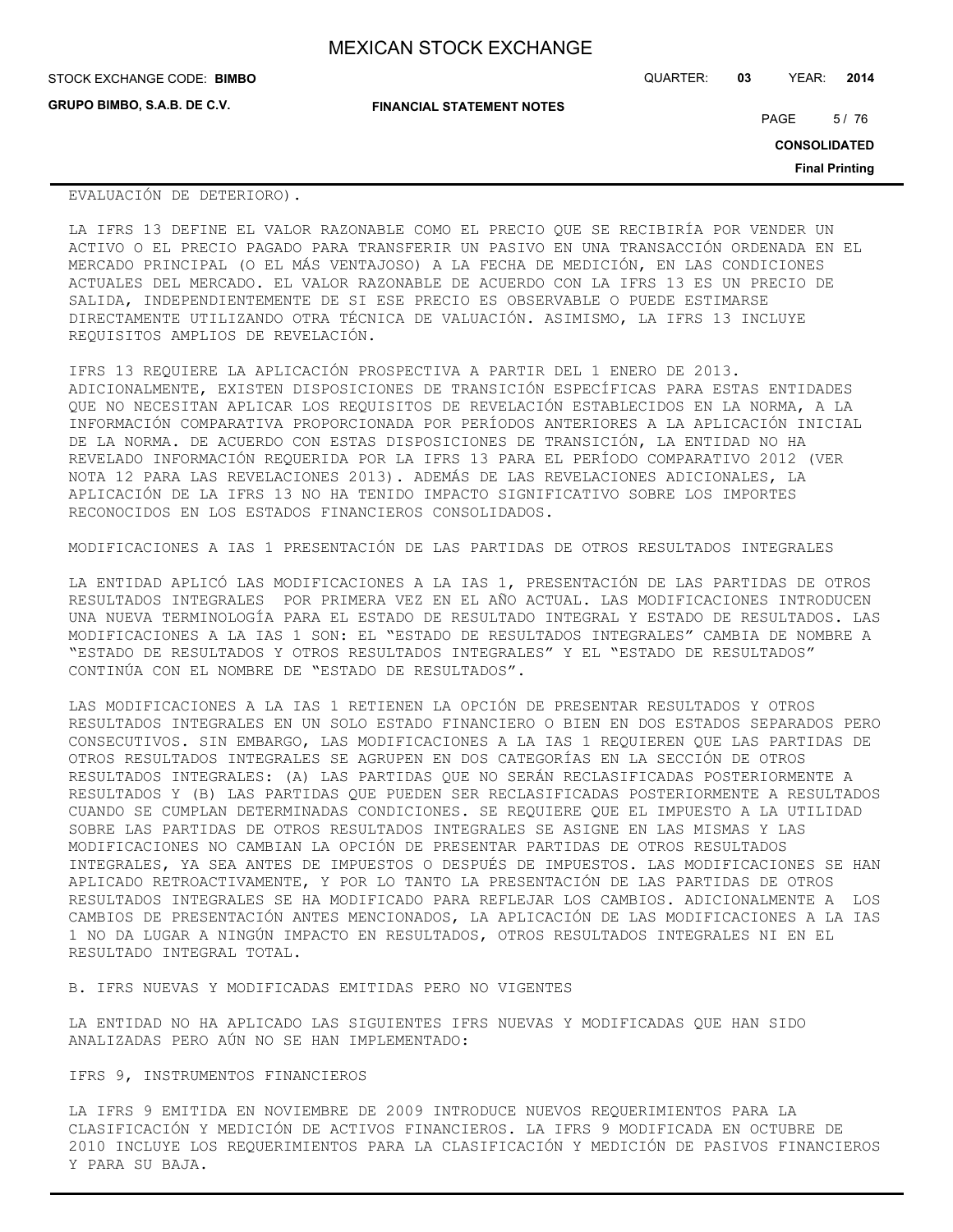| <b>MEXICAN STOCK EXCHANGE</b> |  |  |  |
|-------------------------------|--|--|--|
|-------------------------------|--|--|--|

**GRUPO BIMBO, S.A.B. DE C.V.**

STOCK EXCHANGE CODE: QUARTER: **03** YEAR: **2014 BIMBO**

**FINANCIAL STATEMENT NOTES**

PAGE 6/76

**CONSOLIDATED**

**Final Printing**

LOS PRINCIPALES REQUERIMIENTOS DE LA IFRS 9 SE DESCRIBEN A CONTINUACIÓN:

• LA IFRS 9 REQUIERE QUE TODOS LOS ACTIVOS FINANCIEROS RECONOCIDOS QUE ESTÉN DENTRO DEL ALCANCE DE IAS 39, INSTRUMENTOS FINANCIEROS: RECONOCIMIENTO Y MEDICIÓN SEAN MEDIDOS POSTERIORMENTE A COSTO AMORTIZADO O A VALOR RAZONABLE. ESPECÍFICAMENTE, LAS INVERSIONES DE DEUDA EN UN MODELO DE NEGOCIOS CUYO OBJETIVO ES COBRAR LOS FLUJOS DE EFECTIVO CONTRACTUALES Y QUE TENGAN FLUJOS DE EFECTIVO CONTRACTUALES QUE SEAN EXCLUSIVAMENTE PAGOS DE CAPITAL E INTERESES SOBRE EL CAPITAL EN CIRCULACIÓN GENERALMENTE SE MIDEN A COSTO AMORTIZADO AL FINAL DE LOS PERIODOS CONTABLES POSTERIORES. TODAS LAS DEMÁS INVERSIONES DE DEUDA Y DE CAPITAL SE MIDEN A SUS VALORES RAZONABLES AL FINAL DE LOS PERIODOS CONTABLES POSTERIORES. ADICIONALMENTE, BAJO IFRS 9, LAS COMPAÑÍAS PUEDEN HACER LA ELECCIÓN IRREVOCABLE DE PRESENTAR LOS CAMBIOS POSTERIORES EN EL VALOR RAZONABLE DE UNA INVERSIÓN DE CAPITAL (QUE NO ES MANTENIDA CON FINES DE NEGOCIACIÓN) EN OTRAS PARTIDAS DE LA UTILIDAD INTEGRAL, CON INGRESOS POR DIVIDENDOS GENERALMENTE RECONOCIDOS EN LA (PÉRDIDA) UTILIDAD NETA DEL AÑO.

• EL EFECTO MÁS SIGNIFICATIVO DE LA IFRS 9 CON RESPECTO A LA CLASIFICACIÓN Y MEDICIÓN DE ACTIVOS FINANCIEROS SE RELACIONA CON EL TRATAMIENTO CONTABLE DE LOS CAMBIOS EN EL VALOR RAZONABLE DE UN PASIVO FINANCIERO (DESIGNADO COMO A VALOR RAZONABLE A TRAVÉS DE RESULTADOS) ATRIBUIBLE A CAMBIOS EN EL RIESGO DE CRÉDITO DE DICHO PASIVO. ESPECÍFICAMENTE, BAJO LA IFRS 9, PARA LOS PASIVOS FINANCIEROS DESIGNADOS COMO A VALOR RAZONABLE A TRAVÉS DE RESULTADOS, EL MONTO DE LOS CAMBIOS EN EL VALOR RAZONABLE DEL PASIVO FINANCIERO QUE ES ATRIBUIBLE A CAMBIOS EN EL RIESGO DE CRÉDITO DE DICHO PASIVO SE PRESENTA BAJO OTROS RESULTADOS INTEGRALES, SALVO QUE EL RECONOCIMIENTO DE LOS EFECTOS DE LOS CAMBIOS EN EL RIESGO DE CRÉDITO DEL PASIVO DENTRO DE OTROS RESULTADOS INTEGRALES CREARA O INCREMENTARA UNA DISCREPANCIA CONTABLE EN EL ESTADO DE RESULTADOS. LOS CAMBIOS EN EL VALOR RAZONABLE ATRIBUIBLES AL RIESGO DE CRÉDITO DEL PASIVO FINANCIERO NO SE RECLASIFICAN POSTERIORMENTE AL ESTADO DE RESULTADOS. ANTERIORMENTE, CONFORME A IAS 39, EL MONTO COMPLETO DEL CAMBIO EN EL VALOR RAZONABLE DEL PASIVO FINANCIERO DESIGNADO COMO A VALOR RAZONABLE A TRAVÉS DE LA UTILIDAD O PÉRDIDA SE PRESENTÓ EN EL ESTADO DE RESULTADOS.

MODIFICACIONES A LA IFRS 10 E IFRS 12 E IAS 27, ENTIDADES DE INVERSIÓN

LAS MODIFICACIONES A LA IFRS 10 DEFINEN UNA ENTIDAD DE INVERSIÓN Y REQUIEREN QUE LA ENTIDAD CUMPLA CON LA DEFINICIÓN DE UNA ENTIDAD DE INVERSIÓN PARA EFECTOS DE NO CONSOLIDAR SUS SUBSIDIARIAS SINO VALUARLAS A VALOR RAZONABLE CON CAMBIOS EN RESULTADOS, TANTO EN LOS ESTADOS FINANCIEROS CONSOLIDADOS COMO EN LOS SEPARADOS.

PARA CALIFICAR COMO UNA ENTIDAD DE INVERSIÓN, SE REQUIERE QUE LA ENTIDAD:

\* OBTENGA FONDOS DE UNO O MÁS INVERSIONISTAS CON EL FIN DE PROPORCIONARLES SERVICIOS DE ADMINISTRACIÓN DE INVERSIONES \* COMPROMISO HACIA SU INVERSIONISTA O INVERSIONISTAS DE QUE EL PROPÓSITO DEL NEGOCIO ES INVERTIR LOS FONDOS EXCLUSIVAMENTE PARA GENERAR RETORNOS MEDIANTE LA APRECIACIÓN DE CAPITAL, INGRESOS POR INVERSIONES, O AMBOS, \* MEDIR Y EVALUAR EL DESEMPEÑO SUSTANCIALMENTE DE TODAS SUS INVERSIONES CON BASE EN EL VALOR RAZONABLE

LA ADMINISTRACIÓN DE LA ENTIDAD NO ESTIMA QUE LAS MODIFICACIONES A ENTIDADES DE INVERSIÓN TENDRÁN ALGÚN EFECTO SOBRE LOS ESTADOS FINANCIEROS CONSOLIDADOS DE LA ENTIDAD COMO ENTIDAD QUE NO ES UNA ENTIDAD DE INVERSIÓN.

MODIFICACIONES A LA IAS 32, COMPENSACIÓN DE ACTIVOS Y PASIVOS FINANCIEROS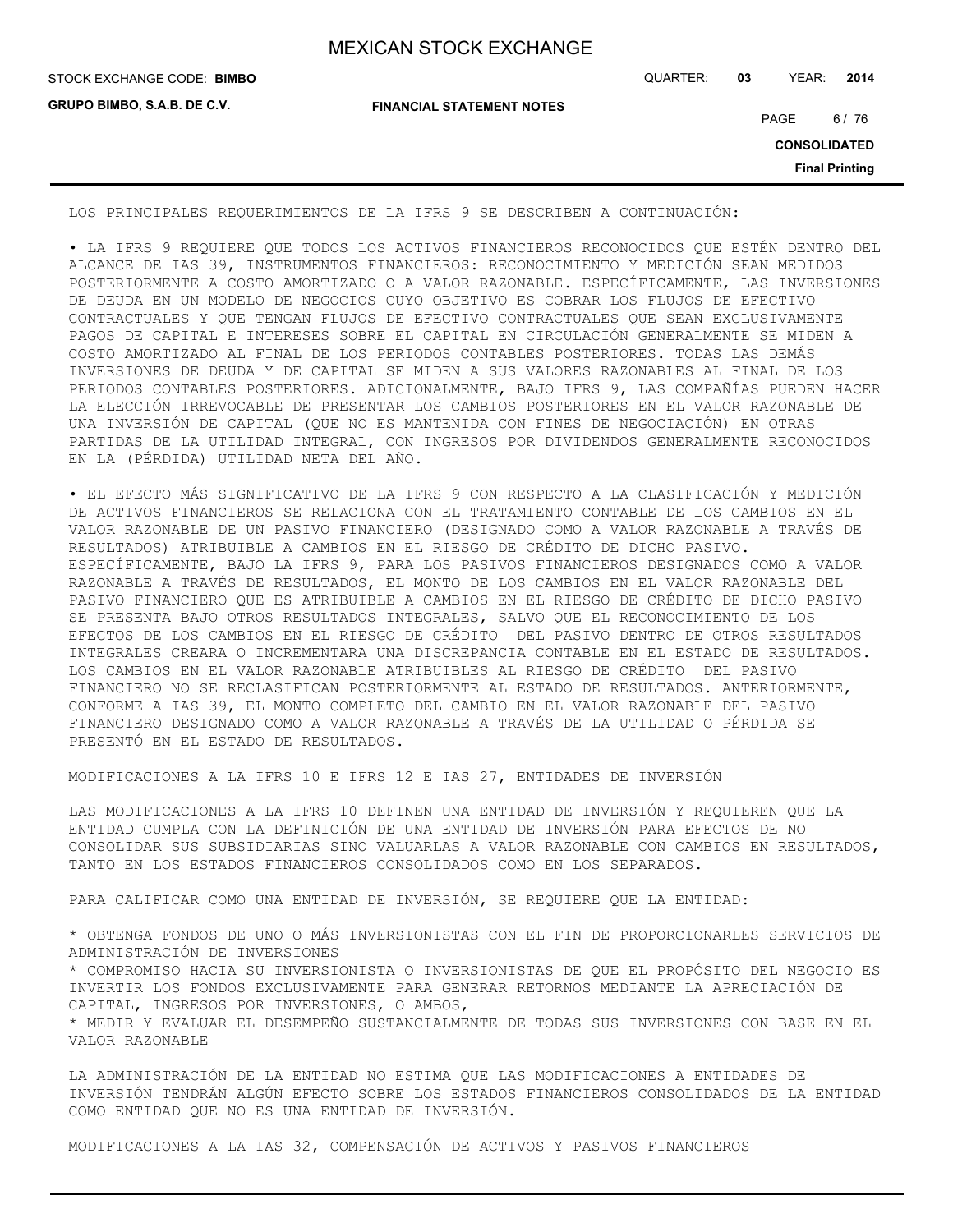STOCK EXCHANGE CODE: QUARTER: **03** YEAR: **2014 BIMBO**

**GRUPO BIMBO, S.A.B. DE C.V.**

**FINANCIAL STATEMENT NOTES**

PAGE 7/76

**CONSOLIDATED**

#### **Final Printing**

LAS MODIFICACIONES A LA IAS 32 ACLARAN LA APLICACIÓN DE LOS REQUERIMIENTOS EXISTENTES SOBRE LA COMPENSACIÓN DE ACTIVOS FINANCIEROS Y PASIVOS FINANCIEROS. EN ESPECÍFICO, LAS MODIFICACIONES ACLARAN EL SIGNIFICADO DE "TENGA, EN EL MOMENTO ACTUAL, EL DERECHO, EXIGIBLE LEGALMENTE, DE COMPENSAR LOS IMPORTES RECONOCIDOS" Y "TENGA LA INTENCIÓN DE LIQUIDAR POR EL IMPORTE NETO, O DE REALIZAR EL ACTIVO Y LIQUIDAR EL PASIVO SIMULTÁNEAMENTE".

LA ADMINISTRACIÓN DE LA ENTIDAD ESTIMA QUE LA APLICACIÓN DE ESTA NORMA REVISADA SOBRE LA COMPENSACIÓN DE ACTIVOS Y PASIVOS FINANCIEROS, NO TENDRÁ NINGÚN EFECTO EN LA PRESENTACIÓN DEL ESTADO CONSOLIDADO DE POSICIÓN FINANCIERA.

B. ESTADO CONSOLIDADOS DE RESULTADOS Y OTROS RESULTADOS INTEGRALES

LA ENTIDAD PRESENTA EL ESTADO DE RESULTADOS EN DOS ESTADOS: I) EL ESTADO CONSOLIDADO DE RESULTADOS, Y, II) EL ESTADO CONSOLIDADO DE OTROS RESULTADOS INTEGRALES. LOS GASTOS EN EL ESTADO DE RESULTADOS SE PRESENTAN ATENDIENDO A SU FUNCIÓN, DEBIDO A QUE ESA ES LA PRÁCTICA DEL SECTOR AL QUE LA ENTIDAD PERTENECE, LA NATURALEZA DE ESOS GASTOS ESTÁ PRESENTADA EN LAS NOTAS. ADICIONALMENTE, LA ENTIDAD PRESENTA EL SUBTOTAL DE UTILIDAD DE OPERACIÓN, EL CUAL, AUN CUANDO NO ES REQUERIDO POR LAS IFRS, SE INCLUYE YA QUE CONTRIBUYE A UN MEJOR ENTENDIMIENTO DEL DESEMPEÑO ECONÓMICO Y FINANCIERO DE LA ENTIDAD.

#### C. ESTADO DE FLUJOS DE EFECTIVO

LA ENTIDAD PRESENTA EL ESTADO DE FLUJOS DE EFECTIVO CONFORME AL MÉTODO INDIRECTO. CLASIFICA LOS INTERESES Y DIVIDENDOS COBRADOS EN LAS ACTIVIDADES DE INVERSIÓN, MIENTRAS QUE LOS INTERESES Y DIVIDENDOS PAGADOS SE PRESENTAN EN LAS ACTIVIDADES DE FINANCIAMIENTO.

#### 3. PRINCIPALES POLÍTICAS CONTABLES

A. DECLARACIÓN DE CUMPLIMIENTO

LOS ESTADOS FINANCIEROS CONSOLIDADOS ADJUNTOS CUMPLEN CON LAS NORMAS INTERNACIONALES DE INFORMACIÓN FINANCIERA (IFRS, POR SUS SIGLAS EN INGLÉS) EMITIDAS POR EL CONSEJO DE NORMAS INTERNACIONALES DE CONTABILIDAD (IASB, POR SUS SIGLAS EN INGLÉS).

### B. BASES DE MEDICIÓN

LOS ESTADOS FINANCIEROS CONSOLIDADOS DE LA ENTIDAD HAN SIDO PREPARADOS SOBRE UNA BASE DE COSTO HISTÓRICO, EXCEPTO POR CIERTOS INSTRUMENTOS FINANCIEROS QUE SE VALÚAN A SU VALOR RAZONABLE, COMO SE EXPLICA A MAYOR DETALLE EN LAS POLÍTICAS CONTABLES MÁS ADELANTE.

#### COSTO HISTÓRICO

EL COSTO HISTÓRICO GENERALMENTE SE BASA EN EL VALOR RAZONABLE DE LA CONTRAPRESTACIÓN ENTREGADA A CAMBIO DE ACTIVOS.

# VALOR RAZONABLE

EL VALOR RAZONABLE SE DEFINE COMO EL PRECIO QUE SE RECIBIRÍA POR VENDER UN ACTIVO O QUE SE PAGARÍA POR TRANSFERIR UN PASIVO EN UNA TRANSACCIÓN ORDENADA ENTRE PARTICIPANTES EN EL MERCADO A LA FECHA DE VALUACIÓN INDEPENDIENTEMENTE DE SI ESE PRECIO ES OBSERVABLE O ESTIMADO UTILIZANDO DIRECTAMENTE OTRA TÉCNICA DE VALUACIÓN. AL ESTIMAR EL VALOR RAZONABLE DE UN ACTIVO O UN PASIVO, LA ENTIDAD TIENE EN CUENTA LAS CARACTERÍSTICAS DEL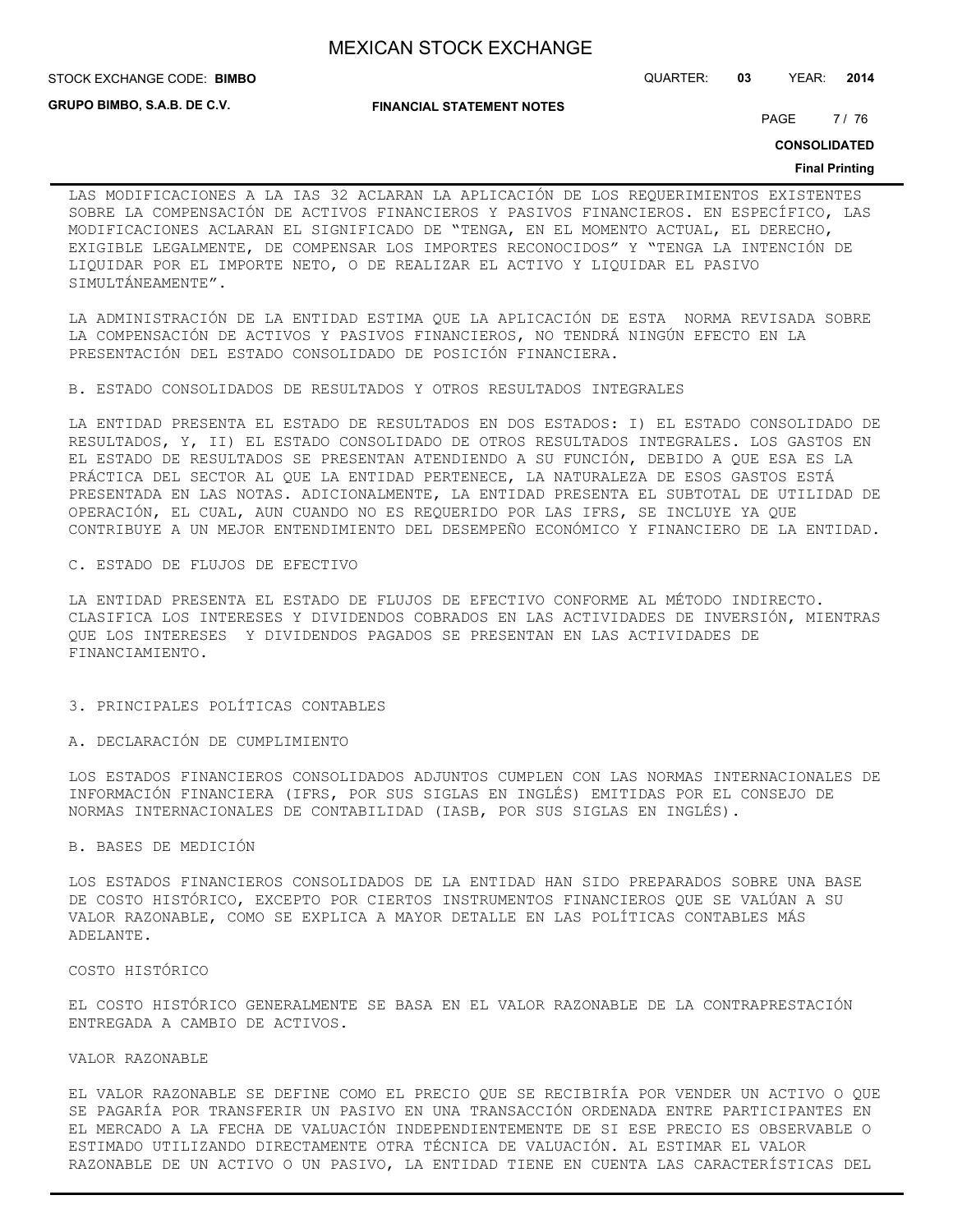**GRUPO BIMBO, S.A.B. DE C.V.**

**FINANCIAL STATEMENT NOTES**

PAGE 8/76

**CONSOLIDATED**

#### **Final Printing**

ACTIVO O PASIVO, SI LOS PARTICIPANTES DEL MERCADO TOMARÍAN ESAS CARACTERÍSTICAS AL MOMENTO DE FIJAR EL PRECIO DEL ACTIVO O PASIVO EN LA FECHA DE MEDICIÓN. EL VALOR RAZONABLE PARA PROPÓSITOS DE MEDICIÓN Y / O REVELACIÓN DE ESTOS ESTADOS FINANCIEROS CONSOLIDADOS SE DETERMINA DE FORMA TAL, A EXCEPCIÓN DE LAS TRANSACCIONES CON PAGOS BASADOS EN ACCIONES QUE ESTÁN DENTRO DEL ALCANCE DE LA IFRS 2, LAS OPERACIONES DE ARRENDAMIENTO QUE ESTÁN DENTRO DEL ALCANCE DE LA IAS 17, Y LAS MODIFICACIONES QUE TIENEN ALGUNAS SIMILITUDES CON VALOR RAZONABLE, PERO NO ES UN VALOR RAZONABLE, TALES COMO EL VALOR NETO DE REALIZACIÓN DE LA IAS 2 O EL VALOR EN USO DE LA IAS 36.

ADEMÁS, PARA EFECTOS DE INFORMACIÓN FINANCIERA, LAS MEDICIONES DE VALOR RAZONABLE SE CLASIFICAN EN EL NIVEL 1, 2 Ó 3 CON BASE EN AL GRADO EN QUE SE INCLUYEN DATOS DE ENTRADA OBSERVABLES EN LAS MEDICIONES Y SU IMPORTANCIA EN LA DETERMINACIÓN DEL VALOR RAZONABLE EN SU TOTALIDAD, LAS CUALES SE DESCRIBEN DE LA SIGUIENTE MANERA:

\* NIVEL 1 SE CONSIDERAN PRECIOS DE COTIZACIÓN EN UN MERCADO ACTIVO PARA ACTIVOS O PASIVOS IDÉNTICOS; \* NIVEL 2 DATOS DE ENTRADA OBSERVABLES DISTINTOS DE LOS PRECIOS DE COTIZACIÓN DEL NIVEL 1, SEA DIRECTA O INDIRECTAMENTE, \* NIVEL 3 CONSIDERA DATOS DE ENTRADA NO OBSERVABLES.

C. BASES DE CONSOLIDACIÓN DE ESTADOS FINANCIEROS

AL 30 DE SEPTIEMBRE DE 2014 Y 2013 Y 31 DE DICIEMBRE DE 2013 LOS ESTADOS FINANCIEROS CONSOLIDADOS INCLUYEN LOS DE GRUPO BIMBO, S.A.B. DE C.V. Y LOS DE SUS SUBSIDIARIAS EN LAS QUE SE TIENE CONTROL, INCLUYENDO LAS ENTIDADES DE PROPÓSITO ESPECÍFICO ("EPE"). EL CONTROL SE OBTIENE CUANDO LA ENTIDAD:

• TIENE PODER SOBRE LA INVERSIÓN,

• ESTÁ EXPUESTO, O TIENE LOS DERECHOS, A LOS RENDIMIENTOS VARIABLES DERIVADOS DE SU PARTICIPACIÓN CON DICHA ENTIDAD, Y

• TIENE LA CAPACIDAD DE AFECTAR TALES RENDIMIENTOS A TRAVÉS DE SU PODER SOBRE LA ENTIDAD EN LA QUE INVIERTE.

LA ENTIDAD REEVALÚA SI CONTROLA UNA ENTIDAD SI LOS HECHOS Y CIRCUNSTANCIAS INDICAN QUE HAY CAMBIOS A UNO O MÁS DE LOS TRES ELEMENTOS DE CONTROL QUE SE LISTARON ANTERIORMENTE.

UNA EPE SE CONSOLIDA CUANDO SE CONTROLA, BASADO EN LA EVALUACIÓN DE LA SUSTANCIA DE LA RELACIÓN CON LA ENTIDAD Y EN LOS RIESGOS Y BENEFICIOS DE LA EPE. LAS SUBSIDIARIAS MÁS IMPORTANTES SE MUESTRAN A CONTINUACIÓN:

| SUBSIDIARIA                                | % DE PARTICIPACIÓN | PAÍS           | ACTIVIDAD<br>PRINCIPAL         |
|--------------------------------------------|--------------------|----------------|--------------------------------|
| BIMBO, S.A. DE C.V.<br>BIMBO BAKERIES USA, | 97                 | MÉXICO         | PANIFICACIÓN                   |
| INC. ("BBU")                               | 100                | ESTADOS UNIDOS | PANIFICACIÓN                   |
| BARCEL, S.A. DE C.V.                       | 97                 | MÉXICO         | DULCES Y BOTANAS               |
| BIMBO DO BRASIL, LTDA                      | 100                | BRASIL         | PANIFICACIÓN                   |
| PANIFICACIÓN INDUSTRIAL                    |                    |                |                                |
| VERGEL, S.L. ("IBERIA")                    | 100                |                | ESPAÑA Y PORTUGAL PANIFICACIÓN |

LAS SUBSIDIARIAS SE CONSOLIDAN DESDE LA FECHA EN QUE SU CONTROL SE TRANSFIERE A LA ENTIDAD, Y SE DEJAN DE CONSOLIDAR DESDE LA FECHA EN LA QUE SE PIERDE EL CONTROL. LAS GANANCIAS Y PÉRDIDAS DE LAS SUBSIDIARIAS ADQUIRIDAS O VENDIDAS DURANTE EL AÑO SE INCLUYEN EN LOS ESTADOS CONSOLIDADOS DE RESULTADOS Y OTROS RESULTADOS INTEGRALES DESDE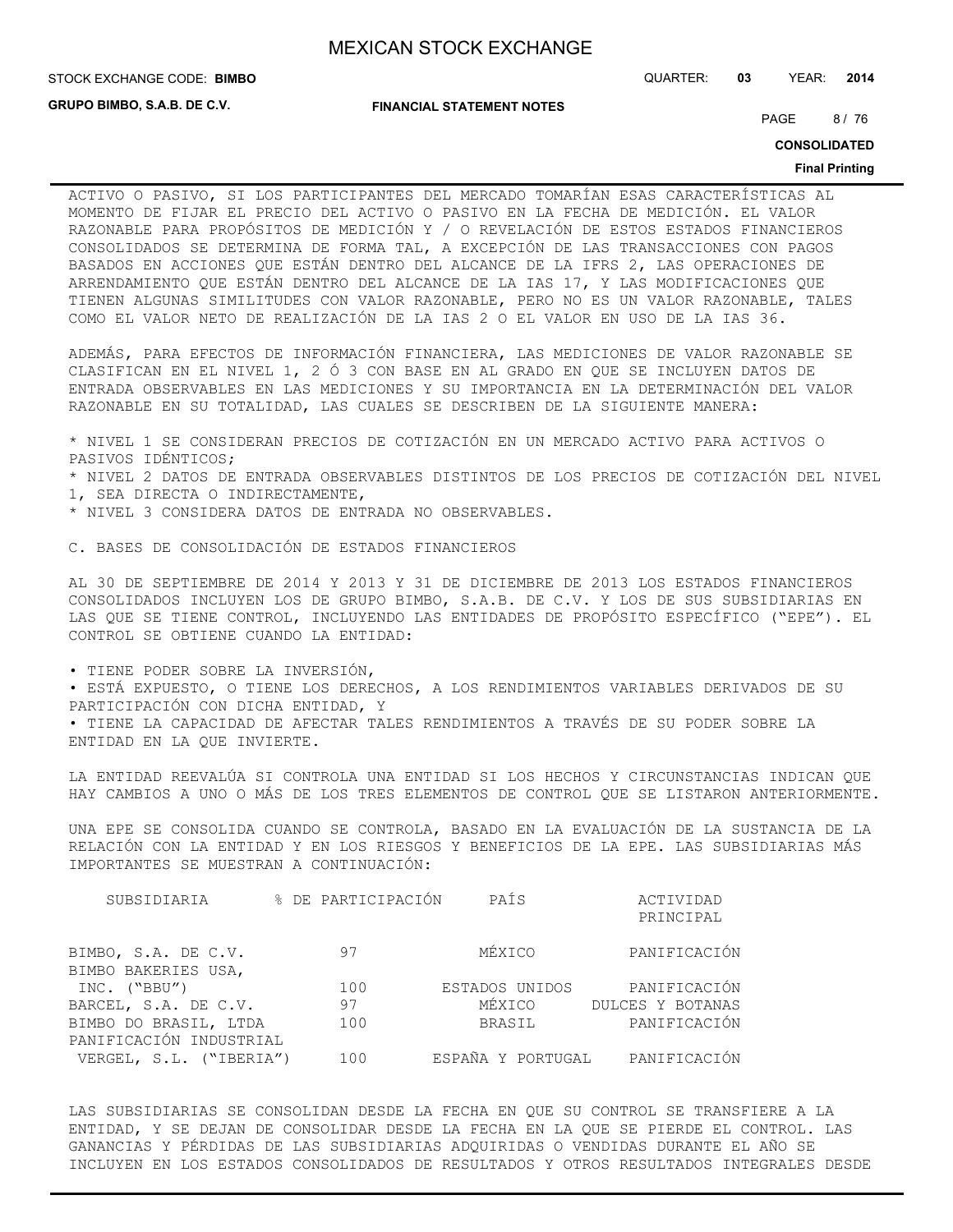STOCK EXCHANGE CODE: QUARTER: **03** YEAR: **2014 BIMBO**

**GRUPO BIMBO, S.A.B. DE C.V.**

**FINANCIAL STATEMENT NOTES**

PAGE 9/76

**CONSOLIDATED**

**Final Printing**

LA FECHA DE ADQUISICIÓN O HASTA LA FECHA DE VENTA, SEGÚN SEA EL CASO.

LA UTILIDAD Y CADA COMPONENTE DE LOS OTROS RESULTADOS INTEGRALES SE ATRIBUYEN A LAS PARTICIPACIONES CONTROLADORAS Y NO CONTROLADORAS. EL RESULTADO INTEGRAL SE ATRIBUYE A LAS PARTICIPACIONES CONTROLADORAS Y NO CONTROLADORAS AÚN SI DA LUGAR A UN DÉFICIT EN ÉSTAS ÚLTIMAS.

LOS SALDOS Y OPERACIONES IMPORTANTES ENTRE LAS ENTIDADES CONSOLIDADAS HAN SIDO ELIMINADOS EN ESTOS ESTADOS FINANCIEROS CONSOLIDADOS.

LOS CAMBIOS EN LAS INVERSIONES EN LAS SUBSIDIARIAS DE LA ENTIDAD QUE NO DEN LUGAR A UNA PÉRDIDA DE CONTROL SE REGISTRAN COMO TRANSACCIONES DE CAPITAL.

#### D. COMBINACIÓN DE NEGOCIOS

LAS ADQUISICIONES DE NEGOCIOS SE CONTABILIZAN UTILIZANDO EL MÉTODO DE ADQUISICIÓN. LA CONTRAPRESTACIÓN TRANSFERIDA EN UNA COMBINACIÓN DE NEGOCIOS SE MIDE A VALOR RAZONABLE, EL CUAL SE CALCULA COMO LA SUMA DE LOS VALORES RAZONABLES DE LOS ACTIVOS TRANSFERIDOS POR LA ENTIDAD, MENOS LOS PASIVOS INCURRIDOS POR LA ENTIDAD CON LOS ANTERIORES PROPIETARIOS DE LA EMPRESA ADQUIRIDA Y LAS PARTICIPACIONES DE CAPITAL EMITIDAS POR LA ENTIDAD A CAMBIO DEL CONTROL SOBRE LA EMPRESA ADQUIRIDA A LA FECHA DE ADQUISICIÓN. LOS COSTOS RELACIONADOS CON LA ADQUISICIÓN GENERALMENTE SE RECONOCEN EN EL ESTADO DE RESULTADOS CONFORME SE INCURREN.

A LA FECHA DE ADQUISICIÓN, LOS ACTIVOS IDENTIFICABLES ADQUIRIDOS Y LOS PASIVOS ASUMIDOS SE RECONOCEN A VALOR RAZONABLE CON EXCEPCIÓN DE:

- IMPUESTOS DIFERIDOS ACTIVOS O PASIVOS Y ACTIVOS O PASIVOS RELACIONADOS CON BENEFICIOS A EMPLEADOS, QUE SE RECONOCEN Y MIDEN DE CONFORMIDAD CON IAS 12 IMPUESTOS A LA UTILIDAD Y IAS 19 BENEFICIOS PARA EMPLEADOS, RESPECTIVAMENTE;

- PASIVOS O INSTRUMENTOS DE CAPITAL RELACIONADOS CON ACUERDOS DE PAGOS BASADOS EN ACCIONES DE LA EMPRESA ADQUIRIDA O ACUERDOS DE PAGOS BASADOS EN ACCIONES DE LA ENTIDAD CELEBRADOS PARA REEMPLAZAR ACUERDOS DE PAGOS BASADOS EN ACCIONES DE LA EMPRESA ADQUIRIDA QUE SE MIDEN DE CONFORMIDAD CON LA IFRS 2 PAGOS BASADOS EN ACCIONES A LA FECHA DE (AL 30 DE SEPTIEMBRE DE 2014 Y 31 DE DICIEMBRE DE 2013 LA ENTIDAD NO TIENE PAGOS BASADOS EN ACCIONES);

- ACTIVOS (O UN GRUPO DE ACTIVOS PARA SU DISPOSICIÓN) QUE SE CLASIFICAN COMO MANTENIDOS PARA VENTA DE CONFORMIDAD CON LA IFRS 5 ACTIVOS NO CIRCULANTES CONSERVADOS PARA VENTA Y OPERACIONES DISCONTINUAS QUE SE MIDEN DE CONFORMIDAD CON DICHA NORMA.

EL CRÉDITO MERCANTIL SE MIDE COMO EL EXCESO DE LA SUMA DE LA CONTRAPRESTACIÓN TRANSFERIDA, EL MONTO DE CUALQUIER PARTICIPACIÓN NO CONTROLADORA EN LA EMPRESA ADQUIRIDA, Y EL VALOR RAZONABLE DE LA TENENCIA ACCIONARIA PREVIA DEL ADQUIRENTE EN LA EMPRESA ADQUIRIDA (SI HUBIERE) SOBRE EL NETO DE LOS MONTOS DE ACTIVOS ADQUIRIDOS IDENTIFICABLES Y PASIVOS ASUMIDOS A LA FECHA DE ADQUISICIÓN. SI DESPUÉS DE UNA REVALUACIÓN EL NETO DE LOS MONTOS DE ACTIVOS ADQUIRIDOS IDENTIFICABLES Y PASIVOS ASUMIDOS A LA FECHA DE ADQUISICIÓN EXCEDE LA SUMA DE LA CONTRAPRESTACIÓN TRANSFERIDA, EL MONTO DE CUALQUIER PARTICIPACIÓN NO CONTROLADORA EN LA EMPRESA ADQUIRIDA Y EL VALOR RAZONABLE DE LA TENENCIA ACCIONARIA PREVIA DEL ADQUIRENTE EN LA EMPRESA ADQUIRIDA (SI HUBIERE), EL EXCESO SE RECONOCE INMEDIATAMENTE EN EL ESTADO DE RESULTADOS COMO UNA GANANCIA POR COMPRA A PRECIO DE GANGA.

LAS PARTICIPACIONES NO CONTROLADORAS QUE SON PARTICIPACIONES ACCIONARIAS Y QUE OTORGAN A SUS TENEDORES UNA PARTICIPACIÓN PROPORCIONAL DE LOS ACTIVOS NETOS DE LA ENTIDAD EN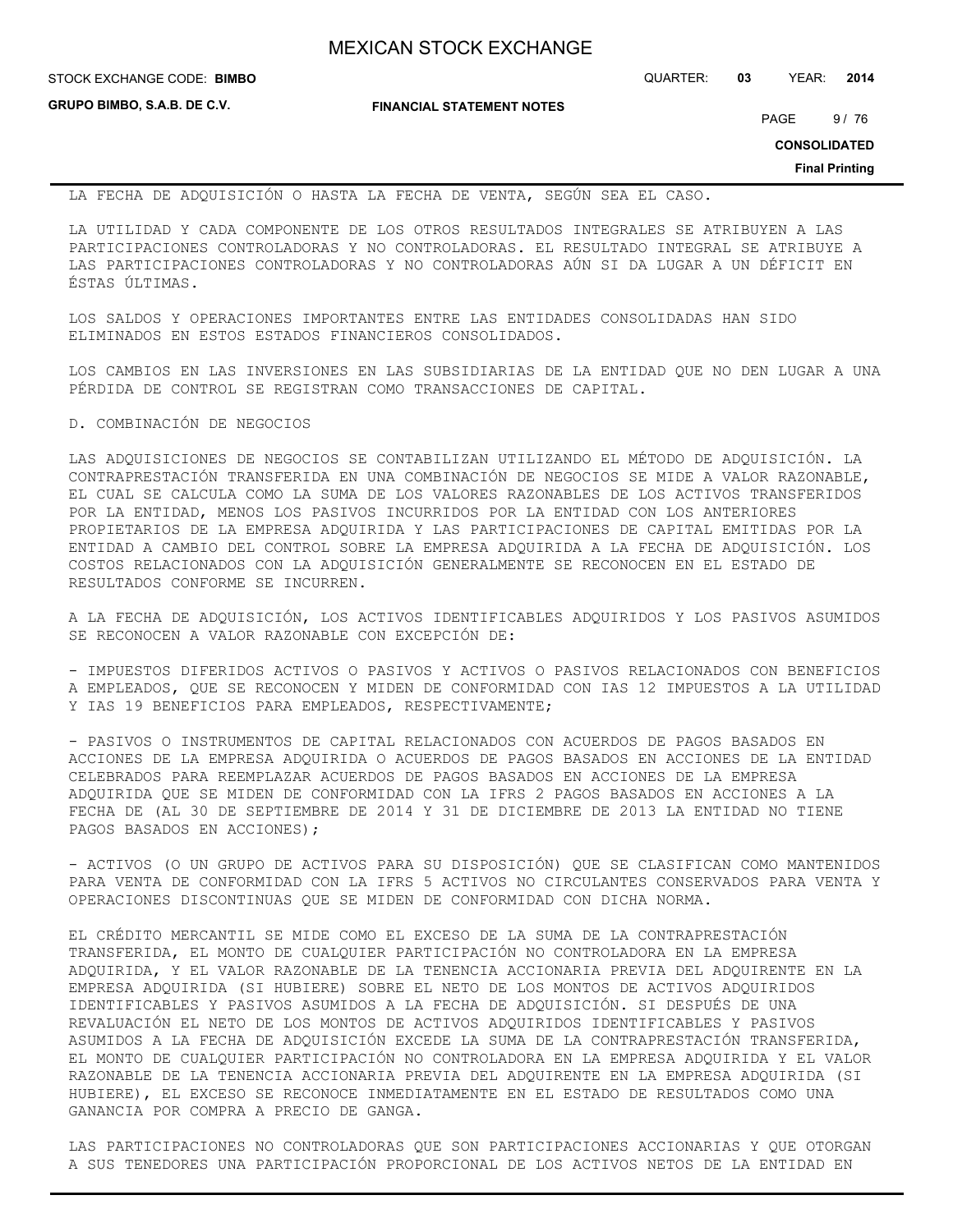STOCK EXCHANGE CODE: QUARTER: **03** YEAR: **2014 BIMBO**

**GRUPO BIMBO, S.A.B. DE C.V.**

**FINANCIAL STATEMENT NOTES**

PAGE 10 / 76

**CONSOLIDATED**

#### **Final Printing**

CASO DE LIQUIDACIÓN, SE PUEDEN MEDIR INICIALMENTE YA SEA A VALOR RAZONABLE O AL VALOR DE LA PARTICIPACIÓN PROPORCIONAL DE LA PARTICIPACIÓN NO CONTROLADORA EN LOS MONTOS RECONOCIDOS DE LOS ACTIVOS NETOS IDENTIFICABLES DE LA EMPRESA ADQUIRIDA. LA OPCIÓN DE MEDICIÓN SE REALIZA EN CADA TRANSACCIÓN. OTROS TIPOS DE PARTICIPACIONES NO CONTROLADORAS SE MIDEN A VALOR RAZONABLE O, CUANDO APLIQUE, CON BASE EN A LO ESPECIFICADO POR OTRA IFRS.

CUANDO LA CONTRAPRESTACIÓN TRANSFERIDA POR LA ENTIDAD EN UNA COMBINACIÓN DE NEGOCIOS INCLUYA ACTIVOS O PASIVOS RESULTANTES DE UN ACUERDO DE CONTRAPRESTACIÓN CONTINGENTE, LA CONTRAPRESTACIÓN CONTINGENTE SE MIDE A SU VALOR RAZONABLE A LA FECHA DE ADQUISICIÓN Y SE INCLUYE COMO PARTE DE LA CONTRAPRESTACIÓN TRANSFERIDA. LOS CAMBIOS EN EL VALOR RAZONABLE DE LA CONTRAPRESTACIÓN CONTINGENTE QUE CALIFICAN COMO AJUSTES DEL PERIODO DE MEDICIÓN SE AJUSTAN RETROSPECTIVAMENTE CON LOS CORRESPONDIENTES AJUSTES CONTRA CRÉDITO MERCANTIL. LOS AJUSTES DEL PERIODO DE MEDICIÓN SON AJUSTES QUE SURGEN DE LA INFORMACIÓN ADICIONAL OBTENIDA DURANTE EL 'PERIODO DE MEDICIÓN' (QUE NO PUEDE SER MAYOR A UN AÑO A PARTIR DE LA FECHA DE ADQUISICIÓN) SOBRE HECHOS Y CIRCUNSTANCIAS QUE EXISTIERON A LA FECHA DE ADQUISICIÓN.

EL TRATAMIENTO CONTABLE PARA CAMBIOS EN EL VALOR RAZONABLE DE LA CONTRAPRESTACIÓN CONTINGENTE QUE NO CALIFIQUEN COMO AJUSTES DEL PERIODO DE MEDICIÓN DEPENDE DE CÓMO SE CLASIFIQUE LA CONTRAPRESTACIÓN CONTINGENTE. LA CONTRAPRESTACIÓN CONTINGENTE QUE SE CLASIFIQUE COMO CAPITAL NO SE VUELVE A MEDIR EN FECHAS DE INFORME POSTERIORES Y SU POSTERIOR LIQUIDACIÓN SE CONTABILIZA DENTRO DEL CAPITAL. LA CONTRAPRESTACIÓN CONTINGENTE QUE SE CLASIFIQUE COMO UN ACTIVO O PASIVO SE VUELVE A MEDIR EN FECHAS DE INFORME POSTERIORES DE CONFORMIDAD CON IAS 39, O IAS 37, PROVISIONES, PASIVOS CONTINGENTES Y ACTIVOS CONTINGENTES, SEGÚN SEA APROPIADO, RECONOCIENDO LA CORRESPONDIENTE GANANCIA O PÉRDIDA EN EL ESTADO DE RESULTADOS.

CUANDO UNA COMBINACIÓN DE NEGOCIOS SE LOGRA POR ETAPAS, LA PARTICIPACIÓN ACCIONARIA PREVIA DE LA ENTIDAD EN LA EMPRESA ADQUIRIDA SE REMIDE AL VALOR RAZONABLE A LA FECHA DE ADQUISICIÓN Y LA GANANCIA O PÉRDIDA RESULTANTE, SI HUBIERE, SE RECONOCE EN EL ESTADO DE RESULTADOS. LOS MONTOS QUE SURGEN DE PARTICIPACIONES EN LA EMPRESA ADQUIRIDA ANTES DE LA FECHA DE ADQUISICIÓN QUE HAN SIDO PREVIAMENTE RECONOCIDOS EN OTROS RESULTADOS INTEGRALES SE RECLASIFICAN AL ESTADO DE RESULTADOS CUANDO ESTE TRATAMIENTO SEA APROPIADO SI DICHA PARTICIPACIÓN SE ELIMINA.

SI EL TRATAMIENTO CONTABLE INICIAL DE UNA COMBINACIÓN DE NEGOCIOS ESTÁ INCOMPLETO AL FINAL DEL PERIODO DE INFORME EN EL QUE OCURRE LA COMBINACIÓN, LA ENTIDAD REPORTA MONTOS PROVISIONALES PARA LAS PARTIDAS CUYA CONTABILIZACIÓN ESTÉ INCOMPLETA. DICHOS MONTOS PROVISIONALES SE AJUSTAN DURANTE EL PERIODO DE MEDICIÓN (VER ARRIBA) O SE RECONOCEN ACTIVOS O PASIVOS ADICIONALES PARA REFLEJAR LA NUEVA INFORMACIÓN OBTENIDA SOBRE LOS HECHOS Y CIRCUNSTANCIAS QUE EXISTIERON A LA FECHA DE ADQUISICIÓN Y QUE, DE HABER SIDO CONOCIDOS, HUBIESEN AFECTADO A LOS MONTOS RECONOCIDOS A DICHA FECHA.

#### E. ACTIVOS NO CIRCULANTES MANTENIDOS PARA SU VENTA

LOS ACTIVOS NO CIRCULANTES Y LOS GRUPOS DE ACTIVOS MANTENIDOS PARA SU VENTA QUE SE ESPERA SEAN RECUPERADOS PRINCIPALMENTE A TRAVÉS DE SU VENTA Y NO MEDIANTE SU USO CONTINUO, SE CLASIFICAN COMO MANTENIDOS PARA SU VENTA EN EL ACTIVO CIRCULANTE Y SE VALÚAN AL MENOR ENTRE SU VALOR EN LIBROS Y EL VALOR RAZONABLE DE LOS ACTIVOS MENOS LOS COSTOS PARA SU VENTA. ESTA CONDICIÓN SE CONSIDERA CUMPLIDA ÚNICAMENTE CUANDO LA VENTA ES ALTAMENTE PROBABLE Y EL ACTIVO (O GRUPO DE ACTIVOS MANTENIDOS PARA SU VENTA) ESTÁ DISPONIBLE PARA SU VENTA INMEDIATA EN SU CONDICIÓN ACTUAL. LA ADMINISTRACIÓN DEBE ESTAR COMPROMETIDA CON LA VENTA, MISMA QUE DEBE CALIFICAR PARA SU RECONOCIMIENTO COMO VENTA FINALIZADA DENTRO DEL PERIODO DE UN AÑO A PARTIR DE LA FECHA DE CLASIFICACIÓN.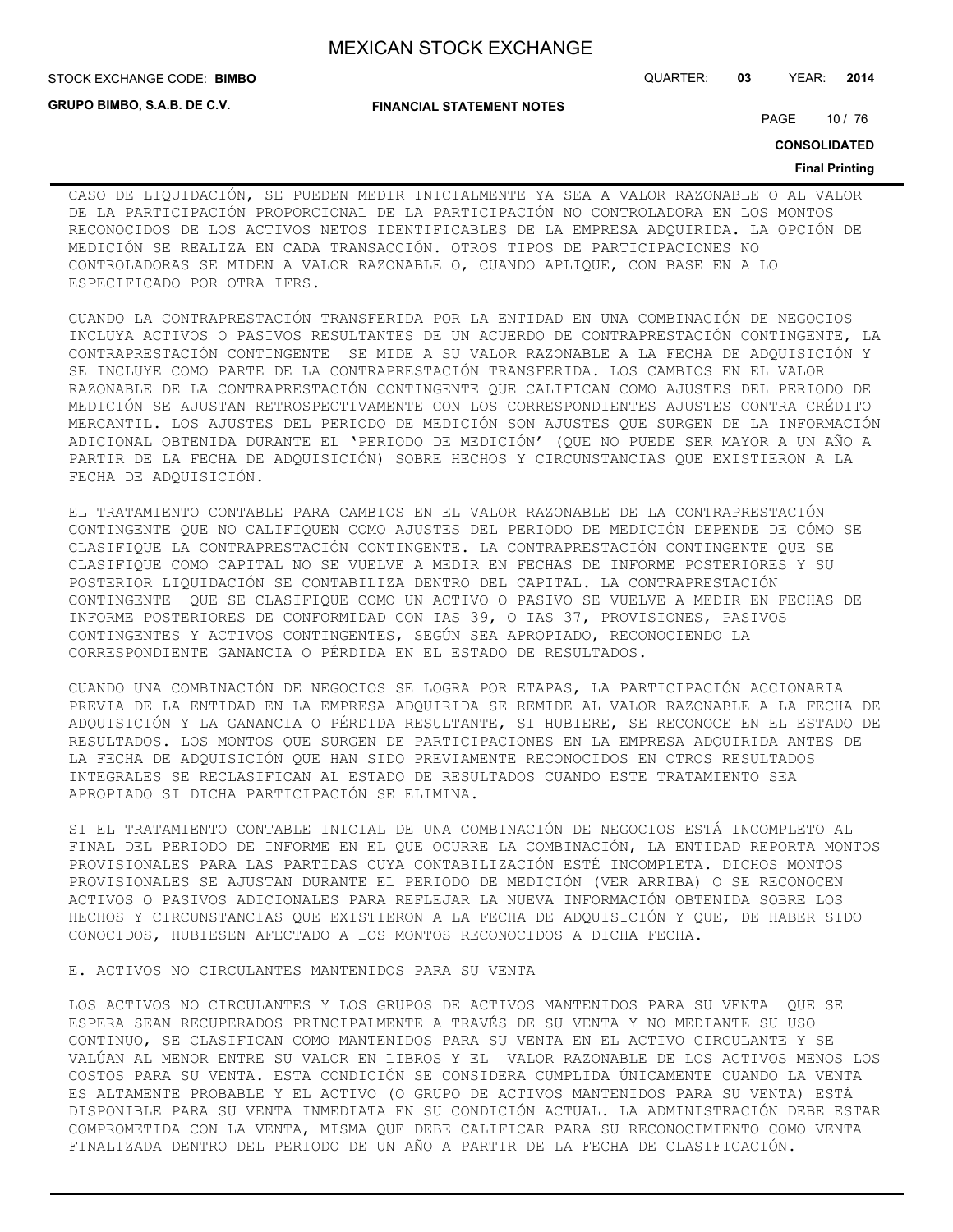| <b>MEXICAN STOCK EXCHANGE</b> |  |  |  |
|-------------------------------|--|--|--|
|-------------------------------|--|--|--|

| STOCK EXCHANGE CODE: BIMBO         |                                  | QUARTER: | 03 | YEAR:               | 2014                  |
|------------------------------------|----------------------------------|----------|----|---------------------|-----------------------|
| <b>GRUPO BIMBO, S.A.B. DE C.V.</b> | <b>FINANCIAL STATEMENT NOTES</b> |          |    | PAGE                | 11/76                 |
|                                    |                                  |          |    | <b>CONSOLIDATED</b> |                       |
|                                    |                                  |          |    |                     | <b>Final Printing</b> |

## F. RECONOCIMIENTO DE LOS EFECTOS DE LA INFLACIÓN

LOS EFECTOS DE LA INFLACIÓN SE RECONOCEN ÚNICAMENTE CUANDO LA MONEDA FUNCIONAL DE UNA ENTIDAD ES LA MONEDA DE UNA ECONOMÍA HIPERINFLACIONARIA. LA ECONOMÍA MEXICANA DEJÓ DE SER HIPERINFLACIONARIA EN 1999 Y, EN CONSECUENCIA, LOS EFECTOS INFLACIONARIOS FUERON RECONOCIDOS HASTA ESA FECHA, EXCEPTO POR LAS PROPIEDADES, PLANTA Y EQUIPO CUYA INFLACIÓN SE RECONOCIÓ HASTA 2007, COMO ESTÁ PERMITIDO POR LAS NORMAS DE INFORMACIÓN FINANCIERAS MEXICANAS ("NIF"), CONFORME A LAS REGLAS DE TRANSICIÓN A IFRS. AL 30 DE SEPTIEMBRE 2014 Y 2013, LA OPERACIÓN EN VENEZUELA CALIFICÓ COMO HIPERINFLACIONARIO, EN RELACIÓN A LAS INFLACIONES DE LOS TRES EJERCICIOS ANUALES ANTERIORES Y POR LOS CUALES SE RECONOCIERON LOS EFECTOS DE LA INFLACIÓN. DICHOS EFECTOS NO SON MATERIALES PARA LA SITUACIÓN FINANCIERA, DESEMPEÑO O FLUJOS DE EFECTIVO DE LA ENTIDAD.

## G. ARRENDAMIENTOS

LOS ARRENDAMIENTOS SE CLASIFICAN COMO FINANCIEROS CUANDO LOS TÉRMINOS DEL ARRENDAMIENTO TRANSFIEREN SUSTANCIALMENTE A LOS ARRENDATARIOS TODOS LOS RIESGOS Y BENEFICIOS INHERENTES A LA PROPIEDAD. TODOS LOS DEMÁS ARRENDAMIENTOS SE CLASIFICAN COMO OPERATIVOS.

# - LA ENTIDAD COMO ARRENDADOR

EL INGRESO POR RENTAS BAJO ARRENDAMIENTOS OPERATIVOS SE RECONOCE EMPLEANDO EL MÉTODO DE LÍNEA RECTA DURANTE EL PLAZO DEL ARRENDAMIENTO. LOS COSTOS DIRECTOS INICIALES INCURRIDOS AL NEGOCIAR Y ACORDAR UN ARRENDAMIENTO OPERATIVO SE ADICIONAN AL VALOR EN LIBROS DEL ACTIVO ARRENDADO, Y SE RECONOCEN EMPLEANDO EL MÉTODO DE LÍNEA RECTA DURANTE EL PLAZO DEL ARRENDAMIENTO.

## - LA ENTIDAD COMO ARRENDATARIO

LOS ACTIVOS QUE SE MANTIENEN BAJO ARRENDAMIENTOS FINANCIEROS SE RECONOCEN COMO ACTIVOS DE LA ENTIDAD A SU VALOR RAZONABLE, AL INICIO DEL ARRENDAMIENTO, O SI ÉSTE ES MENOR, AL VALOR PRESENTE DE LOS PAGOS MÍNIMOS DEL ARRENDAMIENTO. EL PASIVO CORRESPONDIENTE AL ARRENDADOR SE INCLUYE EN EL ESTADO DE POSICIÓN FINANCIERA COMO UN PASIVO POR ARRENDAMIENTO FINANCIERO.

LOS PAGOS POR ARRENDAMIENTO SE DISTRIBUYEN ENTRE LOS GASTOS FINANCIEROS Y LA REDUCCIÓN DE LAS OBLIGACIONES POR ARRENDAMIENTO A FIN DE ALCANZAR UNA TASA DE INTERÉS CONSTANTE SOBRE EL SALDO REMANENTE DEL PASIVO. LOS GASTOS FINANCIEROS SE CARGAN DIRECTAMENTE A RESULTADOS, A MENOS QUE PUEDAN SER DIRECTAMENTE ATRIBUIBLES A ACTIVOS CALIFICABLES, EN CUYO CASO SE CAPITALIZAN CONFORME A LA POLÍTICA CONTABLE DE LA ENTIDAD PARA LOS COSTOS POR PRÉSTAMOS (VER NOTA 3.I). LAS RENTAS CONTINGENTES SE RECONOCEN COMO GASTOS EN LOS PERIODOS EN LOS QUE SE INCURREN.

LOS PAGOS POR RENTAS DE ARRENDAMIENTOS OPERATIVOS SE CARGAN A RESULTADOS EMPLEANDO EL MÉTODO DE LÍNEA RECTA, DURANTE EL PLAZO CORRESPONDIENTE AL ARRENDAMIENTO, SALVO QUE RESULTE MÁS REPRESENTATIVA OTRA BASE SISTEMÁTICA DE PRORRATEO PARA REFLEJAR MÁS ADECUADAMENTE EL PATRÓN DE LOS BENEFICIOS DEL ARRENDAMIENTO PARA EL USUARIO. LAS RENTAS CONTINGENTES SE RECONOCEN COMO GASTOS EN LOS PERIODOS EN LOS QUE SE INCURREN.

EN EL CASO DE QUE SE RECIBAN LOS INCENTIVOS (EJ. PERIODOS DE GRACIA) DE ARRENDAMIENTO POR CELEBRAR CONTRATOS DE ARRENDAMIENTO OPERATIVO, TALES INCENTIVOS SE RECONOCEN COMO UN PASIVO. EL BENEFICIO AGREGADO DE LOS INCENTIVOS SE RECONOCE COMO UNA REDUCCIÓN DEL GASTO POR ARRENDAMIENTO SOBRE UNA BASE DE LÍNEA RECTA, SALVO QUE OTRA BASE SISTEMÁTICA SEA MÁS REPRESENTATIVA DEL PATRÓN DE TIEMPO EN EL QUE LOS BENEFICIOS ECONÓMICOS DEL ACTIVO ARRENDADO SE CONSUMEN.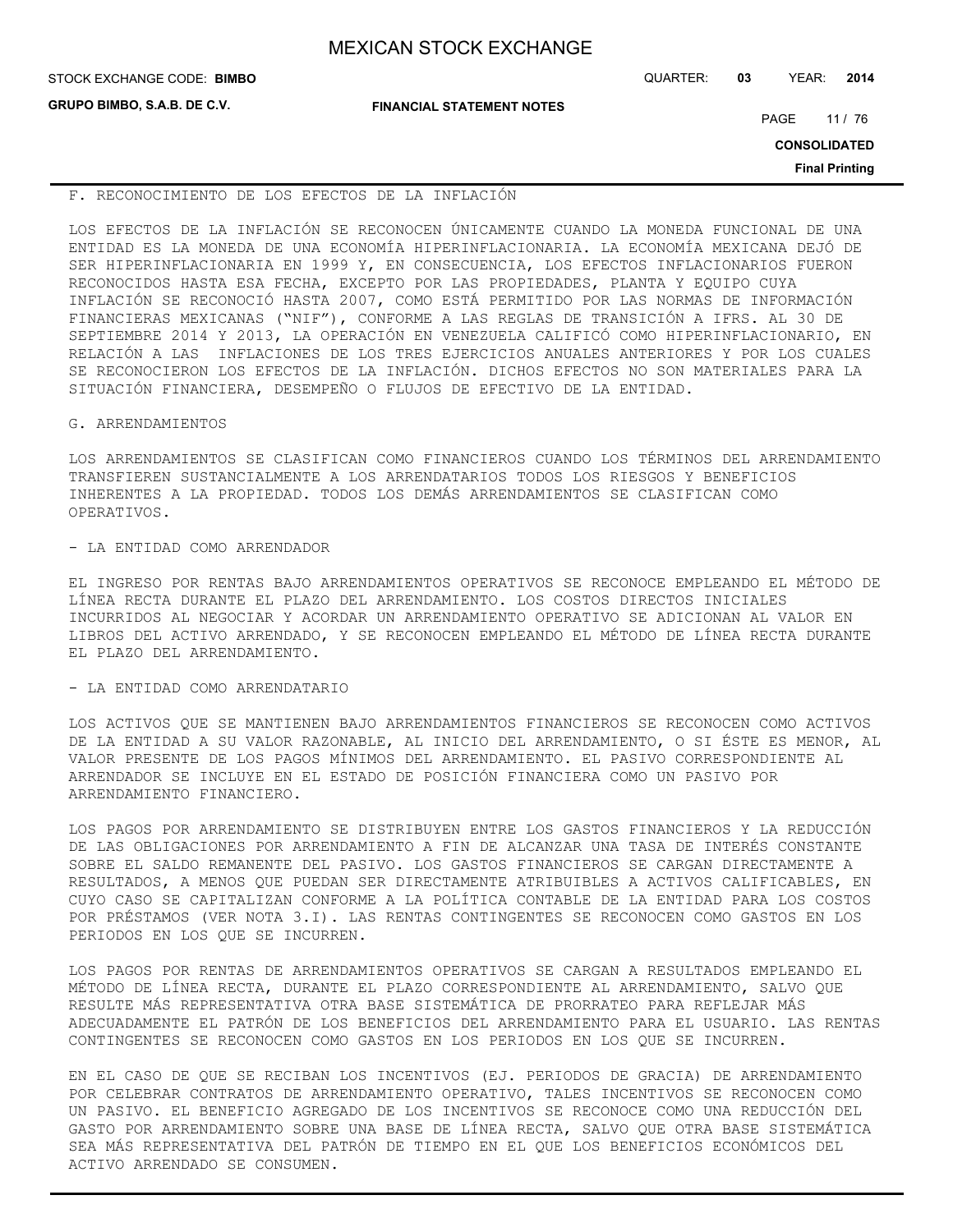**GRUPO BIMBO, S.A.B. DE C.V.**

**FINANCIAL STATEMENT NOTES**

STOCK EXCHANGE CODE: QUARTER: **03** YEAR: **2014 BIMBO**

PAGE 12 / 76

**CONSOLIDATED**

**Final Printing**

#### H. TRANSACCIONES EN MONEDA EXTRANJERA

AL PREPARAR LOS ESTADOS FINANCIEROS DE CADA SUBSIDIARIA, LAS TRANSACCIONES EN MONEDA DISTINTA A LA MONEDA FUNCIONAL DE LA ENTIDAD (MONEDA EXTRANJERA) SE RECONOCEN UTILIZANDO EL TIPO DE CAMBIO VIGENTE EN LAS FECHAS EN QUE SE EFECTÚAN LAS OPERACIONES. AL FINAL DE CADA PERIODO, LAS PARTIDAS MONETARIAS DENOMINADAS EN MONEDA EXTRANJERA SE CONVIERTEN AL TIPO DE CAMBIO DE CIERRE. LAS PARTIDAS NO MONETARIAS REGISTRADAS A VALOR RAZONABLE, DENOMINADAS EN MONEDA EXTRANJERA, SE RECONVIERTEN A LOS TIPOS DE CAMBIO VIGENTES A LA FECHA EN QUE SE DETERMINÓ EL VALOR RAZONABLE. LAS PARTIDAS NO-MONETARIAS QUE SE CALCULAN EN TÉRMINOS DE COSTO HISTÓRICO, EN MONEDA EXTRANJERA, NO SE RECONVIERTEN.

LAS DIFERENCIAS EN TIPO DE CAMBIO SE RECONOCEN EN LOS RESULTADOS DEL PERIODO, EXCEPTO POR:

- DIFERENCIAS EN TIPO DE CAMBIO PROVENIENTES DE PRÉSTAMOS DENOMINADOS EN MONEDAS EXTRANJERAS RELACIONADOS CON LOS ACTIVOS EN CONSTRUCCIÓN PARA SU USO PRODUCTIVO FUTURO, LAS CUALES SE INCLUYEN EN EL COSTO DE DICHOS ACTIVOS CUANDO SE CONSIDERAN COMO UN AJUSTE A LOS COSTOS POR INTERESES SOBRE DICHOS PRÉSTAMOS DENOMINADOS EN MONEDAS EXTRANJERAS;

- DIFERENCIAS EN TIPO DE CAMBIO PROVENIENTE DE TRANSACCIONES RELACIONADAS CON COBERTURAS DE RIESGOS DE TIPO DE CAMBIO (VER NOTA 12).

- DIFERENCIAS EN TIPO DE CAMBIO PROVENIENTES DE PARTIDAS MONETARIAS POR COBRAR O POR PAGAR A UNA OPERACIÓN EXTRANJERA PARA LA CUAL NO ESTÁ PLANIFICADO NI ES POSIBLE QUE SE REALICE EL PAGO (FORMANDO ASÍ PARTE DE LA INVERSIÓN NETA EN LA OPERACIÓN EXTRANJERA), LAS CUALES SE RECONOCEN INICIALMENTE EN EL OTROS RESULTADOS INTEGRALES Y SE RECLASIFICAN DESDE EL CAPITAL CONTABLE A UTILIDADES O PÉRDIDAS AL VENDER TOTAL O PARCIALMENTE, LA INVERSIÓN NETA.

PARA FINES DE LA PRESENTACIÓN DE LOS ESTADOS FINANCIEROS CONSOLIDADOS, LOS ACTIVOS Y PASIVOS EN MONEDA EXTRANJERA DE LA ENTIDAD SE EXPRESAN EN PESOS MEXICANOS, UTILIZANDO LOS TIPOS DE CAMBIO VIGENTES AL FINAL DEL PERIODO. LAS PARTIDAS DE INGRESOS Y GASTOS SE CONVIERTEN A LOS TIPOS DE CAMBIO PROMEDIO VIGENTES DEL PERIODO, A MENOS QUE ÉSTOS FLUCTÚEN EN FORMA SIGNIFICATIVA, EN CUYO CASO SE UTILIZAN LOS TIPOS DE CAMBIO A LA FECHA EN QUE SE EFECTÚAN LAS TRANSACCIONES. LAS DIFERENCIAS EN TIPO DE CAMBIO QUE SURJAN, DADO EL CASO, SE RECONOCEN EN LOS OTROS RESULTADOS INTEGRALES Y SON ACUMULADAS EN EL CAPITAL CONTABLE (ATRIBUIDAS A LAS PARTICIPACIONES NO CONTROLADORAS CUANDO SEA APROPIADO).

EN LA VENTA DE UNA OPERACIÓN EXTRANJERA (ES DECIR, VENTA DE TODA LA PARTICIPACIÓN DE LA ENTIDAD EN UNA OPERACIÓN EXTRANJERA, O UNA DISPOSICIÓN QUE INVOLUCRE UNA PÉRDIDA DE CONTROL EN LA SUBSIDIARIA QUE INCLUYA UNA OPERACIÓN EXTRANJERA, PÉRDIDA DE CONTROL CONJUNTO SOBRE UNA ENTIDAD CONTROLADA CONJUNTAMENTE QUE INCLUYA UNA OPERACIÓN EXTRANJERA, O PÉRDIDA DE LA INFLUENCIA SIGNIFICATIVA SOBRE UNA ASOCIADA QUE INCLUYE UNA OPERACIÓN EXTRANJERA), TODAS LAS DIFERENCIAS EN TIPO DE CAMBIO ACUMULADAS RELACIONADAS CON ESA OPERACIÓN ATRIBUIBLES A LA ENTIDAD SE RECLASIFICAN A LOS RESULTADOS. CUALQUIER DIFERENCIA EN CAMBIOS QUE HAYA SIDO PREVIAMENTE ATRIBUIDA A LAS PARTICIPACIONES NO CONTROLADORAS SE DA DE BAJA, PERO SIN RECLASIFICARLA A LOS RESULTADOS.

EN LA DISPOSICIÓN PARCIAL DE UNA SUBSIDIARIA (ES DECIR, CUANDO NO HAY PÉRDIDA DE CONTROL) QUE INCLUYE UNA OPERACIÓN EXTRANJERA, LA ENTIDAD VOLVERÁ A ATRIBUIR LA PARTICIPACIÓN PROPORCIONAL DEL IMPORTE ACUMULADO DE LAS DIFERENCIAS EN CAMBIO RECONOCIDAS EN LOS OTROS RESULTADOS INTEGRALES A LAS PARTICIPACIONES NO CONTROLADORAS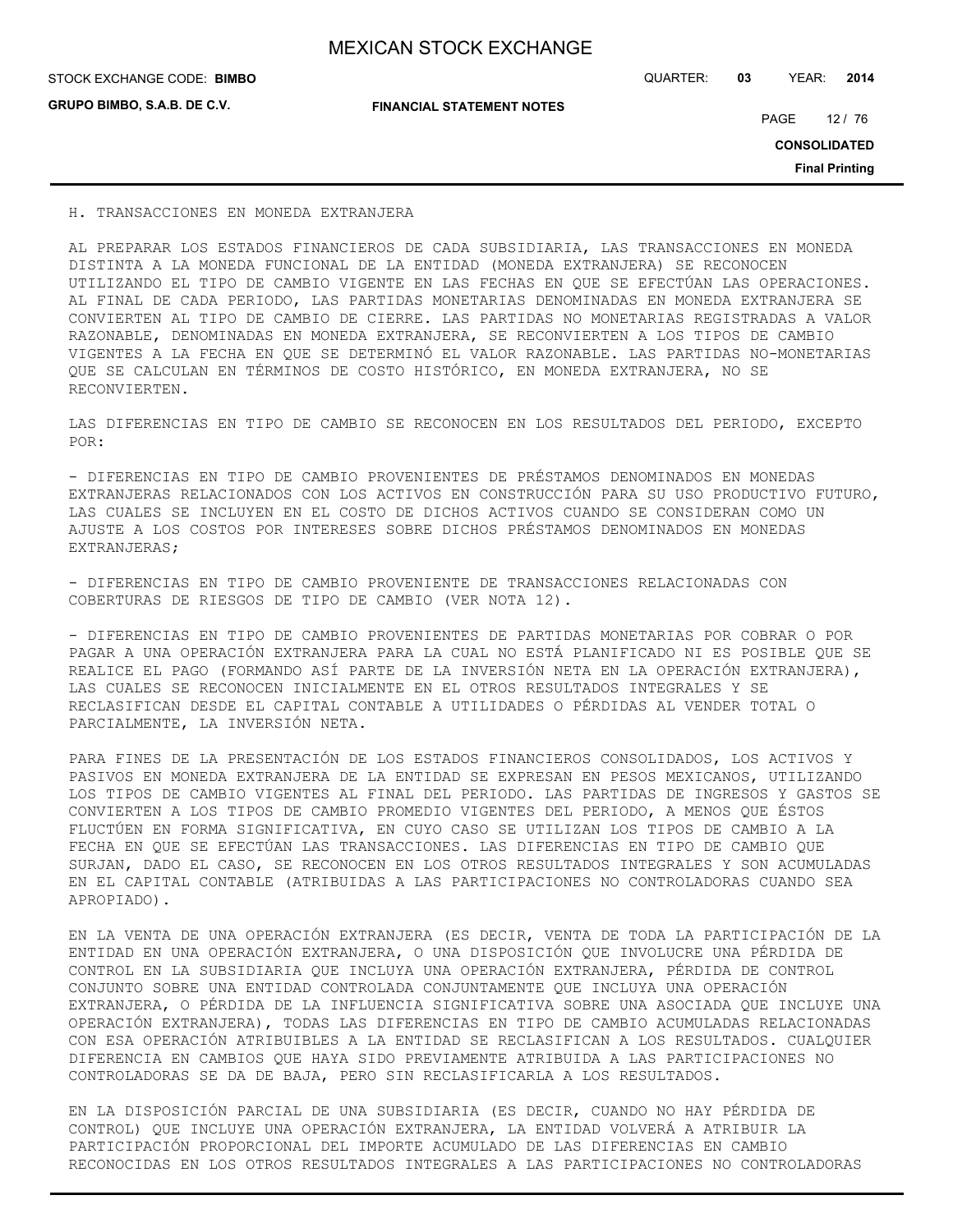STOCK EXCHANGE CODE: QUARTER: **03** YEAR: **2014 BIMBO**

**GRUPO BIMBO, S.A.B. DE C.V.**

#### **FINANCIAL STATEMENT NOTES**

PAGE 13/76

**CONSOLIDATED**

#### **Final Printing**

EN ESA OPERACIÓN EXTRANJERA. EN CUALQUIER OTRA DISPOSICIÓN PARCIAL DE UNA OPERACIÓN EXTRANJERA (ES DECIR, DE ASOCIADAS O ENTIDADES CONTROLADAS CONJUNTAMENTE QUE NO INVOLUCRE UNA PÉRDIDA DE INFLUENCIA SIGNIFICATIVA O CONTROL CONJUNTO) LA ENTIDAD RECLASIFICARÁ A RESULTADOS SOLAMENTE LA PARTICIPACIÓN PROPORCIONAL DEL IMPORTE ACUMULADO DE LAS DIFERENCIAS EN CAMBIO.

LOS AJUSTES CORRESPONDIENTES AL CRÉDITO MERCANTIL Y EL VALOR RAZONABLE GENERADOS EN LA ADQUISICIÓN DE UNA OPERACIÓN EN EL EXTRANJERO SE CONSIDERAN COMO ACTIVOS Y PASIVOS DE DICHA OPERACIÓN Y SE CONVIERTEN AL TIPO DE CAMBIO VIGENTE AL CIERRE. LAS DIFERENCIAS DE CAMBIO RESULTANTES SE RECONOCEN EN OTROS RESULTADOS INTEGRALES.

#### I. COSTOS POR PRÉSTAMOS

LOS COSTOS POR PRÉSTAMOS ATRIBUIBLES DIRECTAMENTE A LA ADQUISICIÓN, CONSTRUCCIÓN O PRODUCCIÓN DE ACTIVOS CALIFICADOS [O CALIFICABLES], LOS CUALES CONSTITUYEN ACTIVOS QUE REQUIEREN DE UN PERIODO DE TIEMPO SUBSTANCIAL HASTA QUE ESTÁN LISTOS PARA SU USO O VENTA, SE ADICIONAN AL COSTO DE ESOS ACTIVOS DURANTE ESE TIEMPO HASTA EL MOMENTO EN QUE ESTÉN LISTOS PARA SU USO O VENTA.

EL INGRESO QUE SE OBTIENE POR LA INVERSIÓN TEMPORAL DE FONDOS DE PRÉSTAMOS ESPECÍFICOS PENDIENTES DE SER UTILIZADOS EN ACTIVOS CALIFICABLES, SE DEDUCE DE LOS COSTOS POR PRÉSTAMOS ELEGIBLES PARA SER CAPITALIZADOS.

TODOS LOS OTROS COSTOS POR PRÉSTAMOS SE RECONOCEN EN LOS RESULTADOS DURANTE EL PERIODO EN QUE SE INCURREN.

#### J. EFECTIVO Y EQUIVALENTES DE EFECTIVO

CONSISTEN PRINCIPALMENTE EN DEPÓSITOS BANCARIOS EN CUENTAS DE CHEQUES E INVERSIONES EN VALORES A CORTO PLAZO, DE GRAN LIQUIDEZ, FÁCILMENTE CONVERTIBLES EN EFECTIVO, CON VENCIMIENTO HASTA DE TRES MESES A PARTIR DE SU FECHA DE ADQUISICIÓN Y SUJETOS A RIESGOS POCO SIGNIFICATIVOS DE CAMBIOS EN VALOR. EL EFECTIVO SE PRESENTA A VALOR NOMINAL Y LOS EQUIVALENTES SE VALÚAN A SU VALOR RAZONABLE; LAS FLUCTUACIONES EN SU VALOR SE RECONOCEN EN RESULTADOS (VER ACTIVOS FINANCIEROS ABAJO). LOS EQUIVALENTES DE EFECTIVO ESTÁN REPRESENTADOS PRINCIPALMENTE POR INVERSIONES EN INSTRUMENTOS DE DEUDA GUBERNAMENTAL CON VENCIMIENTO DIARIO.

#### K. ACTIVOS FINANCIEROS

LOS ACTIVOS FINANCIEROS SE CLASIFICAN DENTRO DE LAS SIGUIENTES CATEGORÍAS: "ACTIVOS FINANCIEROS A VALOR RAZONABLE CON CAMBIOS EN RESULTADOS" ("FVTPL", POR SUS SIGLAS EN INGLÉS), "COSTO AMORTIZADO", "INVERSIONES CONSERVADAS AL VENCIMIENTO", "ACTIVOS FINANCIEROS DISPONIBLES PARA SU VENTA" ("AFS", POR SUS SIGLAS EN INGLÉS) Y "PRÉSTAMOS Y CUENTAS POR COBRAR". LA CLASIFICACIÓN DEPENDE DE LA NATURALEZA Y PROPÓSITO DE LOS ACTIVOS FINANCIEROS Y SE DETERMINA AL MOMENTO DE SU RECONOCIMIENTO INICIAL. TODAS LAS COMPRAS O VENTAS DE ACTIVOS FINANCIEROS REALIZADOS DE FORMA HABITUAL SE RECONOCEN Y ELIMINAN CON BASE EN LA FECHA DE NEGOCIACIÓN. LAS COMPRAS O VENTAS REALIZADAS DE FORMA HABITUAL SON AQUELLAS COMPRAS O VENTAS DE ACTIVOS FINANCIEROS QUE REQUIEREN LA ENTREGA DE LOS ACTIVOS DENTRO DEL MARCO DE TIEMPO ESTABLECIDO POR NORMA O COSTUMBRE EN DICHO MERCADO.

#### 1. MÉTODO DE LA TASA DE INTERÉS EFECTIVA

EL MÉTODO DE INTERÉS EFECTIVO ES UN MÉTODO PARA CALCULAR EL COSTO AMORTIZADO DE UN INSTRUMENTO DE FINANCIERO Y DE ASIGNACIÓN DEL INGRESO O COSTO FINANCIERO DURANTE EL PERIODO RELEVANTE. LA TASA DE INTERÉS EFECTIVA ES LA TASA QUE DESCUENTA LOS INGRESOS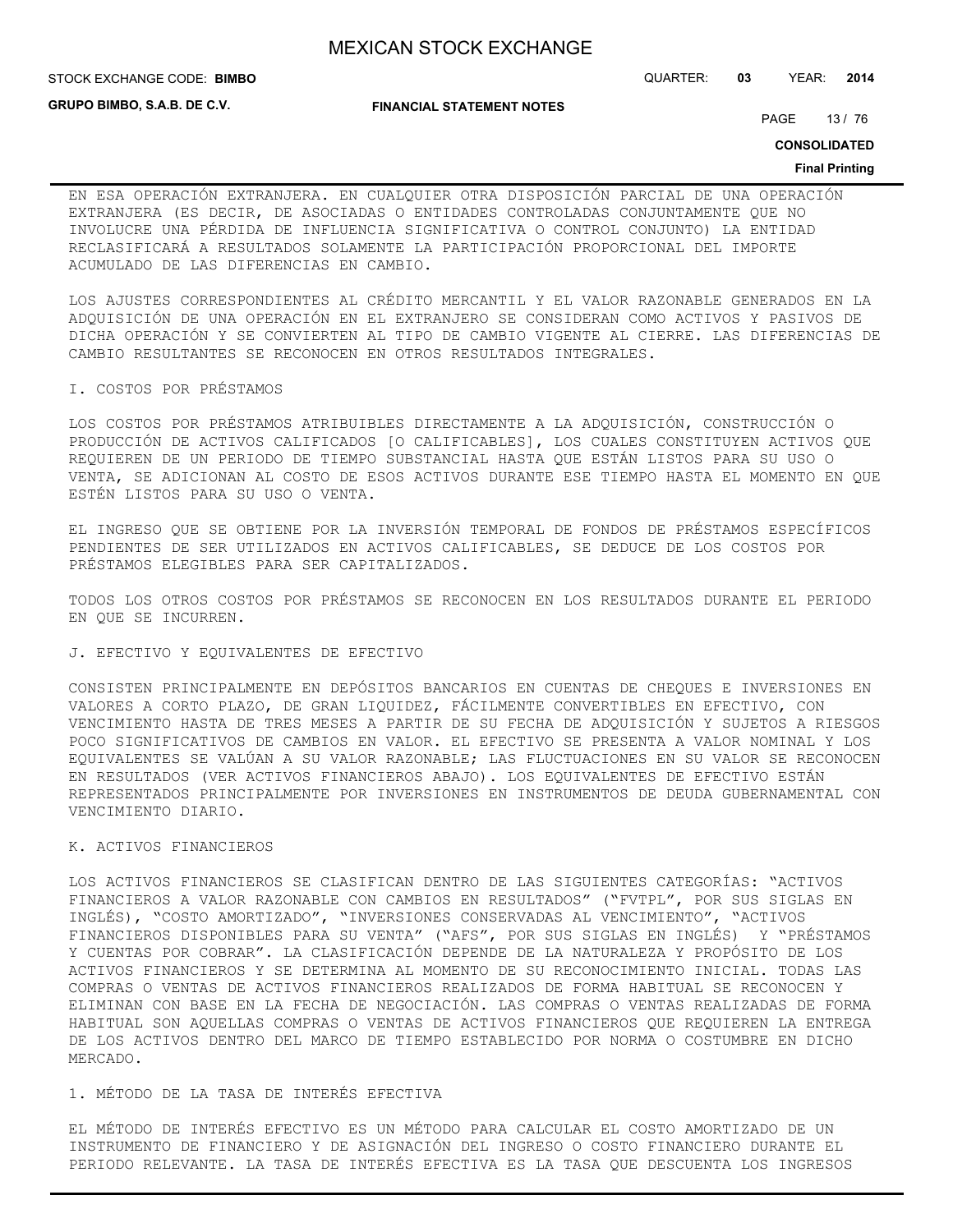**STOCK EXCHANGE CODE: BIMBO** 

STOCK EXCHANGE CODE: QUARTER: **03** YEAR: **2014**

**GRUPO BIMBO, S.A.B. DE C.V.**

#### **FINANCIAL STATEMENT NOTES**

PAGE 14 / 76

**CONSOLIDATED**

#### **Final Printing**

FUTUROS DE EFECTIVO ESTIMADOS (INCLUYENDO TODOS LOS HONORARIOS Y PUNTOS BASE PAGADOS O RECIBIDOS QUE FORMAN PARTE INTEGRAL DE LA TASA DE INTERÉS EFECTIVA, COSTOS DE LA TRANSACCIÓN Y OTRAS PRIMAS O DESCUENTOS) DURANTE LA VIDA ESPERADA DEL INSTRUMENTO DE ACTIVO O PASIVO DEUDA O, CUANDO ES APROPIADO, UN PERIODO MENOR, AL VALOR EN LIBROS NETO AL MOMENTO DEL RECONOCIMIENTO INICIAL.

LOS INGRESOS SE RECONOCEN CON BASE EN AL INTERÉS EFECTIVO PARA INSTRUMENTOS DE DEUDA DISTINTOS A AQUELLOS ACTIVOS FINANCIEROS CLASIFICADOS COMO FVTPL.

2. ACTIVOS FINANCIEROS A FVTPL

LOS ACTIVOS FINANCIEROS SE CLASIFICAN COMO FVTPL CUANDO SE CONSERVAN PARA SER NEGOCIADOS O SE DESIGNAN COMO FVTPL.

UN ACTIVO FINANCIERO SE CLASIFICA COMO MANTENIDO CON FINES DE NEGOCIACIÓN SI:

\* SE COMPRA PRINCIPALMENTE CON EL OBJETIVO DE VENDERLO EN UN PERIODO CORTO; O \* EN SU RECONOCIMIENTO INICIAL, ES PARTE DE UNA CARTERA DE INSTRUMENTOS FINANCIEROS IDENTIFICADOS QUE LA ENTIDAD ADMINISTRA CONJUNTAMENTE, Y PARA LA CUAL EXISTE UN PATRÓN REAL RECIENTE DE TOMA DE UTILIDADES A CORTO PLAZO; O \* EN UN DERIVADO QUE NO ESTÁ DESIGNADO Y ES EFECTIVO, COMO INSTRUMENTO DE COBERTURA.

UN ACTIVO FINANCIERO QUE NO SEA UN ACTIVO FINANCIERO MANTENIDO CON FINES DE NEGOCIACIÓN PODRÍA SER DESIGNADO COMO UN ACTIVO FINANCIERO A VALOR RAZONABLE CON CAMBIOS A TRAVÉS DE RESULTADOS AL MOMENTO DEL RECONOCIMIENTO INICIAL SI:

\* CON DICHA DESIGNACIÓN SE ELIMINA O REDUCE SIGNIFICATIVAMENTE UNA INCONSISTENCIA DE VALUACIÓN O RECONOCIMIENTO QUE DE OTRA MANERA SURGIRÍA; O \* EL ACTIVO FINANCIERO FORMA PARTE DE UN GRUPO DE ACTIVOS FINANCIEROS, DE PASIVOS FINANCIEROS O DE AMBOS, EL CUAL SE ADMINISTRA Y SU DESEMPEÑO SE EVALÚA SOBRE LA BASE DE SU VALOR RAZONABLE, DE ACUERDO CON UNA ESTRATEGIA DE ADMINISTRACIÓN DE RIESGOS E INVERSIÓN DOCUMENTADA DE LA ENTIDAD, Y SE PROVEA INTERNAMENTE INFORMACIÓN SOBRE ESE GRUPO, SOBRE LA BASE DE SU VALOR RAZONABLE; O \* FORMA PARTE DE UN CONTRATO QUE CONTENGA UNO O MÁS INSTRUMENTOS DERIVADOS IMPLÍCITOS,

Y LA IAS 39 PERMITA QUE LA TOTALIDAD DEL CONTRATO HÍBRIDO (ACTIVO O PASIVO) SEA DESIGNADO COMO DE VALOR RAZONABLE.

LOS ACTIVOS FINANCIEROS A VALOR RAZONABLE CON CAMBIOS A TRAVÉS DE RESULTADOS SE REGISTRAN A VALOR RAZONABLE, RECONOCIENDO CUALQUIER UTILIDAD O PÉRDIDA QUE SURGE DE SU REMEDICIÓN EN RESULTADOS. LA UTILIDAD O PÉRDIDA NETA RECONOCIDA EN LOS RESULTADOS INCLUYE CUALQUIER DIVIDENDO O INTERÉS OBTENIDO DEL ACTIVO FINANCIERO Y SE INCLUYE EN EL RUBRO DE 'OTROS INGRESOS Y GASTOS' EN EL ESTADO DE RESULTADOS Y OTROS RESULTADOS INTEGRALES. EL VALOR RAZONABLE SE DETERMINA DE LA FORMA DESCRITA EN LA NOTA 12.

#### 3. INVERSIONES CONSERVADAS AL VENCIMIENTO

INVERSIONES CONSERVADAS AL VENCIMIENTO SON ACTIVOS FINANCIEROS NO DERIVADOS CON PAGOS FIJOS O DETERMINABLES Y FECHAS FIJAS DE VENCIMIENTO QUE LA ENTIDAD TIENE LA INTENCIÓN Y CAPACIDAD DE CONSERVAR HASTA SU VENCIMIENTO. CON POSTERIORIDAD AL RECONOCIMIENTO INICIAL, LAS INVERSIONES CONSERVADAS HASTA SU VENCIMIENTO SE VALORAN A COSTO AMORTIZADO UTILIZANDO EL MÉTODO DE INTERÉS EFECTIVO MENOS CUALQUIER PÉRDIDA POR DETERIORO DE VALOR.

4. ACTIVOS FINANCIEROS DISPONIBLES PARA SU VENTA

LOS ACTIVOS FINANCIEROS DISPONIBLES PARA SU VENTA NO DERIVADOS QUE SE DESIGNAN COMO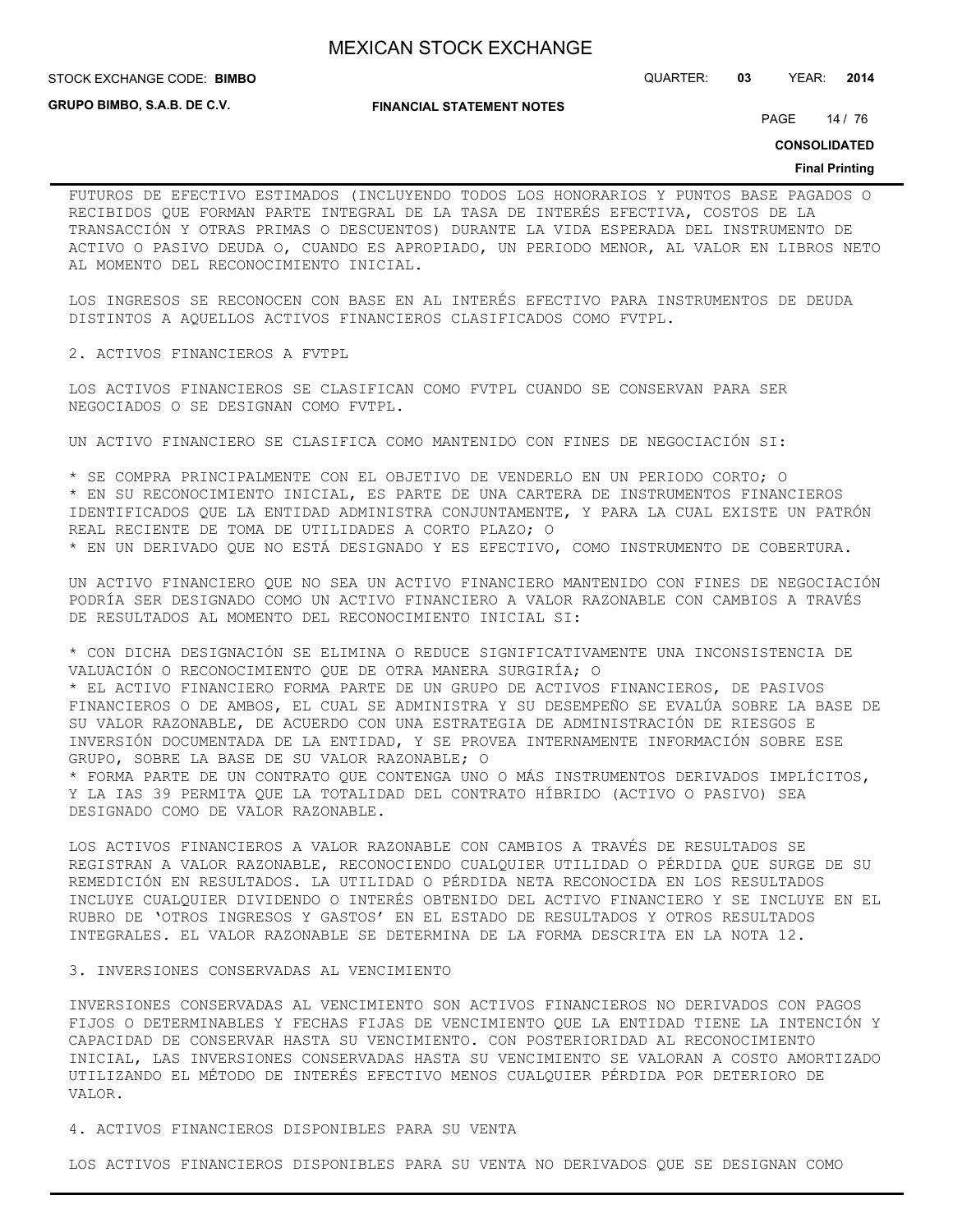**STOCK EXCHANGE CODE: BIMBO** 

**GRUPO BIMBO, S.A.B. DE C.V.**

STOCK EXCHANGE CODE: QUARTER: **03** YEAR: **2014**

**FINANCIAL STATEMENT NOTES**

PAGE 15 / 76

**CONSOLIDATED**

#### **Final Printing**

DISPONIBLES PARA SU VENTA O QUE NO SON CLASIFICADOS COMO (A) PRÉSTAMOS Y CUENTAS POR COBRAR, (B) INVERSIONES MANTENIDAS HASTA EL VENCIMIENTO O (C) ACTIVOS FINANCIEROS A VALOR RAZONABLE CON CAMBIOS EN RESULTADOS.

LAS ACCIONES Y PAGARÉS REDIMIBLES QUE COTIZAN EN LA BOLSA DE VALORES QUE MANTIENE LA ENTIDAD Y QUE SE NEGOCIAN EN UN MERCADO ACTIVO, SE CLASIFICAN COMO MANTENIDOS PARA SU VENTA Y SE REGISTRAN A VALOR RAZONABLE AL CIERRE DE CADA PERIODO QUE SE PRESENTA. LA ENTIDAD TAMBIÉN TIENE INVERSIONES EN ACCIONES QUE NO COTIZAN EN LA BOLSA Y QUE NO SE NEGOCIAN EN UN MERCADO ACTIVO PERO QUE SE CLASIFICAN COMO ACTIVOS FINANCIEROS DISPONIBLES PARA SU VENTA Y SE REGISTRAN A VALOR RAZONABLE (DEBIDO A QUE LA ADMINISTRACIÓN CONSIDERA QUE SE PUEDE DETERMINAR EL VALOR RAZONABLE CONFIABLEMENTE). EL VALOR RAZONABLE SE DETERMINA DE LA FORMA EN QUE SE DESCRIBE EN LA NOTA 4.4. LAS GANANCIAS Y PÉRDIDAS QUE SURGEN DE LOS CAMBIOS EN EL VALOR RAZONABLE SE RECONOCEN EN OTROS RESULTADOS INTEGRALES Y SE ACUMULAN EN LA RESERVA DE REVALUACIÓN DE INVERSIONES, CON EXCEPCIÓN DE LAS PÉRDIDAS POR DETERIORO, LOS INTERESES CALCULADOS A TRAVÉS DEL MÉTODO DE INTERÉS EFECTIVO, Y LAS GANANCIAS Y PÉRDIDAS EN TIPOS DE CAMBIO, LOS CUALES SE RECONOCEN EN LOS RESULTADOS. EN CASO DE QUE SE DISPONGA DE UNA INVERSIÓN O SE DETERMINE SU DETERIORO, LA GANANCIA O PÉRDIDA ACUMULADA PREVIAMENTE REGISTRADA EN LA RESERVA DE REVALUACIÓN DE INVERSIONES SE RECLASIFICA A LOS RESULTADOS.

LOS DIVIDENDOS SOBRE INSTRUMENTOS DE CAPITAL DISPONIBLES PARA SU VENTA SE RECONOCEN EN LOS RESULTADOS CUANDO SE ESTABLECE EL DERECHO DE LA ENTIDAD A RECIBIR LOS DIVIDENDOS.

EL VALOR RAZONABLE DE LOS ACTIVOS MONETARIOS DISPONIBLES PARA SU VENTA DENOMINADOS EN MONEDA EXTRANJERA, SE DETERMINA EN ESA MONEDA EXTRANJERA Y SE CONVIERTE AL TIPO DE CAMBIO DE CIERRE AL FINAL DEL PERIODO QUE SE INFORMA. LAS GANANCIAS Y PÉRDIDAS EN CAMBIO DE MONEDA EXTRANJERA QUE SE RECONOCEN EN LOS RESULTADOS, SE DETERMINAN CON BASE EN EL COSTO AMORTIZADO DEL ACTIVO MONETARIO. OTRAS GANANCIAS Y PÉRDIDAS EN CAMBIO SE RECONOCEN EN OTROS RESULTADOS INTEGRALES.

INVERSIONES DE CAPITAL DISPONIBLES PARA SU VENTA QUE NO TENGAN UN PRECIO DE MERCADO COTIZADO EN UN MERCADO ACTIVO Y CUYO VALOR RAZONABLE NO SE PUEDA ESTIMAR CONFIABLEMENTE Y LOS INSTRUMENTOS DERIVADOS QUE ESTÉN VINCULADOS CON Y DEBAN SER LIQUIDADOS MEDIANTE LA ENTREGA DE TALES INVERSIONES EN ACCIONES NO COTIZADAS SE VALÚAN A SU COSTO MENOS LAS PÉRDIDAS POR DETERIORO IDENTIFICADAS AL FINAL DE CADA PERÍODO DE PRESENTACIÓN DE INFORMES.

# 5. PRÉSTAMOS Y CUENTAS POR COBRAR

LAS CUENTAS POR COBRAR A CLIENTES, PRÉSTAMOS Y OTRAS CUENTAS POR COBRAR CON PAGOS FIJOS O DETERMINABLES, QUE NO SE NEGOCIAN EN UN MERCADO ACTIVO, SE CLASIFICAN COMO PRÉSTAMOS Y CUENTAS POR COBRAR. LOS PRÉSTAMOS Y CUENTAS POR COBRAR SE VALÚAN AL COSTO AMORTIZADO USANDO EL MÉTODO DE INTERÉS EFECTIVO, MENOS CUALQUIER DETERIORO.

LOS INGRESOS POR INTERESES SE RECONOCEN APLICANDO LA TASA DE INTERÉS EFECTIVA, EXCEPTO POR LAS CUENTAS POR COBRAR A CORTO PLAZO EN CASO DE QUE EL RECONOCIMIENTO DE INTERESES SEA POCO IMPORTANTE.

### 6. DETERIORO DE ACTIVOS FINANCIEROS

LOS ACTIVOS FINANCIEROS DISTINTOS A LOS ACTIVOS FINANCIEROS A VALOR RAZONABLE CON CAMBIOS A TRAVÉS DE RESULTADOS, SE SUJETAN A PRUEBAS PARA EFECTOS DE DETERIORO AL FINAL DE CADA PERIODO SOBRE EL CUAL SE INFORMA. SE CONSIDERA QUE LOS ACTIVOS FINANCIEROS ESTÁN DETERIORADOS, CUANDO EXISTE EVIDENCIA OBJETIVA QUE, COMO CONSECUENCIA DE UNO O MÁS EVENTOS QUE HAYAN OCURRIDO DESPUÉS DEL RECONOCIMIENTO INICIAL DEL ACTIVO FINANCIERO, LOS FLUJOS DE EFECTIVO FUTUROS ESTIMADOS DEL ACTIVO FINANCIERO HAN SIDO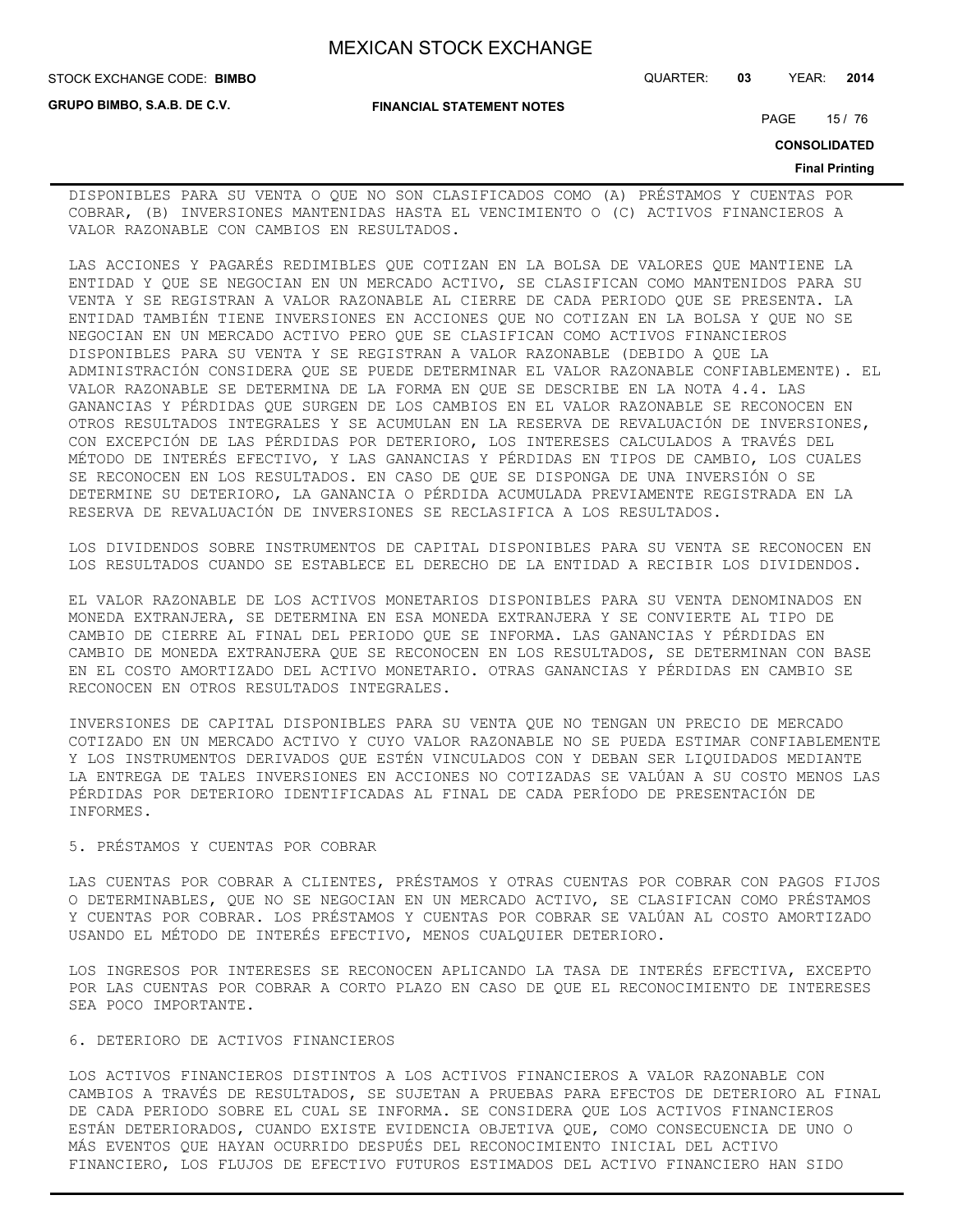**GRUPO BIMBO, S.A.B. DE C.V.**

**FINANCIAL STATEMENT NOTES**

STOCK EXCHANGE CODE: QUARTER: **03** YEAR: **2014 BIMBO**

PAGE 16 / 76

**CONSOLIDATED**

**Final Printing**

### AFECTADOS.

PARA LOS INSTRUMENTOS DE CAPITAL COTIZADOS Y NO COTIZADOS EN UN MERCADO ACTIVO CLASIFICADOS COMO DISPONIBLES PARA SU VENTA, UN DESCENSO SIGNIFICATIVO O PROLONGADO DEL VALOR RAZONABLE DE LOS VALORES POR DEBAJO DE SU COSTO, SE CONSIDERA QUE ES EVIDENCIA OBJETIVA DE DETERIORO.

PARA TODOS LOS DEMÁS ACTIVOS FINANCIEROS, LA EVIDENCIA OBJETIVA DE DETERIORO PODRÍA INCLUIR:

\* DIFICULTADES FINANCIERAS SIGNIFICATIVAS DEL EMISOR O CONTRAPARTE;

\* INCUMPLIMIENTO EN EL PAGO DE LOS INTERESES O EL PRINCIPAL;

\* ES PROBABLE QUE EL PRESTATARIO ENTRE EN QUIEBRA O EN UNA REORGANIZACIÓN FINANCIERA; O

\* LA DESAPARICIÓN DE UN MERCADO ACTIVO PARA EL ACTIVO FINANCIERO DEBIDO A DIFICULTADES FINANCIERAS.

PARA CIERTAS CATEGORÍAS DE ACTIVOS FINANCIEROS, COMO CUENTAS POR COBRAR A CLIENTES, LOS ACTIVOS QUE SE SUJETAN A PRUEBAS PARA EFECTOS DE DETERIORO Y QUE NO HAN SUFRIDO DETERIORO EN FORMA INDIVIDUAL, SE INCLUYEN EN LA EVALUACIÓN DE DETERIORO SOBRE UNA BASE COLECTIVA. ENTRE LA EVIDENCIA OBJETIVA DE QUE UNA CARTERA DE CUENTAS POR COBRAR PODRÍA ESTAR DETERIORADA, SE PODRÍA INCLUIR LA EXPERIENCIA PASADA DE LA ENTIDAD CON RESPECTO A LA COBRANZA, UN INCREMENTO EN EL NÚMERO DE PAGOS ATRASADOS EN LA CARTERA QUE SUPEREN EL PERIODO DE CRÉDITO PROMEDIO SOBRE LAS VENTAS DE BIENES SON PARA MÉXICO 30 DÍAS, EUA 60 DÍAS Y ORGANIZACIÓN LATINOAMERICANA "OLA", QUE INCLUYE LOS PAÍSES DE CENTRO Y SUDAMÉRICA, 30 DÍAS, ASÍ COMO CAMBIOS OBSERVABLES EN LAS CONDICIONES ECONÓMICAS NACIONALES Y LOCALES QUE SE CORRELACIONEN CON EL INCUMPLIMIENTO EN LOS PAGOS.

PARA LOS ACTIVOS FINANCIEROS QUE SE REGISTRAN AL COSTO AMORTIZADO, EL IMPORTE DE LA PÉRDIDA POR DETERIORO QUE SE RECONOCE ES LA DIFERENCIA ENTRE EL VALOR EN LIBROS DEL ACTIVO Y EL VALOR PRESENTE DE LOS COBROS FUTUROS, DESCONTADOS A LA TASA DE INTERÉS EFECTIVA ORIGINAL DEL ACTIVO FINANCIERO.

PARA LOS ACTIVOS FINANCIEROS QUE SE CONTABILICEN AL COSTO, EL IMPORTE DE LA PÉRDIDA POR DETERIORO SE CALCULA COMO LA DIFERENCIA ENTRE EL VALOR EN LIBROS DEL ACTIVO Y EL VALOR PRESENTE DE LOS FLUJOS FUTUROS DE EFECTIVO ESTIMADOS, DESCONTADOS A LA TASA ACTUAL DEL MERCADO DE CAMBIO DE UN ACTIVO FINANCIERO SIMILAR. TAL PÉRDIDA POR DETERIORO NO SE REVERTIRÁ EN LOS PERIODOS POSTERIORES.

EL VALOR EN LIBROS DEL ACTIVO FINANCIERO SE REDUCE POR LA PÉRDIDA POR DETERIORO DIRECTAMENTE PARA TODOS LOS ACTIVOS FINANCIEROS, EXCEPTO PARA LAS CUENTAS POR COBRAR A CLIENTES, DONDE EL VALOR EN LIBROS SE REDUCE A TRAVÉS DE UNA CUENTA DE ESTIMACIÓN PARA CUENTAS DE COBRO DUDOSO. CUANDO SE CONSIDERA QUE UNA CUENTA POR COBRAR ES INCOBRABLE, SE ELIMINA CONTRA LA ESTIMACIÓN. LA RECUPERACIÓN POSTERIOR DE LOS MONTOS PREVIAMENTE ELIMINADOS SE CONVIERTE EN UN CRÉDITO CONTRA LA ESTIMACIÓN. LOS CAMBIOS EN EL VALOR EN LIBROS DE LA CUENTA DE LA ESTIMACIÓN SE RECONOCEN EN LOS RESULTADOS.

CUANDO SE CONSIDERA QUE UN ACTIVO FINANCIERO DISPONIBLE PARA LA VENTA ESTÁ DETERIORADO, LAS UTILIDADES O PÉRDIDAS ACUMULADAS PREVIAMENTE RECONOCIDAS EN OTROS RESULTADOS INTEGRALES SE RECLASIFICAN A LOS RESULTADOS DEL PERIODO.

PARA ACTIVOS FINANCIERO VALUADOS A COSTO AMORTIZADO, SI, EN UN PERIODO SUBSECUENTE, EL IMPORTE DE LA PÉRDIDA POR DETERIORO DISMINUYE Y ESA DISMINUCIÓN SE PUEDE RELACIONAR OBJETIVAMENTE CON UN EVENTO QUE OCURRE DESPUÉS DEL RECONOCIMIENTO DEL DETERIORO, LA PÉRDIDA POR DETERIORO PREVIAMENTE RECONOCIDA SE REVERSA A TRAVÉS DE RESULTADOS HASTA EL PUNTO EN QUE EL VALOR EN LIBROS DE LA INVERSIÓN A LA FECHA EN QUE SE REVERSÓ EL DETERIORO NO EXCEDA EL COSTO AMORTIZADO QUE HABRÍA SIDO SI NO SE HUBIERA RECONOCIDO EL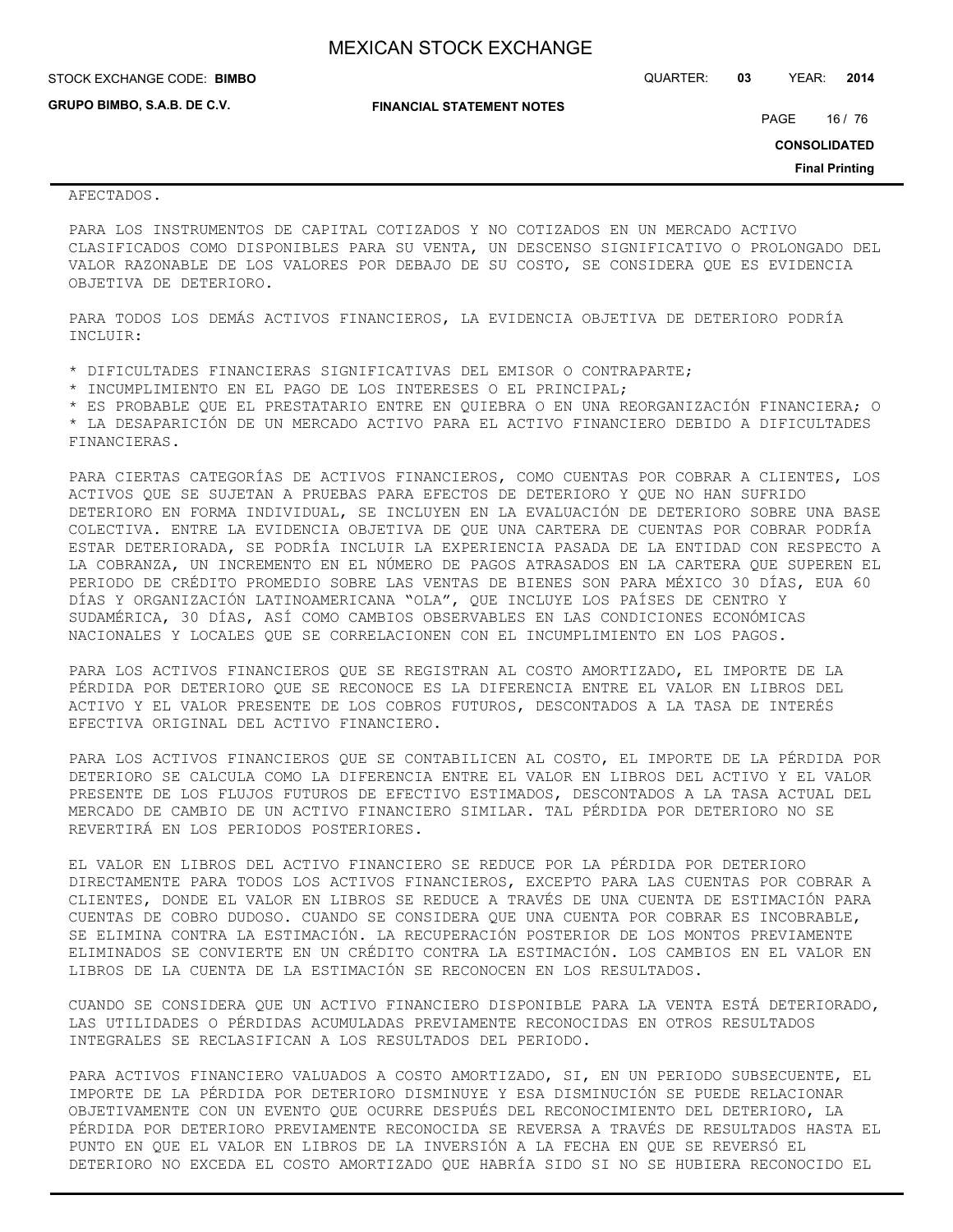| STOCK EXCHANGE CODE: BIMBO  |                                  | QUARTER: | 03 | YEAR:               | 2014                  |
|-----------------------------|----------------------------------|----------|----|---------------------|-----------------------|
| GRUPO BIMBO, S.A.B. DE C.V. | <b>FINANCIAL STATEMENT NOTES</b> |          |    | PAGE                | 17 / 76               |
|                             |                                  |          |    | <b>CONSOLIDATED</b> |                       |
|                             |                                  |          |    |                     | <b>Final Printing</b> |
| DETERIORO.                  |                                  |          |    |                     |                       |

## CON RESPECTO A LOS INSTRUMENTOS DE CAPITAL DISPONIBLES PARA SU VENTA, LAS PÉRDIDAS POR DETERIORO PREVIAMENTE RECONOCIDAS EN LOS RESULTADOS NO SE REVERSAN A TRAVÉS DE LOS MISMOS. CUALQUIER INCREMENTO EN EL VALOR RAZONABLE POSTERIOR AL RECONOCIMIENTO DE LA PÉRDIDA POR DETERIORO SE RECONOCE EN OTROS RESULTADOS INTEGRALES Y ACUMULAD EN EL RUBRO DE RESERVA POR REVALUACIÓN DE LAS INVERSIONES. CON RESPECTO A LOS INSTRUMENTOS DISPONIBLES PARA SU VENTA DE DEUDA, LAS PÉRDIDAS POR DETERIORO SE REVERSAN POSTERIORMENTE A TRAVÉS DE RESULTADOS SI UN AUMENTO EN EL VALOR RAZONABLE DE LA INVERSIÓN PUEDE SER OBJETIVAMENTE RELACIONADA CON UN EVENTO QUE OCURRE POSTERIOR AL RECONOCIMIENTO DE LA PÉRDIDA POR DETERIORO.

#### 7. BAJA DE ACTIVOS FINANCIEROS

LA ENTIDAD DEJA DE RECONOCER UN ACTIVO FINANCIERO ÚNICAMENTE CUANDO EXPIRAN LOS DERECHOS CONTRACTUALES SOBRE LOS FLUJOS DE EFECTIVO DEL ACTIVO FINANCIERO, Y TRANSFIEREN DE MANERA SUSTANCIAL LOS RIESGOS Y BENEFICIOS INHERENTES A LA PROPIEDAD DEL ACTIVO FINANCIERO. SI LA ENTIDAD NO TRANSFIERE NI RETIENE SUBSTANCIALMENTE TODOS LOS RIESGOS Y BENEFICIOS INHERENTES A LA PROPIEDAD Y CONTINÚA RETENIENDO EL CONTROL DEL ACTIVO TRANSFERIDO, LA ENTIDAD RECONOCERÁ SU PARTICIPACIÓN EN EL ACTIVO Y LA OBLIGACIÓN ASOCIADA POR LOS MONTOS QUE TENDRÍA QUE PAGAR. SI LA ENTIDAD RETIENE SUBSTANCIALMENTE TODOS LOS RIESGOS Y BENEFICIOS INHERENTES A LA PROPIEDAD DE UN ACTIVO FINANCIERO TRANSFERIDO, LA ENTIDAD CONTINÚA RECONOCIENDO EL ACTIVO FINANCIERO Y TAMBIÉN RECONOCE UN PRÉSTAMO COLATERAL POR LOS RECURSOS RECIBIDOS.

EN LA BAJA DE UN ACTIVO FINANCIERO EN SU TOTALIDAD, LA DIFERENCIA ENTRE EL VALOR EN LIBROS DEL ACTIVO Y LA SUMA DE LA CONTRAPRESTACIÓN RECIBIDA Y POR RECIBIR Y LA GANANCIA O PÉRDIDA ACUMULADA QUE HAYA SIDO RECONOCIDA EN OTROS RESULTADOS INTEGRALES Y RESULTADOS ACUMULADOS SE RECONOCEN EN RESULTADOS.

EN LA BAJA DE UN ACTIVO FINANCIERO QUE NO SEA EN SU TOTALIDAD (POR EJEMPLO, CUANDO LA ENTIDAD RETIENE UNA OPCIÓN PARA RECOMPRAR PARTE DE UN ACTIVO TRANSFERIDO), LA ENTIDAD DISTRIBUYE EL IMPORTE EN LIBROS PREVIO DEL ACTIVO FINANCIERO ENTRE LA PARTE QUE CONTINÚA RECONOCIENDO EN VIRTUD DE SU INVOLUCRAMIENTO CONTINUO, Y LA PARTE QUE YA NO RECONOCE SOBRE LA BASE DE LOS VALORES RAZONABLES RELATIVOS DE DICHAS PARTES EN LA FECHA DE LA TRANSFERENCIA. LA DIFERENCIA ENTRE EL IMPORTE EN LIBROS IMPUTABLE A LA PARTE QUE YA NO SE RECONOCE Y LA SUMA DE LA CONTRAPRESTACIÓN RECIBIDA POR LA PARTE NO RECONOCIDA Y CUALQUIER GANANCIA O PÉRDIDA ACUMULADA QUE LE SEA ASIGNADA QUE HAYA SIDO RECONOCIDA EN OTROS RESULTADOS INTEGRALES SE RECONOCE EN EL RESULTADO DEL EJERCICIO. LA GANANCIA O PÉRDIDA ACUMULADA QUE HAYA SIDO RECONOCIDA EN OTROS RESULTADOS INTEGRALES SE DISTRIBUIRÁ ENTRE LA PARTE QUE CONTINÚA RECONOCIÉNDOSE Y LA PARTE QUE YA NO SE RECONOCEN SOBRE LA BASE DE LOS VALORES RAZONABLES RELATIVOS DE DICHAS PARTES.

#### L. INVENTARIOS Y COSTOS DE VENTAS

LOS INVENTARIOS SE REGISTRAN A SU COSTO O A SU VALOR NETO DE REALIZACIÓN, EL QUE RESULTE MENOR. EL COSTO, INCLUYE EL COSTO DE LA MERCANCÍA MÁS LOS COSTOS DE IMPORTACIÓN, FLETES, MANIOBRAS, EMBARQUE, ALMACENAJE EN ADUANAS Y CENTROS DE DISTRIBUCIÓN, DISMINUIDO DEL VALOR DE LAS DEVOLUCIONES RESPECTIVAS. EL VALOR NETO DE REALIZACIÓN ES EL PRECIO DE VENTA ESTIMADO EN EL CURSO NORMAL DE LAS OPERACIONES MENOS LOS COSTOS ESTIMADOS PARA REALIZAR LA VENTA. EL COSTO SE DETERMINA USANDO LA FÓRMULA DE COSTO PROMEDIO.

### M. PROPIEDADES, PLANTA Y EQUIPO

LAS PARTIDAS DE PROPIEDADES, PLANTA Y EQUIPO SE RECONOCEN AL COSTO MENOS SU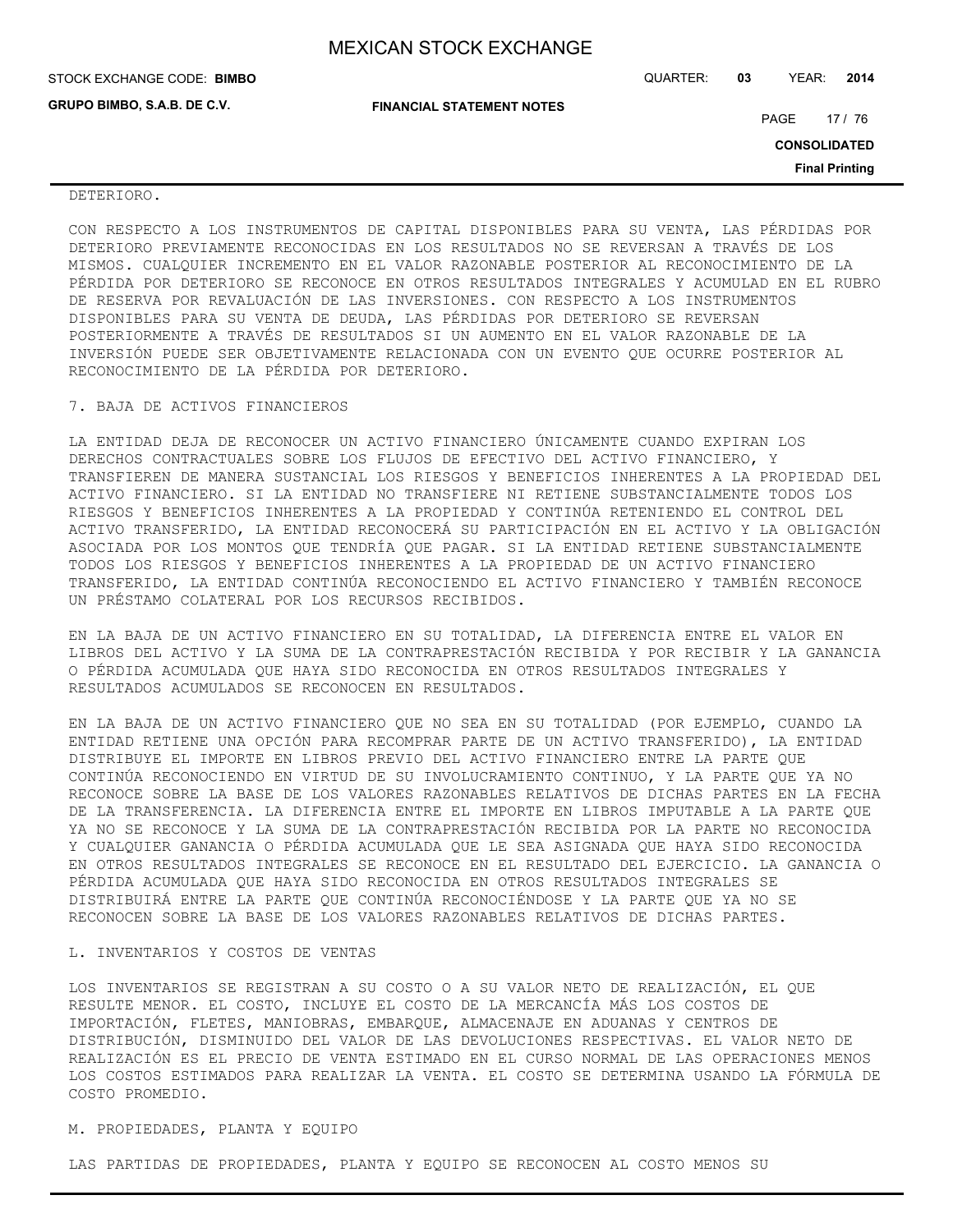**GRUPO BIMBO, S.A.B. DE C.V.**

#### **FINANCIAL STATEMENT NOTES**

STOCK EXCHANGE CODE: QUARTER: **03** YEAR: **2014 BIMBO**

PAGE 18 / 76

**CONSOLIDATED**

#### **Final Printing**

DEPRECIACIÓN ACUMULADA Y PÉRDIDAS POR DETERIORO. LAS ADQUISICIONES REALIZADAS HASTA EL 30 DE SEPTIEMBRE DE 2007 FUERON ACTUALIZADAS APLICANDO FACTORES DERIVADOS DEL ÍNDICE NACIONAL DE PRECIOS AL CONSUMIDOR ("INPC") HASTA ESTA FECHA, LOS CUALES SE CONVIRTIERON EN EL COSTO ESTIMADO DE DICHOS ACTIVOS AL 1 DE ENERO DE 2011 CON LA ADOPCIÓN DE IFRS (COMO ES PERMITIDO POR LA IFRS 1).

CUALQUIER AUMENTO EN LA REVALUACIÓN DE DICHOS TERRENOS Y EDIFICIOS SE RECONOCE EN LOS OTROS RESULTADOS INTEGRALES, EXCEPTO SI REVIERTE UNA DISMINUCIÓN EN LA REVALUACIÓN DEL MISMO ACTIVO PREVIAMENTE RECONOCIDO EN RESULTADOS, EN CUYO CASO EL AUMENTO SE ACREDITA A RESULTADOS EN LA MEDIDA EN QUE REDUCE EL GASTO POR LA DISMINUCIÓN EFECTUADA PREVIAMENTE. UNA DISMINUCIÓN DEL VALOR EN LIBROS QUE SE ORIGINÓ DE LA REVALUACIÓN DE DICHOS TERRENOS Y EDIFICIOS, SE REGISTRA EN RESULTADOS EN LA MEDIDA QUE EXCEDE EL SALDO, SI EXISTE ALGUNO, DE LA RESERVA DE REVALUACIÓN DE PROPIEDADES RELACIONADO CON UNA REVALUACIÓN ANTERIOR DE ESE ACTIVO.

EL COSTO INCLUYE LOS GASTOS DIRECTAMENTE ATRIBUIBLES A LA ADQUISICIÓN DE ESTOS ACTIVOS Y TODOS LOS GASTOS RELACIONADOS CON LA UBICACIÓN DEL ACTIVO EN EL LUGAR Y EN LAS CONDICIONES NECESARIAS PARA QUE PUEDA OPERAR DE LA FORMA PREVISTA POR LA ADMINISTRACIÓN. LOS COSTOS POR PRÉSTAMOS ATRIBUIBLES A LA ADQUISICIÓN, CONSTRUCCIÓN O PRODUCCIÓN DE ACTIVOS CALIFICABLES, QUE SON AQUELLOS QUE LLEVAN TIEMPO SUSTANCIAL PARA ESTAR LISTOS PARA EL USO QUE SE LES PRETENDE DAR, SE SUMAN AL COSTO DEL ACTIVO.

LOS COSTOS DE AMPLIACIÓN, REMODELACIÓN O MEJORA QUE REPRESENTAN UN AUMENTO DE LA CAPACIDAD Y POR ENDE UNA EXTENSIÓN DE LA VIDA ÚTIL DE LOS BIENES, TAMBIÉN SE CAPITALIZAN. LOS GASTOS DE MANTENIMIENTO Y DE REPARACIÓN SE CARGAN AL ESTADO DE RESULTADOS EN EL PERÍODO EN QUE SE INCURREN. EL IMPORTE EN LIBROS DE LOS ACTIVOS REMPLAZADOS ES DADO DE BAJA CUANDO SE CAMBIAN, LLEVANDO TODO EL EFECTO AL ESTADO DE RESULTADOS.

LA DEPRECIACIÓN DE LOS EDIFICIOS REVALUADOS ES RECONOCIDA EN RESULTADOS. EN CASO DE VENTA O RETIRO POSTERIOR DE LAS PROPIEDADES REVALUADAS, EL SUPERÁVIT DE REVALUACIÓN ATRIBUIBLE A LA RESERVA DE REVALUACIÓN DE PROPIEDADES RESTANTE ES TRANSFERIDO DIRECTAMENTE A LAS UTILIDADES ACUMULADAS.

LOS TERRENOS NO SE DEPRECIAN. LA DEPRECIACIÓN DE OTRAS PROPIEDADES, PLANTA Y EQUIPO SE CALCULA CON BASE EN EL MÉTODO DE LÍNEA RECTA PARA DISTRIBUIR SU COSTO A SU VALOR RESIDUAL DURANTE SUS VIDAS ÚTILES ESTIMADAS COMO SIGUE:

|  |  | AÑOS<br>___ |  |
|--|--|-------------|--|
|  |  |             |  |

| OBRA NEGRA                       | 15           |
|----------------------------------|--------------|
| CIMENTACIÓN                      | 45           |
| TECHOS                           | 20           |
| INSTALACIONES FIJAS Y ACCESORIOS | 10           |
| EOUIPO DE FABRICACIÓN            | 10           |
| VEHÍCULOS                        | 13           |
| MOBILIARIO Y EOUIPO              | 10           |
| EQUIPO DE CÓMPUTO                |              |
| MEJORAS ARRENDADO                | DURANTE LA   |
|                                  | VIGENCIA DEL |
|                                  | CONTRATO     |

LA ENTIDAD ASIGNA EL IMPORTE INICIALMENTE RECONOCIDO RESPECTO DE UN ELEMENTO DE EDIFICIOS Y EQUIPO DE FABRICACIÓN EN SUS DIFERENTES PARTES SIGNIFICATIVAS (COMPONENTES) Y DEPRECIA POR SEPARADO CADA UNO DE ESOS COMPONENTES.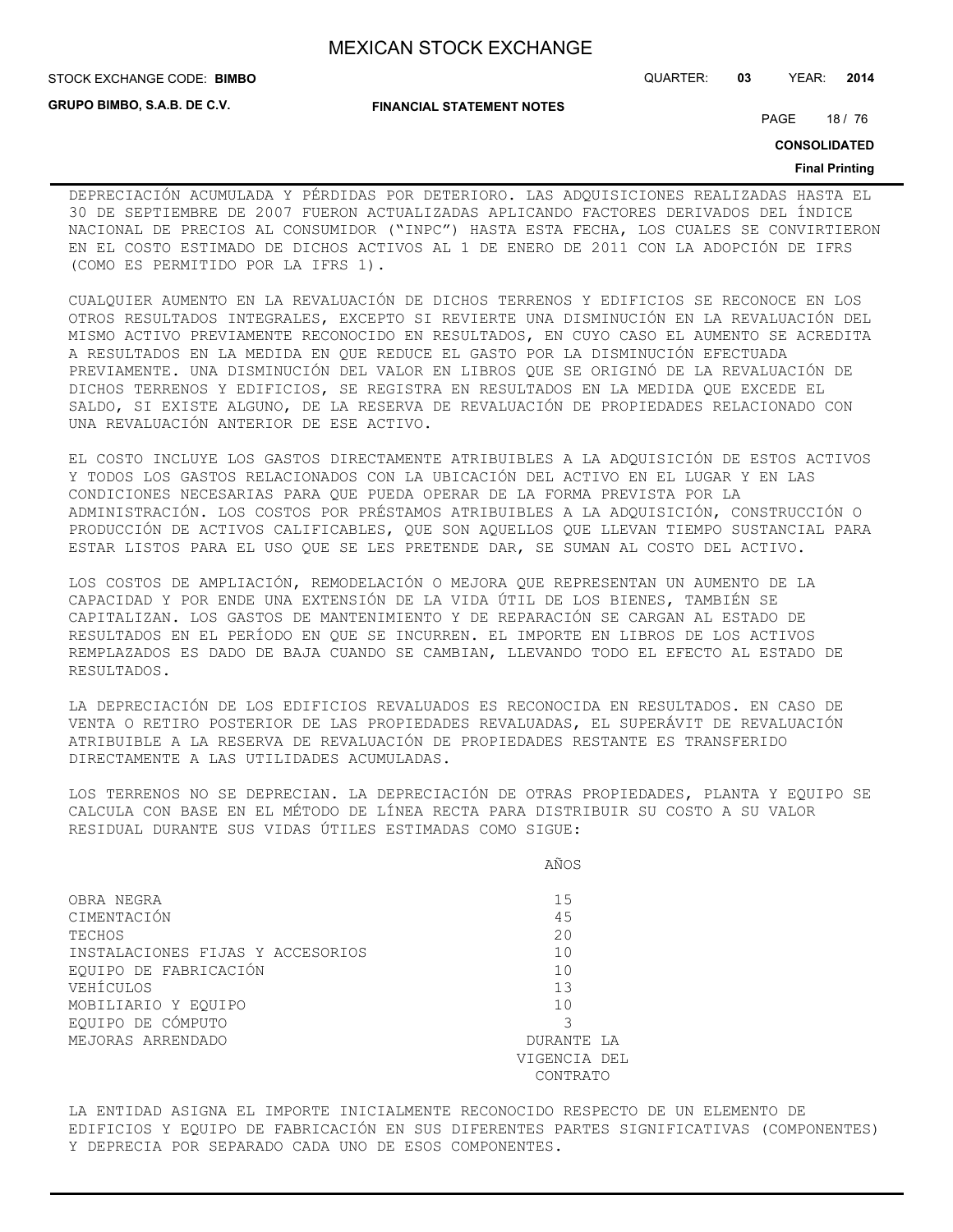STOCK EXCHANGE CODE: QUARTER: **03** YEAR: **2014 BIMBO**

**GRUPO BIMBO, S.A.B. DE C.V.**

**FINANCIAL STATEMENT NOTES**

PAGE 19 / 76

**CONSOLIDATED**

#### **Final Printing**

LA DEPRECIACIÓN SE RECONOCE Y SE LLEVA A RESULTADOS EL COSTO O LA VALUACIÓN DE LOS ACTIVOS, (DISTINTOS A LOS TERRENOS Y PROPIEDADES EN CONSTRUCCIÓN) MENOS SU VALOR RESIDUAL, SOBRE SUS VIDAS ÚTILES UTILIZANDO EL MÉTODO DE LÍNEA RECTA. LA VIDA ÚTIL ESTIMADA, EL VALOR RESIDUAL Y EL MÉTODO DE DEPRECIACIÓN SE REVISAN AL FINAL DE CADA AÑO, Y EL EFECTO DE CUALQUIER CAMBIO EN LA ESTIMACIÓN REGISTRADA SE RECONOCE SOBRE UNA BASE PROSPECTIVA.

EL VALOR EN LIBROS DE UN ACTIVO SE CASTIGA A SU VALOR DE RECUPERACIÓN SI EL VALOR EN LIBROS DEL ACTIVO ES MAYOR QUE SU VALOR DE RECUPERACIÓN ESTIMADO.

LAS UTILIDADES Y PÉRDIDAS POR LA VENTA DE ACTIVOS, RESULTAN DE LA DIFERENCIA ENTRE LOS INGRESOS DE LA TRANSACCIÓN Y EL VALOR EN LIBROS DE LOS ACTIVOS. ESTAS SE INCLUYEN EN EL ESTADO DE RESULTADOS DENTRO DE OTROS INGRESOS (GASTOS).

LAS MEJORAS Y ADAPTACIONES A INMUEBLES Y LOCALES COMERCIALES EN LOS QUE LA ENTIDAD ACTÚA COMO ARRENDATARIO SE RECONOCEN AL COSTO HISTÓRICO DISMINUIDO DE LA DEPRECIACIÓN RESPECTIVA.

N. INVERSIÓN EN ASOCIADAS Y NEGOCIOS CONJUNTOS

UNA ASOCIADA ES UNA ENTIDAD SOBRE LA CUAL LA ENTIDAD TIENE INFLUENCIA SIGNIFICATIVA. INFLUENCIA SIGNIFICATIVA ES EL PODER DE PARTICIPAR EN DECIDIR LAS POLÍTICAS FINANCIERAS Y DE OPERACIÓN DE LA ENTIDAD EN LA QUE SE INVIERTE, PERO NO IMPLICA UN CONTROL O CONTROL CONJUNTO SOBRE ESAS POLÍTICAS.

UN NEGOCIO CONJUNTO ES UN ACUERDO CONTRACTUAL MEDIANTE EL CUAL LAS PARTES QUE TIENEN EL CONTROL CONJUNTO DEL ACUERDO TIENEN DERECHO A LOS ACTIVOS NETOS DEL NEGOCIO CONJUNTO. EL CONTROL CONJUNTO ES EL ACUERDO CONTRACTUAL PARA COMPARTIR EL CONTROL EN UN NEGOCIO, EL CUAL EXISTE CUANDO LAS DECISIONES SOBRE LAS ACTIVIDADES RELEVANTES REQUIEREN LA APROBACIÓN UNÁNIME DE LAS PARTES QUE COMPARTEN EL CONTROL.

LOS RESULTADOS Y LOS ACTIVOS Y PASIVOS DE LAS ASOCIADAS O NEGOCIOS CONJUNTOS SE INCORPORAN A LOS ESTADOS FINANCIEROS UTILIZANDO EL MÉTODO DE PARTICIPACIÓN, EXCEPTO SI LA INVERSIÓN SE CLASIFICA COMO MANTENIDA PARA SU VENTA, EN CUYO CASO SE CONTABILIZA CONFORME A LA IFRS 5, ACTIVOS NO CORRIENTES MANTENIDOS PARA LA VENTA Y OPERACIONES DISCONTINUAS. CONFORME AL MÉTODO DE PARTICIPACIÓN, LAS INVERSIONES EN ASOCIADAS O NEGOCIOS CONJUNTOS INICIALMENTE SE CONTABILIZAN EN EL ESTADO CONSOLIDADO DE POSICIÓN FINANCIERA AL COSTO Y SE AJUSTA POR CAMBIOS POSTERIORES A LA ADQUISICIÓN POR LA PARTICIPACIÓN DE LA ENTIDAD EN LA UTILIDAD O PÉRDIDA Y LOS RESULTADOS INTEGRALES DE LA ASOCIADA O NEGOCIO CONJUNTO. CUANDO LA PARTICIPACIÓN DE LA ENTIDAD EN LAS PÉRDIDAS DE UNA ENTIDAD ASOCIADA O UN NEGOCIO CONJUNTO DE LA ENTIDAD SUPERA LA PARTICIPACIÓN DE LA ENTIDAD EN ESA ASOCIADA O NEGOCIO CONJUNTO (QUE INCLUYE LOS INTERESES A LARGO PLAZO QUE, EN SUSTANCIA, FORMAN PARTE DE LA INVERSIÓN NETA DE LA ENTIDAD EN LA ASOCIADA O NEGOCIO CONJUNTO) LA ENTIDAD DEJA DE RECONOCER SU PARTICIPACIÓN EN LAS PÉRDIDAS. LAS PÉRDIDAS ADICIONALES SE RECONOCEN SIEMPRE Y CUANDO LA ENTIDAD HAYA CONTRAÍDO ALGUNA OBLIGACIÓN LEGAL O IMPLÍCITA O HAYA HECHO PAGOS EN NOMBRE DE LA ASOCIADA O NEGOCIO CONJUNTO.

UNA INVERSIÓN EN UNA ASOCIADA O UN NEGOCIO CONJUNTO SE REGISTRA UTILIZANDO EL MÉTODO DE PARTICIPACIÓN DESDE LA FECHA EN QUE LA PARTICIPADA SE CONVIERTE EN UNA ASOCIADA O UN NEGOCIO CONJUNTO. EN LA ADQUISICIÓN DE LA INVERSIÓN EN UNA ASOCIADA O NEGOCIO CONJUNTO, EL EXCESO EN EL COSTO DE ADQUISICIÓN SOBRE LA PARTICIPACIÓN DE LA ENTIDAD EN EL VALOR RAZONABLE NETO DE LOS ACTIVOS Y PASIVOS IDENTIFICABLES EN LA INVERSIÓN SE RECONOCE COMO CRÉDITO MERCANTIL, EL CUAL SE INCLUYE EN EL VALOR EN LIBROS DE LA INVERSIÓN. CUALQUIER EXCESO DE PARTICIPACIÓN DE LA ENTIDAD EN EL VALOR RAZONABLE NETO DE LOS ACTIVOS Y PASIVOS IDENTIFICABLES EN EL COSTO DE ADQUISICIÓN DE LA INVERSIÓN, DESPUÉS DE LA RE-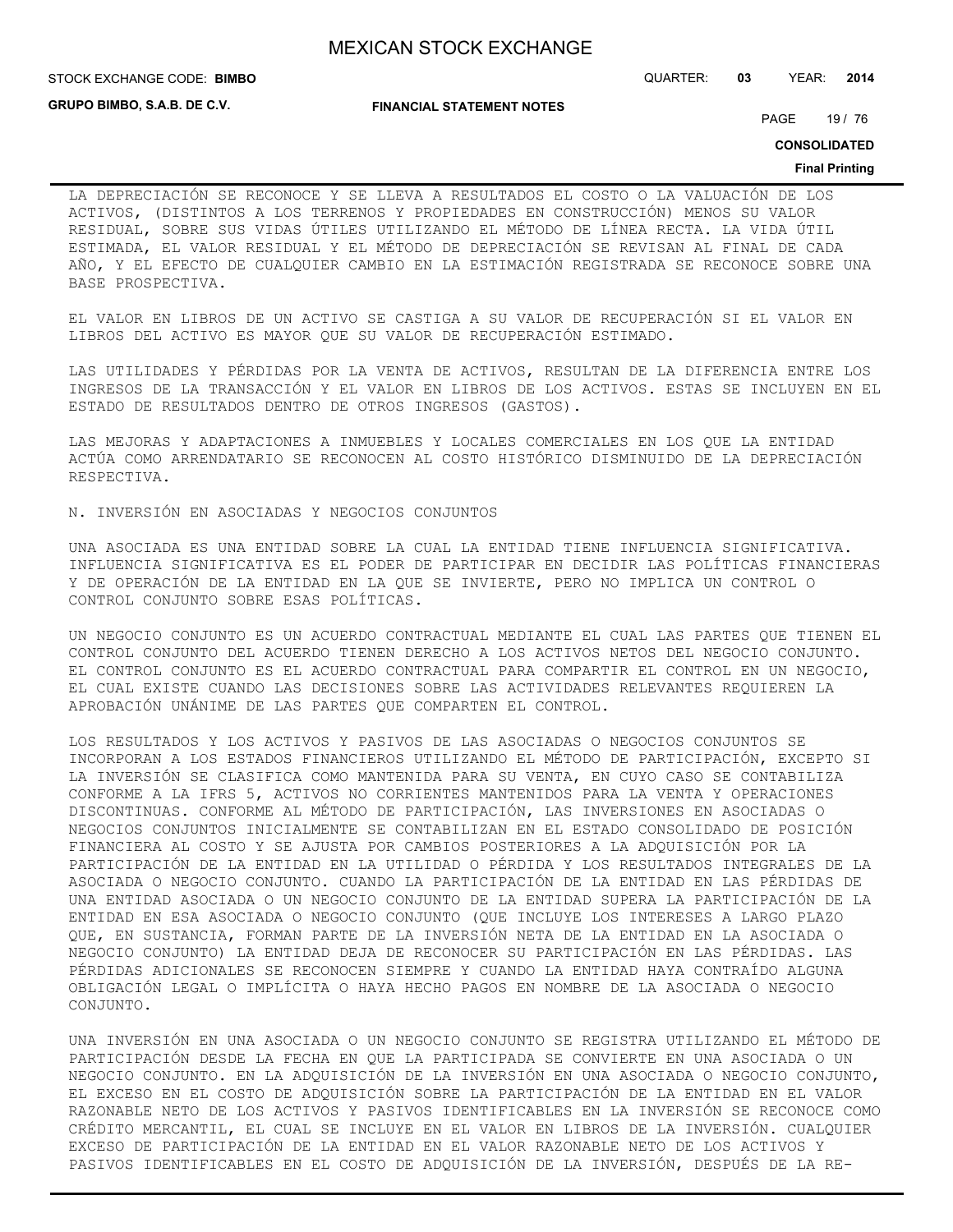**FINANCIAL STATEMENT NOTES**

STOCK EXCHANGE CODE: QUARTER: **03** YEAR: **2014 BIMBO**

**GRUPO BIMBO, S.A.B. DE C.V.**

PAGE 20 / 76

**CONSOLIDATED**

**Final Printing**

EVALUACIÓN, LUEGO DE SU RE-EVALUACIÓN, SE RECONOCE INMEDIATAMENTE EN LOS RESULTADOS DEL PERIODO EN EL CUAL LA INVERSIÓN SE ADQUIRIÓ.

LOS REQUERIMIENTOS DE IAS 39 SE APLICAN PARA DETERMINAR SI ES NECESARIO RECONOCER UNA PÉRDIDA POR DETERIORO CON RESPECTO A LA INVERSIÓN DE LA ENTIDAD EN UNA ASOCIADA O UN NEGOCIO CONJUNTO. CUANDO ES NECESARIO, SE PRUEBA EL DETERIORO DEL VALOR EN LIBROS TOTAL DE LA INVERSIÓN (INCLUYENDO EL CRÉDITO MERCANTIL) DE CONFORMIDAD CON IAS 36 DETERIORO DE ACTIVOS COMO UN ÚNICO ACTIVO, COMPARANDO SU MONTO RECUPERABLE (MAYOR ENTRE VALOR EN USO Y VALOR RAZONABLE MENOS COSTO DE VENTA) CONTRA SU VALOR EN LIBROS. CUALQUIER PÉRDIDA POR DETERIORO RECONOCIDA FORMA PARTE DEL VALOR EN LIBROS DE LA INVERSIÓN. CUALQUIER REVERSIÓN DE DICHA PÉRDIDA POR DETERIORO SE RECONOCE DE CONFORMIDAD CON IAS 36 EN LA MEDIDA EN QUE DICHO MONTO RECUPERABLE DE LA INVERSIÓN INCREMENTA POSTERIORMENTE.

LA ENTIDAD DESCONTINUA EL USO DEL MÉTODO DE PARTICIPACIÓN DESDE LA FECHA EN QUE LA INVERSIÓN DEJA DE SER UNA ASOCIADA O UN NEGOCIO CONJUNTO, O CUANDO LA INVERSIÓN SE CLASIFICA COMO MANTENIDA PARA LA VENTA. CUANDO LA ENTIDAD MANTIENE LA PARTICIPACIÓN EN LA ANTES ASOCIADA O NEGOCIO CONJUNTO LA INVERSIÓN RETENIDA SE MIDE A VALOR RAZONABLE A DICHA FECHA Y SE CONSIDERA COMO SU VALOR RAZONABLE AL MOMENTO DEL RECONOCIMIENTO INICIAL COMO ACTIVO FINANCIERO DE CONFORMIDAD CON IAS 39. LA DIFERENCIA ENTRE EL VALOR CONTABLE DE LA ASOCIADA O NEGOCIO CONJUNTO EN LA FECHA EN QUE EL MÉTODO DE LA PARTICIPACIÓN SE DESCONTINUO Y EL VALOR RAZONABLE ATRIBUIBLE A LA PARTICIPACIÓN RETENIDA Y LA GANANCIA POR LA VENTA DE UNA PARTE DEL INTERÉS EN LA ASOCIADA O NEGOCIO CONJUNTO SE INCLUYE EN LA DETERMINACIÓN DE LA GANANCIA O PÉRDIDA POR DISPOSICIÓN DE LA ASOCIADA O NEGOCIO CONJUNTO.

ADICIONALMENTE, LA ENTIDAD CONTABILIZA TODOS LOS MONTOS PREVIAMENTE RECONOCIDOS EN OTROS RESULTADOS INTEGRALES EN RELACIÓN A ESA ASOCIADA O NEGOCIO CONJUNTO CON LA MISMA BASE QUE SE REQUERIRÍA SI ESA ASOCIADA O NEGOCIO CONJUNTO HUBIESE DISPUESTO DIRECTAMENTE LOS ACTIVOS O PASIVOS RELATIVOS. POR LO TANTO, SI UNA GANANCIA O PÉRDIDA PREVIAMENTE RECONOCIDA EN OTROS RESULTADOS INTEGRALES POR DICHA ASOCIADA O NEGOCIO CONJUNTO SE HUBIERE RECLASIFICADO AL ESTADO DE RESULTADOS AL DISPONER DE LOS ACTIVOS O PASIVOS RELATIVOS, LA ENTIDAD RECLASIFICA LA GANANCIA O PÉRDIDA DEL CAPITAL AL ESTADO DE RESULTADOS (COMO UN AJUSTE POR RECLASIFICACIÓN) CUANDO EL MÉTODO DE PARTICIPACIÓN SE DESCONTINUA.

LA ENTIDAD SIGUE UTILIZANDO EL MÉTODO DE PARTICIPACIÓN CUANDO UNA INVERSIÓN EN UNA ASOCIADA SE CONVIERTE EN UNA INVERSIÓN EN UN NEGOCIO CONJUNTO O UNA INVERSIÓN EN UN NEGOCIO CONJUNTO SE CONVIERTE EN UNA INVERSIÓN EN UNA ASOCIADA. NO EXISTE UNA EVALUACIÓN A VALOR RAZONABLE SOBRE DICHOS CAMBIOS EN LA PARTICIPACIÓN.

CUANDO LA ENTIDAD REDUCE SU PARTICIPACIÓN EN UNA ASOCIADA O UN NEGOCIO CONJUNTO PERO LA ENTIDAD SIGUE UTILIZANDO EL MÉTODO DE LA PARTICIPACIÓN, LA ENTIDAD RECLASIFICA A RESULTADOS LA PROPORCIÓN DE LA GANANCIA O PÉRDIDA QUE HABÍA SIDO PREVIAMENTE RECONOCIDA EN OTROS RESULTADOS INTEGRALES EN RELACIÓN A LA REDUCCIÓN DE SU PARTICIPACIÓN EN LA INVERSIÓN SI ESA UTILIDAD O PÉRDIDA SE HUBIERAN RECLASIFICADO AL ESTADO DE RESULTADOS EN LA DISPOSICIÓN DE LOS ACTIVOS O PASIVOS RELATIVOS.

CUANDO LA ENTIDAD LLEVA A CABO TRANSACCIONES CON SU ASOCIADA O NEGOCIO CONJUNTO, LA UTILIDAD O PÉRDIDA RESULTANTE DE DICHAS TRANSACCIONES CON LA ASOCIADA O NEGOCIO CONJUNTO SE RECONOCEN EN LOS ESTADOS FINANCIEROS CONSOLIDADOS DE LA ENTIDAD SÓLO EN LA MEDIDA DE LA PARTICIPACIÓN EN LA ASOCIADA O NEGOCIO CONJUNTO QUE NO SE RELACIONE CON LA ENTIDAD.

O. ACTIVOS INTANGIBLES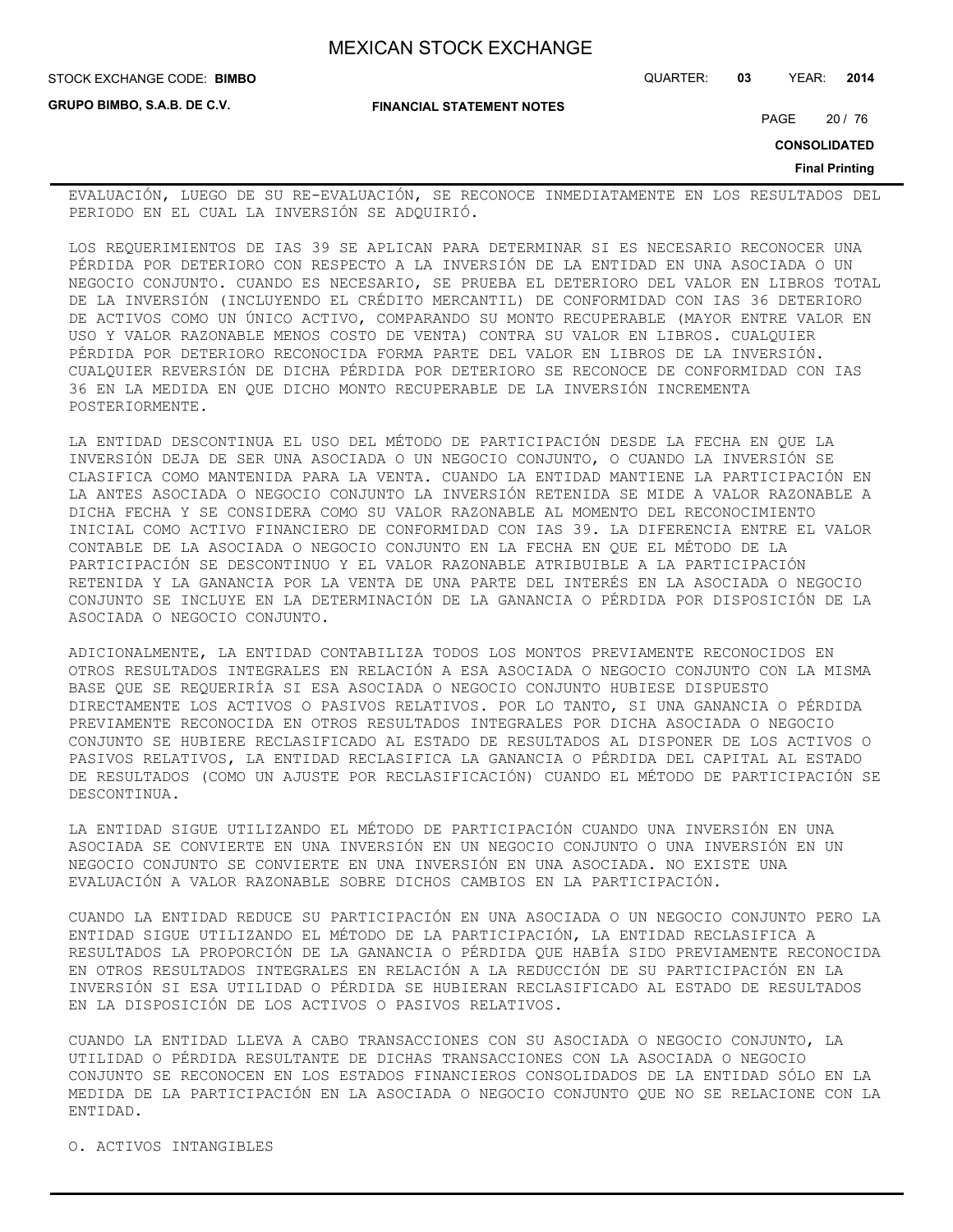**GRUPO BIMBO, S.A.B. DE C.V.**

STOCK EXCHANGE CODE: QUARTER: **03** YEAR: **2014 BIMBO**

**FINANCIAL STATEMENT NOTES**

PAGE 21 / 76

**CONSOLIDATED**

#### **Final Printing**

SE INTEGRA PRINCIPALMENTE POR MARCAS Y RELACIONES CON CLIENTES DERIVADOS DE LA ADQUISICIÓN DE LOS NEGOCIOS EN EUA, IBERIA, FARGO Y DE ALGUNAS MARCAS EN SUDAMÉRICA. SE RECONOCEN AL COSTO DE ADQUISICIÓN. EL COSTO DE ACTIVOS INTANGIBLES ADQUIRIDOS A TRAVÉS DE UNA ADQUISICIÓN ES EL DE SU VALOR RAZONABLE A LA FECHA DE ADQUISICIÓN. POSTERIORMENTE SE VALÚAN A SU COSTO MENOS AMORTIZACIÓN Y PÉRDIDAS POR DETERIORO ACUMULADAS. LOS ACTIVOS INTANGIBLES GENERADOS INTERNAMENTE, EXCEPTO POR LOS COSTOS DE DESARROLLO, NO SE CAPITALIZAN Y SE RECONOCEN COMO GASTOS EN RESULTADOS DEL PERIODO EN EL QUE SE INCURREN.

LOS ACTIVOS INTANGIBLES SE CLASIFICAN COMO DE VIDA DEFINIDA O INDEFINIDA. LOS DE VIDA DEFINIDA SE AMORTIZAN BAJO EL MÉTODO DE LÍNEA RECTA DURANTE SU VIDA ESTIMADA Y CUANDO EXISTEN INDICIOS, SE PRUEBAN POR DETERIORO. LOS MÉTODOS DE AMORTIZACIÓN Y LA VIDA ÚTIL DE LOS ACTIVOS SE REVISAN Y AJUSTAN, DE SER NECESARIO, A LA FECHA DE CADA ESTADO DE POSICIÓN FINANCIERA. LA AMORTIZACIÓN SE CARGA A RESULTADOS EN EL RUBRO DE GASTOS DE DISTRIBUCIÓN Y VENTA Y ADMINISTRACIÓN. LOS DE VIDA INDEFINIDA NO SE AMORTIZAN PERO SE SUJETAN CUANDO MENOS ANUALMENTE, A PRUEBAS DE DETERIORO.

P. DETERIORO DE ACTIVOS DE LARGA DURACIÓN DISTINTOS AL CRÉDITO MERCANTIL

LA ENTIDAD REVISA EL VALOR EN LIBROS DE LOS ACTIVOS DE LARGA DURACIÓN DISTINTOS AL CRÉDITO MERCANTIL, ANTE LA PRESENCIA DE ALGÚN INDICIO DE DETERIORO QUE PUDIERA INDICAR QUE EL VALOR EN LIBROS PUDIERA NO SER RECUPERABLE, CONSIDERANDO EL MAYOR DEL VALOR PRESENTE DE LOS FLUJOS NETOS DE EFECTIVO FUTUROS O EL PRECIO NETO DE VENTA EN EL CASO DE SU EVENTUAL DISPOSICIÓN. EL DETERIORO SE REGISTRA SI EL VALOR EN LIBROS EXCEDE AL MAYOR DE LOS VALORES ANTES MENCIONADOS. LOS INDICIOS DE DETERIORO QUE SE CONSIDERAN PARA ESTOS EFECTOS SON, ENTRE OTROS, LAS PÉRDIDAS DE OPERACIÓN O FLUJOS DE EFECTIVO NEGATIVOS EN EL PERIODO SI ES QUE ESTÁN COMBINADOS CON UN HISTORIAL O PROYECCIÓN DE PÉRDIDAS, DEPRECIACIONES Y AMORTIZACIONES CARGADAS A RESULTADOS QUE EN TÉRMINOS PORCENTUALES, EN RELACIÓN CON LOS INGRESOS, SEAN SUBSTANCIALMENTE SUPERIORES A LAS DE EJERCICIOS ANTERIORES, EFECTOS DE OBSOLESCENCIA, REDUCCIÓN EN LA DEMANDA DE LOS PRODUCTOS QUE SE FABRICAN, COMPETENCIA Y OTROS FACTORES ECONÓMICOS Y LEGALES. PARA EFECTOS DE LA EVALUACIÓN DE DETERIORO, LOS ACTIVOS SE AGRUPAN EN LOS NIVELES MÁS PEQUEÑOS EN LOS QUE GENERAN FLUJOS DE EFECTIVO IDENTIFICABLES (UNIDADES GENERADORAS DE EFECTIVO). LOS ACTIVOS DE LARGA DURACIÓN DISTINTOS AL CRÉDITO MERCANTIL QUE SEAN OBJETO DE CASTIGOS POR DETERIORO SE EVALÚAN A CADA FECHA DE REPORTE PARA IDENTIFICAR POSIBLES REVERSIONES DE DICHO DETERIORO.

CUANDO UNA PÉRDIDA POR DETERIORO SE REVIERTE POSTERIORMENTE, EL VALOR EN LIBROS DEL ACTIVO (O UNIDAD GENERADORA DE EFECTIVO) SE INCREMENTA AL VALOR ESTIMADO REVISADO A SU MONTO RECUPERABLE, DE TAL MANERA QUE EL VALOR EN LIBROS AJUSTADO NO EXCEDA EL VALOR EN LIBROS QUE SE HABRÍA DETERMINADO SI NO SE HUBIERA RECONOCIDO UNA PÉRDIDA POR DETERIORO PARA DICHO ACTIVO (O UNIDAD GENERADORA DE EFECTIVO) EN AÑOS ANTERIORES. LA REVERSIÓN DE UNA PÉRDIDA POR DETERIORO SE RECONOCE INMEDIATAMENTE EN RESULTADOS, A MENOS QUE EL ACTIVO CORRESPONDIENTE SE RECONOZCA A UN MONTO REVALUADO, EN CUYO CASO LA REVERSIÓN DE LA PÉRDIDA POR DETERIORO SE TRATA COMO UN INCREMENTO EN LA REVALUACIÓN (VER NOTA 10).

#### Q. CRÉDITO MERCANTIL

EL CRÉDITO MERCANTIL QUE SURGE POR LA ADQUISICIÓN DE UN NEGOCIO SE RECONOCE AL COSTO DETERMINADO A LA FECHA DE ADQUISICIÓN DEL NEGOCIO (VER NOTA 10) MENOS LAS PÉRDIDAS ACUMULADAS POR DETERIORO, SI EXISTIERAN.

PARA FINES DE EVALUAR EL DETERIORO, EL CRÉDITO MERCANTIL SE ASIGNA A CADA UNIDAD GENERADORA DE EFECTIVO (O GRUPOS DE UNIDADES GENERADORAS DE EFECTIVO) DE LA ENTIDAD, QUE SE ESPERA SERÁ BENEFICIADA POR LAS SINERGIAS DE LA COMBINACIÓN.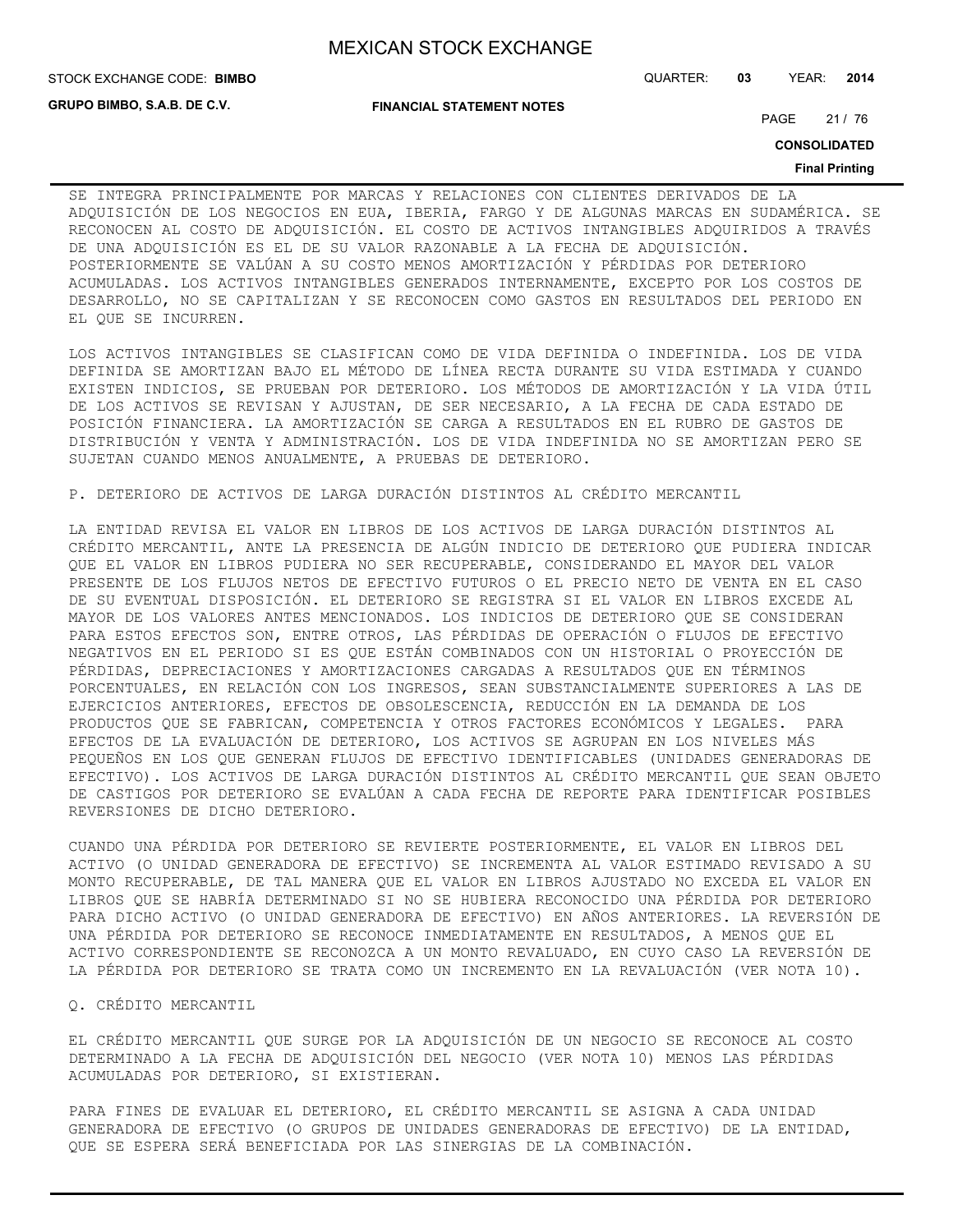**STOCK EXCHANGE CODE: BIMBO** 

**GRUPO BIMBO, S.A.B. DE C.V.**

**FINANCIAL STATEMENT NOTES**

STOCK EXCHANGE CODE: QUARTER: **03** YEAR: **2014**

PAGE 22 / 76

**CONSOLIDATED**

#### **Final Printing**

EL DETERIORO DE UNA UNIDAD GENERADORA DE EFECTIVO A LA QUE SE LE HA ASIGNADO CRÉDITO MERCANTIL SE PRUEBA ANUALMENTE, O CON MAYOR FRECUENCIA CUANDO EXISTEN INDICIOS DE QUE LA UNIDAD PUEDA ESTAR DETERIORADA. SI EL MONTO RECUPERABLE DE LA UNIDAD GENERADORA DE EFECTIVO ES MENOR A SU VALOR EN LIBROS, LA PÉRDIDA POR DETERIORO SE ASIGNA PRIMERO PARA REDUCIR EL VALOR EN LIBROS DE CUALQUIER CRÉDITO MERCANTIL ASIGNADO A LA UNIDAD Y POSTERIORMENTE A LOS OTROS ACTIVOS DE LA UNIDAD DE MANERA PRORRATEADA Y CON BASE EN EL VALOR EN LIBROS DE CADA ACTIVO DENTRO DE LA UNIDAD. CUALQUIER PÉRDIDA POR DETERIORO DEL CRÉDITO MERCANTIL SE RECONOCE DIRECTAMENTE EN LA UTILIDAD O PÉRDIDA EN EL ESTADO DE RESULTADOS CONSOLIDADO. UNA PÉRDIDA POR DETERIORO RECONOCIDA AL CRÉDITO MERCANTIL NO SE REVERSA EN PERIODOS POSTERIORES.

AL DISPONER DE LA UNIDAD GENERADORA DE EFECTIVO RELEVANTE, EL MONTO DE CRÉDITO MERCANTIL ATRIBUIBLE SE INCLUYE EN LA DETERMINACIÓN DE LA UTILIDAD O PÉRDIDA AL MOMENTO DE LA DISPOSICIÓN.

LA POLÍTICA DE LA ENTIDAD PARA EL CRÉDITO MERCANTIL QUE SURGE DE LA ADQUISICIÓN DE UNA ASOCIADA SE DESCRIBE EN LA NOTA 3.N.

#### R. PASIVOS FINANCIEROS

LOS PASIVOS FINANCIEROS SE VALÚAN INICIALMENTE A VALOR RAZONABLE, MENOS LOS COSTOS DE TRANSACCIÓN, EXCEPTO POR AQUELLOS PASIVOS FINANCIEROS CLASIFICADOS COMO VALOR RAZONABLE CON CAMBIOS A TRAVÉS DE RESULTADOS, LOS CUALES SE VALÚAN INICIALMENTE A VALOR RAZONABLE. LA VALUACIÓN POSTERIOR DEPENDE DE LA CATEGORÍA EN LA QUE SE CLASIFICAN.

LOS PASIVOS FINANCIEROS SE CLASIFICAN DENTRO DE LAS SIGUIENTES CATEGORÍAS: "A VALOR RAZONABLE CON CAMBIOS EN RESULTADOS" O COMO "OTROS PASIVOS FINANCIEROS". LA NOTA 12 DESCRIBE LA CATEGORÍA EN LAS QUE CALIFICA CADA CLASE DE PASIVOS FINANCIEROS QUE MANTIENE LA ENTIDAD.

PASIVOS FINANCIEROS A VALOR RAZONABLE CON CAMBIOS EN RESULTADOS

LOS PASIVOS FINANCIEROS SE CLASIFICAN A VALOR RAZONABLE CON CAMBIOS EN RESULTADOS CUANDO SE DESIGNAN OPCIONALMENTE COMO TAL (Y CUMPLEN CIERTAS CONDICIONES) O CUANDO SE MANTIENEN PARA NEGOCIACIÓN. LA ENTIDAD NO HA DESIGNADO PASIVOS A VALOR RAZONABLE. LOS INSTRUMENTOS FINANCIEROS DERIVADOS SE CLASIFICAN COMO DE NEGOCIACIÓN, SALVO LOS QUE SE DESIGNAN Y SON EFICACES COMO COBERTURAS (LA POLÍTICA CONTABLE ESPECÍFICA PARA INSTRUMENTOS FINANCIEROS DERIVADOS SE DETALLA MÁS ADELANTE). LA ENTIDAD NO HA DESIGNADO PASIVOS FINANCIEROS CON CAMBIOS A TRAVÉS DE RESULTADOS.

OTROS PASIVOS FINANCIEROS A VALOR RAZONABLE CON CAMBIOS EN RESULTADOS

LOS OTROS PASIVOS FINANCIEROS, QUE INCLUYEN PRINCIPALMENTE PRÉSTAMOS DE INSTITUCIONES FINANCIERAS, CUENTAS POR PAGAR A PROVEEDORES Y OTRAS CUENTAS POR PAGAR, SE VALÚAN POSTERIORMENTE AL COSTO AMORTIZADO USANDO EL MÉTODO DE INTERÉS EFECTIVO, RECONOCIENDO LOS GASTOS POR INTERÉS SOBRE UNA BASE DE RENDIMIENTO EFECTIVO.

EL MÉTODO DE INTERÉS EFECTIVO ES UN MÉTODO DE CÁLCULO DEL COSTO AMORTIZADO DE UN PASIVO FINANCIERO Y DE ASIGNACIÓN DEL GASTO FINANCIERO A LO LARGO DEL PERÍODO PERTINENTE. LA TASA DE INTERÉS EFECTIVA ES LA TASA QUE DESCUENTA EXACTAMENTE LOS FLUJOS ESTIMADOS DE PAGOS EN EFECTIVO A LO LARGO DE LA VIDA ESPERADA DEL PASIVO FINANCIERO (O, CUANDO SEA ADECUADO, EN UN PERÍODO MÁS CORTO) AL IMPORTE NETO EN LIBROS DEL PASIVO FINANCIERO EN SU RECONOCIMIENTO INICIAL.

BAJA DE PASIVOS FINANCIEROS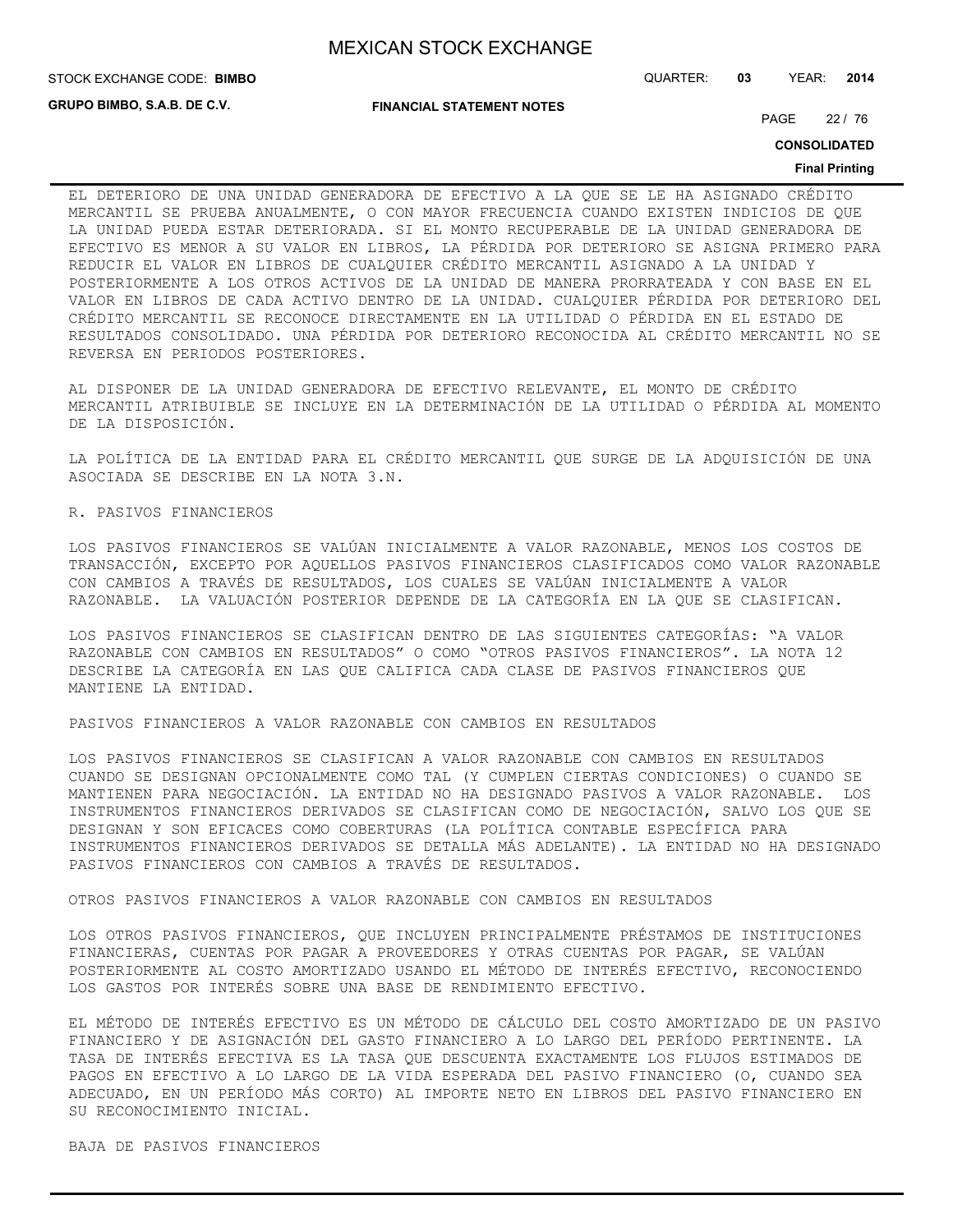**STOCK EXCHANGE CODE: BIMBO** 

**GRUPO BIMBO, S.A.B. DE C.V.**

**FINANCIAL STATEMENT NOTES**

STOCK EXCHANGE CODE: QUARTER: **03** YEAR: **2014**

PAGE 23 / 76

**CONSOLIDATED**

#### **Final Printing**

LA ENTIDAD DA DE BAJA LOS PASIVOS FINANCIEROS SI, Y SOLO SI, LAS OBLIGACIONES DE LA ENTIDAD SE CUMPLEN, CANCELAN O EXPIRAN. LA DIFERENCIA ENTRE EL VALOR EN LIBROS DEL PASIVO FINANCIERO DADO DE BAJA Y LA CONTRAPRESTACIÓN PAGADA Y POR PAGAR SE RECONOCE EN RESULTADOS.

S. INSTRUMENTOS FINANCIEROS DERIVADOS Y ACTIVIDADES DE COBERTURA

LOS INSTRUMENTOS FINANCIEROS DERIVADOS SE RECONOCEN INICIALMENTE A SU VALOR RAZONABLE EN LA FECHA EN QUE SE CELEBRA EL CONTRATO DEL INSTRUMENTO FINANCIERO DERIVADO Y SON REMEDIDOS SUBSECUENTEMENTE A SU VALOR RAZONABLE. EL MÉTODO PARA RECONOCER LA UTILIDAD O PÉRDIDA DE LOS CAMBIOS EN LOS VALORES RAZONABLES DE LOS INSTRUMENTOS FINANCIEROS DERIVADOS DEPENDE DE SI SON DESIGNADOS COMO INSTRUMENTOS DE COBERTURA, Y SI ES ASÍ, LA NATURALEZA DE LA PARTIDA QUE SE ESTÁ CUBRIENDO. LA ENTIDAD ÚNICAMENTE CUENTA CON INSTRUMENTOS FINANCIEROS DERIVADOS DE COBERTURA DE FLUJOS DE EFECTIVO Y DE COBERTURA DE LA INVERSIÓN NETA EN SUBSIDIARIAS EN EL EXTRANJERO.

LA ENTIDAD DOCUMENTA AL INICIO DE LA TRANSACCIÓN LA RELACIÓN ENTRE LOS INSTRUMENTOS DE COBERTURA Y LAS PARTIDAS CUBIERTAS, ASÍ COMO SUS OBJETIVOS Y LA ESTRATEGIA DE LA ADMINISTRACIÓN DE RIESGOS QUE RESPALDAN SUS TRANSACCIONES DE COBERTURA. LA ENTIDAD DOCUMENTA EN FORMA PERIÓDICA SI LOS INSTRUMENTOS FINANCIEROS DERIVADOS UTILIZADOS EN LAS TRANSACCIONES DE COBERTURA SON ALTAMENTE EFECTIVOS PARA CUBRIR LOS CAMBIOS EN VALOR RAZONABLE O FLUJOS DE EFECTIVO DE LAS PARTIDAS CUBIERTAS.

LOS VALORES RAZONABLES DE LOS INSTRUMENTOS FINANCIEROS DERIVADOS UTILIZADOS COMO INSTRUMENTOS DE COBERTURA SE REVELAN EN LA NOTA 12.

#### COBERTURAS DE FLUJOS DE EFECTIVO

LA PORCIÓN EFECTIVA DE LOS CAMBIOS EN EL VALOR RAZONABLE DE LOS INSTRUMENTOS FINANCIEROS DERIVADOS QUE SE DESIGNAN Y CALIFICAN COMO COBERTURA DE FLUJOS EFECTIVO SE RECONOCEN EN LAS OTRAS PARTIDAS DE LA UTILIDAD INTEGRAL Y SE PRESENTAN EN EL RUBRO "VARIACIÓN NETA DE LA PÉRDIDA/GANANCIA POR REALIZAR DE INSTRUMENTOS DE COBERTURA DE FLUJOS DE EFECTIVO". LA PORCIÓN INEFECTIVA SE RECONOCE INMEDIATAMENTE EN LOS RESULTADOS DEL PERIODO. LAS CANTIDADES QUE HAYAN SIDO REGISTRADAS EN EL CAPITAL CONTABLE COMO PARTE DE LA UTILIDAD INTEGRAL, SE RECLASIFICAN A LOS RESULTADOS DEL MISMO PERIODO EN EL QUE LA PARTIDA CUBIERTA IMPACTA RESULTADOS.

LA ENTIDAD SUSPENDE LA CONTABILIDAD DE COBERTURAS CUANDO EL DERIVADO HA VENCIDO, HA SIDO VENDIDO, ES CANCELADO O EJERCIDO, CUANDO EL DERIVADO NO ALCANZA UNA ALTA EFECTIVIDAD PARA COMPENSAR LOS CAMBIOS EN LOS FLUJOS DE EFECTIVO DE LA PARTIDA CUBIERTA, O CUANDO LA ENTIDAD DECIDE CANCELAR LA DESIGNACIÓN DE COBERTURA. CUALQUIER PÉRDIDA O GANANCIA RECONOCIDA EN OTROS RESULTADOS INTEGRALES Y ACUMULADAS EN EL CAPITAL, PERMANECE EN EL CAPITAL Y ES RECONOCIDA CUANDO LA PROYECCIÓN DE LA TRANSACCIÓN ES FINALMENTE RECONOCIDA EN RESULTADOS.

COBERTURA DE LA INVERSIÓN NETA EN SUBSIDIARIAS EN EL EXTRANJERO

UNA COBERTURA DE LA INVERSIÓN NETA EN SUBSIDIARIAS EN EL EXTRANJERO SE CONTABILIZA DE FORMA SIMILAR A UNA COBERTURA DE FLUJOS DE EFECTIVO. LA PORCIÓN EFECTIVA DE LOS CAMBIOS EN EL VALOR RAZONABLE DE LOS INSTRUMENTOS FINANCIEROS DERIVADOS (O NO DERIVADOS) QUE SE DESIGNAN Y CALIFICAN COMO COBERTURA DE LA INVERSIÓN NETA EN SUBSIDIARIAS EN EL EXTRANJERO SE RECONOCEN EN LAS OTRAS PARTIDAS DE LA UTILIDAD INTEGRAL Y SE PRESENTAN EN EL RUBRO "EFECTO DE CONVERSIÓN DE OPERACIONES EXTRANJERAS". LA PORCIÓN INEFECTIVA SE RECONOCE INMEDIATAMENTE EN LOS RESULTADOS DEL PERIODO EN EL RUBRO "GANANCIA (PÉRDIDA) CAMBIARIA NETA". LAS CANTIDADES QUE HAYAN SIDO REGISTRADAS EN EL CAPITAL CONTABLE COMO PARTE DE LA UTILIDAD INTEGRAL, SE RECLASIFICAN A LOS RESULTADOS DEL MISMO PERIODO DE LA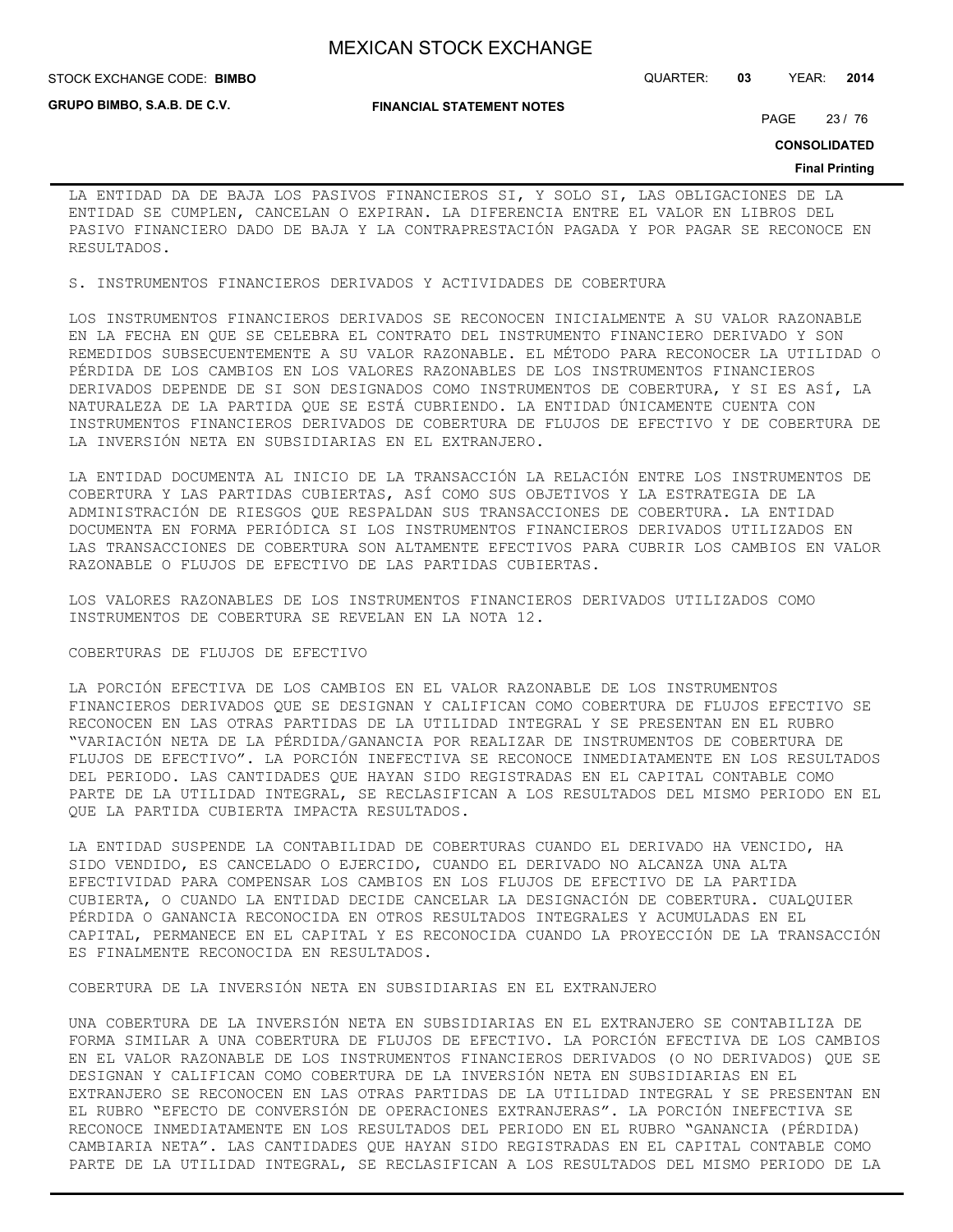**GRUPO BIMBO, S.A.B. DE C.V.**

STOCK EXCHANGE CODE: QUARTER: **03** YEAR: **2014 BIMBO**

**FINANCIAL STATEMENT NOTES**

PAGE 24 / 76

**CONSOLIDATED**

**Final Printing**

DISPOSICIÓN DE LA INVERSIÓN.

#### T. PROVISIONES

LAS PROVISIONES SE RECONOCEN CUANDO LA ENTIDAD TIENE UNA OBLIGACIÓN LEGAL O ASUMIDA (PRESENTE) COMO RESULTADO DE EVENTOS PASADOS, ES PROBABLE QUE SE REQUIERA LA SALIDA DE FLUJOS DE EFECTIVO PARA PAGAR LA OBLIGACIÓN Y EL MONTO PUEDA SER ESTIMADO CONFIABLEMENTE.

LOS PASIVOS CONTINGENTES ADQUIRIDOS EN UNA COMBINACIÓN DE NEGOCIOS SE MIDEN INICIALMENTE A SU VALOR RAZONABLE A LA FECHA DE ADQUISICIÓN. POSTERIORMENTE, SE MIDEN AL MAYOR ENTRE EL MEJOR ESTIMADO DEL GASTO QUE SE REQUIERE PARA LIQUIDAR LA OBLIGACIÓN Y EL MONTO RECONOCIDO ORIGINALMENTE MENOS SU AMORTIZACIÓN ACUMULADA.

## U. IMPUESTOS A LA UTILIDAD

EL GASTO POR IMPUESTOS A LA UTILIDAD COMPRENDE EL IMPUESTO CAUSADO Y EL DIFERIDO. EL IMPUESTO SE RECONOCE EN EL ESTADO DE RESULTADOS, EXCEPTO CUANDO SE RELACIONA CON PARTIDAS RECONOCIDAS DIRECTAMENTE EN OTRAS PARTIDAS DEL RESULTADO INTEGRAL CONSOLIDADO O EN EL CAPITAL CONTABLE. EN ESTE CASO, EL IMPUESTO TAMBIÉN SE RECONOCE EN OTRAS PARTIDAS DEL RESULTADO INTEGRAL O DIRECTAMENTE EN EL CAPITAL CONTABLE, RESPECTIVAMENTE.

EN EL CASO DE MÉXICO, EL IMPUESTO A LA UTILIDAD CAUSADO SE COMPONE DEL IMPUESTO SOBRE LA RENTA ("ISR") Y EL IMPUESTO EMPRESARIAL A TASA ÚNICA ("IETU"), LOS CUALES SE REGISTRAN EN LOS RESULTADOS DEL AÑO EN QUE SE CAUSAN. EL IMPUESTO CAUSADO ES EL QUE RESULTA MAYOR ENTRE AMBOS. ÉSTOS SE BASAN EN LAS UTILIDADES FISCALES Y EN FLUJOS DE EFECTIVO DE CADA AÑO, RESPECTIVAMENTE.

EL IMPUESTO A LAS UTILIDADES CAUSADO SE CALCULA CON BASE EN LAS LEYES FISCALES APROBADAS A LA FECHA DEL ESTADO DE POSICIÓN FINANCIERA EN LOS PAÍSES EN LOS QUE LA ENTIDAD OPERA Y GENERA UNA BASE GRAVABLE.

EL IMPUESTO A LAS UTILIDADES DIFERIDO SE DETERMINA UTILIZANDO LAS TASAS Y LEYES FISCALES QUE HAN SIDO PROMULGADAS A LA FECHA DEL ESTADO DE POSICIÓN FINANCIERA Y QUE SE ESPERA SERÁN APLICABLES CUANDO LAS DIFERENCIAS TEMPORALES SE REVIERTAN. EN EL CASO DE MÉXICO, PARA RECONOCER EL IMPUESTO DIFERIDO SE DETERMINA SI, CON BASE EN PROYECCIONES FINANCIERAS, LA ENTIDAD CAUSARÁ ISR O IETU Y SE RECONOCE EL IMPUESTO DIFERIDO QUE CORRESPONDA AL IMPUESTO QUE SE ESTIMA QUE SE PAGARÁ EN CADA EJERCICIO.

COMO CONSECUENCIA DE LA REFORMA FISCAL 2014, EN MÉXICO, AL 30 DE SEPTIEMBRE DE 2014 Y 2013 YA NO SE RECONOCE IETU DIFERIDO, POR LO QUE DICHOS EFECTOS SE CANCELARON EN LOS RESULTADOS DEL EJERCICIO 2013.

LOS IMPUESTOS A LA UTILIDAD DIFERIDOS SE RECONOCE SOBRE LAS DIFERENCIAS TEMPORALES ENTRE EL VALOR EN LIBROS DE LOS ACTIVOS Y PASIVOS INCLUIDOS EN LOS ESTADOS FINANCIEROS Y LAS BASES FISCALES CORRESPONDIENTES UTILIZADAS PARA DETERMINAR EL RESULTADO FISCAL, APLICANDO LA TASA CORRESPONDIENTES A ESTAS DIFERENCIAS Y EN SU CASO SE INCLUYEN LOS BENEFICIOS DE LAS PÉRDIDAS FISCALES POR AMORTIZAR Y DE ALGUNOS CRÉDITOS FISCALES. EL PASIVO POR IMPUESTO A LA UTILIDAD DIFERIDO SE RECONOCE GENERALMENTE PARA TODAS LAS DIFERENCIAS FISCALES TEMPORALES. SE RECONOCERÁ UN ACTIVO POR IMPUESTOS DIFERIDOS, POR TODAS LAS DIFERENCIAS TEMPORALES DEDUCIBLES, EN LA MEDIDA EN QUE RESULTE PROBABLE QUE LA ENTIDAD DISPONGA DE UTILIDADES FISCALES FUTURAS CONTRA LAS QUE PUEDA APLICAR ESAS DIFERENCIAS TEMPORALES DEDUCIBLES.

NO SE RECONOCE EL IMPUESTO A LAS UTILIDADES DIFERIDO DE LAS SIGUIENTES DIFERENCIAS TEMPORALES: I) LAS QUE SURGEN DEL RECONOCIMIENTO INICIAL DE ACTIVOS O PASIVOS EN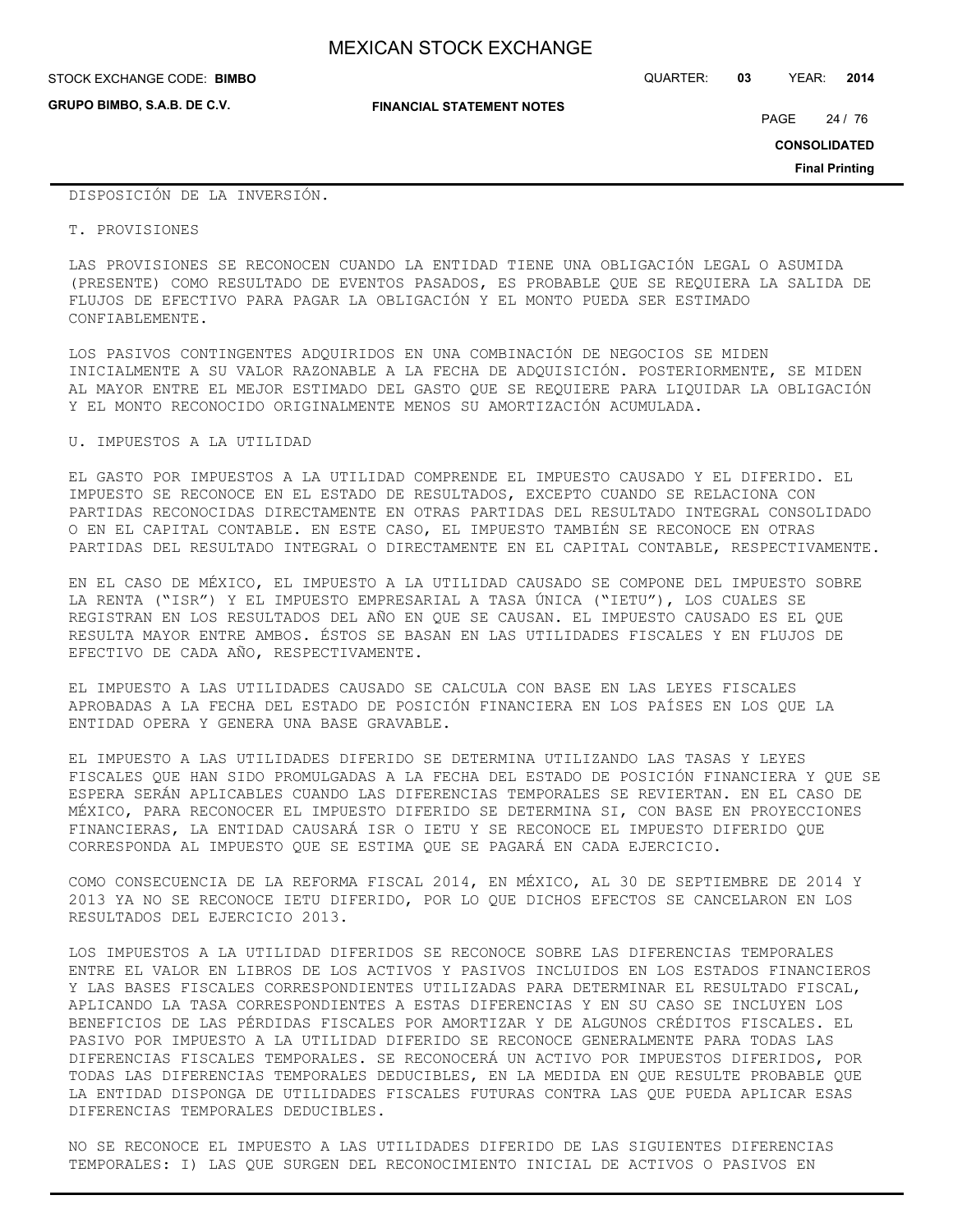STOCK EXCHANGE CODE: QUARTER: **03** YEAR: **2014 BIMBO**

**GRUPO BIMBO, S.A.B. DE C.V.**

**FINANCIAL STATEMENT NOTES**

PAGE 25 / 76

**CONSOLIDATED**

#### **Final Printing**

TRANSACCIONES DISTINTAS A ADQUISICIONES DE NEGOCIOS Y QUE NO AFECTAN RESULTADOS CONTABLES O FISCALES, II) LAS RELACIONADAS A INVERSIONES EN SUBSIDIARIAS Y EN ASOCIADAS EN LA MEDIDA QUE SEA PROBABLE QUE NO SE REVERTIRÁN EN EL FUTURO PREVISIBLE, Y, III) LAS QUE SURGEN DEL RECONOCIMIENTO INICIAL DEL CRÉDITO MERCANTIL. EL IMPUESTO A LA UTILIDAD DIFERIDO ACTIVO SÓLO SE RECONOCE EN LA MEDIDA QUE SEA PROBABLE QUE SE OBTENGAN BENEFICIOS FISCALES FUTUROS CONTRA LOS QUE SE PUEDAN UTILIZAR.

EL VALOR EN LIBROS DE UN ACTIVO POR IMPUESTOS DIFERIDOS DEBE SOMETERSE A REVISIÓN AL FINAL DE CADA PERIODO SOBRE EL QUE SE INFORMA Y SE DEBE REDUCIR EN LA MEDIDA QUE SE ESTIME PROBABLE QUE NO HABRÁN UTILIDADES GRAVABLES SUFICIENTES PARA PERMITIR QUE SE RECUPERE LA TOTALIDAD O UNA PARTE DEL ACTIVO.

LOS ACTIVOS Y PASIVOS POR IMPUESTOS DIFERIDOS SE VALÚAN EMPLEANDO LAS TASAS FISCALES QUE SE ESPERA APLICAR EN EL PERÍODO EN EL QUE EL PASIVO SE PAGUE O EL ACTIVO SE REALICE, BASÁNDOSE EN LAS TASAS (Y LEYES FISCALES) QUE HAYAN SIDO APROBADAS O SUSTANCIALMENTE APROBADAS AL FINAL DEL PERIODO SOBRE EL QUE SE INFORMA.

LOS SALDOS DE IMPUESTOS A LAS UTILIDADES ACTIVOS Y PASIVOS SE COMPENSAN SÓLO CUANDO EXISTE UN DERECHO LEGAL EXIGIBLE A COMPENSAR LOS IMPUESTOS CAUSADOS ACTIVOS CONTRA LOS PASIVOS Y SON RELATIVOS A LA MISMA AUTORIDAD FISCAL, O SI SON DISTINTAS ENTIDADES FISCALES, SE TIENE LA INTENCIÓN DE LIQUIDARLOS SOBRE BASES NETAS O LOS ACTIVOS Y PASIVOS SE REALIZARÁN DE FORMA SIMULTÁNEA.

V. COSTOS DE BENEFICIOS AL RETIRO, BENEFICIOS POR TERMINACIÓN Y PARTICIPACIÓN DE LOS TRABAJADORES EN LAS UTILIDADES ("PTU")

I. PENSIONES Y PRIMA DE ANTIGÜEDAD

UN PLAN DE CONTRIBUCIONES DEFINIDAS ES UN PLAN DE BENEFICIOS POSTERIORES AL EMPLEO BAJO EL CUAL LA ENTIDAD PAGA CONTRIBUCIONES FIJAS A UN FONDO O FIDEICOMISO Y NO TIENE NINGUNA OBLIGACIÓN LEGAL O ASUMIDA DE HACER PAGOS ADICIONALES. LAS OBLIGACIONES SE RECONOCEN COMO GASTOS CUANDO LOS EMPLEADOS PRESTAN LOS SERVICIOS QUE LES DAN DERECHO A LAS CONTRIBUCIONES.

UN PLAN DE BENEFICIOS DEFINIDOS ES UN PLAN DE BENEFICIOS POSTERIORES AL EMPLEO DISTINTO A LOS DE CONTRIBUCIONES DEFINIDAS. EN EL CASO DE LOS PLANES DE BENEFICIOS DEFINIDOS, QUE INCLUYEN PRIMA DE ANTIGÜEDAD Y PENSIONES, SU COSTO SE DETERMINA UTILIZANDO EL MÉTODO DE CRÉDITO UNITARIO PROYECTADO, CON VALUACIONES ACTUARIALES QUE SE REALIZAN AL FINAL DE CADA PERIODO SOBRE EL QUE SE INFORMA. LAS REMEDICIONES, QUE INCLUYEN LAS GANANCIAS Y PÉRDIDAS ACTUARIALES, EL EFECTO DE LOS CAMBIOS EN EL PISO DEL ACTIVO (EN SU CASO) Y EL RETORNO DEL PLAN DE ACTIVOS (EXCLUIDOS LOS INTERESES), SE REFLEJA DE INMEDIATO EN EL ESTADO DE POSICIÓN FINANCIERA CON CARGO O CRÉDITO QUE SE RECONOCE EN OTROS RESULTADOS INTEGRALES EN EL PERÍODO EN QUE SE INCURREN. LAS REMEDICIONES QUE RECONOCEN EN OTROS RESULTADOS INTEGRALES SE RECONOCEN DE INMEDIATO EN LAS UTILIDADES ACUMULADAS Y NO SE RECLASIFICA A RESULTADOS. COSTO POR SERVICIOS PASADOS SE RECONOCE EN RESULTADOS EN EL PERÍODO DE LA MODIFICACIÓN AL PLAN. LOS INTERESES NETOS SE CALCULAN APLICANDO LA TASA DE DESCUENTO AL INICIO DEL PERÍODO DE LA OBLIGACIÓN EL ACTIVO POR BENEFICIOS DEFINIDOS.

EL PASIVO O ACTIVO RECONOCIDO EN EL ESTADO DE POSICIÓN FINANCIERA RESPECTO DE LOS PLANES DE BENEFICIOS DEFINIDOS ES EL VALOR PRESENTE DE LA OBLIGACIÓN MENOS EL VALOR RAZONABLE DE LOS ACTIVOS DEL PLAN. EL VALOR PRESENTE DE LAS OBLIGACIONES DE BENEFICIOS DEFINIDOS SE DETERMINA DESCONTANDO LOS FLUJOS DE EFECTIVO ESTIMADOS USANDO LAS TASAS DE INTERÉS DE BONOS GUBERNAMENTALES DENOMINADOS EN LA MISMA MONEDA EN LA QUE LOS BENEFICIOS SERÁN PAGADOS Y QUE TIENEN VENCIMIENTOS QUE SE APROXIMAN AL DE LA OBLIGACIÓN.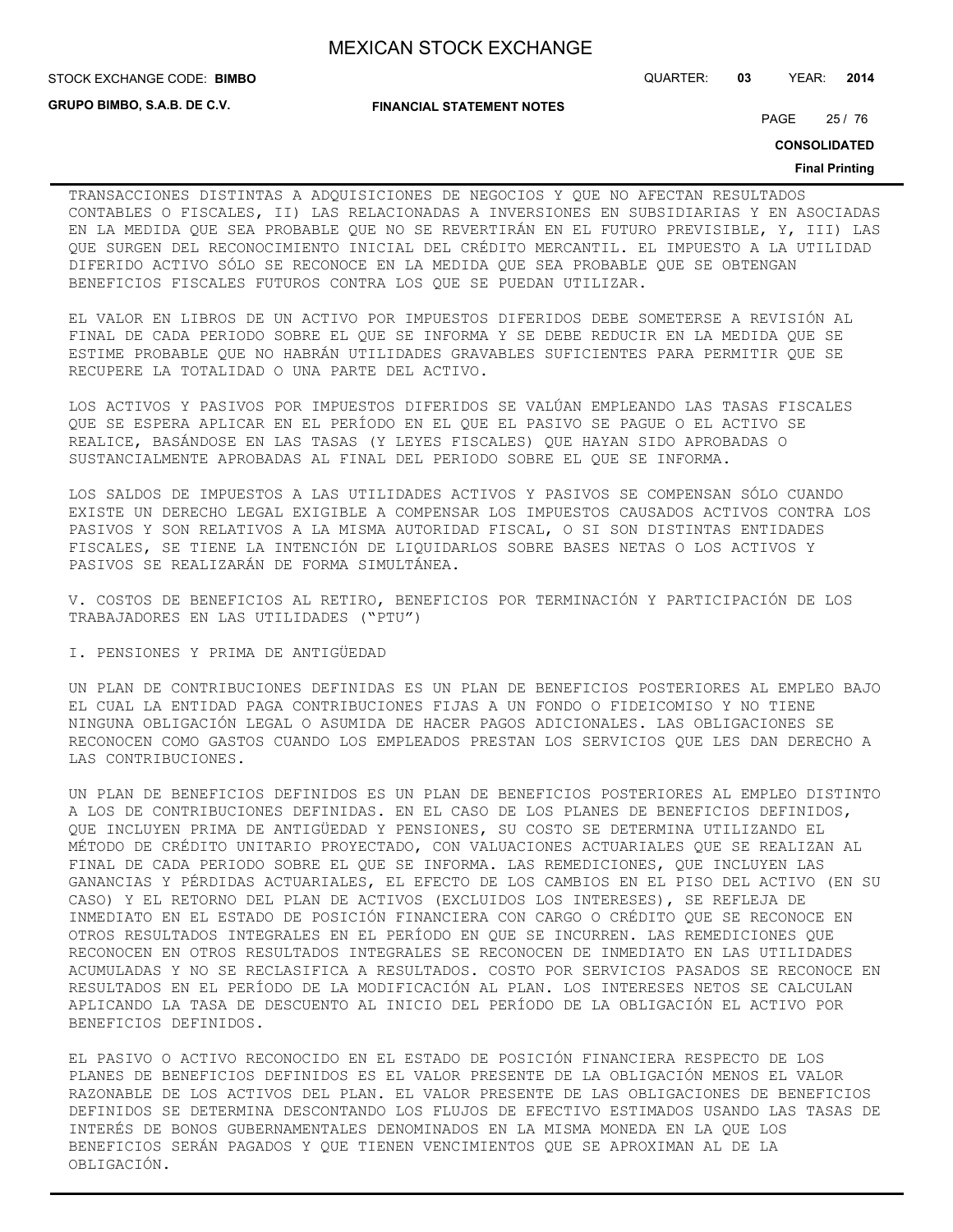STOCK EXCHANGE CODE: QUARTER: **03** YEAR: **2014 BIMBO**

**GRUPO BIMBO, S.A.B. DE C.V.**

**FINANCIAL STATEMENT NOTES**

PAGE 26 / 76

**CONSOLIDATED**

**Final Printing**

LA ENTIDAD OTORGA UN BONO EN EFECTIVO A CIERTOS EJECUTIVOS, CALCULADO CON BASE EN MÉTRICAS DE DESEMPEÑO, EL ISR CORRESPONDIENTE ES RETENIDO A LOS EMPLEADOS Y EL IMPORTE NETO ES UTILIZADO PARA LA COMPRA DE ACCIONES DE LA ENTIDAD. EL EMPLEADO PUEDE DISPONER DE DICHAS ACCIONES, AÚN Y CUANDO DEJE DE LABORAR PARA LA ENTIDAD.

II. PARTICIPACIÓN DE LOS TRABAJADORES EN LAS UTILIDADES

EN EL CASO DE MÉXICO, VENEZUELA Y BRASIL TIENEN LA OBLIGACIÓN DE RECONOCER UNA PROVISIÓN POR EL COSTO DE LA PARTICIPACIÓN DE LOS TRABAJADORES EN LAS UTILIDADES CUANDO TIENEN UNA OBLIGACIÓN PRESENTE LEGAL O ASUMIDA DE REALIZAR EL PAGO COMO RESULTADO DE EVENTOS PASADOS Y SE PUEDE ESTIMAR CONFIABLEMENTE. LA PTU SE REGISTRA EN LOS RESULTADOS DEL AÑO EN QUE SE CAUSA.

## III. INDEMNIZACIONES

LA ENTIDAD RECONOCE UN PASIVO Y EL GASTO CORRESPONDIENTE POR INDEMNIZACIONES CUANDO YA NO PUEDE RETRAERSE DE UNA OFERTA DE TERMINACIÓN A LOS EMPLEADOS O, ANTES, SI SE CUMPLEN LOS REQUISITOS DE RECONOCIMIENTO DE UN PASIVO POR REESTRUCTURA.

IV. PLANES DE PENSIONES MULTIPATRONALES (PPM)

LA ENTIDAD CLASIFICA LOS PLANES MULTIPATRONALES COMO DE CONTRIBUCIÓN DEFINIDA O DE BENEFICIOS DEFINIDOS PARA DETERMINAR SU CONTABILIZACIÓN. EN PARTICULAR, LOS PLANES MULTIPATRONALES DE BENEFICIOS DEFINIDOS SE REGISTRAN CON BASE EN LA PROPORCIÓN EN LA QUE LA ENTIDAD PARTICIPA EN LA OBLIGACIÓN, ACTIVOS Y COSTOS, DETERMINADOS DE LA MISMA FORMA QUE OTROS PLANES DE CONTRIBUCIÓN DEFINIDA, SALVO QUE NO SE TENGA INFORMACIÓN SUFICIENTE, EN CUYO CASO SE REGISTRAN COMO SI FUERAN DE CONTRIBUCIÓN DEFINIDA.

LA LIQUIDACIÓN O SALIDA DE LA ENTIDAD DE UN PLAN MULTIPATRONAL SE RECONOCE Y VALÚA CONFORME A LA IAS 37, PROVISIONES, PASIVOS Y ACTIVOS CONTINGENTES.

W. RECONOCIMIENTO DE INGRESOS

LOS INGRESOS SE CALCULAN AL VALOR RAZONABLE DE LA CONTRAPRESTACIÓN COBRADA O POR COBRAR, TENIENDO EN CUENTA EL IMPORTE ESTIMADO DE DEVOLUCIONES DE CLIENTES, REBAJAS Y OTROS DESCUENTOS SIMILARES.

### - VENTA DE BIENES

LOS INGRESOS POR LA VENTA DE BIENES DEBEN SER RECONOCIDOS CUANDO SE CUMPLEN TODAS Y CADA UNA DE LAS SIGUIENTES CONDICIONES:

\* LA ENTIDAD HA TRANSFERIDO AL COMPRADOR LOS RIESGOS Y BENEFICIOS SIGNIFICATIVOS QUE SE DERIVAN DE LA PROPIEDAD DE LOS BIENES;

\* LA ENTIDAD NO CONSERVA PARA SÍ NINGUNA IMPLICACIÓN EN LA GESTIÓN CONTINUA DE LOS BIENES VENDIDOS, EN EL GRADO USUALMENTE ASOCIADO CON LA PROPIEDAD, NI RETIENE EL CONTROL EFECTIVO SOBRE LOS MISMOS;

\* EL IMPORTE DE LOS INGRESOS PUEDE VALUARSE CONFIABLEMENTE;

\* SEA PROBABLE QUE LA ENTIDAD RECIBA LOS BENEFICIOS ECONÓMICOS ASOCIADOS CON LA TRANSACCIÓN; Y

\* LOS COSTOS INCURRIDOS, O POR INCURRIR, EN RELACIÓN CON LA TRANSACCIÓN PUEDEN SER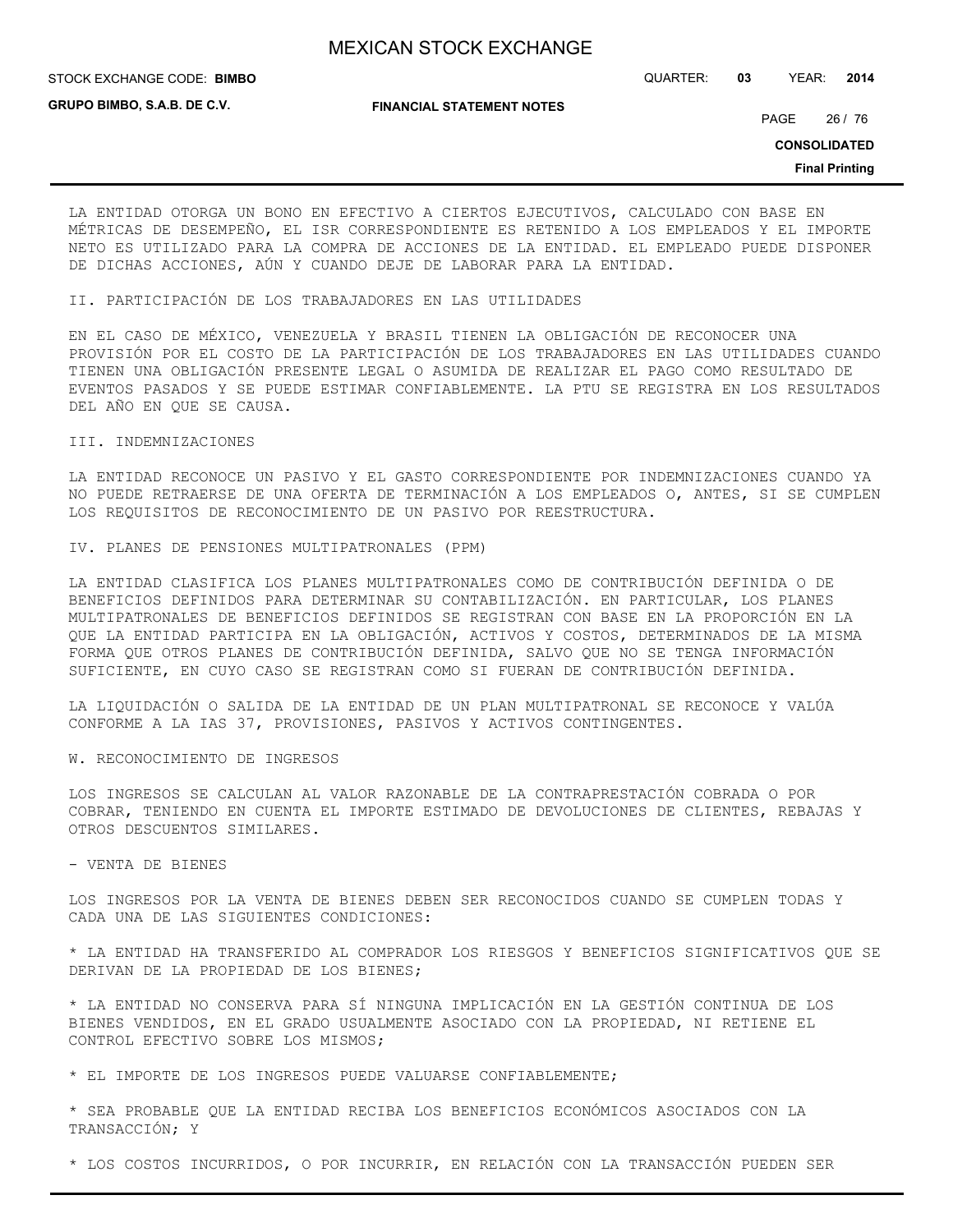**GRUPO BIMBO, S.A.B. DE C.V.**

STOCK EXCHANGE CODE: QUARTER: **03** YEAR: **2014 BIMBO**

**FINANCIAL STATEMENT NOTES**

PAGE 27 / 76

**CONSOLIDATED**

**Final Printing**

VALUADOS CONFIABLEMENTE.

- INGRESOS POR INTERESES

LOS INGRESOS POR INTERESES SE RECONOCEN CUANDO ES PROBABLE QUE LOS BENEFICIOS ECONÓMICOS FLUYAN HACIA LA ENTIDAD Y EL IMPORTE DE LOS INGRESOS PUEDA SER VALUADO CONFIABLEMENTE. LOS INGRESOS POR INTERESES SE REGISTRAN SOBRE UNA BASE PERIÓDICA, CON REFERENCIA AL SALDO INSOLUTO Y A LA TASA DE INTERÉS EFECTIVA APLICABLE, LA CUAL ES LA TASA QUE EXACTAMENTE DESCUENTA LOS FLUJOS DE EFECTIVO ESTIMADOS A RECIBIR A LO LARGO DE LA VIDA ESPERADA DEL ACTIVO FINANCIERO Y LO IGUALA CON EL IMPORTE NETO EN LIBROS DEL ACTIVO FINANCIERO EN SU RECONOCIMIENTO INICIAL.

#### 4. JUICIOS CONTABLES CRÍTICOS Y FUENTES CLAVE DE INCERTIDUMBRES

EN LA APLICACIÓN DE LAS POLÍTICAS CONTABLES DE LA ENTIDAD, LAS CUALES SE DESCRIBEN EN LA NOTA 3, LA ADMINISTRACIÓN DEBE HACER JUICIOS, ESTIMACIONES Y SUPUESTOS SOBRE LOS IMPORTES EN LIBROS DE LOS ACTIVOS Y PASIVOS DE LOS ESTADOS FINANCIEROS. LAS ESTIMACIONES Y SUPUESTOS RELATIVOS SE BASAN EN LA EXPERIENCIA Y OTROS FACTORES QUE SE CONSIDERAN PERTINENTES. LOS RESULTADOS REALES PODRÍAN DIFERIR DE ESTAS ESTIMACIONES.

LAS ESTIMACIONES Y SUPUESTOS SE REVISAN SOBRE UNA BASE REGULAR. LAS MODIFICACIONES A LAS ESTIMACIONES CONTABLES SE RECONOCEN EN EL PERIODO EN QUE SE REALIZA LA MODIFICACIÓN Y PERIODOS FUTUROS SI LA MODIFICACIÓN AFECTA TANTO AL PERIODO ACTUAL COMO A PERIODOS SUBSECUENTES.

JUICIOS CRÍTICOS AL APLICAR LAS POLÍTICAS CONTABLES

1. CONSOLIDACIÓN DE ENTIDADES DE PROPÓSITO ESPECÍFICO

BBU Y SARA LEE HAN CELEBRADO ACUERDOS CON CONTRATISTAS TERCEROS ("OPERADORES INDEPENDIENTES"), EN LOS CUALES NO DETENTAN PARTICIPACIÓN ACCIONARIA DIRECTA O INDIRECTA PERO QUE CALIFICAN COMO ENTIDADES DE PROPÓSITO ESPECÍFICO ("EPE"). LA ENTIDAD HA CONCLUIDO QUE CONTROLA CIERTOS OPERADORES INDEPENDIENTES, PRINCIPALMENTE POR GARANTIZAR U OTORGAR LOS FINANCIAMIENTOS, ASÍ COMO POR LA OBLIGACIÓN QUE HA ASUMIDO DE MANTENER LAS RUTAS OPERANDO. EN OTROS CASOS, LA ENTIDAD HA CONCLUIDO QUE NO DETENTA DICHO CONTROL.

### FUENTES CLAVE DE INCERTIDUMBRE EN LAS ESTIMACIONES

1. VIDAS ÚTILES, VALORES RESIDUALES Y MÉTODOS DE DEPRECIACIÓN DE ACTIVOS DE LARGA DURACIÓN

COMO SE DESCRIBE EN LA NOTA 3, LA ENTIDAD REVISA PERIÓDICAMENTE LAS VIDAS ÚTILES, VALORES RESIDUALES Y MÉTODOS DE DEPRECIACIÓN DE ACTIVOS DE LARGA DURACIÓN, INCLUYENDO LA PROPIEDAD, PLANTA Y EQUIPO Y LOS INTANGIBLES. ADICIONALMENTE, PARA ESTOS ÚLTIMOS, DETERMINA SI SU VIDA ES DEFINIDA O INDEFINIDA. DURANTE LOS PERIODOS PRESENTADOS, NO SE MODIFICARON DICHOS ESTIMADOS.

#### 2. ESTIMACIÓN PARA CUENTAS DE COBRO DUDOSO

LOS FACTORES QUE CONSIDERA LA ENTIDAD EN LA ESTIMACIÓN DE LAS CUENTAS DE COBRO DUDOSO SON PRINCIPALMENTE EL RIESGO DE CRÉDITO DEL CLIENTE, CUENTAS NO GARANTIZADAS Y RETRASOS CONSIDERABLES EN LA COBRANZA DE ACUERDO A LOS LÍMITES DE CRÉDITO ESTABLECIDOS.

3. DETERIORO DE CRÉDITO MERCANTIL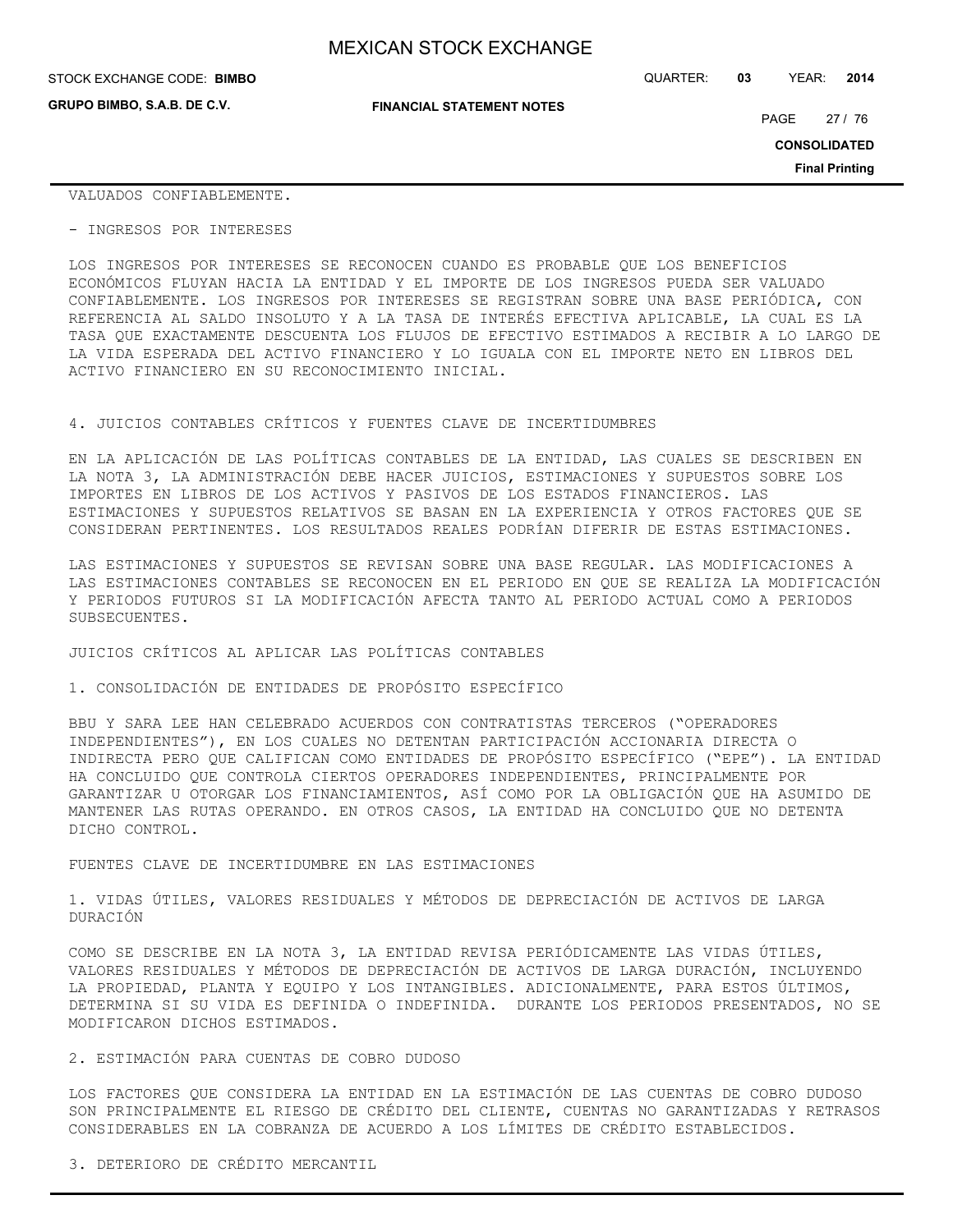STOCK EXCHANGE CODE: QUARTER: **03** YEAR: **2014 BIMBO**

**GRUPO BIMBO, S.A.B. DE C.V.**

**FINANCIAL STATEMENT NOTES**

PAGE 28 / 76

**CONSOLIDATED**

**Final Printing**

DETERMINAR SI EL CRÉDITO MERCANTIL HA SUFRIDO DETERIORO IMPLICA EL CÁLCULO DEL VALOR DE USO DE LAS UNIDADES GENERADORAS DE EFECTIVO A LAS CUALES SE HA ASIGNADO. EL CÁLCULO DEL VALOR DE USO REQUIERE QUE LA ENTIDAD DETERMINE LOS FLUJOS DE EFECTIVO FUTUROS QUE ESPERA QUE OBTENGAN LAS UNIDADES GENERADORAS DE EFECTIVO Y ESTIME UNA TASA DE DESCUENTO APROPIADA PARA CALCULAR EL VALOR PRESENTE.

## 4. VALORES RAZONABLES

LOS INSTRUMENTOS FINANCIEROS DERIVADOS SE RECONOCEN EN EL ESTADO DE POSICIÓN FINANCIERA A SU VALOR RAZONABLE A CADA FECHA DE REPORTE. ADICIONALMENTE, REVELA EL VALOR RAZONABLE DE CIERTOS INSTRUMENTOS FINANCIEROS, PRINCIPALMENTE, DE LA DEUDA A LARGO PLAZO, A PESAR DE QUE NO IMPLICA UN RIESGO DE AJUSTE A LOS VALORES EN LIBROS. LO ANTERIOR, SE DESCRIBE EN LA NOTA 12. FINALMENTE, LA ENTIDAD HA LLEVADO A CABO ADQUISICIONES DE NEGOCIOS, QUE REQUIEREN QUE SE VALÚE A VALOR RAZONABLE LA CONTRAPRESTACIÓN PAGADA, LOS ACTIVOS IDENTIFICABLES ADQUIRIDOS Y LOS PASIVOS ASUMIDOS, Y, OPCIONALMENTE, LA PARTICIPACIÓN NO CONTROLADORA A LA FECHA DE ADQUISICIÓN, COMO SE INDICA EN LA NOTA 1.

LOS VALORES RAZONABLES DESCRITOS SE ESTIMAN USANDO TÉCNICAS DE VALUACIÓN QUE INCLUYEN DATOS QUE NO SON OBSERVABLES EN UN MERCADO. LOS PRINCIPALES SUPUESTOS UTILIZADOS EN LA VALUACIÓN SE DESCRIBEN EN LAS NOTAS RELATIVAS. LA ADMINISTRACIÓN CONSIDERA QUE LAS TÉCNICAS DE VALUACIÓN Y LOS SUPUESTOS SELECCIONADOS SON APROPIADOS PARA DETERMINAR LOS VALORES RAZONABLES.

#### 5. BENEFICIOS A LOS EMPLEADOS

EL COSTO DE LOS PLANES DE BENEFICIOS DEFINIDOS A LOS EMPLEADOS Y LOS PLANES DE PENSIONES MULTIPATRONALES SE DETERMINA USANDO VALUACIONES ACTUARIALES QUE INVOLUCRAN SUPUESTOS RESPECTO DE TASAS DE DESCUENTO, FUTUROS AUMENTOS DE SUELDO, TASAS DE ROTACIÓN DE PERSONAL Y TASAS DE MORTALIDAD, ENTRE OTROS. DEBIDO A LA NATURALEZA DE LARGO PLAZO DE ESTOS PLANES, TALES ESTIMACIONES SON SENSIBLES A CAMBIOS EN LOS SUPUESTOS.

6. DETERMINACIÓN DE IMPUESTOS A LA UTILIDAD

DETERMINAR SI EL IMPUESTO DIFERIDO ACTIVO POR PÉRDIDAS FISCALES POR AMORTIZAR SE HA DETERIORADO, BASÁNDOSE EN LAS PROYECCIONES FISCALES PREPARADAS POR LA ENTIDAD, PARA EVALUAR SU RECUPERABILIDAD.

## 7. COMPENSACIONES A EMPLEADOS, SEGUROS Y OTROS PASIVOS

RIESGOS DE SEGURO EN EUA COMO PUEDEN SER EL PASIVO POR DAÑOS GENERALES A TERCEROS, EL SEGURO DEL AUTOMÓVIL Y COMPENSACIONES A EMPLEADOS SON AUTOASEGURADOS POR LA ENTIDAD CON COBERTURAS SUJETAS A LÍMITES ESPECÍFICOS ACORDADOS EN UN PROGRAMA DE SEGUROS. LAS PROVISIONES PARA RECLAMOS SOBRE EL PROGRAMA SON REGISTRADAS EN BASE A LA BASE DE RECLAMOS INCURRIDOS. LOS PASIVOS POR RIESGOS ASEGURABLES SON DETERMINADOS USANDO DATOS HISTÓRICOS DE LA ENTIDAD. EL PASIVO NETO AL 30 DE SEPTIEMBRE DE 2014 Y 31 DE DICIEMBRE DE 2013 ASCENDIÓ A \$3,240,749 Y \$ 2,944,589 RESPECTIVAMENTE.

#### 5. CLIENTES Y OTRAS CUENTAS POR COBRAR

CLIENTES (NETO)

 30 DE SEPTIEMBRE 31 DE DICIEMBRE DE 2014 DE 2013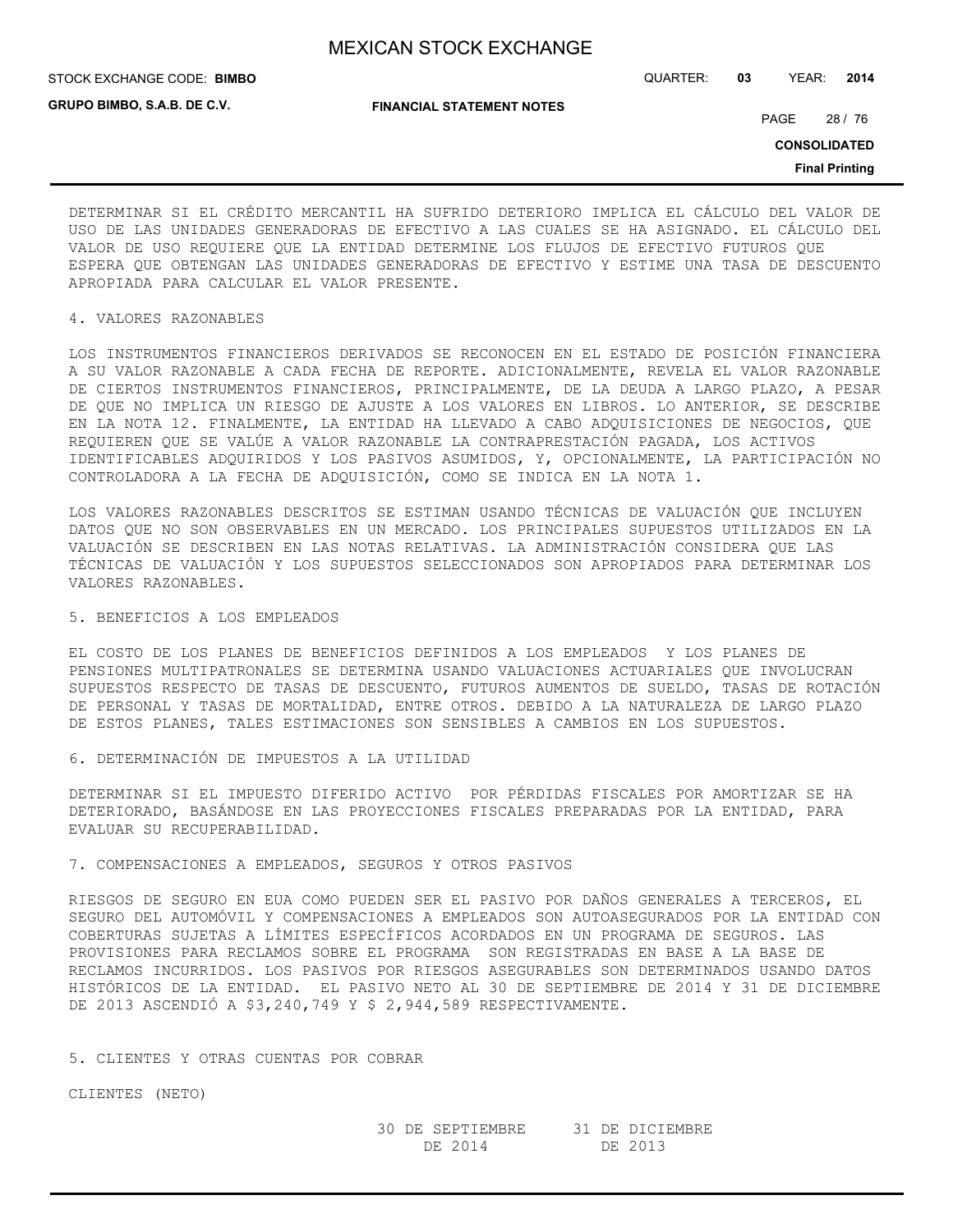| STOCK EXCHANGE CODE: BIMBO                                                                               |                                  |                             |              | QUARTER:                   | 03 | YEAR:               | 2014                  |
|----------------------------------------------------------------------------------------------------------|----------------------------------|-----------------------------|--------------|----------------------------|----|---------------------|-----------------------|
| GRUPO BIMBO, S.A.B. DE C.V.                                                                              | <b>FINANCIAL STATEMENT NOTES</b> |                             |              |                            |    | <b>PAGE</b>         | 29/76                 |
|                                                                                                          |                                  |                             |              |                            |    | <b>CONSOLIDATED</b> |                       |
|                                                                                                          |                                  |                             |              |                            |    |                     | <b>Final Printing</b> |
| CLIENTES                                                                                                 |                                  | \$13,490,199                |              | \$11,156,292               |    |                     |                       |
| ESTIMACIÓN PARA CUENTAS<br>DE COBRO DUDOSO                                                               |                                  | (498, 296)                  |              | (495, 808)                 |    |                     |                       |
|                                                                                                          |                                  | \$12,991,903<br>----------  |              | 10,660,484<br>----------   |    |                     |                       |
| OTRAS CUENTAS POR COBRAR                                                                                 |                                  | 30 DE SEPTIEMBRE<br>DE 2014 |              | 31 DE DICIEMBRE<br>DE 2013 |    |                     |                       |
| CENTRO DE VENTAS<br>DOCUMENTOS POR COBRAR<br>CUENTAS POR COBRAR A CORTO PLAZO                            | \$                               | 348,597<br>147,092          | $\mathsf{S}$ | 302,817<br>231,464         |    |                     |                       |
| DE OPERADORES INDEPENDIENTES<br>IMPUESTO SOBRE LA RENTA, IMPUESTO<br>AL VALOR AGREGADO Y OTROS IMPUESTOS |                                  | 544,290                     |              | 512,939                    |    |                     |                       |
| POR RECUPERAR<br>DEUDORES DIVERSOS                                                                       |                                  | 3,954,806<br>529,080        |              | 3,185,289<br>441,650       |    |                     |                       |
|                                                                                                          | \$                               | 5,523,865                   | \$           | 4,674,159                  |    |                     |                       |

LOS PLAZOS DE CRÉDITO PROMEDIO SOBRE LAS VENTAS DE BIENES SON PARA MÉXICO 30 DÍAS, EUA 60 DÍAS Y ORGANIZACIÓN LATINOAMERICA "OLA", QUE INCLUYE LOS PAÍSES DE CENTRO Y SUDAMÉRICA, 30 DÍAS. LOS SALDOS VENCIDOS NO RESERVADOS NO SON RELEVANTES A LAS FECHAS DEL ESTADO DE POSICIÓN FINANCIERA. LOS IMPORTES VENCIDOS A MÁS DE 90 DÍAS SE ENCUENTRAN RESERVADOS AL SETENTA Y CINCO POR CIENTO Y AQUELLOS VENCIDOS EN MÁS DE 180 DÍAS AL CIEN POR CIENTO.

6. INVENTARIOS

|                                                                                                                                     | 30 DE SEPTIEMBRE<br>DE 2014                                 | 31 DE DICIEMBRE<br>DE 2013                                |
|-------------------------------------------------------------------------------------------------------------------------------------|-------------------------------------------------------------|-----------------------------------------------------------|
| PRODUCTOS TERMINADOS<br>ORDENES EN PROCESO<br>MATERIAS PRIMAS, ENVASES Y ENVOLTURAS<br>OTROS ALMACENES<br>ESTIMACIÓN DE INVENTARIOS | \$2,018,472<br>180,978<br>2,235,299<br>262,333<br>(81, 698) | \$1,677,540<br>137,705<br>2,482,040<br>3,217<br>(43, 994) |
|                                                                                                                                     | 4,615,384                                                   | 4,256,508                                                 |
| MATERIAS PRIMAS EN TRÁNSITO                                                                                                         | 128,546                                                     | 472,641<br>--------                                       |
|                                                                                                                                     | \$4,743,930                                                 | \$4,729,149                                               |

========== ==========

## 7. PROPIEDADES, PLANTA Y EQUIPO

LA CONCILIACIÓN ENTRE LOS VALORES EN LIBROS AL INICIO Y AL FINAL DE LOS EJERCICIOS 2014 Y 2013 ES COMO SIGUE: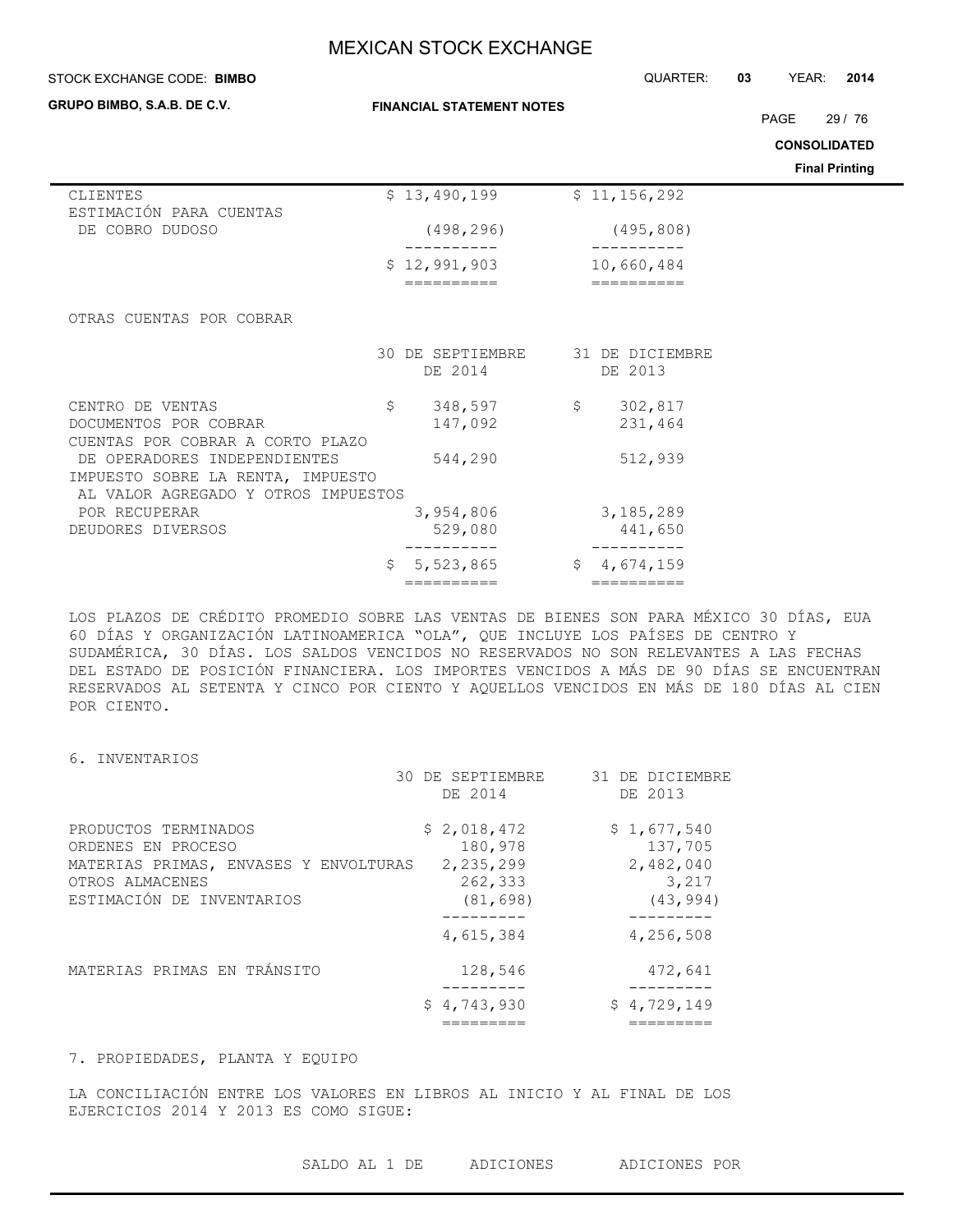**GRUPO BIMBO, S.A.B. DE C.V.**

### **FINANCIAL STATEMENT NOTES**

STOCK EXCHANGE CODE: QUARTER: **03** YEAR: **2014 BIMBO**

PAGE 30 / 76

**CONSOLIDATED**

**Final Printing**

|                                                                                                             | ENERO DE 2014                                                                                                               |                                                                                                                                | AQUISICIÓN                                        |  |
|-------------------------------------------------------------------------------------------------------------|-----------------------------------------------------------------------------------------------------------------------------|--------------------------------------------------------------------------------------------------------------------------------|---------------------------------------------------|--|
|                                                                                                             |                                                                                                                             |                                                                                                                                | DE NEGOCIOS                                       |  |
| INVERSIÓN:                                                                                                  |                                                                                                                             |                                                                                                                                |                                                   |  |
| EDIFICIOS<br>EQUIPO DE FABRICACIÓN<br>VEHÍCULOS<br>EQUIPO DE OFICINA<br>EQUIPO DE CÓMPUTO 3,158,650 268,434 | 11,290,539                                                                                                                  | $$14,272,585$<br>39,773,021<br>2,149,515<br>8,420,766<br>39,773,021<br>32,149,515<br>3,420,766<br>764,242<br>544, 284 318, 356 | 123,923<br>14,179<br>21,408                       |  |
| TOTAL INVERSIÓN                                                                                             | $$69,039,079$ $4,296,522$<br>__________                                                                                     | ----------                                                                                                                     | $- - - - - - - - - -$<br>11,358,211<br>__________ |  |
| DEPRECIACIÓN:                                                                                               |                                                                                                                             |                                                                                                                                |                                                   |  |
| EDIFICIOS<br>EQUIPO DE FABRICACIÓN<br>VEHÍCULOS<br>EQUIPO DE OFICINA<br>EQUIPO DE CÓMPUTO                   | $(21, 038, 395)$ $(2, 479, 071)$<br>$(5, 201, 969)$ $(503, 211)$<br>$(2, 357, 993)$ $(135, 109)$ $(9, 658)$<br>------------ | $$ (6, 652, 301)$ (119, 931) (1, 062, 351)<br>$(337, 849)$ $(48, 472)$<br>__________                                           | (5, 871, 150)<br>(87, 180)<br>(5, 974)            |  |
| TOTAL DEPRECIACIÓN<br>ACUMULADA                                                                             |                                                                                                                             | $(35, 588, 507)$ $(3, 285, 794)$ $(7, 036, 313)$                                                                               |                                                   |  |
| NETO                                                                                                        |                                                                                                                             | —————————<br>33,450,572 1,010,728                                                                                              | ----------<br>4,321,898                           |  |
| TERRENOS<br>CONSTRUCCIONES EN<br>PROCESO Y MAQUINARIA EN                                                    | \$5,280,176                                                                                                                 | 8,818                                                                                                                          | 390,658                                           |  |
| TRÁNSITO<br>ACTIVOS DISPONIBLES                                                                             |                                                                                                                             | 4,006,782 (114,072) 286,805                                                                                                    |                                                   |  |
| PARA LA VENTA                                                                                               | (54, 022)<br>-----------                                                                                                    | (1, 742)<br>__________                                                                                                         |                                                   |  |
| INVERSIÓN NETA                                                                                              | $$42,683,508$ 903,732                                                                                                       |                                                                                                                                | 4,999,361                                         |  |
| CONTINUA                                                                                                    |                                                                                                                             |                                                                                                                                |                                                   |  |
| INVERSIÓN:                                                                                                  | EFECTO DE<br>CONVERSIÓN                                                                                                     | COSTO POR<br>RETIRO                                                                                                            | REVALUACIÓN                                       |  |
| EDIFICIOS<br>EQUIPO DE FABRICACIÓN<br>VEHÍCULOS<br>EQUIPO DE OFICINA<br>EQUIPO DE CÓMPUTO                   | \$<br>26,630<br>89,680<br>44,630<br>60<br>24,687                                                                            | (428, 484)<br>(1, 053, 767)<br>(418, 754)<br>(235, 818)<br>(278, 826)                                                          | 167,322<br>168,575<br>20,179                      |  |
| TOTAL INVERSIÓN                                                                                             | 185,867<br>\$                                                                                                               | ---------<br>(2, 415, 669)                                                                                                     | 356,076                                           |  |
| DEPRECIACIÓN:                                                                                               |                                                                                                                             |                                                                                                                                |                                                   |  |
| EDIFICIOS<br>EQUIPO DE FABRICACIÓN<br>VEHÍCULOS<br>EQUIPO DE OFICINA<br>EQUIPO DE CÓMPUTO                   | \$<br>(21, 831)<br>(75, 644)<br>(9, 216)<br>(622)<br>(23, 826)                                                              | 235,064<br>613,680<br>282,663<br>125,235<br>133,668                                                                            | (91, 769)<br>(116, 093)<br>(18, 767)              |  |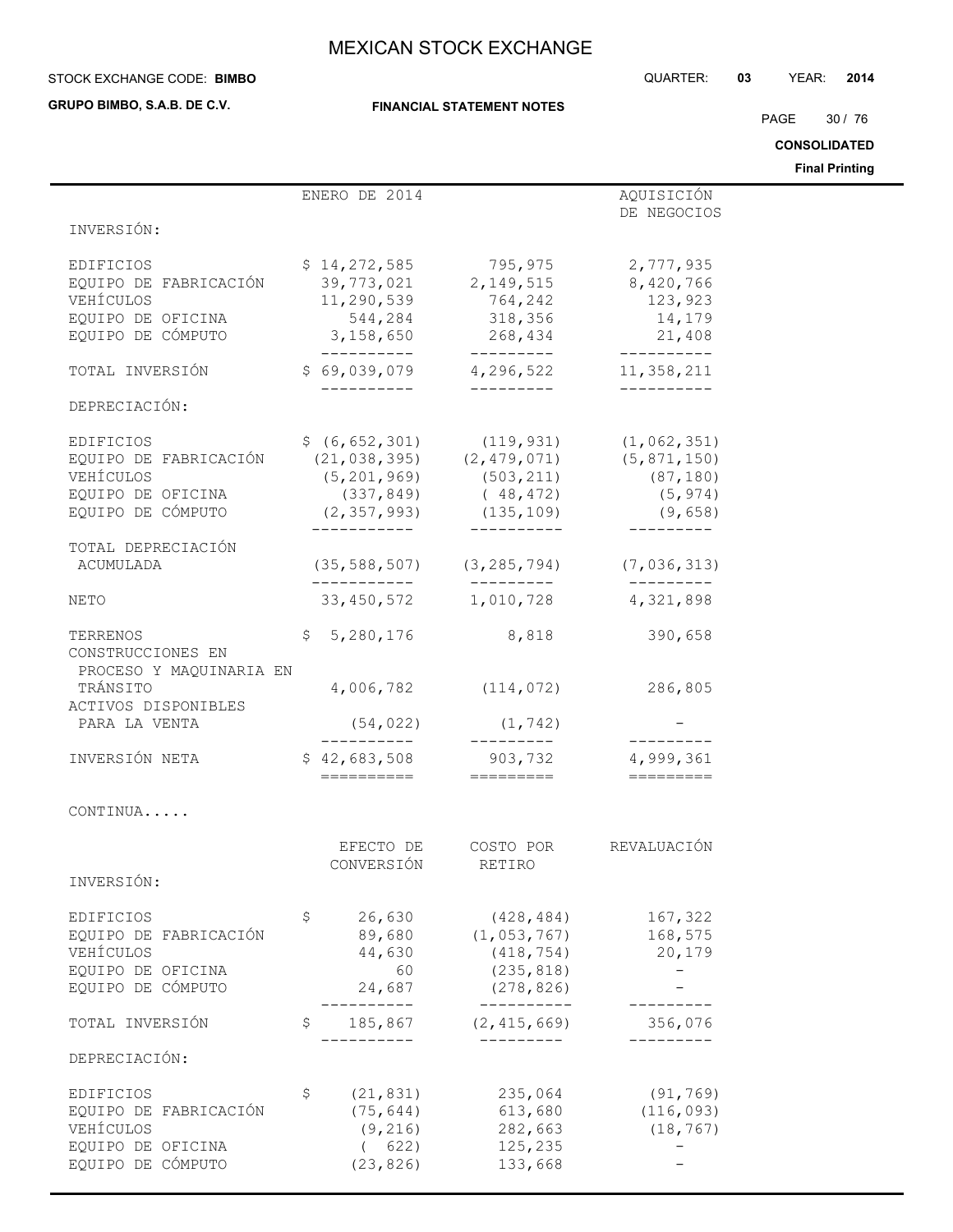**FINANCIAL STATEMENT NOTES**

#### STOCK EXCHANGE CODE: QUARTER: **03** YEAR: **2014 BIMBO**

**GRUPO BIMBO, S.A.B. DE C.V.**

PAGE 31 / 76

**CONSOLIDATED**

**Final Printing**

|                                                                                                  |                                                                                    |                          |                                                | ๛๛๛<br>Final |
|--------------------------------------------------------------------------------------------------|------------------------------------------------------------------------------------|--------------------------|------------------------------------------------|--------------|
|                                                                                                  | --------                                                                           |                          | ---------                                      |              |
| TOTAL DEPRECIACIÓN<br>ACUMULADA                                                                  | \$                                                                                 | $(131, 139)$ 1, 390, 310 | (226, 629)                                     |              |
| NETO                                                                                             | \$                                                                                 | 54,728 (1,025,539)       | 129,447                                        |              |
| TERRENOS<br>CONSTRUCCIONES EN                                                                    | \$<br>(22, 581)                                                                    | (29, 397)                | 22,637                                         |              |
| PROCESO Y MAQUINARIA EN<br>TRÁNSITO<br>ACTIVOS DISPONIBLES                                       | (24, 831)                                                                          | (4, 937)                 |                                                |              |
| PARA LA VENTA                                                                                    |                                                                                    |                          |                                                |              |
| INVERSIÓN NETA                                                                                   | \$<br>7,316<br>$=$ $=$ $=$ $=$ $=$ $=$ $=$ $=$ $=$                                 | (1,059,873)<br>========= | 152,084<br>$=$ $=$ $=$ $=$ $=$ $=$ $=$ $=$ $=$ |              |
| CONTINUA                                                                                         |                                                                                    |                          |                                                |              |
| INVERSIÓN:                                                                                       | SALDOS AL<br>30 DE SEPTIEMBRE<br>DE 2014                                           |                          |                                                |              |
| <b>EDIFICIOS</b><br>EQUIPO DE FABRICACIÓN<br>VEHÍCULOS<br>EQUIPO DE OFICINA<br>EQUIPO DE CÓMPUTO | \$17,611,963<br>49,547,790<br>11,824,759<br>641,061<br>3, 194, 333                 |                          |                                                |              |
| TOTAL INVERSIÓN                                                                                  | ----------<br>\$82,819,906                                                         |                          |                                                |              |
| DEPRECIACIÓN:                                                                                    |                                                                                    |                          |                                                |              |
| EDIFICIOS<br>EQUIPO DE FABRICACIÓN<br>VEHÍCULOS<br>EQUIPO DE OFICINA<br>EQUIPO DE CÓMPUTO        | \$ (7, 713, 119)<br>(28, 966, 673)<br>(5, 537, 680)<br>(267, 682)<br>(2, 392, 918) |                          |                                                |              |
| TOTAL DEPRECIACIÓN<br>ACUMULADA                                                                  | (44, 878, 072)                                                                     |                          |                                                |              |
| NETO                                                                                             | \$37,941,834                                                                       |                          |                                                |              |
| TERRENOS<br>CONSTRUCCIONES EN                                                                    | \$<br>5,650,311                                                                    |                          |                                                |              |
| PROCESO Y MAQUINARIA EN<br>TRÁNSITO<br>ACTIVOS DISPONIBLES                                       | 4, 149, 747                                                                        |                          |                                                |              |
| PARA LA VENTA                                                                                    | (55, 764)                                                                          |                          |                                                |              |

----------<br>\$47,686,128 INVERSIÓN NETA ==========

> SALDO AL 1 DE ADICIONES ADQUISICIÓN ENERO DE 2013 DE NEGOCIOS

ADICIONES POR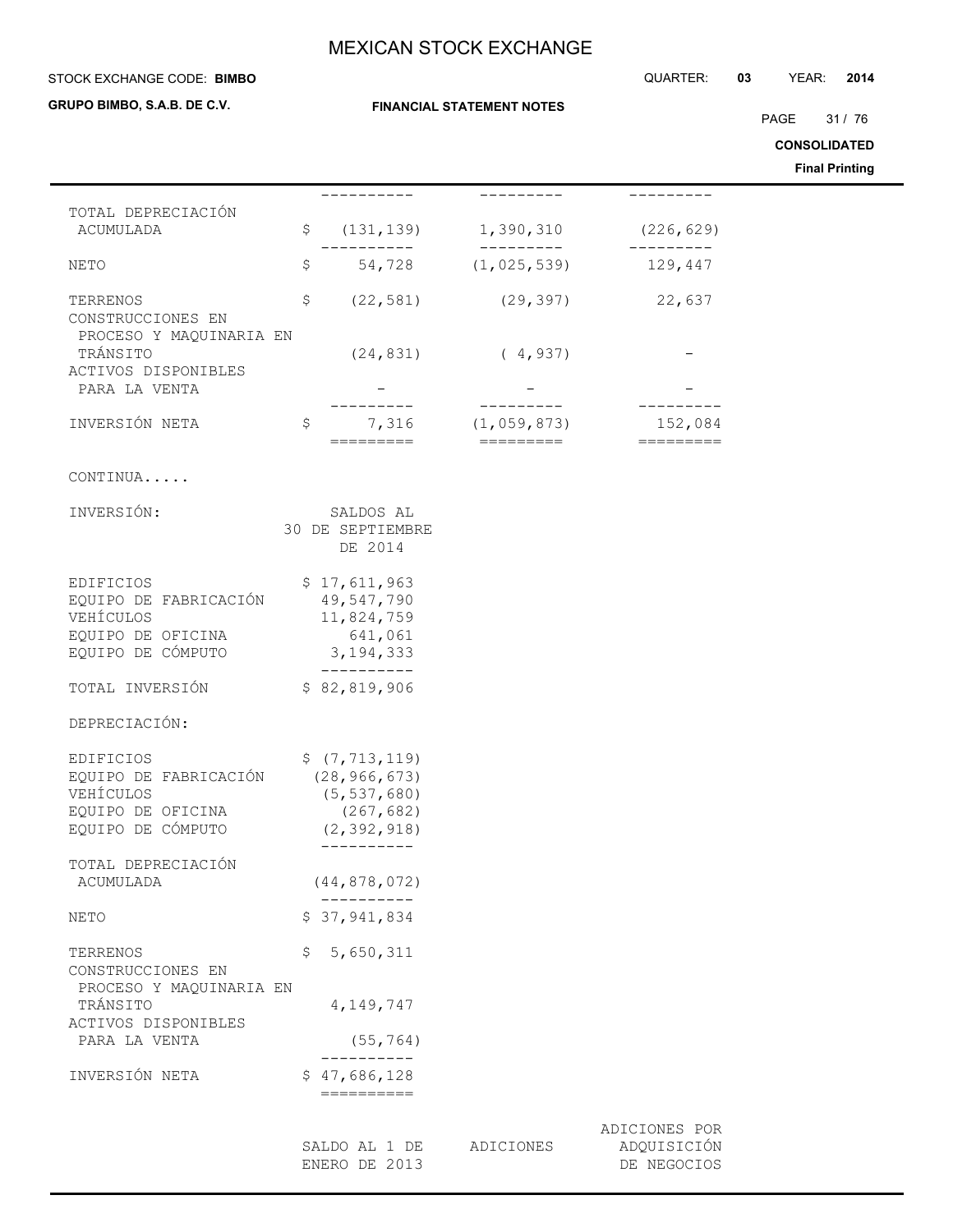**FINANCIAL STATEMENT NOTES**

STOCK EXCHANGE CODE: QUARTER: **03** YEAR: **2014 BIMBO**

**GRUPO BIMBO, S.A.B. DE C.V.**

PAGE 32 / 76

**CONSOLIDATED**

**Final Printing**

| INVERSIÓN:                                                                                       |                                                                                   |                                                                                                       |                                                     |
|--------------------------------------------------------------------------------------------------|-----------------------------------------------------------------------------------|-------------------------------------------------------------------------------------------------------|-----------------------------------------------------|
| <b>EDIFICIOS</b><br>EQUIPO DE FABRICACIÓN<br>VEHÍCULOS<br>EQUIPO DE OFICINA<br>EQUIPO DE CÓMPUTO | \$13,043,233<br>38, 910, 521<br>11,323,497<br>534,058<br>2,823,846<br>----------- | \$1,758,647<br>3,078,348<br>580,828<br>52,647<br>431,247<br>----------                                | 62,003<br>$\uparrow$<br>91,568<br>175<br>146<br>578 |
| TOTAL INVERSIÓN                                                                                  | \$66,635,155                                                                      | \$5,901,717                                                                                           | \$154,470                                           |
| DEPRECIACIÓN:                                                                                    |                                                                                   |                                                                                                       |                                                     |
| EDIFICIOS<br>EQUIPO DE FABRICACIÓN<br>VEHÍCULOS<br>EQUIPO DE OFICINA<br>EQUIPO DE CÓMPUTO        | (19, 670, 966)<br>(5, 118, 064)<br>(340, 009)<br>(2,071,461)                      | $$ (6,007,886)$ $$ (793,248)$<br>(3, 114, 206)<br>(489, 258)<br>(155, 478)<br>(346, 960)<br>_________ | \$                                                  |
| TOTAL DEPRECIACIÓN                                                                               | \$ (33, 208, 386)                                                                 | \$(4, 899, 150)                                                                                       | \$                                                  |
|                                                                                                  | \$33,426,769                                                                      | \$1,002,567                                                                                           | 154,467                                             |
| TERRENOS<br>CONSTRUCCIONES EN<br>PROCESO Y MAQUINARIA EN                                         | 4,396,383<br>\$.                                                                  | 1,053,839<br>\$                                                                                       | 30,567                                              |
| TRÁNSITO<br>ACTIVOS DISPONIBLES                                                                  | 4,348,326                                                                         | 1,598,867                                                                                             |                                                     |
| PARA LA VENTA                                                                                    | (160, 022)                                                                        |                                                                                                       |                                                     |
| INVERSIÓN NETA                                                                                   | \$42,011,456<br>==========                                                        | \$3,655,273<br>==========                                                                             | \$185,034                                           |
| CONTINUA                                                                                         |                                                                                   |                                                                                                       |                                                     |
| INVERSIÓN:                                                                                       | EFECTO DE<br>CONVERSIÓN                                                           | COSTO POR<br>RETIRO                                                                                   | REVALUACIÓN                                         |
| EDIFICIOS<br>EQUIPO DE FABRICACIÓN<br>VEHÍCULOS<br>EQUIPO DE OFICINA<br>EQUIPO DE CÓMPUTO        | \$<br>(640, 808)<br>(1,092,480)<br>(81, 068)<br>(11, 806)<br>(50, 658)            | \$(164, 845)<br>(1, 423, 794)<br>(558, 853)<br>(30, 761)<br>(46, 363)<br>$- - - - - -$                | \$<br>214,355<br>208,858<br>25,960                  |
| TOTAL INVERSIÓN                                                                                  | \$(1, 876, 820)<br>. - - - - - - -                                                | \$ (2, 224, 613)<br>--------                                                                          | 449,173<br>\$                                       |
| DEPRECIACIÓN:                                                                                    |                                                                                   |                                                                                                       |                                                     |
| EDIFICIOS<br>EQUIPO DE FABRICACIÓN<br>VEHÍCULOS<br>EQUIPO DE OFICINA<br>EQUIPO DE CÓMPUTO        | 285, 311<br>\$<br>560,544<br>66,793<br>7,385<br>28,088                            | \$<br>112,905<br>1,296,618<br>367,412<br>31,129<br>46,721                                             | (115, 637)<br>Ş.<br>(144, 117)<br>(23, 674)         |
|                                                                                                  | ----------                                                                        | ----------                                                                                            |                                                     |

TOTAL DEPRECIACIÓN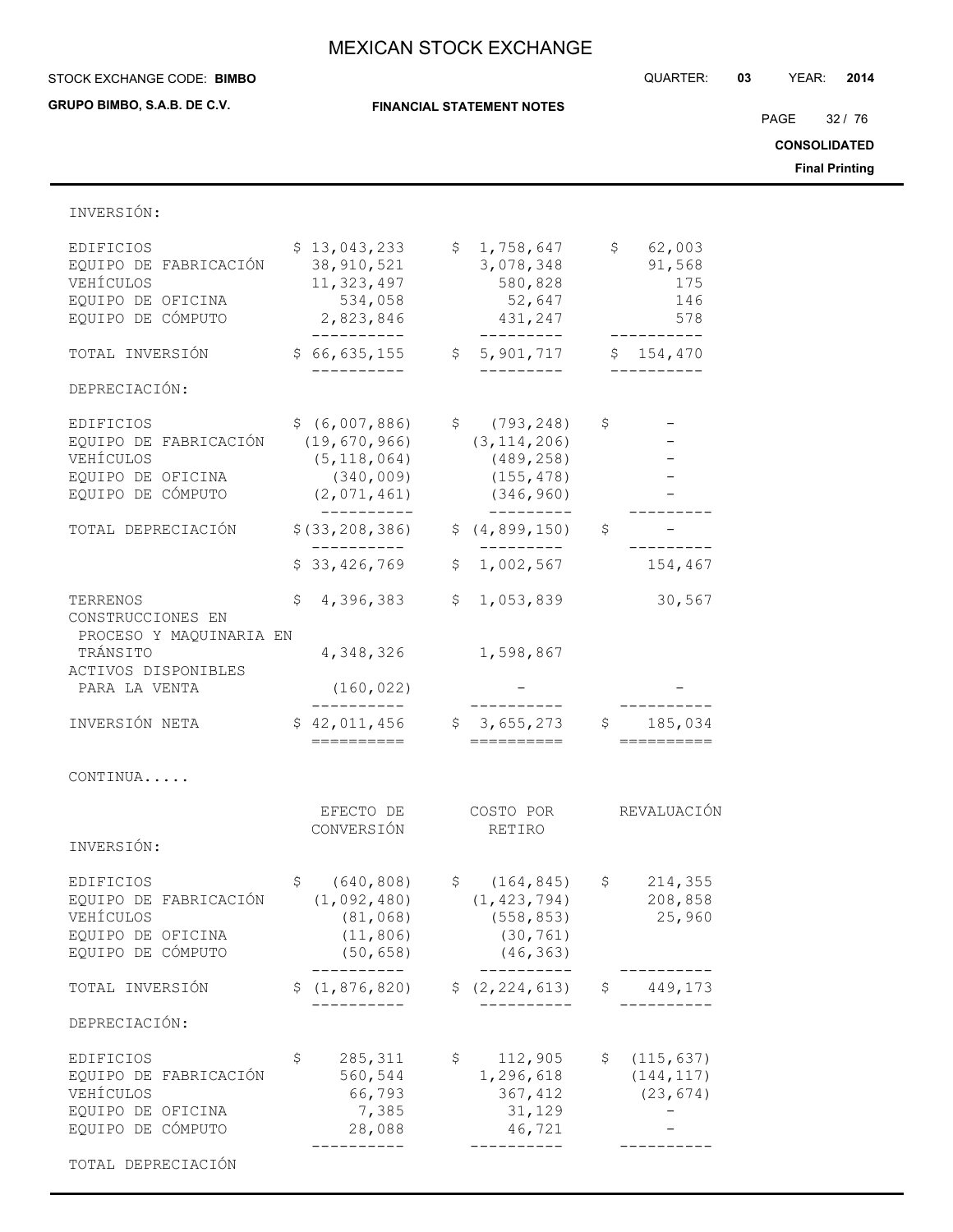**FINANCIAL STATEMENT NOTES**

#### STOCK EXCHANGE CODE: QUARTER: **03** YEAR: **2014 BIMBO**

### **GRUPO BIMBO, S.A.B. DE C.V.**

PAGE 33 / 76

**CONSOLIDATED**

|                                                          |                                         |                                |                                                                                                                                                                                                                                                                                                                                                                                                                                     | <b>Final Printing</b> |
|----------------------------------------------------------|-----------------------------------------|--------------------------------|-------------------------------------------------------------------------------------------------------------------------------------------------------------------------------------------------------------------------------------------------------------------------------------------------------------------------------------------------------------------------------------------------------------------------------------|-----------------------|
| ACUMULADA                                                | \$<br>948, 121<br>-------               | \$<br>1,853,882<br>----------- | \$<br>(283, 428)                                                                                                                                                                                                                                                                                                                                                                                                                    |                       |
|                                                          | \$<br>(928, 699)                        | \$<br>(370, 731)               | \$<br>165,745                                                                                                                                                                                                                                                                                                                                                                                                                       |                       |
| TERRENOS<br>CONSTRUCCIONES EN                            | \$<br>(129, 025)                        | \$<br>(100, 491)               | \$28,900                                                                                                                                                                                                                                                                                                                                                                                                                            |                       |
| PROCESO Y MAQUINARIA EN<br>TRÁNSITO                      |                                         | $(151, 257)$ $(1, 789, 150)$   |                                                                                                                                                                                                                                                                                                                                                                                                                                     |                       |
| ACTIVOS DISPONIBLES<br>PARA LA VENTA                     |                                         | 106,000                        |                                                                                                                                                                                                                                                                                                                                                                                                                                     |                       |
| INVERSIÓN NETA                                           | \$(1, 208, 981)                         | $$(2, 153, 922)$ $$194, 645$   |                                                                                                                                                                                                                                                                                                                                                                                                                                     |                       |
| CONTINUA                                                 | ==========                              | ==========                     | $\begin{array}{cccccccccc} \texttt{m} & \texttt{m} & \texttt{m} & \texttt{m} & \texttt{m} & \texttt{m} & \texttt{m} & \texttt{m} & \texttt{m} & \texttt{m} & \texttt{m} & \texttt{m} & \texttt{m} & \texttt{m} & \texttt{m} & \texttt{m} & \texttt{m} & \texttt{m} & \texttt{m} & \texttt{m} & \texttt{m} & \texttt{m} & \texttt{m} & \texttt{m} & \texttt{m} & \texttt{m} & \texttt{m} & \texttt{m} & \texttt{m} & \texttt{m} & \$ |                       |
|                                                          |                                         |                                |                                                                                                                                                                                                                                                                                                                                                                                                                                     |                       |
| INVERSIÓN:                                               | SALDOS AL<br>31 DE DICIEMBRE<br>DE 2013 |                                |                                                                                                                                                                                                                                                                                                                                                                                                                                     |                       |
| <b>EDIFICIOS</b>                                         | \$14,272,585                            |                                |                                                                                                                                                                                                                                                                                                                                                                                                                                     |                       |
| EQUIPO DE FABRICACIÓN                                    | 39, 773, 021                            |                                |                                                                                                                                                                                                                                                                                                                                                                                                                                     |                       |
| VEHÍCULOS                                                | 11,290,539                              |                                |                                                                                                                                                                                                                                                                                                                                                                                                                                     |                       |
| EQUIPO DE OFICINA<br>EQUIPO DE CÓMPUTO                   | 544,284<br>3,158,650                    |                                |                                                                                                                                                                                                                                                                                                                                                                                                                                     |                       |
| TOTAL INVERSIÓN                                          | -----------<br>\$69,039,079             |                                |                                                                                                                                                                                                                                                                                                                                                                                                                                     |                       |
| DEPRECIACIÓN:                                            |                                         |                                |                                                                                                                                                                                                                                                                                                                                                                                                                                     |                       |
| EDIFICIOS                                                | \$ (6, 518, 555)                        |                                |                                                                                                                                                                                                                                                                                                                                                                                                                                     |                       |
| EQUIPO DE FABRICACIÓN                                    | (21, 072, 127)                          |                                |                                                                                                                                                                                                                                                                                                                                                                                                                                     |                       |
| VEHÍCULOS                                                | (5, 196, 791)                           |                                |                                                                                                                                                                                                                                                                                                                                                                                                                                     |                       |
| EQUIPO DE OFICINA                                        | (456, 973)                              |                                |                                                                                                                                                                                                                                                                                                                                                                                                                                     |                       |
| EQUIPO DE CÓMPUTO                                        | (2, 344, 062)                           |                                |                                                                                                                                                                                                                                                                                                                                                                                                                                     |                       |
| TOTAL DEPRECIACIÓN                                       |                                         |                                |                                                                                                                                                                                                                                                                                                                                                                                                                                     |                       |
| ACUMULADA                                                | (35, 588, 508)                          |                                |                                                                                                                                                                                                                                                                                                                                                                                                                                     |                       |
|                                                          | \$33,450,571                            |                                |                                                                                                                                                                                                                                                                                                                                                                                                                                     |                       |
| TERRENOS<br>CONSTRUCCIONES EN<br>PROCESO Y MAQUINARIA EN | 5,280,173<br>\$.                        |                                |                                                                                                                                                                                                                                                                                                                                                                                                                                     |                       |
| TRÁNSITO<br>ACTIVOS DISPONIBLES                          | 4,006,786                               |                                |                                                                                                                                                                                                                                                                                                                                                                                                                                     |                       |
| PARA LA VENTA                                            | (54, 022)                               |                                |                                                                                                                                                                                                                                                                                                                                                                                                                                     |                       |
|                                                          |                                         |                                |                                                                                                                                                                                                                                                                                                                                                                                                                                     |                       |

A) LAS ASOCIADAS DE LA ENTIDAD SE DETALLAN A CONTINUACIÓN:

| 30 DE SEPTIEMBRE | 31 DE DICIEMBRE |
|------------------|-----------------|
| DE 2014          | DE 2013         |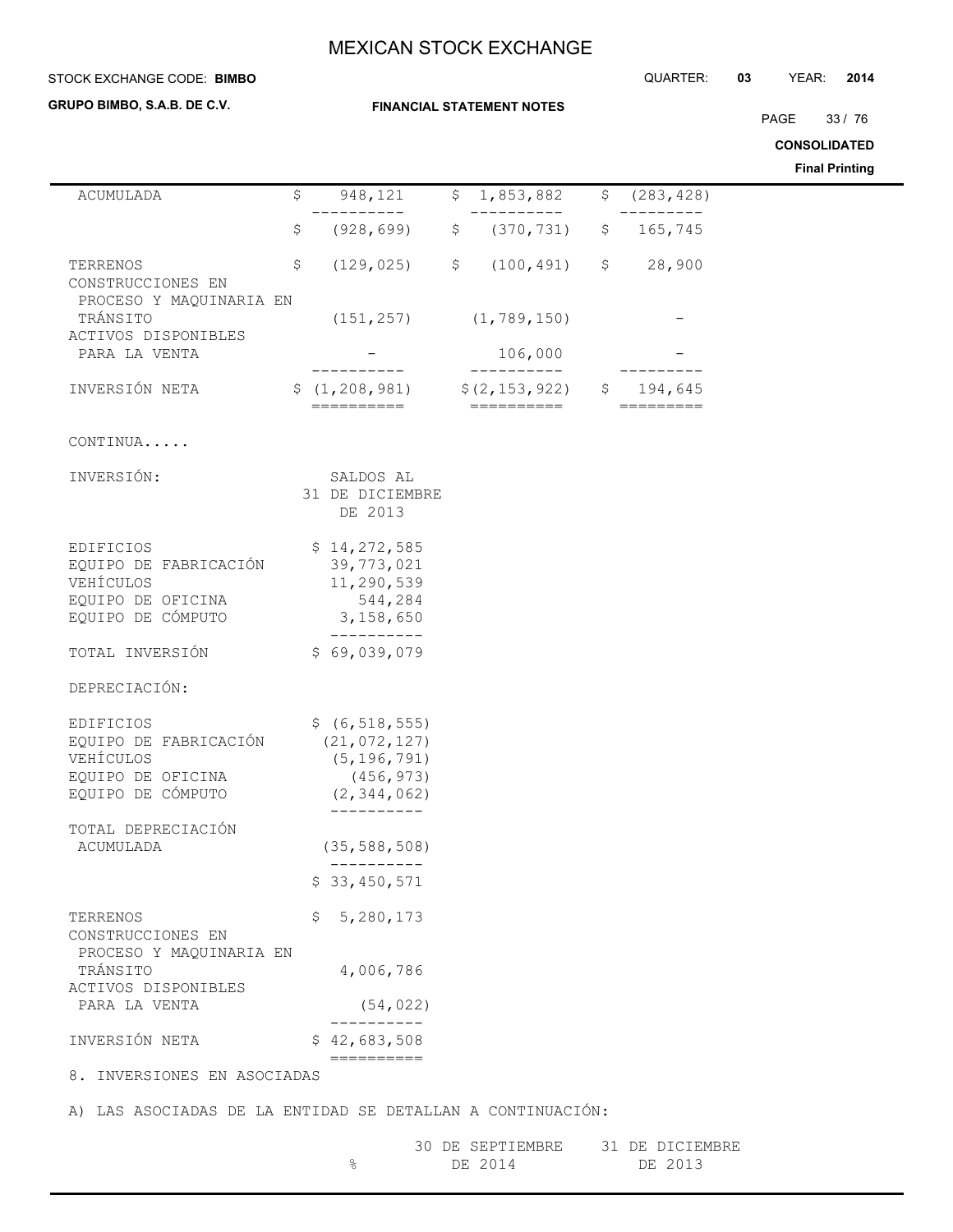#### STOCK EXCHANGE CODE: QUARTER: **03** YEAR: **2014 BIMBO**

**GRUPO BIMBO, S.A.B. DE C.V.**

**FINANCIAL STATEMENT NOTES**

PAGE 34 / 76

**CONSOLIDATED**

**Final Printing**

| ASOCIADA                       | PARTICIPACIÓN |               |              |             |
|--------------------------------|---------------|---------------|--------------|-------------|
|                                |               |               |              |             |
| BETA SAN MIGUEL, S.A. DE CV.   | 8             | \$<br>528,681 | $\mathsf{S}$ | 521,690     |
| MUNDO DULCE, S.A. DE C.V.      | 50            | 271,348       |              | 271,348     |
| FÁBRICA DE GALLETAS LA         |               |               |              |             |
| MODERNA, S.A. DE C.V.          | 50            | 247,157       |              | 247,157     |
| GRUPO LA MODERNA, S.A. DE C.V. | 3             | 156,320       |              | 156,320     |
| CONGELACIÓN Y ALMACENAJE       |               |               |              |             |
|                                |               |               |              |             |
| DEL CENTRO, S.A. DE C.V.       | 15            | 120,024       |              | 111,109     |
| FIN COMÚN, S.A. DE C.V.        | 36            | 93,957        |              | 93,939      |
| PRODUCTOS RICH, S.A. DE C.V.   | 18            | 118,198       |              | 112,492     |
| FREXPORT, S.A. DE C.V          | 15            |               |              | 109,450     |
| OVOPLUS, S.A. DE C.V.          | 25            | 49,047        |              | 24,032      |
| BLUE LABLE DE MÉXICO,          |               |               |              |             |
| $S.A.$ DE $C.V.$               | 45            | 545,232       |              | 413,219     |
| OTRAS                          | VARIOS        | 62,426        |              | 71,151      |
|                                |               |               |              |             |
|                                |               |               |              |             |
|                                |               | \$2,192,390   |              | \$2,131,907 |
|                                |               |               |              |             |

TODAS LAS COMPAÑÍAS ASOCIADOS ESTÁN CONSTITUIDAS Y OPERAN EN MÉXICO Y SE RECONOCEN UTILIZANDO EL MÉTODO DE PARTICIPACIÓN EN LOS ESTADOS FINANCIEROS CONSOLIDADOS. LAS INVERSIONES PERMANENTES EN BETA SAN MIGUEL, S. A. DE C.V., GRUPO LA MODERNA, S.A. DE C.V. Y PRODUCTOS RICH, S. A. DE C. V., SE CONSIDERAN ASOCIADAS POR QUE SE TIENE INFLUENCIA SIGNIFICATIVA SOBRE ELLAS, YA QUE SE TIENE REPRESENTACIÓN EN EL CONSEJO DE ADMINISTRACIÓN DE DICHAS ASOCIADAS.

## 9. MARCAS Y OTROS ACTIVOS INTANGIBLES

| LA INTEGRACIÓN DE LOS ACTIVOS INTANGIBLES POR ÁREA GEOGRÁFICA ES LA SIGUIENTE: |                  |                 |
|--------------------------------------------------------------------------------|------------------|-----------------|
|                                                                                | 30 DE SEPTIEMBRE | 31 DE DICIEMBRE |
|                                                                                | DE 2014          | DE 2013         |
| MÉXICO                                                                         | \$8,928,738      | \$8,928,738     |
| EUA Y CANADA                                                                   | 16,753,526       | 15,515,383      |
| EUROPA                                                                         | 887,457          | 870,949         |
| OLA                                                                            | 1,589,898        | 1,661,568       |
| ACTIVOS DISPONIBLES PARA                                                       |                  |                 |
| LA VENTA                                                                       |                  |                 |
|                                                                                |                  |                 |
|                                                                                | \$28,159,619     | \$26,976,638    |
|                                                                                |                  |                 |

AL 30 DE SEPTIEMBRE DE 2014 Y 31 DE DICIEMBRE DE 2013 LA INTEGRACIÓN POR CONCEPTO DE LOS ACTIVOS INTANGIBLES ES LA SIGUIENTE:

| Y USO                              | INDEFINIDA               | 3,179,558                   | 2,513,766               |
|------------------------------------|--------------------------|-----------------------------|-------------------------|
| MARCAS<br>DERECHOS DE DISTRIBUCIÓN | INDEFINIDA               | \$20.724.397                | \$20,139,342            |
|                                    | PROMEDIO DE<br>VIDA ÚTIL | 30 DE SEPTIEMBRE<br>DE 2014 | 31 DICIEMBRE<br>DE 2013 |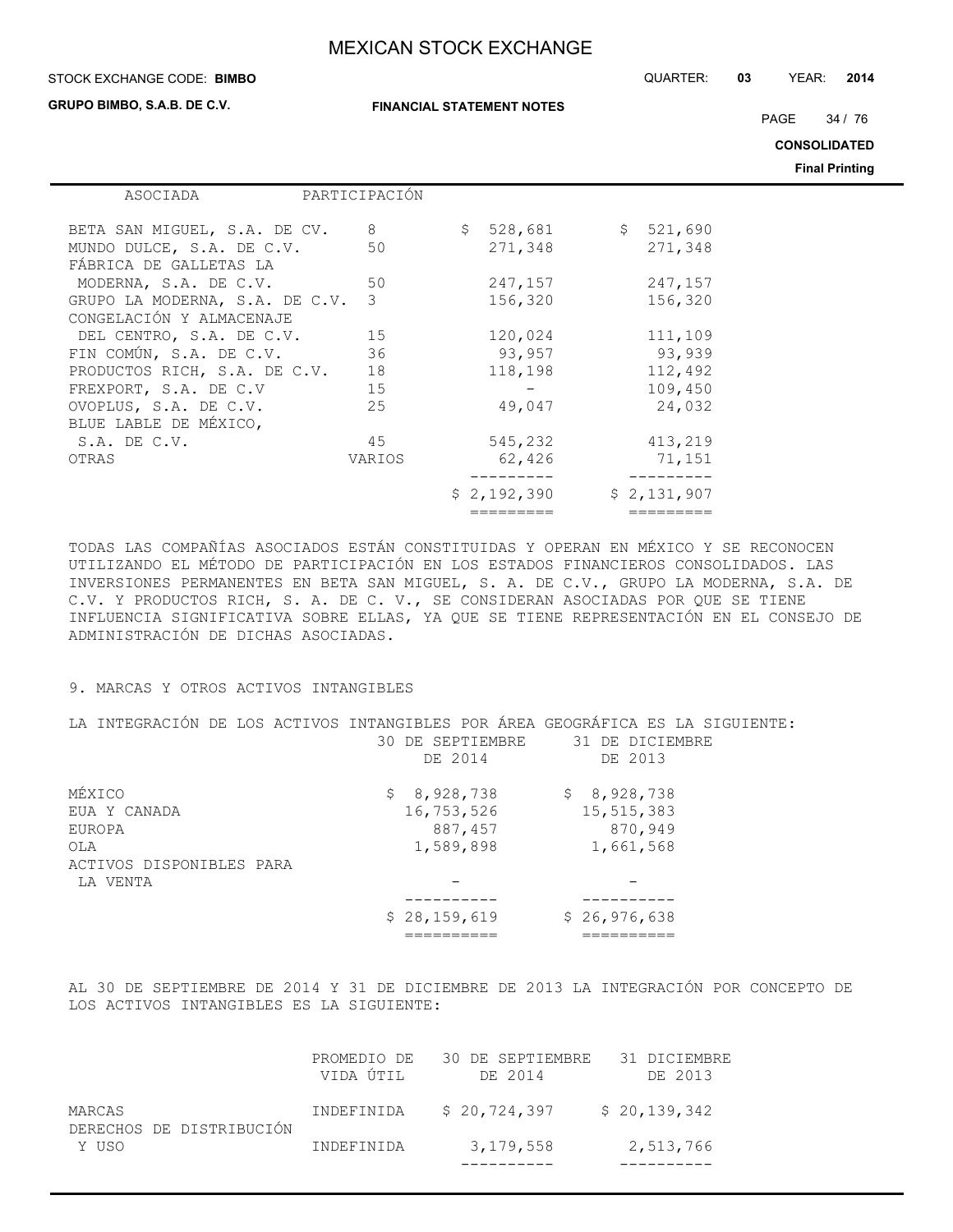#### STOCK EXCHANGE CODE: QUARTER: **03** YEAR: **2014 BIMBO**

**GRUPO BIMBO, S.A.B. DE C.V.**

**FINANCIAL STATEMENT NOTES**

PAGE 35 / 76

**CONSOLIDATED**

**Final Printing**

|                                                    |                      |                            |                            | гшаггишц |
|----------------------------------------------------|----------------------|----------------------------|----------------------------|----------|
|                                                    |                      | 23,903,955                 | 22,653,108                 |          |
| RELACIONES CON CLIENTES                            | 18 AÑOS              | 5,830,572                  | 5,663,676                  |          |
| LICENCIAS Y SOFTWARE<br>ACUERDOS DE NO COMPETENCIA | 8 Y 2 AÑOS<br>5 AÑOS | 344,395<br>94,723          | 335,701<br>92,065          |          |
| OTROS                                              |                      | 35,335                     | 34,344                     |          |
|                                                    |                      |                            |                            |          |
| AMORTIZACIÓN ACUMULADA                             |                      | 6, 306, 025<br>(2,050,361) | 6,125,786<br>(1, 802, 256) |          |
|                                                    |                      | 4,255,664                  | 4,323,530                  |          |
|                                                    |                      | \$28,159,619               | \$26,976,638               |          |

LA ENTIDAD MANTIENE ACTIVOS INTANGIBLES POR RELACIONES CON CLIENTES, RESULTANTES DE LA ADQUISICIÓN DE WESTON FOODS, INC. EN 2009 Y DE SARA LEE BAKERY GROUP, INC. EN 2011. EL VALOR NETO EN LIBROS DE ESTOS ACTIVOS AL 30 DE SEPTIEMBRE DE 2014 Y SU VIDA ÚTIL REMANENTE SON DE \$2,863,118 Y \$1,066,248, 12 Y 15 AÑOS RESPECTIVAMENTE, AL 31 DE DICIEMBRE DE 2013 Y SU VIDA ÚTIL REMANENTE SON DE \$2,913,404 Y \$1,081,360, Y 13 Y 16 AÑOS, RESPECTIVAMENTE.

COSTO

|                                                      |            | DERECHOS DE         | MARCAS DISTRIBUCIÓN RELACIONES LICENCIAS Y         |           |
|------------------------------------------------------|------------|---------------------|----------------------------------------------------|-----------|
|                                                      |            |                     | Y USO CON CLIENTES                                 | SOFTWARE  |
| SALDOS AL INICIO                                     |            |                     |                                                    |           |
| DE 2013                                              |            |                     | $$20,047,632$ $$2,427,737$ $$5,628,843$ $$333,075$ |           |
| ADICIONES                                            |            | 509,787 10,801      |                                                    | 916       |
| ENTIDADES DE PROPÓSITO                               |            |                     |                                                    |           |
| ESPECÍFICO                                           |            | 57,837              |                                                    |           |
| BAJAS                                                | (459, 577) |                     |                                                    |           |
| EFECTO DE DIFERENCIAS EN TIPO DE<br>CAMBIO DE MONEDA |            |                     |                                                    |           |
| EXTRANJERA                                           |            |                     | 41,500 17,391 34,833                               | 1,710     |
| SALDOS AL 31 DE DICIEMBRE                            |            |                     |                                                    |           |
| DE 2013                                              |            |                     | $20,139,342$ $2,513,766$ $5,663,676$ $335,701$     |           |
| ADICIONES                                            |            | 3,507 593,204 3,350 |                                                    |           |
| ENTIDADES DE PROPÓSITO                               |            |                     |                                                    |           |
| ESPECÍFICO                                           |            |                     |                                                    |           |
| <b>BAJAS</b>                                         |            |                     |                                                    |           |
| EFECTO DE DIFERENCIAS EN TIPO DE<br>CAMBIO DE MONEDA |            |                     |                                                    |           |
| EXTRANJERA                                           |            |                     | 581,548 72,588 163,546 9,694                       |           |
|                                                      |            |                     |                                                    |           |
| SALDOS AL 30 DE SEPTIEMBRE                           |            |                     |                                                    |           |
| DE 2014                                              |            |                     | $$20,724,397$ $$3,179,558$ $$5,830,572$ $$345,395$ |           |
|                                                      | ========== | ==========          | ==========                                         | ========= |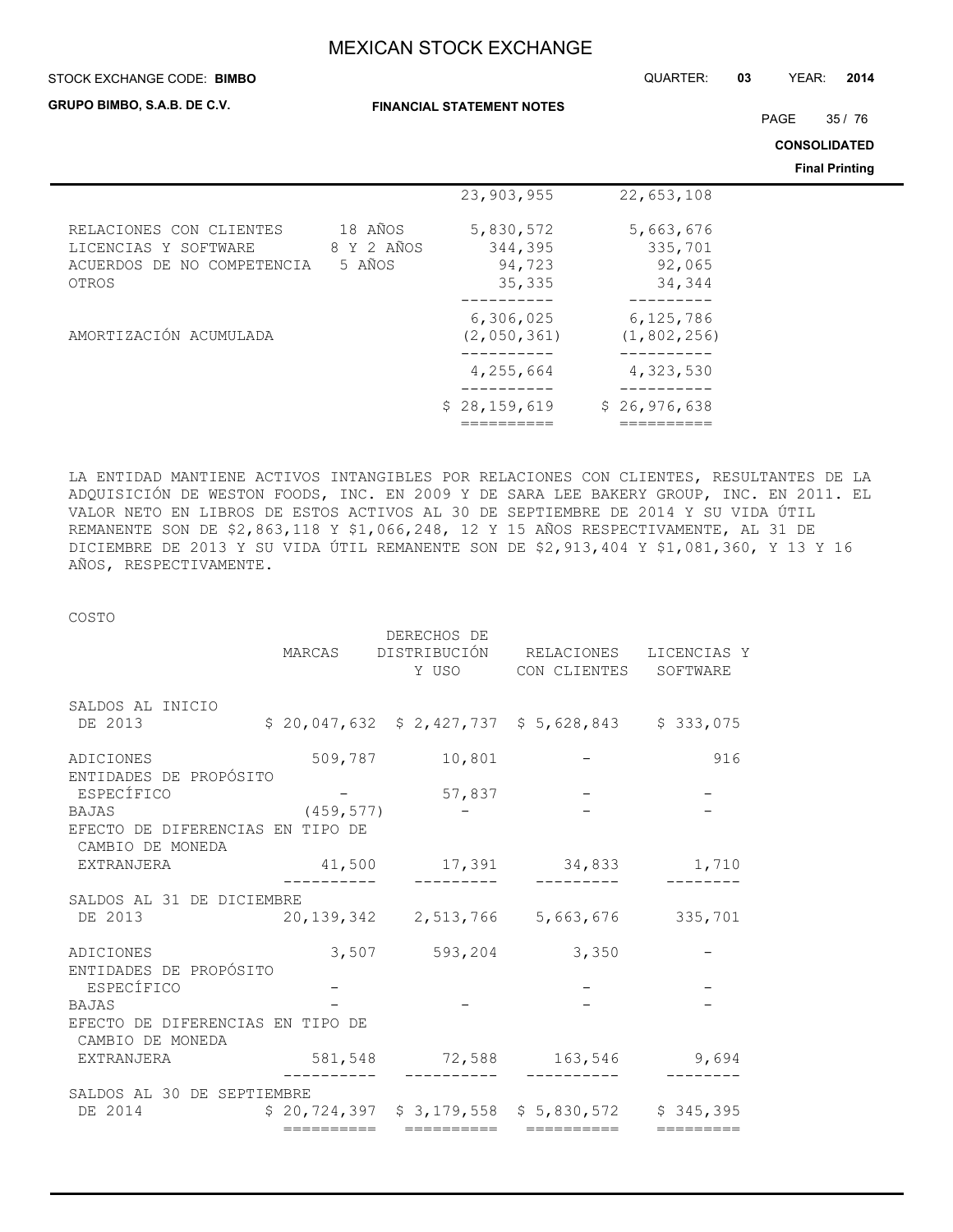**GRUPO BIMBO, S.A.B. DE C.V.**

**FINANCIAL STATEMENT NOTES**

PAGE 36 / 76

**CONSOLIDATED**

**Final Printing**

|                                                                      | ACUERDOS DE<br>NO.<br>COMPETENCIA           |           | ACTIVOS<br>OTROS DISPONIBLES TOTAL<br>PARA LA VENTA             |                           |
|----------------------------------------------------------------------|---------------------------------------------|-----------|-----------------------------------------------------------------|---------------------------|
| SALDOS AL INICIO<br>DE 2013                                          | $\mathsf{S}$                                |           | 22,949 \$ 34,344 \$ (504,978) \$27,989,602                      |                           |
| ADICIONES<br>ENTIDADES DE PROPÓSITO                                  | 69,116                                      |           |                                                                 | 590,620                   |
| ESPECÍFICO<br><b>BAJAS</b><br>EFECTO DE DIFERENCIAS EN TIPO DE       |                                             |           |                                                                 | 57,837<br>455,182 (4,395) |
| CAMBIO DE MONEDA<br>EXTRANJERA                                       |                                             |           | 49,796                                                          | 145,230                   |
| SALDOS AL 31 DE DICIEMBRE<br>DE 2013                                 | 92,065 34,344                               |           |                                                                 | 28,778,894                |
| ADICIONES<br>ENTIDADES DE PROPÓSITO                                  |                                             |           |                                                                 | 600,061                   |
| ESPECÍFICO                                                           |                                             |           |                                                                 |                           |
| <b>BAJAS</b><br>EFECTO DE DIFERENCIAS EN TIPO DE<br>CAMBIO DE MONEDA |                                             |           |                                                                 |                           |
| EXTRANJERA                                                           | 2,658                                       | 992       |                                                                 | 831,026                   |
| SALDO AL 30 DE SEPTIEMBRE<br>DE 2014                                 | $\mathsf{S}$ and $\mathsf{S}$<br>========== | ========= | $94,723 \quad $35,336 \quad $-$ \quad $30,209,981$$<br>-------- | ——————————                |
| AMORTIZACIÓN ACUMULADA Y DETERIORO                                   |                                             |           |                                                                 |                           |

|                                                      | DERECHOS DE             |                                                              |                          |
|------------------------------------------------------|-------------------------|--------------------------------------------------------------|--------------------------|
|                                                      |                         | MARCAS DISTRIBUCIÓN RELACIONES LICENCIAS Y                   |                          |
|                                                      |                         | Y USO CON CLIENTES SOFTWARE                                  |                          |
| SALDOS AL INICIO DE                                  |                         |                                                              |                          |
| DE 2013                                              |                         | $(63, 653)$ $(99, 202)$ $(958, 298)$ $(143, 820)$            |                          |
| GASTO POR AMORTIZACIÓN                               |                         |                                                              | $(303, 770)$ $(33, 347)$ |
| DETERIORO                                            | $(54, 921)$ $(94, 661)$ |                                                              |                          |
| EFECTO DE DIFERENCIAS EN TIPO DE                     |                         |                                                              |                          |
| CAMBIO DE MONEDA                                     |                         |                                                              |                          |
| EXTRANJERA                                           |                         | (4, 891)                                                     |                          |
|                                                      |                         |                                                              |                          |
| SALDOS AL 31 DE DICIEMBRE                            |                         |                                                              |                          |
| DE 2013                                              |                         | $\frac{118,574}{2}$ \$ (193,863) \$ (1,266,959) \$ (177,167) |                          |
| GASTO POR AMORTIZACIÓN                               |                         |                                                              | $(220, 120)$ $(27, 355)$ |
| DETERIORO                                            |                         |                                                              |                          |
| EFECTO DE DIFERENCIAS EN TIPO DE<br>CAMBIO DE MONEDA |                         |                                                              |                          |
| EXTRANJERA                                           |                         |                                                              |                          |
|                                                      |                         |                                                              |                          |
| SALDO AL 30 DE SEPTIEMBRE                            |                         |                                                              |                          |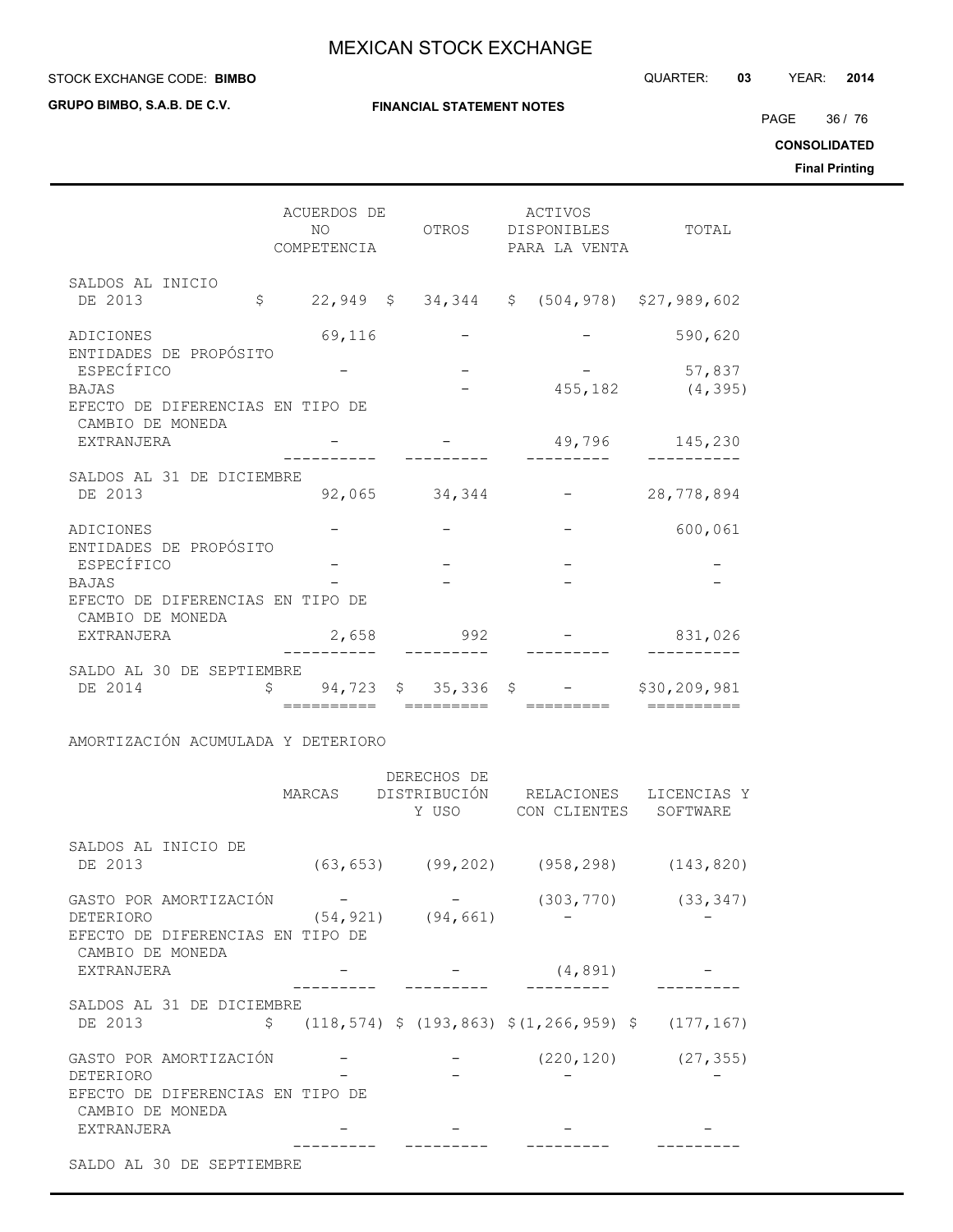#### **STOCK EXCHANGE CODE: BIMBO**

**GRUPO BIMBO, S.A.B. DE C.V.**

#### **FINANCIAL STATEMENT NOTES**

PAGE 37 / 76

STOCK EXCHANGE CODE: QUARTER: **03** YEAR: **2014**

**CONSOLIDATED**

**Final Printing**

| DE 2014                                                                                                                                              | $$(118, 574) $ (193, 863) $ (1, 487, 079) $ (204, 522) $$                                                                                                                                                                                                                           |                                                           |            |  |
|------------------------------------------------------------------------------------------------------------------------------------------------------|-------------------------------------------------------------------------------------------------------------------------------------------------------------------------------------------------------------------------------------------------------------------------------------|-----------------------------------------------------------|------------|--|
| SALDOS AL 31 DE DICIEMBRE<br>DE 2013                                                                                                                 | $$20,020,768 $2,319,903 $4,396,717 $158,534$                                                                                                                                                                                                                                        |                                                           |            |  |
| SALDOS AL 30 DE SEPTIEMBRE<br>DE 2014                                                                                                                | $$20,969,264 $2,622,254 $4,343,493 $140,872$                                                                                                                                                                                                                                        |                                                           |            |  |
|                                                                                                                                                      | ACUERDOS DE ACTIVOS<br>NO OTROS DISPONIBLES TOTAL<br>COMPETENCIA                                                                                                                                                                                                                    | PARA LA VENTA                                             |            |  |
| SALDOS AL INICIO<br>DE 2013                                                                                                                          | $\begin{array}{ccccccccc} \text{S} & (14, 682) & (19, 756) & (19, 756) & (19, 756) & (19, 299) & (1, 299, 411) & (1, 299, 411) & (1, 299, 411) & (1, 299, 411) & (1, 299, 411) & (1, 299, 411) & (1, 299, 411) & (1, 299, 411) & (1, 299, 411) & (1, 299, 411) & (1, 299, 411) & ($ |                                                           |            |  |
| GASTO POR AMORTIZACIÓN (4,865) (6,390) – (348,372)<br>DETERIORO – – – (149,582)<br>DETERIORO<br>EFECTO DE DIFERENCIAS EN TIPO DE<br>CAMBIO DE MONEDA |                                                                                                                                                                                                                                                                                     |                                                           | (149, 582) |  |
| EXTRANJERA                                                                                                                                           |                                                                                                                                                                                                                                                                                     |                                                           | (4, 891)   |  |
| SALDOS AL 31 DE DICIEMBRE<br>DE 2013                                                                                                                 | $$(19, 547) $(26, 146) $ - $(1, 802, 256)$                                                                                                                                                                                                                                          |                                                           |            |  |
| GASTO POR AMORTIZACIÓN (630)<br>DETERIORO                                                                                                            |                                                                                                                                                                                                                                                                                     | $\mathcal{L}_{\text{max}}$ and $\mathcal{L}_{\text{max}}$ | (248, 105) |  |
| EFECTO DE DIFERENCIAS EN TIPO DE<br>CAMBIO DE MONEDA<br>EXTRANJERA                                                                                   |                                                                                                                                                                                                                                                                                     |                                                           |            |  |
| SALDOS AL 30 DE SEPTIEMBRE<br>DE 2014                                                                                                                | $\frac{1}{2}$ (20,177) $\frac{1}{2}$ (26,146) $\frac{1}{2}$ - $\frac{1}{2}$ (2,050,361)                                                                                                                                                                                             |                                                           |            |  |
| SALDOS AL 31 DE DICIEMBRE<br>DE 2013                                                                                                                 | $$72,518$ \$ 8,198 \$ - \$ 26,976,638<br>$\frac{1}{2}$                                                                                                                                                                                                                              |                                                           |            |  |
| SALDOS AL 30 DE SEPTIEMBRE<br>DE 2014                                                                                                                | $$74,547$ \$9,189 \$ - \$28,159,619                                                                                                                                                                                                                                                 |                                                           |            |  |

AL 30 DE SEPTIEMBRE DE 2014 Y 31 DE DICIEMBRE 2013 SE RECONOCIÓ DETERIORO EN MARCAS DEL SEGMENTO EUA POR \$0 Y \$54,921 RESPECTIVAMENTE, RECONOCIDO EN GASTOS GENERALES EN EL ESTADO CONSOLIDADO DE RESULTADOS, LA PÉRDIDA DERIVO DE UNA DISMINUCIÓN EN LAS VENTAS DE PRODUCTOS DE DICHAS MARCAS.

EL VALOR RAZONABLE DE LAS MARCAS, PARA EFECTOS DE PRUEBAS DE DETERIORO, SE ESTIMA A TRAVÉS DE UNA TÉCNICA DE VALUACIÓN DE MÉTODO DE REGALÍAS, UTILIZANDO UN RANGO DE TASA DE REGALÍAS ENTRE UN 2% Y 5%, SIENDO DEL 3% EL PORCENTAJE UTILIZADO PARA LA MAYORÍA DE LAS MARCAS.

EN 2013, SE RECONOCIÓ UN DETERIORO AL VALOR DE LAS MARCAS EARTH GRAINS Y IRON KIDS TODAS DE ESTADOS UNIDOS, POR \$2.1 MILLONES DE DÓLARES ESTADOUNIDENSES.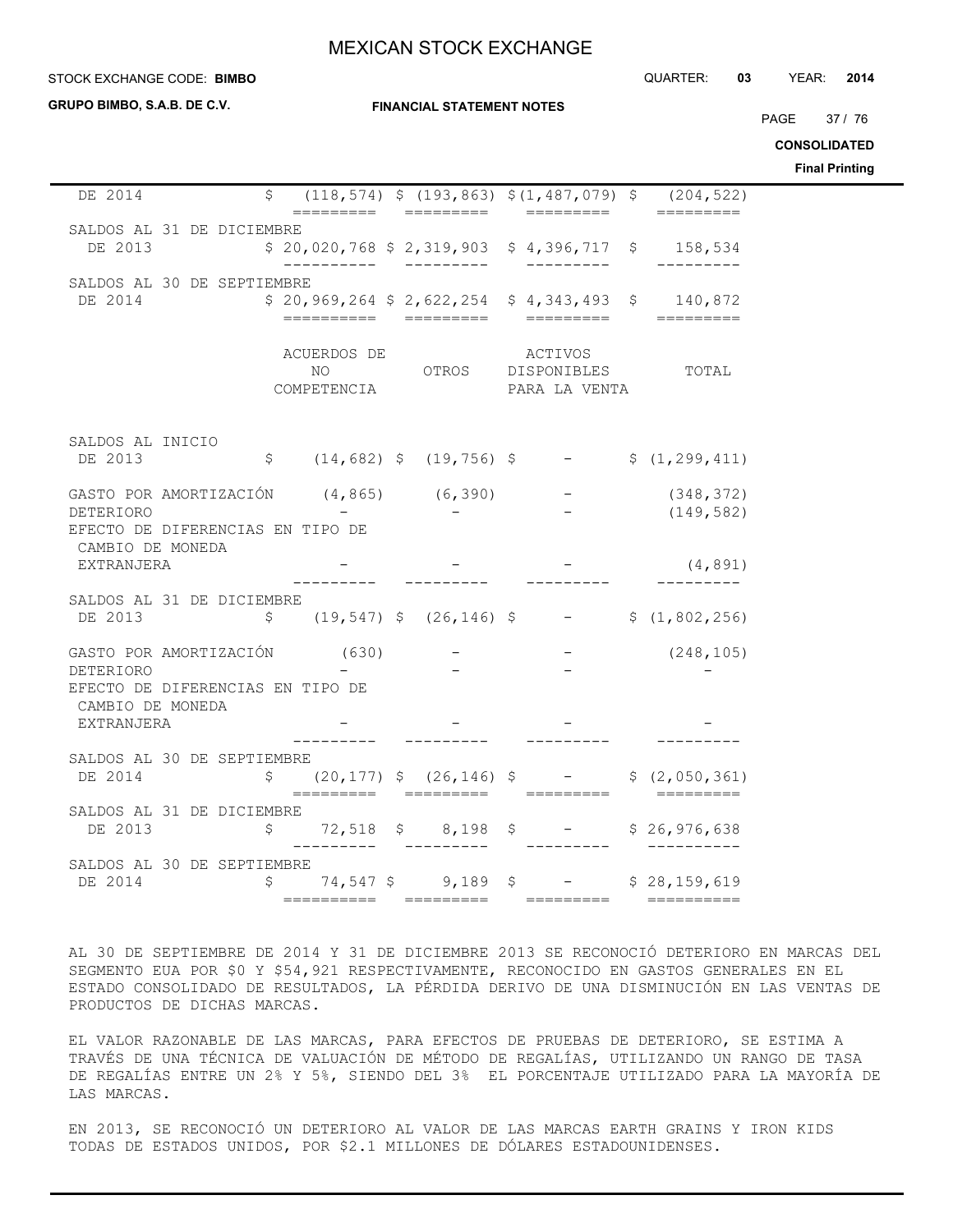#### STOCK EXCHANGE CODE: QUARTER: **03** YEAR: **2014 BIMBO**

**GRUPO BIMBO, S.A.B. DE C.V.**

**FINANCIAL STATEMENT NOTES**

PAGE 38 / 76

**CONSOLIDATED**

**Final Printing**

## 10. CRÉDITO MERCANTIL

LA INTEGRACIÓN DEL CRÉDITO MERCANTIL POR ÁREA GEOGRÁFICA ES LA SIGUIENTE:

| \$1,345,678<br>49,108,941<br>419,976<br>1,889,470 | \$1,338,928<br>30,862,460<br>447,376<br>1,844,303 |
|---------------------------------------------------|---------------------------------------------------|
| \$52,764,065                                      | \$34,493,067                                      |
| (4, 653, 635)<br>\$48,110,430                     | (4, 671, 329)<br>\$29,821,738                     |
|                                                   |                                                   |
|                                                   |                                                   |

LOS MOVIMIENTOS DEL CRÉDITO MERCANTIL FUERON LOS SIGUIENTES:

|                                                  | 30 DE SEPTIEMBRE<br>DE 2014 | 31 DE DICIEMBRE<br>DE 2013 |
|--------------------------------------------------|-----------------------------|----------------------------|
| SALDO AL INICIO DEL AÑO<br>ADOUISICIONES         | \$29,821,738<br>18,034,402  | \$29,754,263<br>194,888    |
| <b>DETERIORO</b><br>AJUSTE POR VARIACIÓN EN TIPO | (92, 330)                   | (243, 341)                 |
| DE CAMBIO                                        | 346,620                     | 115,928                    |
| SALDO AL FINAL DEL PERÍODO                       | \$48,110,430                | \$29,821,738               |

AL 30 DE SEPTIEMBRE DE 2014 Y 31 DE DICIEMBRE DE 2013 SE RECONOCIÓ UN DETERIORO DEL VALOR DEL CRÉDITO MERCANTIL POR \$0 Y \$243,341 RESPECTIVAMENTE, EN EL GLOBO (INCLUIDO EN EL SEGMENTO MÉXICO).

LOS MOVIMIENTOS DE LAS PÉRDIDAS ACUMULADAS POR DETERIOR SON COMO SIGUEN:

|                                                       | DE SEPTIEMBRE<br>30.<br>DE 2014 |    | 31 DE DICIEMBRE<br>DE 2013 |
|-------------------------------------------------------|---------------------------------|----|----------------------------|
| SALDO AL INICIO DEL AÑO                               | 4,671,329<br>S.                 | S. | 4,441,920                  |
| DETERIORO DEL AÑO<br>EFECTO DE DIFERENCIAS EN TIPO DE | 92,330                          |    | 243,341                    |
| CAMBIO DE MONEDA EXTRANJERA                           | (110, 024)                      |    | (13, 932)                  |
| SALDO AL FINAL DEL PERÍODO                            | 4,653,635                       |    | 4,671,329                  |

A. ASIGNACIÓN DEL CRÉDITO MERCANTIL A LAS UNIDADES GENERADORAS DE EFECTIVO

PARA PROPÓSITO DE EFECTUAR PRUEBAS DE DETERIORO EL CRÉDITO MERCANTIL FUE ASIGNADO A LAS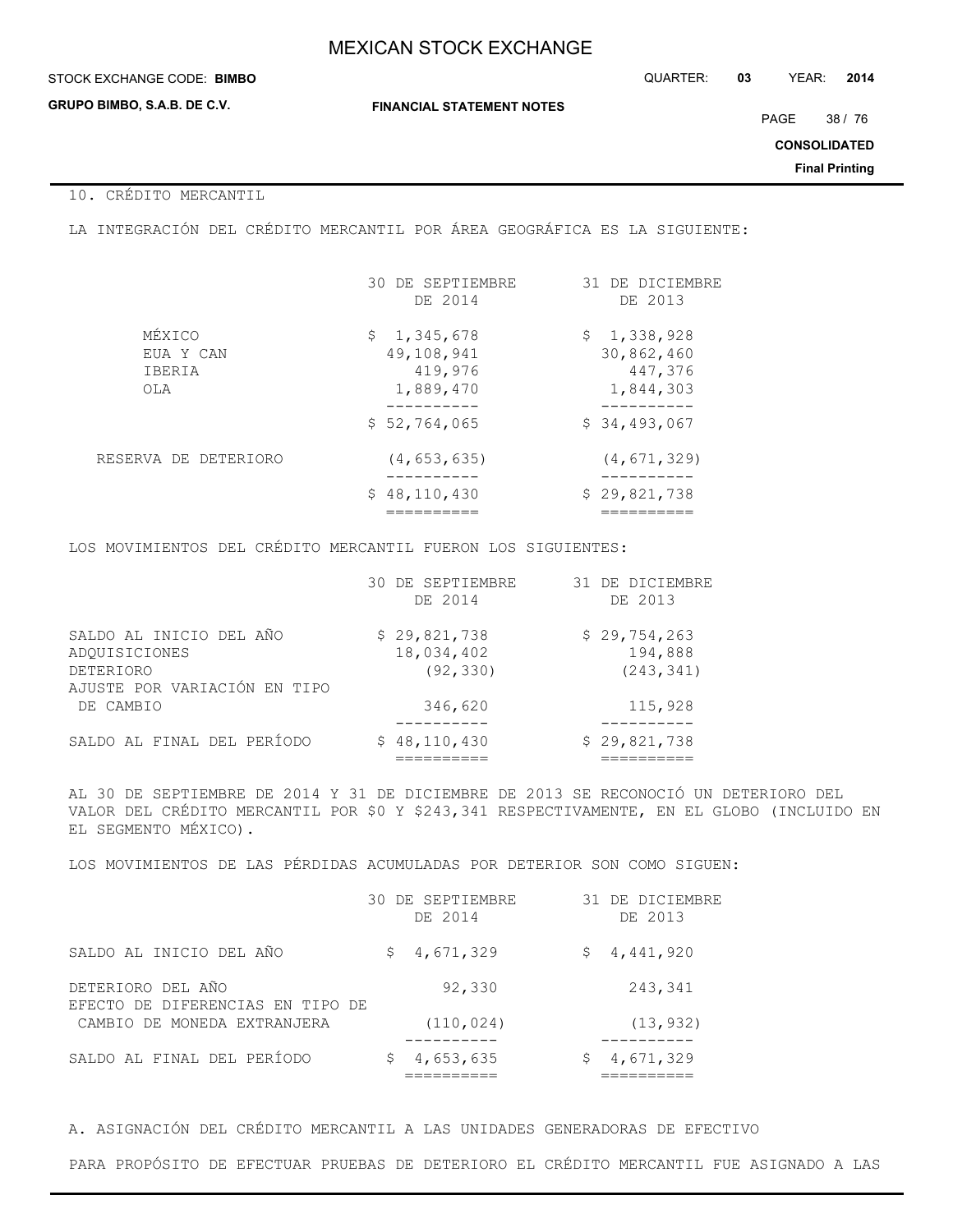**GRUPO BIMBO, S.A.B. DE C.V.**

**FINANCIAL STATEMENT NOTES**

PAGE 39 / 76

**CONSOLIDATED**

#### **Final Printing**

SIGUIENTES UNIDADES GENERADORAS DE EFECTIVO, LAS CUALES SE DIVIDEN PRINCIPALMENTE EN: MÉXICO (BIMBO, BARCEL Y EL GLOBO), EUA, BRASIL Y OTRAS (IBERIA Y ARGENTINA).

DESPUÉS DEL RECONOCIMIENTO DE LAS PÉRDIDAS POR DETERIORO, EL VALOR EN LIBROS DEL CRÉDITO MERCANTIL COMO UNIDAD GENERADORA DE EFECTIVO ES COMO SIGUE:

|                          | 30. | DE SEPTIEMBRE | 31 DE DICIEMBRE |
|--------------------------|-----|---------------|-----------------|
|                          |     | DE 2014       | DE 2013         |
| MÉXICO (EL GLOBO)        | S   |               |                 |
| EUA Y CAN                |     | 45,007,354    | 26,800,042      |
| BRASIL                   |     | 743,761       | 678,113         |
| OTRAS UGES SIN DETERIORO |     | 2,359,315     | 2,343,583       |
|                          |     | \$48,110,430  | \$29,821,738    |
|                          |     |               |                 |

#### EL GLOBO

EL MONTO RECUPERABLE DE MÉXICO (QUE INCLUYE EL GLOBO) COMO UNIDAD GENERADORA DE EFECTIVO ES DETERMINADO MEDIANTE EL MODELO DE VALOR EN USO, EL CUAL CONSISTE EN FLUJOS DE EFECTIVO PROYECTADOS BASADOS EN PRESUPUESTOS FINANCIEROS APROBADOS POR LA ADMINISTRACIÓN DE LA ENTIDAD. LOS FLUJOS DE EFECTIVO POR UN PERIODO MÁS ALLÁ DE 10 AÑOS HAN SIDO ESTIMADOS UTILIZANDO TASAS DE CRECIMIENTO Y MARGEN DE OPERACIÓN QUE ALCANZA EL 8%, QUE CONSIDERAN EL PROMEDIO A LARGO PLAZO DE UTILIDADES DE OPERACIÓN DE LA INDUSTRIA ASÍ COMO TAMBIÉN LA EXPERIENCIA PASADA DE LA ENTIDAD. ASIMISMO, CONSIDERA PROYECCIONES DE FLUJOS DE EFECTIVO A 10 AÑOS DEBIDO A QUE ES EL PERIODO EN QUE LA ENTIDAD ESPERA ALCANZAR LA TASA DE CRECIMIENTO PROMEDIO DE LA INDUSTRIA. AL 30 DE SEPTIEMBRE DE 2014 Y AL 31 DE DICIEMBRE DE 2013, LA TASA DE DESCUENTO ANTES DE IMPUESTOS UTILIZADA FUE DE 9.3% ANUAL, CONSIDERANDO EL VALOR DEL DINERO EN EL TIEMPO Y LOS RIESGOS ESPECÍFICOS LIGADOS A LA UNIDAD GENERADORA DE EFECTIVO.

#### EUA

EL MONTO RECUPERABLE DE EUA COMO UNIDAD GENERADORA DE EFECTIVO ES DETERMINADO MEDIANTE EL MODELO DE VALOR EN USO, EL CUAL CONSISTE EN FLUJOS DE EFECTIVO PROYECTADOS BASADOS EN PRESUPUESTOS FINANCIEROS APROBADOS POR LA ADMINISTRACIÓN DE LA ENTIDAD. LOS FLUJOS DE EFECTIVO POR UN PERIODO MÁS ALLÁ DE 10 AÑOS HAN SIDO ESTIMADOS UTILIZANDO TASAS DE CRECIMIENTO Y MARGEN DE OPERACIÓN QUE ALCANZA EL 8%, QUE CONSIDERAN EL PROMEDIO A LARGO PLAZO DE UTILIDADES DE OPERACIÓN DE LA INDUSTRIA ASÍ COMO TAMBIÉN LA EXPERIENCIA PASADA DE LA ENTIDAD. ASIMISMO, CONSIDERA PROYECCIONES DE FLUJOS DE EFECTIVO A 10 AÑOS DEBIDO A QUE ES EL PERIODO EN QUE LA ENTIDAD ESPERA ALCANZAR LA TASA DE CRECIMIENTO PROMEDIO DE LA INDUSTRIA. AL 30 DE SEPTIEMBRE DE 2014 Y AL 31 DE DICIEMBRE DE 2013, LA TASA DE DESCUENTO ANTES DE IMPUESTOS UTILIZADA FUE DE 6.88% ANUAL, CONSIDERANDO EL VALOR DEL DINERO EN EL TIEMPO Y LOS RIESGOS ESPECÍFICOS LIGADOS A LA UNIDAD GENERADORA DE EFECTIVO. LA ADMINISTRACIÓN CREE QUE UN POSIBLE CAMBIO SIGNIFICATIVO EN LOS SUPUESTOS CLAVE EN LOS QUE SE BASA EL MONTO RECUPERABLE NO CAUSARÍA QUE EL VALOR EN LIBROS DE LA UNIDAD GENERADORA DE EFECTIVO EXCEDA EL MONTO RECUPERABLE.

#### BRASIL

EL MONTO RECUPERABLE DE BRASIL COMO UNIDAD GENERADORA DE EFECTIVO ES DETERMINADO MEDIANTE EL MODELO DE VALOR EN USO, EL CUAL CONSISTE EN FLUJOS DE EFECTIVO PROYECTADOS BASADOS EN PRESUPUESTOS FINANCIEROS APROBADOS POR LA ADMINISTRACIÓN DE LA ENTIDAD. LOS FLUJOS DE EFECTIVO POR UN PERIODO MÁS ALLÁ DE 10 AÑOS HAN SIDO ESTIMADOS UTILIZANDO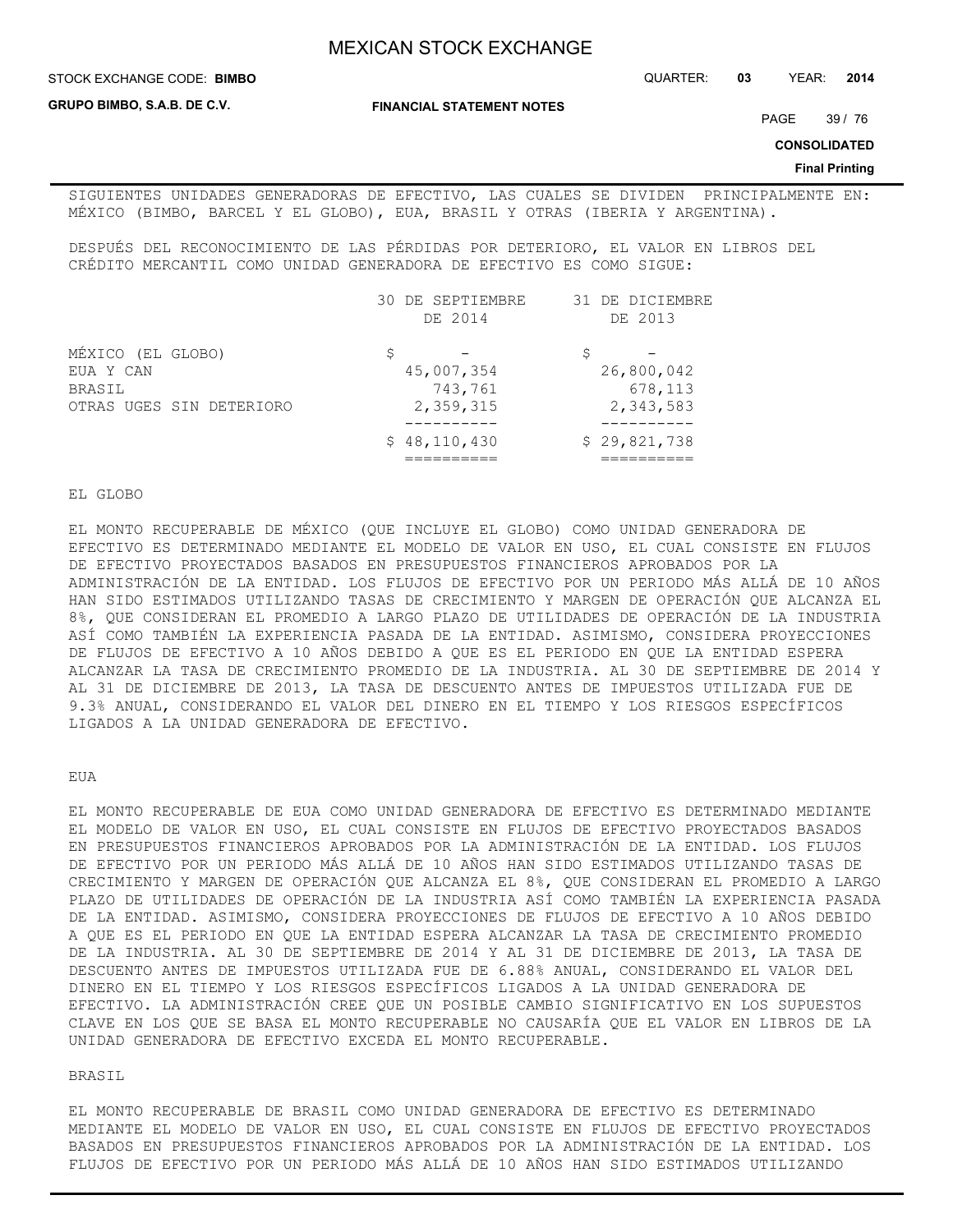STOCK EXCHANGE CODE: QUARTER: **03** YEAR: **2014 BIMBO**

**GRUPO BIMBO, S.A.B. DE C.V.**

**FINANCIAL STATEMENT NOTES**

PAGE 40 / 76

**CONSOLIDATED**

#### **Final Printing**

TASAS DE CRECIMIENTO Y MARGEN DE OPERACIÓN QUE ALCANZA EL 8%, QUE CONSIDERAN EL PROMEDIO A LARGO PLAZO DE UTILIDADES DE OPERACIÓN DE LA INDUSTRIA ASÍ COMO TAMBIÉN LA EXPERIENCIA PASADA DE LA ENTIDAD. ASIMISMO, CONSIDERA PROYECCIONES DE FLUJOS DE EFECTIVO A 10 AÑOS DEBIDO A QUE ES EL PERIODO EN QUE LA ENTIDAD ESPERA ALCANZAR LA TASA DE CRECIMIENTO PROMEDIO DE LA INDUSTRIA. AL 30 DE SEPTIEMBRE DE 2014 Y AL 31 DE DICIEMBRE DE 2013, LA TASA DE DESCUENTO ANTES DE IMPUESTOS UTILIZADA FUE DE 9.1% ANUAL, CONSIDERANDO EL VALOR DEL DINERO EN EL TIEMPO Y LOS RIESGOS ESPECÍFICOS LIGADOS A LA UNIDAD GENERADORA DE EFECTIVO.

#### OTROS

EL MONTO RECUPERABLE DE OTRAS UNIDADES GENERADORAS DE EFECTIVO ES DETERMINADO MEDIANTE EL MODELO DE VALOR EN USO, EL CUAL CONSISTE EN FLUJOS DE EFECTIVO PROYECTADOS BASADOS EN PRESUPUESTOS FINANCIEROS APROBADOS POR LA ADMINISTRACIÓN DE LA ENTIDAD, DICHOS PRESUPUESTOS CONTEMPLAN EL PERIODO DE 1 AÑO Y 5 AÑOS. LA ADMINISTRACIÓN CREE QUE UN POSIBLE CAMBIO SIGNIFICATIVO EN LOS SUPUESTOS CLAVE EN LOS QUE SE BASA EL MONTO RECUPERABLE NO CAUSARÍA QUE EL VALOR EN LIBROS DE LA UNIDAD GENERADORA DE EFECTIVO EXCEDA EL MONTO RECUPERABLE.

LOS SUPUESTOS CLAVE VARÍAN DE UGE A UGE; SIN EMBARGO, LOS SUPUESTOS CLAVE DE LARGO PLAZO CON MAYOR IMPACTO EN LAS PROYECCIONES DE FLUJOS DE EFECTIVO ESTÁN INCLUIDOS EN LA PERPETUIDAD. LOS RANGOS DE DICHOS SUPUESTOS SON COMO SIGUE:

| CRECIMIENTO EN VENTAS            | ્ર ર ર   |
|----------------------------------|----------|
| MARGEN DE OPERACIÓN              | $8 - 12$ |
| INVERSIONES EN BIENES DE CAPITAL |          |
| COMO PORCENTAJE DE DEPRECIACIÓN  | 100%     |

11. DEUDA A LARGO PLAZO PRÉSTAMOS

BONOS INTERNACIONALES –

EL 30 DE JUNIO DE 2010, LA COMPAÑÍA REALIZÓ UNA EMISIÓN CONFORME A LA REGLA 144 A REGULACIÓN S DE LA SECURITY EXCHANGE COMMISSION ("SEC" POR SUS SIGLAS EN INGLÉS) POR 800 MILLONES DE DÓLARES ESTADOUNIDENSES Y CON VENCIMIENTO EL 30 DE JUNIO DE 2020. SOBRE DICHO FINANCIAMIENTO, LA COMPAÑÍA DEBE PAGAR UNA TASA DE INTERÉS FIJA DEL 4.875% PAGADERA SEMESTRALMENTE. LOS RECURSOS DE DICHA EMISIÓN, FUERON APLICADOS AL REFINANCIAMIENTO DE DEUDA DE LA COMPAÑÍA.

| VALOR        | 30 SEPTIEMBRE | 31 DICIEMBRE |
|--------------|---------------|--------------|
| RAZONABLE    | DE 2014       | DE 2013      |
| \$11,850,371 | \$10,763,280  | \$10,461,200 |

EL 25 DE ENERO DE 2012 LA COMPAÑÍA REALIZÓ UNA EMISIÓN CONFORME A LA REGLA 144 A Y LA REGULACIÓN S DE LA SECURITY EXCHANGE COMMISSION ("SEC" POR SUS SIGLAS EN INGLÉS) POR 800 MILLONES DE DÓLARES ESTADOUNIDENSES CON VENCIMIENTO EL 25 DE ENERO DE 2022. DICHO FINANCIAMIENTO DEVENGA UNA TASA DE INTERÉS FIJA DEL 4.50% PAGADERA SEMESTRALMENTE. LOS RECURSOS PROVENIENTES DE LA PRESENTE EMISIÓN TUVIERON COMO DESTINO EL REFINANCIAMIENTO DE LA DEUDA.

| VAIOR     | SEPTIEMBRE  | $\sim$<br><b>DICIEMBRE</b> |
|-----------|-------------|----------------------------|
| RAZONARLE | 2014<br>ר ∩ | רומכ י<br>:דר              |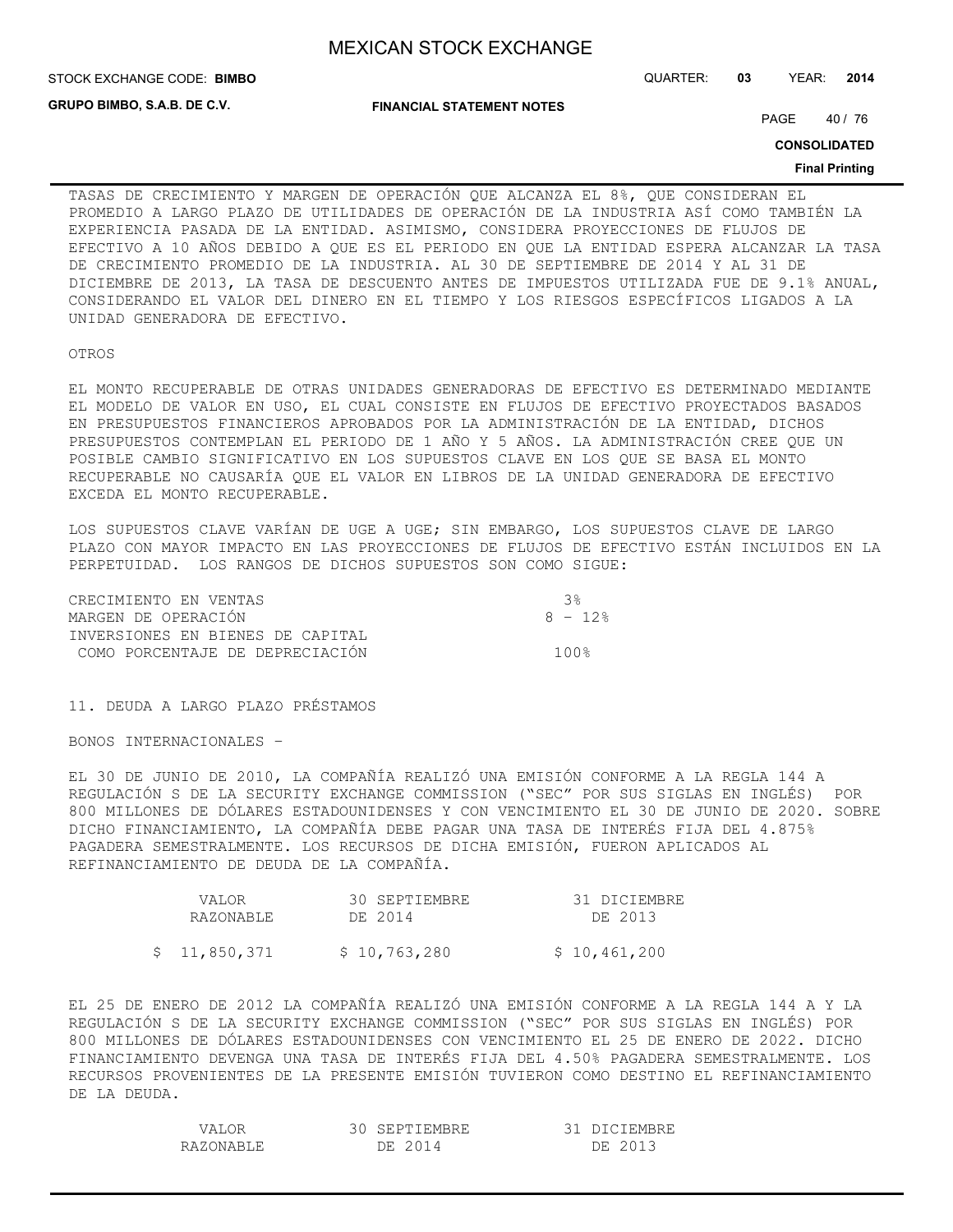| STOCK EXCHANGE CODE: BIMBO         |                                  | QUARTER:     | 03 | YEAR:               | 2014                  |
|------------------------------------|----------------------------------|--------------|----|---------------------|-----------------------|
| <b>GRUPO BIMBO, S.A.B. DE C.V.</b> | <b>FINANCIAL STATEMENT NOTES</b> |              |    | PAGE                | 41 / 76               |
|                                    |                                  |              |    | <b>CONSOLIDATED</b> |                       |
|                                    |                                  |              |    |                     | <b>Final Printing</b> |
| 11,338,039                         | \$10,763,280                     | \$10,461,200 |    |                     |                       |

EL 27 DE JUNIO DE 2014 LA COMPAÑÍA REALIZÓ UNA EMISIÓN CONFORME A LA REGLA 144 A Y LA REGULACIÓN S DE LA SECURITY EXCHANGE COMMISSION ("SEC" POR SUS SIGLAS EN INGLÉS) POR 800 MILLONES DE DÓLARES ESTADOUNIDENSES CON VENCIMIENTO EL 27 DE JUNIO DE 2024. DICHO FINANCIAMIENTO DEVENGA UNA TASA DE INTERÉS FIJA DEL 3.875% PAGADERA SEMESTRALMENTE. LOS RECURSOS PROVENIENTES DE LA PRESENTE EMISIÓN TUVIERON COMO DESTINO EL REFINANCIAMIENTO DE LA DEUDA.

| VALOR        | 30 SEPTIEMBRE | 31 DICIEMBRE |
|--------------|---------------|--------------|
| RAZONABLE    | DE 2014       | DE 2013      |
| \$10,628,739 | \$10,763,280  |              |
|              |               |              |

EL 27 DE JUNIO DE 2014 LA COMPAÑÍA REALIZÓ UNA EMISIÓN CONFORME A LA REGLA 144 A Y LA REGULACIÓN S DE LA SECURITY EXCHANGE COMISIÓN ("SEC" POR SUS SIGLAS EN INGLÉS) POR 500 MILLONES DE DÓLARES ESTADOUNIDENSES CON VENCIMIENTO EL 27 DE JUNIO DE 2044. DICHO FINANCIAMIENTO DEVENGA UNA TASA DE INTERÉS FIJA DEL 4.88% PAGADERA SEMESTRALMENTE. LOS RECURSOS PROVENIENTES DE LA PRESENTE EMISIÓN TUVIERON COMO DESTINO EL REFINANCIAMIENTO DE LA DEUDA.

| VALOR       | 30 SEPTIEMBRE | 31 DICIEMBRE |
|-------------|---------------|--------------|
| RAZONABLE   | DE 2014       | DE 2013      |
| \$6,536,136 | \$6,727,050   |              |

LOS BONOS INTERNACIONALES EMITIDOS POR LA COMPAÑÍA, CUENTAN CON LA GARANTÍA DE SUS PRINCIPALES SUBSIDIARIAS OPERATIVAS.

### CERTIFICADOS BURSÁTILES

A LA FECHA, LA COMPAÑÍA MANTIENE VIGENTES DIVERSAS EMISIONES DE CERTIFICADOS BURSÁTILES.

BIMBO 12- CON EL PROPÓSITO DE REFINANCIAR PARCIALMENTE SU DEUDA DE LARGO PLAZO, EL 10 DE FEBRERO DE 2012 LA COMPAÑÍA EMITIÓ CERTIFICADOS BURSÁTILES CON VENCIMIENTO EN AGOSTO DE 2018 Y CON UNA TASA DE INTERÉS FIJA DE 6.83%.

| VALOR       | 30 SEPTIEMBRE | 31 DICIEMBRE |
|-------------|---------------|--------------|
| RAZONABLE   | DE 2014       | DE 2013      |
| \$5,250,000 | \$5,000,000   | \$5,000,000  |

DURANTE 2009, LA COMPAÑÍA REALIZÓ LAS SIGUIENTES EMISIONES DE CERTIFICADOS BURSÁTILES, PAGADERAS A SU VENCIMIENTO. LOS RECURSOS OBTENIDOS DE DICHAS EMISIONES, FUERON UTILIZADOS PARA REFINANCIAR DEUDA DE LA COMPAÑÍA, ORIGINALMENTE CONTRATADA PARA HACER FRENTE A LA ADQUISICIÓN DE BFI.

BIMBO 09- EMITIDOS EL 15 DE JUNIO DE 2009, CON VENCIMIENTO EN JUNIO DE 2014 Y CON UNA TASA DE INTERÉS APLICABLE A ESTA EMISIÓN DE TIIE DE 28 DÍAS MÁS 1.55 PUNTOS PORCENTUALES.

| A.        | EPTIEMBRE       | IEMBRE    |
|-----------|-----------------|-----------|
| RAZONARLE | DF.<br>$\Delta$ | 1 २<br>DΕ |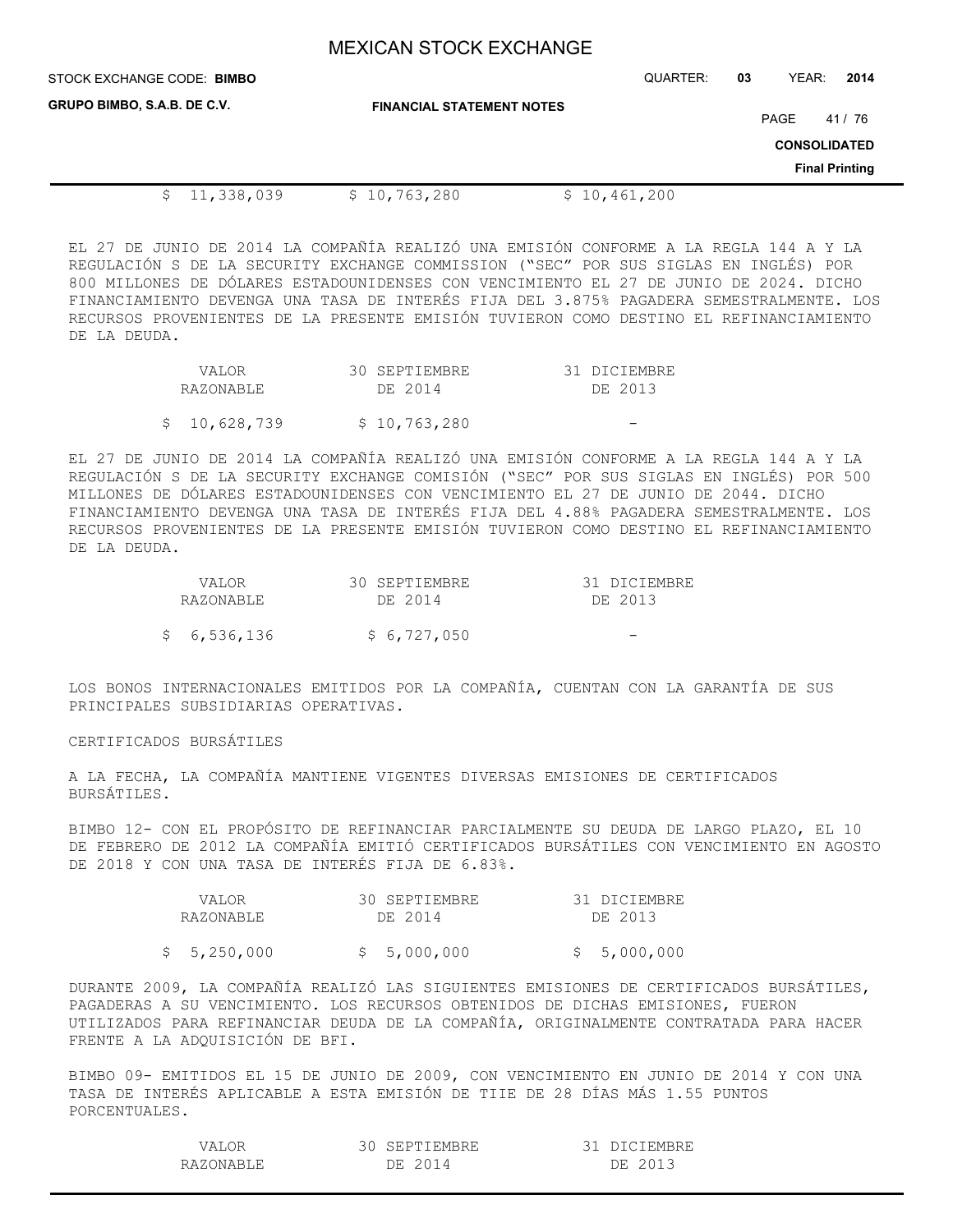| STOCK EXCHANGE CODE: BIMBO     |                                  | QUARTER:         | YEAR:<br>2014<br>03                                             |
|--------------------------------|----------------------------------|------------------|-----------------------------------------------------------------|
| GRUPO BIMBO, S.A.B. DE C.V.    | <b>FINANCIAL STATEMENT NOTES</b> |                  | PAGE<br>42 / 76<br><b>CONSOLIDATED</b><br><b>Final Printing</b> |
| \$<br>$\overline{\phantom{m}}$ | \$<br>$\qquad \qquad -$          | 5,000,000<br>\$. |                                                                 |

BIMBO 09-2- EMITIDOS EL 15 DE JUNIO DE 2009 Y CON VENCIMIENTO EN JUNIO DE 2016 Y CON UNA TASA DE INTERÉS FIJA DEL 10.60%.

| VALOR       | 30 SEPTIEMBRE | 31 DICIEMBRE |
|-------------|---------------|--------------|
| RAZONABLE   | DE 2014       | DE 2013      |
| \$2,216,180 | \$ 2,000,000  | \$2,000,000  |

BIMBO 09-U- EMITIDOS EL 15 DE JUNIO DE 2009 POR UN MONTO DE 706,302 UDIS, CON VENCIMIENTO EN JUNIO DE 2016, DEVENGANDO UNA TASA DE INTERÉS FIJA DEL 6.05%. EL VALOR DE LA UDI AL 30 DE SEPTIEMBRE DE 2014 Y AL 31 DE DICIEMBRE DE 2013 ES DE \$5.1786 Y \$5.0587 PESOS POR UDI, RESPECTIVAMENTE.

| VALOR<br>RAZONABLE | 30 SEPTIEMBRE<br>DE 2014 | 31 DICIEMBRE<br>DE 2013 |
|--------------------|--------------------------|-------------------------|
| \$ 3,965,106       | \$ 3,657,678             | \$3,572,993             |

### CRÉDITO BANCARIO SINDICADO

EL 26 DE ABRIL DE 2011, LA COMPAÑÍA CONTRATÓ UN CRÉDITO BANCARIO A LARGO PLAZO POR UN IMPORTE DE 1,300 MILLONES DE DÓLARES ESTADOUNIDENSES. EN DICHO CRÉDITO, PARTICIPABA BANK OF AMERICA N.A. COMO AGENTE ADMINISTRADOR Y UN SINDICATO DE BANCOS INTEGRADO EN SU MOMENTO POR DIEZ INSTITUCIONES. LA COMPAÑÍA PAGABA INTERESES A LA TASA LIBOR MÁS 1.10%. LOS RECURSOS OBTENIDOS DE ESTE FINANCIAMIENTO, FUERON APLICADOS AL REFINANCIAMIENTO DE OBLIGACIONES ORIGINALMENTE CONTRATADAS PARA FINANCIAR LA ADQUISICIÓN DE BFI Y PARA EL PAGO PARCIAL DE LA ADQUISICIÓN DE SARA LEE.

AL 30 DE JUNIO DE 2014, LA COMPAÑÍA HABÍA LIQUIDADO LA TOTALIDAD DEL FINANCIAMIENTO.

| VALOR<br>RAZONABLE | 30 SEPTIEMBRE<br>DE 2014 | 31 DICIEMBRE<br>DE 2013 |
|--------------------|--------------------------|-------------------------|
|                    | $\overline{\phantom{0}}$ | \$693,055               |

LÍNEA DE CRÉDITO COMPROMETIDA REVOLVENTE (MULTIMONEDA)

EN DICIEMBRE DE 2013, LA COMPAÑÍA RENOVÓ Y ENMENDÓ LOS TÉRMINOS Y CONDICIONES DE DICHA LÍNEA COMPROMETIDA MULTIMONEDA, CONTRATADA ORIGINALMENTE EL 26 DE ABRIL DE 2010.

DE ACUERDO A LOS NUEVOS TÉRMINOS Y CONDICIONES, SON NUEVE LAS INSTITUCIONES FINANCIERAS COMPROMETIDAS EN ESTA LÍNEA. EL IMPORTE TOTAL DE LA LÍNEA ES DE HASTA \$2,000 MILLONES DE DÓLARES, CON FECHA DE VENCIMIENTO EN EL 13 DE MARZO DE 2019 Y CON UNA TASA DE INTERÉS APLICABLE DE LIBOR MÁS 1.00% PARA DISPOSICIONES EN DÓLARES AMERICANOS, CDOR MÁS 1.00% PARA DISPOSICIONES EN DÓLARES CANADIENSES Y DE TIIE MÁS 0.75% PARA DISPOSICIONES EN PESOS.

LA LÍNEA REVOLVENTE HA SIDO DISPUESTA DURANTE EL TERCER TRIMESTRE DEL 2014 PRINCIPALMENTE PARA EL PAGO DE UNA PORCIÓN DE LA ADQUISICIÓN DE CANADA BREAD. DICHA DISPOSICIÓN FUE REALIZADA EN DÓLARES AMERICANOS, DÓLARES CANADIENSES Y PESOS.

VALOR 30 SEPTIEMBRE 31 DICIEMBRE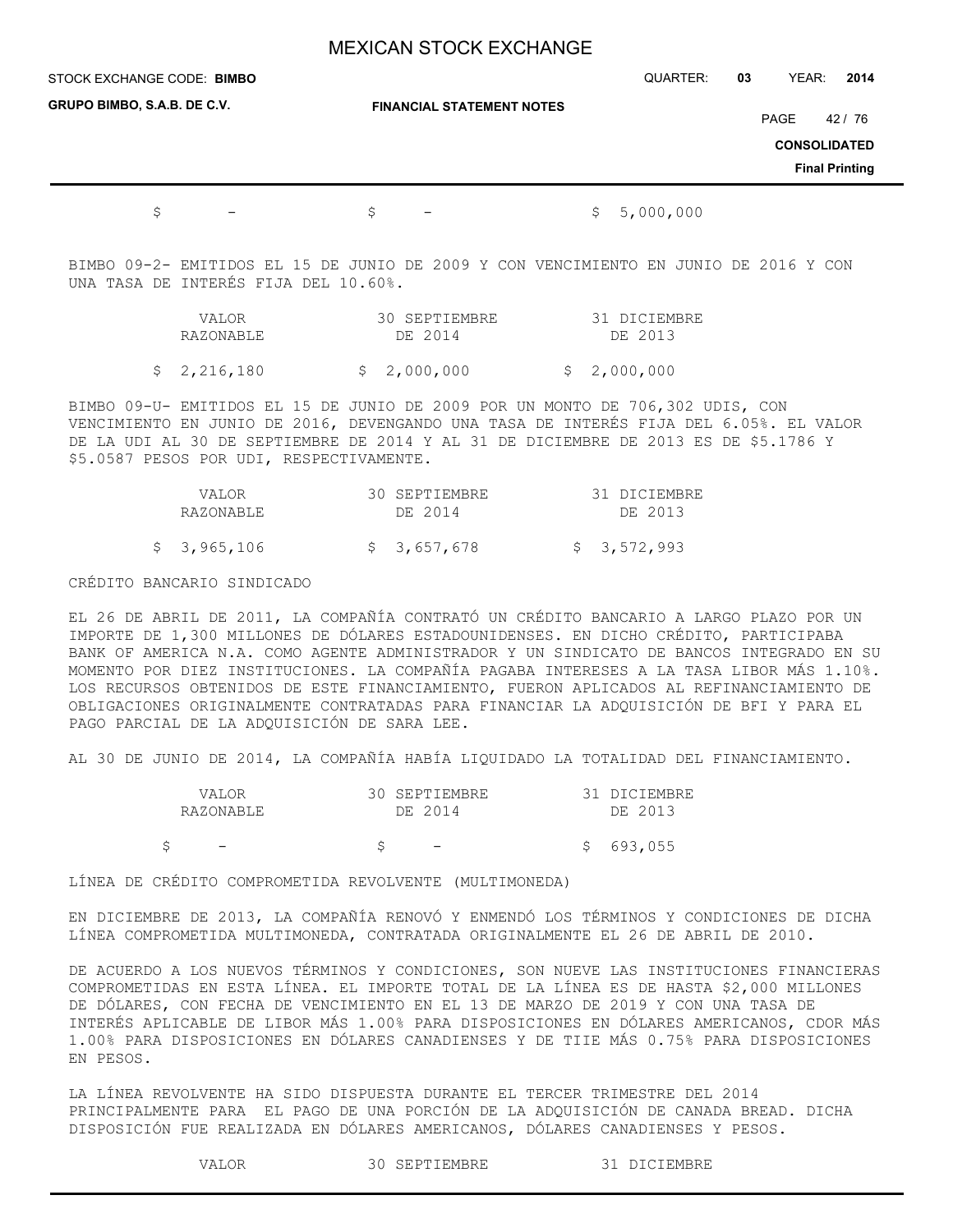| STOCK EXCHANGE CODE: BIMBO  |                                  | QUARTER: | 03 | YEAR:               | 2014                  |
|-----------------------------|----------------------------------|----------|----|---------------------|-----------------------|
| GRUPO BIMBO, S.A.B. DE C.V. | <b>FINANCIAL STATEMENT NOTES</b> |          |    | PAGE                | 43/76                 |
|                             |                                  |          |    | <b>CONSOLIDATED</b> |                       |
|                             |                                  |          |    |                     | <b>Final Printing</b> |
| RAZONABLE                   | DE 2014                          | DE 2013  |    |                     |                       |
| \$8,291,601                 | \$8,286,854                      |          |    |                     |                       |

LOS CRÉDITOS BANCARIOS CONTRATADOS POR LA COMPAÑÍA, CUENTAN CON EL AVAL DE SUS PRINCIPALES SUBSIDIARIAS OPERATIVAS.

CRÉDITO REVOLVENTE EN DÓLARES ESTADOUNIDENSES

AL 30 DE SEPTIEMBRE DEL 2014, LA COMPAÑÍA TIENE DISPONIBLE LÍNEAS DE CRÉDITO REVOLVENTE COMPROMETIDAS CON INSTITUCIONES BANCARIAS ESTADOUNIDENSES POR UN MONTO DE HASTA 29 MILLONES DE DÓLARES ESTADOUNIDENSES. LOS PAGOS DE INTERESES SERÁN SOBRE EL SALDO REMANENTE ANUAL A UNA TASA DE INTERÉS LIBOR MÁS 0.90% PARA AMBAS INSTITUCIONES. ADEMÁS, LA ENTIDAD PAGARÁ COMISIÓNES ANUALES POR LOS MONTOS NO DISPUESTOS. AL 30 DE SEPTIEMBRE DE 2014 LA COMPAÑÍA NO TENÍA SALDO DISPUESTO SOBRE ESTAS LÍNEAS. NO HAY OBLIGACIONES DE NO HACER ASOCIADAS A RAZONES FINANCIERAS POR ESTA LÍNEA DE CRÉDITO REVOLVENTE.

| VALOR         | 30 SEPTIEMBRE | 31 DICIEMBRE |
|---------------|---------------|--------------|
| RAZONABLE     | DE 2014       | DE 2013      |
|               |               |              |
| \$211,229,370 | \$211,229,370 |              |

CRÉDITOS QUIROGRAFARIOS PARA CAPITAL DE TRABAJO

ENTRE EL 27 Y 30 DE DICIEMBRE DEL 2013, LA COMPAÑÍA CONTRATÓ, CON TRES INSTITUCIONES FINANCIERAS, TRES CRÉDITOS QUIROGRAFARIOS DE CORTO PLAZO POR UN MONTO DE 350, 1,500 Y 2,500 MILLONES DE PESOS RESPECTIVAMENTE. AL 30 DE SEPTIEMBRE DE 2014 LA COMPAÑÍA HABÍA PREPAGADO LA TOTALIDAD DE LOS CRÉDITOS.

|  | VALOR     | 30 SEPTIEMBRE            | 31 DICIEMBRE |
|--|-----------|--------------------------|--------------|
|  | RAZONABLE | DE 2014                  | DE 2013      |
|  |           | $\overline{\phantom{0}}$ | \$1,900,000  |

OTROS - ALGUNAS SUBSIDIARIAS TIENEN CONTRATADOS OTROS PRÉSTAMOS DIRECTOS PARA SOLVENTAR PRINCIPALMENTE SUS NECESIDADES DE CAPITAL DE TRABAJO, CON VENCIMIENTOS QUE FLUCTÚAN ENTRE EL 2014 Y 2018, QUE GENERAN INTERESES A DIVERSAS TASAS.

|                     | VALOR<br>RAZONABLE               | 30 SEPTIEMBBRE<br>DE 2014 |              | 31 DICIEMBRE<br>DE 2013 |
|---------------------|----------------------------------|---------------------------|--------------|-------------------------|
|                     | \$2,441,613                      | \$2,441,613               | $\mathsf{S}$ | 1,500,706               |
|                     | \$62,517,785                     | \$60,403,035              | \$           | 40,589,154              |
| DEUDA A LARGO PLAZO | MENOS - PORCIÓN CIRCULANTE DE LA |                           |              |                         |
| \$                  | 1,484,911                        | \$1,484,911               |              | \$7,997,043             |
| DEUDA A LARGO PLAZO |                                  |                           |              |                         |
|                     | \$61,032,874                     | \$58,918,124              |              | \$32,592,111            |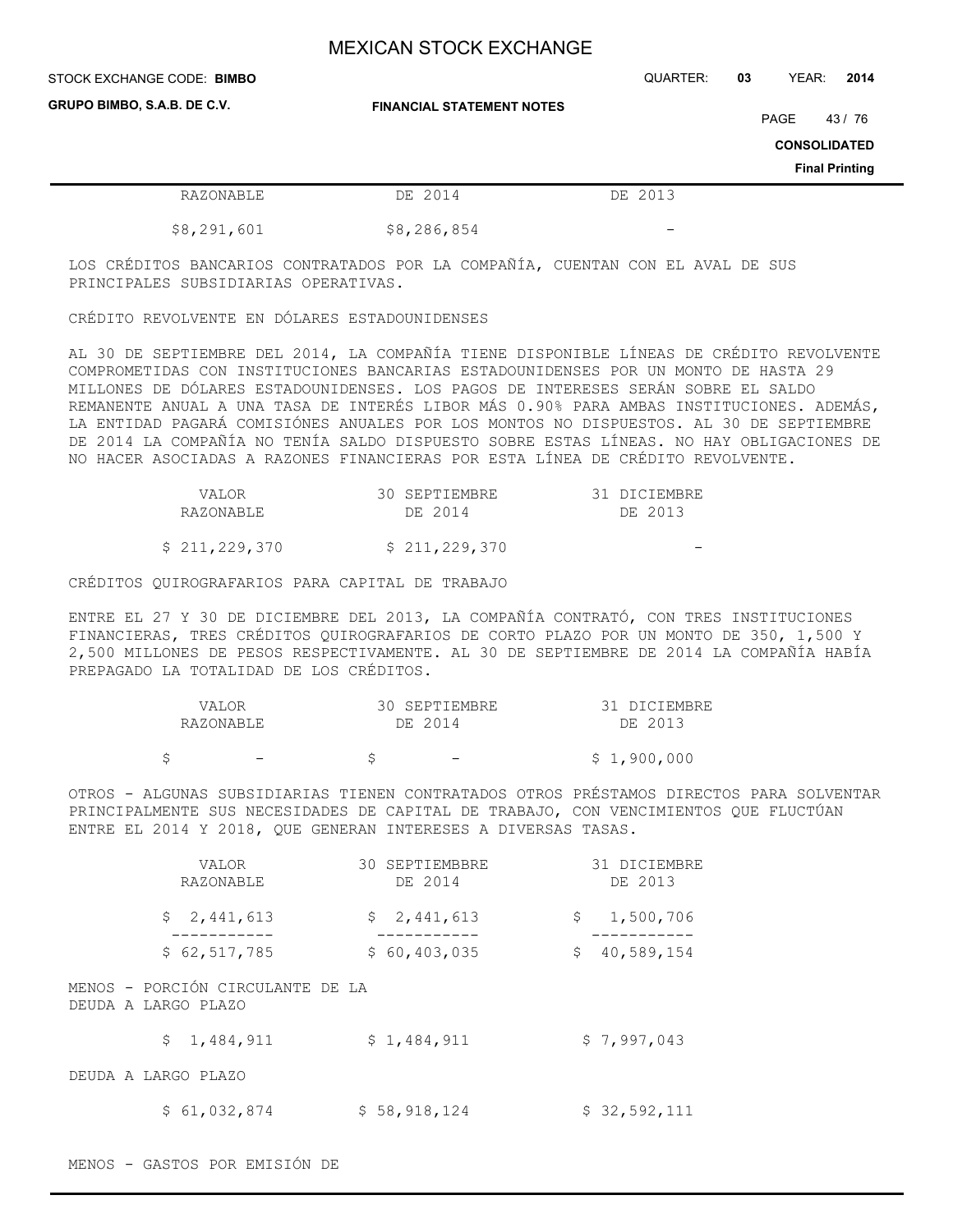| STOCK EXCHANGE CODE: BIMBO                          |                                  | QUARTER:      | YEAR:<br>03<br>2014   |
|-----------------------------------------------------|----------------------------------|---------------|-----------------------|
| GRUPO BIMBO, S.A.B. DE C.V.                         | <b>FINANCIAL STATEMENT NOTES</b> |               | PAGE<br>44 / 76       |
|                                                     |                                  |               | <b>CONSOLIDATED</b>   |
|                                                     |                                  |               | <b>Final Printing</b> |
| DEUDA                                               |                                  |               |                       |
| \$<br>445,604                                       | \$<br>445,605                    | \$<br>260,182 |                       |
| DEUDA A LARGO PLAZO DESPUÉS DE<br>GASTOS DE EMISIÓN |                                  |               |                       |
| \$60,587,270                                        | \$58,472,519                     | \$32,331,929  |                       |

LOS VENCIMIENTOS DE LA DEUDA A LARGO PLAZO AL 31 DE SEPTIEMBRE DE 2014, SON COMO SIGUE:

| AÑOS                                     |                   | IMPORTE                                         |
|------------------------------------------|-------------------|-------------------------------------------------|
| 2015<br>2016<br>2017<br>AÑOS POSTERIORES | \$<br>Ş<br>S<br>S | 396,815<br>5,892,058<br>317,917<br>52, 311, 334 |
|                                          | S                 | 58,918,124                                      |

TODAS LAS EMISIONES DE CERTIFICADOS BURSÁTILES VIGENTES Y LOS BONOS INTERNACIONALES ESTÁN GARANTIZADOS POR LAS PRINCIPALES SUBSIDIARIAS DEL GRUPO. AL 30 DE SEPTIEMBRE DE 2014 Y AL 31 DE DICIEMBRE DE 2013 LA COMPAÑÍA HA CUMPLIDO CON TODAS LAS OBLIGACIONES DE HACER Y DE NO HACER INCLUYENDO DIVERSAS RAZONES FINANCIERAS ESTABLECIDAS EN LOS CONTRATOS DE CRÉDITO DE LA ENTIDAD Y SUS SUBSIDIARIAS.

### 12. INSTRUMENTOS FINANCIEROS DERIVADOS

12.1 CATEGORÍAS DE LOS INSTRUMENTOS FINANCIEROS AL 30 DE SEPTIEMBRE DE 2014 Y 31 DICIEMBRE DE 2013

| 30                                                                | DE SEPTIEMBRE<br>DE 2014 | 31 DE DICIEMBRE<br>DE 2013 |
|-------------------------------------------------------------------|--------------------------|----------------------------|
| ACTIVO CIRCULANTE:                                                |                          |                            |
| EFECTIVO Y EQUIVALENTES                                           |                          |                            |
| DE EFECTIVO                                                       | \$<br>3,601,432          | \$2,503,980                |
| CUENTAS Y DOCUMENTOS POR                                          |                          |                            |
| COBRAR, NETO                                                      | \$18,515,768             | \$15,334,643               |
| INSTRUMENTOS FINANCIEROS                                          |                          |                            |
| DERIVADOS                                                         | \$<br>54,593             | \$<br>37,445               |
| DEPÓSITOS EN CUENTAS DE GARANTÍA<br>DE INSTRUMENTOS FINANCIEROS   |                          |                            |
| DERIVADOS                                                         | \$<br>854,954            | \$<br>659,338              |
| TOTAL DEL ACTIVO CIRCULANTE<br>CUENTAS POR COBRAR A LARGO PLAZO A | \$23,06,747              | \$18,535,406               |
| OPERADORES INDEPENDIENTES                                         | \$<br>1,231,444          | \$<br>1,560,218            |
| INSTRUMENTOS FINANCIEROS DERIVADOS \$                             | 1,146,841                | \$<br>695,302              |
|                                                                   |                          |                            |
|                                                                   |                          |                            |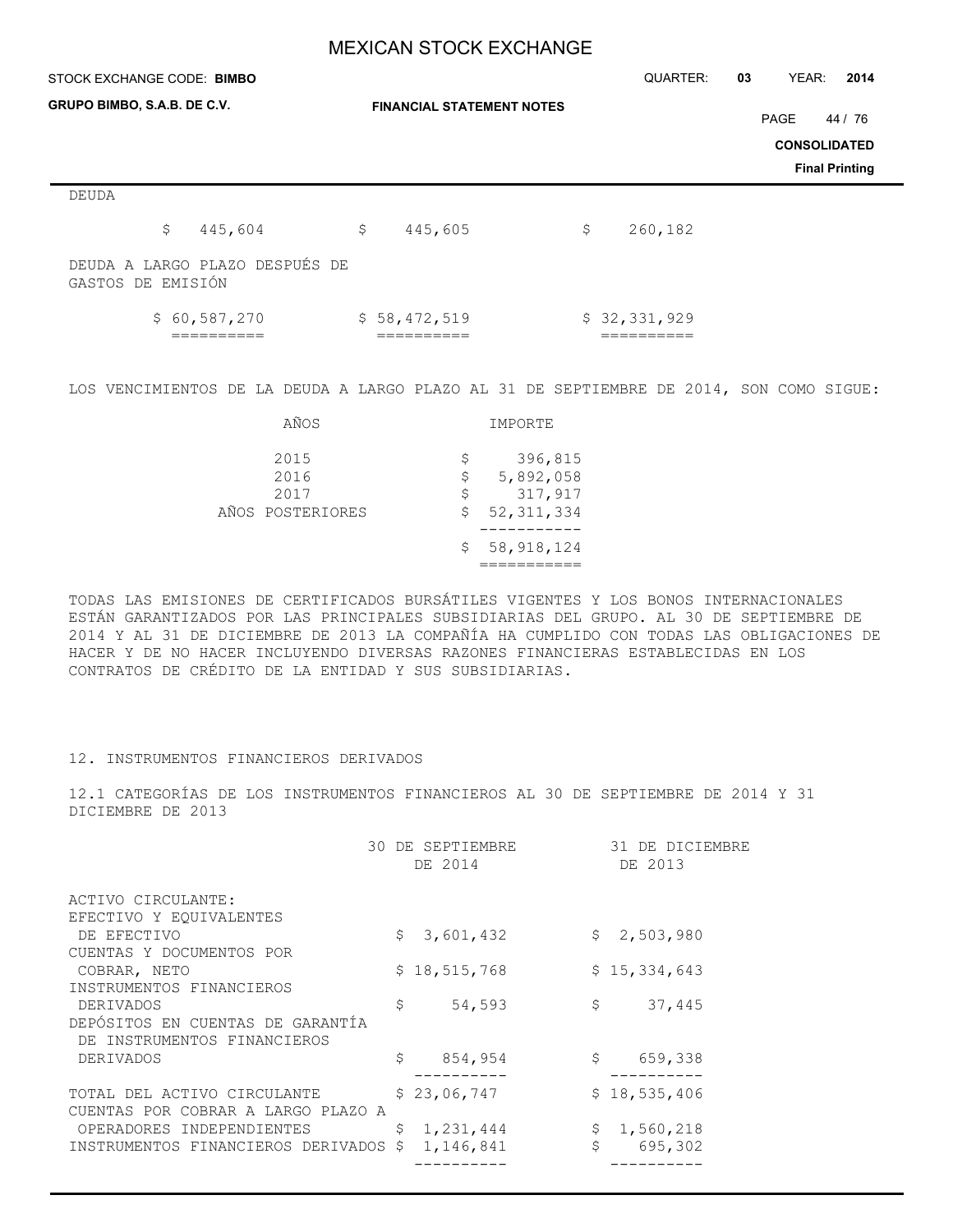#### STOCK EXCHANGE CODE: QUARTER: **03** YEAR: **2014 BIMBO**

**GRUPO BIMBO, S.A.B. DE C.V.**

#### **FINANCIAL STATEMENT NOTES**

PAGE 45 / 76

**CONSOLIDATED**

**Final Printing**

| TOTAL DEL ACTIVO                      | \$25,405,032 |    | \$20,790,926   |
|---------------------------------------|--------------|----|----------------|
|                                       | ==========   |    | ==========     |
|                                       |              |    |                |
| PASIVO CIRCULANTE:                    |              |    |                |
| CRÉDITOS BANCARIOS                    | \$1,484,911  |    | \$2,997,043    |
| CRÉDITOS BURSÁTILES                   |              |    | \$5,000,000    |
| CUENTAS POR PAGAR A PROVEEDORES       | \$10,305,234 |    | \$10, 220, 753 |
| OTRAS CUENTAS POR PAGAR               |              |    |                |
| Y PASIVOS ACUMULADOS                  | \$16,676,752 |    | \$10,778,944   |
| INSTRUMENTOS FINANCIEROS DERIVADOS \$ | 730,476      |    | \$1,033,543    |
|                                       |              |    |                |
| TOTAL DEL PASIVO CIRCULANTE           | \$29,197,373 |    | \$30,030,283   |
|                                       |              |    |                |
| CRÉDITOS BANCARIOS                    | \$9,243,555  |    | \$1,096,718    |
| CRÉDITOS BURSÁTILES                   | \$49,228,963 |    | \$31, 235, 211 |
| INSTRUMENTOS FINANCIEROS DERIVADOS \$ | 439,928      | Ŝ. | 236,334        |
|                                       |              |    |                |
| TOTAL DEL PASIVO                      | \$88,109,819 |    | \$62,598,546   |
|                                       |              |    |                |
|                                       |              |    |                |

12.2 ADMINISTRACIÓN DE RIESGOS

LA ENTIDAD, DENTRO DEL MARCO DE SUS OPERACIONES COTIDIANAS, SE ENCUENTRA EXPUESTA A RIESGOS INTRÍNSECOS A DISTINTAS VARIABLES DE TIPO FINANCIERO, ASÍ COMO A VARIACIONES EN EL PRECIO DE ALGUNOS INSUMOS QUE COTIZAN EN MERCADOS FORMALES INTERNACIONALES. LA ENTIDAD CUENTA CON UN PROCESO ORDENADO DE MANEJO DE RIESGOS QUE RECAE EN ÓRGANOS REGULADORES LOS CUALES EVALÚAN LA NATURALEZA Y ALCANCE DE DICHOS RIESGOS.

LOS PRINCIPALES RIESGOS FINANCIEROS A LOS QUE ESTÁ SUJETA LA ENTIDAD SON:

- RIESGOS DE MERCADO - RIESGOS DE TASA DE INTERÉS - RIESGOS DE TIPO DE CAMBIO - RIESGOS DE PRECIOS - RIESGOS DE LIQUIDEZ - RIESGOS DE CRÉDITO - RIESGOS DE CAPITAL

LA TESORERÍA CORPORATIVA ES RESPONSABLE DE LA ADMINISTRACIÓN DE LOS RIESGOS DE TASA DE INTERÉS, DE TIPO DE CAMBIO, DE LIQUIDEZ Y DE CRÉDITO QUE EMANAN DE SU OPERACIÓN DIARIA. A SU VEZ, LOS SUBCOMITÉS DE RIESGO DE MERCADO DE MATERIAS PRIMAS SON LOS ENCARGADOS DE ADMINISTRAR EL RIESGO DE MERCADO DE PRECIOS INVOLUCRADO EN LA COMPRA DE INSUMOS; ASÍ MISMO REVISAN LA CONSISTENCIA DE LAS POSICIONES ABIERTAS DE LA ENTIDAD EN LOS MERCADOS DE FUTUROS CON LA ESTRATEGIA CORPORATIVA. AMBOS ORGANISMOS REPORTAN ESTAS ACTIVIDADES A LA DIRECCIÓN DE ADMINISTRACIÓN DE RIESGOS. LOS OBJETIVOS PRIMORDIALES DE LA DIRECCIÓN DE ADMINISTRACIÓN DE RIESGOS SON:

- IDENTIFICAR, EVALUAR Y MONITOREAR LOS RIESGOS EXTERNOS E INTERNOS QUE PUDIERAN IMPACTAR SIGNIFICATIVAMENTE A LA ENTIDAD;

- PRIORIZAR RIESGOS;

- ASEGURAR LA ASIGNACIÓN Y SEGUIMIENTO DE LOS RIESGOS;
- VALIDAR ÓRGANOS Y/O RESPONSABLES DE SU ADMINISTRACIÓN;
- VALIDAR AVANCES EN LA ADMINISTRACIÓN DE CADA UNO DE LOS RIESGOS PRIORITARIOS; Y

- RECOMENDAR ACCIONES A SEGUIR.

EN VIRTUD DE QUE TODAS LAS VARIABLES A LAS QUE LA ENTIDAD SE ENCUENTRA EXPUESTA GUARDAN UN COMPORTAMIENTO DINÁMICO, LAS ESTRATEGIAS DE COBERTURA SON VALORADAS Y MONITOREADAS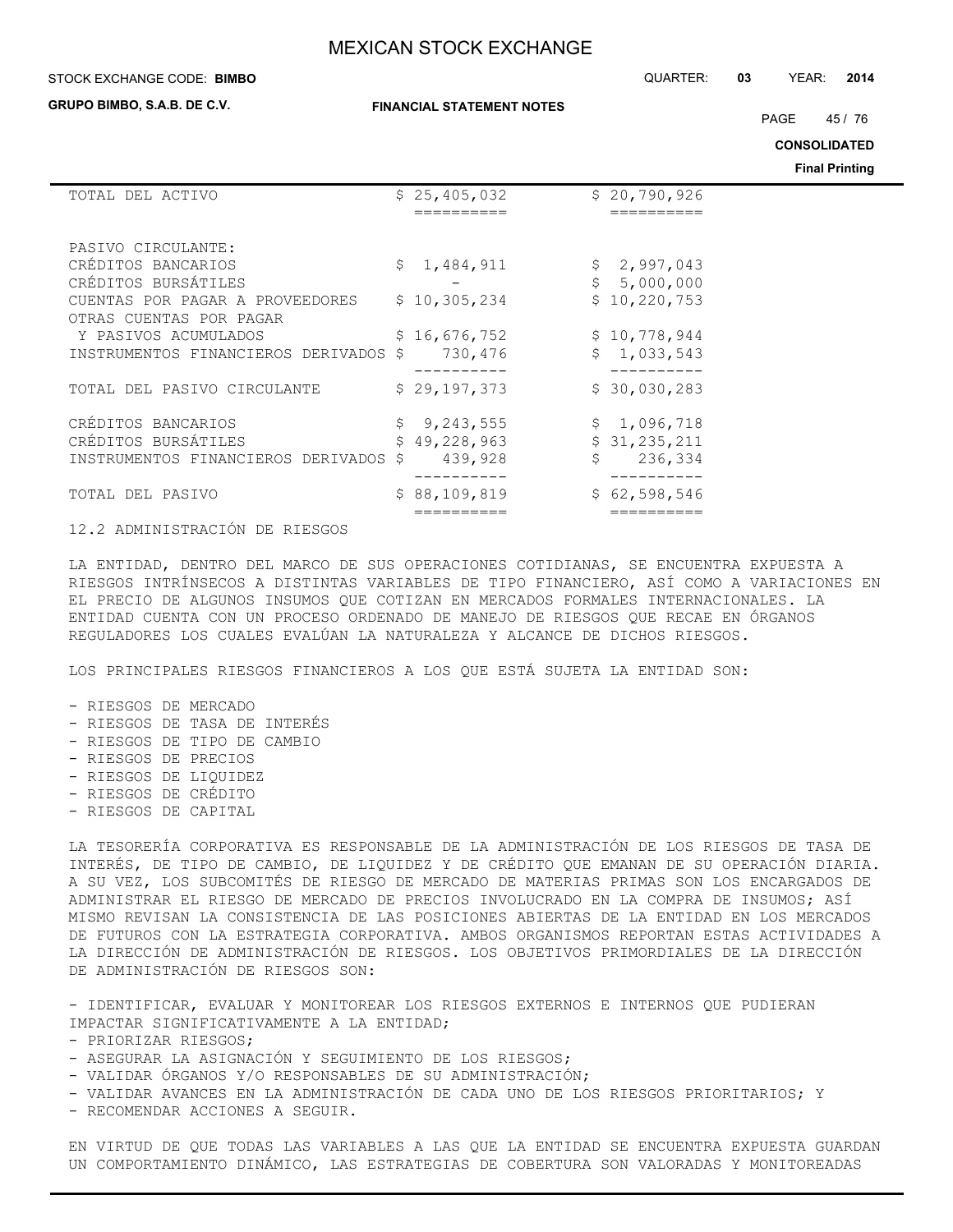**GRUPO BIMBO, S.A.B. DE C.V.**

STOCK EXCHANGE CODE: QUARTER: **03** YEAR: **2014 BIMBO**

**FINANCIAL STATEMENT NOTES**

PAGE 46 / 76

**CONSOLIDATED**

#### **Final Printing**

DE MANERA FORMAL Y PERIÓDICA. DE IGUAL FORMA, SON REPORTADAS AL ÁREA DE GOBIERNO CORRESPONDIENTE. LA FINALIDAD PRIMORDIAL ES ALCANZAR UNA POSICIÓN NEUTRAL Y EQUILIBRADA CON RELACIÓN A LA EXPOSICIÓN AL RIESGO DE UNA CIERTA VARIABLE FINANCIERA.

#### 12.2.1 RIESGOS DE MERCADO

LA ENTIDAD SE ENCUENTRA EXPUESTA A RIESGOS DE TASA DE INTERÉS Y RIESGOS DE TIPO DE CAMBIO, LOS CUALES SON GESTIONADOS POR LA TESORERÍA CORPORATIVA, ASÍ COMO DE RIESGOS DE PRECIO DE ALGUNOS INSUMOS GESTIONADOS POR LOS SUBCOMITÉS DE MATERIAS PRIMAS. PARA LO ANTERIOR, LA ENTIDAD EN OCASIONES UTILIZA INSTRUMENTOS FINANCIEROS DERIVADOS PARA MITIGAR EL POSIBLE IMPACTO DE FLUCTUACIONES EN DICHAS VARIABLES Y PRECIOS SOBRE SUS RESULTADOS. CONSIDERA QUE DICHOS INSTRUMENTOS OTORGAN FLEXIBILIDAD QUE PERMITE UNA MAYOR ESTABILIDAD DE UTILIDADES Y UNA MEJOR VISIBILIDAD Y CERTIDUMBRE CON RELACIÓN A LOS COSTOS Y GASTOS QUE SE HABRÁN DE SOLVENTAR EN EL FUTURO.

A TRAVÉS DE LAS ÁREAS RESPONSABLES, LA ENTIDAD DETERMINA LOS MONTOS Y PARÁMETROS OBJETIVOS SOBRE POSICIONES PRIMARIAS PARA LAS QUE SE CONTRATARÁ UN INSTRUMENTO FINANCIERO DERIVADO DE COBERTURA, Y LOGRAR ASÍ COMPENSAR UNO O MÁS DE LOS RIESGOS GENERADOS POR UNA TRANSACCIÓN O CONJUNTO DE TRANSACCIONES ASOCIADAS CON LA POSICIÓN PRIMARIA.

LA NEGOCIACIÓN CON INSTRUMENTOS DERIVADOS SE REALIZA SÓLO CON INSTITUCIONES DE RECONOCIDA SOLVENCIA Y SE HAN ESTABLECIDO LÍMITES PARA CADA INSTITUCIÓN.

LOS INSTRUMENTOS FINANCIEROS DERIVADOS QUE UTILIZA PRINCIPALMENTE SON:

A) CONTRATOS MEDIANTE LOS CUALES SE ESTABLECE LA OBLIGACIÓN BILATERAL DE INTERCAMBIAR FLUJOS DE EFECTIVO EN FECHAS FUTURAS PRESTABLECIDAS, SOBRE UN VALOR NOMINAL O DE REFERENCIA (SWAPS):

 1. DE TASAS DE INTERÉS (INTEREST RATE SWAPS) PARA EQUILIBRAR LA MEZCLA DE TASAS DE SUS PASIVOS FINANCIEROS ENTRE TASAS FIJAS Y VARIABLES.

 2. DE MONEDAS (CROSS CURRENCY SWAPS) PARA TRANSFORMAR LA MONEDA EN LA QUE SE ENCUENTRA DENOMINADO TANTO EL CAPITAL COMO LOS INTERESES DE UN PASIVO FINANCIERO.

B) CONTRATOS DE PRECIO ADELANTADO (FORWARDS) DE DIVISAS;

- C) OPCIONES DE COMPRA DE DIVISAS (CALLS);
- D) FUTUROS DE MATERIAS PRIMAS; Y

E) OPCIONES SOBRE FUTUROS DE MATERIAS PRIMAS.

LA EXPOSICIÓN AL RIESGO DE MERCADO ES MONITOREADA Y REPORTADA CONTINUAMENTE POR EL ÁREA CORRESPONDIENTE.

LA ENTIDAD EFECTÚA ANÁLISIS DE SENSIBILIDAD YA QUE SU POLÍTICA SOBRE LA CONTRATACIÓN DE INSTRUMENTOS FINANCIEROS DERIVADOS ES QUE SUS OBJETIVOS SEAN EXCLUSIVAMENTE DE COBERTURA. ESTO ES, LA EVENTUAL CONTRATACIÓN DE UN INSTRUMENTO FINANCIERO DERIVADO DEBE DE ESTAR NECESARIAMENTE ASOCIADA A UNA POSICIÓN PRIMARIA QUE REPRESENTE ALGÚN RIESGO. CONSECUENTEMENTE, LOS MONTOS NOCIONALES DE UNO O TODOS LOS INSTRUMENTOS FINANCIEROS DERIVADOS CONTRATADOS PARA LA COBERTURA DE CIERTO RIESGO SERÁN CONSISTENTES CON LAS CANTIDADES DE LAS POSICIONES PRIMARIAS QUE REPRESENTAN LA POSICIÓN DE RIESGO. ASÍ MISMO, LA ENTIDAD NO REALIZA OPERACIONES EN LAS QUE EL BENEFICIO PRETENDIDO O FIN PERSEGUIDO SEAN LOS INGRESOS POR PRIMAS. SI LA ENTIDAD DECIDE LLEVAR A CABO UNA ESTRATEGIA DE COBERTURA EN DONDE SE COMBINEN OPCIONES, EL NETO DE LAS PRIMAS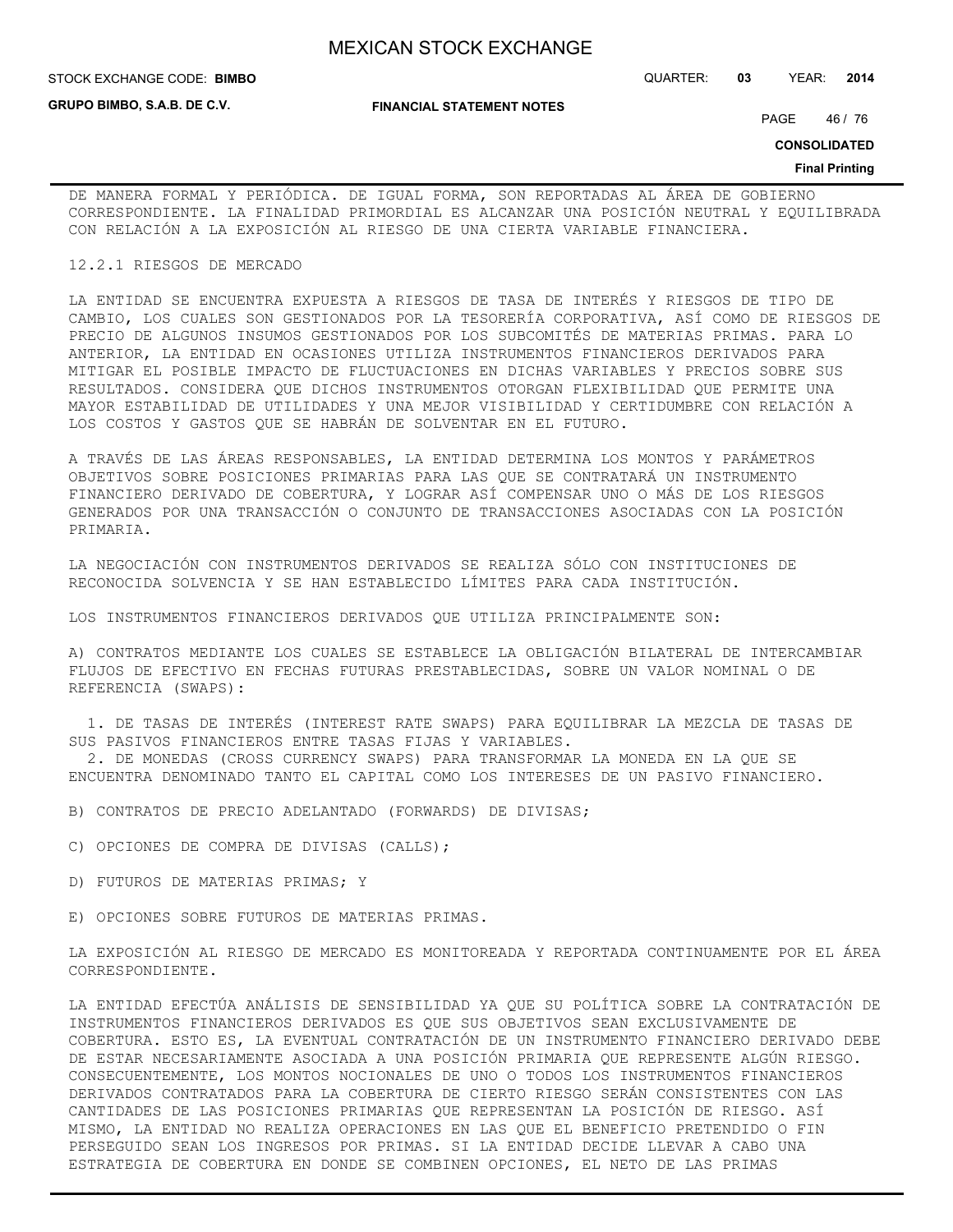#### **STOCK EXCHANGE CODE: BIMBO**

**GRUPO BIMBO, S.A.B. DE C.V.**

 $\blacksquare$ 

STOCK EXCHANGE CODE: QUARTER: **03** YEAR: **2014**

**FINANCIAL STATEMENT NOTES**

PAGE 47 / 76

**CONSOLIDATED**

**Final Printing**

| PAGADAS/COBRADAS DEBERÁ REPRESENTARLE UN EGRESO.                             |                                 |                            |
|------------------------------------------------------------------------------|---------------------------------|----------------------------|
| LAS POSICIONES DE INSTRUMENTOS FINANCIEROS DERIVADOS SE INTEGRAN COMO SIGUE: | 30 DE SEPTIEMBRE<br>DE 2014     | 31 DE DICIEMBRE<br>DE 2013 |
| ACTIVO:                                                                      |                                 |                            |
| CIRCULANTE -                                                                 |                                 |                            |
| FORWARDS                                                                     | 5,824<br>\$                     | \$<br>8,259                |
| FORWARDS DE MATERIAS PRIMAS                                                  | \$<br>48,769                    |                            |
| FUTUROS                                                                      |                                 |                            |
| VALOR RAZONABLE DE GAS NATURAL                                               |                                 |                            |
| Y DIESEL<br>DEPÓSITOS EN CUENTAS DE GARANTÍA                                 | \$<br>\$<br>854,954             | \$29,185<br>\$659,338      |
|                                                                              |                                 |                            |
| TOTAL DE INSTRUMENTOS FINANCIEROS                                            |                                 |                            |
| DERIVADOS A CORTO PLAZO                                                      | \$909,547                       | \$696,782                  |
|                                                                              | =========                       |                            |
|                                                                              |                                 |                            |
| SWAPS A LARGO PLAZO                                                          | \$1,146,841                     | \$695,302                  |
|                                                                              | $=$ $=$ $=$ $=$ $=$ $=$ $=$ $=$ | $=$ = = = = = = =          |
| PASIVO:<br>CIRCULANTE -                                                      |                                 |                            |
| SWAPS                                                                        | \$                              | \$ (615, 070)              |
| FORWARDS                                                                     | \$                              | \$ (3,065)                 |
| FUTUROS                                                                      |                                 |                            |
| VALOR RAZONABLE DE GAS NATURAL                                               |                                 |                            |
| Y DIESEL                                                                     | (43, 608)<br>Ŝ.                 | \$                         |
| VALOR RAZONABLE DE TRIGO,                                                    |                                 |                            |
| MAÍZ Y ACEITE DE SOYA                                                        | (686, 868)                      | \$(415, 408)               |
|                                                                              |                                 |                            |
| TOTAL DE INSTRUMENTOS FINANCIEROS                                            |                                 |                            |
| DERIVADOS A CORTO PLAZO                                                      | \$(730, 476)<br>=========       | \$(1, 033, 543)            |
|                                                                              |                                 |                            |
| SWAPS A LARGO PLAZO                                                          | \$(439, 928)                    | \$(236, 334)               |
|                                                                              |                                 |                            |
|                                                                              |                                 |                            |
| CAPITAL CONTABLE:                                                            |                                 |                            |
| TOTAL VALUACIÓN DE INSTRUMENTOS FINANCIEROS                                  |                                 |                            |
| DE FLUJO DE EFECTIVO, NETO DE LOS                                            |                                 |                            |
| INTERESES DEVENGADOS                                                         | \$(707, 042)                    | \$ (316, 843)              |
| CONTRATOS CERRADOS DE FUTUROS NO                                             |                                 |                            |
| CONSUMIDOS                                                                   | \$(102, 052)                    | \$<br>(43, 459)            |
|                                                                              | \$ (809, 094)                   | \$(360, 302)               |
| ISR DIFERIDO, NETO                                                           | \$276, 117                      | \$125,858                  |
|                                                                              |                                 |                            |
| TOTAL DE OTROS RESULTADOS                                                    |                                 |                            |
| INTEGRALES                                                                   | \$ (532, 977)                   | \$ (234, 444)              |
|                                                                              | =========                       | =========                  |

### 12.2.2 ADMINISTRACIÓN DE RIESGO DE TASA DE INTERÉS

LA ENTIDAD ESTÁ EXPUESTA A RIESGO DE TASAS DE INTERÉS PRINCIPALMENTE POR PASIVOS FINANCIEROS. EL RIESGO ES ADMINISTRADO DE ACUERDO A UNA MEZCLA APROPIADA ENTRE TASA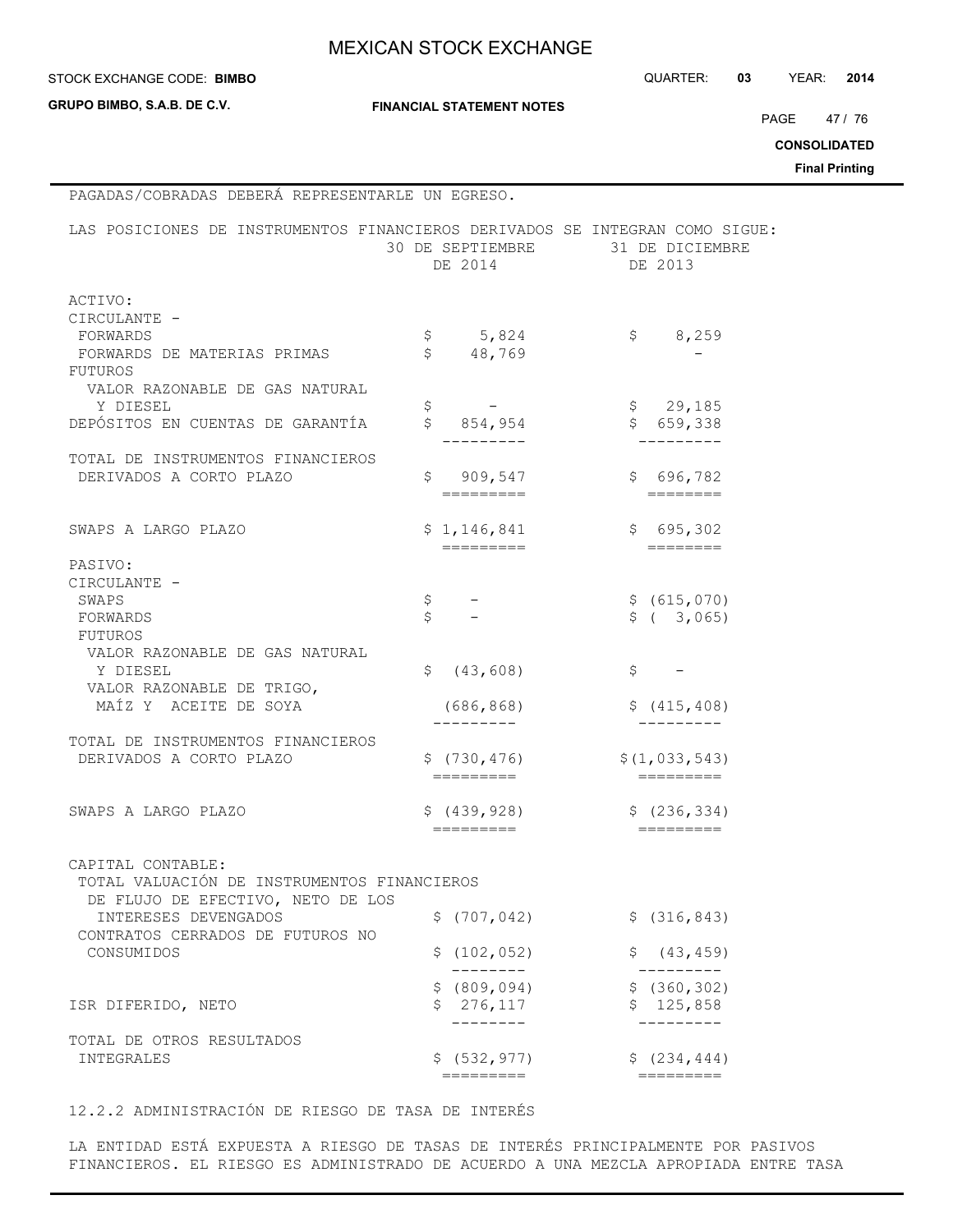STOCK EXCHANGE CODE: QUARTER: **03** YEAR: **2014 BIMBO**

**GRUPO BIMBO, S.A.B. DE C.V.**

**FINANCIAL STATEMENT NOTES**

PAGE 48 / 76

**CONSOLIDATED**

#### **Final Printing**

FIJA Y VARIABLE, LA CUAL EN OCASIONES SE LOGRA MEDIANTE LA CONTRATACIÓN DE SWAPS DE TASA DE INTERÉS. LOS DERIVADOS SON CONTRATADOS CON LA FINALIDAD DE CUBRIR DICHO RIESGO Y CUMPLEN CON TODOS LOS REQUISITOS PARA CLASIFICARLOS COMO DERIVADOS DE COBERTURA.

LA ADMINISTRACIÓN CONSIDERA QUE EL RIESGO DE TASA DE INTERÉS QUE EMANA DE LOS ACTIVOS FINANCIEROS DE LA ENTIDAD ES LIMITADO DEBIDO A QUE SE ENCUENTRAN CONTRATADOS A PLAZOS CORTOS.

AL 30 DE SEPTIEMBRE DE 2014 Y 31 DE DICIEMBRE DE 2013, LA ENTIDAD TIENE DEUDA A LARGO PLAZO CONTRATADA A TASAS VARIABLES REFERENCIADAS A TASA DE INTERÉS INTERBANCARIA DE EQUILIBRIO ("TIIE"), UNIDAD DE INVERSIÓN ("UDI"), CANADIAN DEALER OFFERED RATE ("CDOR") Y LONDON INTERBANK OFFERED RATE ("LIBOR"); Y A TASA DE INTERÉS INTERBANCARIA DE EQUILIBRIO ("TIIE"), UNIDAD DE INVERSIÓN ("UDI") Y LONDON INTERBANK OFFERED RATE ("LIBOR"), RESPECTIVAMENTE, Y HA CONTRATADO SWAPS DE TASAS DE INTERÉS QUE CAMBIAN DICHO PERFIL. LOS SWAPS UTILIZADOS HAN SIDO DESIGNADOS COMO DE COBERTURA DE FLUJO DE EFECTIVO.

#### SENSIBILIDAD A LAS TASAS DE INTERÉS

LOS ANÁLISIS DE SENSIBILIDAD QUE SE PRESENTAN A CONTINUACIÓN SE DETERMINARON CON BASE EN LOS SALDOS CON EXPOSICIÓN A TASAS DE INTERÉS A LA FECHA DE CIERRE DEL PERIODO, TANTO DE LOS INSTRUMENTOS FINANCIEROS DERIVADOS COMO PARA LOS NO DERIVADOS. POR LO ANTERIOR, PUEDEN NO SER REPRESENTATIVOS DEL RIESGO DE TASA A LO LARGO DE TODO EL PERIODO DEBIDO A LAS VARIACIONES EN LOS SALDOS SUJETOS A DICHA EXPOSICIÓN. PARA LOS INSTRUMENTOS A TASA VARIABLE, EL ANÁLISIS DE SENSIBILIDAD ASUME QUE EL SALDO AL CIERRE ESTUVO VIGENTE DURANTE TODO EL PERIODO. UN CAMBIO DE 20 PUNTOS BASE EN LAS TASA LIBOR A UN MES, 100 PUNTOS BASE EN LA TASA TIIE A 28 DÍAS Y DE 20 PUNTOS BASE EN LA TASA CDOR A UN MES REPRESENTAN LA EVALUACIÓN DE LA ADMINISTRACIÓN SOBRE UN CAMBIO RAZONABLEMENTE POSIBLE EN LAS MISMAS. LA ENTIDAD NO TIENE RIESGOS LIGADOS A MOVIMIENTOS EN EL VALOR DE LA UDI YA QUE DICHOS RIESGOS SE ENCUENTRAN MITIGADOS EN SU TOTALIDAD MEDIANTE SWAPS DE TASA DE INTERÉS.

UN INCREMENTO/DECREMENTO DE 20 PUNTOS BASE EN LA TASA LIBOR, RESULTARÍA EN UN DECREMENTO/INCREMENTO EN LOS RESULTADOS DE LA ENTIDAD DE APROXIMADAMENTE \$5,036 Y \$403 POR LOS NUEVE MESES TERMINADOS EL 30 DE SEPTIEMBRE DE 2014 Y POR EL AÑO TERMINADO EL 31 DE DICIEMBRE DE 2013, RESPECTIVAMENTE, LO CUAL LA ADMINISTRACIÓN NO CONSIDERA SIGNIFICATIVO EN EL RESULTADO DE SUS OPERACIONES.

UN INCREMENTO/DECREMENTO DE 20 PUNTOS BASE EN LA TASA CDOR, RESULTARÍA EN UN DECREMENTO/INCREMENTO EN LOS RESULTADOS DE LA ENTIDAD DE APROXIMADAMENTE \$9,662 Y \$0 POR LOS NUEVE MESES TERMINADOS EL 30 DE SEPTIEMBRE DE 2014 Y POR EL AÑO TERMINADO EL 31 DE DICIEMBRE DE 2013, RESPECTIVAMENTE, LO CUAL LA ADMINISTRACIÓN NO CONSIDERA SIGNIFICATIVO EN EL RESULTADO DE SUS OPERACIONES.

UN INCREMENTO/DECREMENTO DE 100 PUNTOS BASE EN LA TASA TIIE, RESULTARÍA EN UN DECREMENTO/INCREMENTO EN LOS RESULTADOS DE LA ENTIDAD DE APROXIMADAMENTE \$9,453 Y \$0 POR LOS NUEVE MESES TERMINADOS EL 30 DE SEPTIEMBRE DE 2014 Y POR EL AÑO TERMINADO EL 31 DE DICIEMBRE DE 2013, RESPECTIVAMENTE, LO CUAL LA ADMINISTRACIÓN NO CONSIDERA SIGNIFICATIVO EN EL RESULTADO DE SUS OPERACIONES.

12.2.3 ADMINISTRACIÓN DE RIESGO DE TIPO DE CAMBIO

LA ENTIDAD REALIZA TRANSACCIONES EN DIVERSAS MONEDAS Y REPORTA SUS ESTADOS FINANCIEROS EN PESOS MEXICANOS. DEBIDO A LO ANTERIOR, ESTÁ EXPUESTA A RIESGOS CAMBIARIOS TRANSACCIONALES (POR EJEMPLO, POR COMPRAS PRONOSTICADAS DE MATERIAS PRIMAS, CONTRATOS EN FIRME Y ACTIVOS Y PASIVOS MONETARIOS) Y DE CONVERSIÓN (POR EJEMPLO, POR SUS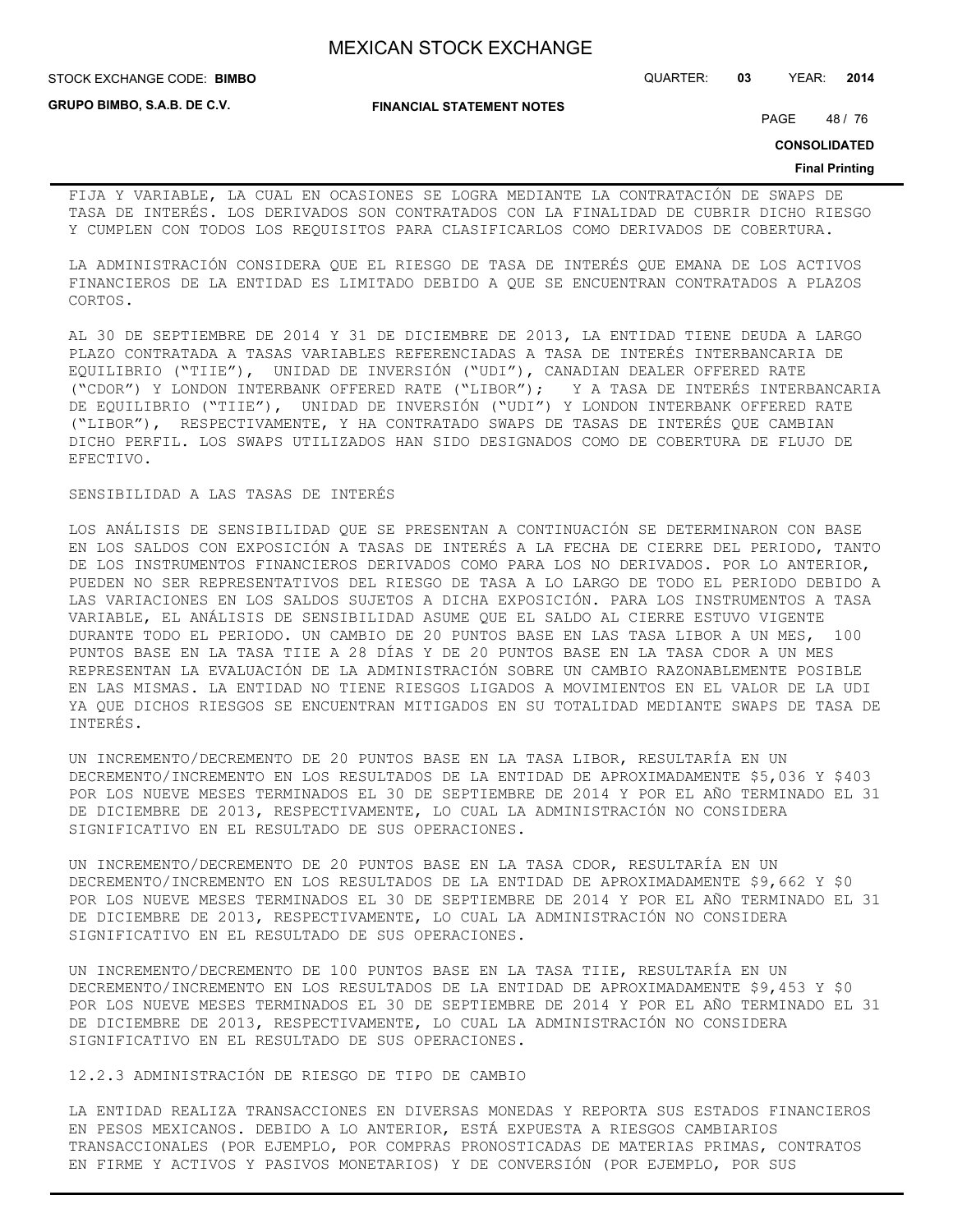**STOCK EXCHANGE CODE: BIMBO** 

**GRUPO BIMBO, S.A.B. DE C.V.**

**FINANCIAL STATEMENT NOTES**

STOCK EXCHANGE CODE: QUARTER: **03** YEAR: **2014**

PAGE 49 / 76

**CONSOLIDATED**

#### **Final Printing**

INVERSIONES NETAS EN SUBSIDIARIAS EN EL EXTRANJERO). PRINCIPALMENTE, ESTÁ EXPUESTA AL RIESGO DE VARIACIÓN EN EL PRECIO DEL PESO MEXICANO FRENTE AL DÓLAR ESTADOUNIDENSE.

- ADMINISTRACIÓN DE RIESGO DE TIPO DE CAMBIO POR CONVERSIÓN

DEBIDO A QUE LA ENTIDAD MANTIENE INVERSIONES EN SUBSIDIARIAS EN EL EXTRANJERO CUYA MONEDA FUNCIONAL NO ES EL PESO MEXICANO, SE ENCUENTRA EXPUESTA A UN RIESGO DE CONVERSIÓN DE MONEDA EXTRANJERA. ASIMISMO SE HAN CONTRATADO ACTIVOS Y PASIVOS FINANCIEROS INTERCOMPAÑÍAS EN DIVERSAS MONEDAS QUE IGUALMENTE PROVOCAN ESTE RIESGO.

LA COBERTURA A ESTE RIESGO DE CONVERSIÓN CAMBIARIA SE MITIGA EN GRAN MEDIDA A TRAVÉS DE LA DESIGNACIÓN DE UNO O MÁS PRÉSTAMOS DENOMINADOS EN ESTAS MONEDAS COMO COBERTURA CAMBIARIA DE LA EXPOSICIÓN DE CONVERSIÓN Y CIERTOS INSTRUMENTOS FINANCIEROS DERIVADOS, SIGUIENDO EL MODELO DE CONTABILIZACIÓN DE COBERTURA DE LA INVERSIÓN NETA EN SUBSIDIARIAS EN EL EXTRANJERO (RESULTADO DE COBERTURA ECONÓMICA NETA, DENTRO DE OTROS RESULTADOS INTEGRALES).

AL 30 DE SEPTIEMBRE DE 2014 Y 31 DE DICIEMBRE DE 2013, LOS IMPORTES DE LOS PASIVOS QUE HAN SIDO DESIGNADOS COMO COBERTURAS SOBRE LA INVERSIÓN NETA EN SUBSIDIARIAS EN EL EXTRANJERO ASCIENDEN A 2,867 Y 2,894 MILLONES DE DÓLARES ESTADOUNIDENSES, RESPECTIVAMENTE.

AL 30 DE SEPTIEMBRE DE 2014 EL IMPORTE DE LOS PASIVOS QUE HAN SIDO DESIGNADOS COMO COBERTURAS SOBRE LA INVERSIÓN NETA EN SUBSIDIARIAS EN EL EXTRANJERO ASCIENDE A 1,492 MILLONES DE DÓLARES CANADIENSES.

AL 30 DE SEPTIEMBRE DE 2014 Y 31 DE DICIEMBRE DE 2013, LOS IMPORTES QUE SE HAN DESIGNADO COMO COBERTURAS POR POSICIONES ACTIVAS INTERCOMPAÑÍAS DE LARGO PLAZO SON 2,864 Y 3,769 MILLONES DE PESOS MEXICANOS, RESPECTIVAMENTE.

AL 30 DE SEPTIEMBRE DE 2014 Y 31 DE DICIEMBRE DE 2013, LOS IMPORTES QUE SE HAN DESIGNADO COMO COBERTURAS POR POSICIONES PASIVAS INTERCOMPAÑÍAS DE LARGO PLAZO SON 30 Y 29 MILLONES DE EUROS, RESPECTIVAMENTE.

AL 30 DE SEPTIEMBRE DE 2014, EL IMPORTE QUE SE HAN DESIGNADO COMO COBERTURAS POR POSICIONES ACTIVAS INTERCOMPAÑÍAS DE LARGO PLAZO ES 650 MILLONES DE DÓLARES CANADIENSES.

AL 30 DE SEPTIEMBRE DE 2014 EL IMPORTE QUE SE HA DESIGNADO COMO COBERTURAS POR POSICIONES PASIVAS INTERCOMPAÑÍAS DE LARGO PLAZO ES 27 MILLONES DE DÓLARES ESTADOUNIDENSES.

LA POLÍTICA DE ADMINISTRACIÓN DE RIESGOS EN MATERIA DE RIESGO CAMBIARIO CONSISTE TAMBIÉN EN CUBRIR LOS FLUJOS DE EFECTIVO ESPERADOS, PRINCIPALMENTE EL DE LAS COMPRAS FUTURAS DE MATERIA PRIMA. DICHAS COMPRAS FUTURAS CUMPLEN CON LOS REQUISITOS PARA SER CONSIDERADAS COMO EXPOSICIONES ASOCIADAS CON OPERACIONES PRONOSTICADAS "ALTAMENTE PROBABLES" PARA EFECTOS DE LA CONTABILIDAD DE COBERTURAS. CUANDO LA COMPRA FUTURA SE LLEVA A CABO, LA ENTIDAD AJUSTA EL MONTO DEL ELEMENTO NO FINANCIERO QUE SE ENCONTRABA CUBIERTO PARA LA PÉRDIDA O GANANCIA PREVIAMENTE RECONOCIDA EN OTROS RESULTADOS INTEGRALES.

- ADMINISTRACIÓN DE RIESGO DE TIPO DE CAMBIO TRANSACCIONAL

LA POLÍTICA DE ADMINISTRACIÓN DE RIESGOS EN MATERIA DE RIESGO CAMBIARIO TRANSACCIONAL CONSISTE EN CUBRIR LOS FLUJOS DE EFECTIVO ESPERADOS, PRINCIPALMENTE DE OBLIGACIONES PREVISTAS LAS CUALES CUMPLEN CON LOS REQUISITOS PARA SER CONSIDERADAS COMO EXPOSICIONES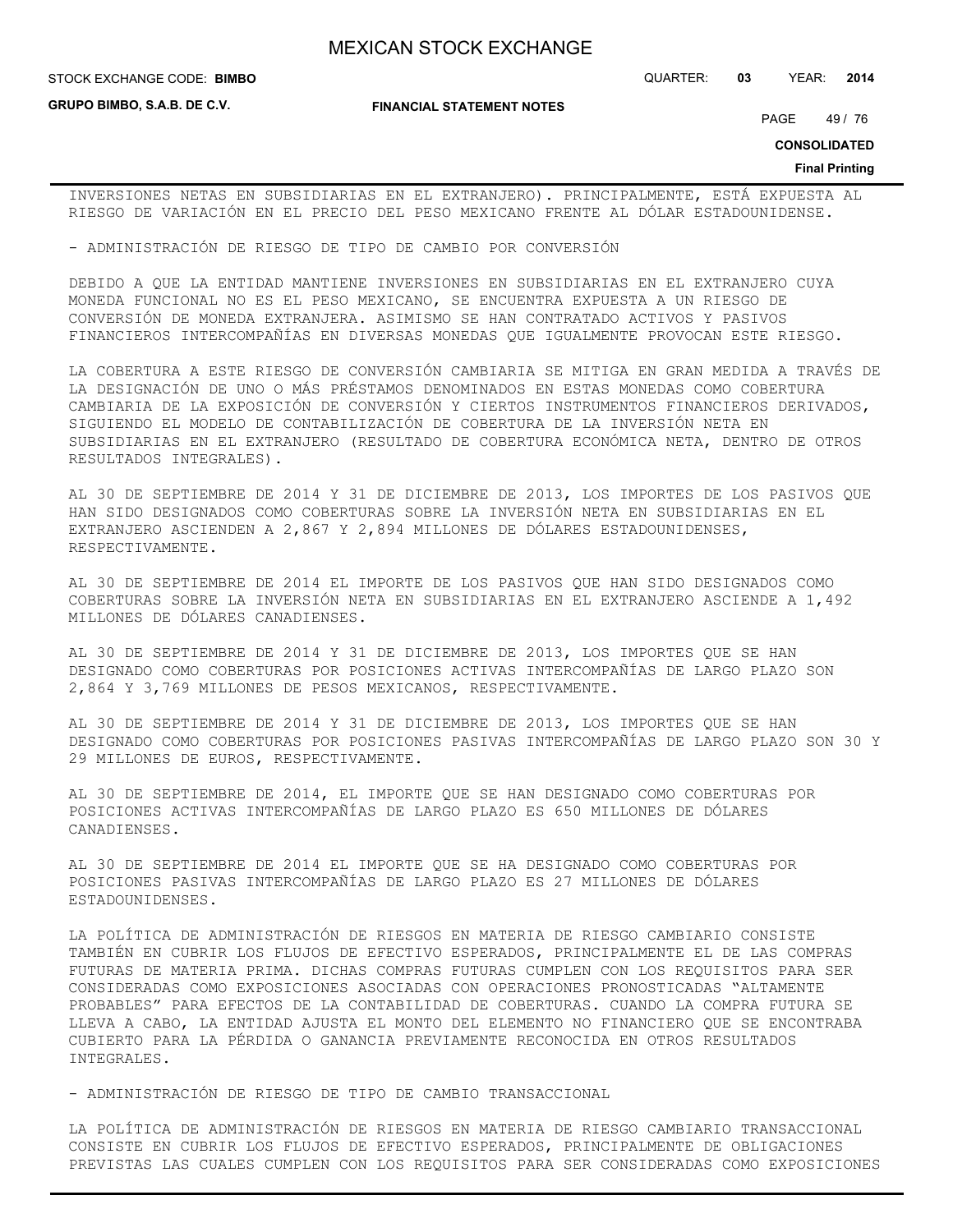#### **STOCK EXCHANGE CODE: BIMBO**

**GRUPO BIMBO, S.A.B. DE C.V.**

### STOCK EXCHANGE CODE: QUARTER: **03** YEAR: **2014**

**FINANCIAL STATEMENT NOTES**

PAGE 50 / 76

**CONSOLIDATED**

**Final Printing**

ASOCIADAS CON OPERACIONES PRONOSTICADAS "ALTAMENTE PROBABLES" PARA EFECTOS DE LA CONTABILIDAD DE COBERTURAS.

#### SENSIBILIDAD AL TIPO DE CAMBIO

LOS ANÁLISIS DE SENSIBILIDAD QUE SE PRESENTAN A CONTINUACIÓN SE DETERMINARON CON BASE EN LOS SALDOS CON EXPOSICIÓN A TIPO DE CAMBIO A LA FECHA DE CIERRE DEL PERIODO TANTO DE LOS INSTRUMENTOS FINANCIEROS DERIVADOS COMO PARA LOS NO DERIVADOS, Y, POR LO TANTO, PUEDEN NO SER REPRESENTATIVOS DEL RIESGO DE TIPO DE CAMBIO DURANTE EL PERIODO DEBIDO A VARIACIONES EN LOS SALDOS SUJETOS A DICHA EXPOSICIÓN.

UNA DEVALUACIÓN/REVALUACIÓN DE \$1 PESO MEXICANO POR DÓLAR ESTADOUNIDENSE, QUE REPRESENTA LA EVALUACIÓN DE LA ADMINISTRACIÓN SOBRE UN CAMBIO RAZONABLEMENTE POSIBLE EN LA PARIDAD CAMBIARIA ENTRE ESAS MONEDAS, RESULTARÍA EN UN INCREMENTO/DECREMENTO DE APROXIMADAMENTE \$45,000 Y \$108,000 EN LOS RESULTADOS, POR LOS NUEVE MESES TERMINADOS EL 30 DE SEPTIEMBRE DE 2014 Y EL AÑO TERMINADO EL 31 DE DICIEMBRE DE 2013, RESPECTIVAMENTE.

DETALLE DE OPERACIONES DERIVADAS PARA CUBRIR EL RIESGO DE TASA DE INTERÉS Y TIPO DE CAMBIO

LAS CARACTERÍSTICAS DE DICHAS OPERACIONES DERIVADAS UTILIZADAS PARA LA COBERTURA DE LOS RIESGOS ANTES MENCIONADOS Y SU VALOR RAZONABLE A ESAS FECHAS SON:

CIFRAS AL 30 DE SEPTIEMBRE DE 2014

| FECHA  | DE                      | MONTC    | TASA   | NTERES!<br>7E. | ALOR<br><u>./ Д I</u> |
|--------|-------------------------|----------|--------|----------------|-----------------------|
| "NTCTO | <b>TMTENTC</b><br>JENC. | NOCIONAL | PAGADA | `OBRADA        | RAZONABLF             |

A) SWAPS QUE MODIFICAN TASAS Y MONEDA DE LOS CERTIFICADOS BURSÁTILES BIMBO 09U:

|  |  |  | 10 JUN 2009 06 JUN 2016 \$1,000 10.54% (MXP) 6.05% (UDI) |  |  | \$248,621 |
|--|--|--|----------------------------------------------------------|--|--|-----------|
|  |  |  | 24 JUN 2009 06 JUN 2016 \$2,000 10.60% (MXP) 6.05% (UDI) |  |  | \$495,236 |

B) SWAPS QUE CONVIERTEN EL BONO 144 A 2024 EN DÓLARES AMERICANOS A DÓLARES CANADIENSES Y CAMBIAN LA TASA DE INTERÉS DE DÓLARES AMERICANOS FIJA A DÓLARES CANADIENSES FIJA:

|  | 30 JUN 2014 27 JUN 2024 |  | $240$ (***) 4.1175% (CAD) 3.875% (USD) \$ 74,674 |                                                 |  |  |                                 |
|--|-------------------------|--|--------------------------------------------------|-------------------------------------------------|--|--|---------------------------------|
|  | 30 JUN 2014 27 JUN 2024 |  | $290$ (***) 4.1125%                              |                                                 |  |  | $(CAD)$ 3.875% (USD) \$ 102,371 |
|  | 30 JUN 2014 27 JUN 2024 |  | $110 (***)$ 4.1558% (CAD) 3.875% (USD) \$ 36,168 |                                                 |  |  |                                 |
|  | 30 JUN 2014 27 JUN 2024 |  | $10(***)$ 4.1498% (CAD) 3.875% (USD) \$ 3.597    |                                                 |  |  |                                 |
|  | 30 JUN 2014 27 JUN 2024 |  | $108$ (***) 4.1246% (CAD) 3.875% (USD) \$ 39,299 |                                                 |  |  |                                 |
|  | 30 JUN 2014 27 JUN 2024 |  | $126$ (***) 4.1246% (CAD) 3.875% (USD) \$        |                                                 |  |  | 58,678                          |
|  | 21 JUL 2014 27 JUN 2024 |  |                                                  | $99$ (***) 4.0415% (CAD) 3.875% (USD) \$ 40,069 |  |  |                                 |

C) SWAP QUE CONVIERTE EL BONO 144 A 2044 EN DÓLARES AMERICANOS A DÓLARES CANADIENSES Y CAMBIAN LA TASA DE INTERÉS DE DÓLARES AMERICANOS FIJA A DÓLARES CANADIENSES FIJA:

|  | 21 JUL 2014 27 JUN 2024 |  |                            | $107$ (***) 5.0455% (CAD) 4.875% (USD) \$ 48,128 |  |  |             |
|--|-------------------------|--|----------------------------|--------------------------------------------------|--|--|-------------|
|  |                         |  |                            |                                                  |  |  |             |
|  |                         |  | TOTAL ACTIVO A LARGO PLAZO |                                                  |  |  | \$1,146,841 |
|  |                         |  |                            |                                                  |  |  |             |

D) SWAPS QUE CONVIERTEN EL CERTIFICADO BURSÁTIL BIMBO 09-2 EN PESOS MEXICANOS A DÓLARES ESTADOUNIDENSES Y CAMBIAN LA TASA DE INTERÉS DE PESOS MEXICANOS FIJA A DÓLARES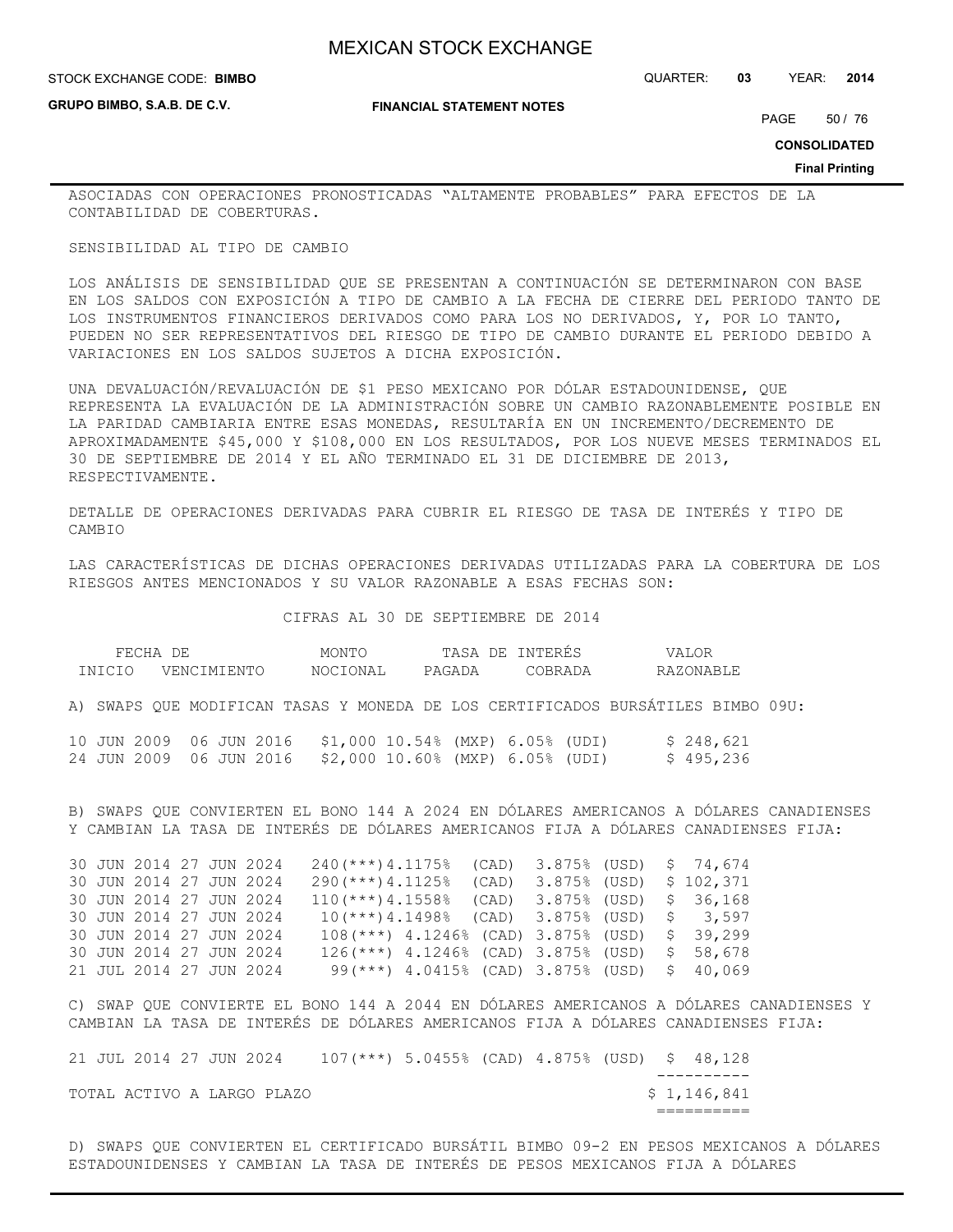**GRUPO BIMBO, S.A.B. DE C.V.**

**FINANCIAL STATEMENT NOTES**

STOCK EXCHANGE CODE: QUARTER: **03** YEAR: **2014 BIMBO**

PAGE 51 / 76

**CONSOLIDATED**

**Final Printing**

ESTADOUNIDENSES FIJA:

13 SEP 2010 06 JUN 2016 \$155.3 (\*) 6.35% (USD) 10.60% (MXP)\$ (15,651)

E) SWAPS QUE CONVIERTEN EL CERTIFICADO BURSÁTIL BIMBO 12 EN PESOS MEXICANOS A DÓLARES ESTADOUNIDENSES Y CAMBIAN LA TASA DE INTERÉS DE PESOS MEXICANOS FIJA A DÓLARES ESTADOUNIDENSES FIJA:

14 FEB 2012 3 AGO 2018 50.0(\*) 3.24% (USD) 6.83% (MXP) \$ (11,498) 15 FEB 2012 3 AGO 2018 50.0(\*) 3.30% (USD) 6.83% (MXP) \$ (13,493) 17 FEB 2012 3 AGO 2018 50.0(\*) 3.27% (USD) 6.83% (MXP) \$ (11,687) 17 FEB 2012 3 AGO 2018 72.1(\*) 3.33% (USD) 6.83% (MXP) \$ (20,781) 14 FEB 2012 3 AGO 2018 70.0(\*) 3.27% (USD) 6.83% (MXP) \$ (23,844) 14 FEB 2012 3 AGO 2018 100.0(\*) 3.25% (USD) 6.83% (MXP) \$ (29,010)

F) SWAPS QUE CONVIERTEN EL CERTIFICADO BURSÁTIL BIMBO 09-U EN PESOS MEXICANOS A DÓLARES ESTADOUNIDENSES Y CAMBIAN LA TASA DE INTERÉS DE PESOS MEXICANOS FIJA A DÓLARES ESTADOUNIDENSES FIJA:

|  |                            |  | 17 FEB 2011 6 JUN 2016 83.1(*) 6.47% (USD) 10.54% (MXP) \$ (104,560)  |  |  |              |
|--|----------------------------|--|-----------------------------------------------------------------------|--|--|--------------|
|  |                            |  | 17 FEB 2011 6 JUN 2016 166.3(*) 6.53% (USD) 10.60% (MXP) \$ (209,404) |  |  |              |
|  |                            |  |                                                                       |  |  |              |
|  | TOTAL PASIVO A LARGO PLAZO |  |                                                                       |  |  | \$ (439,928) |
|  |                            |  |                                                                       |  |  |              |

(\*) MONTOS EN MILLONES DE DÓLARES ESTADOUNIDENSES (\*\*) MONTOS EN MILLONES DE EUROS (\*\*\*) MONTOS EN MILLONES DE DÓLARES CANADIENSES

A) CON RELACIÓN A LA EMISIÓN DE CERTIFICADOS BURSÁTILES BIMBO 09U, ENTRE EL 10 Y EL 24 DE JUNIO DE 2009 SE CONTRATARON DOS SWAPS DE MONEDAS POR \$1,000,000 Y \$2,000,000 QUE EN CONJUNTO COMPLETAN EL MONTO ORIGINAL TOTAL DE LA EMISIÓN BIMBO 09U Y QUE TRANSFORMAN LA DEUDA DE 6.05% DE UDIS A PESOS MEXICANOS A UNA TASA FIJA DE 10.54% Y 10.60%, RESPECTIVAMENTE.

B) CON EL FIN DE TRANSFORMAR LA TOTALIDAD DEL BONO INTERNACIONAL 144A 2024 DE DÓLARES AMERICANOS A DÓLARES CANADIENSES, ENTRE EL 30 DE JUNIO Y EL 21 DE JULIO SE CONTRATARON 6 CROSS CURRENCY SWAPS POR UN MONTO EN MILLONES DE DÓLARES CANADIENSES DE 240, 290, 110, 10.73, 108.34 Y 99.3. TODOS ESTOS INSTRUMENTOS RECIBEN 3.875% EN DÓLARES AMERICANOS Y PAGAN 4.1175%, 4.1125%, 4.1558%, 4.1498%, 4.1246% Y 4.0415% EN DÓLARES CANADIENSES, RESPECTIVAMENTE.

C) CON EL FIN DE TRANSFORMAR UNA PORCIÓN DEL BONO INTERNACIONAL 144 A 2044 DE DÓLARES AMERICANOS A DÓLARES CANADIENSES, EL 21 DE JULIO SE CONTRATÓ UN CROSS CURRENCY SWAP POR UN MONTO EN MILLONES DE DÓLARES CANADIENSES DE 107.4. DICHO INSTRUMENTO RECIBE 4.875% EN DÓLARES AMERICANOS Y PAGA 5.0455% EN DÓLARES CANADIENSES.

D) CON EL FIN DE TRANSFORMAR EN DÓLARES ESTADOUNIDENSES LA TASA EN PESOS MEXICANOS DE LA EMISIÓN DE CERTIFICADOS BURSÁTILES BIMBO 09-2 CON UN MONTO NOCIONAL DE \$2,000,000 (EQUIVALENTE A 155.3 MILLONES DE DÓLARES ESTADOUNIDENSES), EN 2010 SE CONTRATÓ UN SWAP DE MONEDAS QUE TRANSFORMAN EL PASIVO DE PESOS MEXICANOS A DÓLARES ESTADOUNIDENSES. EL TIPO DE CAMBIO APLICABLE A ESTE INSTRUMENTO ES DE \$12.88 Y LA TASA DE INTERÉS FIJA APLICABLE ES DE 6.35%.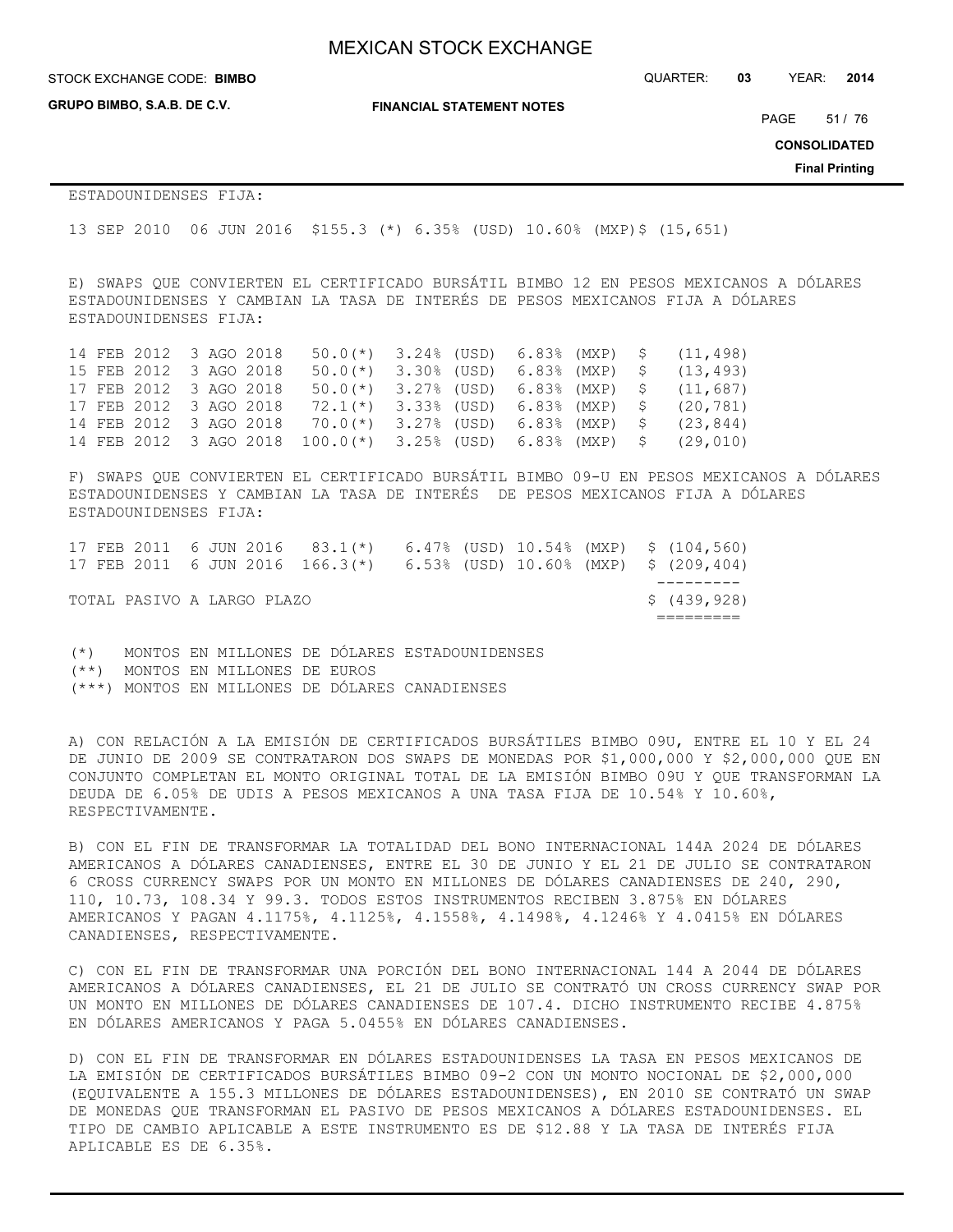**GRUPO BIMBO, S.A.B. DE C.V.**

**FINANCIAL STATEMENT NOTES**

STOCK EXCHANGE CODE: QUARTER: **03** YEAR: **2014 BIMBO**

PAGE 52 / 76

**CONSOLIDATED**

#### **Final Printing**

E) CON EL FIN DE TRANSFORMAR LA TOTALIDAD DE LOS CERTIFICADOS BURSÁTILES BIMBO 12 DE PESOS MEXICANOS A DÓLARES ESTADOUNIDENSES, ENTRE EL 14 Y EL 17 DE FEBRERO DE 2012 SE CONTRATARON 6 CROSS CURRENCY SWAPS POR UN MONTO EN MILLONES DE DÓLARES ESTADOUNIDENSES DE 50, 50, 50, 72.1, 70 Y 100, RESPECTIVAMENTE. TODOS ESTOS INSTRUMENTOS RECIBEN 6.83% EN PESOS MEXICANOS Y PAGAN 3.24%, 3.30%, 3.33%, 3.27%, 3.25% Y 3.33% RESPECTIVAMENTE.

F) CON EL FIN DE TRANSFORMAR LAS PORCIONES PASIVAS DE LOS INSTRUMENTOS RELACIONADOS A LA EMISIÓN DE LOS CERTIFICADOS BURSÁTILES BIMBO 09-U DE PESOS MEXICANOS A DÓLARES ESTADOUNIDENSES, EL 17 DE FEBRERO DE 2011 SE CONTRATARON DOS SWAPS DE MONEDAS Y TASAS POR \$1,000,000 (EQUIVALENTES A 83.1 MILLONES DE DÓLARES ESTADOUNIDENSES) Y \$2,000,000 (EQUIVALENTES A 166.3 MILLONES DE DÓLARES ESTADOUNIDENSES), RESPECTIVAMENTE. EL TIPO DE CAMBIO APLICABLE A ESTOS INSTRUMENTOS ES DE \$12.03 PESOS MEXICANOS POR DÓLAR ESTADOUNIDENSE Y LAS TASAS DE INTERÉS FIJAS APLICABLES SON 6.47% Y 6.53%, RESPECTIVAMENTE.

CIFRAS AL 31 DE DICIEMBRE DE 2013

| FECHA  |             | MONTO    | TASA<br>DE. | INTERES | VALOR            |
|--------|-------------|----------|-------------|---------|------------------|
| INICIO | VENCIMIENTO | NOCIONAL | PAGADA      | COBRADA | <b>RAZONABLE</b> |

A) SWAPS QUE CONVIERTEN EL CERTIFICADO BURSÁTIL BIMBO 09-2 EN PESOS MEXICANOS A DÓLARES ESTADOUNIDENSES Y CAMBIAN LA TASA DE INTERÉS DE PESOS MEXICANOS FIJA A DÓLARES ESTADOUNIDENSES FIJA:

13 SEP 2010 06 JUN 2016 \$155.3 (\*) 6.35% (USD) 10.60% (MXP) \$17,326

B) SWAPS QUE MODIFICAN TASAS Y MONEDA DE LOS CERTIFICADOS BURSÁTILES BIMBO 09U:

10 JUN 2009 06 JUN 2016 \$1,000 10.54% (MXP) 6.05% (UDI) \$ 211,740 24 JUN 2009 06 JUN 2016 \$2,000 10.60% (MXP) 6.05% (UDI) \$ 420,616

C) SWAPS QUE CONVIERTEN EL CERTIFICADO BURSÁTIL BIMBO 12 EN PESOS MEXICANOS A DÓLARES ESTADOUNIDENSES Y CAMBIAN LA TASA DE INTERÉS DE PESOS MEXICANOS FIJA A DÓLARES ESTADOUNIDENSES FIJA:

|  | 14 FEB 2012 3 AGO 2018     |  |             | $50.0$ (*) $3.24$ (USD) | $6.83%$ (MXP) | S   | 5,137     |
|--|----------------------------|--|-------------|-------------------------|---------------|-----|-----------|
|  | 15 FEB 2012 3 AGO 2018     |  | $50.0(*)$   | $3.30\%$ (USD)          | $6.83%$ (MXP) | S   | 7,050     |
|  | 17 FEB 2012 3 AGO 2018     |  | $50.0$ (*)  | $3.27%$ (USD)           | $6.83%$ (MXP) | S   | 4,716     |
|  | 17 FEB 2012 3 AGO 2018     |  | $72.1(*)$   | $3.33$ (USD)            | $6.83%$ (MXP) | \$. | 8,941     |
|  | 14 FEB 2012 3 AGO 2018     |  | $70.0(*)$   | $3.27%$ (USD)           | $6.83%$ (MXP) | S   | 6,639     |
|  | 14 FEB 2012 3 AGO 2018     |  | $100.0$ (*) | $3.25%$ (USD)           | $6.83%$ (MXP) |     | \$13,137  |
|  |                            |  |             |                         |               |     |           |
|  | TOTAL ACTIVO A LARGO PLAZO |  |             |                         |               |     | \$695,302 |
|  |                            |  |             |                         |               |     |           |

D) SWAPS QUE FIJAN TASAS DEL CRÉDITO BANCARIO A LARGO PLAZO EN DÓLARES ESTADOUNIDENSES: 27 MAY 2009 15 ENE 2014 37.5(\*) 2.33% (FIJA) .19% (LIBOR)\$ (884) E) SWAPS QUE FIJAN LAS TASAS DE INTERÉS DE LOS CERTIFICADOS BURSÁTILES BIMBO 09:  $5.85%$ 24 FEB 2011 9 JUN 2014 1,000 8.00% (FIJA) (TIIE+1.55%) \$ (12,103)  $5.85%$ 24 FEB 2011 9 JUN 2014 1,000 7.94% (FIJA) (TIIE+1.55%) \$ (12,302)  $5.85%$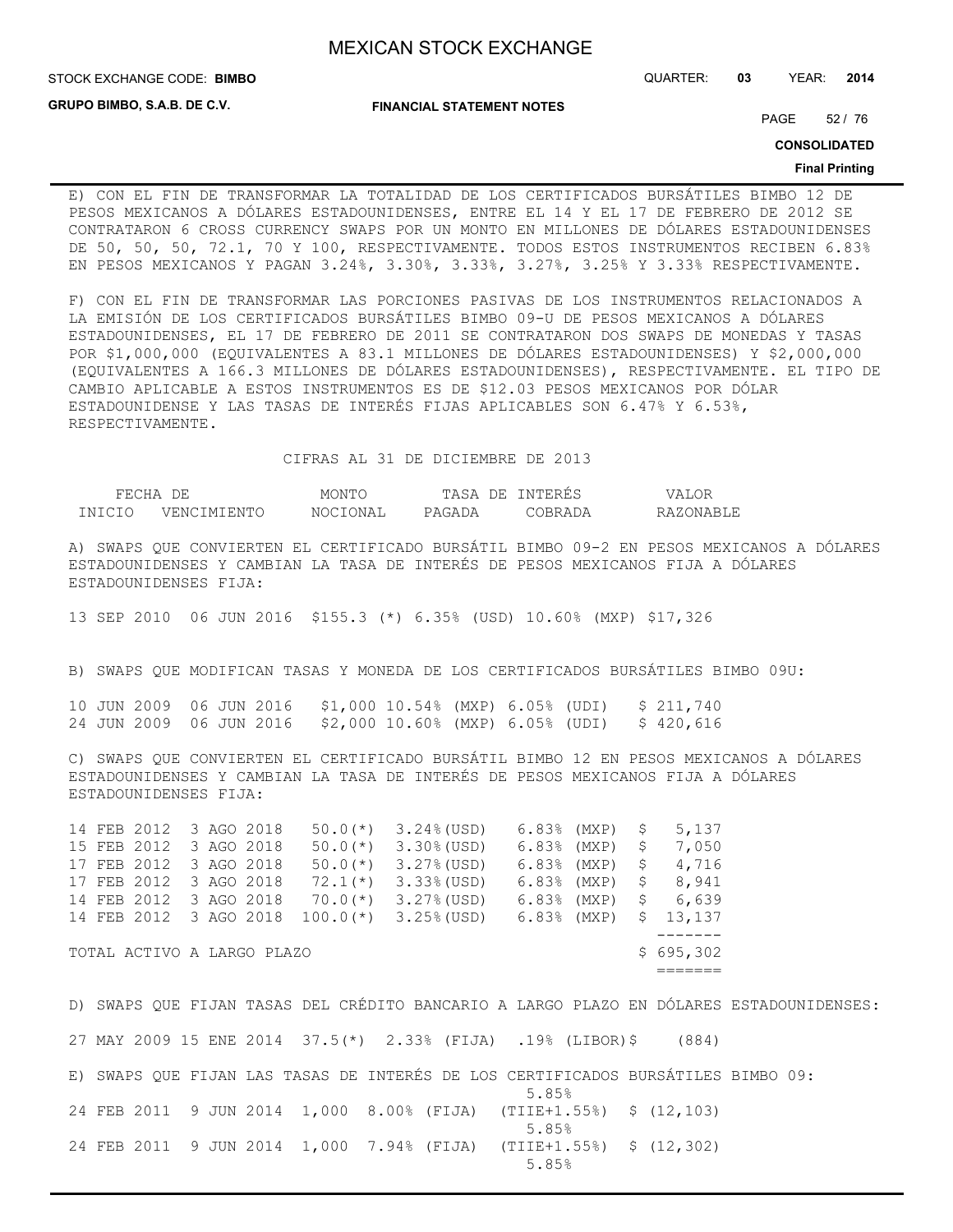STOCK EXCHANGE CODE: QUARTER: **03** YEAR: **2014 BIMBO**

**GRUPO BIMBO, S.A.B. DE C.V.**

**FINANCIAL STATEMENT NOTES**

PAGE 53 / 76

**CONSOLIDATED**

**Final Printing**

28 FEB 2011 9 JUN 2014 1,000 8.03% (FIJA) (TIIE+1.55%) \$ (11,876) 26 JUN 2009 9 JUN 2014 2,000 7.43% (FIJA) 4.30% (TIIE \$ (33,414)

F) SWAPS QUE CONVIERTEN EL CERTIFICADO BURSÁTIL BIMBO 09 EN PESOS MEXICANOS A DÓLARES ESTADOUNIDENSES Y CAMBIAN LA TASA DE INTERÉS DE PESOS MEXICANOS FIJA A DÓLARES ESTADOUNIDENSES FIJA:

|  |                            |  |  |  |  | 11 FEB 2011 9 JUN 2014 166.2 (*) 5.06% (USD) 8.98% (MXP) \$(165,363) |
|--|----------------------------|--|--|--|--|----------------------------------------------------------------------|
|  |                            |  |  |  |  | 27 ABR 2011 9 JUN 2014 86.6 (*) 3.73% (USD) 7.94% (MXP) \$(128,593)  |
|  |                            |  |  |  |  | 25 ABR 2011 9 JUN 2014 86.2 (*) 3.83% (USD) 8.03% (MXP) \$(121,962)  |
|  |                            |  |  |  |  | 28 ABR 2011 9 JUN 2014 86.7 (*) 3.78% (USD) 8.00% (MXP) \$ (128,573) |
|  |                            |  |  |  |  |                                                                      |
|  | TOTAL PASIVO A CORTO PLAZO |  |  |  |  | \$(615,070)                                                          |
|  |                            |  |  |  |  |                                                                      |

G) SWAPS QUE CONVIERTEN EL CERTIFICADO BURSÁTIL BIMBO 09-U EN PESOS MEXICANOS A DÓLARES ESTADOUNIDENSES Y CAMBIAN LA TASA DE INTERÉS DE PESOS MEXICANOS FIJA A DÓLARES ESTADOUNIDENSES FIJA:

|  | TOTAL PASIVO A LARGO PLAZO |  |  |  |                                                                     | \$(236,334) |
|--|----------------------------|--|--|--|---------------------------------------------------------------------|-------------|
|  |                            |  |  |  |                                                                     |             |
|  |                            |  |  |  | 17 FEB 2011 6 JUN 2016 166.3(*) 6.53% (USD) 10.60%(MXP) \$(157,678) |             |
|  |                            |  |  |  | 17 FEB 2011 6 JUN 2016 83.1(*) 6.47% (USD) 10.54%(MXP) \$ (78,656)  |             |

(\*) MONTOS EN MILLONES DE DÓLARES ESTADOUNIDENSES (\*\*) MONTOS EN MILLONES DE EUROS

A) CON EL FIN DE TRANSFORMAR EN DÓLARES ESTADOUNIDENSES LA TASA EN PESOS MEXICANOS DE LA EMISIÓN DE CERTIFICADOS BURSÁTILES BIMBO 09-2 CON UN MONTO NOCIONAL DE \$2,000,000 (EQUIVALENTE A 155.3 MILLONES DE DÓLARES ESTADOUNIDENSES), EN 2010 SE CONTRATÓ UN SWAP DE MONEDAS QUE TRANSFORMAN EL PASIVO DE PESOS MEXICANOS A DÓLARES ESTADOUNIDENSES. EL TIPO DE CAMBIO APLICABLE A ESTE INSTRUMENTO ES DE \$12.88 Y LA TASA DE INTERÉS FIJA APLICABLE ES DE 6.35%.

B) CON RELACIÓN A LA EMISIÓN DE CERTIFICADOS BURSÁTILES BIMBO 09U, ENTRE EL 10 Y EL 24 DE JUNIO DE 2009 SE CONTRATARON DOS SWAPS DE MONEDAS POR \$1,000,000 Y \$2,000,000 QUE EN CONJUNTO COMPLETAN EL MONTO ORIGINAL TOTAL DE LA EMISIÓN BIMBO 09U Y QUE TRANSFORMAN LA DEUDA DE 6.05% DE UDIS A PESOS MEXICANOS A UNA TASA FIJA DE 10.54% Y 10.60%, RESPECTIVAMENTE.

C) CON EL FIN DE TRANSFORMAR LA TOTALIDAD DE LOS CERTIFICADOS BURSÁTILES BIMBO 12 DE PESOS MEXICANOS A DÓLARES ESTADOUNIDENSES, ENTRE EL 14 Y EL 17 DE FEBRERO DE 2012 SE CONTRATARON 6 CROSS CURRENCY SWAPS POR UN MONTO EN MILLONES DE DÓLARES ESTADOUNIDENSES DE 50, 50, 50, 72.1, 70 Y 100, RESPECTIVAMENTE. TODOS ESTOS INSTRUMENTOS RECIBEN 6.83% EN PESOS MEXICANOS Y PAGAN 3.24%, 3.30%, 3.33%, 3.27%, 3.25% Y 3.33% RESPECTIVAMENTE.

D) PARA CUBRIR EL RIESGO DE LAS TASAS DE INTERÉS EN LA PORCIÓN EN DÓLARES ESTADOUNIDENSES DEL TRAMO A DEL CRÉDITO SINDICADO BANCARIO, ENTRE EL 27 Y EL 29 DE MAYO DE 2009, ORIGINALMENTE SE CONTRATARON 3 SWAPS, QUE EN CONJUNTO SUMABAN UN MONTO DE 300 MILLONES DE DÓLARES ESTADOUNIDENSES. DEBIDO AL PREPAGO DE DICHO PASIVO EN 2013, 2011 Y 2010 Y A LA CONTRATACIÓN DE UN CROSS CURRENCY SWAP QUE TRANSFORMA 68.4 MILLONES DE DÓLARES ESTADOUNIDENSES A EUROS, ACTUALMENTE SIGUEN VIGENTES ÚNICAMENTE 37.5 MILLONES DE DÓLARES ESTADOUNIDENSES DE ESTE INSTRUMENTO, LOS CUALES SE ASIGNARON COMO COBERTURA DEL CRÉDITO BANCARIO SINDICADO AL CUAL SE FIJA LA TASA LIBOR A TASA FIJA DE 2.33%.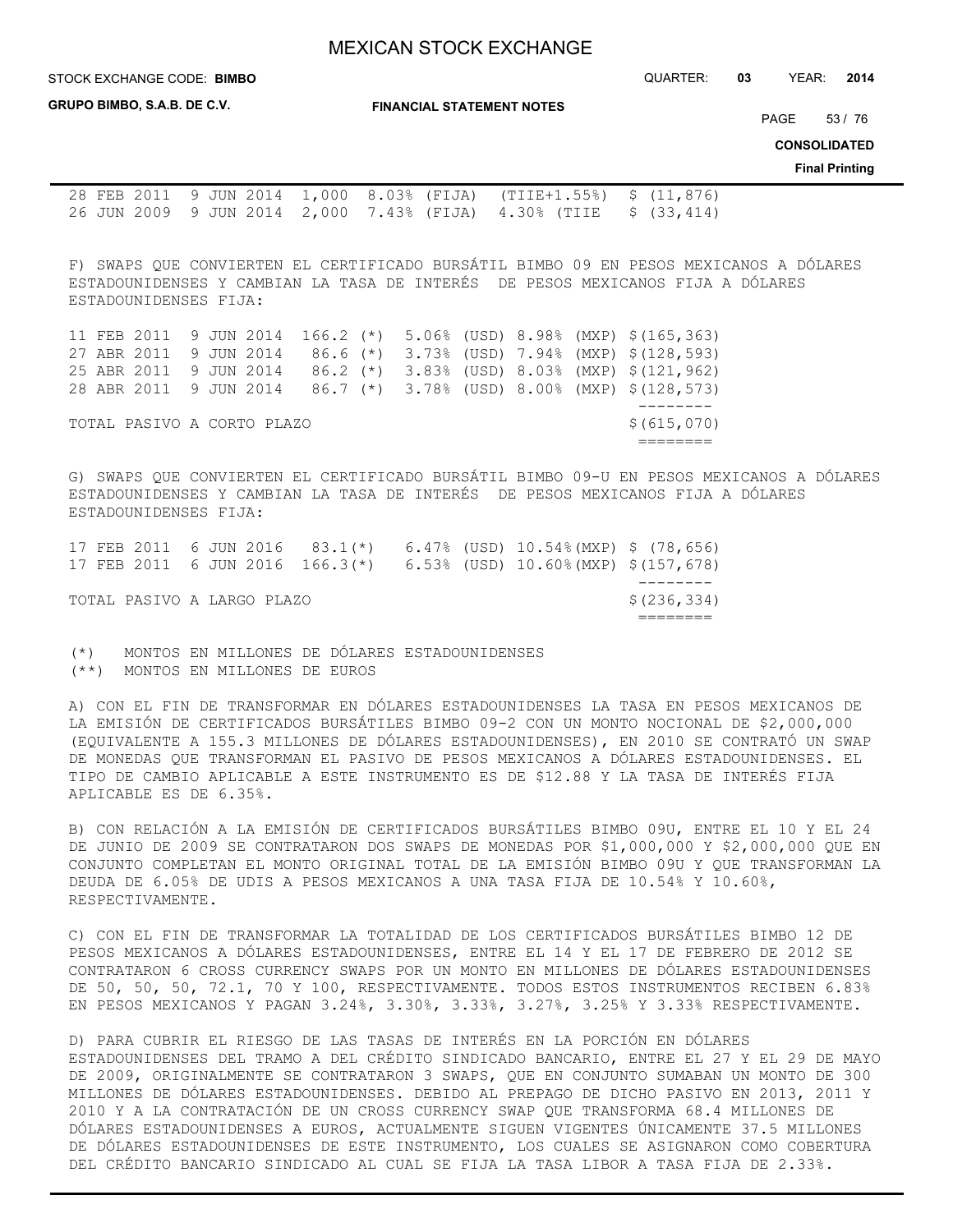**GRUPO BIMBO, S.A.B. DE C.V.**

STOCK EXCHANGE CODE: QUARTER: **03** YEAR: **2014 BIMBO**

**FINANCIAL STATEMENT NOTES**

PAGE 54 / 76

**CONSOLIDATED**

**Final Printing**

E) PARA CUBRIR EL RIESGO DE LA VARIABILIDAD DE LA TASA EN LA EMISIÓN DE CERTIFICADOS BURSÁTILES BIMBO 09, EL 26 DE JUNIO DE 2009 SE CONTRATÓ UN SWAP POR \$2,000,000 QUE FIJA LA TASA VARIABLE A 7.43%, A PARTIR DEL 13 DE JULIO DE 2009. SIGUIENDO ESTE MISMO FIN, EL 24 DE FEBRERO DE 2011 SE CONTRATARON DOS INSTRUMENTOS POR \$1,000,000 QUE FIJAN DE TIIE+1.55% A 8.00% Y A 7.94%, RESPECTIVAMENTE, Y EL 28 DE FEBRERO DE 2011 SE CONTRATÓ OTRO INSTRUMENTO POR \$1,000,000 QUE FIJA DE TIIE+1.55% A 8.03%.

F) CON EL FIN DE TRANSFORMAR LA PORCIÓN FIJA DE LOS CERTIFICADOS BURSÁTILES BIMBO 09 DE PESOS MEXICANOS A DÓLARES ESTADOUNIDENSES, EL 17 DE FEBRERO DE 2011 SE CONTRATÓ UN SWAP DE MONEDAS Y TASAS POR \$2,000,000 (EQUIVALENTES A 166 MILLONES DE DÓLARES ESTADOUNIDENSES); EL TIPO DE CAMBIO APLICABLE A ESTE INSTRUMENTO FUE DE \$12.05 PESOS MEXICANOS Y LA TASA DE INTERÉS EN DÓLARES ESTADOUNIDENSES SE FIJÓ EN 5.06%. CON ESTE MISMO FIN, ENTRE EL 25 Y EL 28 DE ABRIL DE 2011 SE CONTRATARON OTROS 3 INSTRUMENTOS, CADA UNO POR \$1,000,000, LOS TIPOS DE CAMBIO APLICABLES FUERON \$11.53, \$11.55 Y \$11.60 PESOS MEXICANOS POR DÓLAR ESTADOUNIDENSE Y LAS TASAS DE INTERÉS FIJAS EN DÓLARES ESTADOUNIDENSES FUERON 3.78%, 3.73% Y 3.83%, RESPECTIVAMENTE.

G) CON EL FIN DE TRANSFORMAR LAS PORCIONES PASIVAS DE LOS INSTRUMENTOS RELACIONADOS A LA EMISIÓN DE LOS CERTIFICADOS BURSÁTILES BIMBO 09-U DE PESOS MEXICANOS A DÓLARES ESTADOUNIDENSES, EL 17 DE FEBRERO DE 2011 SE CONTRATARON DOS SWAPS DE MONEDAS Y TASAS POR \$1,000,000 (EQUIVALENTES A 83.1 MILLONES DE DÓLARES ESTADOUNIDENSES) Y \$2,000,000 (EQUIVALENTES A 166.3 MILLONES DE DÓLARES ESTADOUNIDENSES), RESPECTIVAMENTE. EL TIPO DE CAMBIO APLICABLE A ESTOS INSTRUMENTOS ES DE \$12.03 PESOS MEXICANOS POR DÓLAR ESTADOUNIDENSE Y LAS TASAS DE INTERÉS FIJAS APLICABLES SON 6.47% Y 6.53%, RESPECTIVAMENTE.

#### COBERTURA DE DIVISAS

CON EL FIN DE CUBRIR LAS NECESIDADES DE DÓLARES ESTADOUNIDENSES DE LA TESORERÍA CORPORATIVA LIGADAS A DIVERSAS TRANSACCIONES PRONOSTICADAS, LA ENTIDAD MANTIENE AL 30 DE SEPTIEMBRE DE 2014 Y 31 DE DICIEMBRE DE 2013, UN PORTAFOLIO DE OPCIONES Y FORWARDS QUE RESULTAN EN UNA POSICIÓN LARGA CON VENCIMIENTOS MENSUALES POR UN TOTAL 52 Y 170 MILLONES DE DÓLARES ESTADOUNIDENSES, RESPECTIVAMENTE, A UN TIPO DE CAMBIO PROMEDIO DE \$13.1924 Y \$13.0719 PESOS MEXICANOS POR DÓLAR ESTADOUNIDENSE.

ADICIONALMENTE, CON EL FIN DE CUBRIR UNA PORCIÓN DE LA DEUDA EN DÓLARES AMERICANOS Y TRANSFORMARLA A DÓLARES CANADIENSES, LA ENTIDAD MANTIENE AL 30 DE SEPTIEMBRE DE 2014 UN PORTAFOLIO DE FORWARDS QUE RESULTAN EN UNA POSICIÓN CORTA POR UN TOTAL DE 117 MILLONES DE DÓLARES CANADIENSES, A UN TIPO DE CAMBIO PROMEDIO DE \$1.0919 DÓLARES CANADIENSES POR DÓLAR ESTADOUNIDENSE.

CON EL FIN DE CUBRIR LAS NECESIDADES DE EUROS DE LA TESORERÍA CORPORATIVA LIGADAS A DIVERSAS TRANSACCIONES PRONOSTICADAS, LA ENTIDAD MANTIENE AL 30 DE SEPTIEMBRE DE 2014, UN PORTAFOLIO DE OPCIONES Y FORWARDS QUE RESULTAN EN UNA POSICIÓN LARGA CON VENCIMIENTOS MENSUALES POR UN TOTAL DE 29 MILLONES DE EUROS, A UN TIPO DE CAMBIO PROMEDIO DE \$17.1814 PESOS MEXICANOS POR EURO.

AL 30 DE SEPTIEMBRE DE 2014 Y AL 31 DE DICIEMBRE DE 2013, ESTAS OPERACIONES TIENEN UN VALOR NETO DE MERCADO DE \$5,824 Y \$8,259, RESPECTIVAMENTE.

AL 30 DE SEPTIEMBRE DE 2014 Y AL 31 DE DICIEMBRE DE 2013, LA ENTIDAD TENÍA CONTRATADOS FORWARDS CON EL OBJETO DE CUBRIR EL RIESGO CAMBIARIO DE MATERIA PRIMA RELACIONADOS CON LA OPERACIÓN DE URUGUAY. ESTOS INSTRUMENTOS AMPARABAN UN MONTO NOCIONAL DE \$4.13 Y \$4.8 MILLONES DE DÓLARES AMERICANOS, RESPECTIVAMENTE, FIJANDO EL TIPO DE CAMBIO PARA LA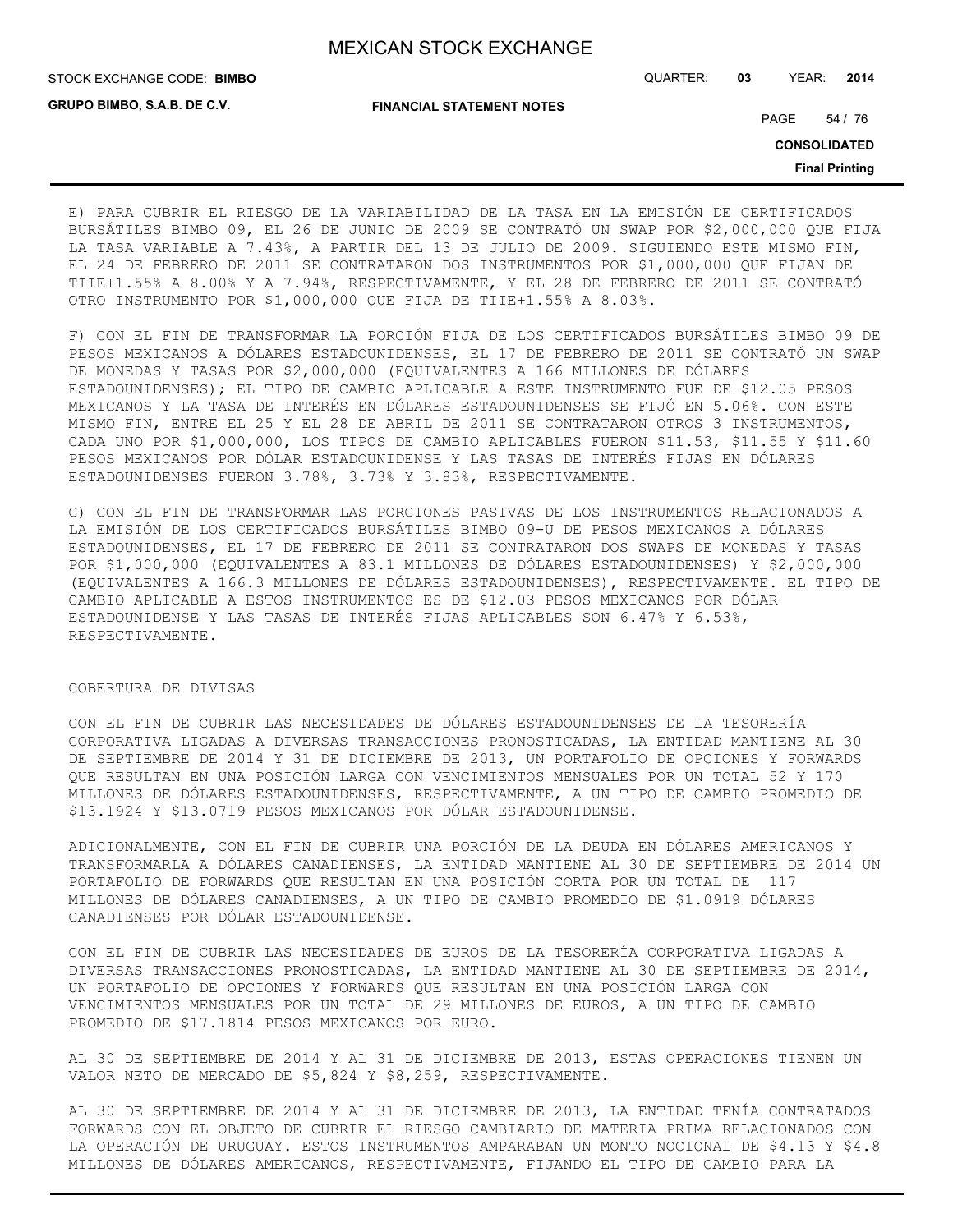**GRUPO BIMBO, S.A.B. DE C.V.**

**FINANCIAL STATEMENT NOTES**

STOCK EXCHANGE CODE: QUARTER: **03** YEAR: **2014 BIMBO**

PAGE 55 / 76

**CONSOLIDATED**

**Final Printing**

COMPRA DE DIVISAS A UN PRECIO DE \$24.67 Y \$22.72 PESOS URUGUAYOS POR DÓLAR ESTADOUNIDENSE, RESPECTIVAMENTE Y SU VALOR RAZONABLE ERA DE \$857 Y \$(2,515), RESPECTIVAMENTE.

AL 30 DE SEPTIEMBRE DE 2014, Y AL 31 DE DICIEMBRE DE 2013 LA ENTIDAD TENÍA CONTRATADOS FORWARDS CON EL OBJETO DE CUBRIR EL RIESGO CAMBIARIO DE MATERIA PRIMA RELACIONADOS CON LA OPERACIÓN DE MÉXICO. ESTOS INSTRUMENTOS AMPARABAN UN MONTO NOCIONAL DE 147.9 Y 91.3 MILLONES DE DÓLARES AMERICANOS, RESPECTIVAMENTE FIJANDO EL TIPO DE CAMBIO PARA LA COMPRA DE DIVISAS A UN PRECIO DE \$13.16 Y \$13.18 PESOS MEXICANOS POR DÓLAR ESTADOUNIDENSE, RESPECTIVAMENTE Y SU VALOR RAZONABLE ERA DE \$ 47,889 Y \$ (505), RESPECTIVAMENTE.

AL 30 DE SEPTIEMBRE DE 2014, LA ENTIDAD TENÍA CONTRATADOS FORWARDS CON EL OBJETO DE CUBRIR EL RIESGO CAMBIARIO DE MATERIA PRIMA RELACIONADOS CON LA OPERACIÓN DE CHILE. ESTOS INSTRUMENTOS AMPARABAN UN MONTO NOCIONAL DE 8.3 MILLONES DE DÓLARES AMERICANOS, FIJANDO EL TIPO DE CAMBIO PARA LA COMPRA DE DIVISAS A UN PRECIO DE \$587.42 PESOS CHILENOS POR DÓLAR ESTADOUNIDENSE. Y SU VALOR RAZONABLE ERA DE \$ 103,019 PESOS CHILENOS.

LA ENTIDAD, CONFORMA SUS POLÍTICAS DE ADMINISTRACIÓN DE RIESGOS, CELEBRA CONTRATOS DE FUTUROS DE TRIGO, GAS NATURAL Y OTROS INSUMOS CON LA FINALIDAD DE MINIMIZAR LOS RIESGOS DE VARIACIÓN EN LOS PRECIOS INTERNACIONALES DE DICHOS INSUMOS.

EL TRIGO, PRINCIPAL INSUMO QUE LA ENTIDAD UTILIZA, JUNTO CON EL GAS NATURAL SON ALGUNOS DE LOS COMMODITIES QUE LA ENTIDAD CUBRE. LAS OPERACIONES SON CELEBRADAS EN MERCADOS RECONOCIDOS Y A TRAVÉS DE SU DOCUMENTACIÓN FORMAL SON DESIGNADAS COMO COBERTURA DE FLUJO DE EFECTIVO POR TRATARSE DE TRANSACCIONES PRONOSTICADAS. LA ENTIDAD REALIZA MEDICIONES DE EFECTIVIDADES RETROSPECTIVAS Y PROSPECTIVAS PARA ASEGURARSE QUE LOS INSTRUMENTOS UTILIZADOS MITIGAN LA EXPOSICIÓN A LA VARIABILIDAD EN LOS FLUJOS DE CAJA PROVENIENTES DE LA FLUCTUACIÓN EN EL PRECIO DE DICHOS INSUMOS.

AL 30 DE SEPTIEMBRE DE 2014 Y 31 DE DICIEMBRE DE 2013, LA ENTIDAD TIENE RECONOCIDOS EN LA UTILIDAD INTEGRAL CONTRATOS DE DERIVADOS DE TRIGO CERRADOS, LOS CUALES NO SE HAN APLICADO AL COSTO DE VENTAS PORQUE EL TRIGO PRODUCTO DE DICHOS CONTRATOS NO HA SIDO CONSUMIDO PARA TRANSFORMARLOS EN HARINA.

DETALLE DE OPERACIONES DERIVADAS PARA CUBRIR EL RIESGO DE PRECIOS

AL 30 DE SEPTIEMBRE DE 2014 Y AL 31 DE DICIEMBRE DE 2013 LOS CONTRATOS DE FUTUROS Y SUS PRINCIPALES CARACTERÍSTICAS SON:

CIFRAS AL 30 DE SEPTIEMBRE DE DE 2014

| FECHA DE          |  |                      | CONTRATOS |       |                                                                    |             |        |   | <b>VALOR</b> |  |
|-------------------|--|----------------------|-----------|-------|--------------------------------------------------------------------|-------------|--------|---|--------------|--|
| INICIO            |  |                      | POSICIÓN  |       | NÚMERO                                                             | VENCIMIENTO | REGIÓN |   | RAZONABLE    |  |
|                   |  |                      |           |       | CONTRATOS DE FUTUROS PARA FIJAR EL PRECIO DE GAS NATURAL Y DIESEL: |             |        |   |              |  |
| VARIAS (DIESEL)   |  |                      | LARGA     | 1,747 |                                                                    | VARIAS      | EUA    |   | (8, 140)     |  |
| VARIAS (GASOLINA) |  |                      | LARGA     | 470   |                                                                    | VARIAS      | EUA    | S | (1, 035)     |  |
|                   |  | VARIAS (GAS NATURAL) | LARGA     | 745   |                                                                    | VARIAS      | MÉXICO |   | (917)        |  |
| VARIAS            |  | (GAS NATURAL)        | LARGA     | 2,386 |                                                                    | VARIAS      | EUA    |   | (33, 516)    |  |
|                   |  |                      |           |       |                                                                    |             |        |   |              |  |

\$ (43,608)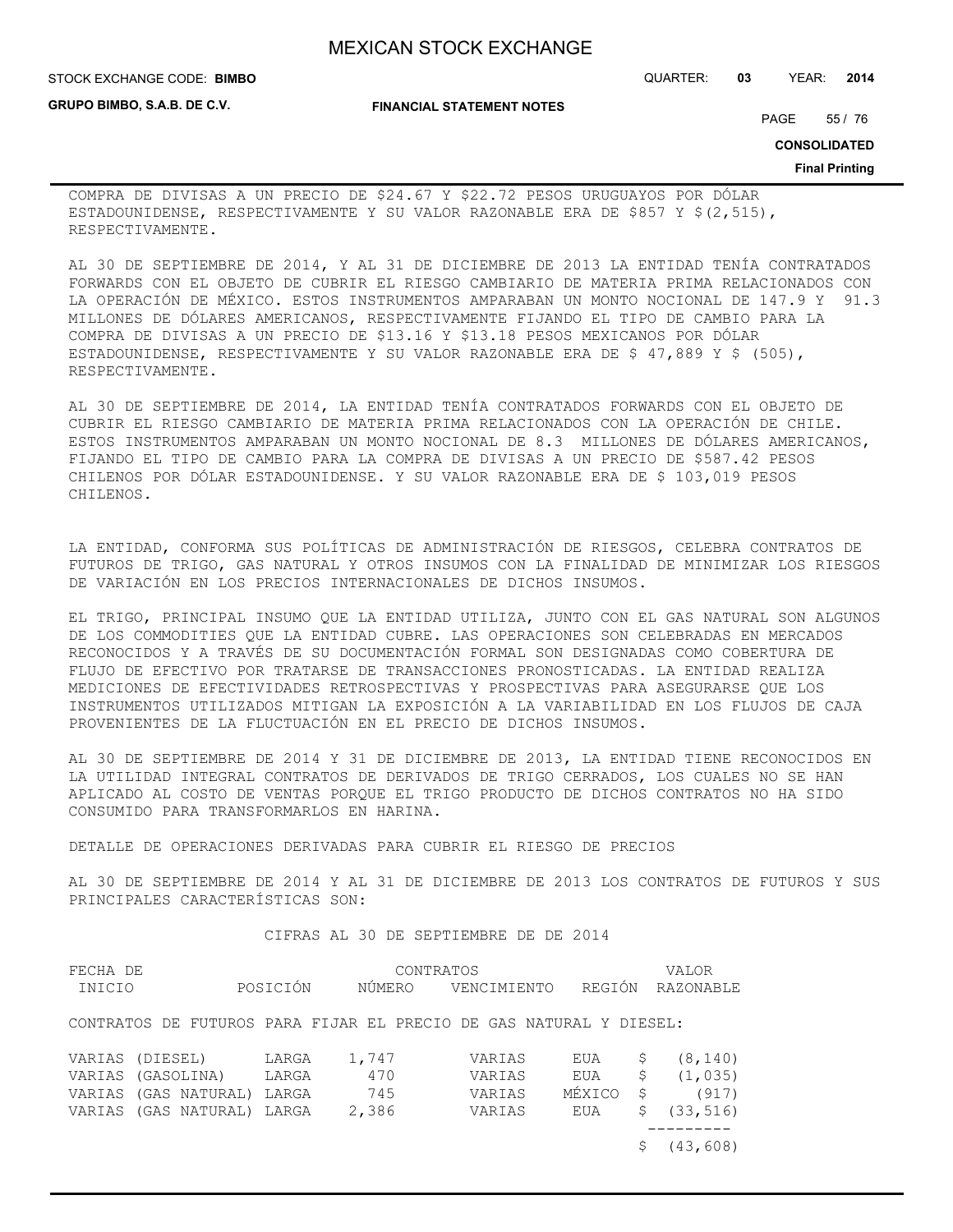STOCK EXCHANGE CODE: QUARTER: **03** YEAR: **2014 BIMBO**

**GRUPO BIMBO, S.A.B. DE C.V.**

**FINANCIAL STATEMENT NOTES**

PAGE 56 / 76

**CONSOLIDATED**

**Final Printing**

| CONTRATOS<br>DE.                                                                                                          |                                           | FUTUROS PARA FIJAR EL PRECIO DE COMPRA DE TRIGO Y ACEITE |                                                                                                    |            |                                                                                                                        | DE SOYA: |
|---------------------------------------------------------------------------------------------------------------------------|-------------------------------------------|----------------------------------------------------------|----------------------------------------------------------------------------------------------------|------------|------------------------------------------------------------------------------------------------------------------------|----------|
| VARIAS (TRIGO)<br>VARIAS (TRIGO)<br>VARIAS (MAÍZ)<br>VARIAS (ACEITE SOYA)<br>VARIAS (TRIGO)<br>VARIAS (ACEITE SOYA) LARGA | LARGA<br>LARGA<br>LARGA<br>LARGA<br>LARGA | 6,843<br>3,530<br>375<br>610<br>1,877<br>100             | DIC-14 SEP-15<br>DIC-14 SEP-15<br>DIC-14 JUL-15<br>DIC-14 MAY-15<br>DIC-14 SEP-15<br>DIC-14 MAY-15 | EUA<br>EUA | \$ (392,347)<br>MÉXICO \$ (141,982)<br>EUA $\frac{10,142}$<br>\$(15, 893)<br>CANADÁ \$ (123,872)<br>CANADÁ \$ ( 2,632) |          |
| TOTAL PASIVO A CORTO PLAZO                                                                                                |                                           |                                                          |                                                                                                    |            | \$(686, 868)<br>\$(730, 476)                                                                                           |          |

CIFRAS AL 31 DE DICIEMBRE DE 2013

| FECHA DE |          | CONTRATOS |                    | VALOR            |
|----------|----------|-----------|--------------------|------------------|
| INICIO   | POSICIÓN |           | NÚMERO VENCIMIENTO | REGIÓN RAZONABLE |

CONTRATOS DE FUTUROS PARA FIJAR EL PRECIO DE GAS NATURAL Y DIESEL:

| VARIAS (DIESEL)            | LARGA | 918   | VARIAS | EUA | \$16,841          |
|----------------------------|-------|-------|--------|-----|-------------------|
| VARIAS (GASOLINA)          | LARGA | 136   | VARIAS | EUA | \$4,796           |
| VARIAS (GAS NATURAL) LARGA |       | 135   | VARIAS | EUA | \$10,529          |
| VARIAS (GAS NATURAL) LARGA |       | 2,620 | VARIAS |     | MÉXICO \$ (2,981) |
|                            |       |       |        |     |                   |
| TOTAL ACTIVO A CORTO PLAZO |       |       |        |     | \$29,185          |
|                            |       |       |        |     |                   |

CONTRATOS DE FUTUROS PARA FIJAR EL PRECIO DE COMPRA DE TRIGO Y ACEITE DE SOYA:

| VARIAS (TRIGO)             | LARGA | 5,974                                  |  |  |                   | DIC 13 SEP 14 EUA \$(280,574) |
|----------------------------|-------|----------------------------------------|--|--|-------------------|-------------------------------|
| VARIAS (TRIGO) LARGA       |       | 3,950 DIC 13 DIC 14 MÉXICO \$(117,650) |  |  |                   |                               |
| MARZO 2013 (MAÍZ) LARGA    |       | 90                                     |  |  | MAY 13 JUL 14 EUA | \$ (270)                      |
| VARIAS (ACEITE SOYA) LARGA |       | 421                                    |  |  |                   | MAR 13 DIC 14 EUA \$ (6,695)  |
| JUN SEP 2013 (TRIGO) LARGA |       | 250 MAY 14 JUL 14 OLA                  |  |  |                   | \$ (9, 919)                   |
|                            |       |                                        |  |  |                   |                               |
| TOTAL PASIVO A CORTO PLAZO |       |                                        |  |  |                   | \$ (415, 408)                 |
|                            |       |                                        |  |  |                   |                               |

AL 30 DE SEPTIEMBRE DE 2014 Y 31 DE DICIEMBRE DE 2013, LA ENTIDAD TIENE CONTRATADOS FORWARDS CON EL OBJETO DE CUBRIR EL FLUJO DE EFECTIVO RELACIONADO A COMPRAS DE MATERIA PRIMA EN DÓLARES ESTADOUNIDENSES.

#### CIFRAS AL 30 DE SEPTIEMBRE DE 2014

| FECHA DE | FECHA DE    | MONTO    | TIPO CAMBIO | VALOR     |
|----------|-------------|----------|-------------|-----------|
| INICIO   | VENCIMIENTO | NOCIONAL | PROMEDIO    | RAZONABLE |

FORWARDS PARA CUBRIR EL FLUJO DE EFECTIVO RELACIONADO A LA COMPRA DE MATERIA PRIMA EN DÓLARES ESTADOUNIDENSES:

| MAYO |  | ENTRE OCT 14 Y | $$147.9$ (USD) | $13.16*$ | \$47,889 |
|------|--|----------------|----------------|----------|----------|
|------|--|----------------|----------------|----------|----------|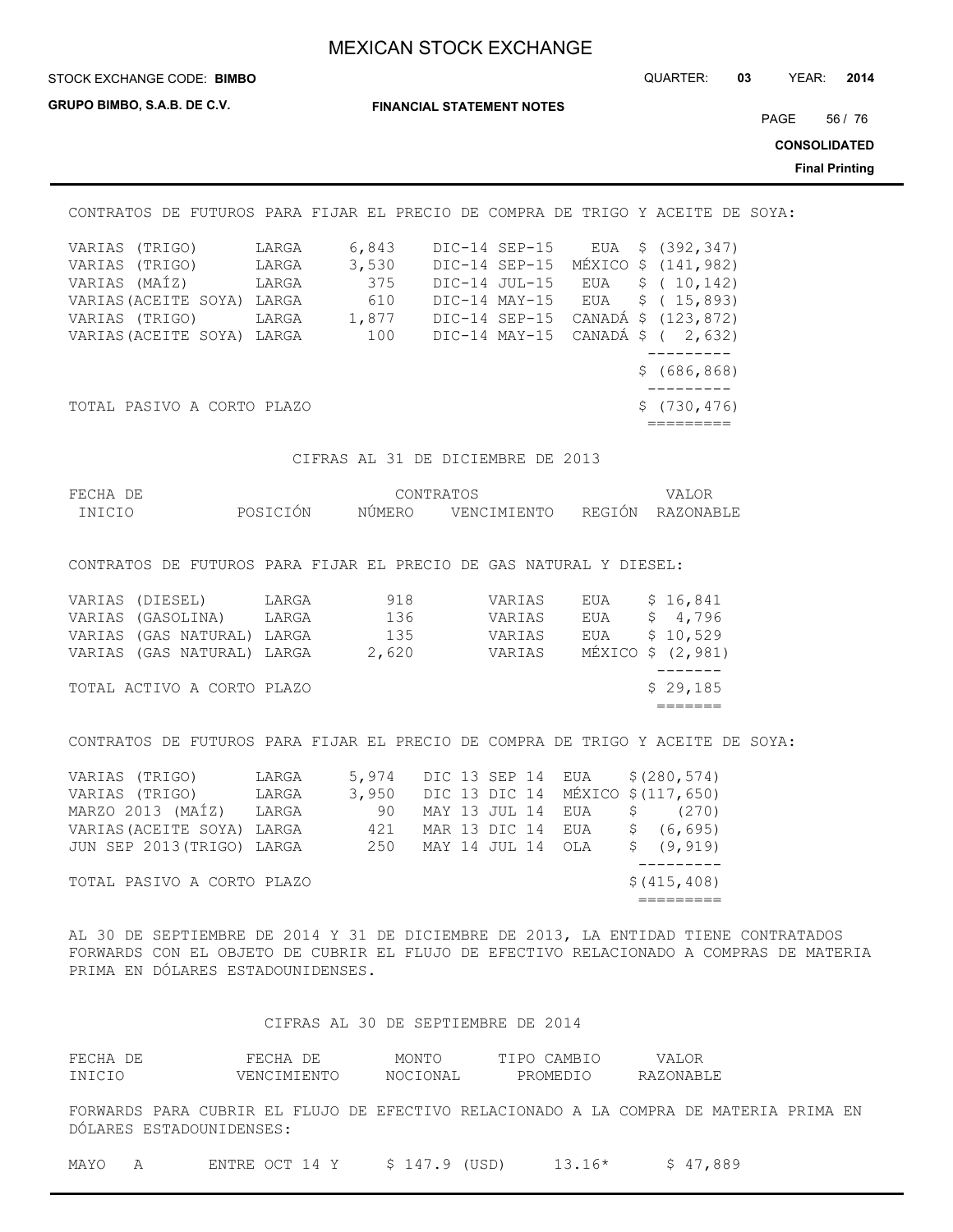**GRUPO BIMBO, S.A.B. DE C.V.**

**FINANCIAL STATEMENT NOTES**

STOCK EXCHANGE CODE: QUARTER: **03** YEAR: **2014 BIMBO**

PAGE 57 / 76

**CONSOLIDATED**

**Final Printing**

| SEP. 2014            | MAR 15                          |               |                 |                    |
|----------------------|---------------------------------|---------------|-----------------|--------------------|
| MAY A<br>SEP 2014    | ENTRE OCT 14 Y<br><b>FEB 15</b> | $$4.13$ (USD) | $24.67**$<br>S. | 857                |
| MAY<br>A<br>SEP 2014 | ENTRE OCT 14 Y<br>FEB 15        | $$8.3$ (USD)  | $23.86**$       | $\frac{1}{2}$ 1.11 |

#### CIFRAS AL 31 DE DICIEMBRE DE 2013

| FECHA DE | FECHA DE    | MONTO    | TIPO CAMBIO | VALOR     |
|----------|-------------|----------|-------------|-----------|
| INICIO   | VENCIMIENTO | NOCIONAL | PROMEDIO    | RAZONABLE |

FORWARDS PARA CUBRIR EL FLUJO DE EFECTIVO RELACIONADO A LA COMPRA DE MATERIA PRIMA EN DÓLARES ESTADOUNIDENSES:

| SEP 2013 A<br>DIC 2013 | ENTRE ENE 14 Y<br>MAY 14 | \$91.3 (USD) | $13.18*$  | \$(505)    |
|------------------------|--------------------------|--------------|-----------|------------|
| SEP 2013 A<br>DIC 2013 | ENTRE ENE 14 Y<br>MAY 14 | \$4.8 (USD)  | $22.72**$ | \$(2, 515) |

\* PESOS MEXICANOS POR DÓLAR ESTADOUNIDENSE \*\* PESOS URUGUAYOS POR DÓLAR ESTADOUNIDENSE \*\*\* PESOS CHILENOS POR DÓLAR ESTADOUNIDENSE

INSTRUMENTOS DERIVADOS IMPLÍCITOS - AL 30 DE SEPTIEMBRE DE 2014 Y 31 DICIEMBRE DE 2013, LA ENTIDAD NO TIENE INSTRUMENTOS DERIVADOS CON CARACTERÍSTICAS DE DERIVADOS IMPLÍCITOS SEPARABLES.

TÉCNICAS DE VALUACIÓN Y SUPUESTOS APLICADOS PARA PROPÓSITOS DE DETERMINAR EL VALOR RAZONABLE

EL VALOR RAZONABLE DE LOS ACTIVOS Y PASIVOS FINANCIEROS SE DETERMINA DE LA SIGUIENTE FORMA:

EL VALOR RAZONABLE DE LOS ACTIVOS Y PASIVOS FINANCIEROS CON TÉRMINOS Y CONDICIONES ESTÁNDAR Y NEGOCIADOS EN LOS MERCADOS LÍQUIDOS ACTIVOS SE DETERMINAN CON REFERENCIA A LOS PRECIOS COTIZADOS EN EL MERCADO, POR LO CUAL, ESTOS INSTRUMENTOS SON CONSIDERADOS CON JERARQUÍA NIVEL 1 CONFORME A LA CLASIFICACIÓN DE JERARQUÍA DE VALOR RAZONABLE QUE SE DESCRIBE EN LA SIGUIENTE SECCIÓN.

EL VALOR RAZONABLE DE LOS OTROS ACTIVOS Y PASIVOS SE DETERMINA DE CONFORMIDAD CON MODELOS DE DETERMINACIÓN DE PRECIOS DE ACEPTACIÓN GENERAL, QUE SE BASAN EN EL ANÁLISIS DEL FLUJO DE EFECTIVO DESCONTADO.

EN PARTICULAR, EL VALOR RAZONABLE DE LOS PRÉSTAMOS DE INSTITUCIONES FINANCIERAS SE DETERMINÓ A TRAVÉS DE UN ENFOQUE DE INGRESOS, DESCONTANDO LOS FLUJOS CONTRACTUALES DE DICHOS PASIVOS A LAS TASAS ACTUALES ESTIMADAS POR LA ENTIDAD. DICHAS TASAS ACTUALES SE DETERMINARON MEDIANTE COTIZACIONES INFORMATIVAS REALIZADAS CON DIVERSAS CONTRAPARTES. LAS TASAS UTILIZADA FUE DEL 1.45% PARA PRÉSTAMOS DENOMINADOS EN DÓLARES ESTADOUNIDENSES. ESTA VALUACIÓN SE CONSIDERA NIVEL 3, CONFORME A LA JERARQUÍA QUE SE DESCRIBE A CONTINUACIÓN. EL VALOR RAZONABLE DE LOS ACTIVOS Y PASIVOS FINANCIEROS ES SIMILAR AL VALOR EN LIBROS.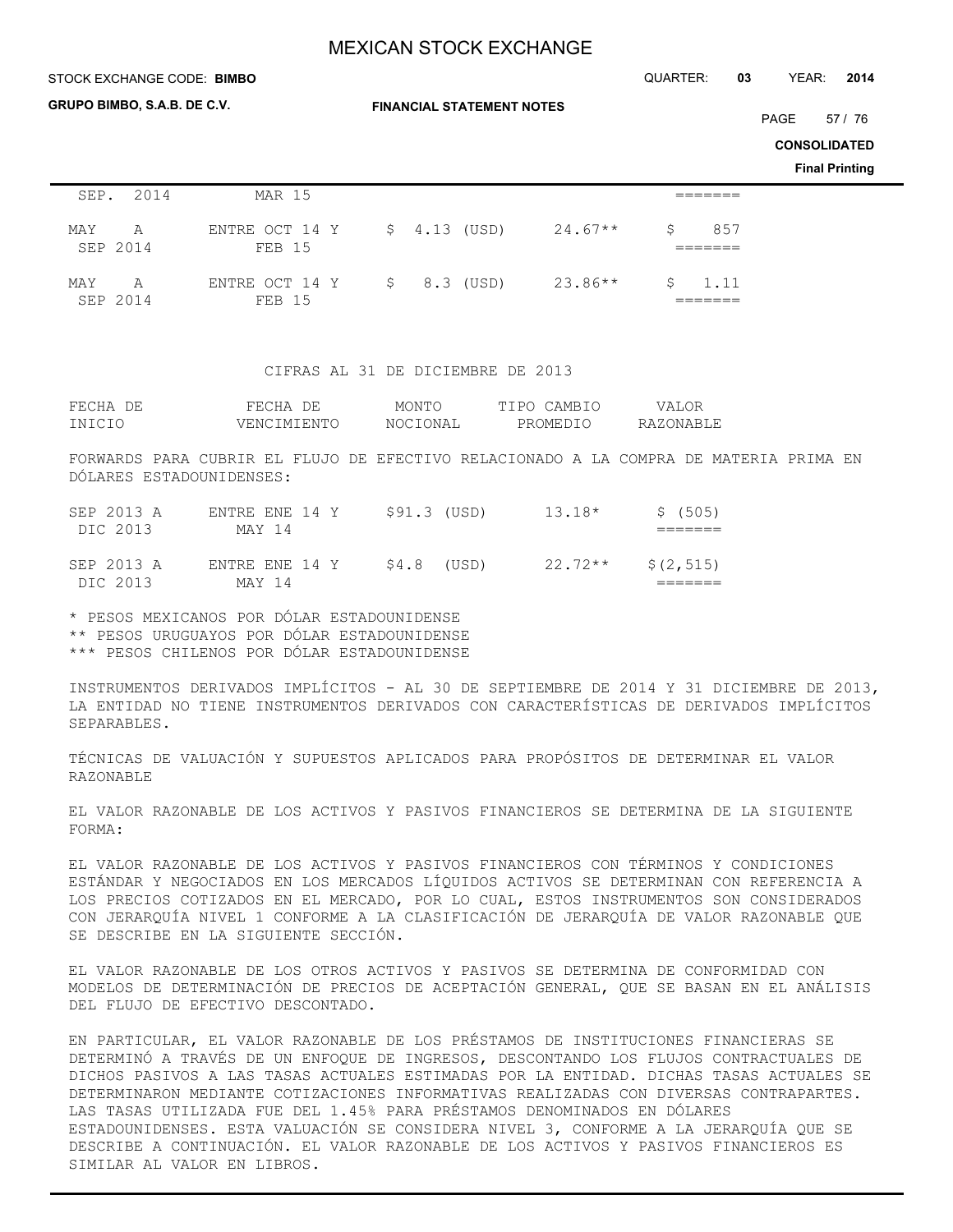STOCK EXCHANGE CODE: QUARTER: **03** YEAR: **2014 BIMBO**

**GRUPO BIMBO, S.A.B. DE C.V.**

**FINANCIAL STATEMENT NOTES**

PAGE 58 / 76

**CONSOLIDATED**

**Final Printing**

AL 30 DE SEPTIEMBRE DE 2014 Y 31 DICIEMBRE DE 2013, EL VALOR EN LIBROS DE LOS ACTIVOS FINANCIEROS Y PASIVOS NO VARÍA SIGNIFICATIVAMENTE DE SU VALOR RAZONABLE.

LA VALUACIÓN DE LA DEUDA BURSÁTIL SE REALIZÓ CON EL VALOR DE MERCADO CON PRECIOS DE VALUACIÓN OPERATIVA Y REFERENCIAS DE MERCADO, S. A. DE C. V. ("VALMER"), QUE ES UNA ENTIDAD SUPERVISADA POR LA COMISIÓN NACIONAL BANCARIA Y DE VALORES ("CNBV") QUE PROPORCIONA PRECIOS ACTUALIZADOS DE INSTRUMENTOS FINANCIEROS. ESTA VALUACIÓN SE CONSIDERA NIVEL 1, CONFORME A LA JERARQUÍA QUE SE DESCRIBE A CONTINUACIÓN.

## JERARQUÍA DE VALOR RAZONABLE

LA ENTIDAD CLASIFICA EN TRES NIVELES DE JERARQUÍA LAS VALUACIONES A VALOR RAZONABLE RECONOCIDAS EN EL ESTADO DE SITUACIÓN FINANCIERA, CONFORME A LOS DATOS UTILIZADOS EN LA VALUACIÓN. CUANDO UNA VALUACIÓN UTILIZA DATOS DE DIFERENTES NIVELES, LA VALUACIÓN EN SU CONJUNTO SE CLASIFICA EN EL NIVEL MÁS BAJO DE CLASIFICACIÓN DE CUALQUIER DATO RELEVANTE:

\* NIVEL 1 - LAS VALUACIONES A VALOR RAZONABLE SON AQUELLAS DERIVADAS DE LOS PRECIOS COTIZADOS (NO AJUSTADOS) EN LOS MERCADOS ACTIVOS PARA PASIVOS O ACTIVOS IDÉNTICOS;

\* NIVEL 2 - LAS VALUACIONES A VALOR RAZONABLE SON AQUELLAS DERIVADAS DE INDICADORES DISTINTOS A LOS PRECIOS COTIZADOS INCLUIDOS DENTRO DEL NIVEL 1, QUE SON OBSERVABLES PARA EL ACTIVO O PASIVO, BIEN SEA DIRECTAMENTE (ES DECIR COMO PRECIOS) O INDIRECTAMENTE (ES DECIR QUE DERIVAN DE LOS PRECIOS); Y

\* NIVEL 3 - LAS VALUACIONES A VALOR RAZONABLE SON AQUELLAS DERIVADAS DE LAS TÉCNICAS DE VALUACIÓN QUE INCLUYEN LOS INDICADORES PARA LOS ACTIVOS O PASIVOS, QUE NO SE BASAN EN INFORMACIÓN OBSERVABLE DEL MERCADO (INDICADORES NO OBSERVABLES).

12.2.5 ADMINISTRACIÓN DE RIESGO DE LIQUIDEZ

ES RESPONSABILIDAD DE LA TESORERÍA CORPORATIVA LA ADMINISTRACIÓN DEL RIESGO DE LIQUIDEZ. LA ADMINISTRACIÓN DE DICHO RIESGO, PREVÉ LA CAPACIDAD DE LA ENTIDAD DE CUMPLIR CON LOS REQUERIMIENTOS DE FONDOS EN EL CORTO, MEDIANO Y LARGO PLAZO, SIEMPRE BUSCANDO FLEXIBILIDAD FINANCIERA. LA ENTIDAD CONSERVA LA LIQUIDEZ NECESARIA MEDIANTE UN MANEJO ORDENADO DEL FLUJO DE EFECTIVO MONITOREÁNDOLO CONSTANTEMENTE, ASÍ COMO MANTENIENDO DIVERSAS LÍNEAS DE CRÉDITO (ALGUNAS DE ELLAS COMPROMETIDAS) CON EL MERCADO BANCARIO Y UN MANEJO ADECUADO DEL CAPITAL DE TRABAJO, GARANTIZANDO ASÍ, EL PAGO DE LAS OBLIGACIONES FUTURAS. DEBIDO A LA NATURALEZA DEL NEGOCIO, LA ENTIDAD CONSIDERA QUE EL RIESGO DE LIQUIDEZ ES BAJO.

LAS OBLIGACIONES TANTO POR INSTRUMENTOS FINANCIEROS DERIVADOS COMO POR EL SERVICIO Y LAS AMORTIZACIONES DE DEUDA SON LOS QUE SE MUESTRAN A CONTINUACIÓN:

|                       | X<1 AÑO     | 1 $ANO < X < 3$<br>AÑOS | 3 AÑOS <x<5<br>AÑOS</x<5<br>                      | X>5                        |
|-----------------------|-------------|-------------------------|---------------------------------------------------|----------------------------|
| DEUDA<br>INSTRUMENTOS | \$3,249,906 |                         | $$8,082,866$ $$10,124,918$ $$52,671,120$          |                            |
| <b>DERIVADOS</b>      | 453,819     | $$3,022,681$ \$         |                                                   | $70,197 \quad $ (465,248)$ |
| TOTAL                 | \$3,703,725 |                         | $$11, 105, 547 \t$ 10, 195, 115 \t$ 52, 205, 872$ |                            |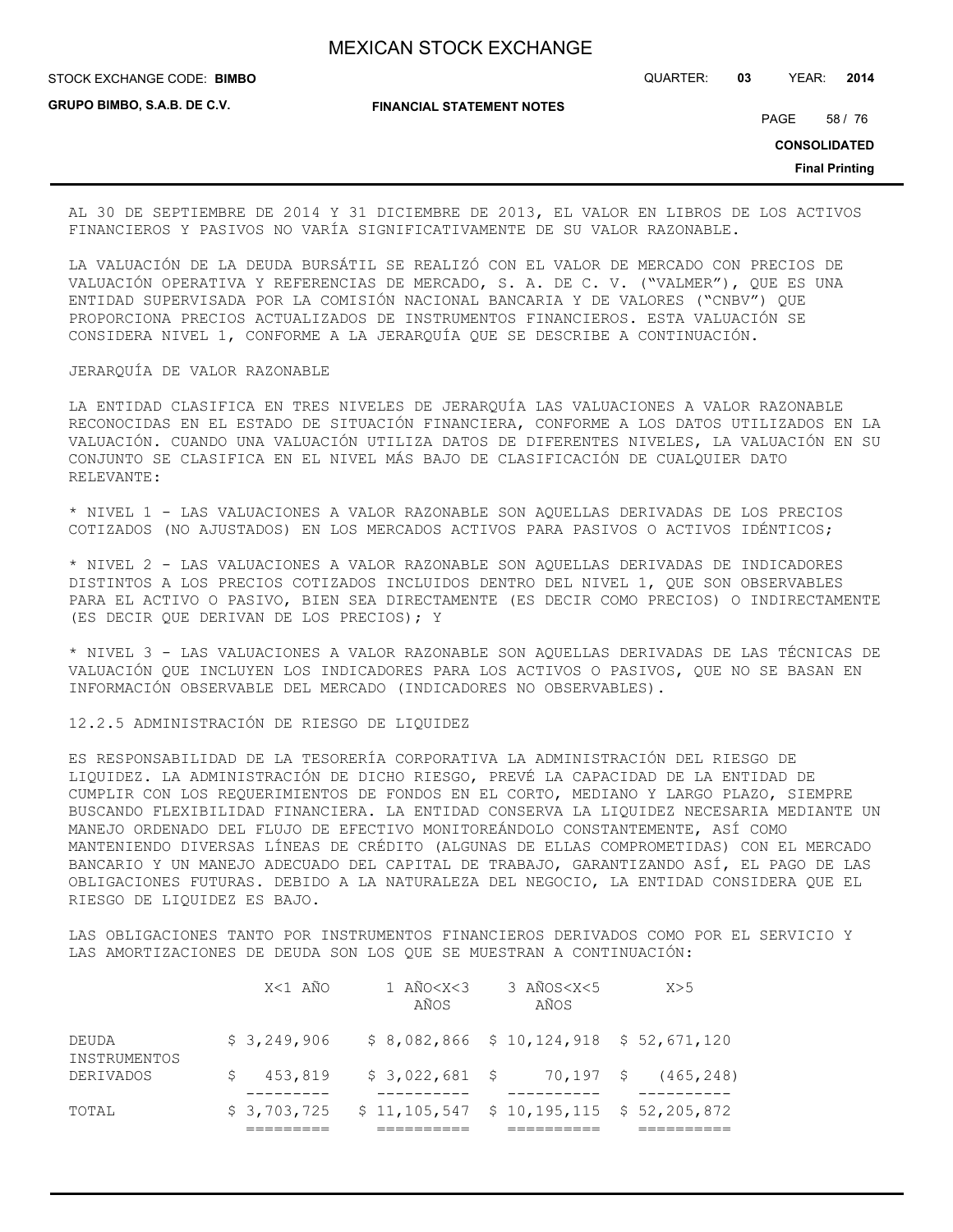**GRUPO BIMBO, S.A.B. DE C.V.**

**FINANCIAL STATEMENT NOTES**

STOCK EXCHANGE CODE: QUARTER: **03** YEAR: **2014 BIMBO**

PAGE 59 / 76

**CONSOLIDATED**

**Final Printing**

#### 12.2.6 ADMINISTRACIÓN DE RIESGO DE CRÉDITO

EL RIESGO DE CRÉDITO EMANA DE LA POSIBLE PÉRDIDA QUE LA ENTIDAD PUEDA TENER, COMO RESULTADO DEL INCUMPLIMIENTO DE PAGO DE SUS CLIENTES, COMO PÉRDIDA EN LAS INVERSIONES Y PRINCIPALMENTE CON LAS CONTRAPARTES CON LAS QUE TIENE CONTRATADOS INSTRUMENTOS FINANCIEROS DERIVADOS.

EN CASO DE DETERIORO DE LAS CUENTAS POR COBRAR A CLIENTES, LA ENTIDAD REGISTRA UNA PROVISIÓN CUANDO LA ANTIGÜEDAD SUPERA LOS 90 DÍAS DE NO HABER RECIBIDO EL PAGO EXIGIBLE, Y SE INCREMENTA EL SALDO DE ESTA PROVISIÓN CON BASE EN EL ANÁLISIS INDIVIDUAL DE CADA CUENTA Y DE LOS RESULTADOS DE LA EVALUACIÓN DEL COMPORTAMIENTO DE LA CARTERA Y LA ESTACIONALIDAD DEL NEGOCIO. LA METODOLOGÍA UTILIZADA PARA DETERMINAR EL SALDO DE ESTA PROVISIÓN SE HA APLICADO CONSISTENTEMENTE E HISTÓRICAMENTE HA SIDO SUFICIENTE PARA CUBRIR LOS QUEBRANTOS POR CRÉDITOS IRRECUPERABLES.

CON RESPECTO A LAS OPERACIONES CON INSTRUMENTOS FINANCIEROS DERIVADOS RELACIONADAS A TASAS DE INTERÉS Y TIPO DE CAMBIO, ESTAS SON CONTRATADAS BILATERALMENTE (OTC) CON CONTRAPARTES ACEPTADAS DE ACUERDO A CIERTOS CRITERIOS QUE SE MENCIONAN A CONTINUACIÓN, CON LAS CUALES, ADEMÁS SE MANTIENE UNA AMPLIA Y CONTINUA RELACIÓN COMERCIAL.

ESTAS CONTRAPARTES SON ACEPTABLES EN VIRTUD DE QUE CUENTAN CON UNA SOLVENCIA SUFICIENTE - MEDIDA DE ACUERDO A LA CALIFICACIÓN DE "RIESGO DE CONTRAPARTE" DE STANDARD & POOR´S - PARA SUS OBLIGACIONES EN MONEDA LOCAL DE CORTO Y LARGO PLAZO, Y MONEDA EXTRANJERA DE CORTO Y LARGO PLAZO. LAS PRINCIPALES CONTRAPARTES CON LAS QUE LA ENTIDAD TIENE CONTRATOS PARA REALIZAR OPERACIONES FINANCIERAS DERIVADAS BILATERALES SON:

BANCO NACIONAL DE MÉXICO, S. A.; BBVA BANCOMER, S. A.; BARCLAYS BANK, PLC W. LONDON; BANK OF AMERICA MÉXICO, S. A.; MERRYL LYNCH CAPITAL SERVICES, INC.; HSBC BANK, ING. INVESTMENT BANK; JP MORGAN CHASE BANK, N. A.; BANCO SANTANDER, S. A.; MIZUHO CORPORATE BANK, LTD. Y THE BANK OF TOKYO MITSUBISHI UFJ, LTD.

LAS OPERACIONES CON INSTRUMENTOS FINANCIEROS DERIVADOS RELACIONADOS A MATERIAS PRIMAS SON CELEBRADAS EN LOS SIGUIENTES MERCADOS RECONOCIDOS:

- A. MINNEAPOLIS GRAIN EXCHANGE (MGE)
- B. CHICAGO BOARD OF TRADE (CBOT)
- C. MERCADO A TÉRMINO DE BUENOS AIRES
- D. NEW YORK MERCANTILE EXCHANGE (NYMEX)

LA EXPOSICIÓN A CADA UNA DE LAS CONTRAPARTES ES MONITOREADA MENSUALMENTE.

TODAS LAS OPERACIONES CON INSTRUMENTOS FINANCIEROS DERIVADOS SE EFECTÚAN AL AMPARO DE UN CONTRATO MARCO ESTANDARIZADO Y DEBIDAMENTE FORMALIZADO POR LOS REPRESENTANTES LEGALES DE LA ENTIDAD Y DE LAS CONTRAPARTES.

LOS SUPLEMENTOS Y ANEXOS CORRESPONDIENTES A DICHOS CONTRATOS MARCO, ESTABLECEN LAS CONDICIONES DE LIQUIDACIÓN Y DEMÁS TÉRMINOS RELEVANTES DE ACUERDO CON LOS USOS Y PRÁCTICAS DEL MERCADO MEXICANO.

ALGUNOS DE LOS CONTRATOS MARCO, SUPLEMENTOS Y ANEXOS A TRAVÉS DE LOS CUALES SE REALIZAN OPERACIONES FINANCIERAS DERIVADAS BILATERALES, ACTUALMENTE CONTEMPLAN EL ESTABLECIMIENTO DE DEPÓSITOS EN EFECTIVO O VALORES PARA GARANTIZAR EL PAGO DE OBLIGACIONES GENERADAS POR DICHOS CONTRATOS. LOS LÍMITES DE CRÉDITO QUE LA ENTIDAD MANTIENE CON SUS CONTRAPARTES SON SUFICIENTEMENTE AMPLIOS PARA SOPORTAR SU OPERACIÓN ACTUAL; SIN EMBARGO, LA ENTIDAD MANTIENE DEPÓSITOS EN EFECTIVO COMO COLATERAL PARA PAGO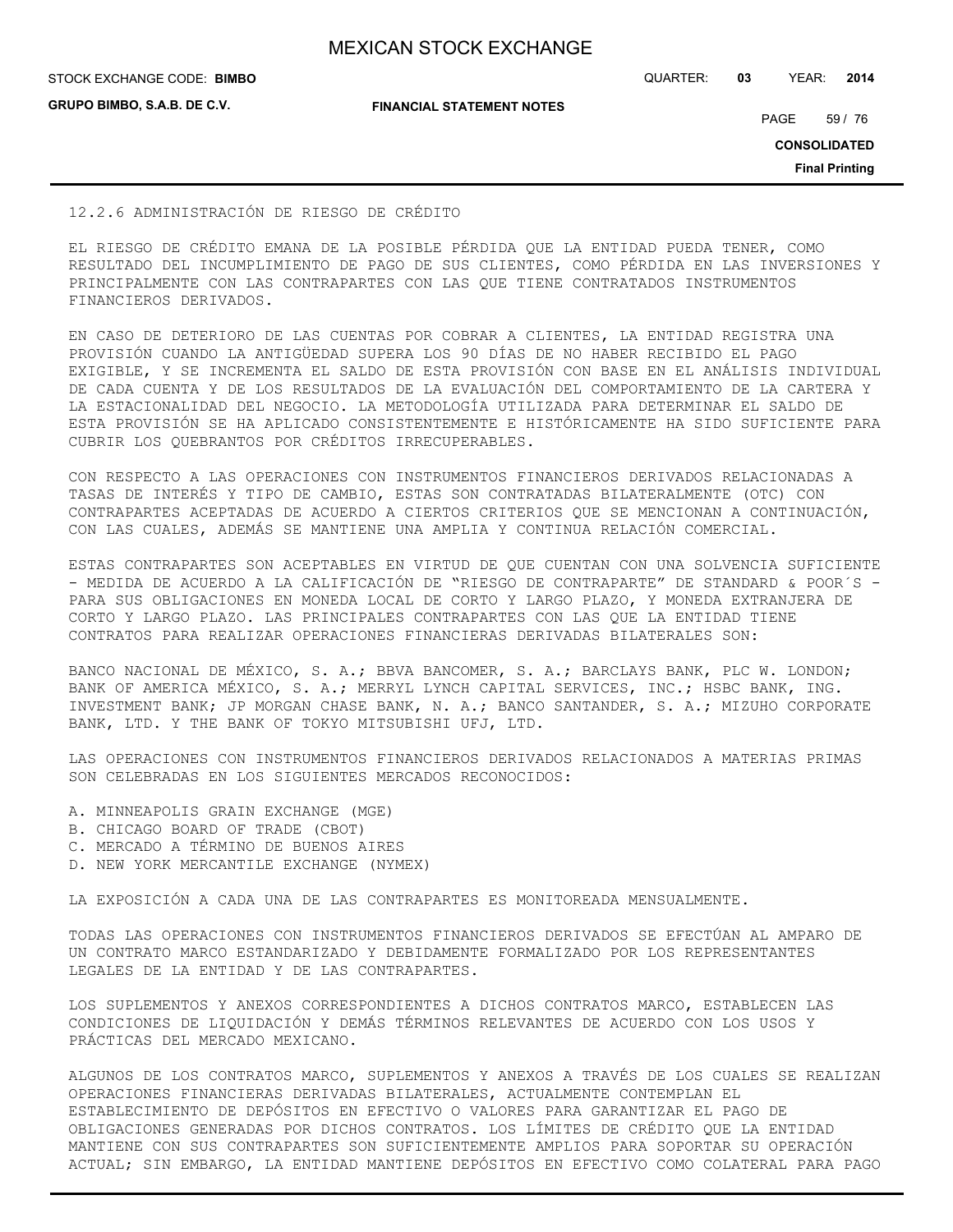| <b>MEXICAN STOCK EXCHANGE</b> |  |  |
|-------------------------------|--|--|
|                               |  |  |

STOCK EXCHANGE CODE: QUARTER: **03** YEAR: **2014 BIMBO**

**GRUPO BIMBO, S.A.B. DE C.V.**

**FINANCIAL STATEMENT NOTES**

PAGE 60 / 76

**CONSOLIDATED**

**Final Printing**

#### DE INSTRUMENTOS FINANCIEROS DERIVADOS.

CON RELACIÓN A LOS CONTRATOS DE FUTUROS ASOCIADOS A MATERIAS PRIMAS QUE SE CELEBRAN EN MERCADOS RECONOCIDOS E INTERNACIONALES, LA ENTIDAD ESTÁ SUJETA A LAS REGLAS DE DICHOS MERCADOS. ESTAS REGLAS INCLUYEN, ENTRE OTRAS, CUBRIR EL MARGEN INICIAL PARA OPERAR CONTRATOS DE FUTUROS, ASÍ COMO LAS SUBSECUENTES LLAMADAS DE MARGEN REQUERIDAS A LA ENTIDAD.

12.2.7 ADMINISTRACIÓN DE LA ESTRUCTURA DE CAPITAL

AL 30 DE SEPTIEMBRE DE 2014 Y 31 DE DICIEMBRE DE 2013, LA ESTRUCTURA DE CAPITAL Y LA RAZÓN DE APALANCAMIENTO AL FINAL DE CADA PERIODO ES LA SIGUIENTE:

|                                     | 30 DE SEPTIEMBRE<br>DE 2014 | 31 DE DICIEMBRE<br>DE 2013 |
|-------------------------------------|-----------------------------|----------------------------|
| DEUDA (I)                           | \$59,957,429                | \$40,328,972               |
| EFECTIVO Y EQUIVALENTES DE EFECTIVO | \$3,601,432                 | \$2,503,980                |
| DEUDA NETA                          | \$56,355,997                | \$37,824,992               |
| CAPITAL CONTABLE                    | \$50,618,953                | \$47,783,052               |
| DEUDA NETA A CAPITAL CONTABLE       | 1.11 VECES                  | $0.79$ VECES               |

(I) LA DEUDA ESTÁ FORMADA POR LOS CRÉDITOS BANCARIOS Y BURSÁTILES A CORTO Y LARGO PLAZO.

LA ENTIDAD NO ESTÁ SUJETA A NINGÚN REQUERIMIENTO EXTERNO DE CAPITAL.

13. BENEFICIOS A EMPLEADOS Y PREVISIÓN SOCIAL A LARGO PLAZO

EL PASIVO NETO GENERADO POR BENEFICIOS A EMPLEA DOS Y PREVISIÓN SOCIAL A LARGO PLAZO, POR ÁREA GEOGRÁFICA, SE INTEGRA AL 30 DE SEPTIEMBRE DE 2014 Y 31 DE DICIEMBRE DE 2013 COMO SIGUE:

|                                     | 30 DE SEPTIEMBRE<br>DE 2014 |              | 31 DE DICIEMBRE<br>DE 2013 |
|-------------------------------------|-----------------------------|--------------|----------------------------|
| MÉXICO                              |                             |              |                            |
| POR RETIRO                          | \$<br>2,030,014             | $\mathsf{S}$ | 1,577,394                  |
| EUA:                                |                             |              |                            |
| POR RETIRO Y BENEFICIOS POSTERIORES |                             |              |                            |
| AL RETIRO                           | 3,783,733                   |              | 4, 173, 231                |
| PREVISIÓN SOCIAL                    | 1,757,627                   |              | 2,399,172                  |
| PLANES DE PENSIONES MULTIPATRONALES | 9,559,635                   |              | 9,081,106                  |
|                                     | 15,100,995                  |              | 15,653,509                 |
|                                     |                             |              |                            |
| CANADA                              |                             |              |                            |
| POR RETIRO                          | \$<br>428,797               | \$           |                            |
| OLA:                                |                             |              |                            |
| POR RETIRO EN OLA                   | 173,281                     |              | 168,870                    |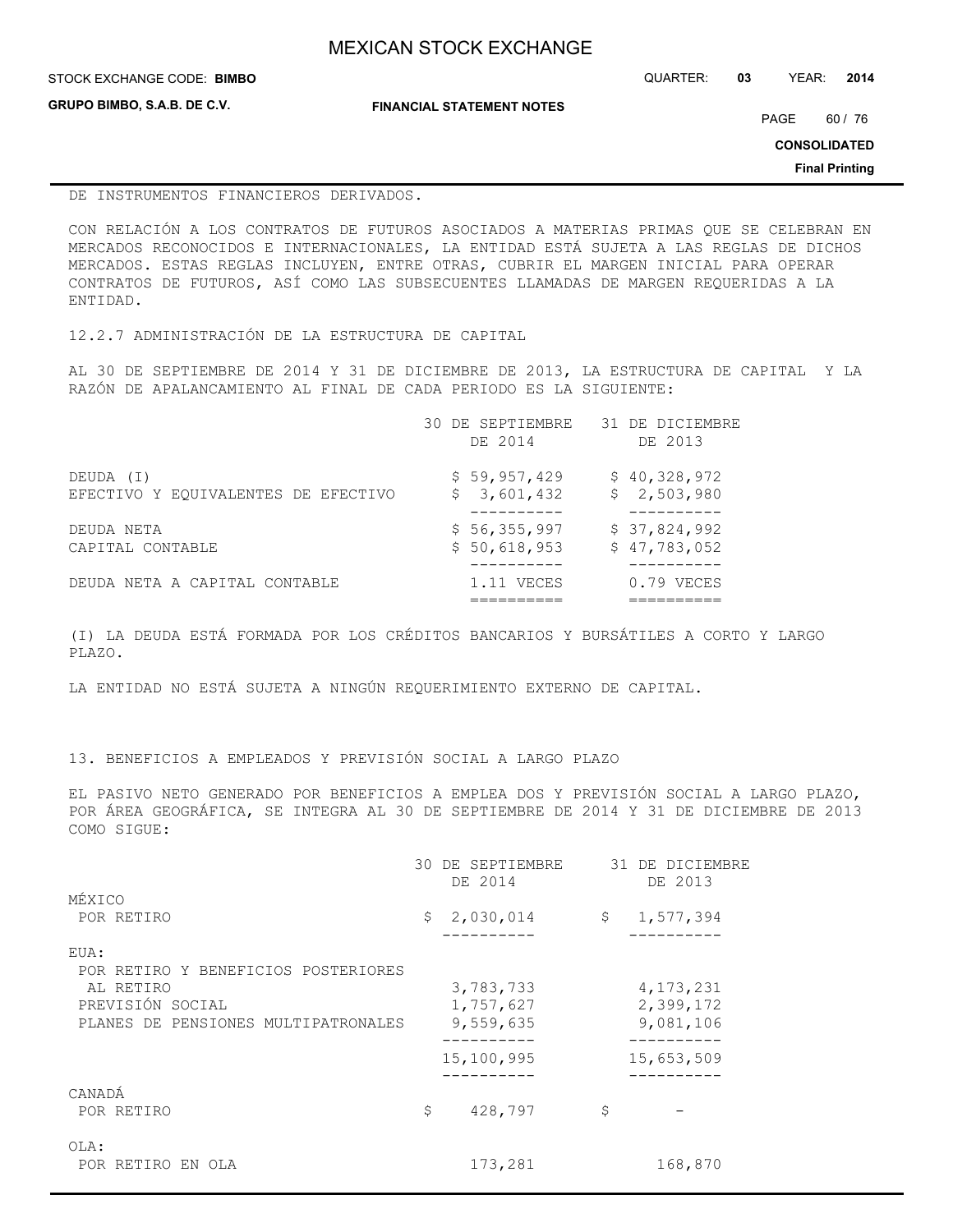STOCK EXCHANGE CODE: QUARTER: **03** YEAR: **2014 BIMBO**

| GRUPO BIMBO, S.A.B. DE C.V. | <b>FINANCIAL STATEMENT NOTES</b> |  |              |      |                       |
|-----------------------------|----------------------------------|--|--------------|------|-----------------------|
|                             |                                  |  |              | PAGE | 61 / 76               |
|                             |                                  |  |              |      | <b>CONSOLIDATED</b>   |
|                             |                                  |  |              |      | <b>Final Printing</b> |
|                             | --------                         |  |              |      |                       |
| PASIVO NETO TOTAL           | \$17,733,087                     |  | \$17,399,773 |      |                       |
|                             |                                  |  |              |      |                       |

A. MÉXICO

LA ENTIDAD TIENE ESTABLECIDO UN PLAN DE BENEFICIOS DEFINIDOS PARA PAGOS DE PENSIONES Y PRIMA DE ANTIGÜEDAD; ASIMISMO, TIENE OBLIGACIONES POR PAGOS POR TERMINACIÓN LABORAL QUE NO CALIFICAN COMO PLANES DE BENEFICIOS DEFINIDOS PARA IFRS, POR LO QUE NO SE REGISTRA PASIVO LABORAL. LA POLÍTICA DE FONDEO DE LA ENTIDAD ES LA DE HACER CONTRIBUCIONES DISCRECIONALES. DURANTE 2014 Y 2013 LA ENTIDAD NO EFECTUÓ CONTRIBUCIONES A DICHO PLAN.

LOS PAGOS POR PRIMA DE ANTIGÜEDAD, CONSISTEN EN UN PAGO ÚNICO DE 12 DÍAS POR CADA AÑO TRABAJADO CON BASE AL ÚLTIMO SUELDO, LIMITADO AL DOBLE DEL SALARIO MÍNIMO VIGENTE A LA FECHA DE PAGO ESTABLECIDO POR LEY PARA TODO SU PERSONAL, DE ACUERDO CON LO ESTIPULADO EN LOS CONTRATOS DE TRABAJO. A PARTIR DE 15 AÑOS DE SERVICIO LOS TRABAJADORES TENDRÁN DERECHO A LA PRIMA DE ANTIGÜEDAD CONTRACTUAL.

LAS VALUACIONES ACTUARIALES MÁS RECIENTES DE LOS ACTIVOS DEL PLAN Y DEL VALOR PRESENTE DE LA OBLIGACIÓN POR BENEFICIOS DEFINIDOS FUERON REALIZADAS AL 31 DE DICIEMBRE DE 2013 Y 2012 POR BUFETE MATEMÁTICO ACTUARIAL, S.C., MIEMBRO DEL COLEGIO NACIONAL DE ACTUARIOS, A.C. EL VALOR PRESENTE DE LA OBLIGACIÓN POR BENEFICIOS DEFINIDOS, EL COSTO LABORAL DEL SERVICIO ACTUAL Y EL COSTO DE SERVICIOS PASADOS FUERON CALCULADOS UTILIZANDO EL MÉTODO DE CRÉDITO UNITARIO PROYECTADO.

## B. EUA

LA ENTIDAD TIENE ESTABLECIDOS PLANES DE PENSIONES DE BENEFICIOS DEFINIDOS QUE CUBRE A LOS EMPLEADOS ELEGIBLES. ALGUNOS BENEFICIOS DE PLANES DE PERSONAL NO SINDICALIZADO FUERON CONGELADOS. LA POLÍTICA DE FONDEO DE LA ENTIDAD ES LA DE HACER CONTRIBUCIONES DISCRECIONALES. AL 30 DE SEPTIEMBRE DE 2014 Y 31 DE DICIEMBRE DE 2013, LA ENTIDAD EFECTUÓ CONTRIBUCIONES A DICHO PLAN POR \$484,348 Y \$627,672, RESPECTIVAMENTE.

LA ENTIDAD TAMBIÉN TIENE ESTABLECIDO UN PLAN DE BENEFICIOS DE PREVISIÓN SOCIAL POSTERIORES AL RETIRO QUE CUBRE GASTOS MÉDICOS DE CIERTOS EMPLEADOS ELEGIBLES. LA ENTIDAD ESTÁ ASEGURADA Y PAGA ESTOS GASTOS CONFORME SE INCURREN.

LAS VALUACIONES ACTUARIALES MÁS RECIENTES DE LOS ACTIVOS DEL PLAN Y DEL VALOR PRESENTE DE LA OBLIGACIÓN POR BENEFICIOS DEFINIDOS FUERON REALIZADAS AL 31 DE DICIEMBRE DE 2013 Y 2012 POR MERCER (US), INC. MIEMBRO DEL INSTITUTO DE ACTUARIOS DE LOS ESTADOS UNIDOS DE AMÉRICA. EL VALOR PRESENTE DE LA OBLIGACIÓN POR BENEFICIOS DEFINIDOS, EL COSTO LABORAL DEL SERVICIO ACTUAL Y EL COSTO DE SERVICIOS PASADOS FUERON CALCULADOS UTILIZANDO EL MÉTODO DE CRÉDITO UNITARIO PROYECTADO.

#### C. CANADÁ

LA ENTIDAD TIENE ESTABLECIDOS PLANES DE PENSIONES DE BENEFICIOS DEFINIDOS QUE CUBRE A LOS EMPLEADOS ELEGIBLES. ALGUNOS BENEFICIOS DE PLANES DE PERSONAL NO SINDICALIZADO FUERON CONGELADOS. LA POLÍTICA DE FONDEO DE LA ENTIDAD ES LA DE HACER CONTRIBUCIONES DISCRECIONALES.

LAS VALUACIONES ACTUARIALES MÁS RECIENTES DE LOS ACTIVOS DEL PLAN Y DEL VALOR PRESENTE DE LA OBLIGACIÓN POR BENEFICIOS DEFINIDOS FUERON REALIZADAS AL 31 DE DICIEMBRE DE 2013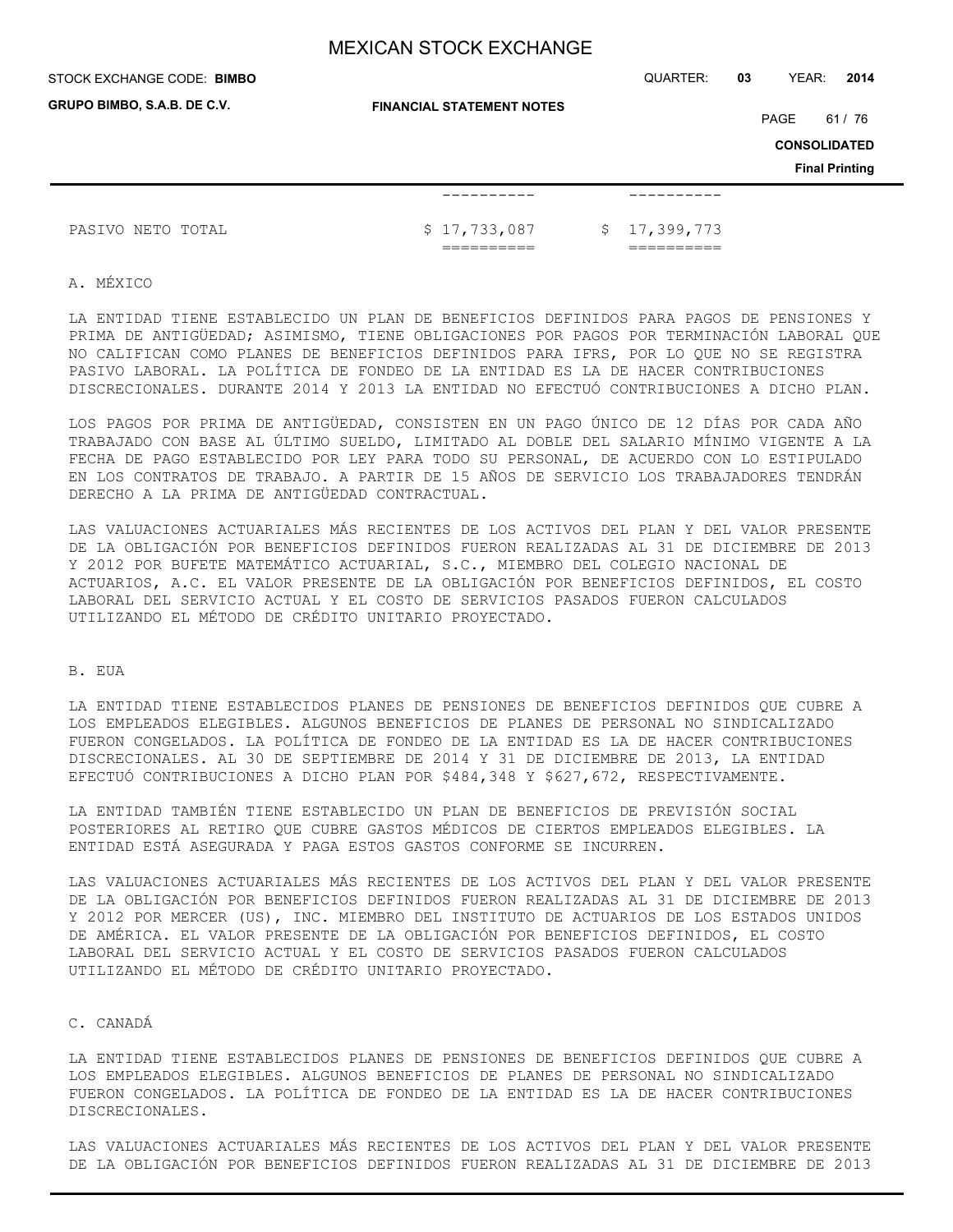**GRUPO BIMBO, S.A.B. DE C.V.**

STOCK EXCHANGE CODE: QUARTER: **03** YEAR: **2014 BIMBO**

**FINANCIAL STATEMENT NOTES**

PAGE 62 / 76

**CONSOLIDATED**

**Final Printing**

Y 2012 POR TOWERS WATSON (CANADÁ). EL VALOR PRESENTE DE LA OBLIGACIÓN POR BENEFICIOS DEFINIDOS, EL COSTO LABORAL DEL SERVICIO ACTUAL Y EL COSTO DE SERVICIOS PASADOS FUERON CALCULADOS UTILIZANDO EL MÉTODO DE CRÉDITO UNITARIO PROYECTADO.

LA ENTIDAD TAMBIÉN TIENE ESTABLECIDO UN PLAN DE CONTRIBUCIÓN DEFINIDA, ESTAS CONTRIBUCIONES SE PAGAN CONFORME SE INCURREN.

#### PLANES DE PENSIONES MULTIPATRONALES (PPM)

LA ENTIDAD PARTICIPA EN PLANES DE BENEFICIOS DEFINIDOS DENOMINADOS PPM. UN PPM ES UN FONDO EN EL CUAL VARIOS PATRONES NO RELACIONADOS, REALIZAN PAGOS PARA FONDEAR BENEFICIOS AL RETIRO DE EMPLEADOS SINDICALIZADOS INSCRITOS AL PLAN. ORIGINALMENTE SE CONSTITUYERON CON LA INTENCIÓN DE FACILITAR LA MOVILIDAD DE EMPLEADOS ENTRE EMPRESAS DE LA MISMA INDUSTRIA CONSERVANDO LOS BENEFICIOS POR PENSIONES. ESTOS FONDOS SON ADMINISTRADOS Y CONTROLADOS POR FIDEICOMISOS SUPERVISADOS TANTO POR REPRESENTANTES DE LOS PATRONES, COMO DE LOS EMPLEADOS BENEFICIADOS. BBU PARTICIPA ACTUALMENTE EN 31 PPM.

A MENOS QUE LA ENTIDAD DETERMINE QUE LA PROBABILIDAD ES ALTA DE QUE SALGA DEL PPM, ESTOS SON RECONOCIDOS COMO UNA CONTRIBUCIÓN DEFINIDA, YA QUE LA ENTIDAD NO CUENTA CON INFORMACIÓN SUFICIENTE PARA PREPARAR LOS CÁLCULOS RELATIVOS, DEBIDO A LA NATURALEZA COLECTIVA DE LOS PLANES Y LA PARTICIPACIÓN LIMITADA EN LA ADMINISTRACIÓN POR PARTE DE LA ENTIDAD. LA RESPONSABILIDAD DE LA ENTIDAD PARA REALIZAR CONTRIBUCIONES AL PLAN ES ESTABLECIDA EN LOS CONTRATOS COLECTIVOS.

LAS CONTRIBUCIONES A LOS PPM DURANTE LOS SEIS MESES TERMINADOS EL 30 SEPTIEMBRE DE 2014 Y POR EL AÑO TERMINADO EL 31 DE DICIEMBRE DE 2013, ASCENDIERON A \$1,200,778 Y \$1,489,021, RESPECTIVAMENTE.

EN EL EVENTO DE QUE OTROS PATRONES SALGAN DEL PPM EN EL QUE PARTICIPA LA ENTIDAD, SIN SATISFACER SU PASIVO DE SALIDA, EL MONTO NO CUBIERTO SERÁ DISTRIBUIDO ENTRE EL RESTO DE LOS PATRONES ACTIVOS. GENERALMENTE, LA DISTRIBUCIÓN DEL PASIVO POR LA SALIDA DEL PLAN CORRESPONDE A LA RELACIÓN ENTRE LAS APORTACIONES DE LA ENTIDAD AL PLAN Y LA RELACIÓN DE LAS CONTRIBUCIONES DE LOS OTROS PARTICIPANTES AL PLAN.

CUANDO SE DETERMINA QUE LA SALIDA DE LA ENTIDAD DE UN PPM ES MUY PROBABLE QUE SUCEDA, SE RECONOCE UNA PROVISIÓN POR EL VALOR PRESENTE DE LAS SALIDAS DE EFECTIVO FUTURAS ESTIMADAS, DESCONTADAS A LA TASA ACTUAL. ADICIONAL A LA PROVISIÓN RECONOCIDA POR LA SALIDA PROBABLE DE UN PPM, LA ENTIDAD HA RECONOCIDO UN PASIVO POR LA SALIDA DE TRES PPM, DE LOS CUALES YA SE TIENE UN CONTRATO DE SALIDA.

DURANTE 2013, LA DECISIÓN DE SALIDA DE TRES PPM, GENERÓ UN CARGO DE UNA SOLA VEZ A RESULTADOS POR \$954,005 QUE SE REFLEJA EN EL RENGLÓN DE OTROS GASTOS.

LA PROVISIÓN POR PPM CORRESPONDE PRINCIPALMENTE A LA INTENSIÓN DE SALIR DE UN PLAN.

DURANTE 2014 Y 2013, LA ENTIDAD REGISTRÓ EN RESULTADOS LA PROVISIÓN PARA ACTUALIZAR EL PASIVO DE LOS PLANES DE PENSIONES MULTIPATRONALES POR \$154,708 Y \$418,240, RESPECTIVAMENTE.

LOS PASIVOS QUE YA HAN SIDO REGISTRADOS POR CONCEPTO DE PPM SUFREN UNA ACTUALIZACIÓN ANUAL DERIVADO DE CAMBIOS EN SALARIOS, ANTIGÜEDADES Y MEZCLA DE EMPLEADOS EN EL PLAN, LAS CUALES SE REGISTRAN EN LOS RESULTADOS DEL AÑO EN ADICIÓN A LOS MONTOS QUE SON CONTRIBUIDOS EN LOS DIFERENTES PPM.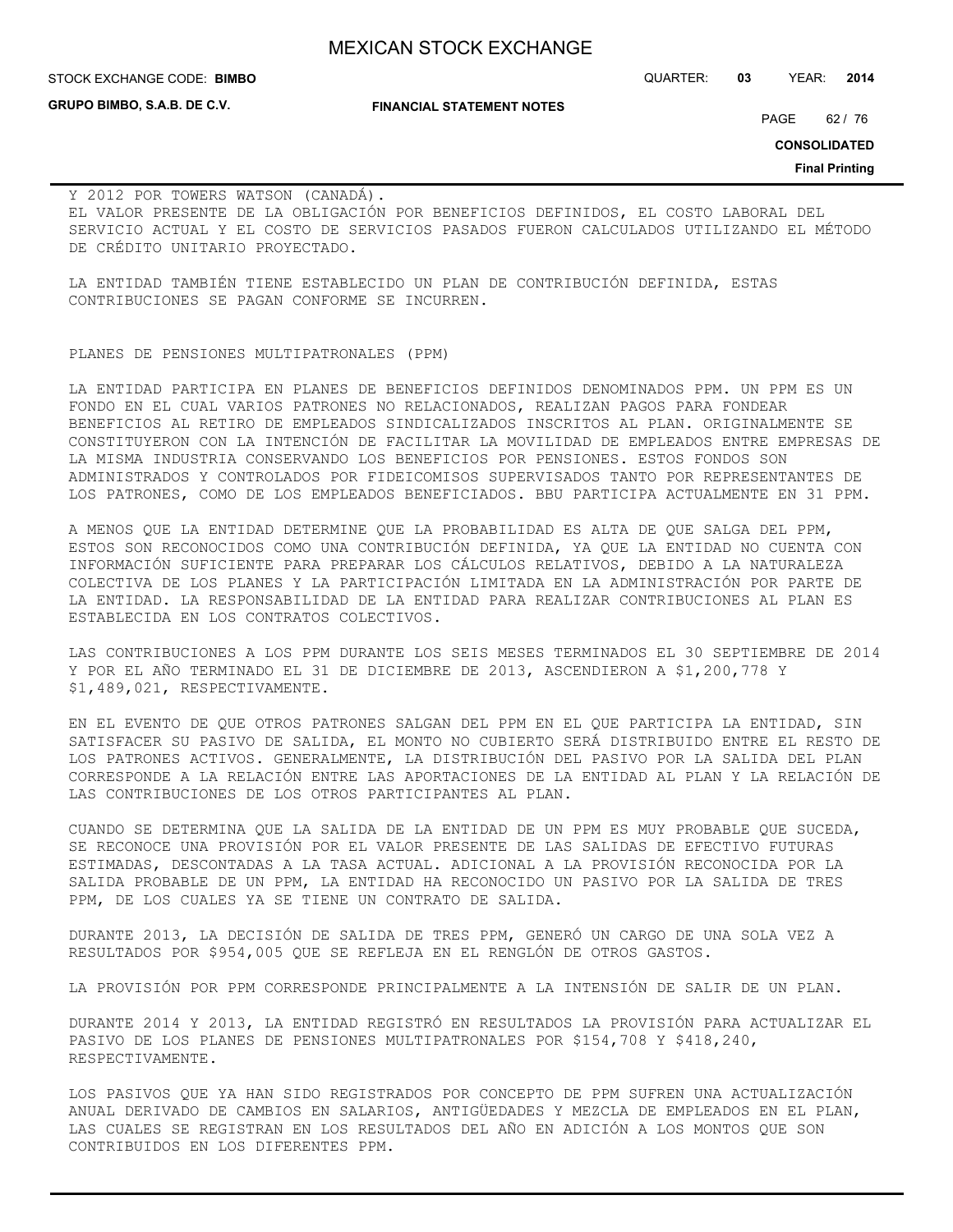**STOCK EXCHANGE CODE: BIMBO** 

STOCK EXCHANGE CODE: QUARTER: **03** YEAR: **2014**

**GRUPO BIMBO, S.A.B. DE C.V.**

**FINANCIAL STATEMENT NOTES**

PAGE 63/76

**CONSOLIDATED**

#### **Final Printing**

SE ESTIMA QUE EL COSTO DE SALIR DE TODOS LOS PPM ASCENDERÍA A \$25,710,785, DE LOS CUALES SOLAMENTE SE TIENEN PROVISIONADOS \$9,559,635 QUE ES EL MONTO EN EL CUAL LA ENTIDAD ESTIMA EL RIESGO DE SALIDA. EL DIFERENCIAL NO PROVISIONADO ES EL MEJOR ESTIMADO QUE TIENE LA ENTIDAD DEL MONTO PROBABLE DEL COSTO DE SALIDA EN CASO DE DARSE, PERO NO SE TIENE LA INFORMACIÓN EN DETALLE NI LA INTENCIÓN DE SALIDA PARA JUSTIFICAR SU REGISTRO.

## PREVISIÓN SOCIAL EUA

LA ENTIDAD TIENE ESTABLECIDO UN PLAN DE BENEFICIOS DE PREVISIÓN SOCIAL POSTERIORES AL RETIRO QUE CALIFICA COMO PLAN DE CONTRIBUCIONES DEFINIDAS. LOS MONTOS CORRESPONDIENTES A ESTE PASIVO SE REGISTRAN EN RESULTADOS CUANDO SE INCURREN. ESTAS OBLIGACIONES SE CLASIFICAN A CORTO Y LARGO PLAZO, Y SUS MONTOS INCLUIDOS EN EL ESTADO DE POSICIÓN FINANCIERA SON:

|                  | 30 DE SEPTIEMBRE | 31 DE DICIEMBRE |
|------------------|------------------|-----------------|
|                  | DE 2014          | DE 2013         |
| PREVISIÓN SOCIAL |                  |                 |
| CORTO PLAZO (A)  | \$1,399,153      | \$1,182,207     |
| LARGO PLAZO      | 1,757,627        | 2,399,172       |
|                  |                  |                 |
|                  | \$3,156,780      | \$3,581,379     |
|                  |                  |                 |

(A) INCLUIDO EN OTRAS CUENTAS POR PAGAR Y PASIVOS ACUMULADOS.

C. OLA

VENEZUELA - LA ENTIDAD MANTIENE UN PLAN DE BENEFICIOS DEFINIDOS POR CONCEPTO DE LAS PRESTACIONES SOCIALES DE SUS TRABAJADORES DE ACUERDO CON LO ESTABLECIDO POR LA LEY ORGÁNICA DEL TRABAJO, LAS TRABAJADORAS Y LOS TRABAJADORES (LOTTT).

EL 7 DE MAYO DE 2012, LA PRESIDENCIA DE LA REPÚBLICA BOLIVARIANA DE VENEZUELA MODIFICÓ LA LEY LOTTT, QUE ACREDITA A CADA TRABAJADOR POR CONCEPTO DE GARANTÍA DE LAS PRESTACIONES SOCIALES EL EQUIVALENTE A QUINCE DÍAS DE SALARIO CADA TRIMESTRE, CALCULADO CON BASE EN EL ÚLTIMO SALARIO DEVENGADO. ADICIONALMENTE Y DESPUÉS DEL SEGUNDO AÑO DE SERVICIO, EL TRABAJADOR TIENE DERECHO A DOS DÍAS DE SALARIO, POR CADA AÑO, ACUMULATIVOS HASTA TREINTA DÍAS DE SALARIO. ESTE BENEFICIO ES RETROACTIVO AL 19 DE JUNIO DE 1997, PARA EMPLEADOS QUE SE UNIERON A LA ENTIDAD ANTES DE ESA FECHA. PARA LOS EMPLEADOS QUE SE UNIERON DESPUÉS DEL 19 DE JUNIO DE 1997 EL BENEFICIO SE DETERMINAN A PARTIR DE LA FECHA DE INGRESO.

CUANDO LA RELACIÓN DE TRABAJO TERMINA POR CUALQUIER CAUSA, LA ENTIDAD PAGA POR CONCEPTO DE PRESTACIONES SOCIALES EL MONTO QUE RESULTE MAYOR ENTRE: TREINTA DÍAS POR CADA AÑO DE SERVICIO O FRACCIÓN SUPERIOR A SEIS MESES CALCULADA AL ÚLTIMO SALARIO Y EL TOTAL DE LA GARANTÍA DEPOSITADA TRIMESTRALMENTE.

EN CASO DE TERMINACIÓN DE LA RELACIÓN DE TRABAJO POR CAUSAS AJENAS A LA VOLUNTAD DEL TRABAJADOR, O EN LOS CASOS DE DESPIDO SIN RAZONES QUE LO JUSTIFIQUEN, LA GERENCIA COMPAÑÍA PAGA UNA INDEMNIZACIÓN ADICIONAL EQUIVALENTE AL MONTO QUE LE CORRESPONDE AL TRABAJADOR POR LAS PRESTACIONES SOCIALES. ESTA INDEMNIZACIÓN ES CONSIDERADA UN BENEFICIO POR TERMINACIÓN Y LA COMPAÑÍA RECONOCE EL PASIVO Y GASTO POR ESTE CONCEPTO CUANDO, Y SÓLO CUANDO, SE ENCUENTRA COMPROMETIDA DE FORMA DEMOSTRABLE CON LA RESCISIÓN DE LA RELACIÓN LABORAL.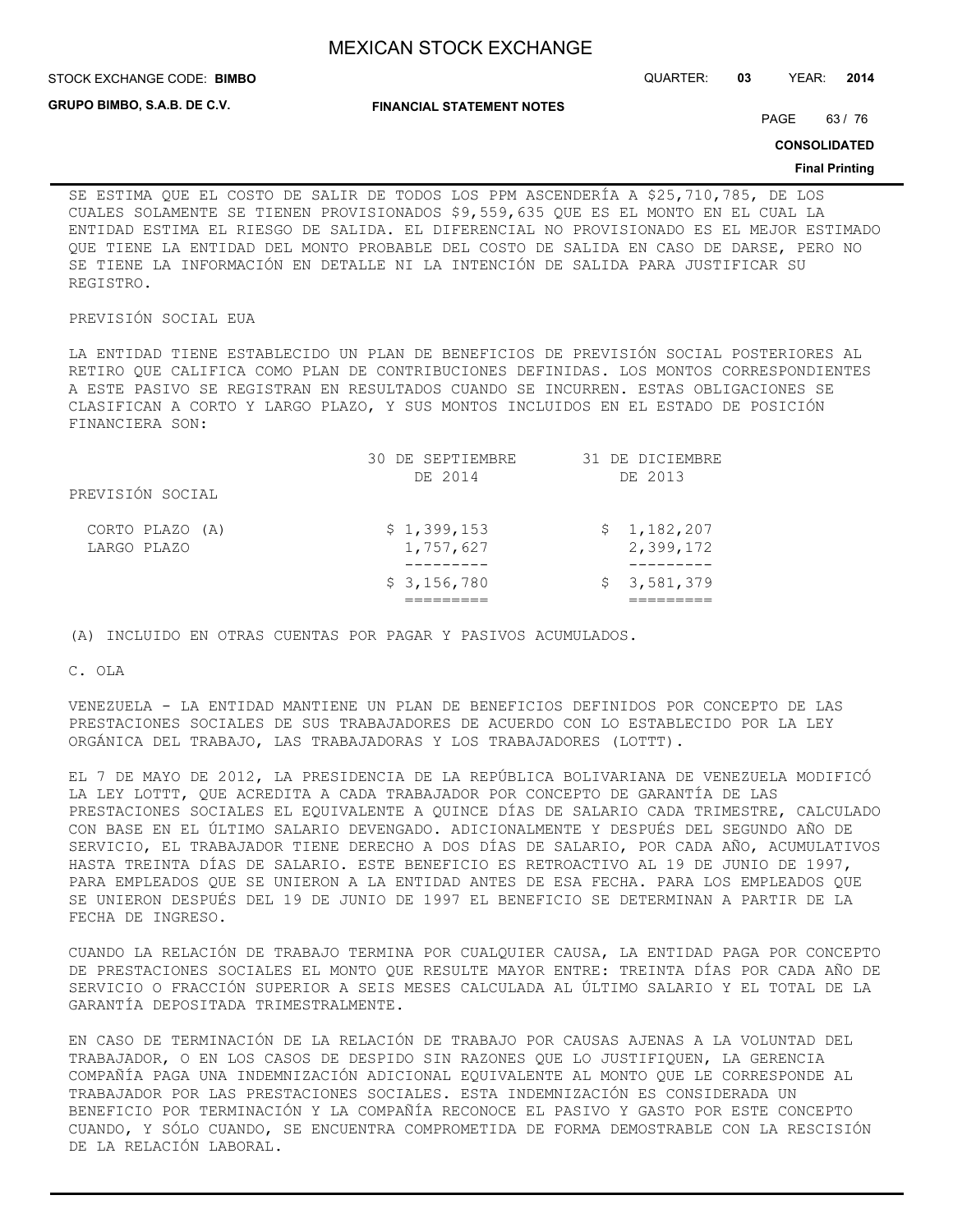**STOCK EXCHANGE CODE: BIMBO** 

**GRUPO BIMBO, S.A.B. DE C.V.**

**FINANCIAL STATEMENT NOTES**

PAGE 64 / 76

STOCK EXCHANGE CODE: QUARTER: **03** YEAR: **2014**

**CONSOLIDATED**

#### **Final Printing**

EL VALOR PRESENTE DE LAS OBLIGACIONES POR BENEFICIOS DEFINIDOS, PRODUCTO DE LAS OBLIGACIONES POR PRESTACIONES SOCIALES A LA FECHA DE LOS ESTADOS FINANCIEROS, ES DETERMINADO CONSIDERANDO LOS PAGOS FUTUROS ESPERADOS QUE SON NECESARIOS PARA LIQUIDAR LAS OBLIGACIONES DERIVADAS DE LOS SERVICIOS PRESTADOS POR LOS EMPLEADOS EN EL PERÍODO CORRIENTE Y EN LOS ANTERIORES, A TRAVÉS DEL MÉTODO DE VALORACIÓN ACTUARIAL DE LA UNIDAD DE CRÉDITO PROYECTADO, NETO DE LA GARANTÍA DE PRESTACIONES SOCIALES.

HONDURAS – DE ACUERDO CON EL CÓDIGO DEL TRABAJO DE HONDURAS Y EL DECRETO NO.150/2008 DEL 3 DE OCTUBRE DE 2008, LOS TRABAJADORES CON QUINCE AÑOS CUMPLIDOS DE TRABAJO CONTINUO TIENEN DERECHO A RECIBIR TREINTA Y CINCO POR CIENTO DEL IMPORTE DE SUS PRESTACIONES COMO APOYO DE CESANTÍA POR LOS AÑOS DE SERVICIO.

14. CAPITAL CONTABLE

EL CAPITAL CONTABLE AL 30 DE SEPTIEMBRE DE 2014, SE INTEGRA COMO SIGUE:

|                              | NÚMERO        | VALOR        | EFECTO DE                 |                                 |
|------------------------------|---------------|--------------|---------------------------|---------------------------------|
|                              | DE ACCIONES   | NOMINAL      | ACTUALIZACIÓN/            |                                 |
|                              |               |              | CONVERSIÓN                | TOTAL                           |
| CAPITAL FIJO                 |               |              |                           |                                 |
| SERIE "A"                    | 4,703,200,000 |              | $$1,901,132$ $$2,325,378$ | \$4,226,510                     |
| RESERVA PARA RECOMPRA        |               |              |                           |                                 |
| DE ACCIONES                  |               |              | 757,044 159,059           | 916,103                         |
| UTILIDADES RETENIDAS         |               |              | 32, 318, 901 11, 299, 385 | 43,618,286                      |
| UTILIDAD DEL EJERCICIO       |               |              |                           |                                 |
| CONSOLIDADA                  |               | 4,058,055    |                           | 4,058,055                       |
| EFECTO DE CONVERSIÓN DE      |               |              |                           |                                 |
| OPERACIONES EXTRANJERAS -    |               |              |                           | $(4, 495, 083)$ $(4, 495, 083)$ |
| VARIACIÓN NETA DE            |               |              |                           |                                 |
| OBLIGACIONES LABORALES -     |               | 1,197,777    |                           | 1,197,777                       |
| VARIACIÓN NETA DE LA PÉRDIDA |               |              |                           |                                 |
| POR REALIZAR DE INSTRUMENTOS |               |              |                           |                                 |
| DE COBERTURA DE FLUJOS       |               |              |                           |                                 |
| DE EFECTIVO                  |               | (532, 977)   |                           | (532, 977)                      |
| PARTICIPACIÓN NO             |               |              |                           |                                 |
| CONTROLADORA                 |               | 1,496,665    | 133,617                   | 1,630,282                       |
| TOTAL                        |               | \$41,196,597 | \$9,422,356               | \$50,618,953                    |
|                              |               | ==========   | ==========                | ==========                      |

EL CAPITAL SOCIAL ESTÁ ÍNTEGRAMENTE SUSCRITO Y PAGADO Y CORRESPONDE A LA PARTE FIJA DEL CAPITAL SOCIAL, REPRESENTADO POR ACCIONES DE LA SERIE "A". LA PARTE VARIABLE DEL CAPITAL NUNCA PODRÁ EXCEDER DE DIEZ VECES EL IMPORTE DEL CAPITAL MÍNIMO FIJO SIN DERECHO A RETIRO Y ESTARÁ REPRESENTADA POR ACCIONES DE LA SERIE "B", ORDINARIAS, NOMINATIVAS, SIN EXPRESIÓN DE VALOR NOMINAL Y/O POR ACCIONES DE VOTO LIMITADO, NOMINATIVAS, SIN EXPRESIÓN DE VALOR NOMINAL, LAS CUALES SERÁN DENOMINADAS CON EL NOMBRE DE LA SERIE QUE DETERMINE SU EMISIÓN. EN NINGÚN MOMENTO LAS ACCIONES DE VOTO LIMITADO PODRÁN REPRESENTAR MÁS DEL 25% DEL CAPITAL SOCIAL.

I. LOS DIVIDENDOS DECRETADOS PAGADOS AL 30 DE SEPTIEMBRE DE 2014 Y 31 DE DICIEMBRE DE 2013 ASCENDIERON A:

|  |                             |  | PESOS MEXICANOS | VALOR |  |
|--|-----------------------------|--|-----------------|-------|--|
|  | APROBADOS EN ASAMBLEAS DEL: |  | POR ACCIÓN      | TOTAL |  |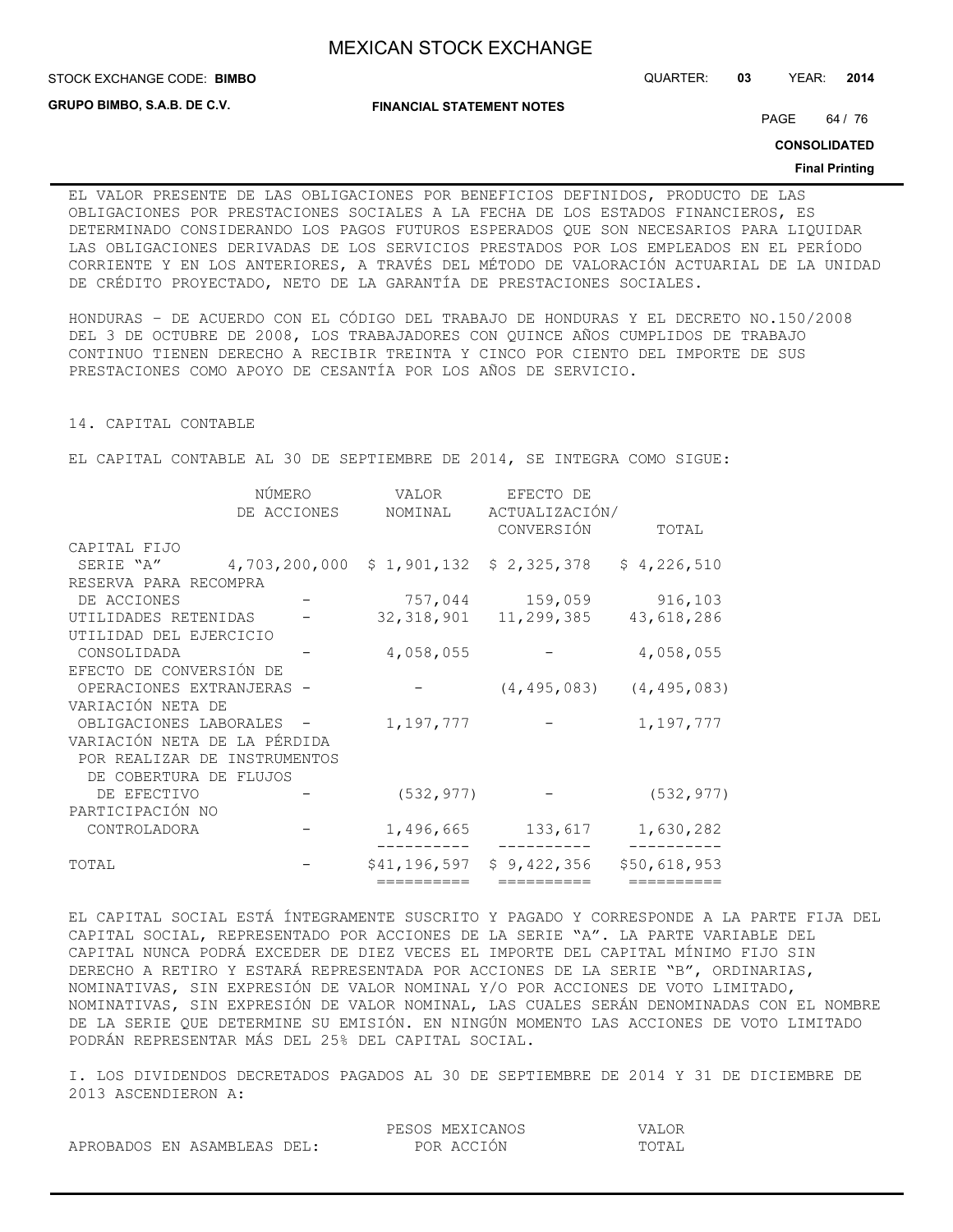**GRUPO BIMBO, S.A.B. DE C.V.**

**FINANCIAL STATEMENT NOTES**

STOCK EXCHANGE CODE: QUARTER: **03** YEAR: **2014 BIMBO**

PAGE 65 / 76

**CONSOLIDATED**

**Final Printing**

| 09 DE ABRIL DE 2013     | \$0.165            | 776,028     |
|-------------------------|--------------------|-------------|
|                         | ______<br>-------- |             |
| 22 DE NOVIEMBRE DE 2013 | \$0.350            | \$1,646,120 |
|                         | --------           |             |

II. SE ESTABLECE UN IMPUESTO SOBRE LA RENTA ADICIONAL, SOBRE DIVIDENDOS PAGADOS DEL 10% CUANDO LOS MISMOS SEAN DISTRIBUIDOS A PERSONAS FÍSICAS Y RESIDENTES EN EL EXTRANJERO. EL IMPUESTO SOBRE LA RENTA SE PAGA VÍA RETENCIÓN Y ES UN PAGO DEFINITIVO A CARGO DEL ACCIONISTA. EN EL CASO DE EXTRANJEROS SE PODRÁN APLICAR TRATADOS PARA EVITAR LA DOBLE TRIBUTACIÓN. ESTE IMPUESTO SERÁ APLICABLE POR LA DISTRIBUCIÓN DE UTILIDADES GENERADAS A PARTIR DEL 2014.

III. LAS UTILIDADES RETENIDAS INCLUYEN LA RESERVA LEGAL. DE ACUERDO CON LA LEY GENERAL DE SOCIEDADES MERCANTILES, DE LAS UTILIDADES NETAS DEL EJERCICIO DEBE SEPARARSE UN 5% COMO MÍNIMO PARA FORMAR LA RESERVA LEGAL, HASTA QUE SU IMPORTE ASCIENDA AL 20% DEL CAPITAL SOCIAL A VALOR NOMINAL. LA RESERVA LEGAL PUEDE CAPITALIZARSE, PERO NO DEBE REPARTIRSE A MENOS QUE SE DISUELVA LA SOCIEDAD, Y DEBE SER RECONSTITUIDA CUANDO DISMINUYA POR CUALQUIER MOTIVO. AL 30 DE SEPTIEMBRE DE 2014 Y 31 DE DICIEMBRE DE 2013, SU IMPORTE A VALOR NOMINAL ASCIENDE A \$500,000.

IV. LA DISTRIBUCIÓN DEL CAPITAL CONTABLE, EXCEPTO POR LOS IMPORTES ACTUALIZADOS DEL CAPITAL SOCIAL APORTADO Y DE LAS UTILIDADES RETENIDAS FISCALES, CAUSARÁ EL IMPUESTO SOBRE LA RENTA SOBRE DIVIDENDOS A CARGO DE LA ENTIDAD A LA TASA VIGENTE AL MOMENTO DE LA DISTRIBUCIÓN. EL IMPUESTO QUE SE PAGUE POR DICHA DISTRIBUCIÓN, SE PODRÁ ACREDITAR CONTRA EL IMPUESTO SOBRE LA RENTA DEL EJERCICIO EN EL QUE SE PAGUE EL IMPUESTO SOBRE DIVIDENDOS Y EN LOS DOS EJERCICIOS INMEDIATOS SIGUIENTES, CONTRA EL IMPUESTO DEL EJERCICIO Y LOS PAGOS PROVISIONALES DE LOS MISMOS.

V. LOS SALDOS DE LAS CUENTAS FISCALES DEL CAPITAL CONTABLE AL 30 DE SEPTIEMBRE DE 2014 Y 31 DE DICIEMBRE DE 2013 SON:

|                                                                   | 2014                       | 2013                       |
|-------------------------------------------------------------------|----------------------------|----------------------------|
| CUENTA DE CAPITAL DE APORTACIÓN<br>CUENTA DE UTILIDAD FISCAL NETA | \$27,946,453<br>36,531,746 | \$27,353,862<br>35,958,205 |
| TOTAL                                                             | \$64,478,199               | \$63,312,067               |

15. IMPUESTOS A LA UTILIDAD:

IMPUESTOS A LA UTILIDAD EN MÉXICO

LAS ENTIDADES MEXICANAS ESTÁN SUJETAS AL ISR Y HASTA 2013 AL IETU.

RESPECTO AL RECONOCIMIENTO CONTABLE DE LOS TEMAS INCLUIDOS EN LA REFORMA FISCAL 2014, QUE ESTAN RELACIONADOS CON LOS IMPUESTOS A LA UTILIDAD, EL CINIF EMITIO LA INIF 20 EFECTOS CONTABLES DE LA REFORMA FISCAL 2014, CON VIGENCIA A PARTIR DE DICIEMBRE 2013.

HASTA 2013, EL IMPUESTO A LA UTILIDAD CAUSADO ES EL QUE RESULTO MAYOR ENTRE EL ISR Y EL IETU.

ISR - LA TASA FUE DEL 30 % PARA 2013 Y 2012 Y CONFORME A LA NUEVA LEY DEL ISR 2014 (LEY 2014) CONTINUARA AL 30 % PARA 2014 Y AÑOS POSTERIORES.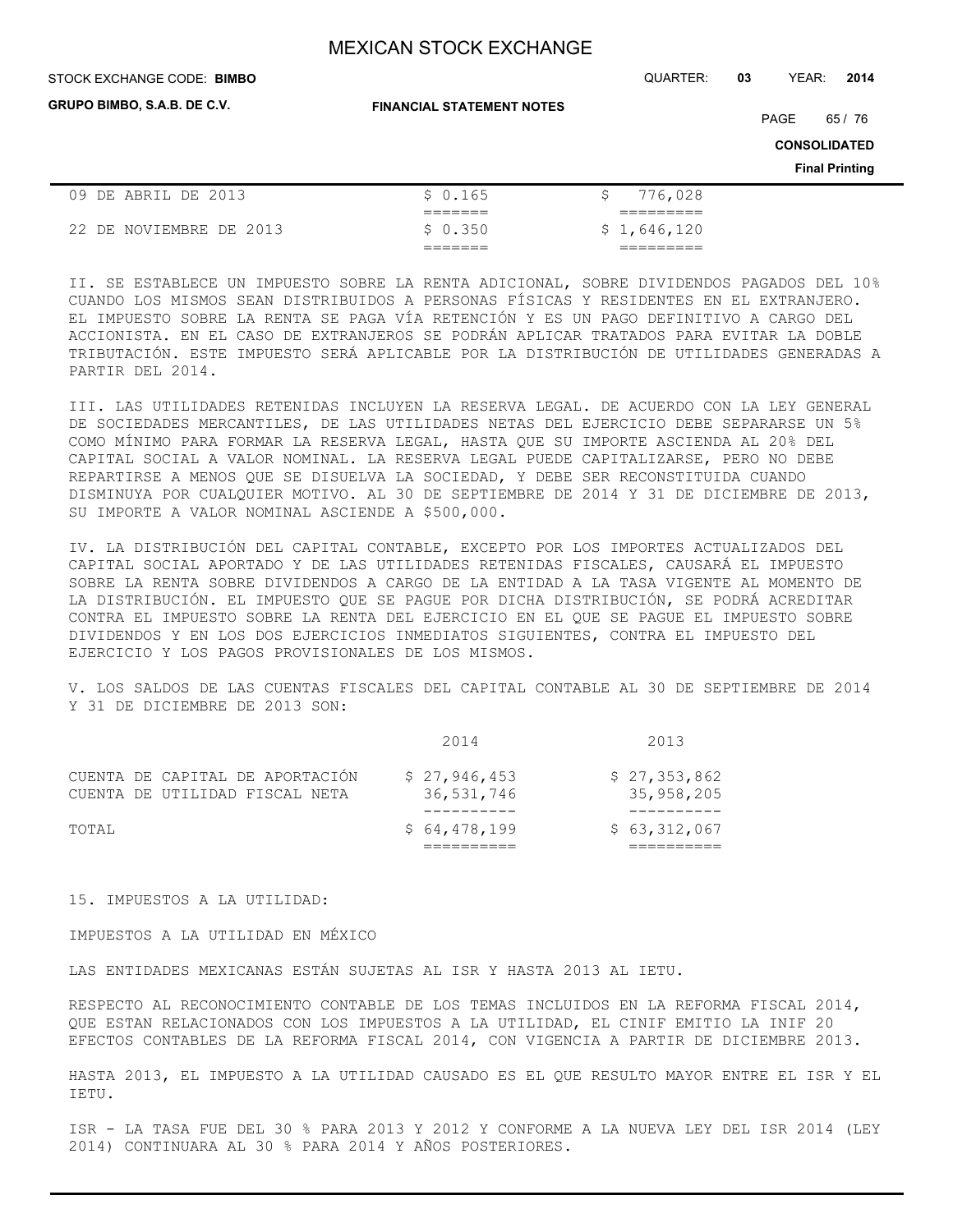STOCK EXCHANGE CODE: QUARTER: **03** YEAR: **2014 BIMBO**

**GRUPO BIMBO, S.A.B. DE C.V.**

**FINANCIAL STATEMENT NOTES**

PAGE 66 / 76

**CONSOLIDATED**

#### **Final Printing**

IETU - A PARTIR DE 2014 SE ABROGO EL IETU, POR LO TANTO, HASTA EL 31 DE DICIEMBRE DE 2013 ALGUNAS ENTIDADES CAUSARON ESTE IMPUESTO, TANTO PARA LOS INGRESOS COMO LAS DEDUCCIONES Y CIERTOS CREDITOS FISCALES CON BASE EN FLUJOS DE EFECTIVO DE CADA EJERCICIO LA TASA FUE 17.5%.

DEBIDO A LA ABROGACIÓN EN 2013 DEL IETU, LAS SUBISIDIARIAS QUE HASTA 2013 TENÍAN RECONOCIDO IETU DIFERIDO CANCELARON SU EFECTO EN LOS RESULTADOS DEL EJERCICIO Y PROCEDIERON A REGISTRAR EL ISR DIFERIDO CORRESPONDIENTE. POR LO ANTERIOR, A PARTIR DE 2013 SE CALCULA ÚNICAMENTE ISR DIFERIDO.

IMPUESTOS A LA UTILIDAD EN OTROS PAÍSES -

LAS COMPAÑÍAS SUBSIDIARIAS ESTABLECIDAS EN EL EXTRANJERO, CALCULAN EL IMPUESTO SOBRE LA RENTA SOBRE SUS RESULTADOS INDIVIDUALES Y DE ACUERDO CON LOS REGÍMENES ESPECÍFICOS DE CADA PAÍS. EUA CUENTA CON AUTORIZACIÓN PARA LA PRESENTACIÓN DE UNA DECLARACIÓN DE IMPUESTO SOBRE LA RENTA CONSOLIDADA. ESPAÑA CUENTA CON AUTORIZACION PARA LA PRESENTACION DE UNA DECLARACIÓN DE IMPUESTO SOBRE LA RENTA CONSOLIDADA DESDE EL EJERCICIO DE 2013.

AL 30 DE JUNIO DE 2014, LA COMPAÑÍA CONCLUYÓ LA ADQUISICIÓN DE CANADA BREAD COMPANY, LIMITED (CANADA BREAD). CANADA BREAD OPERA 25 PLANTAS EN CANADÁ, ESTADOS UNIDOS Y EL REINO UNIDO.

LAS COMPAÑÍAS CON RESIDENCIA FISCAL CANADIENSE PAGAN SUS IMPUESTOS RESPECTO DE TODOS SUS INGRESOS, CUALQUIERA QUE SEA LA UBICACIÓN DE LA FUENTE DE RIQUEZA. EN CANADÁ NO ESTÁ PERMITIDA LA CONSOLIDACIÓN FISCAL.

CADA COMPAÑÍA CALCULA Y PAGA BAJO EL SUPUESTO DE ENTIDADES LEGALES INDIVIDUALES. LA DECLARACIÓN ANUAL DE IMPUESTOS SE PRESENTAN DENTRO DE LOS SEIS MESES SIGUIENTES AL TÉRMINO DEL EJERCICIO FISCAL; ADICIONALMENTE LA COMPAÑÍAS DEBEN ENTERAR PAGOS PROVISIONALES MENSUALES DURANTE DICHO EJERCICIO FISCAL.

LAS COMPAÑÍAS CON RESIDENCIA FISCAL EN EL REINO UNIDO PAGAN SUS IMPUESTOS SOBRE UNA BASE DE INGRESOS MUNDIALES INDEPENDIENTEMENTE DE LA FUENTE DE RIQUEZA.

LAS TASAS FISCALES APLICABLES EN LOS OTROS PAÍSES EN DONDE OPERA LA COMPAÑÍA Y EL PERÍODO EN EL CUAL PUEDEN APLICARSE LAS PÉRDIDAS FISCALES SON COMO SIGUE:

|             | $($ $\frac{6}{6}$ $)$ | AÑOS DE     |
|-------------|-----------------------|-------------|
| 2014        | 2013                  | VENCIMIENTO |
| 35.0        | 35.0                  | 5(A)        |
| 25.0        | 25.0                  | (B)         |
| 34.0        | 34.0                  | (C)         |
| 26.5<br>(R) | 26.0                  | 20 (S)      |
| 34.0        | 34.0                  | $(D)$ $(P)$ |
| 30.0        | 30.0                  | (Q)<br>4    |
| 20.0<br>(E) | 20.0<br>(E)           | (F)         |
| 25.0        | 25.0                  | 5           |
| 30.0        | 30.0                  | (G)         |
| 30.0        | 30.0                  | 18          |
| 35.0<br>(H) | 35.0<br>(H)           | 20          |
| 28.0<br>(T) | 31.0<br>(T)           | (G)         |
| 25.0        | 25.0                  | 9           |
|             |                       | TASA LEGAL  |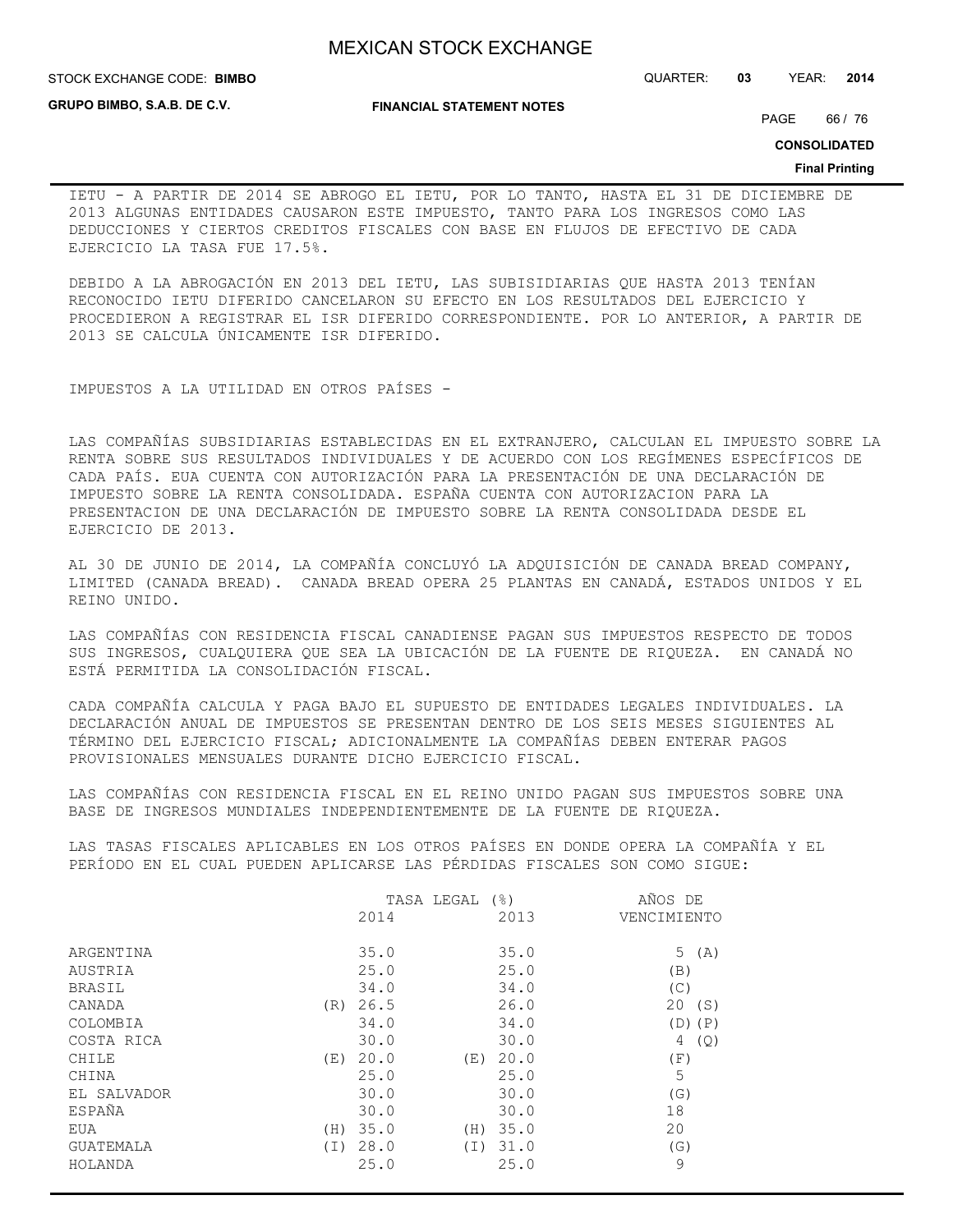#### STOCK EXCHANGE CODE: QUARTER: **03** YEAR: **2014 BIMBO**

**GRUPO BIMBO, S.A.B. DE C.V.**

**FINANCIAL STATEMENT NOTES**

PAGE 67 / 76

**CONSOLIDATED**

**Final Printing**

| 25.0<br>$(\overline{J})$ | 25.0<br>(J) |          |
|--------------------------|-------------|----------|
| 19.0                     | 19.0        | (F)      |
| 21.0                     | 21.0        | (F)      |
| 30.0                     | 30.0        | 3<br>(O) |
| 10.0                     | 10.0        | (G)      |
| 25.0                     | 25.0        | 5        |
| 30.0                     | 30.0        | (K)      |
| 21.0<br>(T)              | 23.0        | (U)      |
| 19.0                     | 19.0        | (L)      |
| 25.0                     | 25.0        | (M)      |
| 34.0                     | 34.0        | (N)      |
|                          |             |          |

(A) LAS PÉRDIDAS POR VENTAS DE ACCIONES, CUOTAS U OTRAS PARTICIPACIONES SOCIALES, SÓLO PUEDEN SER AMORTIZADAS CONTRA INGRESOS DE LA MISMA NATURALEZA. LO MISMO PARA LAS PÉRDIDAS DE DERIVADOS. LAS PÉRDIDAS DE FUENTE EXTRANJERA SÓLO PUEDEN SER AMORTIZADAS CON INGRESOS DE FUENTE EXTRANJERA.

(B) LAS PÉRDIDAS GENERADAS DESPUÉS DE 1990 PUEDEN AMORTIZARSE INDEFINIDAMENTE PERO SÓLO PUEDEN SER COMPENSADAS EN CADA AÑO HASTA POR EL 75% DE LA UTILIDAD FISCAL NETA DEL AÑO. (C) LAS PÉRDIDAS FISCALES PUEDEN AMORTIZARSE INDEFINIDAMENTE PERO SÓLO PUEDE COMPENSARSE EN CADA AÑO HASTA EL 30% DE LA UTILIDAD FISCAL NETA DEL AÑO. (D) A PARTIR DEL AÑO 2013 LA TARIFA DEL IMPUESTO SOBRE LA RENTA PASA DEL 33% AL 25%. ASIMISMO, LA TARIFA DEL IMPUESTO DE GANANCIAS OCASIONALES PASA DEL 33% AL 10%. ADICIONALMENTE SE CREA EL IMPUESTO SOBRE LA RENTA PARA LA EQUIDAD (CREE) CUYA TARIFA ES DEL 9% POR LOS AÑOS GRAVABES 2013,2014 Y 2015 Y DEL 8% POR EL EJERCICIO FISCAL DE 2016 Y EJERCICIOS FISCALES SIGUIENTES.

 LAS PÉRDIDAS GENERADAS EN LOS EJERCICIOS 2003, 2004, 2005 Y 2006, PUEDEN SER AMORTIZADAS DENTRO DE LOS 8 AÑOS SIGUIENTES, PERO SÓLO SE PUEDE HASTA POR EL 25% DE LA UTILIDAD FISCAL DEL AÑO. A PARTIR DE 2007, LAS PÉRDIDAS SE PODRÁN AMORTIZAR SIN LÍMITE DE CUANTÍA EN CADA EJERCICIO Y SIN LÍMITE EN EL TIEMPO.

(E) LA TASA DE IMPUESTO FUE DEL 20% EN 2011, 18.5% EN 2012 Y EN 2013 REGRESABA A LA TASA DEL 17%, PERO POR CAMBIO EN SU DISPOSICIÓN FISCAL LA TASA PARA EL 2012 Y 2013 ES DEL 20%.

(F) SIN FECHA DE VENCIMIENTO

(G) LAS PÉRDIDAS OPERACIONALES NO SON AMORTIZABLES.

(H) A ESTE PORCENTAJE DEBE SUMARSE UN PORCENTAJE DE IMPUESTO ESTATAL, EL CUAL VARÍA EN CADA ESTADO DE LA UNIÓN AMERICANA. LA TASA LEGAL PONDERADA PARA LA COMPAÑÍA EN DICIEMBRE 2013 FUE DE 22.94%.

(I) DERIVADO DE LA ENTRADA EN VIGENCIA DEL DECRETO NO. 10-2012 LEY DE ACTUALIZACIÓN TRIBUTARIA DEL REGIMEN SOBRE LAS UTILIDADES LUCRATIVAS DETERMINA LA BASE IMPONIBLE PARTIENDO DE LA UTILIDAD CONTABLE MENOS INGRESOS EXENTOS Y NO AFECTOS, MÁS GASTOS NO DEDUCIBLES. A DICHA RENTA IMPONIBLE SE LE APLICA UNA TASA IMPOSITIVA DEL 28% PARA 2014 Y DEL 25% PARA 2015 EN ADELANTE.

(J) EN CASO DE OBTENER UN INGRESO GRAVABLE MAYOR A 1 MILLÓN DE LEMPIRAS SE DEBERÁ PAGAR UN 5% ADICIONAL DE CONTRIBUCIÓN TEMPORAL DE SOLIDARIDAD SOBRE EL EXCEDENTE.

(K) EXISTEN DOS ALTERNATIVAS PERMITIDAS PARA AMORTIZAR PÉRDIDAS FISCALES: 1) EN LOS 4 AÑOS SIGUIENTES Ó 2) SIN CADUCIDAD PERO CON APLICACIÓN HASTA EL 50% DE LA UTILIDAD DE CADA AÑO. SELECCIONADA UNA OPCIÓN, NO SE PUEDE CAMBIAR HASTA QUE NO SE HUBIERAN AGOTADO LAS PÉRDIDAS ACUMULADAS DE EJERCICIOS ANTERIORES.

(L) LAS PÉRDIDAS GENERADAS A PARTIR DE 2004 PUEDEN AMORTIZARSE EN LOS SIGUIENTES 5 EJERCICIOS.

(M) LAS PÉRDIDAS GENERADAS A PARTIR DE 2007 SE PUEDEN AMORTIZAR EN LOS SIGUIENTES 5 EJERCICIOS.

(N) DEPENDIENDO DE SU NATURALEZA PUEDE VARIAR EL PERIODO DE AMORTIZACIÓN: 1) OPERATIVAS, 3 AÑOS SIGUIENTES; 2) LAS DEL AJUSTE POR INFLACIÓN FISCAL, 1 AÑO; 3) LAS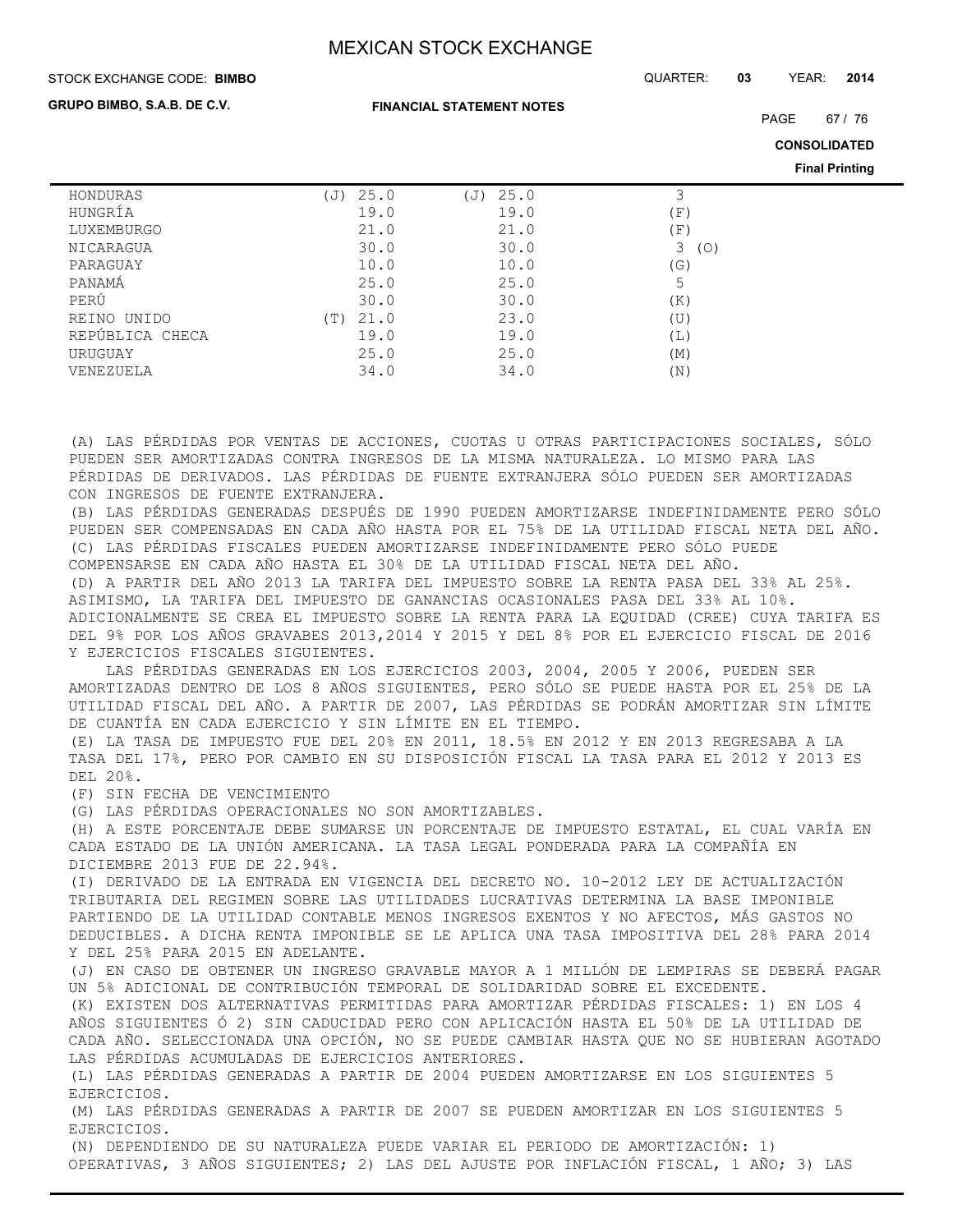**GRUPO BIMBO, S.A.B. DE C.V.**

#### **FINANCIAL STATEMENT NOTES**

STOCK EXCHANGE CODE: QUARTER: **03** YEAR: **2014 BIMBO**

PAGE 68 / 76

**CONSOLIDATED**

#### **Final Printing**

DEL EXTERIOR, QUE SÓLO SE PUEDEN AMORTIZAR CON GANANCIAS DEL EXTERIOR, 3 AÑOS SIGUIENTES; Y 4) LAS GENERADAS EN LOS PARAÍSOS FISCALES SOLO APLICABLES A GANANCIAS EN TALES JURISDICCIONES, 3 AÑOS. (O) LA TASA DE IMPUESTO PARA 2014 Y 2015 SE MANTIENE AL 30% Y A PARTIR DE 2016 SERÁ REDUCIDA UN PUNTO PORCENTUAL POR AÑO POR LOS SIGUIENTES CINCO AÑOS. ESTE PERIODO DE REDUCCIÓN DEPENDERÁ DEL DESEMPEÑO EN LA RECAUDACIÓN TRIBUTARIA. (P) LA TASA DE IMPUESTO FUE DEL 33% EN 2012, DEL 34% EN 2013 Y SE MANTENDRÁ SIN CAMBIOS EN 2014 Y 2015, A PARTIR DE 2016 LA TASA SERÁ DEL 33% (Q) EXISTE REFORMA DE SEPTIEMBRE 2012 DONDE EL PLAZO DE PRESCRIPCIÓN DE 3 AÑOS SE AMPLIO A 4 AÑOS QUE RIGE A PARTIR DEL PERIODO FISCAL 2013. (R) LA TASA CORPORATIVA EN CANADÁ ES DEL 26.5%. LA TASA ESTÁ COMPUESTA POR UN 15% QUE CORRESPONDE A LA TASA FEDERAL Y UN 11.5% QUE CORRESPONDE AL COMPONENTE ESTATAL Y QUE VARIA DEPENDIENDO DE CADA ESTADO. POR LO ANTERIOR LA TASA PUEDE VARIAR DEL 25% AL 31%. (S) LAS PÉRDIDAS OPERATIVAS PUEDEN AMORTIZARSE CONTRA LOS 3 EJERCICIOS ANTERIORES O CONTRA LOS 20 EJERCICIOS POSTRIORES A SU GENERACIÓN (T) LA TASA PRINCIPAL DEL IMPUESTO CORPORATIVO EN EL REINO UNIDO ES DEL 21% PARA LOS INGRESOS GRAVABLES QUE SUPERAN EL MILLON Y MEDIO DE LIBRAS ESTERLINAS Y DEL 20% CORRESPONDE A LA TASA APLICABLE PARA GANANCIAS MÍNIMAS QUE NO SUPEREN LAS 300 MIL LIBRAS ESTERLINAS. A PARTIR DE ABRIL DE 2015 SE UNIFICARÁN LAS TASAS A UNA TASA CORPORATIVA DEL 20%.

(U) LAS PÉRDIDAS PUEDEN AMORTIZARSE CONTRA EL EJERCICIO FISCAL ANTERIOR DE 12 MESES, TAMBIÉN PUEDEN AMORTIZARSE EN EJERCICIOS POSTERIORES DE FORMA INDEFINIDA.

LAS OPERACIONES EN ESTADOS UNIDOS,CANADÁ, ARGENTINA, COLOMBIA, GUATEMALA, PANAMÁ Y NICARAGUA ESTÁN SUJETAS A PAGOS MÍNIMOS DE IMPUESTO SOBRE LA RENTA.

INTEGRACIÓN DE PROVISIÓN, TASA EFECTIVA Y EFECTOS DIFERIDOS

A. LOS IMPUESTOS A LA UTILIDAD CONSOLIDADOS DE LA COMPAÑÍA A SEPTIEMBRE 2014 Y 2013 SE INTEGRAN COMO SIGUE:

|                 | 2014            | 2013            |
|-----------------|-----------------|-----------------|
| ISR:            |                 |                 |
| CAUSADO         | \$<br>2,600,261 | \$<br>1,651,917 |
| <b>DIFERIDO</b> | \$<br>(89, 873) | \$<br>725,255   |
|                 |                 |                 |
|                 | \$2,510,388     | \$<br>2,377,172 |
| IETU:           |                 |                 |
| CAUSADO         | \$              | \$<br>24,642    |
| <b>DIFERIDO</b> | \$              | \$<br>(15, 332) |
|                 |                 |                 |
|                 | \$              | \$<br>9,310     |
|                 |                 |                 |
|                 | \$<br>2,510,388 | \$<br>2,386,482 |
|                 |                 |                 |

B. LA CONCILIACIÓN DE LA TASA LEGAL DEL ISR EN MÉXICO Y LA TASA EFECTIVA EXPRESADAS, COMO UN IMPORTE DE LA UTILIDAD ANTES DE IMPUESTOS A LA UTILIDAD, POR LOS TRIMESTRES TERMINADOS AL 30 DE SEPTIEMBRE DE 2014 Y 2013, ES COMO SIGUE:

|                             | 2014            | 2013      |
|-----------------------------|-----------------|-----------|
| UTILIDAD ANTES DE IMPUESTOS | 6,763,304       | 5,781,240 |
| TASA LEGAL                  | 30 <sub>8</sub> | 30%       |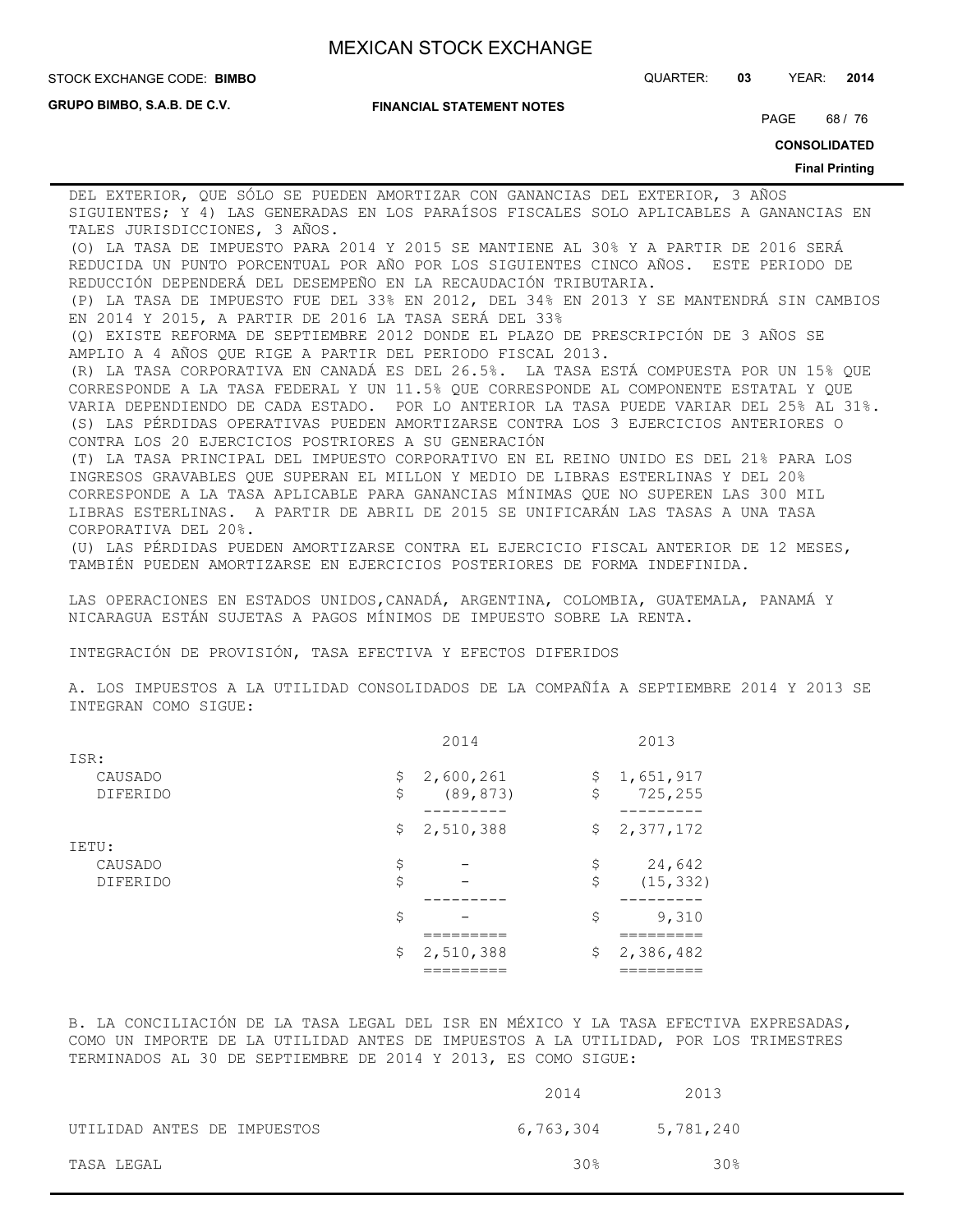STOCK EXCHANGE CODE: QUARTER: **03** YEAR: **2014 BIMBO**

**GRUPO BIMBO, S.A.B. DE C.V.**

**FINANCIAL STATEMENT NOTES**

PAGE 69 / 76

**CONSOLIDATED**

**Final Printing**

| ISR A LA TASA LEGAL                                                                  | $$2,028,991$ $$1,734,372$ |                 |
|--------------------------------------------------------------------------------------|---------------------------|-----------------|
| MAS (MENOS) EFECTO DE IMPUESTOS DE LAS<br>SIGUIENTES PARTIDAS:                       |                           |                 |
| EFECTOS INFLACIONARIOS DE CUENTAS MONETARIAS                                         |                           |                 |
| DE BALANCE Y DE RESULTADOS<br>GASTOS NO DEDUCIBLES, INGRESOS NO ACUMULABLES          | 142,990                   | 118,705         |
| Y OTROS                                                                              | 276,249                   | 168,706         |
| DIFERENCIA EN TASAS Y MONEDA DE SUBSIDIARIAS<br>EN DISTINTAS JURISDICCIONES FISCALES | (124, 834)                | 44,835          |
| EFECTOS EN LOS VALORES FISCALES                                                      |                           |                 |
| DE INMUEBLES, MAQUINARIA Y EQUIPO                                                    | (94, 380)                 | (90, 506)       |
| TETU DIFERIDO                                                                        |                           |                 |
| IETU CAUSADO<br>PARTICIPACIÓN EN RESULTADOS DE ASOCIADAS                             | 9,743                     | 9,311<br>20,056 |
| RESERVA DE VALUACIÓN DE PÉRDIDAS FISCALES                                            |                           |                 |
| AMORTIZABLES                                                                         | 271,629                   | 381,003         |
| ISR RECONOCIDO EN RESULTADOS                                                         | $$2,510,388$ $$2,386,482$ |                 |
| TASA EFECTIVA DE ISR                                                                 | 37.1%                     | 41.3%           |

DE MANERA CONSERVADORA ALGUNAS EMPRESAS QUE TIENEN PÉRDIDAS FISCALES NO RECONOCIERON EL IMPUESTO DIFERIDO ACTIVO DE DICHAS PÉRDIDAS EN FUNCIÓN DE QUE, ADEMÁS DE ESTAR VIGENTES, SE REQUIERE CONTAR CON ANTECEDENTES DE RESULTADOS FISCALES POSITIVOS, ASÍ COMO PROYECCIONES QUE PERMITAN ESTIMAR EL TIEMPO DE RECUPERACIÓN DE DICHAS PÉRDIDAS FISCALES.

LOS PRINCIPALES CONCEPTOS QUE ORIGINAN EL IMPUESTO A LA UTILIDAD DIFERIDO AL 30 DE SEPTIEMBRE DE 2014 Y AL 31 DE DICIEMBRE DE 2013 SON LOS SIGUIENTES:

|                         | 31 DICIEMBRE<br>DE 2012 | EFECTOS EN<br><b>RESULTADOS</b> | EFECTO<br>RESULTADO<br>INTEGRAL |
|-------------------------|-------------------------|---------------------------------|---------------------------------|
| RESERVA PARA CUENTAS    |                         |                                 |                                 |
| DE COBRO DUDOSO         | (299, 582)              | (17, 152)                       |                                 |
| INVENTARIOS Y PAGOS     |                         |                                 |                                 |
| ANTICIAPADOS            | (18, 818)               | 247,706                         |                                 |
| INMUEBLES, MAQUINARIA   |                         |                                 |                                 |
| Y EOUIPO                | 3,207,772               | 317,024                         |                                 |
| ACTIVOS INTANGIBLES     | 5,020,321               | 473,089                         |                                 |
| OTRAS RESERVAS          | (10, 479, 575)          | (315, 355)                      | 711,000                         |
| PTU CAUSADA             | (224, 289)              | (21, 224)                       |                                 |
| PÉRDIDAS FISCALES POR   |                         |                                 |                                 |
| AMORTIZAR               | (4, 386, 669)           | (1, 123, 516)                   |                                 |
| RESERVA DE VALUACIÓN DE |                         |                                 |                                 |
| PÉRDIDAS FISCALES       | 1,618,060               | 738,663                         |                                 |
| IETU                    | 298,702                 | (298, 702)                      |                                 |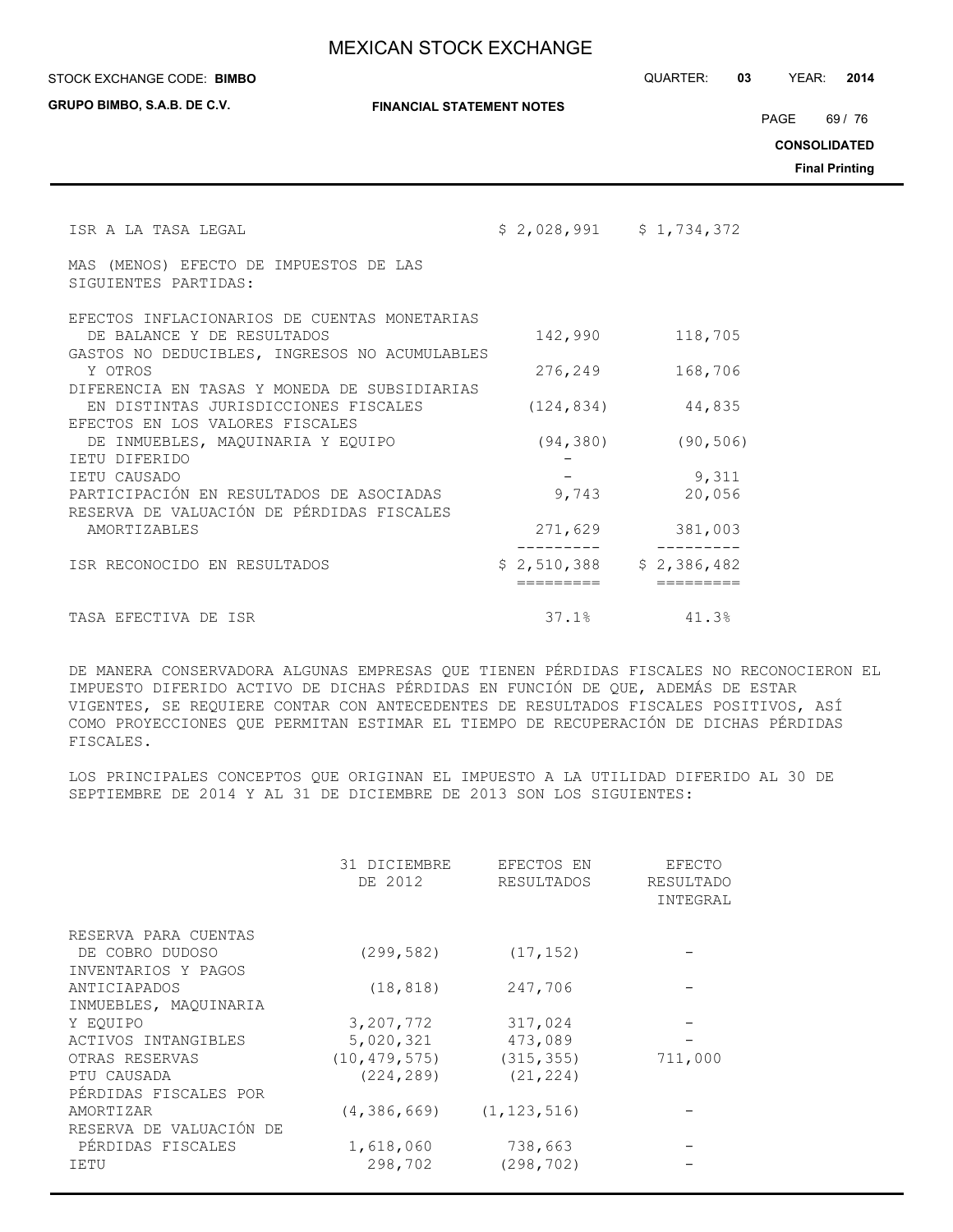| STOCK EXCHANGE CODE: BIMBO             |                                       |                                                                | QUARTER:   | 03<br>YEAR:<br>2014                          |
|----------------------------------------|---------------------------------------|----------------------------------------------------------------|------------|----------------------------------------------|
| GRUPO BIMBO, S.A.B. DE C.V.            |                                       | <b>FINANCIAL STATEMENT NOTES</b>                               |            |                                              |
|                                        |                                       |                                                                |            | 70 / 76<br>PAGE                              |
|                                        |                                       |                                                                |            | <b>CONSOLIDATED</b><br><b>Final Printing</b> |
| COBERTURA CAMBIARIA                    | $\overline{\phantom{m}}$              | $\overline{1}$ 15,597                                          | (115, 597) |                                              |
| OTRAS PARTIDAS                         | 592,990                               | 50, 257                                                        | (38, 607)  |                                              |
| TOTAL (ACTIVO) PASIVO,<br>NETO         | \$(4,671,088)<br>==========           | \$166,387<br>$=$ ==========                                    | \$556,796  |                                              |
|                                        |                                       | ADQUISICIÓN 31 DE DICIEMBRE<br>DE 2013                         |            |                                              |
| RESERVA PARA CUENTAS                   |                                       |                                                                |            |                                              |
| DE COBRO DUDOSO<br>INVENTARIOS Y PAGOS |                                       | (316, 734)                                                     |            |                                              |
| ANTICIAPADOS<br>INMUEBLES, MAQUINARIA  |                                       | 228,888                                                        |            |                                              |
| Y EQUIPO                               | 102,677                               | 3,627,473                                                      |            |                                              |
| ACTIVOS INTANGIBLES                    | $-$                                   | 5,493,410                                                      |            |                                              |
| OTRAS RESERVAS                         |                                       | (10, 083, 930)                                                 |            |                                              |
| PTU CAUSADA<br>PÉRDIDAS FISCALES POR   |                                       | (245, 513)                                                     |            |                                              |
| AMORTIZAR<br>RESERVA DE VALUACIÓN DE   | $\overline{\phantom{0}}$              | (5, 510, 185)                                                  |            |                                              |
| PÉRDIDAS FISCALES                      |                                       | 2,356,723                                                      |            |                                              |
| IETU                                   |                                       |                                                                |            |                                              |
| COBERTURA CAMBIARIA                    |                                       |                                                                |            |                                              |
| OTRAS PARTIDAS                         |                                       | 604,640                                                        |            |                                              |
| TOTAL (ACTIVO) PASIVO,                 |                                       |                                                                |            |                                              |
| NETO                                   | \$.<br>102,677<br>==========          | \$ (3, 845, 228)                                               |            |                                              |
|                                        |                                       |                                                                |            |                                              |
|                                        |                                       | 31 DICIEMBRE EFECTOS EN EFECTO<br>DE 2013 RESULTADOS RESULTADO | INTEGRAL   |                                              |
|                                        |                                       |                                                                |            |                                              |
| RESERVA PARA CUENTAS                   |                                       |                                                                |            |                                              |
| DE COBRO DUDOSO<br>INVENTARIOS Y PAGOS | (316, 734)<br>$\sim 100$ km s $^{-1}$ | 6,466<br>$\sim$ $-$                                            |            |                                              |
| ANTICIAPADOS<br>INMUEBLES, MAQUINARIA  |                                       | 228,888 (214,724)                                              |            |                                              |
| Y EQUIPO                               |                                       | $3,627,473$ (290,266)                                          | 14,090     |                                              |
| ACTIVOS INTANGIBLES                    |                                       | 5,493,410 148,850                                              | $\sim$     |                                              |
| OTRAS RESERVAS                         |                                       | $(10, 083, 930)$ 48,654                                        | 26,946     |                                              |
| PTU CAUSADA                            |                                       | $(245, 513)$ 26,517                                            |            |                                              |
| PÉRDIDAS FISCALES POR                  |                                       |                                                                |            |                                              |
| AMORTIZAR<br>RESERVA DE VALUACIÓN DE   | $\sim$ $  -$                          | $(5, 510, 185)$ (225, 993)<br>$ -$                             |            |                                              |
| PÉRDIDAS FISCALES                      | 2,356,723                             | (107, 504)                                                     |            |                                              |
| IETU                                   |                                       | $-$                                                            |            |                                              |
| COBERTURA CAMBIARIA                    | $\sim$ 100 $\mu$                      | 386,532 (386,532)                                              |            |                                              |
| OTRAS PARTIDAS                         | 604,640                               | 131,595                                                        | (226, 412) |                                              |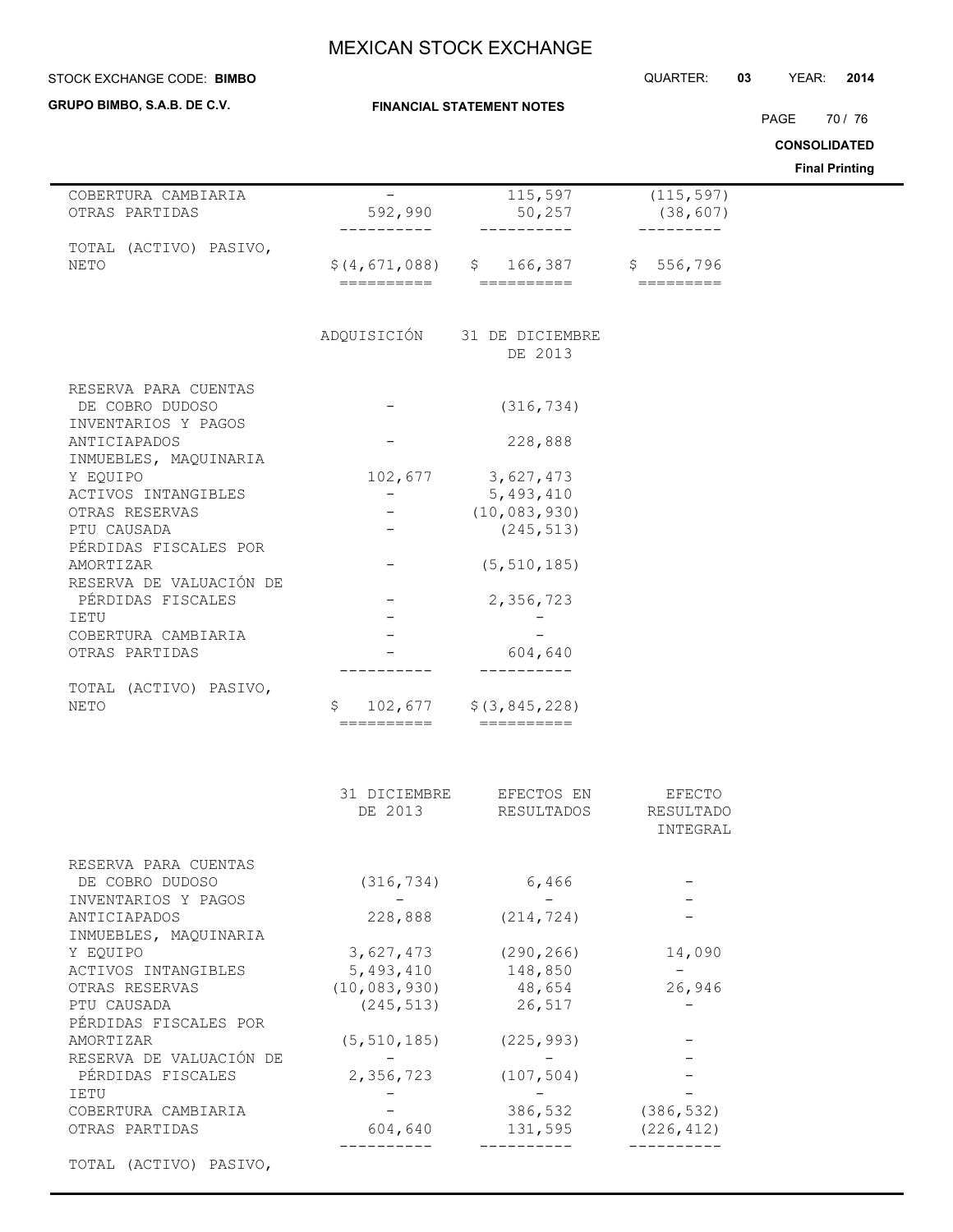#### **STOCK EXCHANGE CODE: BIMBO**

**GRUPO BIMBO, S.A.B. DE C.V.**

#### **FINANCIAL STATEMENT NOTES**

STOCK EXCHANGE CODE: QUARTER: **03** YEAR: **2014**

PAGE 71 / 76

## **CONSOLIDATED**

**Final Printing**

| NETO                      | $$$ (3,845,228) | \$ (89, 873)<br>\$ (571, 908) |  |
|---------------------------|-----------------|-------------------------------|--|
|                           | ________        | --------                      |  |
|                           | ADQUISICIÓN     | 30 DE SEPTIEMBRE              |  |
|                           |                 | DE 2014                       |  |
| RESERVA PARA CUENTAS      |                 |                               |  |
| DE COBRO DUDOSO           | (10, 372)       | (320, 640)                    |  |
| INVENTARIOS Y PAGOS       |                 |                               |  |
| ANTICIAPADOS              | (5, 904)        | 8,260                         |  |
| INMUEBLES, MAQUINARIA     |                 |                               |  |
| Y EOUIPO                  |                 | 398,513 3,749,810             |  |
| ACTIVOS INTANGIBLES       |                 | 331, 413 5, 973, 673          |  |
| OTRAS RESERVAS            |                 | $(143, 887)$ $(10, 152, 217)$ |  |
| PTU CAUSADA               |                 | (218, 996)                    |  |
| PÉRDIDAS FISCALES POR     |                 |                               |  |
| AMORTIZAR                 |                 | $(224, 979)$ $(5, 961, 157)$  |  |
| RESERVA DE VALUACIÓN DE   |                 |                               |  |
| PÉRDIDAS FISCALES         |                 | 2,249,219                     |  |
| <b>IETU</b>               |                 |                               |  |
| COBERTURA CAMBIARIA       |                 |                               |  |
| OTRAS PARTIDAS            |                 | 509,823                       |  |
|                           |                 |                               |  |
| (ACTIVO) PASIVO,<br>TOTAL |                 |                               |  |
| NETO                      | Ŝ               | $344, 784$ $$ (4, 162, 225)$  |  |
|                           | ==========      | ==========                    |  |

LOS ACTIVOS Y PASIVOS DE IMPUESTO A LA UTILIDAD DIFERIDO SE PRESENTAN POR SEPARADO EN EL BALANCE GENERAL, YA QUE CORRESPONDEN A DIFERENTES ENTIDADES GRAVADAS Y AUTORIDADES TRIBUTARIAS Y SON COMO SIGUE:

|                                        | 30 DE SEPTIEMBRE<br>DE 2014 | 31 DE DICIEMBRE<br>DE 2013 |
|----------------------------------------|-----------------------------|----------------------------|
| IMPUESTO A LA UTILIDAD DIFERIDO ACTIVO | \$ (5, 682, 899)            | \$(5, 399, 413)            |
| IMPUESTO A LA UTILIDAD DIFERIDO PASIVO | 1,520,674                   | 1,554,185                  |
| TOTAL (ACTIVO) PASIVO, NETO            | \$(4, 162, 225)             | \$(3, 845, 228)            |

AL 30 DE SEPTIEMBRE DE 2014, LOS BENEFICIOS DE LAS PÉRDIDAS FISCALES PENDIENTES DE AMORTIZAR POR LAS QUE YA SE HA RECONOCIDO EL ACTIVO POR ISR DIFERIDO, PUEDEN RECUPERARSE CUMPLIENDO CON CIERTOS REQUISITOS. LOS AÑOS DE VENCIMIENTO Y SUS MONTOS AL 30 DE SEPTIEMBRE DE 2014, SON:

| AÑOS           | PÉRDIDAS     |
|----------------|--------------|
| DE VENCIMIENTO | AMORTIZABLES |
|                |              |
| 2014           | 128,784      |
| 2015           | 149,092      |
| 2016           | 328,599      |
| 2017           | 313,189      |
|                |              |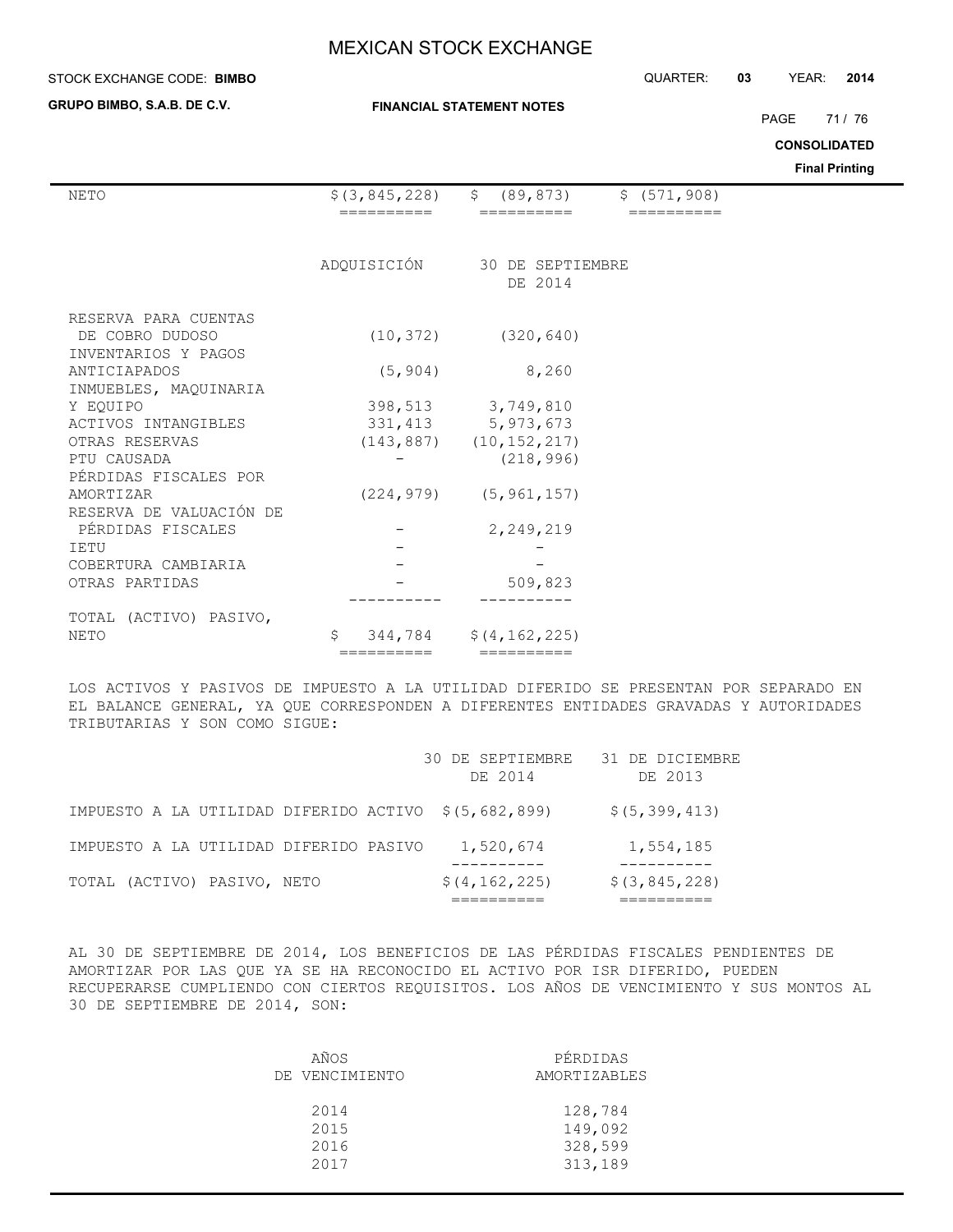#### STOCK EXCHANGE CODE: QUARTER: **03** YEAR: **2014 BIMBO**

**GRUPO BIMBO, S.A.B. DE C.V.**

**FINANCIAL STATEMENT NOTES**

PAGE 72 / 76

**CONSOLIDATED**

**Final Printing**

| 2018                         | 263,236                     |
|------------------------------|-----------------------------|
| 2019 Y POSTERIORES           | 17,909,829                  |
|                              |                             |
| PÉRDIDAS FISCALES RESERVADAS | \$19,092,729<br>(7,040,635) |
|                              |                             |
| TOTAL                        | \$12,052,094                |
|                              |                             |
|                              |                             |

16. COSTOS Y GASTOS POR NATURALEZA

EL COSTO DE VENTAS Y LOS GASTOS DE DISTRIBUCIÓN, VENTA, ADMINISTRACIÓN Y OTROS GASTOS GENERALES QUE SE PRESENTAN EN EL ESTADO CONSOLIDADO DE RESULTADOS SE INTEGRA COMO SIGUE:

|                                                                                                                                                                                                                                                   |          | 30 DE SEPTIEMBRE<br>DE 2014                                                                                               |              | 30 DE SEPTIEMBRE<br>DE 2013                                                                                                 |
|---------------------------------------------------------------------------------------------------------------------------------------------------------------------------------------------------------------------------------------------------|----------|---------------------------------------------------------------------------------------------------------------------------|--------------|-----------------------------------------------------------------------------------------------------------------------------|
| COSTO DE VENTAS<br>MATERIA PRIMA Y<br>OTROS<br>GASTOS DE FÁBRICA<br>FLETES, COMBUSTIBLES Y MANTENIMIENTO<br>DEPRECIACIONES                                                                                                                        | \$.      | 59, 212, 683<br>2,726,523<br>2,435,628<br>. _ _ _ _ _ _ _ _ _ _                                                           |              | \$57,224,312<br>2,612,148<br>2, 221, 437<br>__________                                                                      |
|                                                                                                                                                                                                                                                   | \$.      | 64, 374, 834<br>==========                                                                                                |              | \$62,057,897<br>==========                                                                                                  |
|                                                                                                                                                                                                                                                   |          | 30 DE SEPTIEMBRE<br>DE 2014                                                                                               |              | 30 DE SEPTIEMBRE<br>DE 2013                                                                                                 |
| GASTOS DE DISTRIBUCIÓN, VENTA,<br>ADMINISTRACIÓN Y OTROS GASTOS<br>SUELDOS Y PRESTACIONES<br>DEPRECIACIONES<br>FLETES, COMBUSTIBLES Y<br>MANTENIMIENTO<br>SERVICIOS PROFESIONALES<br>Y CONSULTORÍAS<br>PUBLICIDAD Y GASTOS PROMOCIONALES<br>OTROS | \$<br>\$ | 26,997,999<br>1,708,568<br>3, 251, 876<br>7,073,436<br>5,278,918<br>18,318,340<br>-----------<br>62,629,137<br>========== | $\mathsf{S}$ | \$26, 269, 640<br>1,720,206<br>2,070,224<br>6,071,854<br>5,523,249<br>16,019,648<br>-----------<br>57,674,821<br>========== |
| 17. OTROS GASTOS, NETO                                                                                                                                                                                                                            |          |                                                                                                                           |              |                                                                                                                             |
| SE INTEGRA COMO SIGUE:                                                                                                                                                                                                                            |          |                                                                                                                           |              |                                                                                                                             |
|                                                                                                                                                                                                                                                   |          | 30 DE SEPTIEMBRE<br>DE 2014                                                                                               |              | 30 DE SEPTIEMBRE<br>DE 2013                                                                                                 |
| MATERIAS PRIMAS<br>ESTÍMULOS FISCALES<br>PÉRDIDA EN VENTA DE INMUEBLES,<br>MAQUINARIA Y EQUIPO                                                                                                                                                    | \$       | (32, 479)<br>59,314<br>(118, 163)                                                                                         | \$           | 54,211<br>(78, 402)                                                                                                         |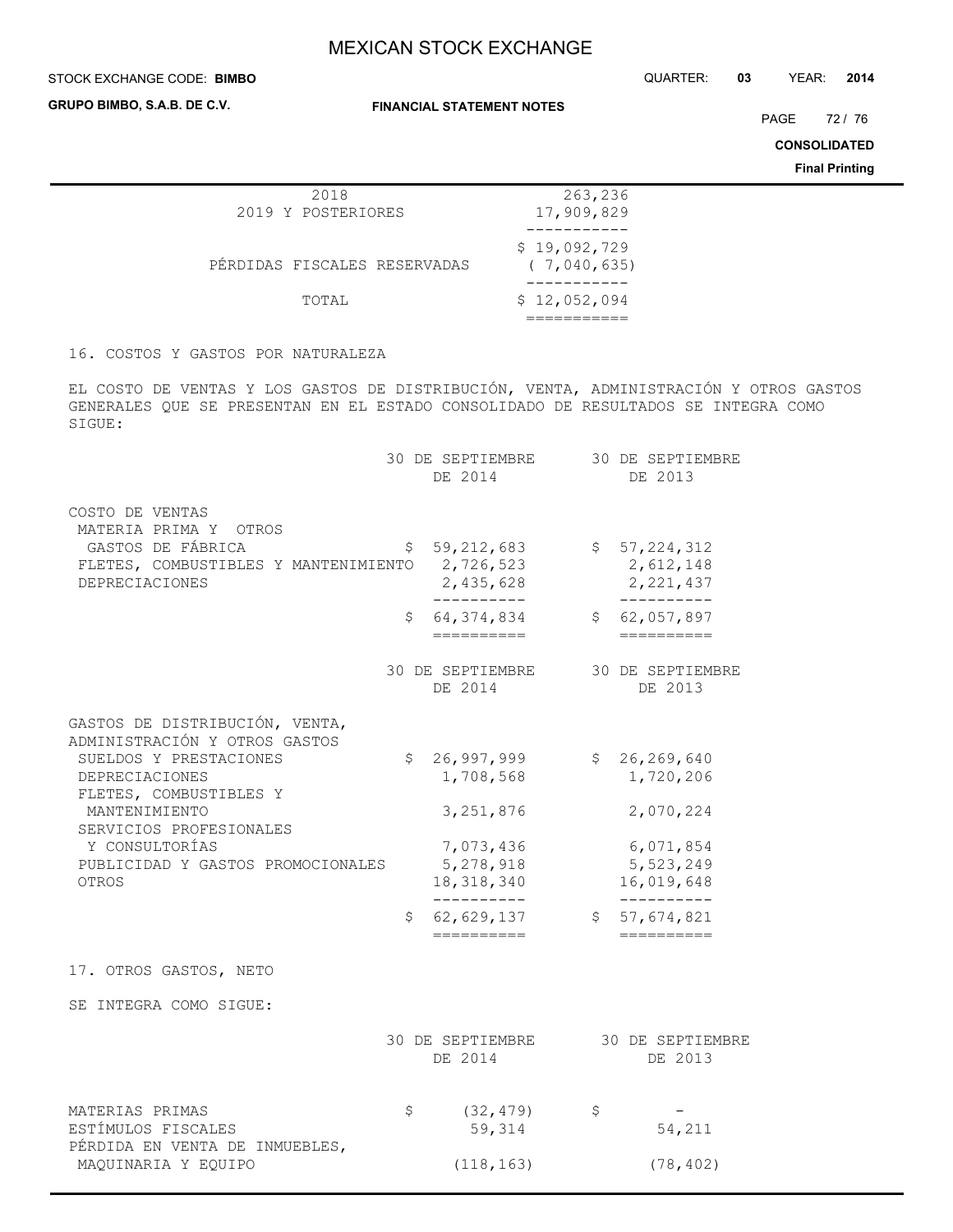#### STOCK EXCHANGE CODE: QUARTER: **03** YEAR: **2014 BIMBO**

**GRUPO BIMBO, S.A.B. DE C.V.**

**FINANCIAL STATEMENT NOTES**

PAGE 73 / 76

**CONSOLIDATED**

**Final Printing**

|                         |                 |                 | . |
|-------------------------|-----------------|-----------------|---|
| RECUPERACIÓN SINIESTROS |                 | 48,240          |   |
| GASTOS DE INTEGRACIÓN   | (1, 740, 357)   | (1, 261, 442)   |   |
| VARIOS EXTRAORDINARIOS  |                 | (641, 760)      |   |
| OTROS                   | (146, 992)      | (74, 935)       |   |
|                         |                 |                 |   |
|                         | \$(1, 978, 677) | \$(1, 954, 088) |   |
|                         |                 |                 |   |

18. COMPROMISOS

GARANTÍAS Y/O AVALES

A. GRUPO BIMBO, S. A. B. DE C. V., JUNTO CON ALGUNAS DE SUS COMPAÑÍAS SUBSIDIARIAS, HA GARANTIZADO A TRAVÉS DE CARTAS DE CRÉDITO CIERTAS OBLIGACIONES ORDINARIAS, ASÍ COMO ALGUNOS RIESGOS CONTINGENTES ASOCIADOS A OBLIGACIONES LABORALES DE ALGUNAS DE SUS COMPAÑÍAS SUBSIDIARIAS. EL VALOR DE DICHAS CARTAS DE CRÉDITO AL 30 DE SEPTIEMBRE DE 2014 Y 31 DE DICIEMBRE DE 2013, ASCIENDE A \$245 Y \$220 MILLONES DE DÓLARES ESTADOUNIDENSES, RESPECTIVAMENTE.

B. IBERIA TENÍA UN CONTRATO DE COMPRA DE CIERTAS CANTIDADES DE PRODUCTOS TERMINADOS A UN PRECIO PREFERENCIAL. ASÍ MISMO, DERIVADO DE ESTE MISMO CONTRATO IBERIA ESTABA OBLIGADO A PAGAR EL 75% DE LA INDEMNIZACIÓN DE LEY QUE CORRESPONDA A LOS EMPLEADOS DESTINADOS POR EL TERCERO PARA LA MANUFACTURA DE LOS PRODUCTOS VENDIDOS A IBERIA. ESTE CONTRATO FUE LIQUIDADO EN DICIEMBRE DE 2013 CON UN IMPACTO EN LA CUENTA DE RESULTADOS DE \$34,436.

C. LA ENTIDAD HA FIRMADO CONTRATOS DE AUTOABASTECIMIENTO DE ENERGÍA QUE LA COMPROMETEN A ADQUIRIR CIERTAS CANTIDADES DE ENERGÍA POR UN PERIODO DE 16 AÑOS RENOVABLE A UN PRECIO PACTADO QUE SE ACTUALIZA POR FACTORES DERIVADOS DEL INPC, DURANTE LOS PRIMEROS 15 AÑOS. AUN Y CUANDO LOS CONTRATOS TIENEN CARACTERÍSTICAS DE UN INSTRUMENTO FINANCIERO DERIVADO, CALIFICAN PARA LA EXCEPCIÓN DE CONTABILIZARLOS COMO TAL, DADO QUE SON PARA AUTOCONSUMO, POR LO CUAL SE REGISTRAN EN LOS ESTADOS FINANCIEROS CONFORME SE INCURREN LOS CONSUMOS DE ENERGÍA. EL COMPROMISO DE COMPRA DE ENERGÍA PARA 2014 SE ESTIMA EN \$420,000, MONTO QUE AJUSTADO POR INFLACIÓN CORRESPONDE AL COMPROMISO ANUAL DE LOS 15 AÑOS REMANENTES DEL CONTRATO.

#### COMPROMISOS POR ARRENDAMIENTO

#### COMPROMISOS POR ARRENDAMIENTO

A. LA ENTIDAD TIENE COMPROMISOS A LARGO PLAZO POR ARRENDAMIENTO OPERATIVO, PRINCIPALMENTE POR LAS INSTALACIONES QUE UTILIZA PARA LA PRODUCCIÓN, DISTRIBUCIÓN Y VENTA DE SUS PRODUCTOS, LOS CUALES VAN DE LOS 3 A LOS 14 AÑOS, CON OPCIÓN A RENOVACIÓN DE 1 A 5 AÑOS. ALGUNOS ARRENDAMIENTOS REQUIEREN QUE LA ENTIDAD PAGUE TODOS LOS GASTOS ASOCIADOS, TALES COMO IMPUESTOS, MANTENIMIENTO Y SEGUROS DURANTE EL TÉRMINO DE LOS CONTRATOS. LA ENTIDAD INCURRIÓ EN GASTOS POR ARRENDAMIENTO EN LOS NUEVE MESES TERMINADOS EL 30 DE SEPTIEMBRE DEL 2014 Y EL AÑO TERMINADO EL 31 DE DICIEMBRE DE 2013 POR \$2,559,597 Y \$3,051,781 RESPECTIVAMENTE. EL TOTAL DE LOS COMPROMISOS POR ARRENDAMIENTOS ES COMO SIGUE:

|      |                |                | ARRENDAMIENTOS   |
|------|----------------|----------------|------------------|
| AÑOS | ARRENDAMIENTOS | ARRENDAMIENTOS | FINANCIEROS      |
|      | OPERATIVOS     | FINANCIEROS    | PARTICIPACIÓN NO |
|      |                |                | CONTROLADORA     |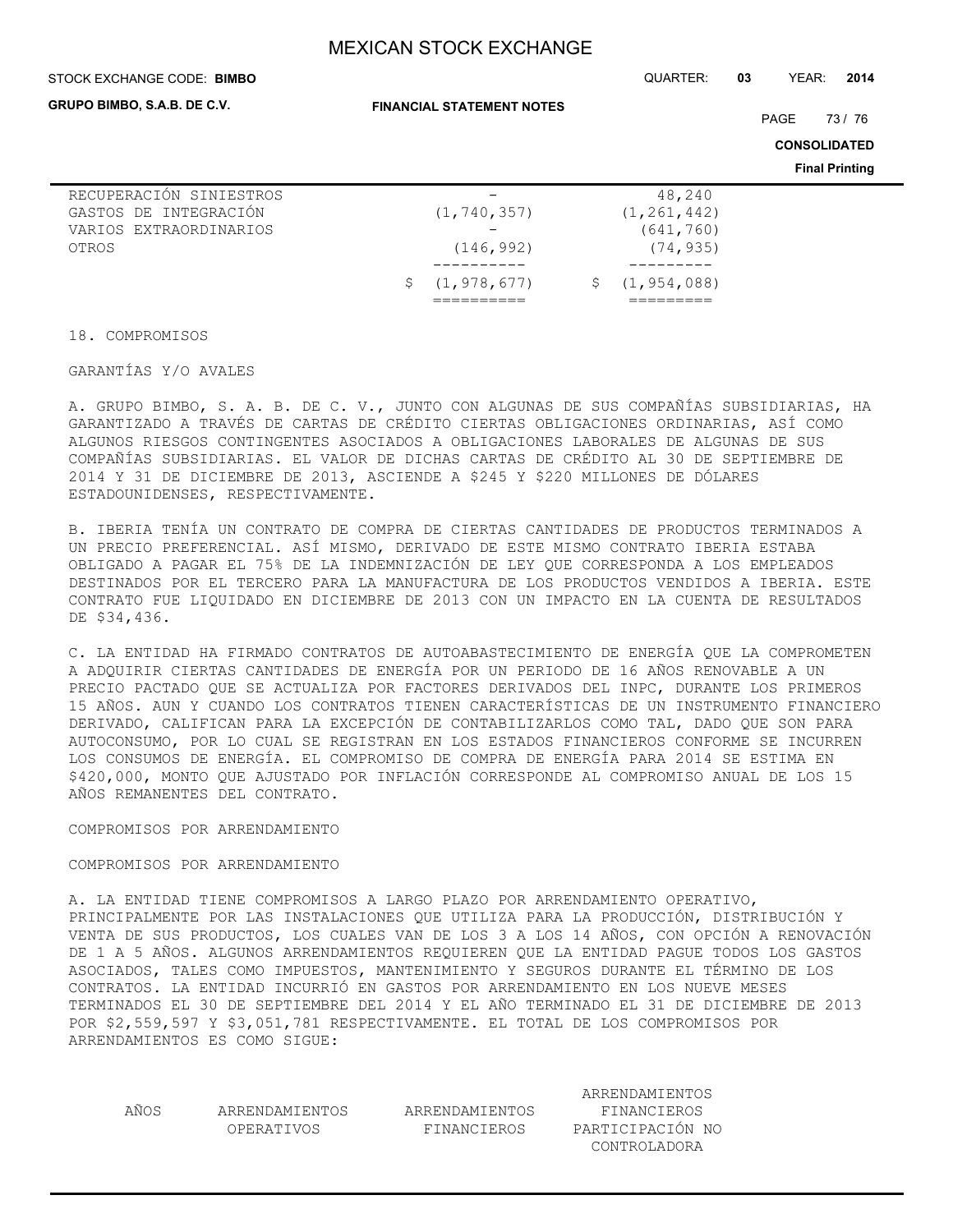#### STOCK EXCHANGE CODE: QUARTER: **03** YEAR: **2014 BIMBO**

#### **GRUPO BIMBO, S.A.B. DE C.V.**

**FINANCIAL STATEMENT NOTES**

PAGE 74 / 76

**CONSOLIDATED**

**Final Printing**

|                                     |             |              |           | THIAI FINIUIY |
|-------------------------------------|-------------|--------------|-----------|---------------|
| 2014                                | 590,825     | 8,183        | 70,338    |               |
| 2015                                | 1,704,108   | 25,321       | 220,782   |               |
| 2016                                | 1,363,635   | 19,643       | 179,895   |               |
| 2017                                | 1,042,123   | 3,956        | 137,730   |               |
| 2018                                | 780,066     | 0            | 103,058   |               |
| 2019 Y POSTERIORES                  | 2,045,275   | $\mathbf 0$  | 59,736    |               |
|                                     |             |              |           |               |
| TOTAL DE PAGOS MÍNIMOS              |             |              |           |               |
| DE ARRENDAMIENTO                    | 7,526,032   | 57,103       | 771,539   |               |
| MONTOS OUE REPRESENTAN              |             |              |           |               |
| INTERÉS                             |             | 5,557        | 198,784   |               |
|                                     |             |              |           |               |
| VALOR PRESENTE DE LOS PAGOS MÍNIMOS |             |              |           |               |
| DE ARRENDAMIENTOS                   | 7,526,032   | 51,546       | 572,754   |               |
|                                     |             |              |           |               |
| TOTAL                               | \$7,526,032 | 51,546<br>\$ | \$572,754 |               |
|                                     |             |              |           |               |

#### 19. CONTINGENCIAS

EXISTEN ALGUNAS CONTINGENCIAS POR JUICIOS DE DISTINTA NATURALEZA QUE SURGEN DEL CURSO NORMAL DE LAS OPERACIONES DE LA ENTIDAD, QUE LA ADMINISTRACIÓN HA EVALUADO COMO REMOTOS, POSIBLES Y PROBABLES. DE ACUERDO A ESTA EVALUACIÓN, LA ENTIDAD HA REGISTRADO EN EL RUBRO DE OTROS PASIVOS A LARGO PLAZO LOS SIGUIENTES MONTOS GENERADOS PRINCIPALMENTE EN OLA:

| TIPO                                | IMPORTE                                |  |
|-------------------------------------|----------------------------------------|--|
| LABORAL<br>FISCAL<br>CIVIL<br>OTROS | \$119,825<br>74,130<br>22,669<br>8,540 |  |
| TOTAL                               | \$225,164                              |  |

AQUELLAS CONTINGENCIAS EN LAS QUE LA ADMINISTRACIÓN ESPERA QUE NO SEA PROBABLE UTILIZAR LOS RECURSOS FUTUROS PARA PAGAR SUS OBLIGACIONES O QUE NO SE ESPERA TENGAN UN EFECTO SIGNIFICATIVO PARA LA ENTIDAD, NO SON PROVISIONADAS EN TANTO NO SE CUENTE CON INFORMACIÓN COMPLETA QUE PERMITA CONSIDERAR EL RECONOCIMIENTO DE UN PASIVO.

LA ENTIDAD TIENE EFECTIVO EMBARGADO POR \$267,709 Y HA OTORGADO GARANTÍAS DE ACTIVOS FIJOS POR \$13,302 ADICIONALES PARA GARANTIZAR LITIGIOS FISCALES EN CURSO EN BRASIL. EL MONTO EMBARGADO EN EFECTIVO SE PRESENTA DENTRO DE OTROS ACTIVOS A LARGO PLAZO.

DERIVADO DE LA COMPRA DE ELEMENTOS DE PROPIEDAD, PLANTA Y EQUIPO Y ACTIVOS INTANGIBLES EN BRASIL RELATIVOS A LA MARCA FIRENZE, REALIZADA EN EL 2008, LA ENTIDAD ESTÁ SUJETA A EMBARGOS FISCALES COMO PRESUNTO SUCESOR DE EMPRESAS QUE PARTICIPAN EN ESTAS ACCIONES. EL TRIBUNAL DICTÓ UNA MEDIDA CAUTELAR ORDENANDO LA RESTRICCIÓN DE PARTE DE LAS CUENTAS POR COBRAR DE LA ENTIDAD POR LA VENTA DE PRODUCTOS DE MARCA "FIRENZE". LA EMPRESA ESTÁ DEFENDIENDO DICHA MEDIDA Y SE ESPERA QUE ESTE LITIGIO CONTINÚE, Y SE RESUELVAN EN EL LARGO PLAZO. DEBIDO A LA COMPLEJIDAD DEL LITIGIO, NO SE HA PODIDO ESTIMAR DE MANERA RAZONABLE UNA PROVISIÓN, POR LO QUE NO EXISTE UNA PROVISIÓN REGISTRADA A LA FECHA.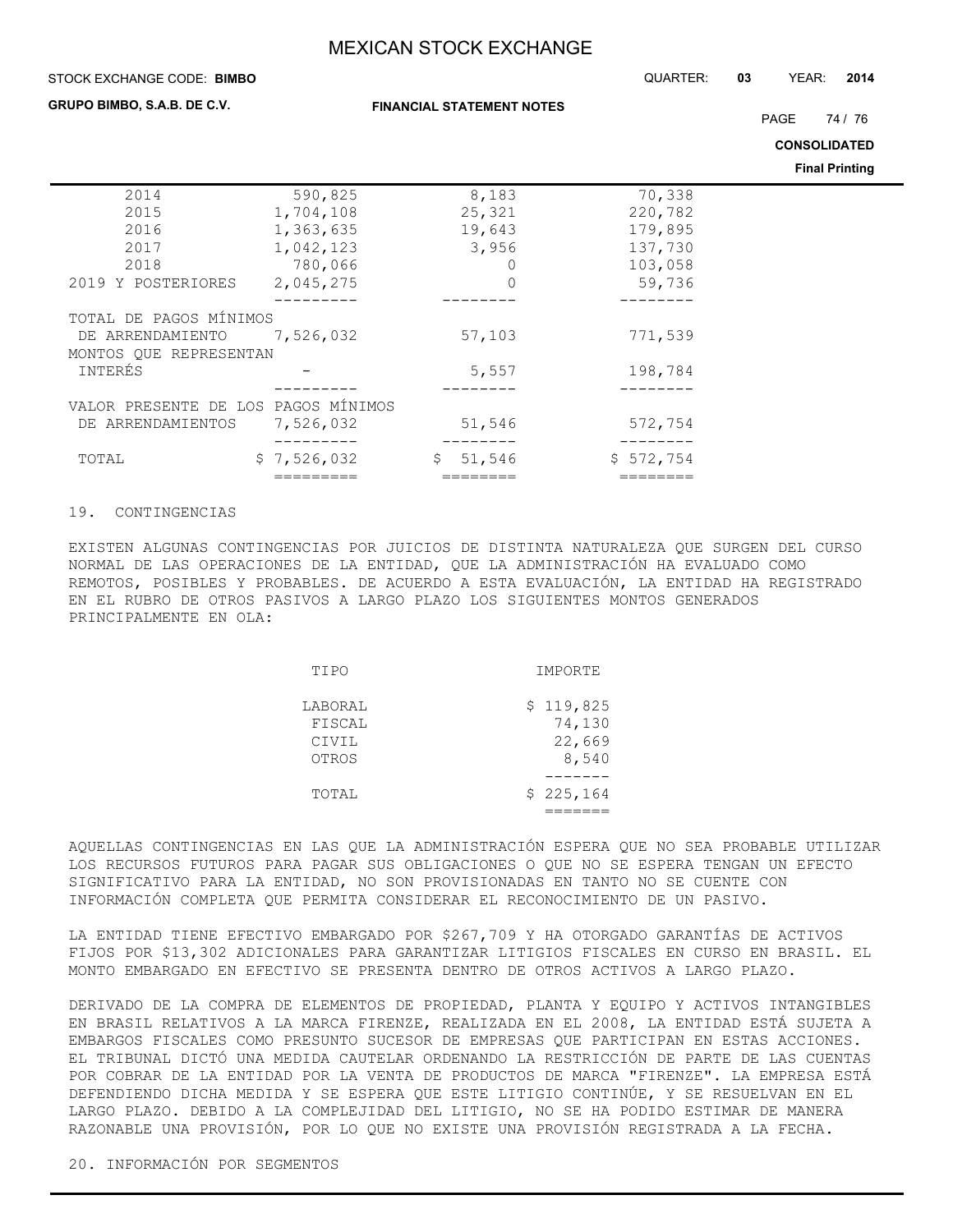STOCK EXCHANGE CODE: QUARTER: **03** YEAR: **2014 BIMBO**

**GRUPO BIMBO, S.A.B. DE C.V.**

**FINANCIAL STATEMENT NOTES**

PAGE 75 / 76

**CONSOLIDATED**

**Final Printing**

LA INFORMACIÓN QUE SE REPORTA A LA MÁXIMA AUTORIDAD EN LA TOMA DE DECISIONES DE OPERACIÓN DE LA ENTIDAD PARA EFECTOS DE ASIGNACIÓN DE RECURSOS Y EVALUACIÓN DEL DESEMPEÑO DE LOS SEGMENTOS SE ENFOCA EN 4 ZONAS GEOGRÁFICAS: MÉXICO, EUA, OLA E IBERIA. LOS PRODUCTOS FUENTE DE LOS INGRESOS DE LOS SEGMENTOS CONSISTEN EN PAN (TODOS LOS SEGMENTOS) Y CONFITERÍA (MÉXICO Y EUA ÚNICAMENTE).

A CONTINUACIÓN SE PRESENTAN LOS PRINCIPALES DATOS POR ÁREA GEOGRÁFICA EN LAS QUE OPERA LA ENTIDAD POR LOS AÑOS TERMINADOS EL 30 DE SEPTIEMBRE DE 2014 Y 2013 Y 31 DE DICIEMBRE DE 2013:

2 0 1 4

| MÉXICO<br>CANADÁ<br>CONSOLID.<br>EUROPA<br>OLA                                                                                                                                 | TOTAL                 |
|--------------------------------------------------------------------------------------------------------------------------------------------------------------------------------|-----------------------|
| \$5,006<br>\$53,511<br>\$64,704<br>\$17,799<br>\$ (3, 178)<br>VN<br>=======<br>=======<br>=======<br>=======<br>=======                                                        | \$137,842<br>======== |
| \$6,629<br>\$2,273<br>Ŝ.<br>Ŝ.<br>96<br>\$(142)<br>4<br>$UO(*)$<br>=======<br>======<br>=======                                                                                | \$8,860               |
| \$1,413<br>\$2,233<br>634<br>Ŝ.<br>96<br>Ŝ.<br>Ŝ.<br>DAOV<br>$\overline{\phantom{a}}$<br>=======<br>=======<br>=======<br>_______<br>=======                                   | \$4,376<br>========   |
| \$8,042<br>\$4,506<br>\$<br>$\mathsf{S}$<br>730<br>$\mathsf{S}$<br>(46)<br>UAFIDA (*)<br>$\overline{4}$<br>=======<br>$=$ $=$ $=$ $=$ $=$ $=$<br>=======<br>=======<br>======= | \$13,236<br>========  |
| \$3,296<br>Ŝ.<br>\$<br>(63)<br>$\mathsf{S}$<br>715<br>(45)<br>155<br>UN<br>=======<br>=======<br>=======<br>=======<br>=======                                                 | \$4,058<br>========   |
| Ŝ.<br>Ŝ.<br>\$139<br>230<br>Ŝ.<br>29<br>\$ (464)<br>256<br>ΙG<br>=======<br>=======<br>=======<br>=======<br>=======                                                           | \$<br>190<br>======== |
| $\mathsf{S}$<br>Ŝ.<br>\$ (383)<br>\$2,051<br>$\mathsf{S}$<br>658<br>261<br>22<br>IP<br>=======<br>=======<br>=======<br>=======<br>=======                                     | \$2,609<br>========   |
| \$43,555<br>\$97,847<br>\$18,642<br>\$5,553<br>\$(1, 569)<br>AΤ<br>=======<br>=======<br>=======<br>=======<br>=======                                                         | \$164,028<br>:======= |
| \$74,155<br>\$30,955<br>\$6,484<br>\$2,301<br>\$ (486)<br>PT<br>=======<br>=======<br>=======<br>=======                                                                       | \$113,409<br>======== |

2 0 1 3

|                       | MÉXICO              | EUA Y<br>CANADÁ                 | OLA                                   | <b>EUROPA</b>     | ELIM. DE<br>CONSOLID.                     | TOTAL                |
|-----------------------|---------------------|---------------------------------|---------------------------------------|-------------------|-------------------------------------------|----------------------|
| VN                    |                     | $$54,213$ $$58,602$             |                                       |                   | $$15,894$ $$3,886$ $$(3,030)$             | \$129,565            |
| $(\star)$<br>UO.      | \$6,335<br>=======  | \$2,605<br>=======              | $$604$ \$ (222) \$<br>=======         | =======           | 24                                        | \$7,878              |
| DAOV                  | \$1,316             | \$1,957                         | $$1,126$ \$                           | 69                | =======<br>\$<br>$\overline{\phantom{m}}$ | =======<br>\$4,468   |
| UAFIDA $(*)$ \$ 7,651 | =======             | \$4,562<br>-------              | - \$                                  |                   | S<br>24                                   | \$12,346<br>======== |
| UN                    | \$3,440<br>------   | $\mathcal{S}$<br>921<br>_______ | $$(1, 124)$ \$ (254) \$ 121<br>------ |                   | -------                                   | \$3,104<br>-------   |
| IG                    | \$<br>132<br>------ | Ŝ.<br>291                       | Ŝ<br>57                               | S.<br>$4 \quad S$ | (274)                                     | S<br>210             |
| IP                    | \$1,662<br>------   | \$ 491                          | \$271                                 |                   | $$28 \t$ (138)$                           | \$2,314<br>======    |
|                       |                     |                                 |                                       |                   |                                           |                      |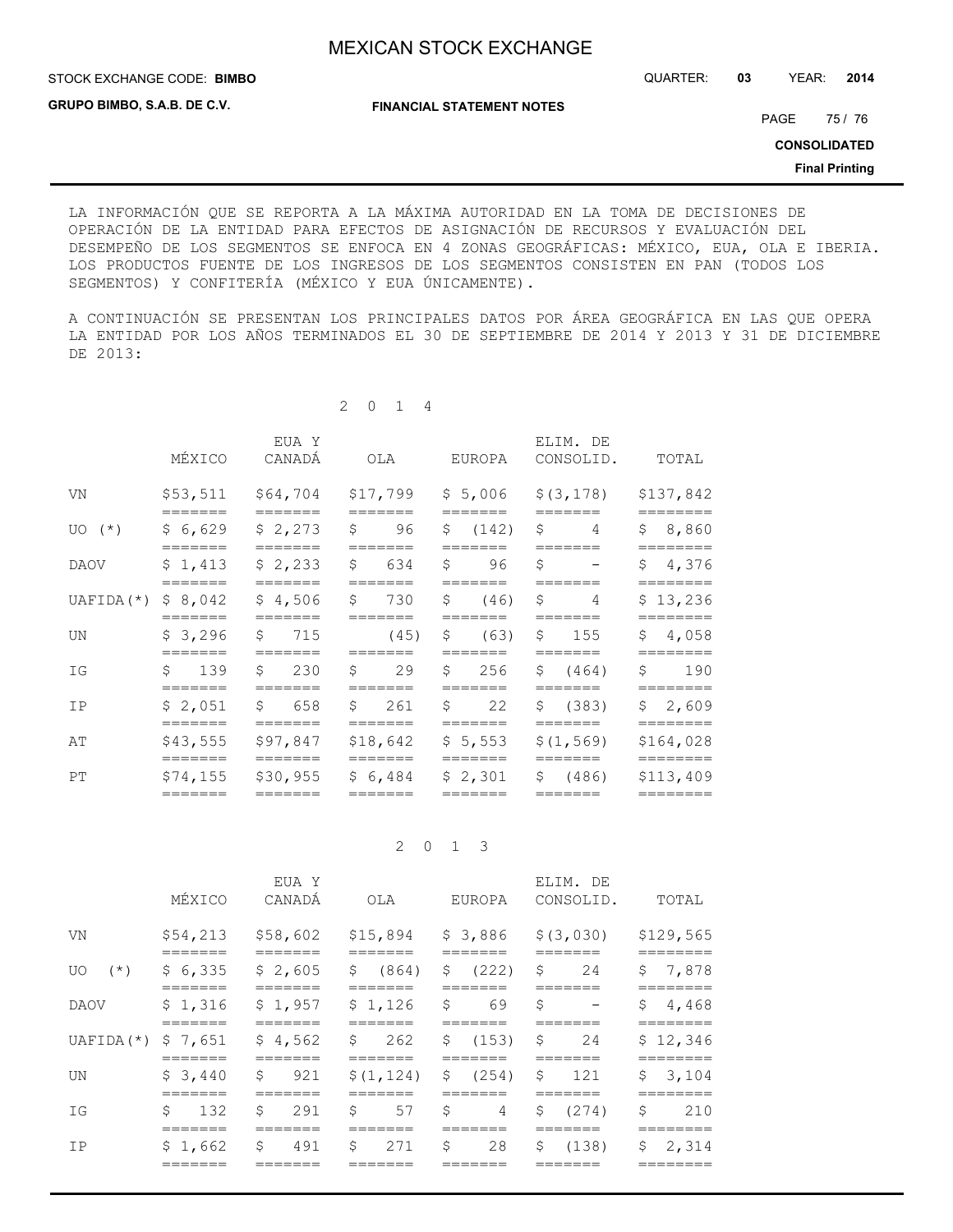**GRUPO BIMBO, S.A.B. DE C.V.**

**FINANCIAL STATEMENT NOTES**

STOCK EXCHANGE CODE: QUARTER: **03** YEAR: **2014 BIMBO**

PAGE 76 / 76

**CONSOLIDATED**

**Final Printing**

#### A DICIEMBRE 2013

|    | _______            |         | ------                                 |                    |                                                              |                   |
|----|--------------------|---------|----------------------------------------|--------------------|--------------------------------------------------------------|-------------------|
|    | _______            |         |                                        | _______            |                                                              |                   |
| חס |                    |         | $$50,193$ $$27,551$ \$7,996 \$2,035 \$ |                    |                                                              | $(831)$ \$ 86,944 |
|    | _______<br>_______ | _______ | _______<br>_______                     | _______<br>_______ | ________<br>________                                         |                   |
| ΑT |                    |         |                                        |                    | $$42,436$ $$71,790$ $$19,278$ $$3,103$ $$(1,880)$ $$134,727$ |                   |

CIFRAS EN MILLONES DE PESOS

(\*) NO INCLUYE REGALÍAS INTERFILIALES

| VN           | VENTAS NETAS                                                           |
|--------------|------------------------------------------------------------------------|
| UAOIG        | UTILIDAD ANTES DE OTROS INGRESOS Y (GASTOS)                            |
|              | OIG OTROS INGRESOS Y (GASTOS)                                          |
| UO <b>UO</b> | UTILIDAD DE OPERACIÓN                                                  |
| DAOV         | DEPRECIACIÓN, AMORTIZACIÓN Y OTRAS PARTIDAS VIRTUALES                  |
|              | UAFIDA — UTILIDAD DE OPERACIÓN, MÁS DEPRECIACIÓN, AMORTIZACIÓN Y OTRAS |
|              | PARTIDAS VIRTUALES                                                     |
| UN           | UTILIDAD NETA (MAYORITARIA)                                            |
| ΙG           | INTERESES GANADOS                                                      |
| IP           | INTERESES PAGADOS                                                      |
| AΤ           | ACTIVOS TOTALES                                                        |
| PT           | PASIVOS TOTALES                                                        |
|              |                                                                        |

AL 30 DE SEPTIEMBRE DE 2014 Y 2013 LAS VENTAS EFECTUADAS A SU CLIENTE PRINCIPAL REPRESENTARON EL 14% DE LAS VENTAS NETAS CONSOLIDADAS DE LA ENTIDAD. NO EXISTEN OTROS CLIENTES CUYAS VENTAS EXCEDAN 10% DEL TOTAL DE LAS VENTAS CONSOLIDADAS.

### 21. APROBACIÓN DE LOS ESTADOS FINANCIEROS

LOS ESTADOS FINANCIEROS CONSOLIDADOS FUERON AUTORIZADOS PARA SU EMISIÓN, POR EL LIC. DANIEL SERVITJE MONTULL, DIRECTOR GENERAL DE LA ENTIDAD Y POR EL CONSEJO DE ADMINISTRACIÓN, CONSECUENTEMENTE ESTOS NO REFLEJAN LOS HECHOS OCURRIDOS DESPUÉS DE ESA FECHA, Y ESTÁN SUJETOS A LA APROBACIÓN DE LA ASAMBLEA DE ACCIONISTAS DE LA ENTIDAD, QUIENES PUEDEN DECIDIR SU MODIFICACIÓN DE ACUERDO CON LO DISPUESTO EN LA LEY GENERAL DE SOCIEDADES MERCANTILES.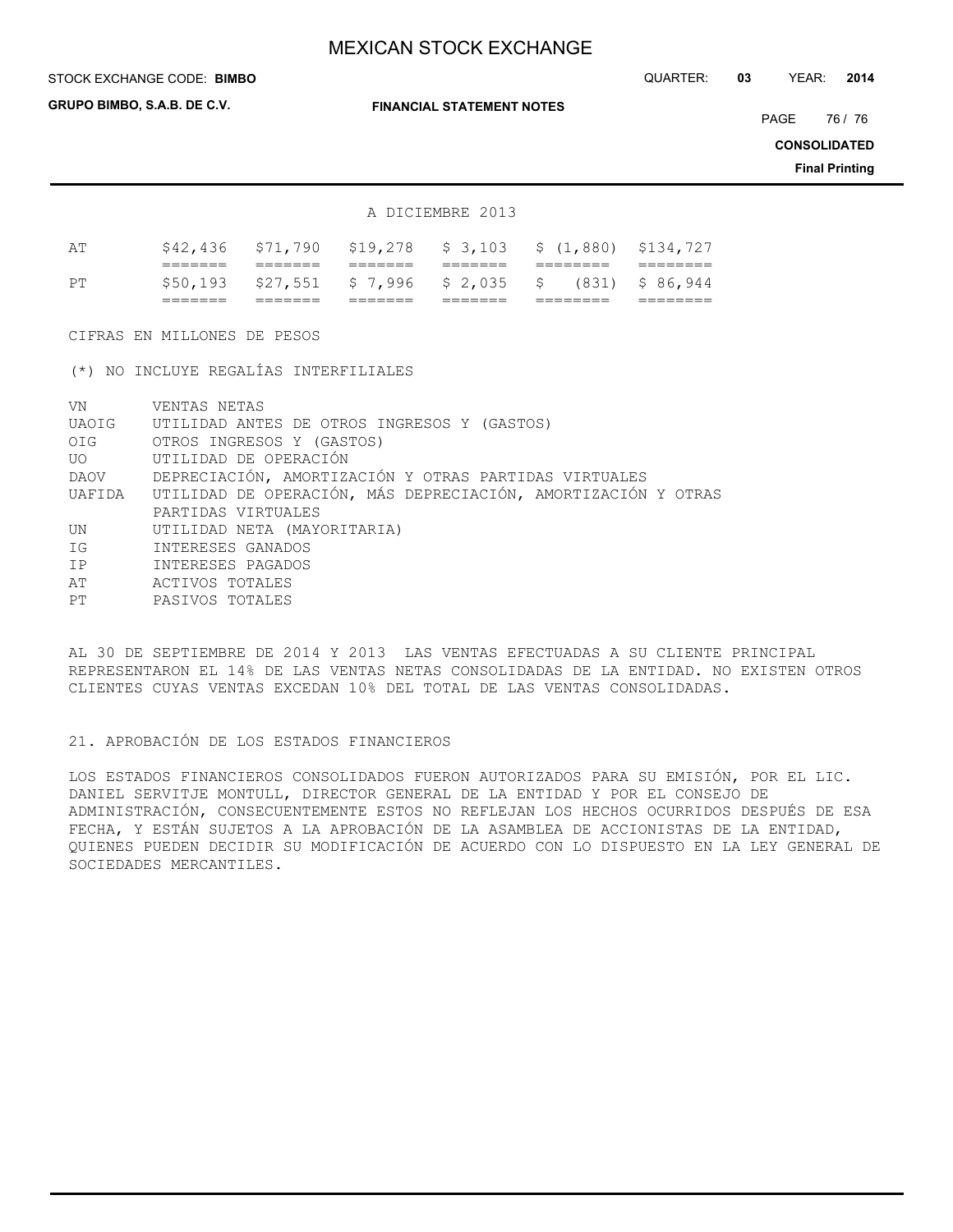# STOCK EXCHANGE CODE: QUARTER: **03** YEAR: **2014 BIMBO**

**GRUPO BIMBO, S.A.B. DE C.V.**

**CONSOLIDATED**

# **INVESTMENTS IN ASSOCIATES AND JOINT VENTURES (THOUSAND PESOS)**

**Final Printing**

|                                                         |                                                           |                               | $\frac{0}{0}$ | <b>TOTAL AMOUNT</b>               |                                |
|---------------------------------------------------------|-----------------------------------------------------------|-------------------------------|---------------|-----------------------------------|--------------------------------|
| <b>COMPANY NAME</b>                                     | <b>PRICIPAL ACTIVITY</b>                                  | <b>NUMBER OF SHARES OWNER</b> | <b>SHIP</b>   | <b>ACQUISITION</b><br><b>COST</b> | <b>CURRENT</b><br><b>VALUE</b> |
| CONGELACION Y ALMACENAJE DEL<br>CENTRO, S.A. DE C.V.    | SERVICIOS DE ALMACENAJE Y<br><b>CONGELACION</b>           | 3,240,000                     | 14.99         | 7,756                             | 120,024                        |
| EFFORM, S.A. DE C.V.                                    | FAB. Y VTA. DE PAPELERIA E<br><b>IMPRESION</b>            | 29,520                        | 24.00         | 1                                 | 14,184                         |
| PLASTICOS Y ALAMBRES ROGAMA,<br>S.A. DE C.V.            | FAB, Y VTA. DE ENVOLTURAS                                 | 2.000                         | 10.00         | $\overline{2}$                    | 465                            |
| UNIFORMES Y EQUIPOS<br>INDUSTRIALES, S.A. DE C.V.       | <b>ELABORACION Y VENTA DE</b><br>UNIFORMES INDUSTR        | 48.240                        | 24.00         | 530                               | 7,583                          |
| PRODUCTOS RICH, S.A. DE C.V.                            | <b>ELABORACION DE PRODUCTOS</b><br>PANADERI Y REPO        | 5,414,285                     | 18.00         | 13,483                            | 118,198                        |
| OVOPLUS, S.A. DE C.V.                                   | ELABORACION BASES DE HUEVO                                | 10,878                        | 25.00         | 5,489                             | 49,047                         |
| BETA SAN MIGUEL, S.A. DE C.V.                           | PRODUCTOS DE AZUCAR                                       | 1,119,721                     | 8.00          | 34,280                            | 528,681                        |
| LA MODERNA, S.A. DE C.V.                                | <b>FABRICACION Y VENTA DE PASTAS</b>                      | 2,584,598                     | 3.33          | 72,369                            | 156,320                        |
| PAN GLO. S. DE R.L. DE C.V.                             | <b>INVESTIGACION Y SERVICIOS</b>                          | $\mathbf{1}$                  | 25.00         | 3,036                             | 6,571                          |
| SOCIEDAD INDUSTRIAL DE EQUIPOS<br>Y SERIVICIOS, S.A.    | <b>FABRICACION Y REPARACION DE</b><br><b>EQUIPOS INDU</b> | 3,015                         | 30.00         | 3,015                             | 29,280                         |
| FIN COMUN, S.A. DE C.V.                                 | UNION DE CREDITO                                          | 109,663                       | 36.15         | 117,591                           | 93,957                         |
| MUNDO DULCE, S.A. DE C.V.                               | <b>FABRICACION Y PRODUCCION DE</b><br><b>PRODUCTOS AL</b> | 1                             | 50.00         | 224,566                           | 271,348                        |
| <b>FABRICAS DE GALLETAS LA</b><br>MODERNA, S.A. DE C.V. | <b>FABRICACION Y PRODUCCION DE</b><br>PRODUCTOS AL        | 1                             | 50.00         | 206,798                           | 247,157                        |
| BLUE LABEL MEXICO, S.A. DE C.V.                         | DISTRIBUCION Y REVENTA DE<br><b>SERVICIOS MOV</b>         | 2,025                         | 45.00         | 466,750                           | 545,232                        |
| VARIOS AL COSTO                                         | <b>OTROS</b>                                              | 1.                            | 0.00          | 14,672                            | 4,343                          |
| <b>TOTAL INVESTMENT IN ASSOCIATES</b>                   |                                                           |                               |               | 1,170,338                         | 2,192,390                      |

**NOTES**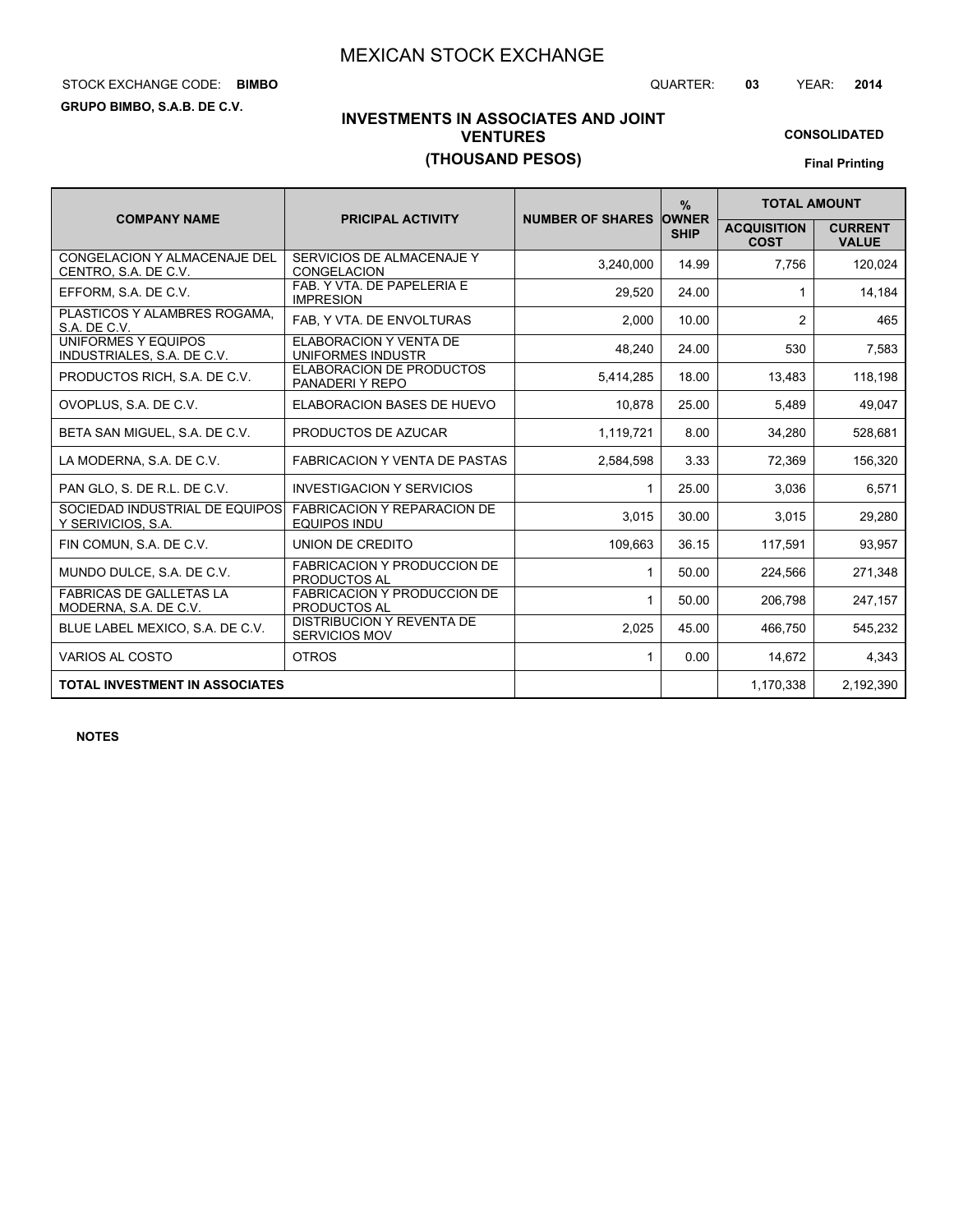QUARTER: **03**YEAR: **<sup>2014</sup>**

## **GRUPO BIMBO, S.A.B. DE C.V.**STOCK EXCHANGE CODE:**BIMBO**

## **BREAKDOWN OF CREDITS**

## (THOUSAND PESOS)

**CONSOLIDATED**

|                                                                                                                                                                    |            |            |                      | MATURITY OR AMORTIZATION OF CREDITS IN NATIONAL CURRENCY |                      |                     |                     | MATURITY OR AMORTIZATION OF CREDITS IN FOREIGN CURRENCY |                     |                    |              |                      |                     |                                |          |           |
|--------------------------------------------------------------------------------------------------------------------------------------------------------------------|------------|------------|----------------------|----------------------------------------------------------|----------------------|---------------------|---------------------|---------------------------------------------------------|---------------------|--------------------|--------------|----------------------|---------------------|--------------------------------|----------|-----------|
| <b>FOREIGN</b><br><b>CONTRACT</b><br><b>EXPIRATION</b><br><b>INSTITUTION</b><br><b>CREDIT TYPE / INSTITUTION</b><br><b>SIGNING DATE</b><br><b>DATE</b><br>(YES/NO) |            |            | <b>INTEREST RATE</b> |                                                          | <b>TIME INTERVAL</b> |                     |                     |                                                         |                     |                    |              | <b>TIME INTERVAL</b> |                     |                                |          |           |
|                                                                                                                                                                    |            |            | <b>CURRENT YEAR</b>  | <b>UNTIL 1YEAR</b>                                       | UNTIL 2 YEAR         | <b>UNTIL 3 YEAR</b> | <b>UNTIL 4 YEAR</b> | UNTIL 5 YEAR OR<br><b>MORE</b>                          | <b>CURRENT YEAR</b> | <b>UNTIL 1YEAR</b> | UNTIL 2 YEAR | <b>UNTIL 3 YEAR</b>  | <b>UNTIL 4 YEAR</b> | UNTIL 5 YEAR OR<br><b>MORE</b> |          |           |
| <b>BANKS</b>                                                                                                                                                       |            |            |                      |                                                          |                      |                     |                     |                                                         |                     |                    |              |                      |                     |                                |          |           |
| <b>FOREIGN TRADE</b>                                                                                                                                               |            |            |                      |                                                          |                      |                     |                     |                                                         |                     |                    |              |                      |                     |                                |          |           |
| Nacional Financiera                                                                                                                                                | <b>NOT</b> | 08/11/2013 | 30/11/2014           | 5.06                                                     | $\Omega$             | 343,788             | $\overline{0}$      |                                                         |                     |                    |              |                      |                     |                                |          |           |
| Subsidiarias                                                                                                                                                       | <b>YES</b> | 19/04/2005 | 30/04/2018           |                                                          |                      |                     |                     |                                                         |                     |                    |              | 1,125,705            | 396,815             | 234,381                        | 317,916  | 7,590     |
| nacional financiera                                                                                                                                                | <b>NOT</b> | 15/12/2014 | 15/06/2014           | 1.27                                                     |                      |                     |                     |                                                         |                     |                    |              | 15,418               |                     | $^{\circ}$                     | $\Omega$ |           |
| LINEA REVOLVENTE                                                                                                                                                   | <b>YES</b> | 20/05/2014 | 13/05/2019           | 1.15                                                     |                      |                     |                     |                                                         |                     |                    |              | $\sqrt{2}$           |                     | $^{\circ}$                     | $\Omega$ | 1,572,448 |
| <b>LINEA REVOLVENTE</b>                                                                                                                                            | <b>YES</b> | 20/05/2014 | 13/05/2019           | 2.24                                                     |                      |                     |                     |                                                         |                     |                    |              |                      |                     | $^{\circ}$                     | $\Omega$ | 4,827,306 |
| LINEA REVOLVENTE                                                                                                                                                   | <b>YES</b> | 20/05/2014 | 13/05/2019           | 1.15                                                     |                      |                     |                     |                                                         |                     |                    |              |                      |                     | $\Omega$                       |          | 945,312   |
| LINEA REVOLVEMTE                                                                                                                                                   | <b>YES</b> | 14/07/2014 | 20/05/2019           | 1.15                                                     |                      |                     |                     |                                                         |                     |                    |              |                      |                     | $\Omega$                       |          | 941,787   |
| <b>SECURED</b>                                                                                                                                                     |            |            |                      |                                                          |                      |                     |                     |                                                         |                     |                    |              |                      |                     |                                |          |           |
| <b>COMMERCIAL BANKS</b>                                                                                                                                            |            |            |                      |                                                          |                      |                     |                     |                                                         |                     |                    |              |                      |                     |                                |          |           |
| <b>OTHER</b>                                                                                                                                                       |            |            |                      |                                                          |                      |                     |                     |                                                         |                     |                    |              |                      |                     |                                |          |           |
| <b>TOTAL BANKS</b>                                                                                                                                                 |            |            |                      |                                                          |                      | 343,788             | $\mathbf{0}$        |                                                         |                     |                    |              | 1,141,123            | 396,815             | 234,381                        | 317,916  | 8,294,443 |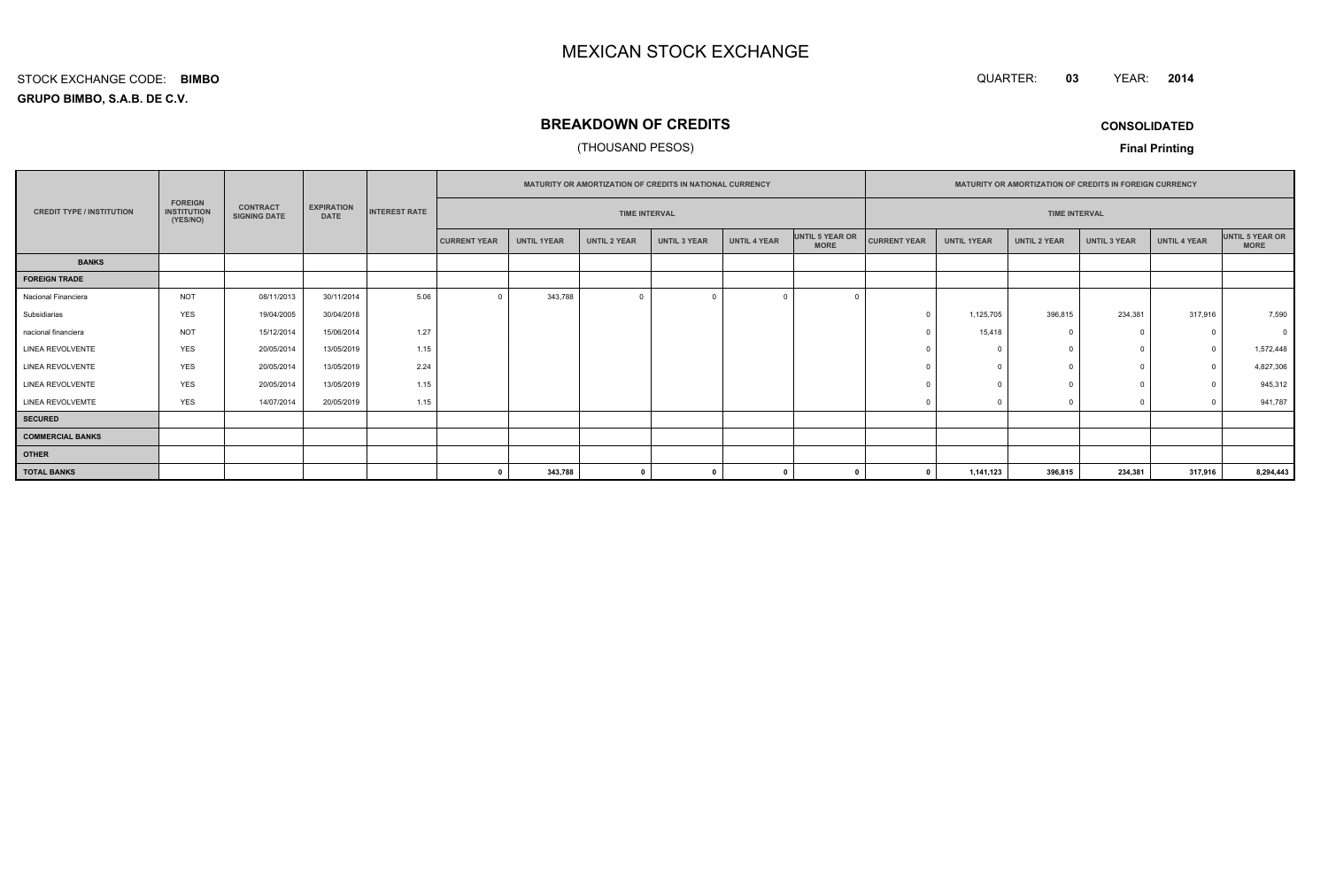#### QUARTER: **<sup>03</sup>**YEAR: **<sup>2014</sup>**

**GRUPO BIMBO, S.A.B. DE C.V.**STOCK EXCHANGE CODE:**BIMBO**

# **BREAKDOWN OF CREDITS**

## (THOUSAND PESOS)

**CONSOLIDATED**

|                                                                                              |            |                                        |                                  | <b>MATURITY OR AMORTIZATION OF CREDITS IN NATIONAL CURRENCY</b> |                     |                    |                     | <b>MATURITY OR AMORTIZATION OF CREDITS IN FOREIGN CURRENCY</b> |                     |                                |                     |                    |                     |                      |                     |                                       |
|----------------------------------------------------------------------------------------------|------------|----------------------------------------|----------------------------------|-----------------------------------------------------------------|---------------------|--------------------|---------------------|----------------------------------------------------------------|---------------------|--------------------------------|---------------------|--------------------|---------------------|----------------------|---------------------|---------------------------------------|
| <b>FOREIGN</b><br><b>INSTITUTION</b><br><b>CREDIT TYPE / INSTITUTION</b><br>(YES/NO)         |            | <b>CONTRACT</b><br><b>SIGNING DATE</b> | <b>EXPIRATION</b><br><b>DATE</b> | <b>INTEREST RATE</b>                                            |                     |                    |                     | <b>TIME INTERVAL</b>                                           |                     |                                |                     |                    |                     | <b>TIME INTERVAL</b> |                     |                                       |
|                                                                                              |            |                                        |                                  |                                                                 | <b>CURRENT YEAR</b> | <b>UNTIL 1YEAR</b> | <b>UNTIL 2 YEAR</b> | <b>UNTIL 3 YEAR</b>                                            | <b>UNTIL 4 YEAR</b> | UNTIL 5 YEAR OR<br><b>MORE</b> | <b>CURRENT YEAR</b> | <b>UNTIL 1YEAR</b> | <b>UNTIL 2 YEAR</b> | <b>UNTIL 3 YEAR</b>  | <b>UNTIL 4 YEAR</b> | <b>UNTIL 5 YEAR OR</b><br><b>MORE</b> |
| <b>STOCK MARKET</b>                                                                          |            |                                        |                                  |                                                                 |                     |                    |                     |                                                                |                     |                                |                     |                    |                     |                      |                     |                                       |
| <b>LISTED STOCK EXCHANGE</b>                                                                 |            |                                        |                                  |                                                                 |                     |                    |                     |                                                                |                     |                                |                     |                    |                     |                      |                     |                                       |
| <b>UNSECURED</b>                                                                             |            |                                        |                                  |                                                                 |                     |                    |                     |                                                                |                     |                                |                     |                    |                     |                      |                     |                                       |
| Emision Bimbo 09-02                                                                          | <b>YES</b> | 15/06/2009                             | 06/06/2016                       | 10.60                                                           | $\Omega$            | $\Omega$           | 2,000,000           |                                                                | $\Omega$            |                                |                     |                    |                     |                      |                     |                                       |
| Emision Bimbo 12                                                                             | <b>YES</b> | 10/02/2012                             | 03/08/2018                       | 6.83                                                            | $\Omega$            | $\Omega$           | $\Omega$            | $\Omega$                                                       | 5,000,000           | $\Omega$                       |                     |                    |                     |                      |                     |                                       |
| Emision Bimbo 09 U                                                                           | <b>YES</b> | 15/06/2009                             | 06/06/2016                       | 6.05                                                            |                     |                    | 3,657,678           |                                                                | $\Omega$            |                                |                     |                    |                     |                      |                     |                                       |
| <b>BONOS INTERNACIONALES</b>                                                                 | <b>YES</b> | 30/06/2010                             | 30/06/2020                       | 4.88                                                            |                     |                    |                     |                                                                |                     |                                |                     | $\cap$             | - 0                 | $\Omega$             | $\Omega$            | 10,614,745                            |
| <b>BONOS INTERNACIONALES</b>                                                                 | <b>YES</b> | 25/01/2012                             | 25/01/2022                       | 4.50                                                            |                     |                    |                     |                                                                |                     |                                |                     | $\Omega$           |                     |                      | $\Omega$            | 10,614,745                            |
| <b>BONOS INTERNACIONALES</b>                                                                 | <b>YES</b> | 27/06/2014                             | 27/06/2024                       | 3.88                                                            |                     |                    |                     |                                                                |                     |                                |                     |                    |                     |                      | $\Omega$            | 10,614,745                            |
| <b>BONOS INTERNACINOALES</b>                                                                 | <b>YES</b> | 27/06/2014                             | 27/06/2044                       | 4.50                                                            |                     |                    |                     |                                                                |                     |                                |                     |                    | - C                 | $\Omega$             | $\sqrt{ }$          | 6,727,050                             |
| <b>SECURED</b>                                                                               |            |                                        |                                  |                                                                 |                     |                    |                     |                                                                |                     |                                |                     |                    |                     |                      |                     |                                       |
| PRIVATE PLACEMENTS                                                                           |            |                                        |                                  |                                                                 |                     |                    |                     |                                                                |                     |                                |                     |                    |                     |                      |                     |                                       |
| <b>UNSECURED</b>                                                                             |            |                                        |                                  |                                                                 |                     |                    |                     |                                                                |                     |                                |                     |                    |                     |                      |                     |                                       |
| <b>SECURED</b>                                                                               |            |                                        |                                  |                                                                 |                     |                    |                     |                                                                |                     |                                |                     |                    |                     |                      |                     |                                       |
| <b>TOTAL STOCK MARKET LISTED IN</b><br><b>STOCK EXCHANGE AND PRIVATE</b><br><b>PLAGEMENT</b> |            |                                        |                                  |                                                                 |                     |                    | 5,657,678           |                                                                | 5,000,000           |                                |                     |                    |                     |                      |                     | 38,571,285                            |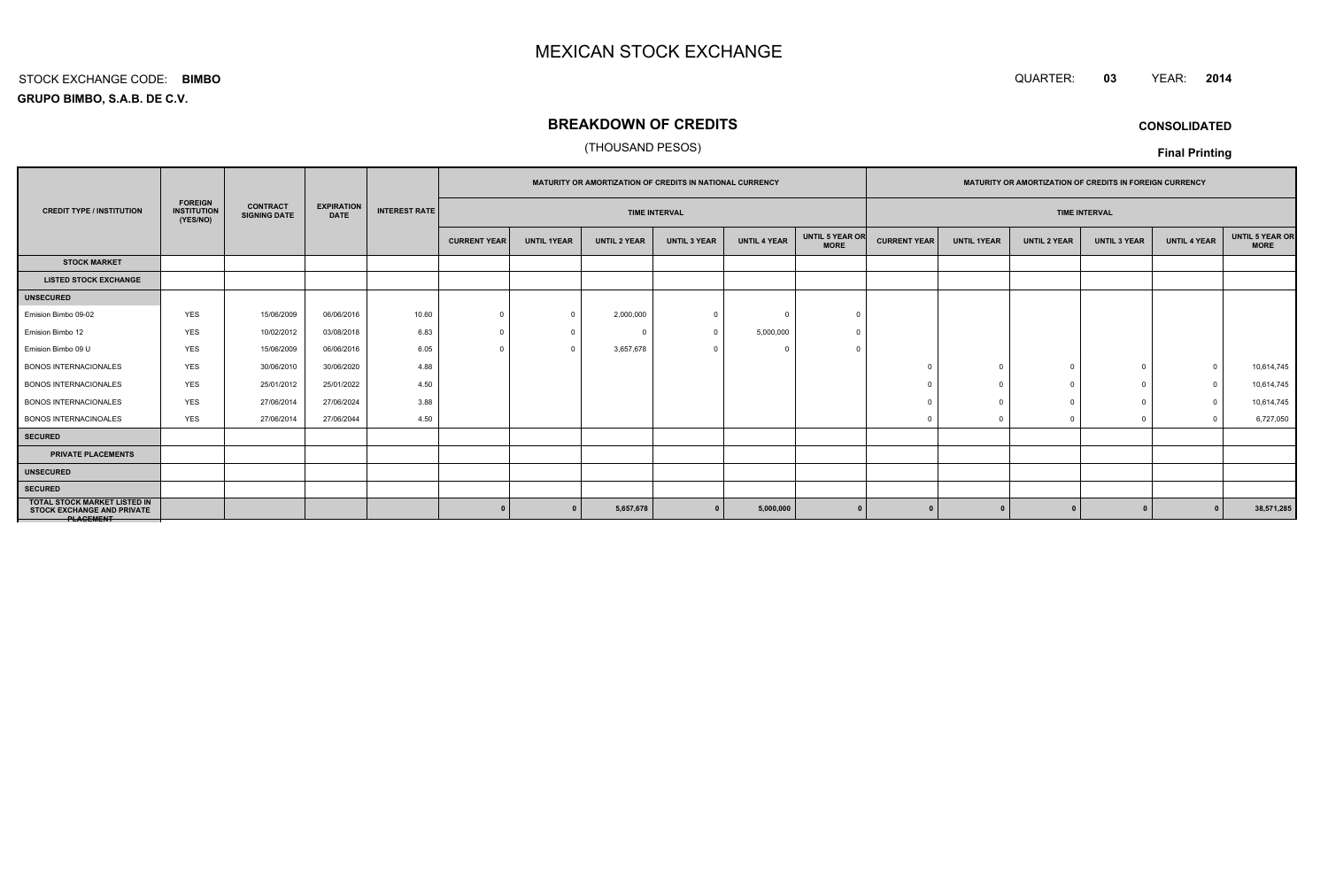#### STOCK EXCHANGE CODE:**BIMBO**

**GRUPO BIMBO, S.A.B. DE C.V.**

## **BREAKDOWN OF CREDITS**

## (THOUSAND PESOS)

|                                                                                                                                                                |  |  | MATURITY OR AMORTIZATION OF CREDITS IN NATIONAL CURRENCY |                      |                     |                     |                     | MATURITY OR AMORTIZATION OF CREDITS IN FOREIGN CURRENCY |                              |                    |                     |                     |                      |                                |
|----------------------------------------------------------------------------------------------------------------------------------------------------------------|--|--|----------------------------------------------------------|----------------------|---------------------|---------------------|---------------------|---------------------------------------------------------|------------------------------|--------------------|---------------------|---------------------|----------------------|--------------------------------|
| <b>FOREIGN</b><br><b>DATE OF</b><br><b>EXPIRATION</b><br><b>CREDIT TYPE / INSTITUTION</b><br><b>INSTITUTION</b><br><b>AGREEMENT</b><br><b>DATE</b><br>(YES/NO) |  |  |                                                          | <b>TIME INTERVAL</b> |                     |                     |                     |                                                         |                              |                    |                     |                     |                      |                                |
|                                                                                                                                                                |  |  | <b>CURRENT YEAR</b>                                      | <b>UNTIL 1YEAR</b>   | <b>UNTIL 2 YEAR</b> | <b>UNTIL 3 YEAR</b> | <b>UNTIL 4 YEAR</b> | <b>MORE</b>                                             | <b>CURRENT YEAR</b>          | <b>UNTIL 1YEAR</b> | <b>UNTIL 2 YEAR</b> | <b>UNTIL 3 YEAR</b> | <b>UNTIL 4 YEAR</b>  | UNTIL 5 YEAR OR<br><b>MORE</b> |
|                                                                                                                                                                |  |  |                                                          |                      |                     |                     |                     |                                                         |                              |                    |                     |                     |                      |                                |
|                                                                                                                                                                |  |  | $\mathbf 0$                                              | $\Omega$             | $\mathbf 0$         | $\Omega$            | $\Omega$            | $\Omega$                                                |                              | $\Omega$           | $\Omega$            | $\mathbf 0$         | $\Omega$             |                                |
|                                                                                                                                                                |  |  |                                                          |                      |                     |                     |                     |                                                         |                              |                    |                     |                     |                      |                                |
|                                                                                                                                                                |  |  |                                                          |                      |                     |                     |                     |                                                         |                              |                    |                     |                     |                      |                                |
| YES                                                                                                                                                            |  |  | $\Omega$                                                 | 3,512,698            |                     |                     |                     |                                                         |                              |                    |                     |                     |                      |                                |
| <b>NOT</b>                                                                                                                                                     |  |  |                                                          |                      |                     |                     |                     |                                                         | $\Omega$                     | 6,792,536          |                     |                     |                      |                                |
|                                                                                                                                                                |  |  | $\Omega$                                                 | 3,512,698            |                     |                     |                     |                                                         |                              | 6,792,536          |                     |                     |                      |                                |
|                                                                                                                                                                |  |  |                                                          |                      |                     |                     |                     |                                                         |                              |                    |                     |                     |                      |                                |
|                                                                                                                                                                |  |  |                                                          |                      |                     |                     |                     |                                                         |                              |                    |                     |                     |                      |                                |
| <b>NOT</b>                                                                                                                                                     |  |  | $\Omega$                                                 | 7,575,156            | $\mathbf 0$         | $\Omega$            | $\Omega$            | 2,470,083                                               |                              |                    |                     |                     |                      |                                |
| <b>NOT</b>                                                                                                                                                     |  |  |                                                          |                      |                     |                     |                     |                                                         | 9,832,075                    | $\overline{0}$     | $\Omega$            | $\overline{0}$      | $\Omega$             | 18,923,962                     |
|                                                                                                                                                                |  |  | $\mathbf 0$                                              | 7,575,156            | $\mathbf 0$         | $\overline{0}$      | $\Omega$            | 2,470,083                                               | 9,832,075                    | $^{\circ}$         | $\Omega$            | $^{\circ}$          | $\Omega$             | 18,923,962                     |
|                                                                                                                                                                |  |  |                                                          |                      |                     |                     |                     |                                                         |                              |                    |                     |                     |                      |                                |
|                                                                                                                                                                |  |  | $\Omega$                                                 | 11,431,642           | 5,657,678           |                     |                     | 2,470,083                                               | 9,832,075                    | 7,933,659          | 396,815             | 234,381             | 317,916              | 65,789,690                     |
| TOTAL OTHER CURRENT AND NON-<br>TOTAL OTHER CURRENT AND NON-                                                                                                   |  |  |                                                          |                      |                     |                     |                     |                                                         | UNTIL 5 YEAR OR<br>5,000,000 |                    |                     |                     | <b>TIME INTERVAL</b> |                                |

**NOTES**



**CONSOLIDATED**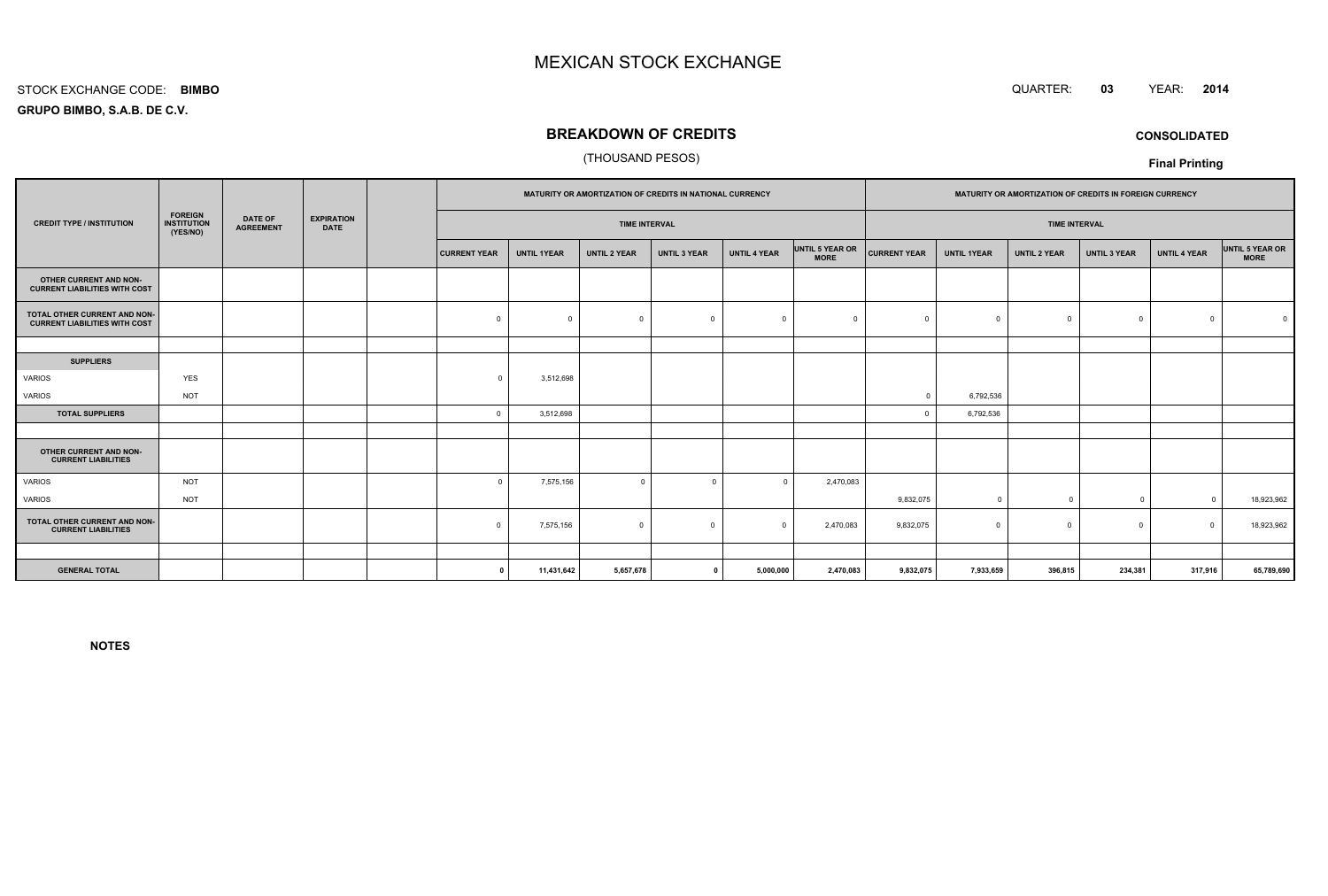## STOCK EXCHANGE CODE: **BIMBO GRUPO BIMBO, S.A.B. DE C.V.**

QUARTER: **03** YEAR: **2014**

## **MONETARY FOREIGN CURRENCY POSITION**

## **CONSOLIDATED**

## **(THOUSAND PESOS)**

## **Final Printing**

| <b>FOREIGN CURRENCY POSITION</b> |                                       | <b>DOLLARS</b>        | <b>OTHER CURRENCIES</b>               | <b>THOUSAND PESOS</b> |              |
|----------------------------------|---------------------------------------|-----------------------|---------------------------------------|-----------------------|--------------|
| (THOUSANDS OF PESOS)             | <b>THOUSANDS OF</b><br><b>DOLLARS</b> | <b>THOUSAND PESOS</b> | <b>THOUSANDS OF</b><br><b>DOLLARS</b> | <b>THOUSAND PESOS</b> | <b>TOTAL</b> |
| <b>MONETARY ASSETS</b>           | 20,115                                | 270,630               | 0                                     | 0                     | 270,630      |
| <b>CURRENT</b>                   | 20,115                                | 270,630               | 0                                     | 0                     | 270,630      |
| <b>NON CURRENT</b>               | 0                                     | 0                     | 0                                     | 0                     | $\mathbf{0}$ |
| <b>LIABILITIES POSITION</b>      | 3,465,949                             | 46,631,229            | 0                                     | 0                     | 46,631,229   |
| <b>CURRENT</b>                   | 20,276                                | 272,798               | 0                                     | 0                     | 272,798      |
| <b>NON CURRENT</b>               | 3,445,673                             | 46,358,431            | 0                                     | 0                     | 46,358,431   |
| <b>NET BALANCE</b>               | $-3,445,834$                          | -46,360,599           | 0                                     | 0                     | -46,360,599  |

**NOTES**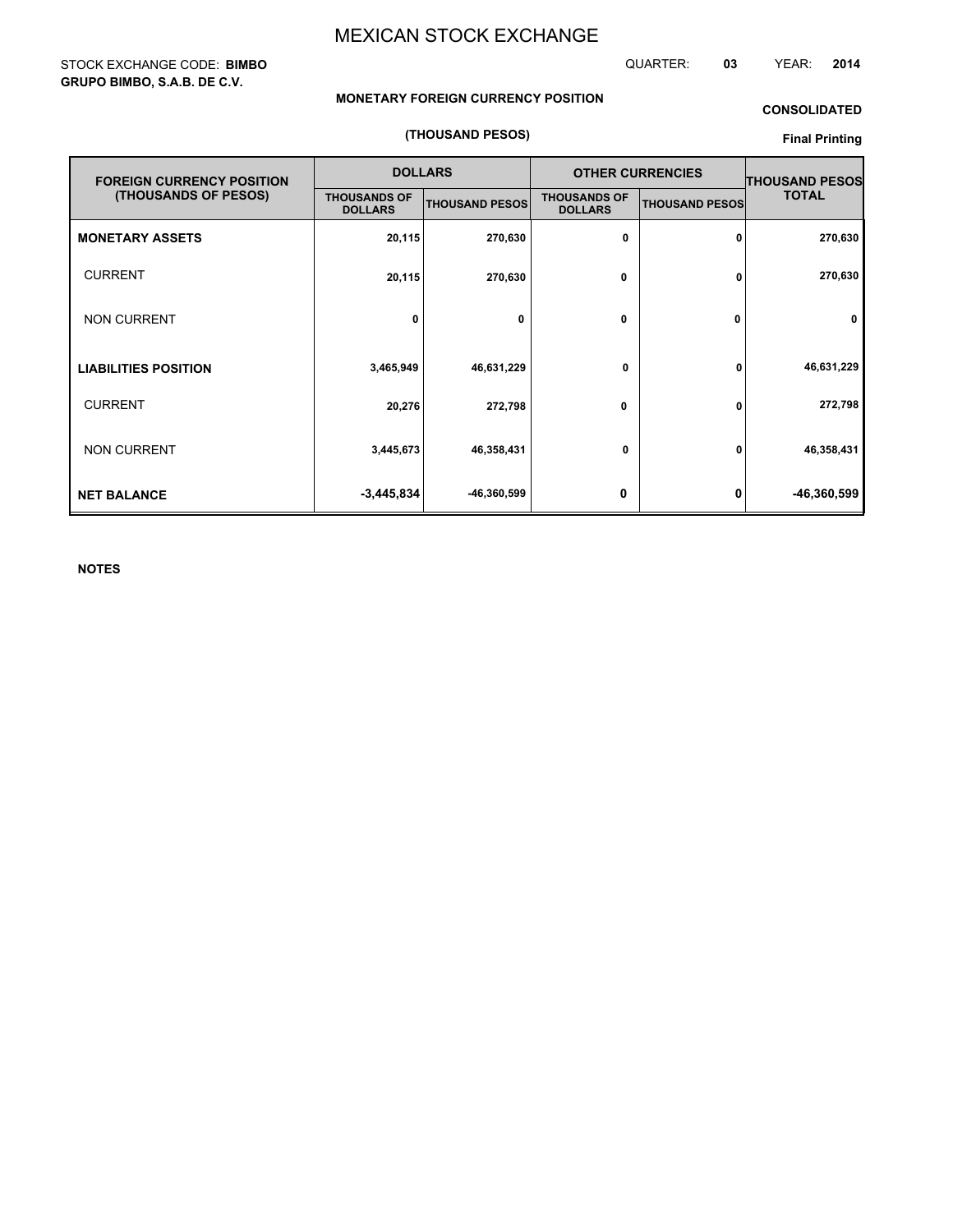# STOCK EXCHANGE CODE: QUARTER: **03** YEAR: **2014 BIMBO**

**DEBT INSTRUMENTS**

PAGE 1/2

**CONSOLIDATED**

**Final Printing**

## **FINANCIAL LIMITATIONS IN CONTRACT, ISSUED DEED AND / OR TITLE**

LA COMPAÑÍA, EN SU CARÁCTER DE ACREDITADA, FORMA PARTE DE DIVERSOS CONTRATOS DE CRÉDITO BANCARIO. DICHOS CONTRATOS DE CRÉDITO, DE ACUERDO A LAS PRÁCTICAS DE MERCADO, CONTEMPLAN CIERTAS OBLIGACIONES DE HACER Y DE NO HACER, LAS CUALES INCLUYEN EL CUMPLIMIENTO A LAS RAZONES FINANCIERAS DE DEUDA / UAFIDA Y UAFIDA / INTERESES PAGADOS. ASÍ MISMO, LOS TÍTULOS DE DEUDA, TANTO DE LOS CERTIFICADOS BURSÁTILES COMO DE LOS BONOS INTERNACIONALES EMITIDOS POR LA COMPAÑÍA, CONTEMPLAN TAMBIÉN OBLIGACIONES DE HACER Y DE NO HACER CONFORME A LA PRÁCTICA DE MERCADO.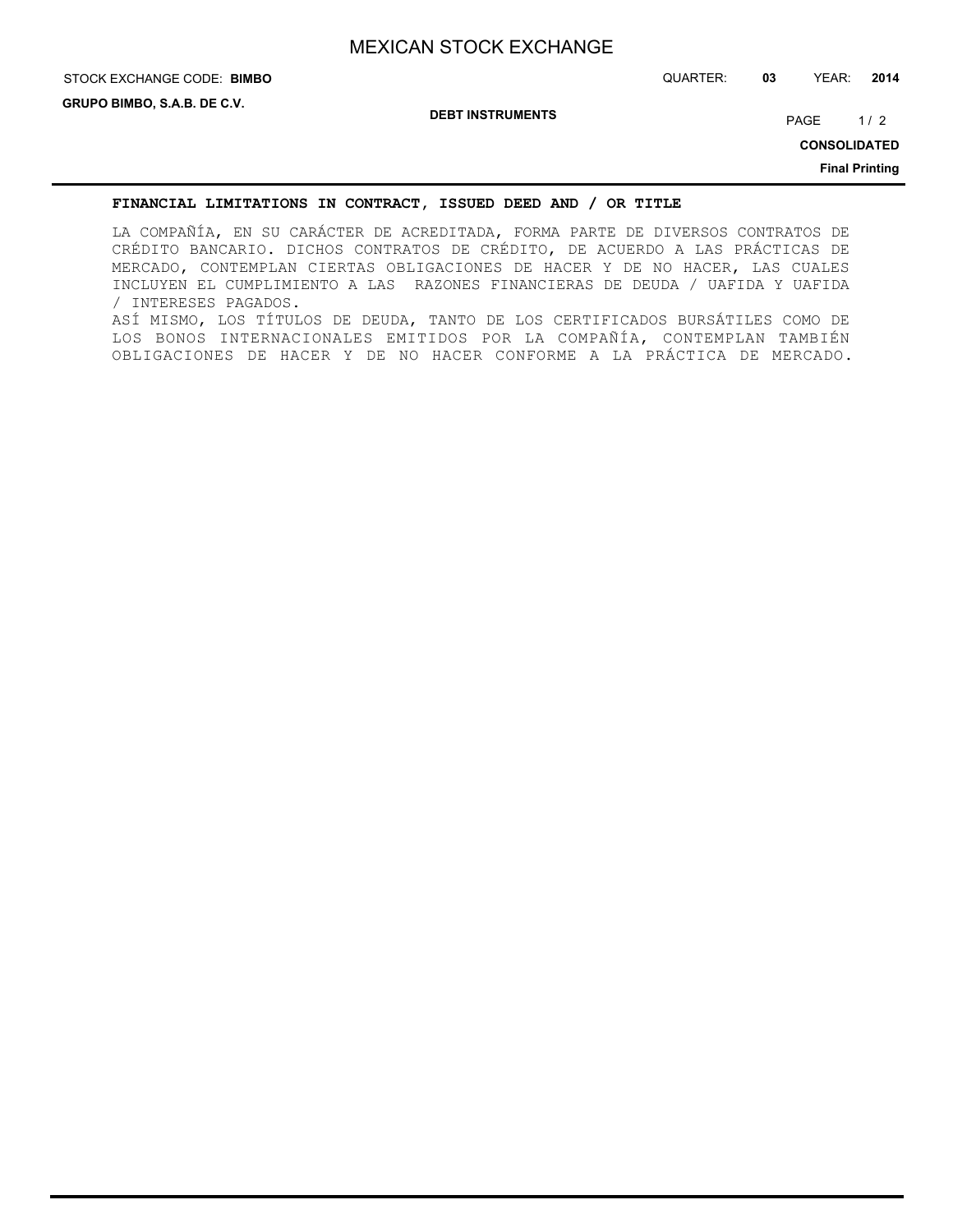STOCK EXCHANGE CODE: QUARTER: **03** YEAR: **2014 BIMBO**

**GRUPO BIMBO, S.A.B. DE C.V.**

**DEBT INSTRUMENTS**

PAGE 2/2

**CONSOLIDATED**

**Final Printing**

## **ACTUAL SITUATION OF FINANCIAL LIMITED**

A LA FECHA, LA COMPAÑÍA SE ENCUENTRA EN CUMPLIMIENTO DE LAS DIVERSAS OBLIGACIONES DE HACER Y NO HACER CONTENIDAS EN LOS CONTRATOS Y TÍTULOS DE CRÉDITO.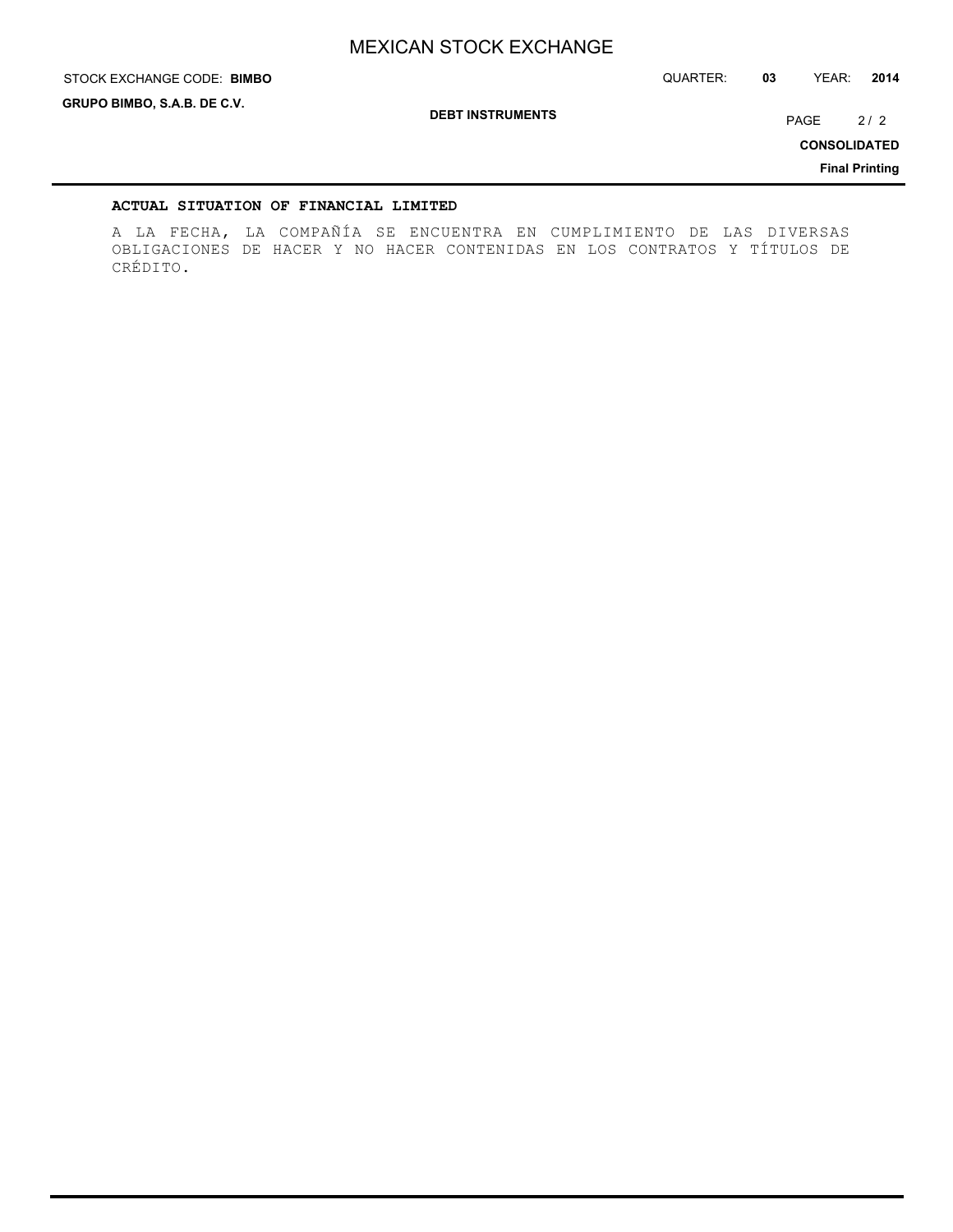## STOCK EXCHANGE CODE: QUARTER: **03** YEAR: **2014 BIMBO GRUPO BIMBO, S.A.B. DE C.V.**

## **DISTRIBUTION OF REVENUE BY PRODUCT**

## **CONSOLIDATED**

**TOTAL INCOME (THOUSAND PESOS)**

**Final Printing**

| <b>IMAIN PRODUCTS OR PRODUCT LINE!</b> | <b>NET SALES</b> |               | <b>MARKET SHARE (%)</b> | <b>MAIN</b>             |                  |  |  |  |
|----------------------------------------|------------------|---------------|-------------------------|-------------------------|------------------|--|--|--|
|                                        | <b>VOLUME</b>    | <b>AMOUNT</b> |                         | <b>TRADEMARKS</b>       | <b>CUSTOMERS</b> |  |  |  |
| <b>NATIONAL INCOME</b>                 |                  |               |                         |                         |                  |  |  |  |
| PAN BLANCO Y DULCE                     | 0                | 50,333,530    | 0                       | <b>BIMBO Y MARINELA</b> |                  |  |  |  |
| <b>EXPORT INCOME</b>                   |                  |               |                         |                         |                  |  |  |  |

| INCOME OF SUBSIDIARIES ABROAD |  |             |      |                         |  |  |  |  |  |  |  |  |
|-------------------------------|--|-------------|------|-------------------------|--|--|--|--|--|--|--|--|
| PAN BLANCO Y DULCE            |  | 87,508,645  | 0.00 | <b>BIMBO Y MARINELA</b> |  |  |  |  |  |  |  |  |
| <b>TOTAL</b>                  |  | 137,842,175 |      |                         |  |  |  |  |  |  |  |  |

**NOTES**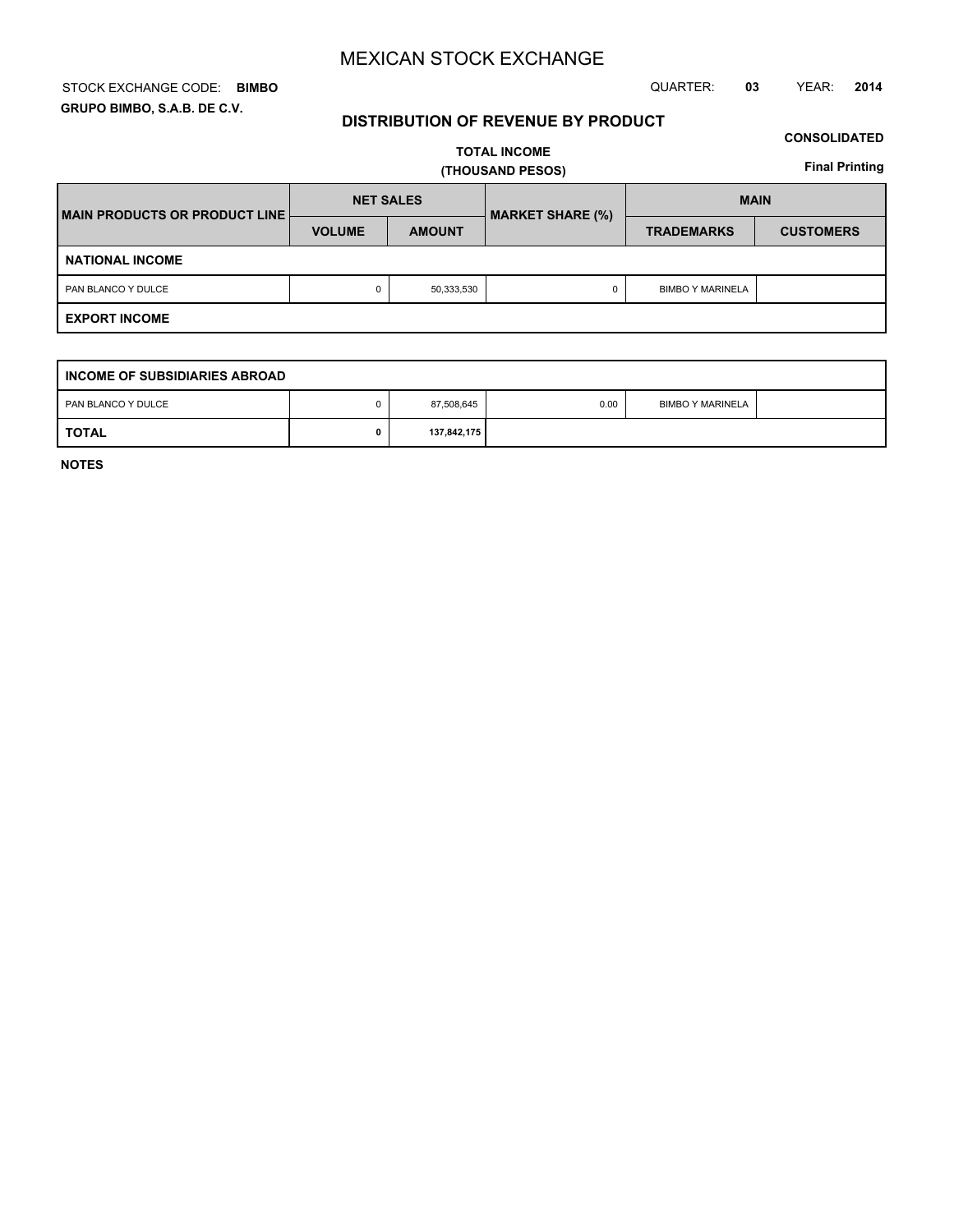**GRUPO BIMBO, S.A.B. DE C.V.**STOCK EXCHANGE CODE:**BIMBO** QUARTER: **03**YEAR: **<sup>2014</sup>**

## **ANALYSIS OF PAID CAPITAL STOCK**

**CONSOLIDATED**

## **CHARACTERISTICS OF THE SHARES**

**Final Printing**

| <b>SERIES</b> | <b>NOMINAL VALUE</b> | <b>VALID</b><br><b>COUPON</b> | <b>NUMBER OF SHARES</b> |                         |                | <b>CAPITAL STOCK</b>     |              |                 |
|---------------|----------------------|-------------------------------|-------------------------|-------------------------|----------------|--------------------------|--------------|-----------------|
|               |                      |                               | <b>FIXED PORTION</b>    | <b>VARIABLE PORTION</b> | <b>MEXICAN</b> | <b>FREE SUBSCRIPTION</b> | <b>FIXED</b> | <b>VARIABLE</b> |
| ١A            |                      |                               | 4,703,200,000           |                         | 0              |                          | 1,901,132    | 0 I             |
| <b>TOTAL</b>  |                      | 4,703,200,000                 |                         | 0                       |                | 1,901,132                |              |                 |

**TOTAL NUMBER OF SHARES REPRESENTING THE PAID IN CAPITAL STOCK ONTHE DATE OF SENDING THE INFORMATIONN** 4,703,200,000

**NOTES**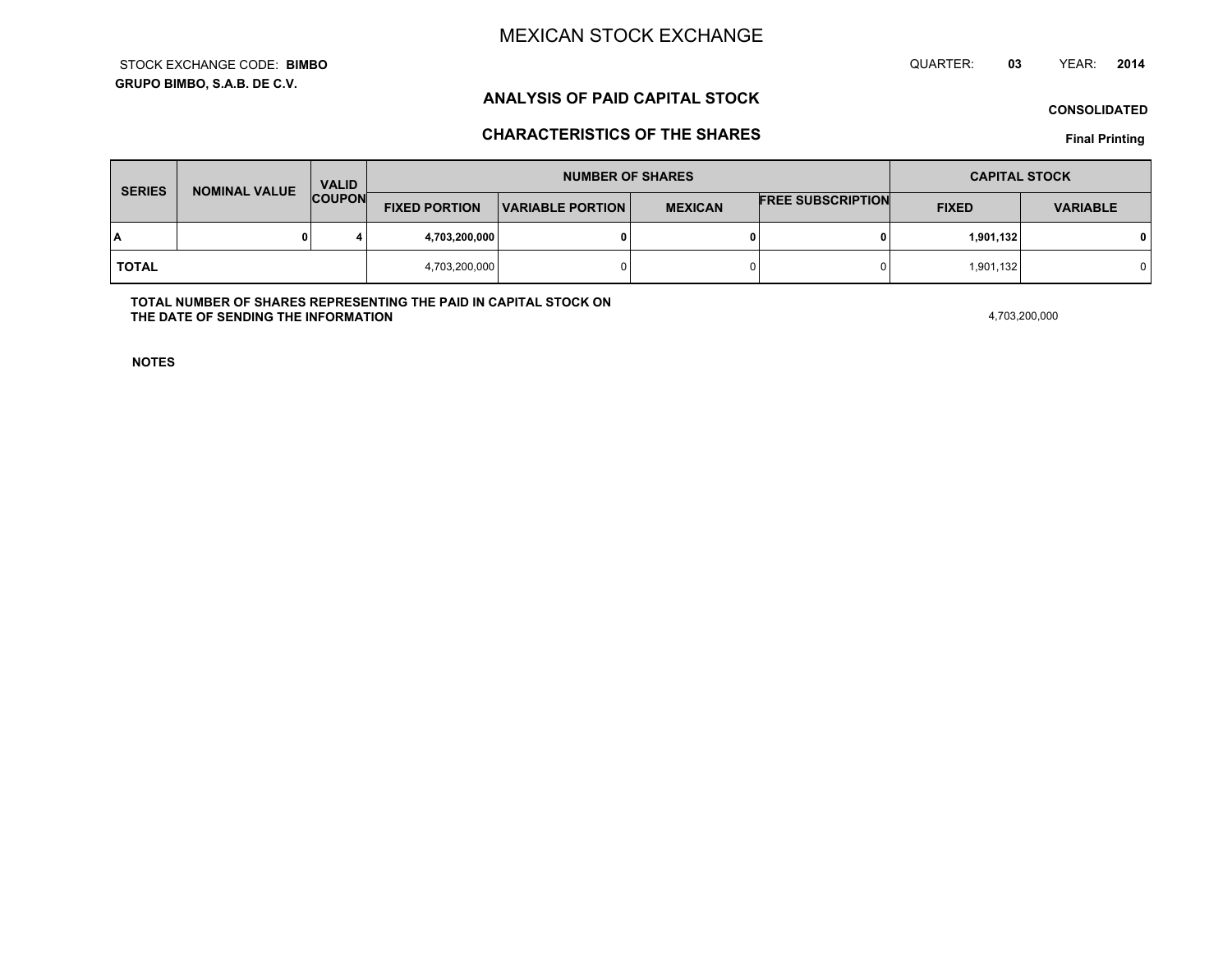STOCK EXCHANGE CODE: **BIMBO GRUPO BIMBO, S.A.B. DE C.V.**

QUARTER: **03** YEAR: **2014**

**DERIVATIVE FINANCIAL INSTRUMENTS**

1 PAGE **/ 31**

**CONSOLIDATED**

**Final Printing**

INFORMACIÓN ADICIONAL Y COMPLEMENTARIA AL REPORTE TRIMESTRAL AL 30 DE SEPTIEMRE DE 2014 ("REPORTE TRIMESTRAL") DE GRUPO BIMBO S.A.B. DE C.V. ("GRUPO BIMBO" O LA "COMPAÑÍA") SOLICITADA EN VIRTUD DEL OFICIO NÚM. 151/13179/2008 ("EL OFICIO") DE FECHA 25 DE NOVIEMBRE DE 2008 EMITIDO POR LA COMISIÓN NACIONAL BANCARIA Y DE VALORES.

LA COMISIÓN NACIONAL BANCARIA Y DE VALORES DE MÉXICO HA SOLICITADO A GRUPO BIMBO JUNTO CON OTRAS EMISORAS CON ACCIONES Y DEUDA DE LARGO PLAZO INSCRITOS EN EL REGISTRO NACIONAL DE VALORES Y LISTADAS EN LA BOLSA MEXICANA DE VALORES, S.A.B. DE C.V. DIVULGUEN INFORMACIÓN RELACIONADA AL USO DE INSTRUMENTOS FINANCIEROS DERIVADOS.

TODA VEZ QUE PARA DICHO ORGANISMO, ASÍ COMO PARA TODOS LOS PARTICIPANTES EN LOS MERCADOS FINANCIEROS, RESULTA DE PARTICULAR IMPORTANCIA QUE EL PÚBLICO INVERSIONISTA CONOZCA LA PARTICIPACIÓN DE LAS EMPRESAS PÚBLICAS EN OPERACIONES CON INSTRUMENTOS FINANCIEROS DERIVADOS, SE REQUIERE LA DIVULGACIÓN DE INFORMACIÓN ADICIONAL Y COMPLEMENTARIA DE CONFORMIDAD CON EL FORMATO SOLICITADO.

I) INTRODUCCIÓN.

COMO SE PRESENTÓ EN EL REPORTE TRIMESTRAL, LA COMPAÑÍA REPORTÓ LOS PASIVOS FINANCIEROS QUE SE DETALLAN A CONTINUACIÓN:

SEPTIEMBRE DE 2014 - MILES DE PESOS

| PASIVO CIRCULANTE            |            |
|------------------------------|------------|
| CRÉDITOS BURSÁTILES          |            |
| CRÉDITOS BANCARIOS           | 1,484,911  |
| PASIVO A LARGO PLAZO         |            |
| CRÉDITOS BANCARIOS           | 9,243,555  |
| CRÉDITOS BURSÁTILES          | 49,228,963 |
|                              |            |
| TOTAL DE PASIVOS FINANCIEROS | 59,957,429 |

ESTOS PASIVOS FINANCIEROS TIENEN LAS SIGUIENTES CARACTERÍSTICAS:

#### BONOS INTERNACIONALES

EL 27 DE JUNIO DE 2014 LA COMPAÑÍA REALIZÓ UNA EMISIÓN CONFORME A LA REGLA 144 A Y LA REGULACIÓN S DE LA SECURITY EXCHANGE COMISIÓN ("SEC" POR SUS SIGLAS EN INGLÉS) POR 500 MILLONES DE DÓLARES ESTADOUNIDENSES CON VENCIMIENTO EL 27 DE JUNIO DE 2044. DICHO FINANCIAMIENTO DEVENGA UNA TASA DE INTERÉS FIJA DEL 4.88% PAGADERA SEMESTRALMENTE. LOS RECURSOS PROVENIENTES DE LA PRESENTE EMISIÓN TUVIERON COMO DESTINO EL REFINANCIAMIENTO DE LA DEUDA.

EL 27 DE JUNIO DE 2014 LA COMPAÑÍA REALIZÓ UNA EMISIÓN CONFORME A LA REGLA 144 A Y LA REGULACIÓN S DE LA SECURITY EXCHANGE COMMISSION ("SEC" POR SUS SIGLAS EN INGLÉS) POR 800 MILLONES DE DÓLARES ESTADOUNIDENSES CON VENCIMIENTO EL 27 DE JUNIO DE 2024. DICHO FINANCIAMIENTO DEVENGA UNA TASA DE INTERÉS FIJA DEL 3.875% PAGADERA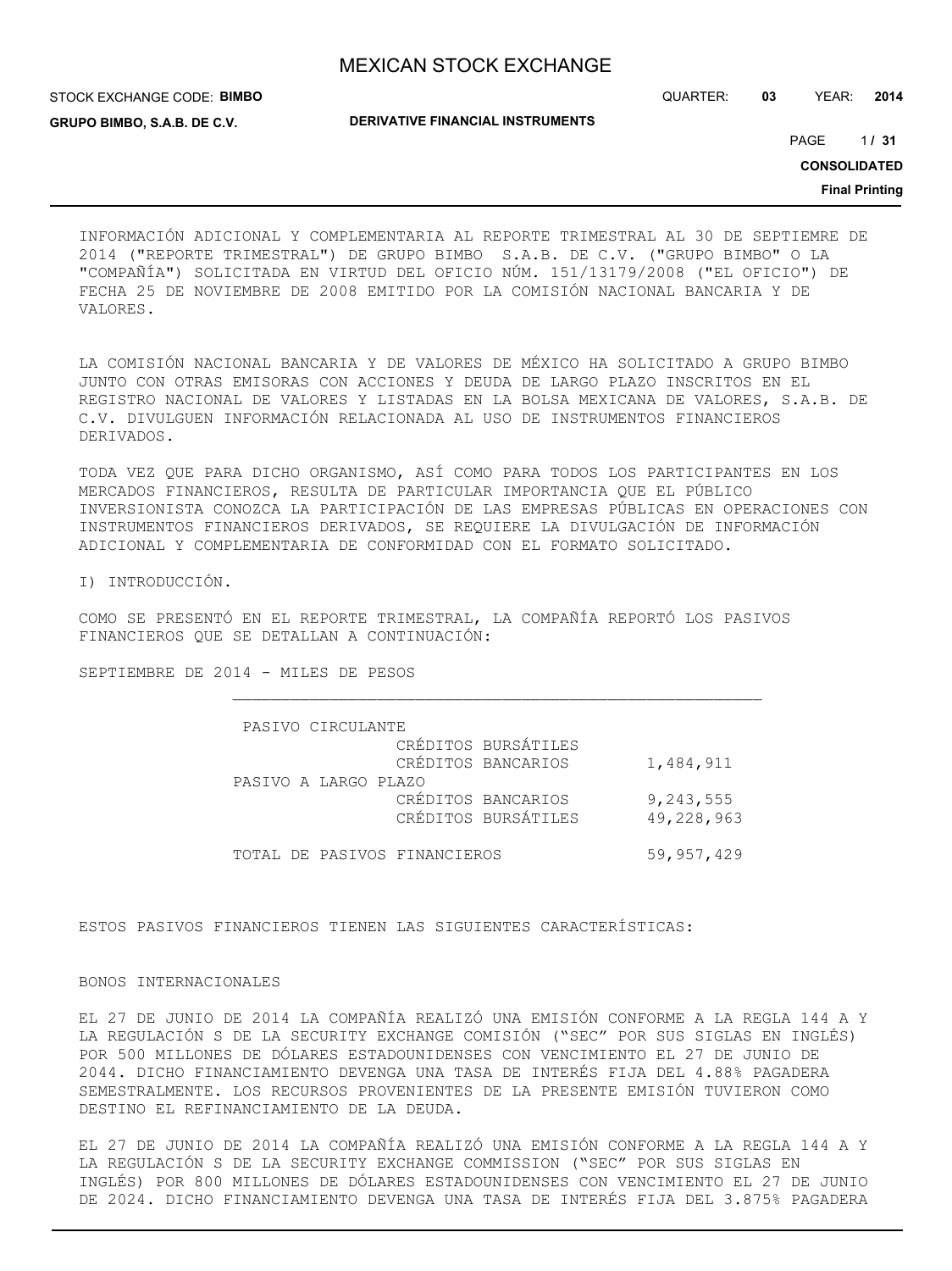STOCK EXCHANGE CODE: **BIMBO**

QUARTER: **03** YEAR: **2014**

**GRUPO BIMBO, S.A.B. DE C.V.**

**DERIVATIVE FINANCIAL INSTRUMENTS**

2 PAGE **/ 31**

**CONSOLIDATED**

**Final Printing**

SEMESTRALMENTE. LOS RECURSOS PROVENIENTES DE LA PRESENTE EMISIÓN TUVIERON COMO DESTINO EL REFINANCIAMIENTO DE LA DEUDA.

EL 25 DE ENERO DE 2012 LA COMPAÑÍA REALIZÓ UNA EMISIÓN CONFORME A LA REGLA 144 A Y LA REGULACIÓN S DE LA SECURITY EXCHANGE COMMISSION ("SEC" POR SUS SIGLAS EN INGLÉS) POR 800 MILLONES DE DÓLARES ESTADOUNIDENSES CON VENCIMIENTO EL 25 DE ENERO DE 2022. DICHO FINANCIAMIENTO DEVENGA UNA TASA DE INTERÉS FIJA DEL 4.50% PAGADERA SEMESTRALMENTE. LOS RECURSOS PROVENIENTES DE LA PRESENTE EMISIÓN TUVIERON COMO DESTINO EL REFINANCIAMIENTO DE LA DEUDA.

EL 30 DE JUNIO DE 2010, LA COMPAÑÍA REALIZÓ UNA EMISIÓN CONFORME A LA REGLA 144 A REGULACIÓN S DE LA SECURITY EXCHANGE COMMISSION ("SEC" POR SUS SIGLAS EN INGLÉS) POR 800 MILLONES DE DÓLARES ESTADOUNIDENSES Y CON VENCIMIENTO EL 30 DE JUNIO DE 2020. SOBRE DICHO FINANCIAMIENTO, LA COMPAÑÍA DEBE PAGAR UNA TASA DE INTERÉS FIJA DEL 4.875% PAGADERA SEMESTRALMENTE. LOS RECURSOS DE DICHA EMISIÓN, FUERON APLICADOS AL REFINANCIAMIENTO DE DEUDA DE LA COMPAÑÍA.

LOS BONOS INTERNACIONALES EMITIDOS POR LA COMPAÑÍA, CUENTAN CON LA GARANTÍA DE SUS PRINCIPALES SUBSIDIARIAS OPERATIVAS.

## CERTIFICADOS BURSÁTILES

A LA FECHA, LA COMPAÑÍA MANTIENE VIGENTES DIVERSAS EMISIONES DE CERTIFICADOS BURSÁTILES.

BIMBO 12- CON EL PROPÓSITO DE REFINANCIAR PARCIALMENTE SU DEUDA, EL 10 DE FEBRERO DE 2012 LA COMPAÑÍA EMITIÓ CERTIFICADOS BURSÁTILES POR 5,000,000 DE PESOS CON VENCIMIENTO EN AGOSTO DE 2018 Y CON UNA TASA DE INTERÉS FIJA DE 6.83%.

DURANTE 2009, LA COMPAÑÍA REALIZÓ LAS SIGUIENTES EMISIONES DE CERTIFICADOS BURSÁTILES, PAGADERAS A SU VENCIMIENTO. LOS RECURSOS OBTENIDOS DE DICHAS EMISIONES, FUERON UTILIZADOS PARA REFINANCIAR DEUDA DE LA COMPAÑÍA ORIGINALMENTE CONTRATADA PARA HACER FRENTE A LA ADQUISICIÓN DE BFI.

BIMBO 09-2- EMITIDOS EL 15 DE JUNIO DE 2009 POR UN MONTO DE 2,000,000 DE PESOS CON VENCIMIENTO EN JUNIO DE 2016 Y CON UNA TASA DE INTERÉS FIJA DEL 10.60%.

BIMBO 09-U- EMITIDOS EL 15 DE JUNIO DE 2009 POR UN MONTO DE 706,302 UDIS, CON VENCIMIENTO EN JUNIO DE 2016, DEVENGANDO UNA TASA DE INTERÉS FIJA DEL 6.05%. EL VALOR DE LA UDI AL 30 DE SEPTIEMBRE DE 2014 Y AL 31 DE DICIEMBRE DE 2013 ES DE \$5.1786 Y \$5.0587 PESOS POR UDI, RESPECTIVAMENTE.

LA TOTALIDAD DE LOS CERTIFICADOS BURSÁTILES EMITIDOS POR LA COMPAÑÍA, CUENTAN CON EL AVAL DE SUS PRINCIPALES SUBSIDIARIAS OPERATIVAS.

LÍNEA DE CRÉDITO COMPROMETIDA REVOLVENTE (MULTIMONEDA)

EN DICIEMBRE DE 2013, LA COMPAÑÍA RENOVÓ Y ENMENDÓ LOS TÉRMINOS Y CONDICIONES DE DICHA LÍNEA COMPROMETIDA MULTIMONEDA, CONTRATADA ORIGINALMENTE EL 26 DE ABRIL DE 2010.

DE ACUERDO A LOS NUEVOS TÉRMINOS Y CONDICIONES, SON NUEVE LAS INSTITUCIONES FINANCIERAS COMPROMETIDAS EN ESTA LÍNEA. EL IMPORTE TOTAL DE LA LÍNEA ES DE HASTA \$2,000 MILLONES DE DÓLARES, CON FECHA DE VENCIMIENTO EN EL 13 DE MARZO DE 2019 Y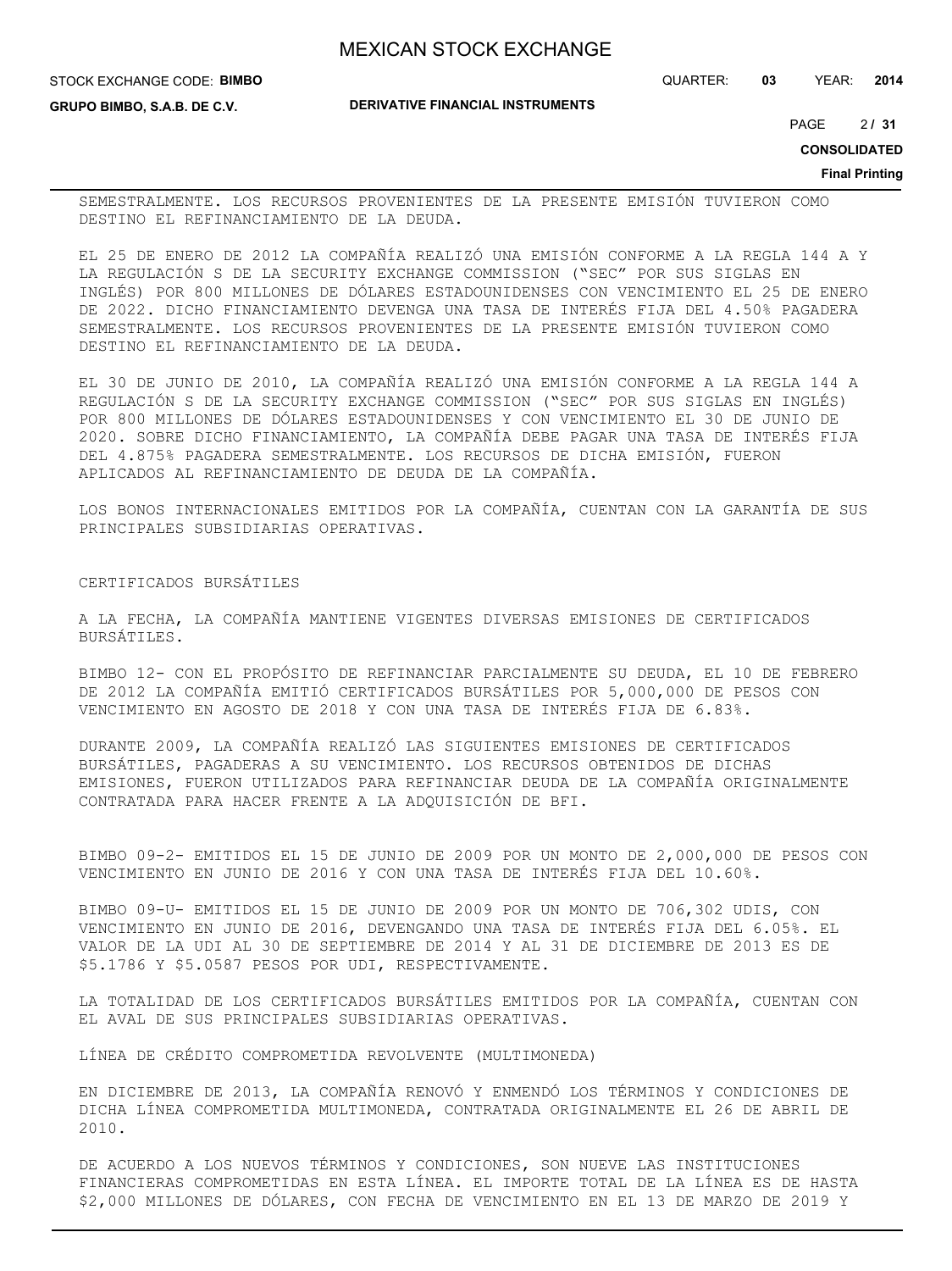#### STOCK EXCHANGE CODE: **BIMBO**

**GRUPO BIMBO, S.A.B. DE C.V.**

**DERIVATIVE FINANCIAL INSTRUMENTS**

QUARTER: **03** YEAR: **2014**

 $3131$ PAGE **/ 31**

#### **CONSOLIDATED**

#### **Final Printing**

CON UNA TASA DE INTERÉS APLICABLE DE LIBOR MÁS 1.00% PARA DISPOSICIONES EN DÓLARES AMERICANOS, CDOR MÁS 1.00% PARA DISPOSICIONES EN DÓLARES CANADIENSES Y DE TIIE MÁS 0.75% PARA DISPOSICIONES EN PESOS.

LA LÍNEA REVOLVENTE HA SIDO DISPUESTA DURANTE LOS PRIMEROS NUEVOS MESES DEL 2014 PRINCIPALMENTE PARA EL PAGO DE UNA PORCIÓN DE LA ADQUISICIÓN DE CANADA BREAD. DICHA DISPOSICIÓN FUE REALIZADA EN DÓLARES AMERICANOS, DÓLARES CANADIENSES Y PESOS.

#### CRÉDITO BANCARIO SINDICADO

EL 26 DE ABRIL DE 2011, LA COMPAÑÍA CONTRATÓ UN CRÉDITO BANCARIO A LARGO PLAZO POR UN IMPORTE DE 1,300 MILLONES DE DÓLARES ESTADOUNIDENSES. EN DICHO CRÉDITO, PARTICIPABA BANK OF AMERICA N.A. COMO AGENTE ADMINISTRADOR Y UN SINDICATO DE BANCOS INTEGRADO EN SU MOMENTO POR DIEZ INSTITUCIONES. LA COMPAÑÍA PAGABA INTERESES A LA TASA LIBOR MÁS 1.10%. LOS RECURSOS OBTENIDOS DE ESTE FINANCIAMIENTO, FUERON APLICADOS AL REFINANCIAMIENTO DE OBLIGACIONES ORIGINALMENTE CONTRATADAS PARA FINANCIAR LA ADQUISICIÓN DE BFI Y PARA EL PAGO PARCIAL DE LA ADQUISICIÓN DE SARA LEE.

AL 30 DE SEPTIEMBRE DE 2014, LA COMPAÑÍA HABÍA LIQUIDADO LA TOTALIDAD DEL FINANCIAMIENTO.

LOS CRÉDITOS BANCARIOS CONTRATADOS POR LA COMPAÑÍA, CUENTAN CON EL AVAL DE SUS PRINCIPALES SUBSIDIARIAS OPERATIVAS.

#### CRÉDITO REVOLVENTE EN DÓLARES ESTADOUNIDENSES

AL 30 DE SEPTIEMBRE DEL 2014, LA COMPAÑÍA TIENE DISPONIBLE LÍNEAS DE CRÉDITO REVOLVENTE COMPROMETIDAS CON DOS INSTITUCIONES BANCARIAS ESTADOUNIDENSES POR UN MONTO DE HASTA 29 MILLONES DE DÓLARES ESTADOUNIDENSES. LOS PAGOS DE INTERESES SERÁN SOBRE EL SALDO REMANENTE ANUAL A UNA TASA DE INTERÉS LIBOR MÁS 0.90% PARA AMBAS INSTITUCIONES. ADEMÁS, LA ENTIDAD PAGARÁ COMISIÓNES ANUALES POR LOS MONTOS NO DISPUESTOS. AL 30 DE SEPTIEMBRE DE 2014 LA COMPAÑÍA TENÍA SALDO DISPUESTO SOBRE UNA DE ESTAS LÍNEAS. NO HAY OBLIGACIONES DE NO HACER ASOCIADAS A RAZONES FINANCIERAS POR ESTAS LÍNEAS DE CRÉDITO REVOLVENTES.

## CRÉDITOS QUIROGRAFARIOS PARA CAPITAL DE TRABAJO

ENTRE EL 27 Y 30 DE DICIEMBRE DEL 2013, LA COMPAÑÍA CONTRATÓ, CON TRES INSTITUCIONES FINANCIERAS, TRES CRÉDITOS QUIROGRAFARIOS DE CORTO PLAZO POR UN MONTO DE 350, 1,500 Y 2,500 MILLONES DE PESOS RESPECTIVAMENTE. AL 30 DE SEPTIEMBRE DE 2014 LA COMPAÑÍA HABÍA PREPAGADO LA TOTALIDAD DE LOS CRÉDITOS.

DURANTE EL TERCER TRIMESTRE DEL AÑO EN CURSO, LA COMPAÑÍA DISPUSO DE 1,440 MILLONES DE PESOS EN PRÉSTAMOS DE CORTO PLAZO, LOS CUALES A LA FECHA DEL PRESENTE REPORTE HAN SIDO PAGADOS EN SU TOTALIDAD.

OTROS - ALGUNAS SUBSIDIARIAS TIENEN CONTRATADOS OTROS PRÉSTAMOS DIRECTOS PARA SOLVENTAR PRINCIPALMENTE SUS NECESIDADES DE CAPITAL DE TRABAJO, CON VENCIMIENTOS QUE FLUCTÚAN ENTRE EL 2014 Y 2018 Y GENERAN INTERESES A DIVERSAS TASAS.

ADICIONALMENTE, LA COMPAÑÍA REVELÓ EN EL REPORTE TRIMESTRAL LA CONTRATACIÓN Y VIGENCIA DE LAS SIGUIENTES OPERACIONES CON INSTRUMENTOS FINANCIEROS DERIVADOS: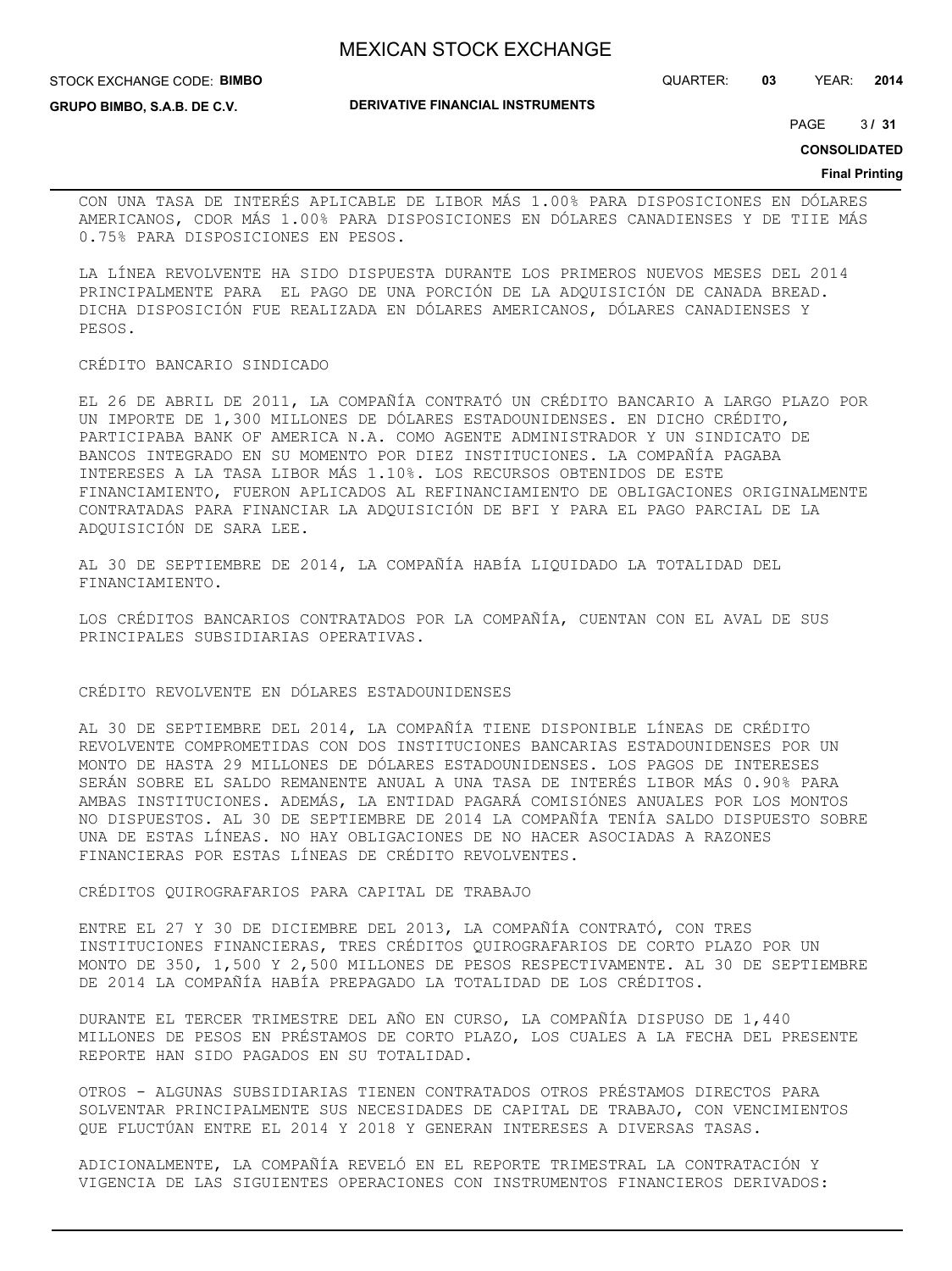#### STOCK EXCHANGE CODE: **BIMBO**

**GRUPO BIMBO, S.A.B. DE C.V.**

## **DERIVATIVE FINANCIAL INSTRUMENTS**

QUARTER: **03** YEAR: **2014**

 $4131$ PAGE **/ 31**

**CONSOLIDATED**

| INSTRUMENTO:                                                                                                                                                                                                    | CROSS CURRENCY SWAP (CCS)                                                                                                                          |
|-----------------------------------------------------------------------------------------------------------------------------------------------------------------------------------------------------------------|----------------------------------------------------------------------------------------------------------------------------------------------------|
| MONTO NOCIONAL Y MONEDA:                                                                                                                                                                                        | 50,000 USD                                                                                                                                         |
| POSICION PRIMARIA OBJETO DE COBERTURA: BIMBO12                                                                                                                                                                  | $17 - FEB - 12$                                                                                                                                    |
| FECHA DE INICIO:                                                                                                                                                                                                | $3 - AGO - 18$                                                                                                                                     |
| FECHA DE VENCIMIENTO:                                                                                                                                                                                           | 3.30%                                                                                                                                              |
| LA COMPAÑÍA PAGA:                                                                                                                                                                                               | 6.83%                                                                                                                                              |
| LA COMPAÑÍA RECIBE:                                                                                                                                                                                             | TRANSFORMA TASA PASIVA FIJA EN                                                                                                                     |
| OBSERVACIONES:                                                                                                                                                                                                  | PESOS A FIJA EN DÓLARES                                                                                                                            |
| INSTRUMENTO:<br>MONTO NOCIONAL Y MONEDA:<br>POSICION PRIMARIA OBJETO DE COBERTURA: BIMBO 12<br>FECHA DE INICIO:<br>FECHA DE VENCIMIENTO:<br>LA COMPAÑÍA PAGA:<br>LA COMPAÑÍA RECIBE:<br>6.83%<br>OBSERVACIONES: | CROSS CURRENCY SWAP (CCS)<br>50,000 USD<br>$15 - FEB - 12$<br>$3 - AGO - 18$<br>3.24%<br>TRANSFORMA TASA PASIVA FIJA EN<br>PESOS A FIJA EN DÓLARES |
| INSTRUMENTO:                                                                                                                                                                                                    | CROSS CURRENCY SWAP (CCS)                                                                                                                          |
| MONTO NOCIONAL Y MONEDA:                                                                                                                                                                                        | 70,000 USD                                                                                                                                         |
| POSICION PRIMARIA OBJETO DE COBERTURA: BIMBO 12                                                                                                                                                                 | $14 - FEB - 12$                                                                                                                                    |
| FECHA DE INICIO:                                                                                                                                                                                                | $3 - AGO - 18$                                                                                                                                     |
| FECHA DE VENCIMIENTO:                                                                                                                                                                                           | 3.265%                                                                                                                                             |
| LA COMPAÑÍA PAGA:                                                                                                                                                                                               | 6.83%                                                                                                                                              |
| LA COMPAÑÍA RECIBE:                                                                                                                                                                                             | TRANSFORMA TASA PASIVA FIJA EN                                                                                                                     |
| OBSERVACIONES:                                                                                                                                                                                                  | PESOS A FIJA EN DÓLARES                                                                                                                            |
| INSTRUMENTO:                                                                                                                                                                                                    | CROSS CURRENCY SWAP (CCS)                                                                                                                          |
| MONTO NOCIONAL Y MONEDA:                                                                                                                                                                                        | 72,134 USD                                                                                                                                         |
| POSICION PRIMARIA OBJETO DE COBERTURA: BIMBO 12                                                                                                                                                                 | $17 - FEB - 12$                                                                                                                                    |
| FECHA DE INICIO:                                                                                                                                                                                                | $3 - AGO - 18$                                                                                                                                     |
| FECHA DE VENCIMIENTO:                                                                                                                                                                                           | 3.325%                                                                                                                                             |
| LA COMPAÑÍA PAGA:                                                                                                                                                                                               | 6.83%                                                                                                                                              |
| LA COMPAÑÍA RECIBE:                                                                                                                                                                                             | TRANSFORMA TASA PASIVA FIJA EN                                                                                                                     |
| OBSERVACIONES:                                                                                                                                                                                                  | PESOS A FIJA EN DÓLARES                                                                                                                            |
| INSTRUMENTO:                                                                                                                                                                                                    | CROSS CURRENCY SWAP (CCS)                                                                                                                          |
| MONTO NOCIONAL Y MONEDA:                                                                                                                                                                                        | 100,000 USD                                                                                                                                        |
| POSICION PRIMARIA OBJETO DE COBERTURA: BIMBO 12                                                                                                                                                                 | $14 - FEB - 12$                                                                                                                                    |
| FECHA DE INICIO:                                                                                                                                                                                                | $3 - AGO - 18$                                                                                                                                     |
| FECHA DE VENCIMIENTO:                                                                                                                                                                                           | 3.25%                                                                                                                                              |
| LA COMPAÑÍA PAGA:                                                                                                                                                                                               | 6.83%                                                                                                                                              |
| LA COMPAÑÍA RECIBE:                                                                                                                                                                                             | TRANSFORMA TASA PASIVA FIJA EN                                                                                                                     |
| OBSERVACIONES:                                                                                                                                                                                                  | PESOS A FIJA EN DÓLARES                                                                                                                            |
| INSTRUMENTO:<br>MONTO NOCIONAL Y MONEDA:<br>POSICION PRIMARIA OBJETO DE COBERTURA: BIMBO 12<br>FECHA DE INICIO:<br>FECHA DE VENCIMIENTO:<br>LA COMPAÑÍA PAGA:                                                   | CROSS CURRENCY SWAP (CCS)<br>50,000 USD<br>$17 - FEB - 12$<br>$3 - AGO - 18$<br>3.272%                                                             |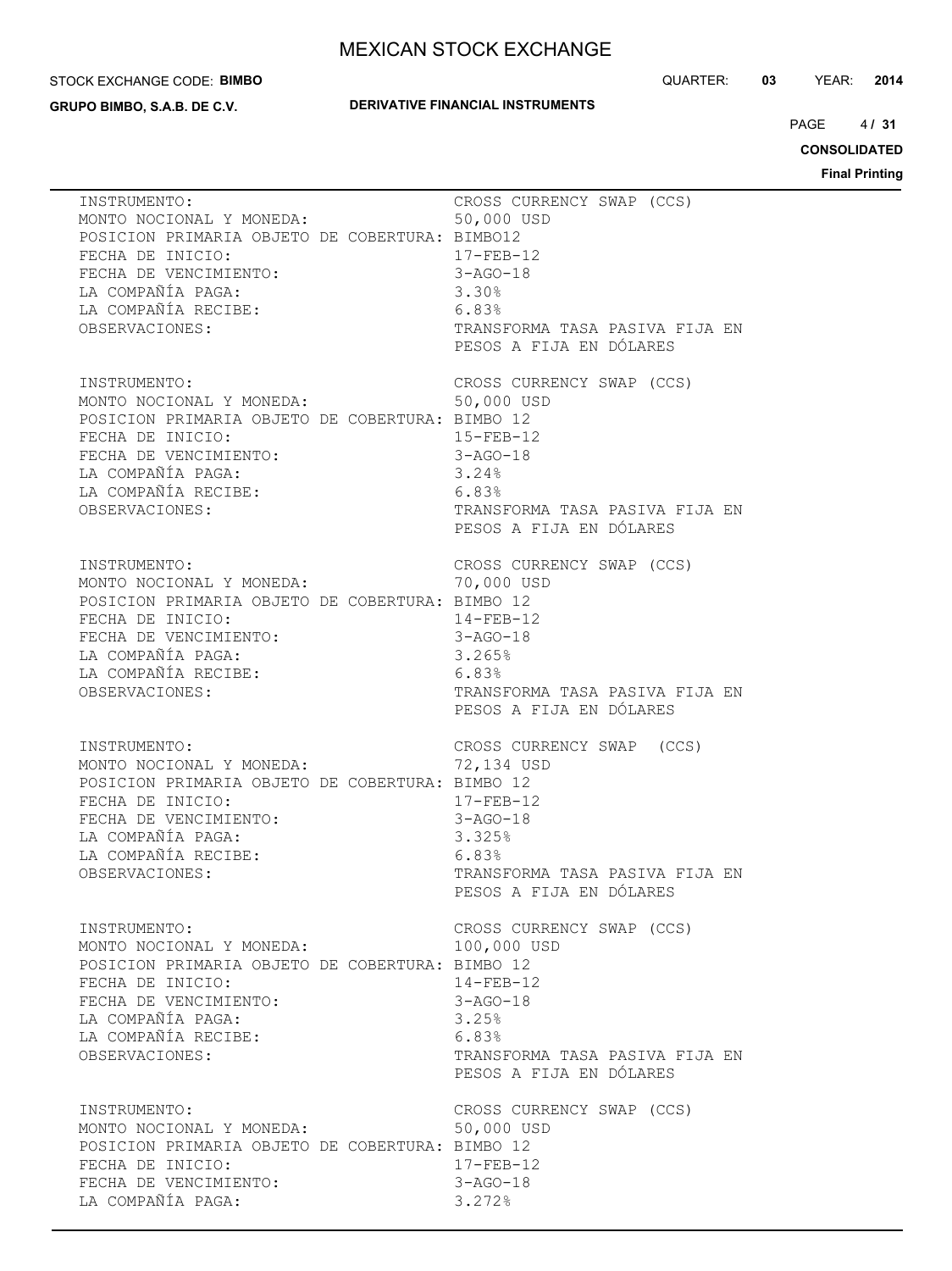#### STOCK EXCHANGE CODE: **BIMBO**

**GRUPO BIMBO, S.A.B. DE C.V.**

## **DERIVATIVE FINANCIAL INSTRUMENTS**

QUARTER: **03** YEAR: **2014**

 $5/31$ PAGE **/ 31**

**CONSOLIDATED**

| 6.83%                                                                                                                                                                                                             |
|-------------------------------------------------------------------------------------------------------------------------------------------------------------------------------------------------------------------|
| TRANSFORMA TASA PASIVA FIJA EN<br>PESOS A FIJA EN DÓLARES                                                                                                                                                         |
| CROSS CURRENCY SWAP (CCS)<br>155,279 USD<br>POSICION PRIMARIA OBJETO DE COBERTURA: BIMBO 09-2<br>$13-DIC-10$<br>$06 - JUN - 16$<br>6.35%<br>10.60%<br>TRANSFORMA TASA PASIVA FIJA EN<br>PESOS A FIJA EN DÓLARES   |
| CROSS CURRENCY SWAP<br>(CCS)<br>83,125 USD<br>POSICION PRIMARIA OBJETO DE COBERTURA: BIMBO 09U<br>$21 - FEB - 11$<br>$6 - JUN-16$<br>6.47%<br>10.54%<br>TRANSFORMA TASA PASIVA FIJA EN<br>PESOS A FIJA EN DÓLARES |
| CROSS CURRENCY SWAP (CCS)<br>166,250 USD<br>POSICION PRIMARIA OBJETO DE COBERTURA: BIMBO 09U<br>$21 - FEB - 11$<br>6-JUN-16<br>6.53%<br>10.60%<br>TRANSFORMA TASA PASIVA FIJA EN<br>PESOS A FIJA EN DÓLARES       |
| INTEREST RATE SWAP (IRS)<br>INSTRUMENTO:<br>MONTO NOCIONAL Y MONEDA:<br>1,000,000 MXN<br>POSICION PRIMARIA OBJETO DE COBERTURA: CERTIFICADO BURSÁTIL BIMBO 09-U<br>APROX.3,000,000 EN UDIS A 7<br>AÑOS            |
| $15 - JUN - 09$<br>$06 - JUN - 16$<br>10.54% NOMINAL<br>6.05% REAL<br>TRANSFORMA TASA PASIVA REAL A<br>TASA NOMINAL EN MXN                                                                                        |
| INTEREST RATE SWAP (IRS)<br>2,000,000 MXN<br>POSICION PRIMARIA OBJETO DE COBERTURA: CERTIFICADO BURSÁTIL BIMBO 09-U<br>APROX. 3,000,000 EN UDIS A 7<br>AÑOS                                                       |
| $15 - JUN - 09$<br>$06 - JUN - 16$<br>10.6% NOMINAL<br>6.05% REAL<br>TRANSFORMA TASA PASIVA REAL A                                                                                                                |
|                                                                                                                                                                                                                   |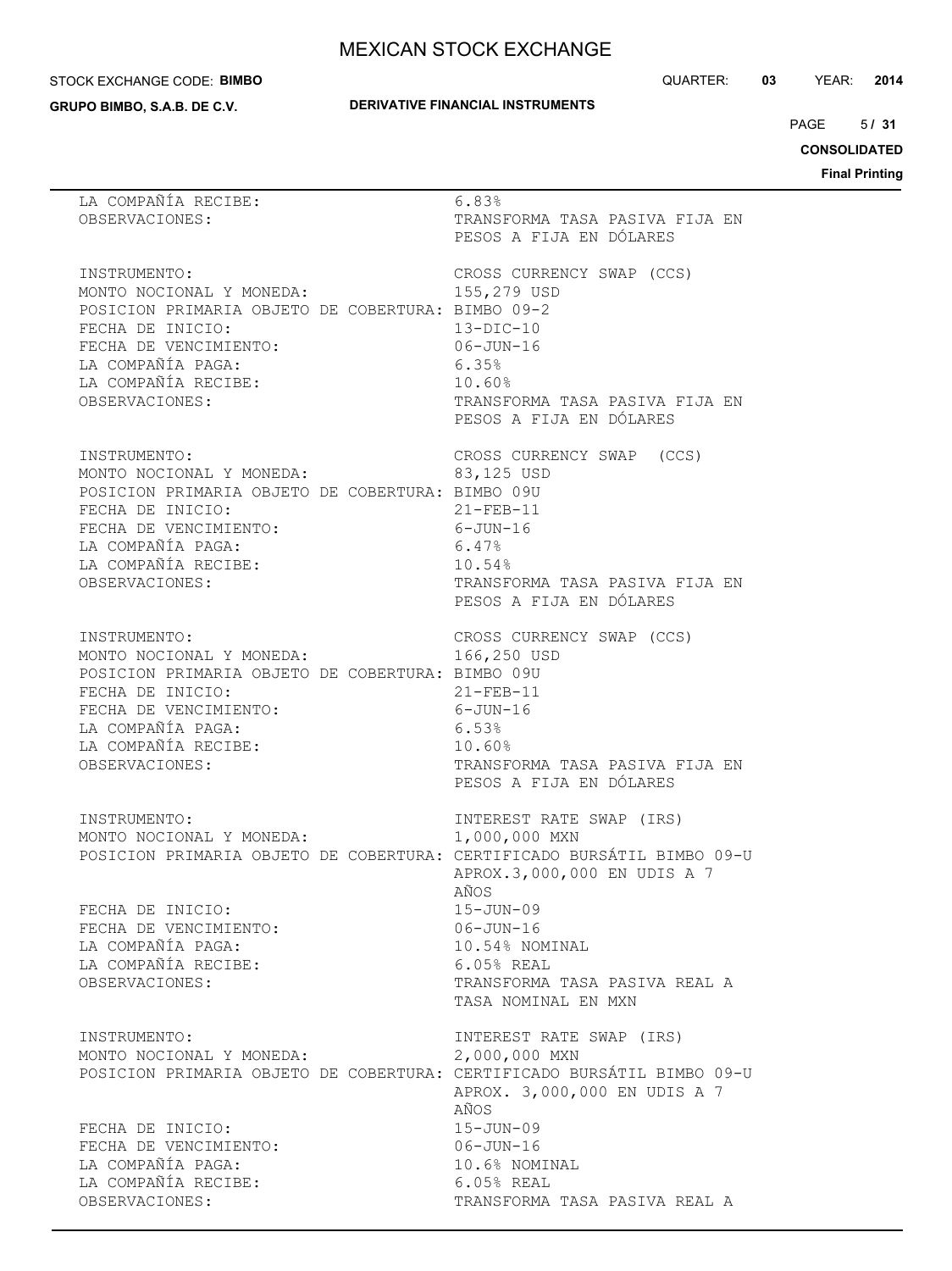#### STOCK EXCHANGE CODE: **BIMBO**

**GRUPO BIMBO, S.A.B. DE C.V.**

## **DERIVATIVE FINANCIAL INSTRUMENTS**

QUARTER: **03** YEAR: **2014**

6/31 PAGE **/ 31**

**CONSOLIDATED**

|                                                                                                                                                                                                        | TASA NOMINAL EN MXN                                                                                                                                                  |
|--------------------------------------------------------------------------------------------------------------------------------------------------------------------------------------------------------|----------------------------------------------------------------------------------------------------------------------------------------------------------------------|
| INSTRUMENTO:                                                                                                                                                                                           | CROSS CURRENCY SWAP (CCS)                                                                                                                                            |
| MONTO NOCIONAL Y MONEDA:                                                                                                                                                                               | 223,672 USD                                                                                                                                                          |
| POSICION PRIMARIA OBJETO DE COBERTURA: BIMBO 24                                                                                                                                                        | $30 - JUN - 14$                                                                                                                                                      |
| FECHA DE INICIO:                                                                                                                                                                                       | $30 - JUN - 24$                                                                                                                                                      |
| FECHA DE VENCIMIENTO:                                                                                                                                                                                  | 4.118%                                                                                                                                                               |
| LA COMPAÑÍA PAGA:                                                                                                                                                                                      | 3.875%                                                                                                                                                               |
| LA COMPAÑÍA RECIBE:                                                                                                                                                                                    | TRANSFORMA TASA PASIVA FIJA EN                                                                                                                                       |
| OBSERVACIONES:                                                                                                                                                                                         | DÓLARES A FIJA EN CANADIENSES                                                                                                                                        |
| INSTRUMENTO:                                                                                                                                                                                           | CROSS CURRENCY SWAP (CCS)                                                                                                                                            |
| INSTRUMENTO:<br>MONTO NOCIONAL Y MONEDA:                                                                                                                                                               | 270,359 USD                                                                                                                                                          |
| POSICION PRIMARIA OBJETO DE COBERTURA: BIMBO 24                                                                                                                                                        | $30 - JUN - 14$                                                                                                                                                      |
| FECHA DE INICIO:                                                                                                                                                                                       | $30 - JUN - 24$                                                                                                                                                      |
| FECHA DE VENCIMIENTO:                                                                                                                                                                                  | 4.113%                                                                                                                                                               |
| LA COMPAÑÍA PAGA:                                                                                                                                                                                      | 3.875%                                                                                                                                                               |
| LA COMPAÑÍA RECIBE:                                                                                                                                                                                    | TRANSFORMA TASA PASIVA FIJA EN                                                                                                                                       |
| OBSERVACIONES:                                                                                                                                                                                         | DÓLARES A FIJA EN CANADIENSES                                                                                                                                        |
| INSTRUMENTO:<br>MONTO NOCIONAL Y MONEDA:<br>POSICION PRIMARIA OBJETO DE COBERTURA: BIMBO 24<br>FECHA DE INICIO:<br>FECHA DE VENCIMIENTO:<br>LA COMPAÑÍA PAGA:<br>LA COMPAÑÍA RECIBE:<br>OBSERVACIONES: | CROSS CURRENCY SWAP (CCS)<br>10,000 USD<br>$30 - JUN - 14$<br>$30 - JUN - 24$<br>4.150%<br>3.875%<br>TRANSFORMA TASA PASIVA FIJA EN<br>DÓLARES A FIJA EN CANADIENSES |
| INSTRUMENTO:                                                                                                                                                                                           | CROSS CURRENCY SWAP (CCS)                                                                                                                                            |
| MONTO NOCIONAL Y MONEDA:                                                                                                                                                                               | 102,545 USD                                                                                                                                                          |
| POSICION PRIMARIA OBJETO DE COBERTURA: BIMBO 24                                                                                                                                                        | $30 - JUN - 14$                                                                                                                                                      |
| FECHA DE INICIO:                                                                                                                                                                                       | $30 - JUN - 24$                                                                                                                                                      |
| FECHA DE VENCIMIENTO:                                                                                                                                                                                  | 4.156%                                                                                                                                                               |
| LA COMPAÑÍA PAGA:                                                                                                                                                                                      | 3.875%                                                                                                                                                               |
| LA COMPAÑÍA RECIBE:                                                                                                                                                                                    | TRANSFORMA TASA PASIVA FIJA EN                                                                                                                                       |
| OBSERVACIONES:                                                                                                                                                                                         | DÓLARES A FIJA EN CANADIENSES                                                                                                                                        |
| INSTRUMENTO:                                                                                                                                                                                           | CROSS CURRENCY SWAP (CCS)                                                                                                                                            |
| MONTO NOCIONAL Y MONEDA:                                                                                                                                                                               | 101,000 USD                                                                                                                                                          |
| POSICION PRIMARIA OBJETO DE COBERTURA: BIMBO 24                                                                                                                                                        | $30 - JUN - 14$                                                                                                                                                      |
| FECHA DE INICIO:                                                                                                                                                                                       | $30 - JUN - 24$                                                                                                                                                      |
| FECHA DE VENCIMIENTO:                                                                                                                                                                                  | 4.125%                                                                                                                                                               |
| LA COMPAÑÍA PAGA:                                                                                                                                                                                      | 3.875%                                                                                                                                                               |
| LA COMPAÑÍA RECIBE:                                                                                                                                                                                    | TRANSFORMA TASA PASIVA FIJA EN                                                                                                                                       |
| OBSERVACIONES:                                                                                                                                                                                         | DÓLARES A FIJA EN CANADIENSES                                                                                                                                        |
| INSTRUMENTO:<br>MONTO NOCIONAL Y MONEDA:<br>POSICION PRIMARIA OBJETO DE COBERTURA: BIMBO 24<br>FECHA DE INICIO:                                                                                        | CROSS CURRENCY SWAP (CCS)<br>92,425 USD<br>$21 - JUL-14$                                                                                                             |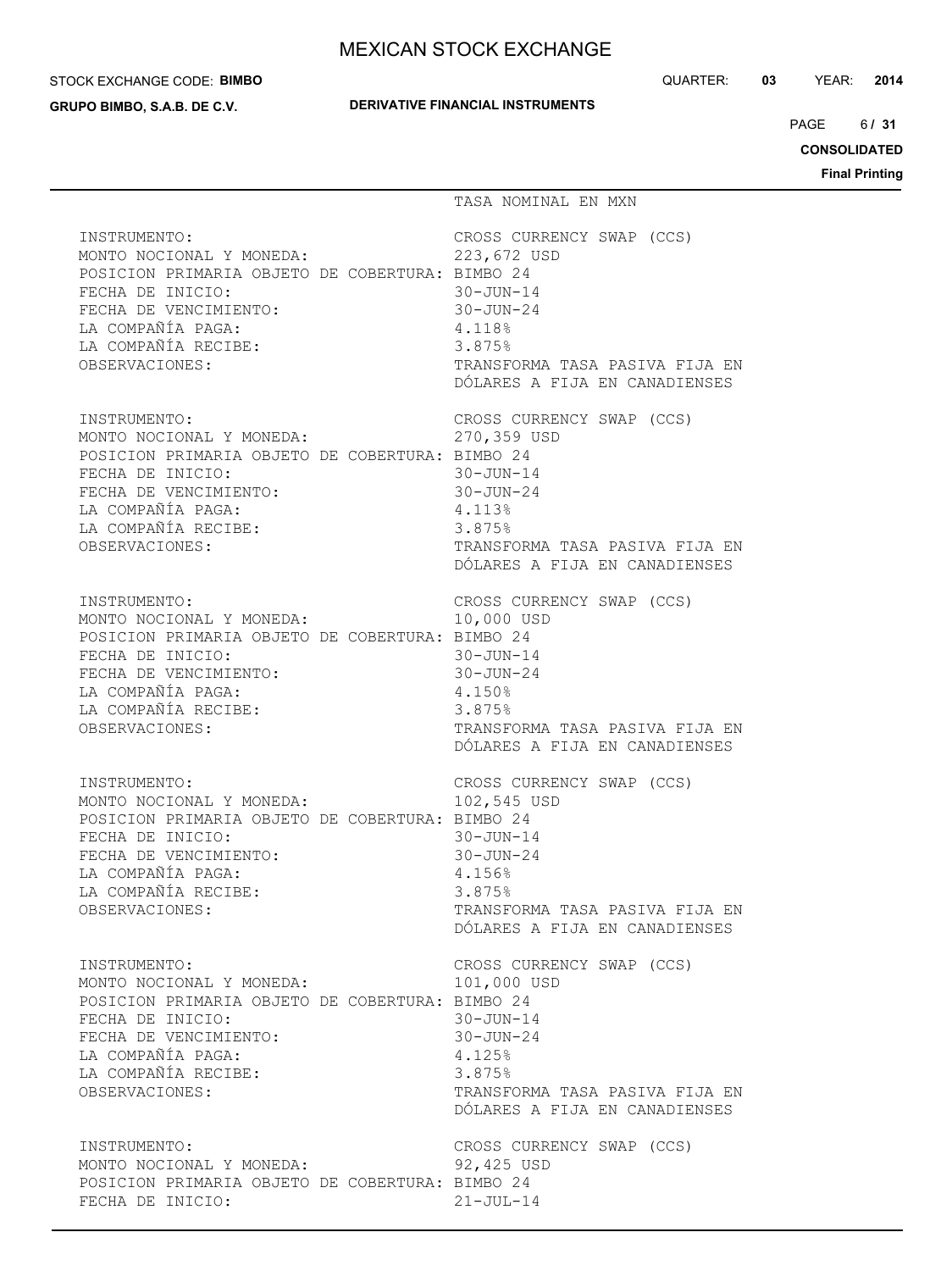#### STOCK EXCHANGE CODE: **BIMBO**

**GRUPO BIMBO, S.A.B. DE C.V.**

## **DERIVATIVE FINANCIAL INSTRUMENTS**

 $7131$ PAGE **/ 31**

**CONSOLIDATED**

| FECHA DE VENCIMIENTO:<br>LA COMPAÑÍA PAGA:<br>LA COMPAÑÍA RECIBE:<br>OBSERVACIONE                              | $27 - JUN - 24$<br>4.042%<br>3.875%<br>TRANSFORMA TASA PASIVA FIJA EN<br>DÓLARES A FIJA EN CANADIENSES |
|----------------------------------------------------------------------------------------------------------------|--------------------------------------------------------------------------------------------------------|
| INSTRUMENTO:                                                                                                   | CROSS CURRENCY SWAP (CCS)                                                                              |
| MONTO NOCIONAL Y MONEDA:                                                                                       | 100,000 USD                                                                                            |
| POSICION PRIMARIA OBJETO DE COBERTURA: BIMBO 44                                                                | $21 - JUL-14$                                                                                          |
| FECHA DE INICIO:                                                                                               | $27 - JUN - 24$                                                                                        |
| FECHA DE VENCIMIENTO:                                                                                          | 5.046%                                                                                                 |
| LA COMPAÑÍA PAGA:                                                                                              | 4.875%                                                                                                 |
| LA COMPAÑÍA RECIBE:                                                                                            | TRANSFORMA TASA PASIVA FIJA EN                                                                         |
| OBSERVACIONES:                                                                                                 | DÓLARES A FIJA EN CANADIENSES                                                                          |
| INSTRUMENTO:                                                                                                   | CONTRATO DE PRECIO ADELANTADO                                                                          |
| MONTO NOCIONAL Y MONEDA:                                                                                       | (FORWARDS) DE DIVISAS                                                                                  |
| POSICION PRIMARIA OBJETO DE COBERTURA: COMPRAS PRONOSTICADAS EN MONEDA                                         | USD \$6,000                                                                                            |
| FECHA DE INICIO:<br>FECHA DE VENCIMIENTO:<br>PRECIO DE COMPRA:<br>PRECIO DE COMPRA:                            | EXTRANJERA<br>$11 - JUL - 14$<br>$07-0CT-14$<br>\$13.0578 MXN/USD                                      |
| INSTRUMENTO:                                                                                                   | CONTRATO DE PRECIO ADELANTADO<br>(FORWARDS) DE DIVISAS                                                 |
| MONTO NOCIONAL Y MONEDA:                                                                                       | USD \$5,000                                                                                            |
| POSICION PRIMARIA OBJETO DE COBERTURA: COMPRAS PRONOSTICADAS EN MONEDA                                         | EXTRANJERA                                                                                             |
| FECHA DE INICIO:                                                                                               | $24 - JUL-14$                                                                                          |
| FECHA DE VENCIMIENTO:                                                                                          | $07-0CT-14$                                                                                            |
| PRECIO DE COMPRA:                                                                                              | \$13.0273 MXN/USD                                                                                      |
| INSTRUMENTO:                                                                                                   | CONTRATO DE PRECIO ADELANTADO<br>(FORWARDS) DE DIVISAS                                                 |
| MONTO NOCIONAL Y MONEDA:                                                                                       | USD \$6,000                                                                                            |
| POSICION PRIMARIA OBJETO DE COBERTURA: COMPRAS PRONOSTICADAS EN MONEDA                                         | EXTRANJERA                                                                                             |
| FECHA DE INICIO:                                                                                               | $25 - JUL - 14$                                                                                        |
| FECHA DE VENCIMIENTO:                                                                                          | $07-0CT-14$                                                                                            |
| PRECIO DE COMPRA:                                                                                              | \$13.0068 MXN/USD                                                                                      |
| INSTRUMENTO:                                                                                                   | CONTRATO DE PRECIO ADELANTADO<br>(FORWARDS) DE DIVISAS                                                 |
| MONTO NOCIONAL Y MONEDA:                                                                                       | USD \$6,000                                                                                            |
| POSICION PRIMARIA OBJETO DE COBERTURA: COMPRAS PRONOSTICADAS EN MONEDA                                         | EXTRANJERA                                                                                             |
| FECHA DE INICIO:                                                                                               | 29-MAY-14                                                                                              |
| FECHA DE VENCIMIENTO:                                                                                          | $10-0CT-14$                                                                                            |
| PRECIO DE COMPRA:                                                                                              | \$12.9825 MXN/USD                                                                                      |
| INSTRUMENTO:                                                                                                   | CONTRATO DE PRECIO ADELANTADO<br>(FORWARDS) DE DIVISAS                                                 |
| MONTO NOCIONAL Y MONEDA: USD \$1,500<br>POSICION PRIMARIA OBJETO DE COBERTURA: COMPRAS PRONOSTICADAS EN MONEDA |                                                                                                        |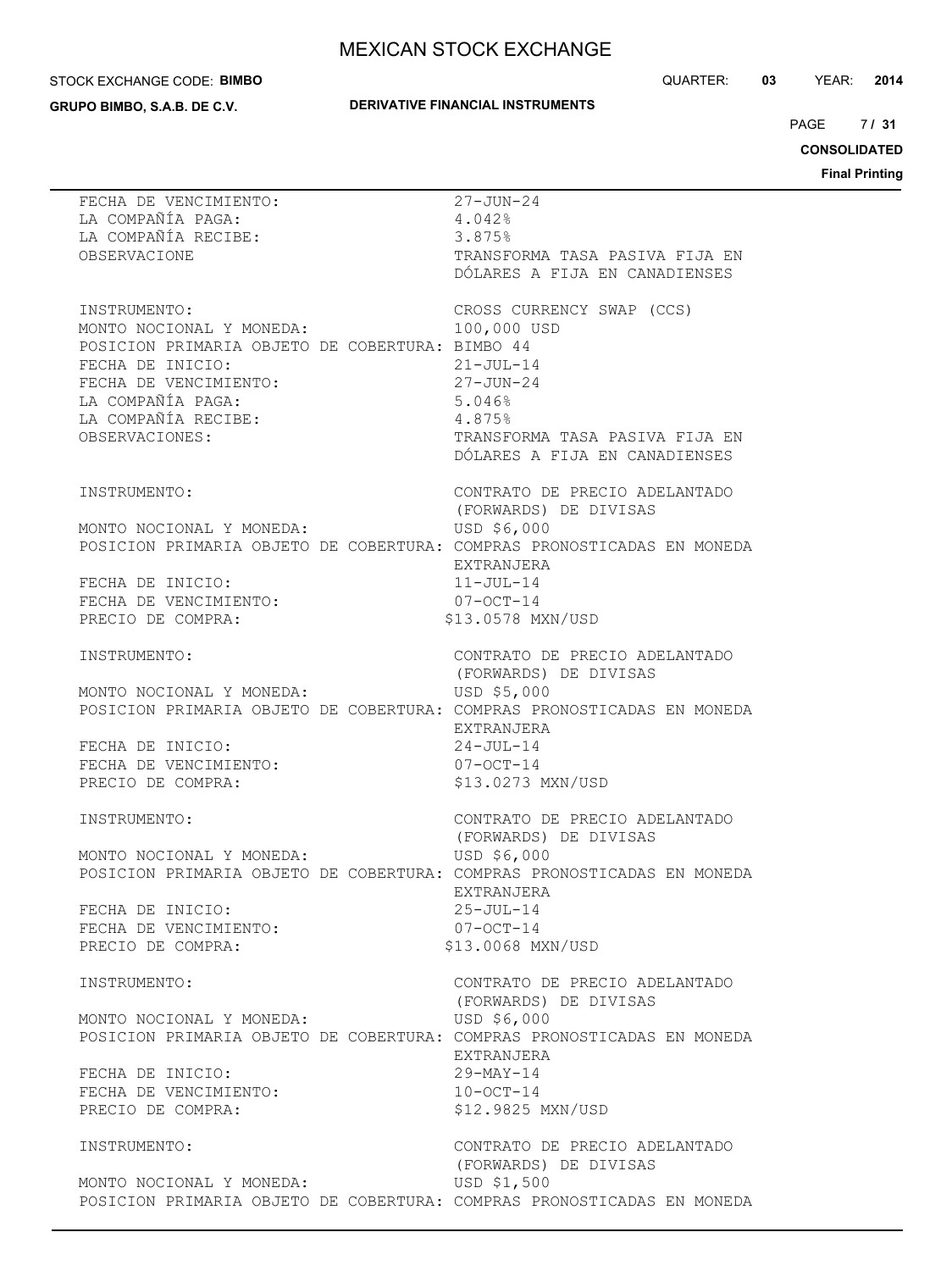#### STOCK EXCHANGE CODE: **BIMBO**

**GRUPO BIMBO, S.A.B. DE C.V.**

## **DERIVATIVE FINANCIAL INSTRUMENTS**

QUARTER: **03** YEAR: **2014**

8/31 PAGE **/ 31**

# **CONSOLIDATED**

| EXTRANJERA<br>FECHA DE INICIO:<br>08-AGO-14<br>FECHA DE INICIO:<br>FECHA DE VENCIMIENTO:<br>$14 - OCT - 14$<br>\$13.2949 MXN/USD<br>PRECIO DE COMPRA:<br>CONTRATO DE PRECIO ADELANTADO<br>INSTRUMENTO:<br>(FORWARDS) DE DIVISAS<br>MONTO NOCIONAL Y MONEDA:<br>USD \$1,200<br>POSICION PRIMARIA OBJETO DE COBERTURA: COMPRAS PRONOSTICADAS EN MONEDA<br>EXTRANJERA<br>FECHA DE INICIO:<br>15-AGO-14<br>FECHA DE VENCIMIENTO:<br>$14-OCT-14$<br>\$13.1204 MXN/USD<br>PRECIO DE COMPRA:<br>CONTRATO DE PRECIO ADELANTADO<br>INSTRUMENTO:<br>(FORWARDS) DE DIVISAS<br>MONTO NOCIONAL Y MONEDA:<br>USD \$1,600<br>POSICION PRIMARIA OBJETO DE COBERTURA: COMPRAS PRONOSTICADAS EN MONEDA<br>EXTRANJERA<br>INICIO:<br>FECHA DE VENCIMIENTO:<br>PRECIO DE COMPRA:<br>22-AGO-14<br>$14-0CT-14$<br>\$13.18 MXN/USD<br>CONTRATO DE PRECIO ADELANTADO<br>INSTRUMENTO:<br>(FORWARDS) DE DIVISAS<br>MONTO NOCIONAL Y MONEDA:<br>USD \$5,000<br>POSICION PRIMARIA OBJETO DE COBERTURA: COMPRAS PRONOSTICADAS EN MONEDA<br>EXTRANJERA<br>FECHA DE INICIO:<br>09-MAY-14<br>FECHA DE VENCIMIENTO:<br>15-OCT-14<br>\$13.1624 MXN/USD<br>PRECIO DE COMPRA:<br>CONTRATO DE PRECIO ADELANTADO<br>INSTRUMENTO:<br>(FORWARDS) DE DIVISAS<br>MONTO NOCIONAL Y MONEDA:<br>USD \$8,500<br>POSICION PRIMARIA OBJETO DE COBERTURA: COMPRAS PRONOSTICADAS EN MONEDA<br>EXTRANJERA<br>$14 - \text{MAX} - 14$<br>FECHA DE INICIO:<br>FECHA DE VENCIMIENTO:<br>$15 - OCT - 14$<br>\$13.0399 MXN/USD<br>PRECIO DE COMPRA:<br>CONTRATO DE PRECIO ADELANTADO<br>INSTRUMENTO:<br>(FORWARDS) DE DIVISAS<br>USD \$5,600<br>MONTO NOCIONAL Y MONEDA:<br>POSICION PRIMARIA OBJETO DE COBERTURA: COMPRAS PRONOSTICADAS EN MONEDA<br>EXTRANJERA<br>FECHA DE INICIO:<br>$09 - JUN - 14$<br>FECHA DE VENCIMIENTO:<br>$07 - NOV - 14$<br>PRECIO DE COMPRA:<br>\$13,0927 MXN/USD<br>CONTRATO DE PRECIO ADELANTADO<br>INSTRUMENTO:<br>(FORWARDS) DE DIVISAS<br>USD \$4,000<br>MONTO NOCIONAL Y MONEDA:<br>POSICION PRIMARIA OBJETO DE COBERTURA: COMPRAS PRONOSTICADAS EN MONEDA<br>EXTRANJERA |  |  |
|--------------------------------------------------------------------------------------------------------------------------------------------------------------------------------------------------------------------------------------------------------------------------------------------------------------------------------------------------------------------------------------------------------------------------------------------------------------------------------------------------------------------------------------------------------------------------------------------------------------------------------------------------------------------------------------------------------------------------------------------------------------------------------------------------------------------------------------------------------------------------------------------------------------------------------------------------------------------------------------------------------------------------------------------------------------------------------------------------------------------------------------------------------------------------------------------------------------------------------------------------------------------------------------------------------------------------------------------------------------------------------------------------------------------------------------------------------------------------------------------------------------------------------------------------------------------------------------------------------------------------------------------------------------------------------------------------------------------------------------------------------------------------------------------------------------------------------------------------------------------------------------------------------------------------------------------------------------------------------------------------------------------------------------------------|--|--|
|                                                                                                                                                                                                                                                                                                                                                                                                                                                                                                                                                                                                                                                                                                                                                                                                                                                                                                                                                                                                                                                                                                                                                                                                                                                                                                                                                                                                                                                                                                                                                                                                                                                                                                                                                                                                                                                                                                                                                                                                                                                  |  |  |
|                                                                                                                                                                                                                                                                                                                                                                                                                                                                                                                                                                                                                                                                                                                                                                                                                                                                                                                                                                                                                                                                                                                                                                                                                                                                                                                                                                                                                                                                                                                                                                                                                                                                                                                                                                                                                                                                                                                                                                                                                                                  |  |  |
|                                                                                                                                                                                                                                                                                                                                                                                                                                                                                                                                                                                                                                                                                                                                                                                                                                                                                                                                                                                                                                                                                                                                                                                                                                                                                                                                                                                                                                                                                                                                                                                                                                                                                                                                                                                                                                                                                                                                                                                                                                                  |  |  |
|                                                                                                                                                                                                                                                                                                                                                                                                                                                                                                                                                                                                                                                                                                                                                                                                                                                                                                                                                                                                                                                                                                                                                                                                                                                                                                                                                                                                                                                                                                                                                                                                                                                                                                                                                                                                                                                                                                                                                                                                                                                  |  |  |
|                                                                                                                                                                                                                                                                                                                                                                                                                                                                                                                                                                                                                                                                                                                                                                                                                                                                                                                                                                                                                                                                                                                                                                                                                                                                                                                                                                                                                                                                                                                                                                                                                                                                                                                                                                                                                                                                                                                                                                                                                                                  |  |  |
|                                                                                                                                                                                                                                                                                                                                                                                                                                                                                                                                                                                                                                                                                                                                                                                                                                                                                                                                                                                                                                                                                                                                                                                                                                                                                                                                                                                                                                                                                                                                                                                                                                                                                                                                                                                                                                                                                                                                                                                                                                                  |  |  |
|                                                                                                                                                                                                                                                                                                                                                                                                                                                                                                                                                                                                                                                                                                                                                                                                                                                                                                                                                                                                                                                                                                                                                                                                                                                                                                                                                                                                                                                                                                                                                                                                                                                                                                                                                                                                                                                                                                                                                                                                                                                  |  |  |
|                                                                                                                                                                                                                                                                                                                                                                                                                                                                                                                                                                                                                                                                                                                                                                                                                                                                                                                                                                                                                                                                                                                                                                                                                                                                                                                                                                                                                                                                                                                                                                                                                                                                                                                                                                                                                                                                                                                                                                                                                                                  |  |  |
|                                                                                                                                                                                                                                                                                                                                                                                                                                                                                                                                                                                                                                                                                                                                                                                                                                                                                                                                                                                                                                                                                                                                                                                                                                                                                                                                                                                                                                                                                                                                                                                                                                                                                                                                                                                                                                                                                                                                                                                                                                                  |  |  |
|                                                                                                                                                                                                                                                                                                                                                                                                                                                                                                                                                                                                                                                                                                                                                                                                                                                                                                                                                                                                                                                                                                                                                                                                                                                                                                                                                                                                                                                                                                                                                                                                                                                                                                                                                                                                                                                                                                                                                                                                                                                  |  |  |
|                                                                                                                                                                                                                                                                                                                                                                                                                                                                                                                                                                                                                                                                                                                                                                                                                                                                                                                                                                                                                                                                                                                                                                                                                                                                                                                                                                                                                                                                                                                                                                                                                                                                                                                                                                                                                                                                                                                                                                                                                                                  |  |  |
|                                                                                                                                                                                                                                                                                                                                                                                                                                                                                                                                                                                                                                                                                                                                                                                                                                                                                                                                                                                                                                                                                                                                                                                                                                                                                                                                                                                                                                                                                                                                                                                                                                                                                                                                                                                                                                                                                                                                                                                                                                                  |  |  |
|                                                                                                                                                                                                                                                                                                                                                                                                                                                                                                                                                                                                                                                                                                                                                                                                                                                                                                                                                                                                                                                                                                                                                                                                                                                                                                                                                                                                                                                                                                                                                                                                                                                                                                                                                                                                                                                                                                                                                                                                                                                  |  |  |
|                                                                                                                                                                                                                                                                                                                                                                                                                                                                                                                                                                                                                                                                                                                                                                                                                                                                                                                                                                                                                                                                                                                                                                                                                                                                                                                                                                                                                                                                                                                                                                                                                                                                                                                                                                                                                                                                                                                                                                                                                                                  |  |  |
|                                                                                                                                                                                                                                                                                                                                                                                                                                                                                                                                                                                                                                                                                                                                                                                                                                                                                                                                                                                                                                                                                                                                                                                                                                                                                                                                                                                                                                                                                                                                                                                                                                                                                                                                                                                                                                                                                                                                                                                                                                                  |  |  |
|                                                                                                                                                                                                                                                                                                                                                                                                                                                                                                                                                                                                                                                                                                                                                                                                                                                                                                                                                                                                                                                                                                                                                                                                                                                                                                                                                                                                                                                                                                                                                                                                                                                                                                                                                                                                                                                                                                                                                                                                                                                  |  |  |
|                                                                                                                                                                                                                                                                                                                                                                                                                                                                                                                                                                                                                                                                                                                                                                                                                                                                                                                                                                                                                                                                                                                                                                                                                                                                                                                                                                                                                                                                                                                                                                                                                                                                                                                                                                                                                                                                                                                                                                                                                                                  |  |  |
|                                                                                                                                                                                                                                                                                                                                                                                                                                                                                                                                                                                                                                                                                                                                                                                                                                                                                                                                                                                                                                                                                                                                                                                                                                                                                                                                                                                                                                                                                                                                                                                                                                                                                                                                                                                                                                                                                                                                                                                                                                                  |  |  |
|                                                                                                                                                                                                                                                                                                                                                                                                                                                                                                                                                                                                                                                                                                                                                                                                                                                                                                                                                                                                                                                                                                                                                                                                                                                                                                                                                                                                                                                                                                                                                                                                                                                                                                                                                                                                                                                                                                                                                                                                                                                  |  |  |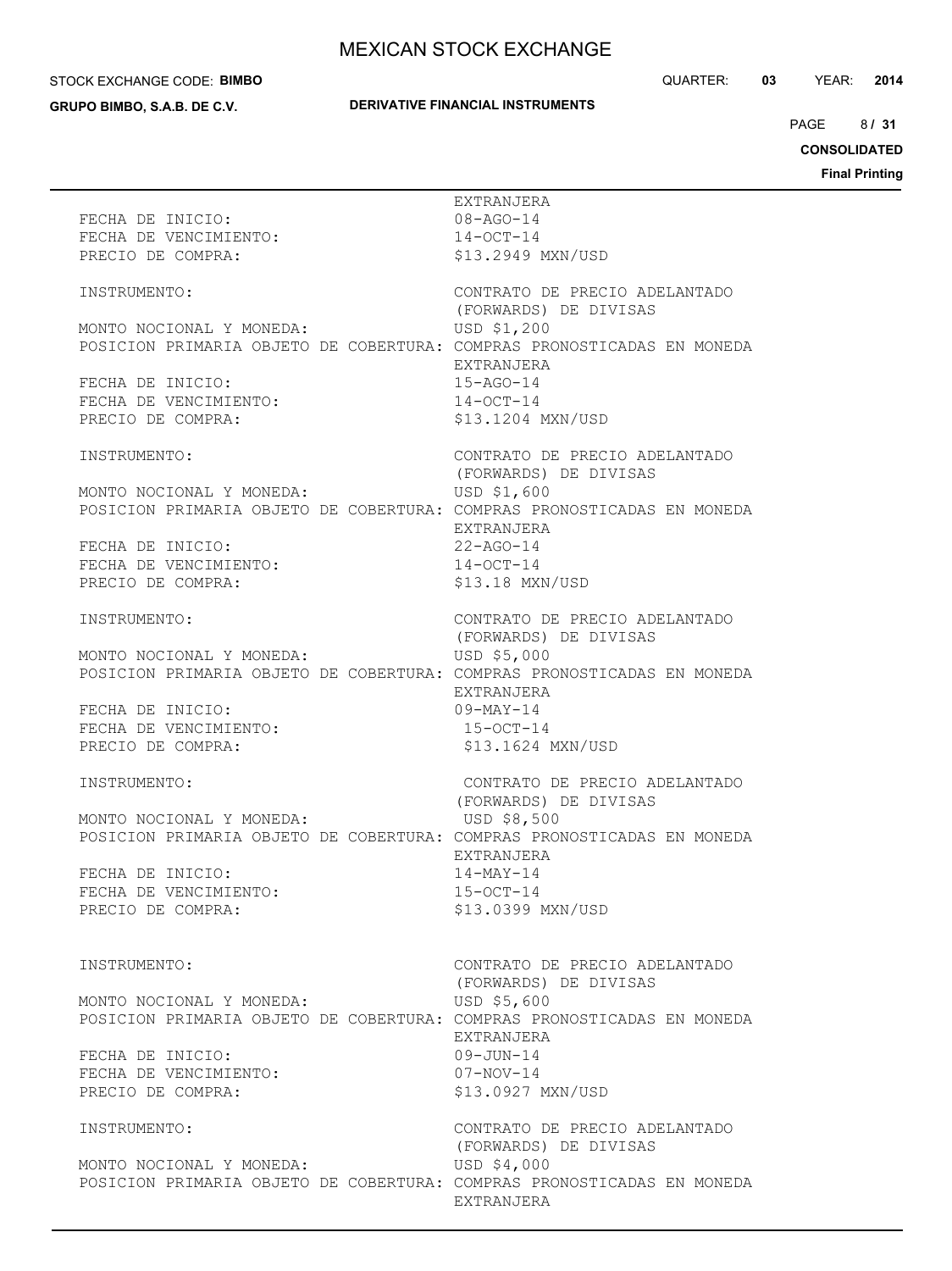#### STOCK EXCHANGE CODE: **BIMBO**

**GRUPO BIMBO, S.A.B. DE C.V.**

## **DERIVATIVE FINANCIAL INSTRUMENTS**

QUARTER: **03** YEAR: **2014**

 $9131$ PAGE **/ 31**

**CONSOLIDATED**

| FECHA DE INICIO:<br>FECHA DE VENCIMIENTO:<br>PRECIO DE COMPRA:                                                                                                                       | $08 - AGO - 14$<br>$07 - NOV - 14$<br>\$13.3159 MXN/USD                                                                                       |  |
|--------------------------------------------------------------------------------------------------------------------------------------------------------------------------------------|-----------------------------------------------------------------------------------------------------------------------------------------------|--|
| INSTRUMENTO:<br>MONTO NOCIONAL Y MONEDA:<br>POSICION PRIMARIA OBJETO DE COBERTURA: COMPRAS PRONOSTICADAS EN MONEDA<br>FECHA DE INICIO:<br>FECHA DE VENCIMIENTO:<br>PRECIO DE COMPRA: | CONTRATO DE PRECIO ADELANTADO<br>(FORWARDS) DE DIVISAS<br>USD \$3,000<br>EXTRANJERA<br>$15 - AGO - 14$<br>$07 - NOV - 14$<br>\$13.132 MXN/USD |  |
| INSTRUMENTO:<br>MONTO NOCIONAL Y MONEDA:<br>POSICION PRIMARIA OBJETO DE COBERTURA: COMPRAS PRONOSTICADAS EN MONEDA<br>FECHA DE INICIO:<br>FECHA DE VENCIMIENTO:<br>PRECIO DE COMPRA: | CONTRATO DE PRECIO ADELANTADO<br>(FORWARDS) DE DIVISAS<br>USD \$3,800<br>EXTRANJERA<br>$22 - AGO - 14$<br>$07 - NOV - 14$<br>\$13.193 MXN/USD |  |
| INSTRUMENTO:<br>MONTO NOCIONAL Y MONEDA:<br>POSICION PRIMARIA OBJETO DE COBERTURA: COMPRAS PRONOSTICADAS EN MONEDA<br>FECHA DE INICIO:<br>FECHA DE VENCIMIENTO:<br>PRECIO DE COMPRA: | CONTRATO DE PRECIO ADELANTADO<br>(FORWARDS) DE DIVISAS<br>USD \$600<br>EXTRANJERA<br>$05 - SEP - 14$<br>$10-NOV-14$<br>\$13.115 MXN/USD       |  |
| INSTRUMENTO:<br>MONTO NOCIONAL Y MONEDA:<br>POSICION PRIMARIA OBJETO DE COBERTURA: COMPRAS PRONOSTICADAS EN MONEDA<br>FECHA DE INICIO:<br>FECHA DE VENCIMIENTO:<br>PRECIO DE COMPRA: | CONTRATO DE PRECIO ADELANTADO<br>(FORWARDS) DE DIVISAS<br>USD \$2,000<br>EXTRANJERA<br>$05 - SEP - 14$<br>$10-NOV-14$<br>\$13.1143 MXN/USD    |  |
| INSTRUMENTO:<br>MONTO NOCIONAL Y MONEDA:<br>POSICION PRIMARIA OBJETO DE COBERTURA: COMPRAS PRONOSTICADAS EN MONEDA<br>FECHA DE INICIO:<br>FECHA DE VENCIMIENTO:<br>PRECIO DE COMPRA: | CONTRATO DE PRECIO ADELANTADO<br>(FORWARDS) DE DIVISAS<br>USD \$1,000<br>EXTRANJERA<br>$12 - SEP - 14$<br>$10-NOV-14$<br>\$13.2994 MXN/USD    |  |
| INSTRUMENTO:<br>MONTO NOCIONAL Y MONEDA:<br>POSICION PRIMARIA OBJETO DE COBERTURA: COMPRAS PRONOSTICADAS EN MONEDA                                                                   | CONTRATO DE PRECIO ADELANTADO<br>(FORWARDS) DE DIVISAS<br>USD \$1,300<br>EXTRANJERA                                                           |  |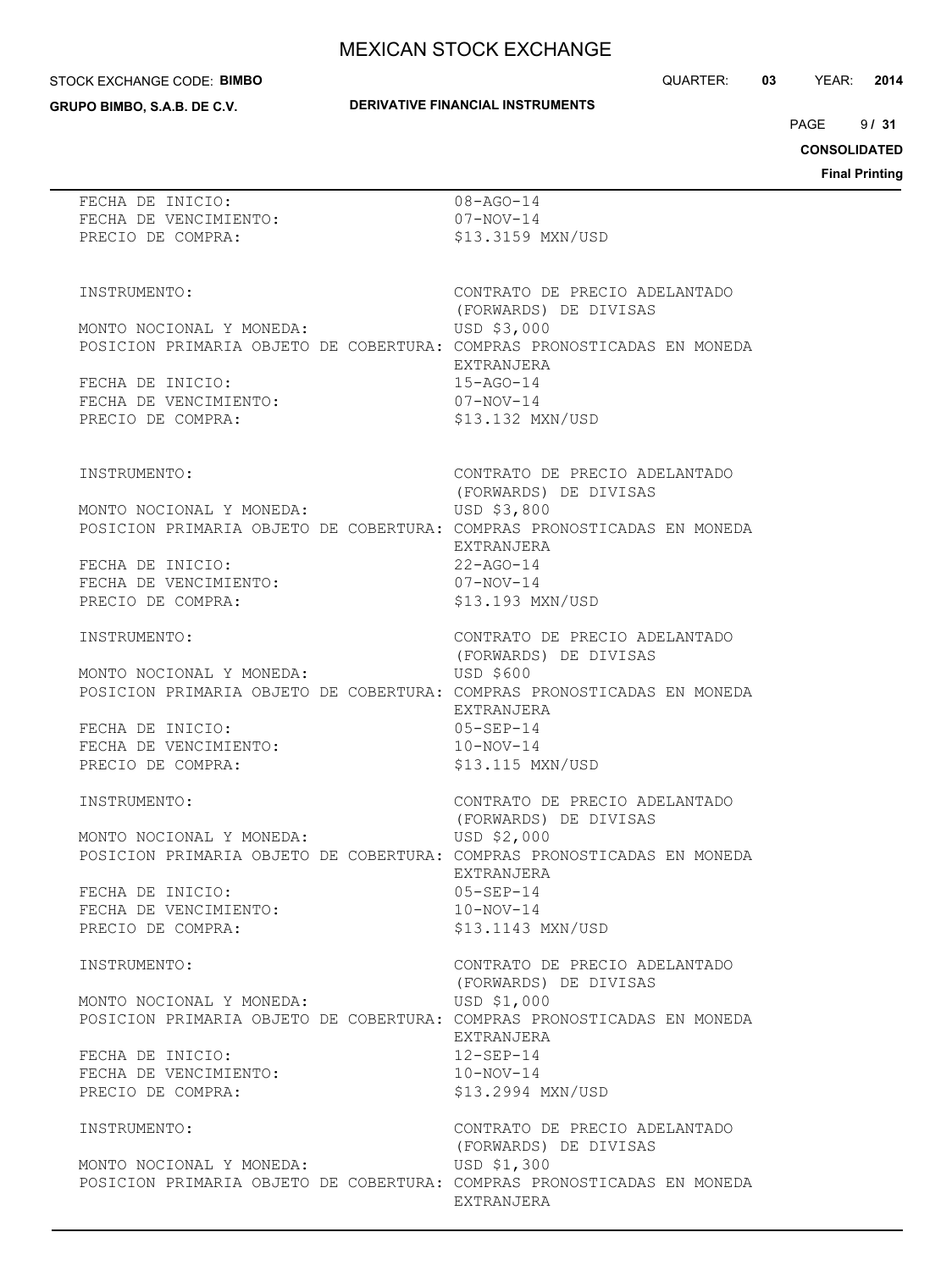### STOCK EXCHANGE CODE: **BIMBO**

**GRUPO BIMBO, S.A.B. DE C.V.**

## **DERIVATIVE FINANCIAL INSTRUMENTS**

QUARTER: **03** YEAR: **2014**

10 PAGE **/ 31**

**CONSOLIDATED**

| FECHA DE INICIO:                                                       | $19 - SEP - 14$               |
|------------------------------------------------------------------------|-------------------------------|
| FECHA DE VENCIMIENTO:                                                  | $10-NOV-14$                   |
| PRECIO DE COMPRA:                                                      | \$13.2857 MXN/USD             |
|                                                                        |                               |
|                                                                        |                               |
| INSTRUMENTO:                                                           | CONTRATO DE PRECIO ADELANTADO |
|                                                                        | (FORWARDS) DE DIVISAS         |
| MONTO NOCIONAL Y MONEDA:                                               | USD \$5,000                   |
| POSICION PRIMARIA OBJETO DE COBERTURA: COMPRAS PRONOSTICADAS EN MONEDA |                               |
|                                                                        |                               |
|                                                                        | EXTRANJERA                    |
| FECHA DE INICIO:                                                       | $03 - JUN - 14$               |
| FECHA DE VENCIMIENTO:                                                  | $03-DIC-14$                   |
| PRECIO DE COMPRA:                                                      | \$13.1268 MXN/USD             |
|                                                                        |                               |
|                                                                        |                               |
| INSTRUMENTO:                                                           | CONTRATO DE PRECIO ADELANTADO |
|                                                                        | (FORWARDS) DE DIVISAS         |
| MONTO NOCIONAL Y MONEDA:                                               | USD \$5,500                   |
| POSICION PRIMARIA OBJETO DE COBERTURA: COMPRAS PRONOSTICADAS EN MONEDA |                               |
|                                                                        |                               |
|                                                                        | EXTRANJERA                    |
| FECHA DE INICIO:                                                       | 05-JUN-14                     |
| FECHA DE VENCIMIENTO:                                                  | $03 - DIC - 14$               |
| PRECIO DE COMPRA:                                                      | \$13.0694 MXN/USD             |
|                                                                        |                               |
|                                                                        |                               |
| INSTRUMENTO:                                                           | CONTRATO DE PRECIO ADELANTADO |
|                                                                        | (FORWARDS) DE DIVISAS         |
| MONTO NOCIONAL Y MONEDA:                                               | USD \$8,000                   |
| POSICION PRIMARIA OBJETO DE COBERTURA: COMPRAS PRONOSTICADAS EN MONEDA |                               |
|                                                                        |                               |
|                                                                        | EXTRANJERA                    |
| FECHA DE INICIO:                                                       | $28 - JUL-14$                 |
| FECHA DE VENCIMIENTO:                                                  | $15 - DIC - 14$               |
| PRECIO DE COMPRA:                                                      | \$13.1246 MXN/USD             |
|                                                                        |                               |
|                                                                        |                               |
| INSTRUMENTO:                                                           | CONTRATO DE PRECIO ADELANTADO |
|                                                                        | (FORWARDS) DE DIVISAS         |
| MONTO NOCIONAL Y MONEDA:                                               | USD \$5,000                   |
| POSICION PRIMARIA OBJETO DE COBERTURA: COMPRAS PRONOSTICADAS EN MONEDA |                               |
|                                                                        | EXTRANJERA                    |
|                                                                        |                               |
| FECHA DE INICIO:                                                       | $25 - JUL - 14$               |
| FECHA DE VENCIMIENTO:                                                  | $08 - ENE - 15$               |
| PRECIO DE COMPRA:                                                      | \$13.0966 MXN/USD             |
|                                                                        |                               |
| INSTRUMENTO:                                                           | CONTRATO DE PRECIO ADELANTADO |
|                                                                        |                               |
|                                                                        | (FORWARDS) DE DIVISAS         |
| MONTO NOCIONAL Y MONEDA:                                               | USD \$5,500                   |
| POSICION PRIMARIA OBJETO DE COBERTURA: COMPRAS PRONOSTICADAS EN MONEDA |                               |
|                                                                        | EXTRANJERA                    |
| FECHA DE INICIO:                                                       | $25 - JUL - 14$               |
|                                                                        |                               |
| FECHA DE VENCIMIENTO:                                                  | $08 - ENE - 15$               |
| PRECIO DE COMPRA:                                                      | \$13.0921 MXN/USD             |
|                                                                        |                               |
| INSTRUMENTO:                                                           | CONTRATO DE PRECIO ADELANTADO |
|                                                                        | (FORWARDS) DE DIVISAS         |
|                                                                        |                               |
| MONTO NOCIONAL Y MONEDA:                                               | USD \$2,000                   |
| POSICION PRIMARIA OBJETO DE COBERTURA: COMPRAS PRONOSTICADAS EN MONEDA |                               |
|                                                                        | EXTRANJERA                    |
| FECHA DE INICIO:                                                       | $08 - AGO - 14$               |
| FECHA DE VENCIMIENTO:                                                  | $12 - ENE - 15$               |
|                                                                        |                               |
|                                                                        |                               |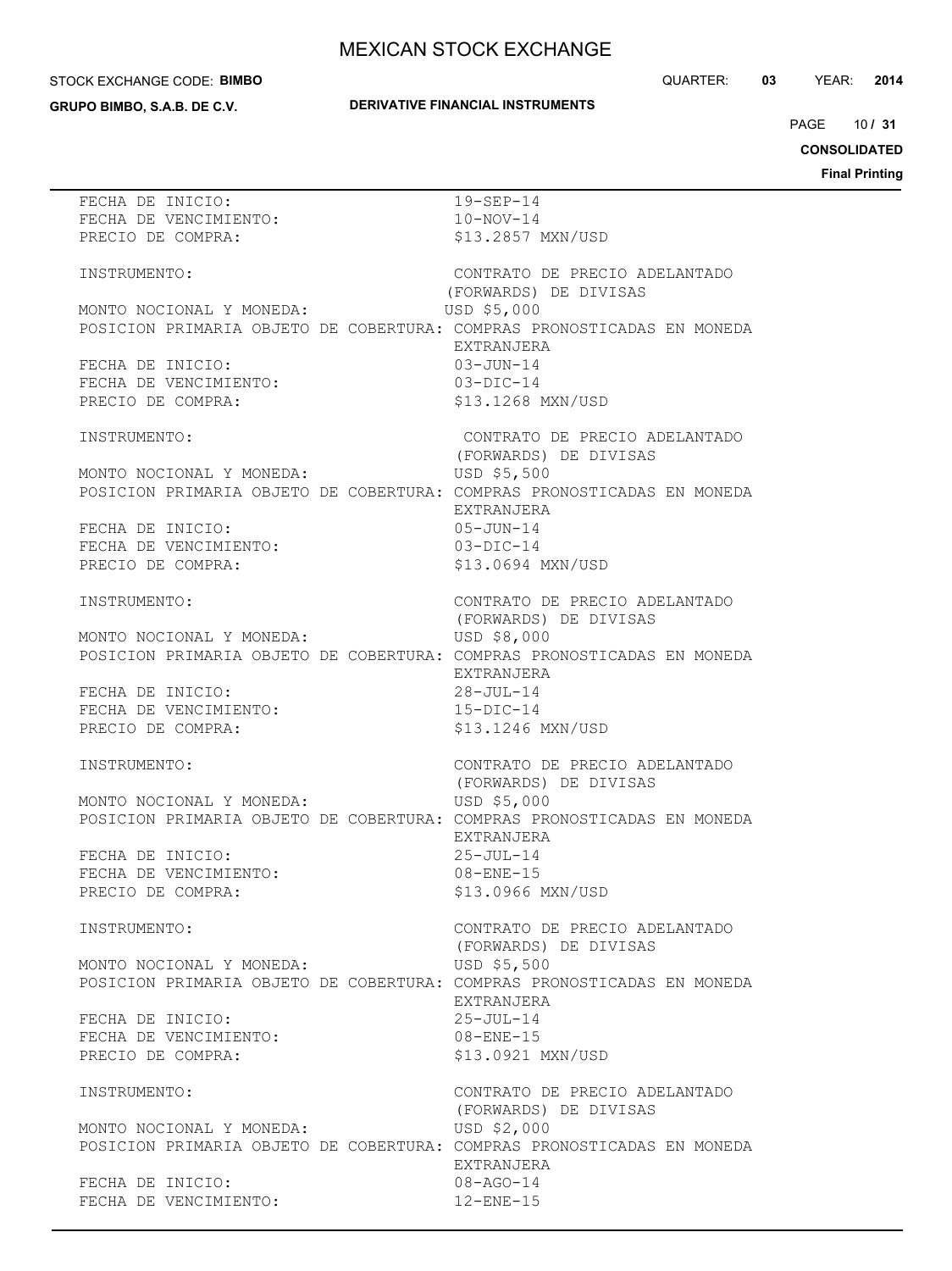#### STOCK EXCHANGE CODE: **BIMBO**

**GRUPO BIMBO, S.A.B. DE C.V.**

QUARTER: **03** YEAR: **2014**

11 PAGE **/ 31**

**CONSOLIDATED**

**Final Printing**

# PRECIO DE COMPRA:  $$13.3705$  MXN/USD INSTRUMENTO: CONTRATO DE PRECIO ADELANTADO (FORWARDS) DE DIVISAS MONTO NOCIONAL Y MONEDA: USD \$1,200 POSICION PRIMARIA OBJETO DE COBERTURA: COMPRAS PRONOSTICADAS EN MONEDA EXTRANJERA FECHA DE INICIO: 15-AGO-14 FECHA DE VENCIMIENTO: 12-ENE-15 PRECIO DE COMPRA:  $$13.1934$  MXN/USD INSTRUMENTO: CONTRATO DE PRECIO ADELANTADO (FORWARDS) DE DIVISAS MONTO NOCIONAL Y MONEDA: USD \$1,700 POSICION PRIMARIA OBJETO DE COBERTURA: COMPRAS PRONOSTICADAS EN MONEDA EXTRANJERA FECHA DE INICIO: 22-AGO-14 FECHA DE VENCIMIENTO: 12-ENE-15 PRECIO DE COMPRA:  $$13.2546$  MXN/USD INSTRUMENTO: CONTRATO DE PRECIO ADELANTADO (FORWARDS) DE DIVISAS MONTO NOCIONAL Y MONEDA: USD \$4,000 POSICION PRIMARIA OBJETO DE COBERTURA: COMPRAS PRONOSTICADAS EN MONEDA EXTRANJERA FECHA DE INICIO: 08-AGO-14 FECHA DE VENCIMIENTO: 09-FEB-15 PRECIO DE COMPRA:  $$13.4025$  MXN/USD INSTRUMENTO: CONTRATO DE PRECIO ADELANTADO (FORWARDS) DE DIVISAS MONTO NOCIONAL Y MONEDA: USD \$2,500 POSICION PRIMARIA OBJETO DE COBERTURA: COMPRAS PRONOSTICADAS EN MONEDA EXTRANJERA FECHA DE INICIO: 15-AGO-14 FECHA DE VENCIMIENTO: 09-FEB-15 PRECIO DE COMPRA:  $$13.219$  MXN/USD INSTRUMENTO: CONTRATO DE PRECIO ADELANTADO (FORWARDS) DE DIVISAS MONTO NOCIONAL Y MONEDA: USD \$3,600 POSICION PRIMARIA OBJETO DE COBERTURA: COMPRAS PRONOSTICADAS EN MONEDA EXTRANJERA FECHA DE INICIO: 22-AGO-14 FECHA DE VENCIMIENTO: 09-FEB-15 PRECIO DE COMPRA:  $$13.2785$  MXN/USD INSTRUMENTO: CONTRATO DE PRECIO ADELANTADO (FORWARDS) DE DIVISAS MONTO NOCIONAL Y MONEDA: USD \$1,600 POSICION PRIMARIA OBJETO DE COBERTURA: COMPRAS PRONOSTICADAS EN MONEDA EXTRANJERA FECHA DE INICIO: 05-SEP-14 FECHA DE VENCIMIENTO: 09-FEB-15 PRECIO DE COMPRA:  $$13.1904$  MXN/USD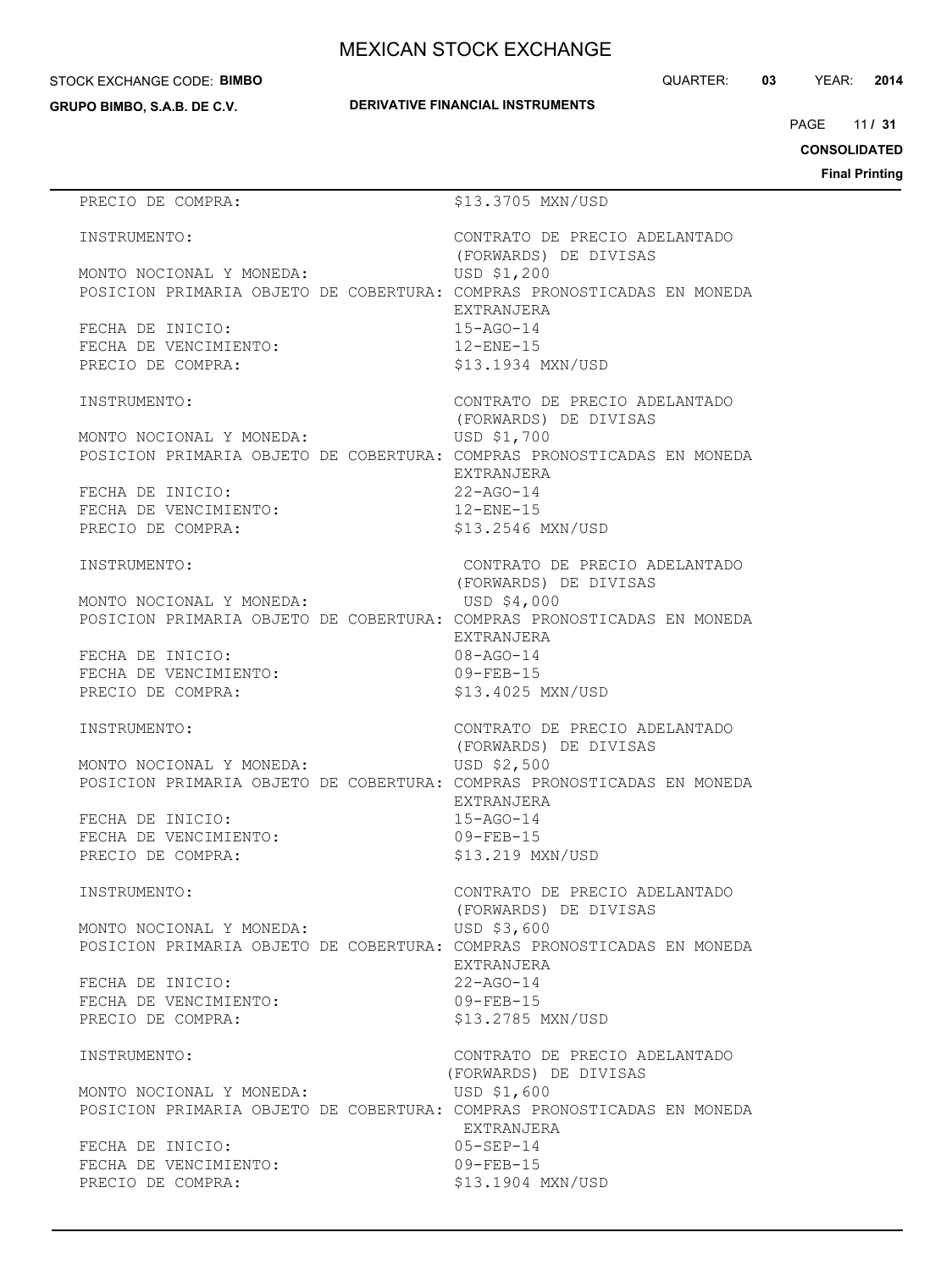#### STOCK EXCHANGE CODE: **BIMBO**

**GRUPO BIMBO, S.A.B. DE C.V.**

### **DERIVATIVE FINANCIAL INSTRUMENTS**

QUARTER: **03** YEAR: **2014**

12 PAGE **/ 31**

**CONSOLIDATED**

| INSTRUMENTO:                                                                                       | CONTRATO DE PRECIO ADELANTADO<br>(FORWARDS) DE DIVISAS |
|----------------------------------------------------------------------------------------------------|--------------------------------------------------------|
| MONTO NOCIONAL Y MONEDA:                                                                           | USD \$1,500                                            |
| POSICION PRIMARIA OBJETO DE COBERTURA: COMPRAS PRONOSTICADAS EN MONEDA                             | EXTRANJERA                                             |
| FECHA DE INICIO:                                                                                   | $12 - SEP - 14$                                        |
| FECHA DE VENCIMIENTO:                                                                              | $09 - FEB - 15$                                        |
| PRECIO DE COMPRA:                                                                                  | \$13.3762 MXN/USD                                      |
| INSTRUMENTO:                                                                                       | CONTRATO DE PRECIO ADELANTADO                          |
|                                                                                                    | (FORWARDS) DE DIVISAS                                  |
| MONTO NOCIONAL Y MONEDA:<br>POSICION PRIMARIA OBJETO DE COBERTURA: COMPRAS PRONOSTICADAS EN MONEDA | USD \$1,800                                            |
|                                                                                                    | EXTRANJERA                                             |
| FECHA DE INICIO:                                                                                   | $19 - SEP - 14$                                        |
| FECHA DE VENCIMIENTO:                                                                              | $09 - FEB - 15$                                        |
| PRECIO DE COMPRA:                                                                                  | \$13.3685 MXN/USD                                      |
| INSTRUMENTO:                                                                                       | CONTRATO DE PRECIO ADELANTADO                          |
|                                                                                                    | (FORWARDS) DE DIVISAS                                  |
| MONTO NOCIONAL Y MONEDA:<br>POSICION PRIMARIA OBJETO DE COBERTURA: COMPRAS PRONOSTICADAS EN MONEDA | USD \$3,000                                            |
|                                                                                                    | EXTRANJERA                                             |
| FECHA DE INICIO:                                                                                   | $05 - SEP - 14$                                        |
| FECHA DE VENCIMIENTO:<br>PRECIO DE COMPRA:                                                         | $06 - \text{MAR} - 15$<br>\$13.213 MXN/USD             |
|                                                                                                    |                                                        |
| INSTRUMENTO:                                                                                       | CONTRATO DE PRECIO ADELANTADO                          |
| MONTO NOCIONAL Y MONEDA:                                                                           | (FORWARDS) DE DIVISAS<br>USD \$3,500                   |
| POSICION PRIMARIA OBJETO DE COBERTURA: COMPRAS PRONOSTICADAS EN MONEDA                             |                                                        |
|                                                                                                    | EXTRANJERA                                             |
| FECHA DE INICIO:                                                                                   | $12 - SEP - 14$                                        |
| FECHA DE VENCIMIENTO:<br>PRECIO DE COMPRA:                                                         | $06 - \text{MAR} - 15$<br>\$13.3979 MXN/USD            |
|                                                                                                    |                                                        |
| INSTRUMENTO:                                                                                       | CONTRATO DE PRECIO ADELANTADO                          |
| MONTO NOCIONAL Y MONEDA:                                                                           | (FORWARDS) DE DIVISAS<br>USD \$3,400                   |
| POSICION PRIMARIA OBJETO DE COBERTURA: COMPRAS PRONOSTICADAS EN MONEDA                             |                                                        |
|                                                                                                    | EXTRANJERA                                             |
| FECHA DE INICIO:                                                                                   | $18 - SEP - 14$                                        |
| FECHA DE VENCIMIENTO:<br>PRECIO DE COMPRA:                                                         | $06 - \text{MAR} - 15$<br>\$13.3854 MXN/USD            |
|                                                                                                    |                                                        |
| INSTRUMENTO:                                                                                       | CONTRATO DE PRECIO ADELANTADO                          |
| MONTO NOCIONAL Y MONEDA:                                                                           | (FORWARDS) DE DIVISAS<br>USD \$4,000                   |
| POSICION PRIMARIA OBJETO DE COBERTURA: COMPRAS PRONOSTICADAS EN MONEDA                             |                                                        |
|                                                                                                    | EXTRANJERA                                             |
| FECHA DE INICIO:                                                                                   | $05 - SEP - 14$                                        |
| FECHA DE VENCIMIENTO:<br>PRECIO DE COMPRA:                                                         | $5-DEC-14$<br>\$13.1314 MXN/USD                        |
|                                                                                                    |                                                        |
| INSTRUMENTO:                                                                                       | CONTRATO DE PRECIO ADELANTADO                          |
|                                                                                                    | (FORWARDS) DE DIVISAS                                  |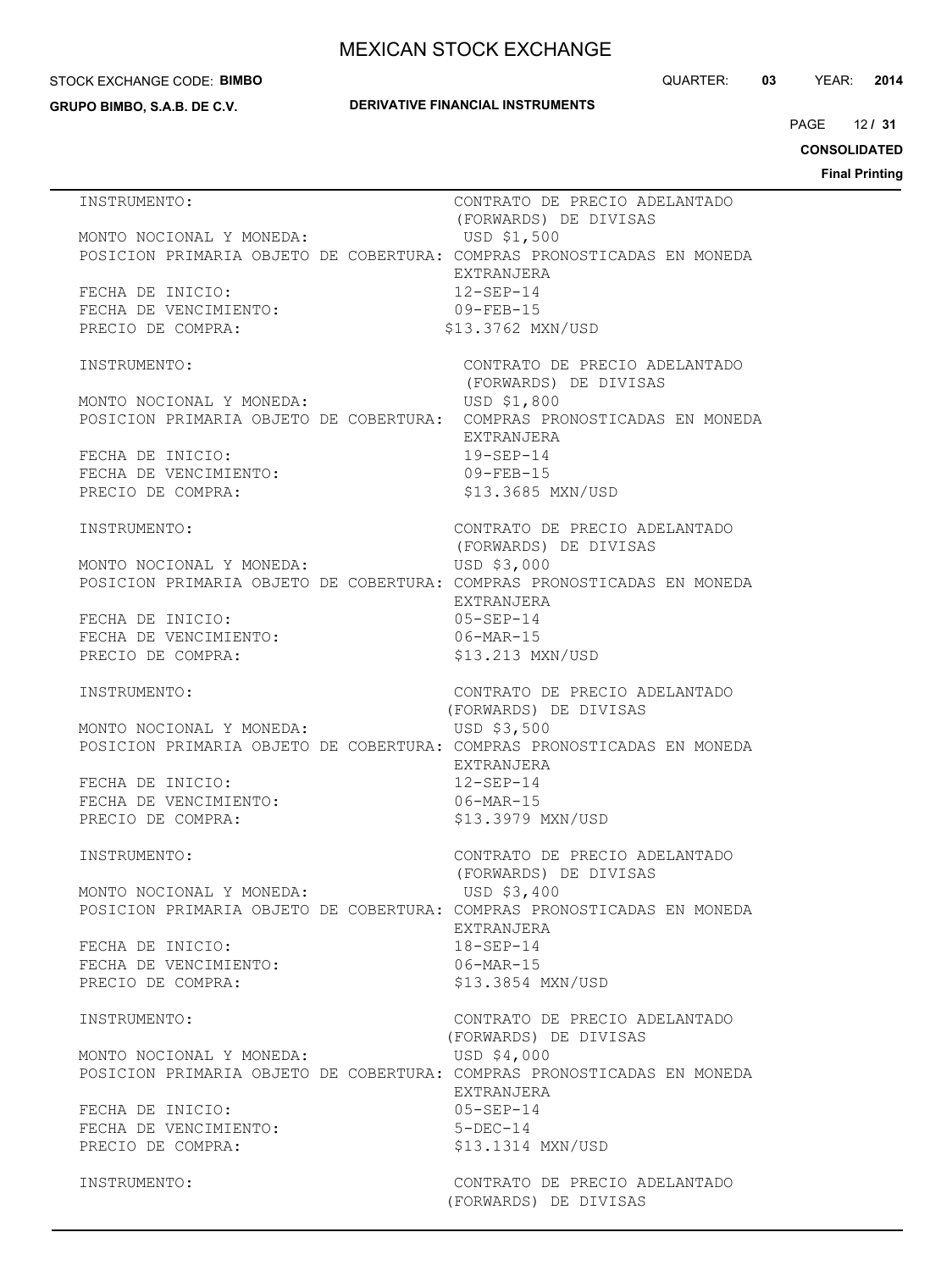#### STOCK EXCHANGE CODE: **BIMBO**

**GRUPO BIMBO, S.A.B. DE C.V.**

## **DERIVATIVE FINANCIAL INSTRUMENTS**

QUARTER: **03** YEAR: **2014**

 $13/31$ PAGE **/ 31**

**CONSOLIDATED**

**Printing** 

|                                                                                                                                                                                      |                                                                                                                                          | <b>Final F</b> |
|--------------------------------------------------------------------------------------------------------------------------------------------------------------------------------------|------------------------------------------------------------------------------------------------------------------------------------------|----------------|
| MONTO NOCIONAL Y MONEDA:<br>POSICION PRIMARIA OBJETO DE COBERTURA: COMPRAS PRONOSTICADAS EN MONEDA<br>FECHA DE INICIO:<br>FECHA DE VENCIMIENTO:<br>PRECIO DE COMPRA:                 | USD \$4,500<br>EXTRANJERA<br>$12 - SEP - 14$<br>5-DEC-14<br>\$13.318 MXN/USD                                                             |                |
| INSTRUMENTO:<br>MONTO NOCIONAL Y MONEDA:<br>POSICION PRIMARIA OBJETO DE COBERTURA: COMPRAS PRONOSTICADAS EN MONEDA<br>FECHA DE INICIO:<br>FECHA DE VENCIMIENTO:<br>PRECIO DE COMPRA: | CONTRATO DE PRECIO ADELANTADO<br>(FORWARDS) DE DIVISAS<br>USD \$4,700<br>EXTRANJERA<br>18-SEP-14<br>5-DEC-14<br>\$13.298 MXN/USD         |                |
| INSTRUMENTO:<br>MONTO NOCIONAL Y MONEDA:<br>POSICION PRIMARIA OBJETO DE COBERTURA: COMPRAS PRONOSTICADAS EN MONEDA<br>FECHA DE INICIO:<br>FECHA DE VENCIMIENTO:<br>PRECIO DE COMPRA: | CONTRATO DE PRECIO ADELANTADO<br>(FORWARDS) DE DIVISAS<br>USD \$500<br>EXTRANJERA<br>29-MAY-14<br>$10-OCT-14$<br>\$12.9808 MXN/USD       |                |
| INSTRUMENTO:<br>MONTO NOCIONAL Y MONEDA:<br>POSICION PRIMARIA OBJETO DE COBERTURA: COMPRAS PRONOSTICADAS EN MONEDA<br>FECHA DE INICIO:<br>FECHA DE VENCIMIENTO:<br>PRECIO DE COMPRA: | CONTRATO DE PRECIO ADELANTADO<br>(FORWARDS) DE DIVISAS<br>USD \$1,400<br>EXTRANJERA<br>30-MAY-14<br>$10-OCT-14$<br>\$12.9995 MXN/USD     |                |
| INSTRUMENTO:<br>MONTO NOCIONAL Y MONEDA:<br>POSICION PRIMARIA OBJETO DE COBERTURA: COMPRAS PRONOSTICADAS EN MONEDA<br>FECHA DE INICIO:<br>FECHA DE VENCIMIENTO:<br>PRECIO DE COMPRA: | CONTRATO DE PRECIO ADELANTADO<br>(FORWARDS) DE DIVISAS<br>USD \$500<br>EXTRANJERA<br>$08 - AGO - 14$<br>$14-0CT-14$<br>\$13.2895 MXN/USD |                |
| INSTRUMENTO:<br>MONTO NOCIONAL Y MONEDA:<br>POSICION PRIMARIA OBJETO DE COBERTURA: COMPRAS PRONOSTICADAS EN MONEDA<br>FECHA DE INICIO:<br>FECHA DE VENCIMIENTO:<br>PRECIO DE COMPRA: | CONTRATO DE PRECIO ADELANTADO<br>(FORWARDS) DE DIVISAS<br>USD \$600<br>EXTRANJERA<br>$15 - AGO - 14$<br>$14-OCT-14$<br>\$13.125 MXN/USD  |                |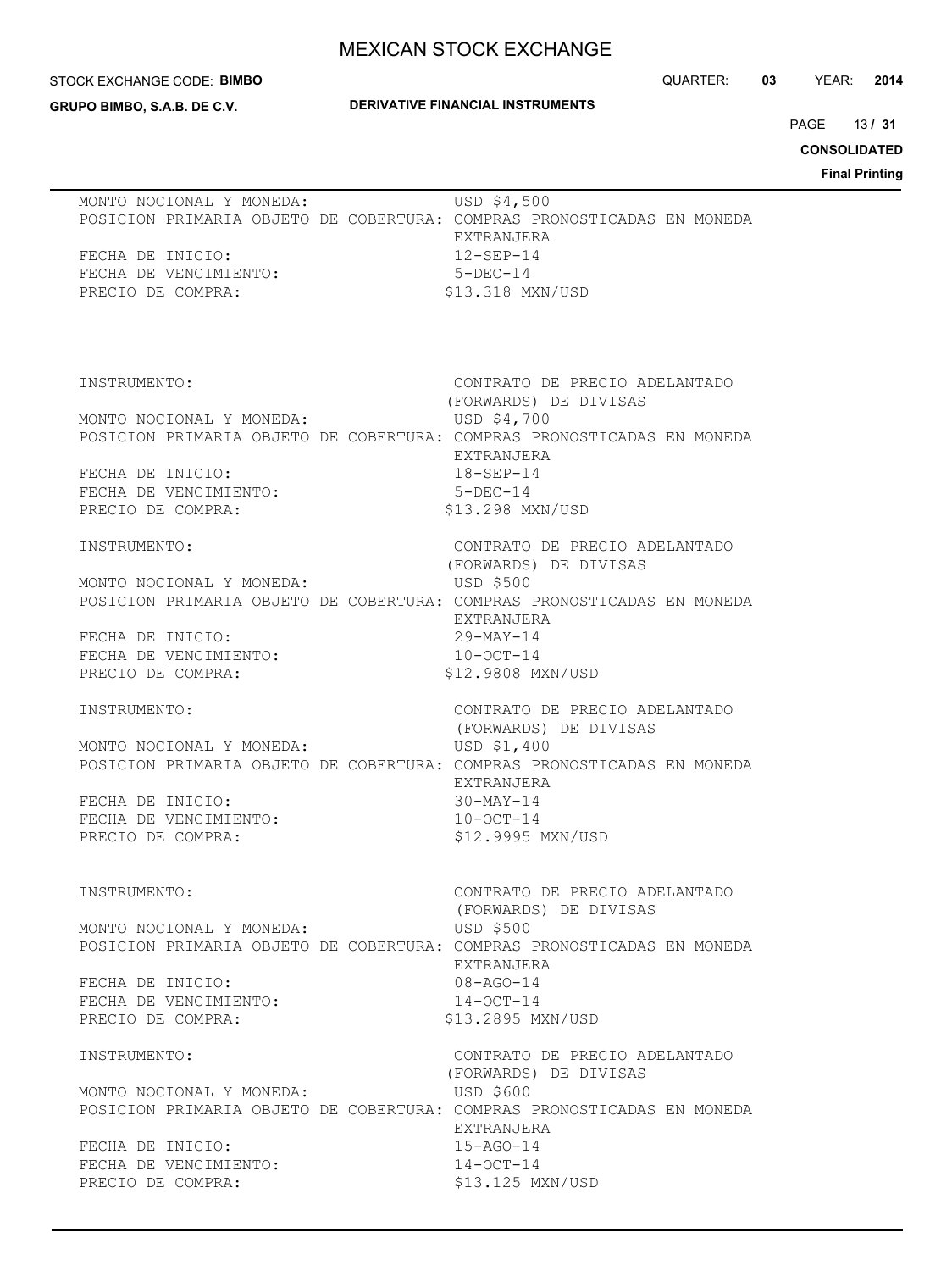#### STOCK EXCHANGE CODE: **BIMBO**

**GRUPO BIMBO, S.A.B. DE C.V.**

## **DERIVATIVE FINANCIAL INSTRUMENTS**

14 PAGE **/ 31**

**CONSOLIDATED**

| INSTRUMENTO:<br>MONTO NOCIONAL Y MONEDA:<br>POSICION PRIMARIA OBJETO DE COBERTURA: COMPRAS PRONOSTICADAS EN MONEDA<br>FECHA DE INICIO:<br>FECHA DE VENCIMIENTO:<br>PRECIO DE COMPRA: | CONTRATO DE PRECIO ADELANTADO<br>(FORWARDS) DE DIVISAS<br><b>USD \$600</b><br>EXTRANJERA<br>$22 - AGO - 14$<br>$14 - OCT - 14$<br>\$13.178 MXN/USD                                 |
|--------------------------------------------------------------------------------------------------------------------------------------------------------------------------------------|------------------------------------------------------------------------------------------------------------------------------------------------------------------------------------|
| INSTRUMENTO:<br>MONTO NOCIONAL Y MONEDA:<br>POSICION PRIMARIA OBJETO DE COBERTURA: COMPRAS PRONOSTICADAS EN MONEDA<br>FECHA DE INICIO:<br>FECHA DE VENCIMIENTO:<br>PRECIO DE COMPRA: | CONTRATO DE PRECIO ADELANTADO<br>(FORWARDS) DE DIVISAS<br>USD \$1,300<br>EXTRANJERA<br>$29-MAY-14$<br>07-NOV-14<br>\$12.8862 MXN/USD                                               |
| INSTRUMENTO:<br>MONTO NOCIONAL Y MONEDA:<br>POSICION PRIMARIA OBJETO DE COBERTURA: COMPRAS PRONOSTICADAS EN MONEDA<br>FECHA DE INICIO:<br>FECHA DE VENCIMIENTO:<br>PRECIO DE COMPRA: | CONTRATO DE PRECIO ADELANTADO<br>(FORWARDS) DE DIVISAS<br>USD \$1,300<br>EXTRANJERA<br>$05 - JUN - 14$<br>$07 - NOV - 14$<br>\$13.0433 MXN/USD                                     |
| INSTRUMENTO:<br>MONTO NOCIONAL Y MONEDA:<br>POSICION PRIMARIA OBJETO DE COBERTURA: COMPRAS PRONOSTICADAS EN MONEDA<br>FECHA DE INICIO:<br>FECHA DE VENCIMIENTO:<br>PRECIO DE COMPRA: | CONTRATO DE PRECIO ADELANTADO<br>(FORWARDS) DE DIVISAS<br>USD \$1,300<br>EXTRANJERA<br>$13 - JUN-14$<br>07-NOV-14<br>\$13.1385 MXN/USD                                             |
| INSTRUMENTO:<br>MONTO NOCIONAL Y MONEDA:<br>POSICION PRIMARIA OBJETO DE COBERTURA: COMPRAS PRONOSTICADAS EN MONEDA<br>FECHA DE INICIO:<br>FECHA DE VENCIMIENTO:<br>PRECIO DE COMPRA: | CONTRATO DE PRECIO ADELANTADO<br>(FORWARDS) DE DIVISAS<br>USD \$600<br>EXTRANJERA<br>$05 - SEP - 14$<br>$10-NOV-14$<br>\$13.111 MXN/USD                                            |
| INSTRUMENTO:<br>MONTO NOCIONAL Y MONEDA:<br>POSICION PRIMARIA OBJETO DE COBERTURA:<br>FECHA DE INICIO:<br>FECHA DE VENCIMIENTO:<br>PRECIO DE COMPRA:                                 | CONTRATO DE PRECIO ADELANTADO<br>(FORWARDS) DE DIVISAS<br><b>USD \$500</b><br>COMPRAS PRONOSTICADAS EN MONEDA<br>EXTRANJERA<br>$12 - SEP - 14$<br>$10-NOV-14$<br>\$13,2953 MXN/USD |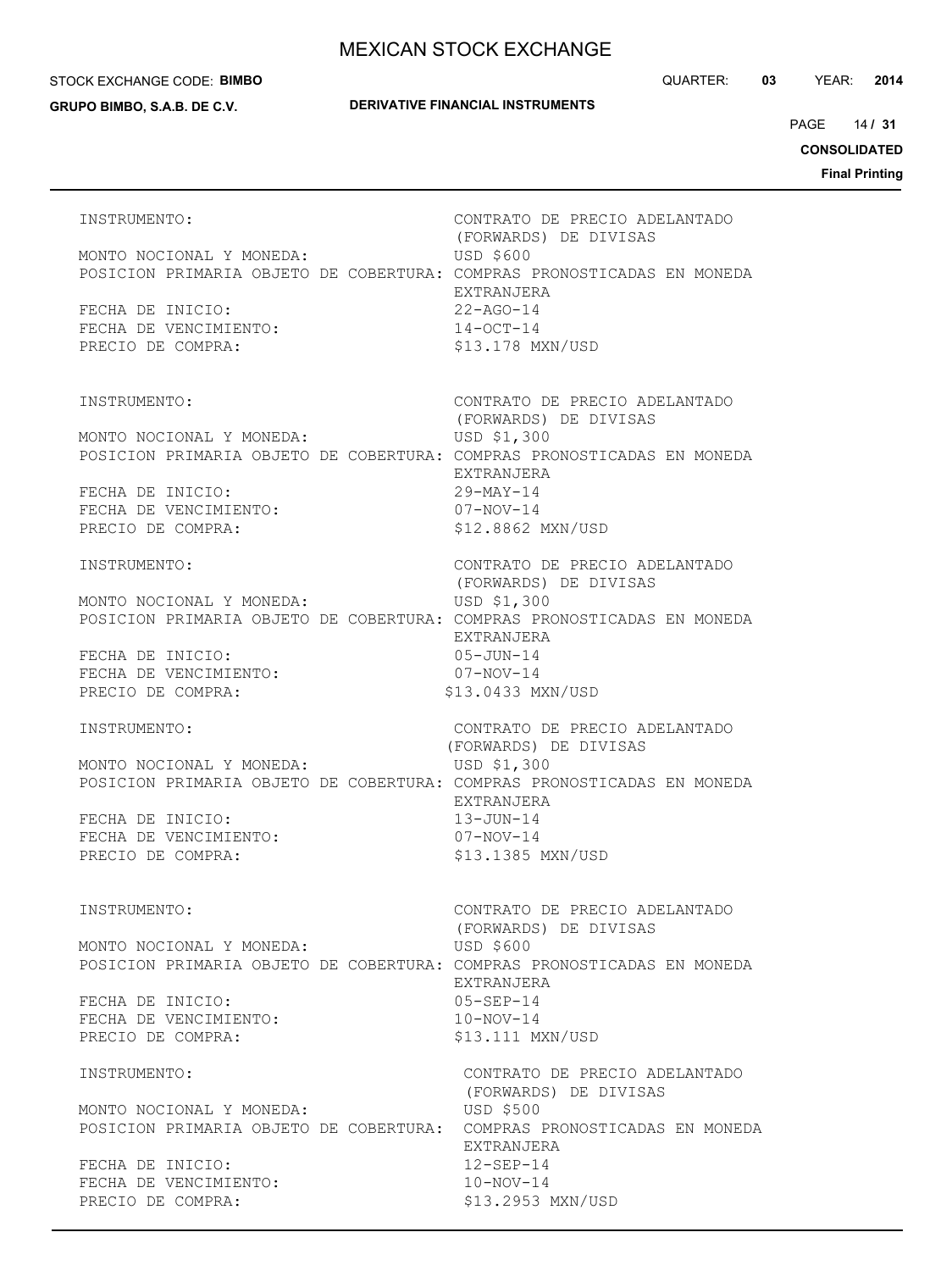#### STOCK EXCHANGE CODE: **BIMBO**

**GRUPO BIMBO, S.A.B. DE C.V.**

## **DERIVATIVE FINANCIAL INSTRUMENTS**

QUARTER: **03** YEAR: **2014**

15 PAGE **/ 31**

**CONSOLIDATED**

**Final Printing**

INSTRUMENTO: CONTRATO DE PRECIO ADELANTADO (FORWARDS) DE DIVISAS MONTO NOCIONAL Y MONEDA: USD \$600 POSICION PRIMARIA OBJETO DE COBERTURA: COMPRAS PRONOSTICADAS EN MONEDA EXTRANJERA FECHA DE INICIO: 19-SEP-14 FECHA DE VENCIMIENTO: 10-NOV-14 PRECIO DE COMPRA:  $$13.2835$  MXN/USD INSTRUMENTO: CONTRATO DE PRECIO ADELANTADO (FORWARDS) DE DIVISAS MONTO NOCIONAL Y MONEDA: USD \$1,600 POSICION PRIMARIA OBJETO DE COBERTURA: COMPRAS PRONOSTICADAS EN MONEDA EXTRANJERA FECHA DE INICIO: 28-JUL-14 FECHA DE VENCIMIENTO: 15-DIC-14 PRECIO DE COMPRA:  $$13.125$  MXN/USD INSTRUMENTO: CONTRATO DE PRECIO ADELANTADO (FORWARDS) DE DIVISAS MONTO NOCIONAL Y MONEDA: USD \$600 POSICION PRIMARIA OBJETO DE COBERTURA: COMPRAS PRONOSTICADAS EN MONEDA EXTRANJERA FECHA DE INICIO: 08-AGO-14 FECHA DE VENCIMIENTO: 12-ENE-15 PRECIO DE COMPRA: \$13.37 MXN/USD INSTRUMENTO: CONTRATO DE PRECIO ADELANTADO (FORWARDS) DE DIVISAS MONTO NOCIONAL Y MONEDA: USD \$400 POSICION PRIMARIA OBJETO DE COBERTURA: COMPRAS PRONOSTICADAS EN MONEDA EXTRANJERA FECHA DE INICIO: 15-AGO-14 FECHA DE VENCIMIENTO: 12-ENE-15 PRECIO DE COMPRA:  $$13.211$  MXN/USD INSTRUMENTO: CONTRATO DE PRECIO ADELANTADO (FORWARDS) DE DIVISAS MONTO NOCIONAL Y MONEDA: USD \$500 POSICION PRIMARIA OBJETO DE COBERTURA: COMPRAS PRONOSTICADAS EN MONEDA EXTRANJERA FECHA DE INICIO: 22-AGO-14 FECHA DE VENCIMIENTO: 12-ENE-15 PRECIO DE COMPRA:  $$13.251$  MXN/USD INSTRUMENTO: CONTRATO DE PRECIO ADELANTADO (FORWARDS) DE DIVISAS MONTO NOCIONAL Y MONEDA: USD \$500 POSICION PRIMARIA OBJETO DE COBERTURA: COMPRAS PRONOSTICADAS EN MONEDA EXTRANJERA FECHA DE INICIO: 05-SEP-14 FECHA DE VENCIMIENTO: 09-FEB-15 PRECIO DE COMPRA \$13.1895 MXN/USD INSTRUMENTO: CONTRATO DE PRECIO ADELANTADO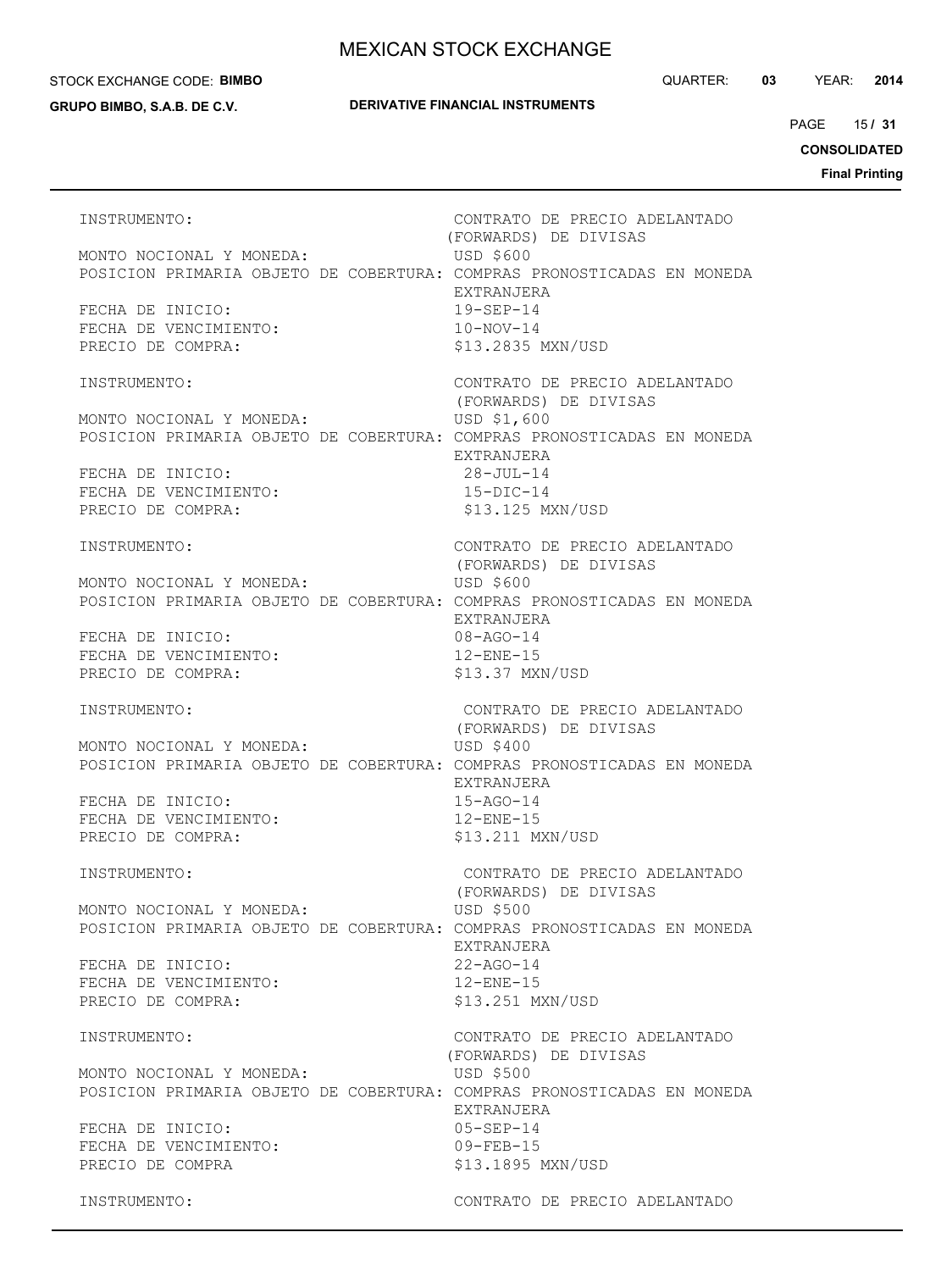STOCK EXCHANGE CODE: **BIMBO**

**GRUPO BIMBO, S.A.B. DE C.V.**

### **DERIVATIVE FINANCIAL INSTRUMENTS**

QUARTER: **03** YEAR: **2014**

16 PAGE **/ 31**

**CONSOLIDATED Final Printing**

 (FORWARDS) DE DIVISAS MONTO NOCIONAL Y MONEDA: USD \$500 POSICION PRIMARIA OBJETO DE COBERTURA: COMPRAS PRONOSTICADAS EN MONEDA EXTRANJERA FECHA DE INICIO: 12-SEP-14 FECHA DE VENCIMIENTO: 09-FEB-15 PRECIO DE COMPRA:  $$13.3631$  MXN/USD INSTRUMENTO: CONTRATO DE PRECIO ADELANTADO (FORWARDS) DE DIVISAS MONTO NOCIONAL Y MONEDA: USD \$500 POSICION PRIMARIA OBJETO DE COBERTURA: COMPRAS PRONOSTICADAS EN MONEDA EXTRANJERA FECHA DE INICIO 19-SEP-14 FECHA DE VENCIMIENTO: 09-FEB-15 PRECIO DE COMPRA:  $$13.362$  MXN/USD INSTRUMENTO: CONTRATO DE PRECIO ADELANTADO FORWARDS) DE DIVISAS MONTO NOCIONAL Y MONEDA: USD \$370 POSICION PRIMARIA OBJETO DE COBERTURA: COMPRAS PRONOSTICADAS EN MONEDA EXTRANJERA FECHA DE INICIO: 29-MAY-14 FECHA DE VENCIMIENTO:  $16-9CT-14$ PRECIO DE COMPRA:  $$24.17$  UYU/USD INSTRUMENTO: CONTRATO DE PRECIO ADELANTADO (FORWARDS) DE DIVISAS MONTO NOCIONAL Y MONEDA: USD \$130 POSICION PRIMARIA OBJETO DE COBERTURA: COMPRAS PRONOSTICADAS EN MONEDA EXTRANJERA FECHA DE INICIO: 08-AGO-14 FECHA DE VENCIMIENTO:  $16-9CT-14$ PRECIO DE COMPRA:  $$23.92$  UYU/USD INSTRUMENTO: CONTRATO DE PRECIO ADELANTADO (FORWARDS) DE DIVISAS MONTO NOCIONAL Y MONEDA: USD \$130 POSICION PRIMARIA OBJETO DE COBERTURA: COMPRAS PRONOSTICADAS EN MONEDA EXTRANJERA FECHA DE INICIO: 15-AGO-14 FECHA DE VENCIMIENTO:  $16-9CT-14$ <br>PRECIO DE COMPRA:  $$24.12$  UYU/USD PRECIO DE COMPRA: INSTRUMENTO: CONTRATO DE PRECIO ADELANTADO (FORWARDS) DE DIVISAS MONTO NOCIONAL Y MONEDA: USD \$120 POSICION PRIMARIA OBJETO DE COBERTURA: COMPRAS PRONOSTICADAS EN MONEDA EXTRANJERA FECHA DE INICIO: 22-AGO-14 FECHA DE VENCIMIENTO:  $16-9CT-14$ PRECIO DE COMPRA: \$24.51 UYU/USD INSTRUMENTO: CONTRATO DE PRECIO ADELANTADO (FORWARDS) DE DIVISAS MONTO NOCIONAL Y MONEDA: USD \$300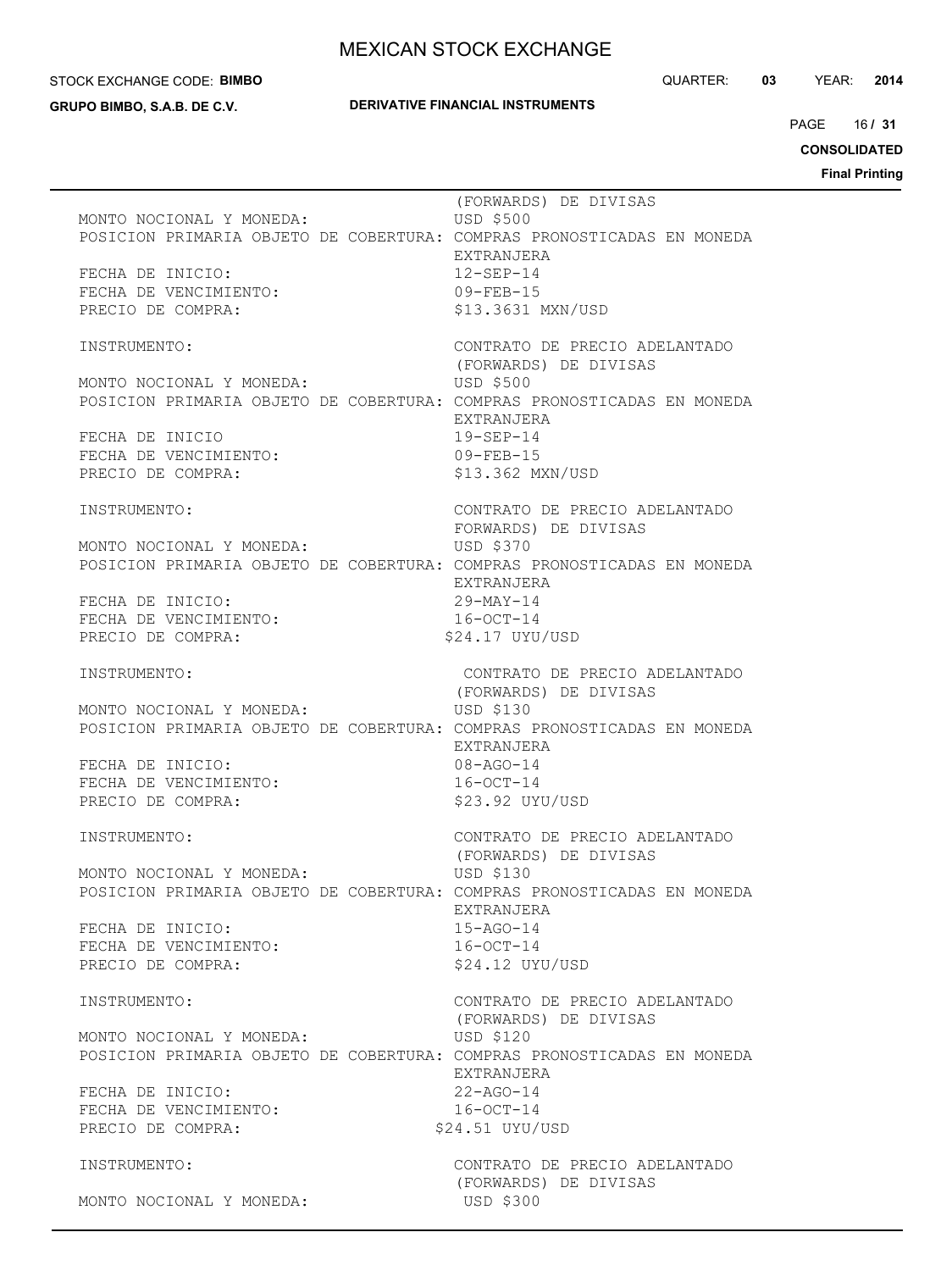#### STOCK EXCHANGE CODE: **BIMBO**

**GRUPO BIMBO, S.A.B. DE C.V.**

## **DERIVATIVE FINANCIAL INSTRUMENTS**

QUARTER: **03** YEAR: **2014**

17 PAGE **/ 31**

**CONSOLIDATED**

| FECHA DE INICIO:<br>FECHA DE VENCIMIENTO:<br>FECHA DE VENCIMIENTO:<br>PRECIO DE COMPRA:              |  | POSICION PRIMARIA OBJETO DE COBERTURA: COMPRAS PRONOSTICADAS EN MONEDA<br>EXTRANJERA<br>$12 - SEP - 14$<br>$16-0CT-14$<br>\$24.55 UYU/USD                                     |
|------------------------------------------------------------------------------------------------------|--|-------------------------------------------------------------------------------------------------------------------------------------------------------------------------------|
| INSTRUMENTO:                                                                                         |  | CONTRATO DE PRECIO ADELANTADO<br>(FORWARDS) DE DIVISAS                                                                                                                        |
| MONTO NOCIONAL Y MONEDA:<br>FECHA DE INICIO:<br>FECHA DE VENCIMIENTO:<br>PRECIO DE COMPRA:           |  | <b>USD \$100</b><br>POSICION PRIMARIA OBJETO DE COBERTURA: COMPRAS PRONOSTICADAS EN MONEDA<br>EXTRANJERA<br>$19 - SEP - 14$<br>16-OCT-14<br>\$24.53 UYU/USD                   |
| INSTRUMENTO:                                                                                         |  | CONTRATO DE PRECIO ADELANTADO                                                                                                                                                 |
| MONTO NOCIONAL Y MONEDA: USD \$360<br>FECHA DE INICIO:<br>FECHA DE VENCIMIENTO:<br>PRECIO DE COMPRA: |  | (FORWARDS) DE DIVISAS<br>POSICION PRIMARIA OBJETO DE COBERTURA: COMPRAS PRONOSTICADAS EN MONEDA<br>EXTRANJERA<br>$10 - JUL-14$<br>$20 - NOV - 14$<br>\$23.91 UYU/USD          |
| INSTRUMENTO:                                                                                         |  | CONTRATO DE PRECIO ADELANTADO                                                                                                                                                 |
| MONTO NOCIONAL Y MONEDA:<br>FECHA DE INICIO:<br>FECHA DE VENCIMIENTO:<br>PRECIO DE COMPRA:           |  | (FORWARDS) DE DIVISAS<br>USD \$150<br>POSICION PRIMARIA OBJETO DE COBERTURA: COMPRAS PRONOSTICADAS EN MONEDA<br>EXTRANJERA<br>$05 - SEP - 14$<br>20-NOV-14<br>\$24.63 UYU/USD |
| INSTRUMENTO:                                                                                         |  | CONTRATO DE PRECIO ADELANTADO<br>(FORWARDS) DE DIVISAS                                                                                                                        |
| MONTO NOCIONAL Y MONEDA:                                                                             |  | USD \$400<br>POSICION PRIMARIA OBJETO DE COBERTURA: COMPRAS PRONOSTICADAS EN MONEDA<br>EXTRANJERA                                                                             |
| FECHA DE INICIO:<br>FECHA DE VENCIMIENTO:<br>PRECIO DE COMPRA:                                       |  | $12 - SEP - 14$<br>$20 - NOV - 14$<br>\$24.84 UYU/USD                                                                                                                         |
| INSTRUMENTO:                                                                                         |  | CONTRATO DE PRECIO ADELANTADO                                                                                                                                                 |
| MONTO NOCIONAL Y MONEDA:                                                                             |  | (FORWARDS) DE DIVISAS<br>USD \$200<br>POSICION PRIMARIA OBJETO DE COBERTURA: COMPRAS PRONOSTICADAS EN MONEDA<br>EXTRANJERA                                                    |
| FECHA DE INICIO:<br>FECHA DE VENCIMIENTO:<br>PRECIO DE COMPRA:                                       |  | $12 - SEP - 14$<br>$20-NOV-14$<br>\$24.83 UYU/USD                                                                                                                             |
| INSTRUMENTO:                                                                                         |  | CONTRATO DE PRECIO ADELANTADO<br>(FORWARDS) DE DIVISAS                                                                                                                        |
| MONTO NOCIONAL Y MONEDA:                                                                             |  | USD \$120<br>POSICION PRIMARIA OBJETO DE COBERTURA: COMPRAS PRONOSTICADAS EN MONEDA<br>EXTRANJERA                                                                             |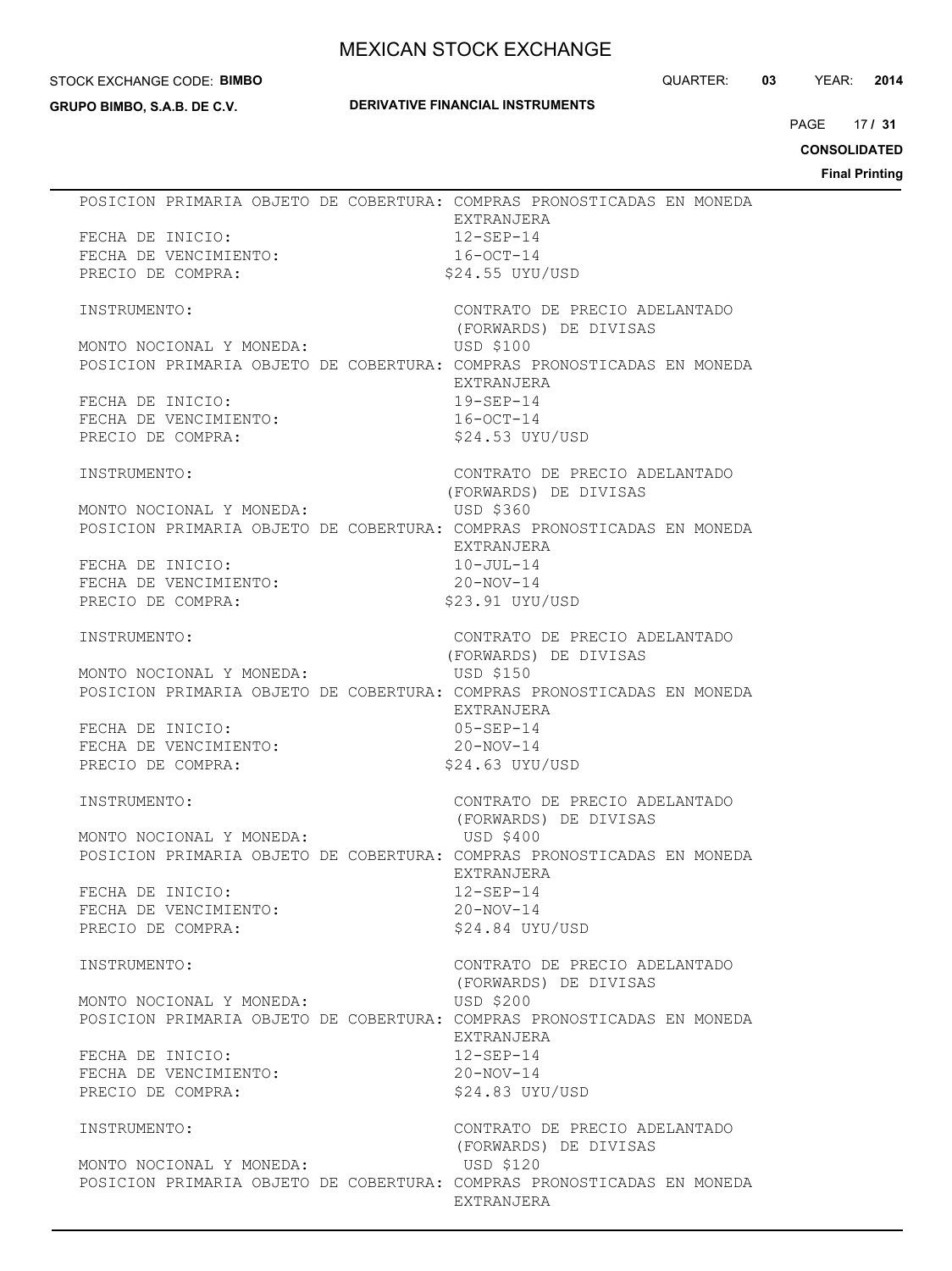### STOCK EXCHANGE CODE: **BIMBO**

**GRUPO BIMBO, S.A.B. DE C.V.**

## **DERIVATIVE FINANCIAL INSTRUMENTS**

QUARTER: **03** YEAR: **2014**

18 PAGE **/ 31**

**CONSOLIDATED**

| FECHA DE INICIO:                                                       | $18 - SEP - 14$               |
|------------------------------------------------------------------------|-------------------------------|
| FECHA DE VENCIMIENTO:                                                  | $20 - \text{NOV} - 14$        |
|                                                                        |                               |
| PRECIO DE COMPRA:                                                      | \$24.8426 UYU/USD             |
|                                                                        |                               |
|                                                                        |                               |
| INSTRUMENTO:                                                           | CONTRATO DE PRECIO ADELANTADO |
|                                                                        | (FORWARDS) DE DIVISAS         |
|                                                                        |                               |
| MONTO NOCIONAL Y MONEDA:                                               | USD \$360                     |
| POSICION PRIMARIA OBJETO DE COBERTURA: COMPRAS PRONOSTICADAS EN MONEDA |                               |
|                                                                        |                               |
|                                                                        | EXTRANJERA                    |
| FECHA DE INICIO:                                                       | $25 - JUL-14$                 |
| FECHA DE VENCIMIENTO:                                                  | $18 - DIC - 14$               |
|                                                                        |                               |
| PRECIO DE COMPRA                                                       | \$24.11 UYU/USD               |
|                                                                        |                               |
|                                                                        |                               |
| INSTRUMENTO:                                                           | CONTRATO DE PRECIO ADELANTADO |
|                                                                        | (FORWARDS) DE DIVISAS         |
|                                                                        |                               |
| MONTO NOCIONAL Y MONEDA:                                               | USD \$150                     |
| POSICION PRIMARIA OBJETO DE COBERTURA: COMPRAS PRONOSTICADAS EN MONEDA |                               |
|                                                                        |                               |
|                                                                        | EXTRANJERA                    |
| FECHA DE INICIO:                                                       | 08-AGO-14                     |
| FECHA DE VENCIMIENTO:                                                  | $15 - ENE - 15$               |
|                                                                        |                               |
| PRECIO DE COMPRA:                                                      | \$24.68 UYU/USD               |
|                                                                        |                               |
|                                                                        |                               |
| INSTRUMENTO:                                                           | CONTRATO DE PRECIO ADELANTADO |
|                                                                        | (FORWARDS) DE DIVISAS         |
|                                                                        |                               |
| MONTO NOCIONAL Y MONEDA:                                               | USD \$170                     |
| POSICION PRIMARIA OBJETO DE COBERTURA: COMPRAS PRONOSTICADAS EN MONEDA |                               |
|                                                                        |                               |
|                                                                        | EXTRANJERA                    |
| FECHA DE INICIO:                                                       | $15 - AGO - 14$               |
|                                                                        |                               |
| FECHA DE VENCIMIENTO:                                                  | $15 - ENE - 15$               |
| PRECIO DE COMPRA:                                                      | \$24.81 UYU/USD               |
|                                                                        |                               |
|                                                                        |                               |
| INSTRUMENTO:                                                           | CONTRATO DE PRECIO ADELANTADO |
|                                                                        | (FORWARDS) DE DIVISAS         |
|                                                                        |                               |
| MONTO NOCIONAL Y MONEDA:                                               | USD \$160                     |
| POSICION PRIMARIA OBJETO DE COBERTURA: COMPRAS PRONOSTICADAS EN MONEDA |                               |
|                                                                        |                               |
|                                                                        | EXTRANJERA                    |
| FECHA DE INICIO:                                                       | $22 - AGO - 14$               |
|                                                                        |                               |
| FECHA DE VENCIMIENTO:                                                  | $15 - ENE - 15$               |
| PRECIO DE COMPRA:                                                      | \$25.37 UYU/USD               |
|                                                                        |                               |
|                                                                        |                               |
| INSTRUMENTO:                                                           | CONTRATO DE PRECIO ADELANTADO |
|                                                                        | (FORWARDS) DE DIVISAS         |
|                                                                        |                               |
| MONTO NOCIONAL Y MONEDA:                                               | USD \$150                     |
| POSICION PRIMARIA OBJETO DE COBERTURA: COMPRAS PRONOSTICADAS EN MONEDA |                               |
|                                                                        |                               |
|                                                                        | EXTRANJERA                    |
| FECHA DE INICIO:                                                       | $05 - SEP - 14$               |
|                                                                        |                               |
| FECHA DE VENCIMIENTO:                                                  | $19 - FEB - 15$               |
| PRECIO DE COMPRA:                                                      | \$25.46 UYU/USD               |
|                                                                        |                               |
|                                                                        |                               |
| INSTRUMENTO:                                                           | CONTRATO DE PRECIO ADELANTADO |
|                                                                        |                               |
|                                                                        | (FORWARDS) DE DIVISAS         |
| MONTO NOCIONAL Y MONEDA:                                               | <b>USD \$300</b>              |
|                                                                        |                               |
| POSICION PRIMARIA OBJETO DE COBERTURA: COMPRAS PRONOSTICADAS EN MONEDA |                               |
|                                                                        | EXTRANJERA                    |
| FECHA DE INICIO:                                                       | $18 - SEP - 14$               |
|                                                                        |                               |
| FECHA DE VENCIMIENTO:                                                  | $19 - FEB - 15$               |
|                                                                        |                               |
|                                                                        |                               |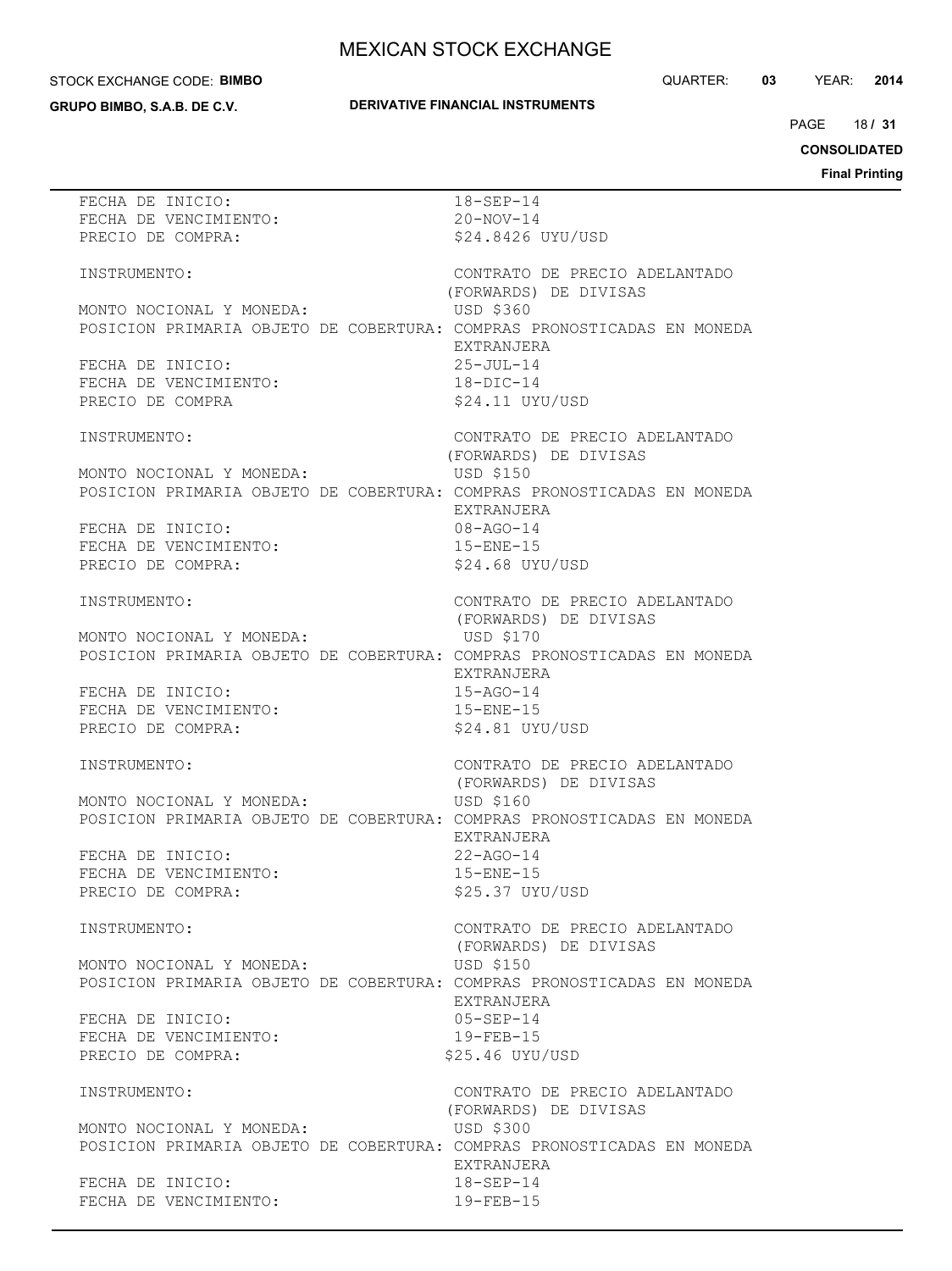#### STOCK EXCHANGE CODE: **BIMBO**

**GRUPO BIMBO, S.A.B. DE C.V.**

QUARTER: **03** YEAR: **2014**

19 PAGE **/ 31**

**CONSOLIDATED**

**Final Printing**

# PRECIO DE COMPRA:  $$25.59$  UYU/USD INSTRUMENTO: CONTRATO DE PRECIO ADELANTADO (FORWARDS) DE DIVISAS MONTO NOCIONAL Y MONEDA: USD \$100 POSICION PRIMARIA OBJETO DE COBERTURA: COMPRAS PRONOSTICADAS EN MONEDA EXTRANJERA FECHA DE INICIO: 19-SEP-14 FECHA DE VENCIMIENTO: 19-FEB-15 PRECIO DE COMPRA  $$25.58$  UYU/USD INSTRUMENTO: CONTRATO DE PRECIO ADELANTADO (FORWARDS) DE DIVISAS MONTO NOCIONAL Y MONEDA: USD \$100 POSICION PRIMARIA OBJETO DE COBERTURA: COMPRAS PRONOSTICADAS EN MONEDA EXTRANJERA FECHA DE INICIO: 19-SEP-14 FECHA DE VENCIMIENTO: 15-JAN-15 PRECIO DE COMPRA:  $$25.29$  UYU/USD INSTRUMENTO: CONTRATO DE PRECIO ADELANTADO (FORWARDS) DE DIVISAS MONTO NOCIONAL Y MONEDA: USD \$160 POSICION PRIMARIA OBJETO DE COBERTURA: COMPRAS PRONOSTICADAS EN MONEDA EXTRANJERA FECHA DE INICIO: 18-SEP-14 FECHA DE VENCIMIENTO:  $18-\text{DEC}-14$ PRECIO DE COMPRA:  $$25.04$  UYU/USD INSTRUMENTO: CONTRATO DE PRECIO ADELANTADO (FORWARDS) DE DIVISAS MONTO NOCIONAL Y MONEDA USD \$100 POSICION PRIMARIA OBJETO DE COBERTURA: COMPRAS PRONOSTICADAS EN MONEDA EXTRANJERA FECHA DE INICIO: 19-SEP-14 FECHA DE VENCIMIENTO: 18-DEC-14 PRECIO DE COMPRA:  $$25.14$  UYU/USD INSTRUMENTO: CONTRATO DE PRECIO ADELANTADO (FORWARDS) DE DIVISAS MONTO NOCIONAL Y MONEDA USD \$300 POSICION PRIMARIA OBJETO DE COBERTURA: COMPRAS PRONOSTICADAS EN MONEDA EXTRANJERA FECHA DE INICIO: 30-SEP-14 FECHA DE VENCIMIENTO: 01-OCT-14 PRECIO DE COMPRA:  $$597.45$  CLP/USD INSTRUMENTO: CONTRATO DE PRECIO ADELANTADO (FORWARDS) DE DIVISAS MONTO NOCIONAL Y MONEDA: USD \$200 POSICION PRIMARIA OBJETO DE COBERTURA: COMPRAS PRONOSTICADAS EN MONEDA EXTRANJERA FECHA DE INICIO: 30-SEP-14 FECHA DE VENCIMIENTO: 01-OCT-14 PRECIO DE COMPRA  $$597.8$  CLP/USD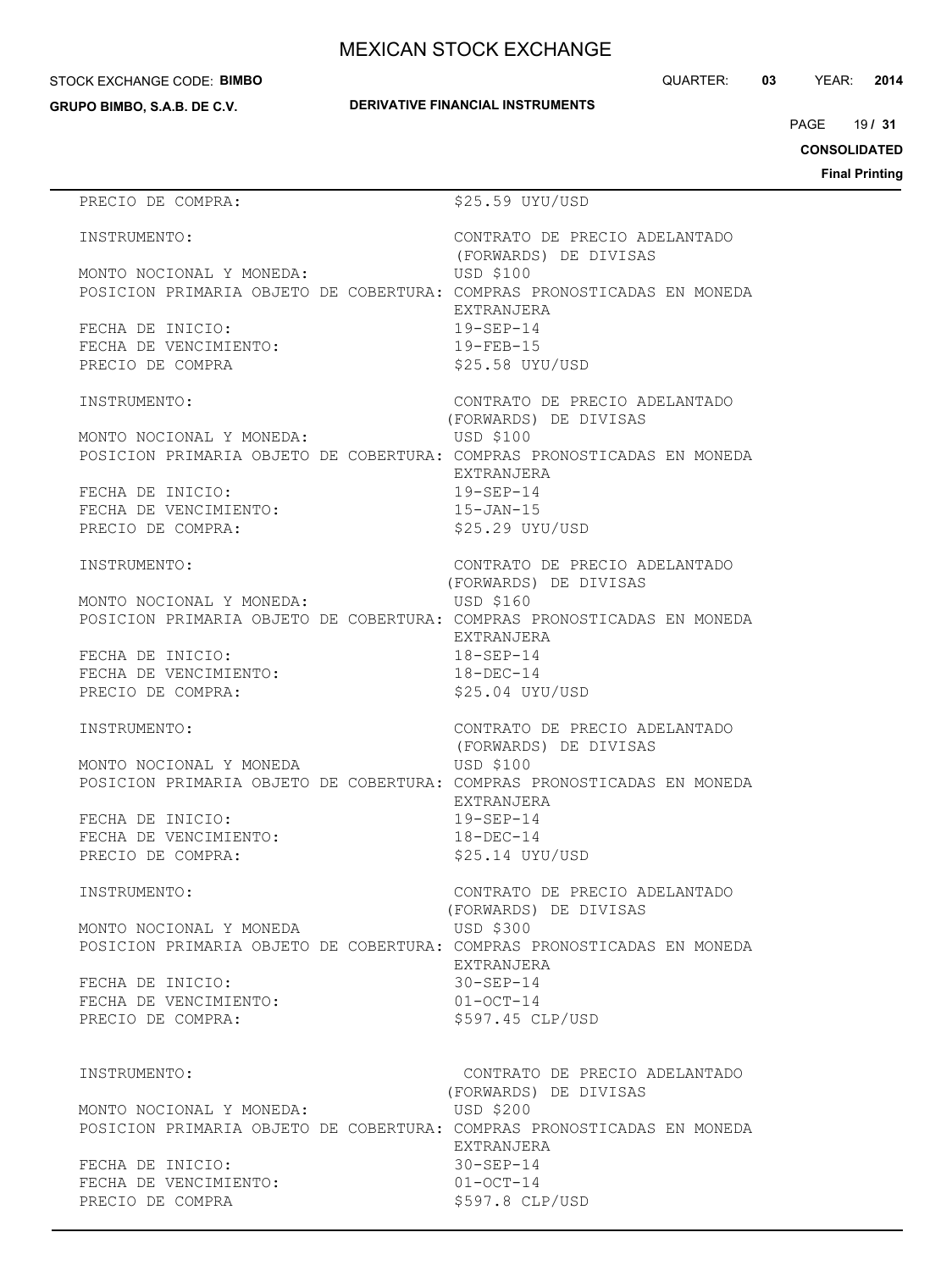#### STOCK EXCHANGE CODE: **BIMBO**

**GRUPO BIMBO, S.A.B. DE C.V.**

### **DERIVATIVE FINANCIAL INSTRUMENTS**

QUARTER: **03** YEAR: **2014**

20 PAGE **/ 31**

**CONSOLIDATED**

**Final Printing**

INSTRUMENTO: CONTRATO DE PRECIO ADELANTADO (FORWARDS) DE DIVISAS MONTO NOCIONAL Y MONEDA USD \$700 POSICION PRIMARIA OBJETO DE COBERTURA: COMPRAS PRONOSTICADAS EN MONEDA EXTRANJERA FECHA DE INICIO: 08-AGO-14 FECHA DE VENCIMIENTO: 13-OCT-14 PRECIO DE COMPRA:  $$581.9$  CLP/USD INSTRUMENTO: CONTRATO DE PRECIO ADELANTADO (FORWARDS) DE DIVISAS MONTO NOCIONAL Y MONEDA: USD \$800 POSICION PRIMARIA OBJETO DE COBERTURA: COMPRAS PRONOSTICADAS EN MONEDA EXTRANJERA FECHA DE INICIO: 10-JUL-14 FECHA DE VENCIMIENTO:  $14-9CT-14$ PRECIO DE COMPRA:  $$559.8$  CLP/USD INSTRUMENTO: CONTRATO DE PRECIO ADELANTADO (FORWARDS) DE DIVISAS MONTO NOCIONAL Y MONEDA: USD \$550 POSICION PRIMARIA OBJETO DE COBERTURA: COMPRAS PRONOSTICADAS EN MONEDA EXTRANJERA FECHA DE INICIO: 29-AGO-14 FECHA DE VENCIMIENTO:  $14-9CT-14$ PRECIO DE COMPRA  $$594.8$  CLP/USD INSTRUMENTO: CONTRATO DE PRECIO ADELANTADO (FORWARDS) DE DIVISAS MONTO NOCIONAL Y MONEDA USD \$700 POSICION PRIMARIA OBJETO DE COBERTURA: COMPRAS PRONOSTICADAS EN MONEDA EXTRANJERA FECHA DE INICIO: 28-JUL-14 FECHA DE VENCIMIENTO: 14-NOV-14 PRECIO DE COMPRA:  $$572.5$  CLP/USD INSTRUMENTO: CONTRATO DE PRECIO ADELANTADO (FORWARDS) DE DIVISAS MONTO NOCIONAL Y MONEDA: USD \$200 POSICION PRIMARIA OBJETO DE COBERTURA: COMPRAS PRONOSTICADAS EN MONEDA EXTRANJERA FECHA DE INICIO: 19-AGO-14 FECHA DE VENCIMIENTO:  $14-NOV-14$ PRECIO DE COMPRA  $$583.6$  CLP/USD INSTRUMENTO: CONTRATO DE PRECIO ADELANTADO (FORWARDS) DE DIVISAS MONTO NOCIONAL Y MONEDA: USD \$400 POSICION PRIMARIA OBJETO DE COBERTURA: COMPRAS PRONOSTICADAS EN MONEDA EXTRANJERA FECHA DE INICIO: 05-SEP-14 FECHA DE VENCIMIENTO: 14-NOV-14 PRECIO DE COMPRA:  $$592.4$  CLP/USD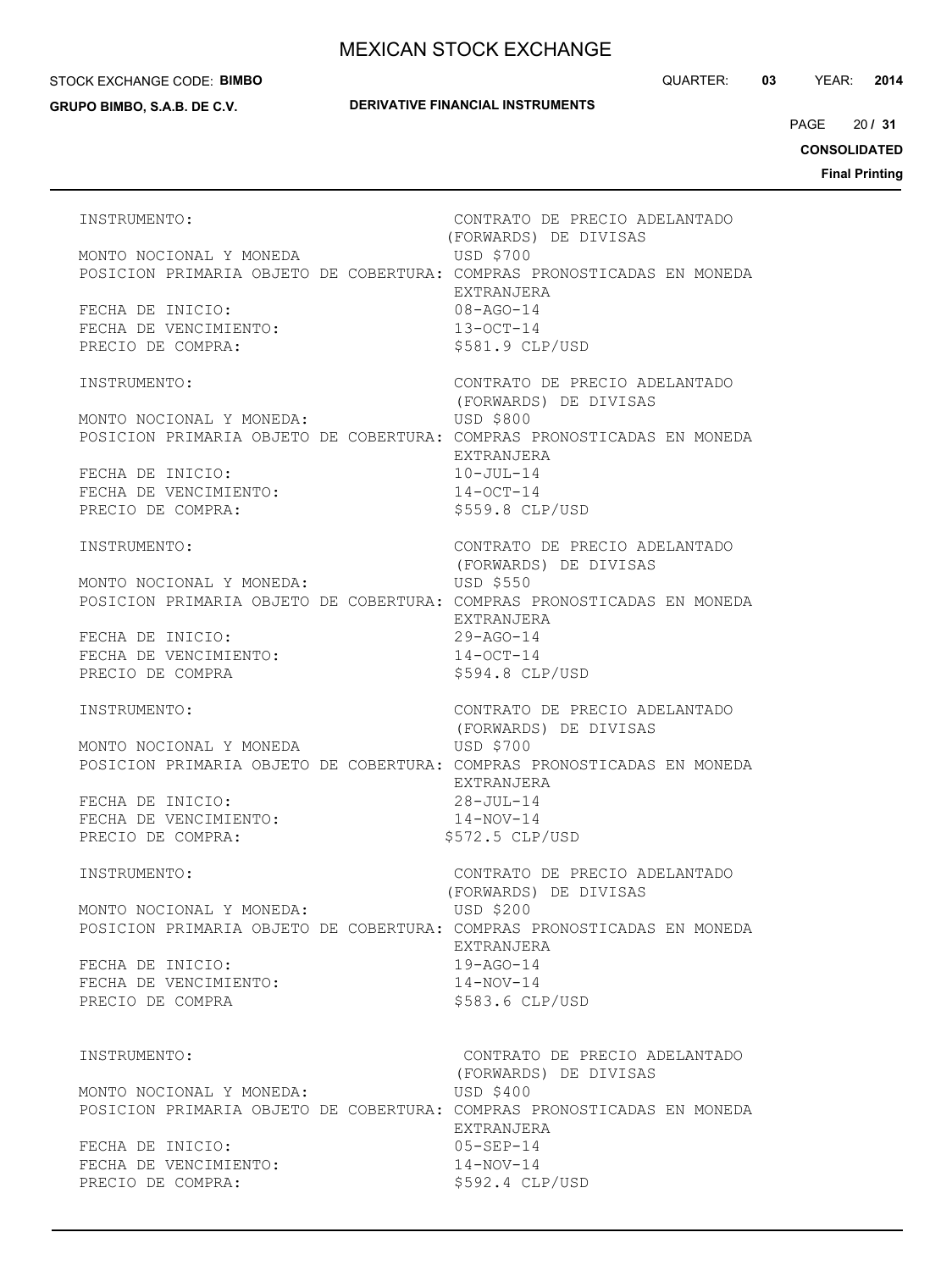#### STOCK EXCHANGE CODE: **BIMBO**

**GRUPO BIMBO, S.A.B. DE C.V.**

**DERIVATIVE FINANCIAL INSTRUMENTS**

21 PAGE **/ 31**

**CONSOLIDATED**

**Final Printing**

INSTRUMENTO: CONTRATO DE PRECIO ADELANTADO (FORWARDS) DE DIVISAS MONTO NOCIONAL Y MONEDA: USD \$600 POSICION PRIMARIA OBJETO DE COBERTURA: COMPRAS PRONOSTICADAS EN MONEDA EXTRANJERA FECHA DE INICIO: 23-SEP-14 FECHA DE VENCIMIENTO  $14-NOV-14$ PRECIO DE COMPRA:  $$604.4$  CLP/USD INSTRUMENTO: CONTRATO DE PRECIO ADELANTADO (FORWARDS) DE DIVISAS MONTO NOCIONAL Y MONEDA: USD \$500 POSICION PRIMARIA OBJETO DE COBERTURA: COMPRAS PRONOSTICADAS EN MONEDA EXTRANJERA FECHA DE INICIO: 28-JUL-14 FECHA DE VENCIMIENTO:  $12-DIC-14$ PRECIO DE COMPRA:  $$572.95$  CLP/USD INSTRUMENTO: CONTRATO DE PRECIO ADELANTADO (FORWARDS) DE DIVISAS MONTO NOCIONAL Y MONEDA: USD \$400 POSICION PRIMARIA OBJETO DE COBERTURA: COMPRAS PRONOSTICADAS EN MONEDA EXTRANJERA FECHA DE INICIO: 19-AGO-14 FECHA DE VENCIMIENTO: 12-DIC-14 PRECIO DE COMPRA:  $$584.9$  CLP/USD INSTRUMENTO: CONTRATO DE PRECIO ADELANTADO (FORWARDS) DE DIVISAS MONTO NOCIONAL Y MONEDA: USD \$400 POSICION PRIMARIA OBJETO DE COBERTURA: COMPRAS PRONOSTICADAS EN MONEDA EXTRANJERA FECHA DE INICIO: 12-SEP-14 FECHA DE VENCIMIENTO: 12-DIC-14 PRECIO DE COMPRA:  $$598.35$  CLP/USD INSTRUMENTO: CONTRATO DE PRECIO ADELANTADO (FORWARDS) DE DIVISAS MONTO NOCIONAL Y MONEDA: USD \$400 POSICION PRIMARIA OBJETO DE COBERTURA: COMPRAS PRONOSTICADAS EN MONEDA EXTRANJERA FECHA DE INICIO: 08-AGO-14 FECHA DE VENCIMIENTO 14-ENE-15 PRECIO DE COMPRA:  $$585.9$  CLP/USD INSTRUMENTO CONTRATO DE PRECIO ADELANTADO (FORWARDS) DE DIVISAS MONTO NOCIONAL Y MONEDA: USD \$500 POSICION PRIMARIA OBJETO DE COBERTURA: COMPRAS PRONOSTICADAS EN MONEDA EXTRANJERA FECHA DE INICIO: 23-SEP-14 FECHA DE VENCIMIENTO: 14-ENE-15 PRECIO DE COMPRA:  $$607.1$  CLP/USD INSTRUMENTO: CONTRATO DE PRECIO ADELANTADO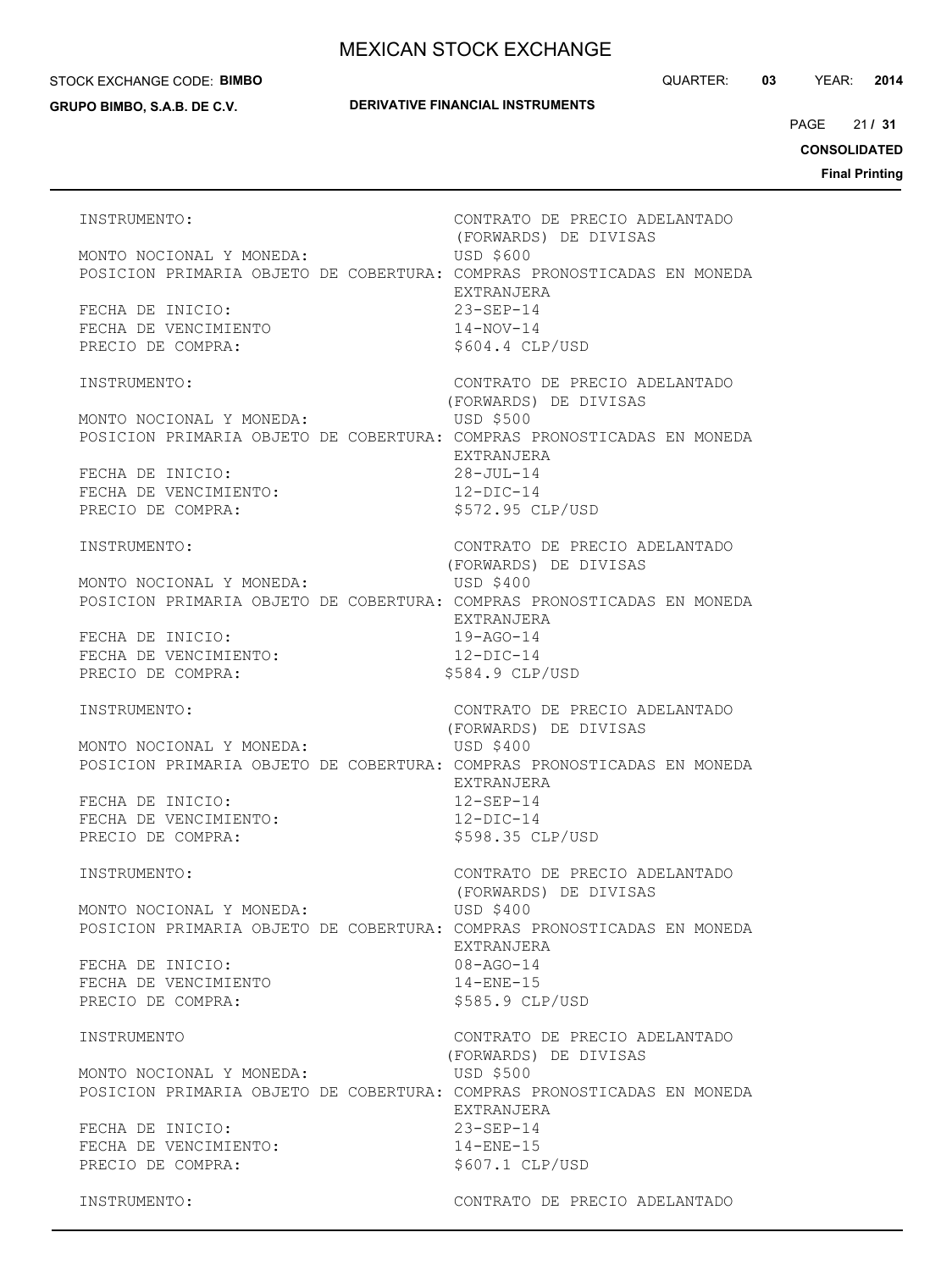### STOCK EXCHANGE CODE: **BIMBO**

**GRUPO BIMBO, S.A.B. DE C.V.**

### **DERIVATIVE FINANCIAL INSTRUMENTS**

QUARTER: **03** YEAR: **2014**

22 PAGE **/ 31**

**CONSOLIDATED**

**Final Printing**

 (FORWARDS) DE DIVISAS MONTO NOCIONAL Y MONEDA: USD \$300 POSICION PRIMARIA OBJETO DE COBERTURA: COMPRAS PRONOSTICADAS EN MONEDA EXTRANJERA FECHA DE INICIO: 05-SEP-14 FECHA DE VENCIMIENTO: 13-FEB-15 PRECIO DE COMPRA:  $$594.7$  CLP/USD INSTRUMENTO: CONTRATO DE PRECIO ADELANTADO (FORWARDS) DE DIVISAS MONTO NOCIONAL Y MONEDA: USD \$300 POSICION PRIMARIA OBJETO DE COBERTURA: COMPRAS PRONOSTICADAS EN MONEDA EXTRANJERA FECHA DE INICIO: 12-SEP-14 FECHA DE VENCIMIENTO: 13-FEB-15 PRECIO DE COMPRA:  $$601.7$  CLP/USD INSTRUMENTO: CONTRATO DE PRECIO ADELANTADO (FORWARDS) DE DIVISAS MONTO NOCIONAL Y MONEDA: USD \$300 POSICION PRIMARIA OBJETO DE COBERTURA: COMPRAS PRONOSTICADAS EN MONEDA EXTRANJERA FECHA DE INICIO: 23-SEP-14 FECHA DE VENCIMIENTO 13-FEB-15 PRECIO DE COMPRA:  $$608.5$  CLP/USD INSTRUMENTO: CONTRATO DE PRECIO ADELANTADO (FORWARDS) DE DIVISAS MONTO NOCIONAL Y MONEDA: USD \$2,000 POSICION PRIMARIA OBJETO DE COBERTURA: COMPRAS PRONOSTICADAS EN MONEDA EXTRANJERA FECHA DE INICIO:  $17$ -JUL-14 FECHA DE VENCIMIENTO: 16-OCT-14 PRECIO DE COMPRA:  $$13.0498$  MXN/USD INSTRUMENTO: CONTRATO DE PRECIO ADELANTADO (FORWARDS) DE DIVISAS MONTO NOCIONAL Y MONEDA: EUR \$5,000 POSICION PRIMARIA OBJETO DE COBERTURA: COMPRAS PRONOSTICADAS EN MONEDA EXTRANJERA FECHA DE INICIO: 28-JUL-14 FECHA DE VENCIMIENTO: 01-OCT-14 PRECIO DE COMPRA:  $$17.554$  MXN/EUR INSTRUMENTO: CONTRATO DE PRECIO ADELANTADO (FORWARDS) DE DIVISAS MONTO NOCIONAL Y MONEDA: USD \$10,000 POSICION PRIMARIA OBJETO DE COBERTURA: COMPRAS PRONOSTICADAS EN MONEDA EXTRANJERA FECHA DE INICIO: 28-JUL-14 FECHA DE VENCIMIENTO: 14-NOV-14 PRECIO DE COMPRA:  $$13.0978$  MXN/USD INSTRUMENTO: CONTRATO DE PRECIO ADELANTADO (FORWARDS) DE DIVISAS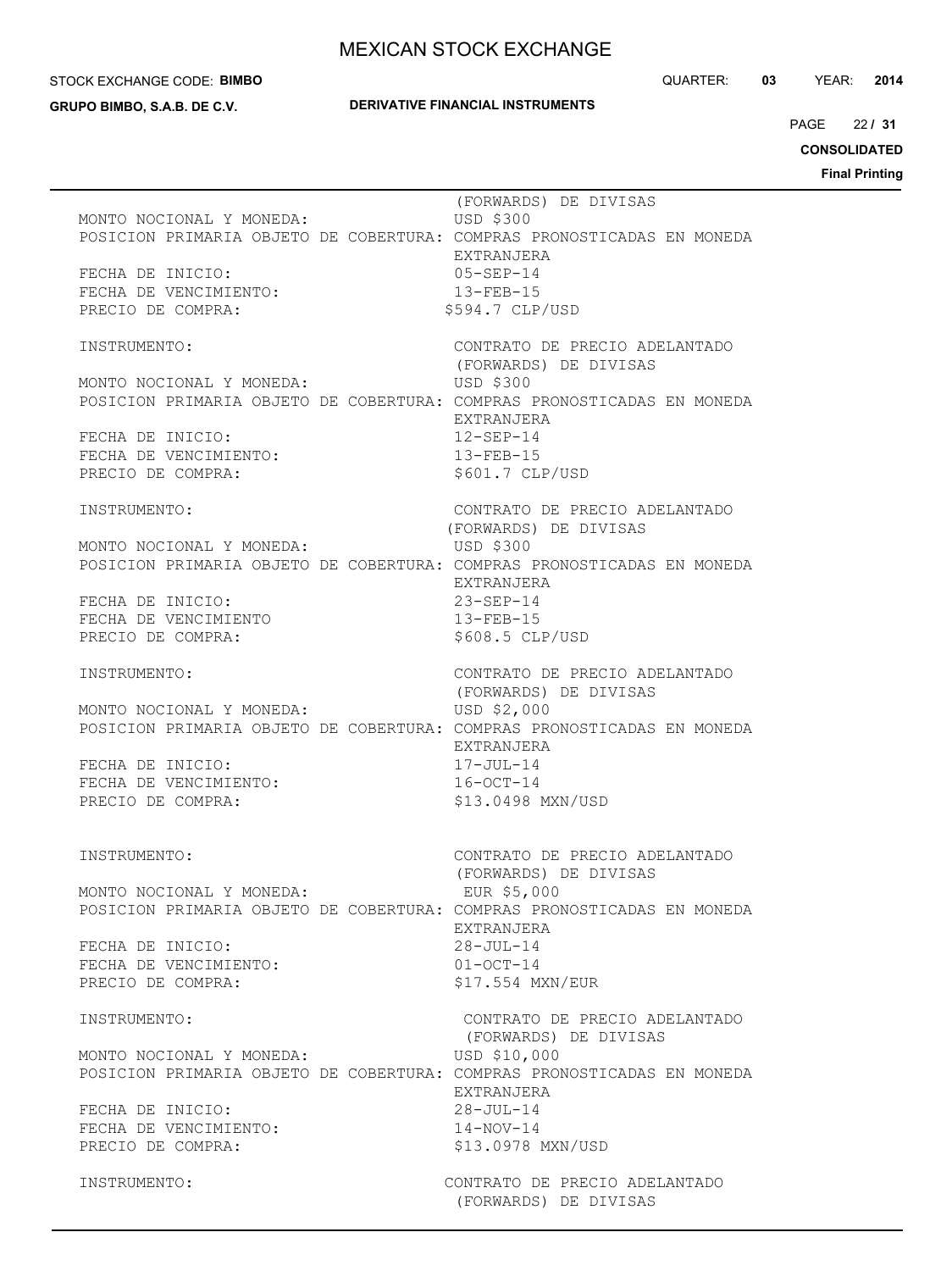#### STOCK EXCHANGE CODE: **BIMBO**

**GRUPO BIMBO, S.A.B. DE C.V.**

## **DERIVATIVE FINANCIAL INSTRUMENTS**

QUARTER: **03** YEAR: **2014**

23 PAGE **/ 31**

**CONSOLIDATED**

| MONTO NOCIONAL Y MONEDA:                   | USD \$5,000<br>POSICION PRIMARIA OBJETO DE COBERTURA: COMPRAS PRONOSTICADAS EN MONEDA<br>EXTRANJERA |
|--------------------------------------------|-----------------------------------------------------------------------------------------------------|
| FECHA DE INICIO:                           | 07-AGO-14                                                                                           |
| FECHA DE VENCIMIENTO:                      | $01 - DIC - 14$                                                                                     |
| PRECIO DE COMPRA:                          | \$13.392 MXN/USD                                                                                    |
|                                            |                                                                                                     |
| INSTRUMENTO:                               | CONTRATO DE PRECIO ADELANTADO                                                                       |
| MONTO NOCIONAL Y MONEDA:                   | (FORWARDS) DE DIVISAS<br>USD \$8,000                                                                |
|                                            | POSICION PRIMARIA OBJETO DE COBERTURA: COMPRAS PRONOSTICADAS EN MONEDA                              |
|                                            | EXTRANJERA                                                                                          |
| FECHA DE INICIO:                           | $08 - AGO - 14$                                                                                     |
| FECHA DE VENCIMIENTO:                      | $14-0CT-14$                                                                                         |
| PRECIO DE COMPRA                           | \$13.2976 MXN/USD                                                                                   |
|                                            |                                                                                                     |
| INSTRUMENTO:                               | CONTRATO DE PRECIO ADELANTADO                                                                       |
|                                            | (FORWARDS) DE DIVISAS                                                                               |
| MONTO NOCIONAL Y MONEDA                    | USD \$5,000                                                                                         |
|                                            | POSICION PRIMARIA OBJETO DE COBERTURA: COMPRAS PRONOSTICADAS EN MONEDA                              |
|                                            | EXTRANJERA                                                                                          |
| FECHA DE INICIO:                           | $14 - AGO - 14$<br>$09 - OCT - 14$                                                                  |
| FECHA DE VENCIMIENTO:<br>PRECIO DE COMPRA: | \$13.1368 MXN/USD                                                                                   |
|                                            |                                                                                                     |
| INSTRUMENTO:                               | CONTRATO DE PRECIO ADELANTADO                                                                       |
|                                            | (FORWARDS) DE DIVISAS                                                                               |
| MONTO NOCIONAL Y MONEDA                    | USD \$10,000                                                                                        |
|                                            | POSICION PRIMARIA OBJETO DE COBERTURA: COMPRAS PRONOSTICADAS EN MONEDA<br>EXTRANJERA                |
| FECHA DE INICIO:                           | $15 - AGO - 14$                                                                                     |
| FECHA DE VENCIMIENTO:                      | $13-NOV-14$                                                                                         |
| PRECIO DE COMPRA                           | \$13.1395 MXN/USD                                                                                   |
|                                            |                                                                                                     |
| INSTRUMENTO:                               | CONTRATO DE PRECIO ADELANTADO                                                                       |
| MONTO NOCIONAL Y MONEDA:                   | (FORWARDS) DE DIVISAS<br>USD \$1,000                                                                |
|                                            | POSICION PRIMARIA OBJETO DE COBERTURA: COMPRAS PRONOSTICADAS EN MONEDA                              |
|                                            | EXTRANJERA                                                                                          |
| FECHA DE INICIO:                           | $15 - AGO - 14$                                                                                     |
| FECHA DE VENCIMIENTO:                      | $02 - ENE - 15$                                                                                     |
| PRECIO DE COMPRA:                          | \$13.18 MXN/USD                                                                                     |
| INSTRUMENTO:                               | CONTRATO DE PRECIO ADELANTADO                                                                       |
| MONTO NOCIONAL Y MONEDA:                   | (FORWARDS) DE DIVISAS<br>EUR \$5,000                                                                |
|                                            | POSICION PRIMARIA OBJETO DE COBERTURA: COMPRAS PRONOSTICADAS EN MONEDA                              |
|                                            | EXTRANJERA                                                                                          |
| FECHA DE INICIO:                           | $22 - AGO - 14$                                                                                     |
| FECHA DE VENCIMIENTO:                      | 06-NOV-14                                                                                           |
| PRECIO DE COMPRA:                          |                                                                                                     |
|                                            | \$17.4745 MXN/EUR                                                                                   |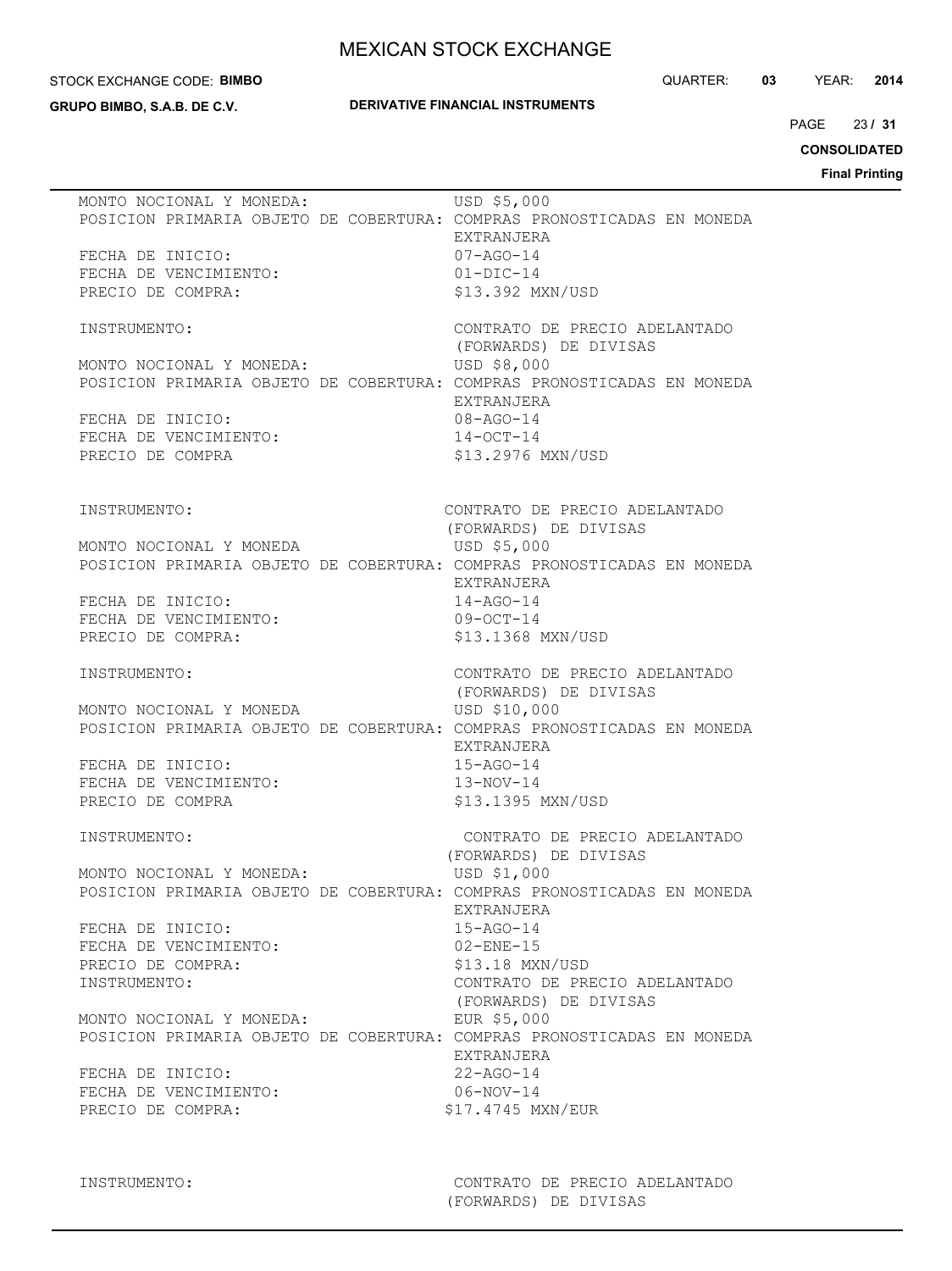#### STOCK EXCHANGE CODE: **BIMBO**

**GRUPO BIMBO, S.A.B. DE C.V.**

## **DERIVATIVE FINANCIAL INSTRUMENTS**

QUARTER: **03** YEAR: **2014**

24 PAGE **/ 31**

**CONSOLIDATED**

**Final Printing**

| MONTO NOCIONAL Y MONEDA:                                               | EUR \$4,000                   |
|------------------------------------------------------------------------|-------------------------------|
| POSICION PRIMARIA OBJETO DE COBERTURA: COMPRAS PRONOSTICADAS EN MONEDA |                               |
|                                                                        | EXTRANJERA                    |
|                                                                        |                               |
| FECHA DE INICIO:                                                       | $22 - AGO - 14$               |
| FECHA DE VENCIMIENTO:                                                  | $09-DIC-14$                   |
| PRECIO DE COMPRA                                                       | \$17.5141 MXN/EUR             |
|                                                                        |                               |
|                                                                        |                               |
| INSTRUMENTO:                                                           | CONTRATO DE PRECIO ADELANTADO |
|                                                                        | (FORWARDS) DE DIVISAS         |
| MONTO NOCIONAL Y MONEDA:                                               | USD \$5,000                   |
| POSICION PRIMARIA OBJETO DE COBERTURA: COMPRAS PRONOSTICADAS EN MONEDA |                               |
|                                                                        |                               |
|                                                                        | EXTRANJERA                    |
| FECHA DE INICIO:                                                       | $05 - SEP - 14$               |
| FECHA DE VENCIMIENTO:                                                  | $16 - DIC - 14$               |
| PRECIO DE COMPRA:                                                      | \$13.138049 MXN/USD           |
|                                                                        |                               |
|                                                                        |                               |
| INSTRUMENTO:                                                           | CONTRATO DE PRECIO ADELANTADO |
|                                                                        | (FORWARDS) DE DIVISAS         |
| MONTO NOCIONAL Y MONEDA:                                               | USD \$1,000                   |
| POSICION PRIMARIA OBJETO DE COBERTURA: COMPRAS PRONOSTICADAS EN MONEDA |                               |
|                                                                        |                               |
|                                                                        | EXTRANJERA                    |
| FECHA DE INICIO:                                                       | $05 - SEP - 14$               |
| FECHA DE VENCIMIENTO:                                                  | $13 - FEB - 15$               |
| PRECIO DE COMPRA:                                                      | \$13.19026 MXN/USD            |
|                                                                        |                               |
|                                                                        |                               |
|                                                                        |                               |
| INSTRUMENTO:                                                           | CONTRATO DE PRECIO ADELANTADO |
|                                                                        | (FORWARDS) DE DIVISAS         |
| MONTO NOCIONAL Y MONEDA                                                | USD \$5,000                   |
|                                                                        |                               |
| POSICION PRIMARIA OBJETO DE COBERTURA: COMPRAS PRONOSTICADAS EN MONEDA |                               |
|                                                                        | EXTRANJERA                    |
| FECHA DE INICIO:                                                       | $12 - SEP - 14$               |
| FECHA DE VENCIMIENTO:                                                  | $14 - NOV - 14$               |
|                                                                        |                               |
| PRECIO DE COMPRA:                                                      | \$13.289522 MXN/USD           |
|                                                                        |                               |
|                                                                        |                               |
| INSTRUMENTO:                                                           | CONTRATO DE PRECIO ADELANTADO |
|                                                                        | (FORWARDS) DE DIVISAS         |
| MONTO NOCIONAL Y MONEDA                                                | EUR \$5,000                   |
|                                                                        |                               |
| POSICION PRIMARIA OBJETO DE COBERTURA: COMPRAS PRONOSTICADAS EN MONEDA |                               |
|                                                                        | EXTRANJERA                    |
| FECHA DE INICIO:                                                       | $23 - SEP - 14$               |
| FECHA DE VENCIMIENTO:                                                  | $09-0CT-14$                   |
|                                                                        |                               |
| PRECIO DE COMPRA:                                                      | \$17.1155 MXN/EUR             |
|                                                                        |                               |
| INSTRUMENTO:                                                           | CONTRATO DE PRECIO ADELANTADO |
|                                                                        | (FORWARDS) DE DIVISAS         |
| MONTO NOCIONAL Y MONEDA:                                               | EUR \$1,000                   |
|                                                                        |                               |
| POSICION PRIMARIA OBJETO DE COBERTURA: COMPRAS PRONOSTICADAS EN MONEDA |                               |
|                                                                        | EXTRANJERA                    |
| FECHA DE INICIO:                                                       | $23 - SEP - 14$               |
| FECHA DE VENCIMIENTO:                                                  | $09-0CT-14$                   |
|                                                                        |                               |
| PRECIO DE COMPRA:                                                      | \$17.11905 MXN/EUR            |
|                                                                        |                               |
|                                                                        |                               |

INSTRUMENTO: CONTRATO SWAP DE DIVISAS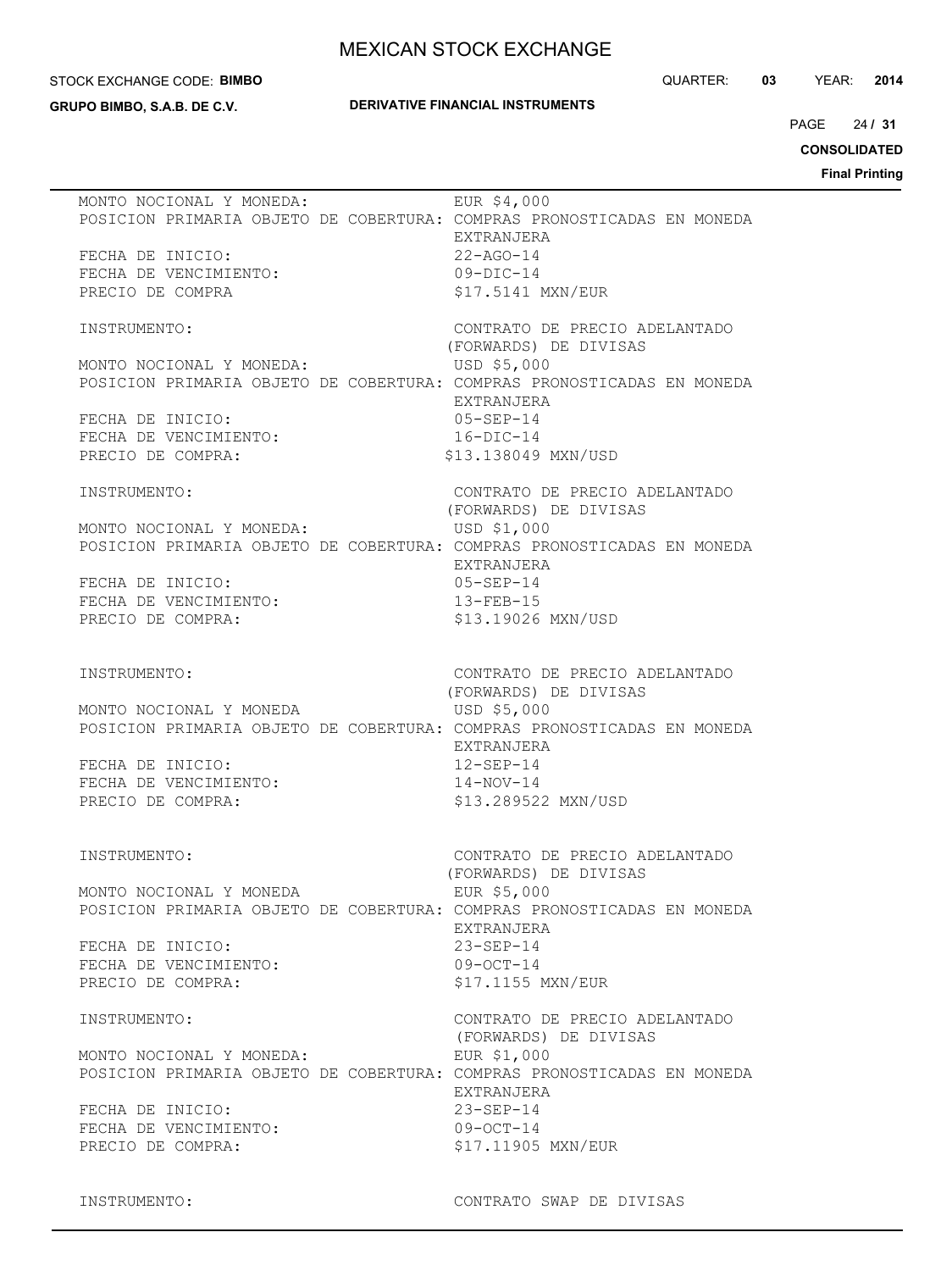### STOCK EXCHANGE CODE: **BIMBO**

**GRUPO BIMBO, S.A.B. DE C.V.**

### **DERIVATIVE FINANCIAL INSTRUMENTS**

QUARTER: **03** YEAR: **2014**

25 PAGE **/ 31**

**CONSOLIDATED**

**Final Printing**

| MONTO NOCIONAL Y MONEDA:                                                                                  | EUR \$5,000                   |
|-----------------------------------------------------------------------------------------------------------|-------------------------------|
| POSICION PRIMARIA OBJETO DE COBERTURA: COMPRAS PRONOSTICADAS EN MONEDA                                    | EXTRANJERA                    |
|                                                                                                           |                               |
| FECHA DE INICIO (PATA CORTA): 30-SEP-14                                                                   |                               |
| FECHA DE VENCIMIENTO (PATA CORTA): 01-OCT-14                                                              |                               |
| PRECIO DE VENTA:                                                                                          | \$16.9466 MXN/EUR             |
| FECHA DE INICIO (PATA LARGA): 30-SEP-14                                                                   |                               |
| FECHA DE VENCIMIENTO (PATA LARGA): 09-DIC-14                                                              |                               |
| PRECIO DE COMPRA                                                                                          | \$17.0371 MXN/EUR             |
| INSTRUMENTO:                                                                                              | CONTRATO DE PRECIO ADELANTADO |
|                                                                                                           | (FORWARDS) DE DIVISAS         |
| MONTO NOCIONAL Y MONEDA: USD \$117,150                                                                    |                               |
| POSICION PRIMARIA OBJETO DE COBERTURA: TRANSFORMA LA DEUDA EN DÓLARES DE                                  |                               |
| LA LÍNEA REVOLVENTE A DÓLARES                                                                             | CANADIENSES                   |
| FECHA DE INICIO:                                                                                          | $18 - JUL - 14$               |
| FECHA DE VENCIMIENTO:                                                                                     | $07 - OCT - 14$               |
| PRECIO DE COMPRA:                                                                                         | \$1.07594 CAD/USD             |
|                                                                                                           |                               |
|                                                                                                           |                               |
| INSTRUMENTO:                                                                                              | CONTRATO SWAP DE DIVISAS      |
| MONTO NOCIONAL Y MONEDA: USD \$40,000                                                                     |                               |
| POSICION PRIMARIA OBJETO DE COBERTURA: TRANSFORMA LA DEUDA EN DÓLARES DE<br>LA LÍNEA REVOLVENTE A DÓLARES | CANADIENSES                   |
| FECHA DE INICIO (PATA CORTA): 30-SEP-14                                                                   |                               |
| FECHA DE VENCIMIENTO (PATA CORTA): 07-OCT-14                                                              |                               |
| PRECIO DE VENTA:                                                                                          | $$1.121$ CAD/USD              |
|                                                                                                           |                               |
| FECHA DE INICIO (PATA LARGA) 30-SEP-14                                                                    |                               |
| FECHA DE VENCIMIENTO (PATA LARGA): 16-DIC-14                                                              |                               |
| PRECIO DE COMPRA:                                                                                         | \$1.12286CAD/USD              |
|                                                                                                           |                               |

II) INFORMACIÓN CUALITATIVA Y CUANTITATIVA.

## I. POLÍTICAS DE USO DE INSTRUMENTOS FINANCIEROS DERIVADOS

LA COMPAÑÍA, DENTRO DEL MARCO DE SUS OPERACIONES COTIDIANAS, SE ENCUENTRA EXPUESTA A RIESGOS INTRÍNSECOS A DISTINTAS VARIABLES DE TIPO FINANCIERO, ASÍ COMO A VARIACIONES EN EL PRECIO DE ALGUNOS INSUMOS QUE COTIZAN EN MERCADOS FORMALES INTERNACIONALES. EN VIRTUD DE LO ANTERIOR, LA COMPAÑÍA UTILIZA INSTRUMENTOS FINANCIEROS DERIVADOS PARA MITIGAR EL POSIBLE IMPACTO DE FLUCTUACIONES EN DICHAS VARIABLES Y PRECIOS SOBRE SUS RESULTADOS. LA COMPAÑÍA CONSIDERA QUE DICHOS INSTRUMENTOS OTORGAN FLEXIBILIDAD QUE PERMITE UNA MAYOR ESTABILIDAD DE INGRESOS Y UNA MEJOR VISIBILIDAD Y CERTIDUMBRE CON RELACIÓN A LOS COSTOS Y GASTOS QUE SE HABRÁN DE SOLVENTAR EN EL FUTURO.

ES POLÍTICA DE LA COMPAÑÍA, SOBRE LA CONTRATACIÓN DE INSTRUMENTOS FINANCIEROS DERIVADOS, QUE SUS OBJETIVOS SEAN EXCLUSIVAMENTE DE COBERTURA. ESTO ES, LA EVENTUAL CONTRATACIÓN DE UN INSTRUMENTO FINANCIERO DERIVADO DEBE DE ESTAR NECESARIAMENTE ASOCIADO A UNA POSICIÓN PRIMARIA QUE REPRESENTE ALGÚN RIESGO. CONSECUENTEMENTE, LOS MONTOS NOCIONALES DE UNO O TODOS LOS INSTRUMENTOS FINANCIEROS DERIVADOS CONTRATADOS PARA LA COBERTURA DE CIERTO RIESGO SERÁN CONSISTENTES CON LAS CANTIDADES DE LAS POSICIONES PRIMARIAS QUE REPRESENTAN UNA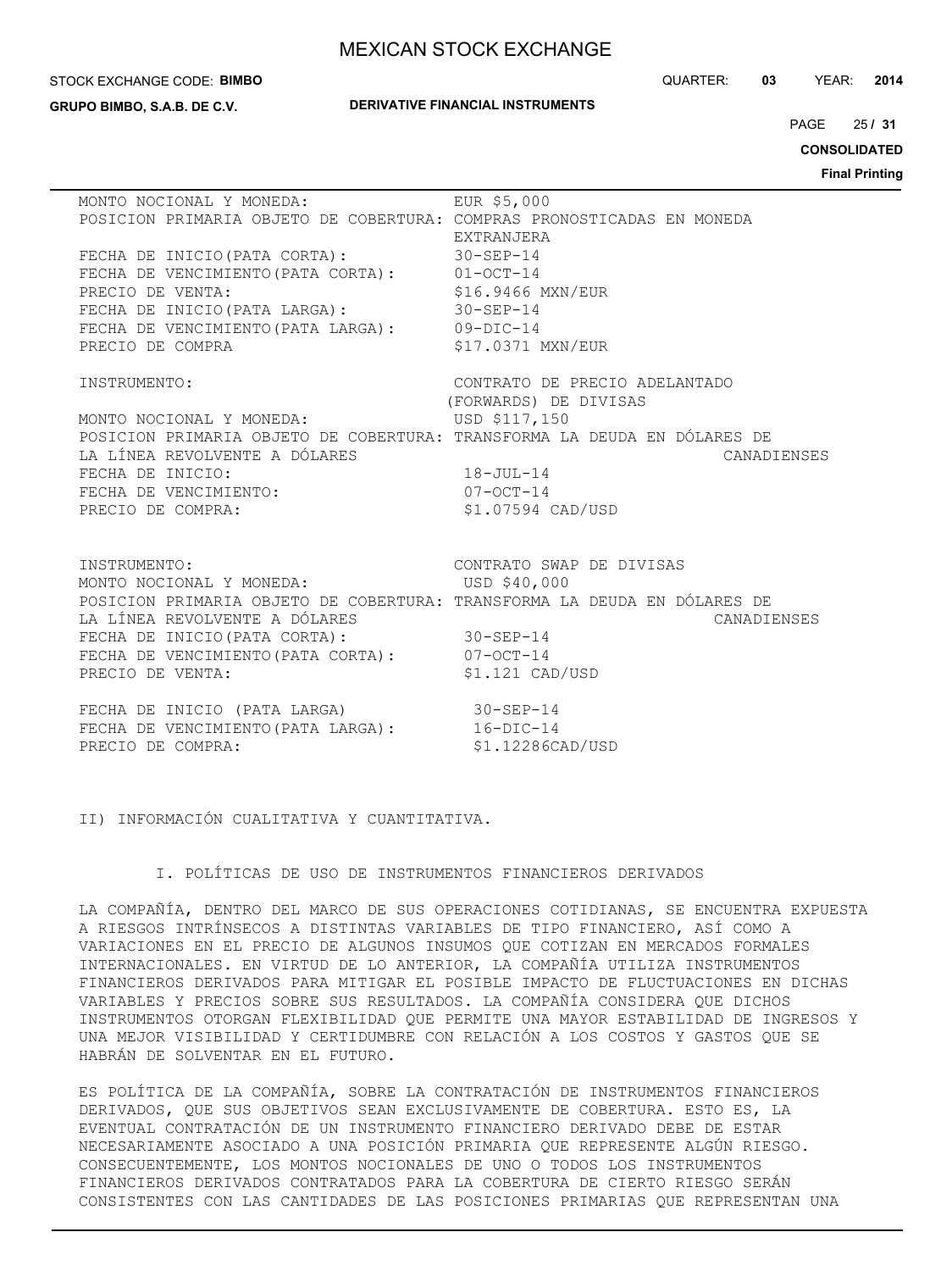**GRUPO BIMBO, S.A.B. DE C.V.**

QUARTER: **03** YEAR: **2014**

**DERIVATIVE FINANCIAL INSTRUMENTS**

26 PAGE **/ 31**

**CONSOLIDATED**

**Final Printing**

POSICIÓN DE RIESGO.

LA COMPAÑÍA NO REALIZA OPERACIONES EN LAS QUE EL BENEFICIO PRETENDIDO O FIN PERSEGUIDO SEAN LOS INGRESOS POR PRIMAS. SI LA COMPAÑÍA DECIDE LLEVAR A CABO UNA ESTRATEGIA DE COBERTURA EN DONDE SE COMBINEN OPCIONES, EL PAGO NETO DE LAS PRIMAS ASOCIADAS DEBERÁ REPRESENTAR UN EGRESO PARA LA COMPAÑÍA.

### OBJETIVOS PARA CELEBRAR OPERACIONES CON DERIVADOS

EL OBJETIVO PARA CELEBRAR OPERACIONES CON DERIVADOS ES ÚNICAMENTE DE COBERTURA. EN RELACIÓN CON LAS OPERACIONES DERIVADAS ASOCIADAS A MATERIAS PRIMAS (COMMODITIES), LA COMPAÑÍA ADQUIERE FUTUROS DE MATERIAS PRIMAS QUE COTIZAN INTERNACIONALMENTE EN MERCADOS RECONOCIDOS COMO MECANISMO DE COMPRA. ASÍ MISMO, BUSCA MINIMIZAR LOS RIESGOS DE VARIACIÓN EN LOS PRECIOS INTERNACIONALES DE SUS INSUMOS, PRINCIPALMENTE EL TRIGO, Y DAR LA MAYOR CERTEZA POSIBLE A SUS COSTOS FUTUROS.

EN EL CASO DE OTROS INSTRUMENTOS FINANCIEROS DERIVADOS ASOCIADOS A UNA POSICIÓN PRIMARIA -PASIVA O ACTIVA- DE CARÁCTER FINANCIERO, EL OBJETIVO ES MITIGAR EL RIESGO ASOCIADO A FLUCTUACIONES EN TIPOS DE CAMBIO Y EN TASAS DE INTERÉS QUE PUDIERAN AFECTAR DESFAVORABLEMENTE EL VALOR DE DICHOS ACTIVOS O PASIVOS.

### INSTRUMENTOS UTILIZADOS

LOS INSTRUMENTOS FINANCIEROS DERIVADOS QUE UTILIZA LA COMPAÑÍA SON PRINCIPALMENTE:

- A) FUTUROS DE MATERIAS PRIMAS
- B) OPCIONES SOBRE FUTUROS DE MATERIAS PRIMAS
- C) OPCIONES DE SOBRE DIVISAS
- D) CONTRATOS DE PRECIO ADELANTADO (FORWARDS) DE DIVISAS Y TASAS DE INTERÉS

 E) CONTRATOS MEDIANTE LOS CUALES SE ESTABLECE LA OBLIGACIÓN BILATERAL DE INTERCAMBIAR FLUJOS DE EFECTIVO EN FECHAS FUTURAS PREESTABLECIDAS, SOBRE UN VALOR NOMINAL O DE REFERENCIA (SWAPS)

 1) DE TASAS DE INTERÉS (INTEREST RATE SWAPS) PARA EQUILIBRAR LA MEZCLA DE TASAS DE SUS PASIVOS FINANCIEROS ENTRE TASAS FIJA Y TASAS VARIABLES.

 2) DE MONEDAS (CROSS CURRENCY SWAPS) PARA TRANSFORMAR LA MONEDA EN LA QUE SE ENCUENTRA DENOMINADO TANTO EL CAPITAL COMO LOS INTERESES DE UN PASIVO FINANCIERO.

## ESTRATEGIAS DE COBERTURA

LA COMPAÑÍA, A TRAVÉS DE LAS ÁREAS RESPONSABLES, DETERMINA LOS MONTOS Y PARÁMETROS OBJETIVOS SOBRE POSICIONES PRIMARIAS PARA LAS QUE SE CONTRATARÁ UN INSTRUMENTO FINANCIERO DERIVADO DE COBERTURA, Y LOGRAR ASÍ COMPENSAR UNO O MÁS DE LOS RIESGOS FINANCIEROS GENERADOS POR UNA TRANSACCIÓN O CONJUNTO DE TRANSACCIONES ASOCIADAS CON LA POSICIÓN PRIMARIA. LA FINALIDAD PRIMORDIAL ES LOGRAR UNA POSICIÓN NEUTRAL Y EQUILIBRADA CON RELACIÓN A LA EXPOSICIÓN AL RIESGO DE UNA CIERTA VARIABLE FINANCIERA.

EN VIRTUD DE QUE TODAS LAS VARIABLES A LAS QUE LA COMPAÑÍA SE ENCUENTRA EXPUESTA GUARDAN UN COMPORTAMIENTO DINÁMICO, LAS ESTRATEGIAS DE COBERTURA SON VALORADAS Y MONITOREADAS, DE MANERA FORMAL, CONTINUAMENTE.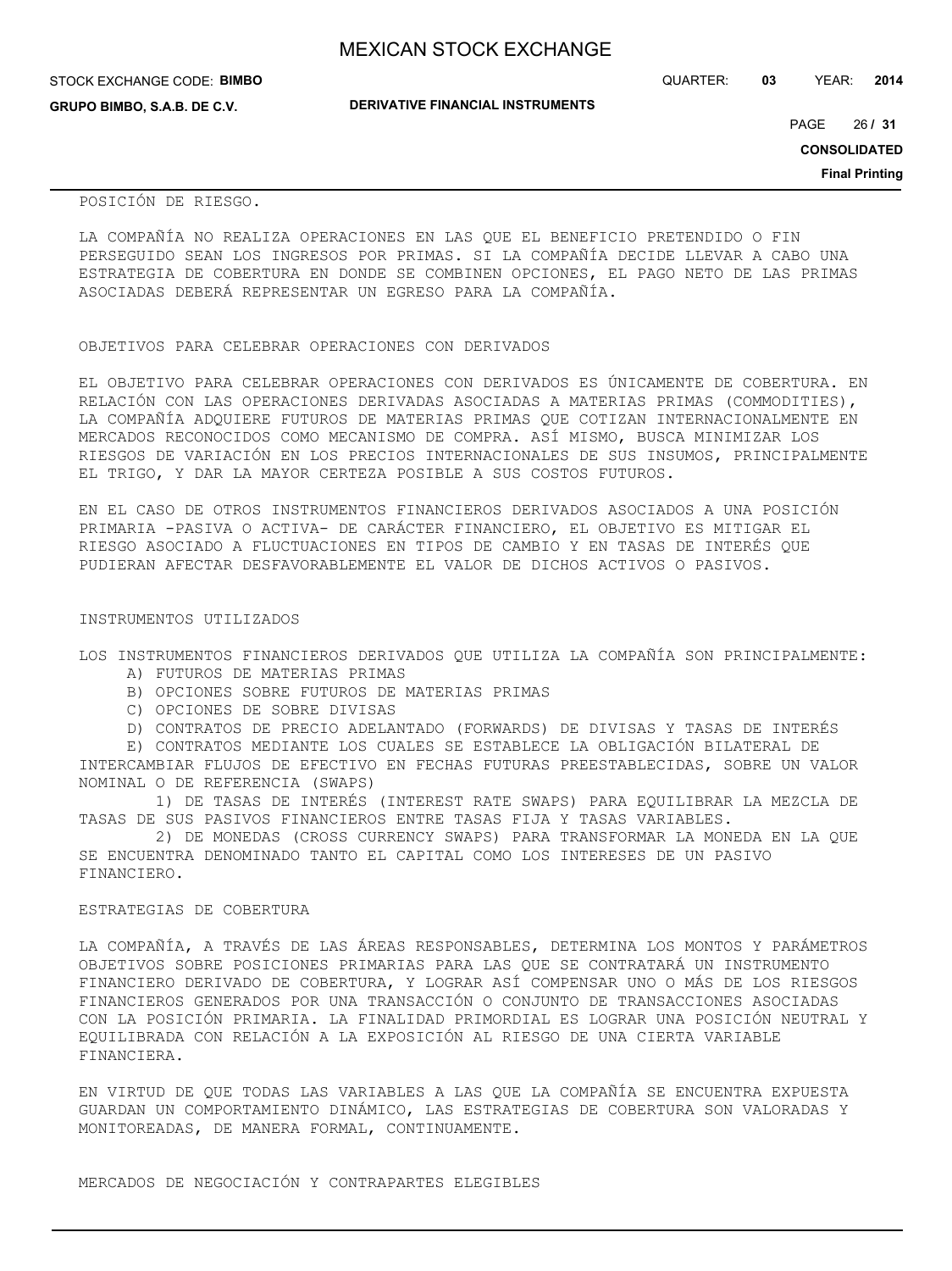STOCK EXCHANGE CODE: **BIMBO**

**GRUPO BIMBO, S.A.B. DE C.V.**

### **DERIVATIVE FINANCIAL INSTRUMENTS**

QUARTER: **03** YEAR: **2014**

27 PAGE **/ 31**

**CONSOLIDATED**

**Final Printing**

LAS OPERACIONES CON INSTRUMENTOS FINANCIEROS DERIVADOS RELACIONADOS A MATERIAS PRIMAS SON CELEBRADAS EN LOS SIGUIENTES MERCADOS RECONOCIDOS: A) MINNEAPOLIS GRAIN EXCHANGE (MGE)

- 
- B) CHICAGO BOARD OF TRADE (CBOT)
- C) MERCADO A TÉRMINO DE BUENOS AIRES
- D) NEW YORK MERCANTILE EXCHANGE (NYMEX)

DE IGUAL MODO SE HAN REALIZADO OPERACIONES BILATERALES LIGADAS A LA COBERTURA DE MATERIAS PRIMAS.

LAS OPERACIONES CON INSTRUMENTOS FINANCIEROS DERIVADOS RELACIONADOS A TASAS DE INTERÉS Y TIPO DE CAMBIO SON CONTRATADAS BILATERALMENTE, OVER THE COUNTER ("OTC") CON CONTRAPARTES ACEPTADAS Y ACEPTABLES PARA LA COMPAÑÍA, CON LAS CUALES ADEMÁS SE MANTIENE UNA AMPLIA Y CONTINUA RELACIÓN COMERCIAL.

ESTAS CONTRAPARTES SON ACEPTABLES EN VIRTUD DE QUE CUENTAN CON UNA SOLVENCIA SUFICIENTE - MEDIDA DE ACUERDO A LA CALIFICACIÓN DE "RIESGO DE CONTRAPARTE" DE STANDARD & POOR´S- PARA SUS OBLIGACIONES EN MONEDA LOCAL DE CORTO Y LARGO PLAZO, Y MONEDA EXTRANJERA DE CORTO Y LARGO PLAZO. LAS CONTRAPARTES CON LAS QUE LA COMPAÑÍA TIENE CONTRATOS PARA REALIZAR OPERACIONES FINANCIERAS DERIVADAS BILATERALES SON:

BANCO NACIONAL DE MÉXICO S.A., BBVA BANCOMER S.A., BARCLAYS BANK PLC W. LONDON, BANK OF AMERICA, N.A., HSBC BANK, ING INVESTMENT BANK, JP MORGAN CHASE BANK, N.A., BANCO SANTANDER, S.A., MIZUHO CORPORATE BANK LTD Y THE BANK OF TOKYO MITSUBISHI UFK, LTD.

### POLÍTICAS PARA LA DESIGNACIÓN DE AGENTES DE CÁLCULO O VALUACIÓN

DE CONFORMIDAD CON LOS CONTRATOS MARCO QUE AMPARAN LAS OPERACIONES FINANCIERAS DERIVADAS QUE SE REFLEJAN EN EL REPORTE TRIMESTRAL, LOS AGENTES DE CÁLCULO DESIGNADOS SON LAS CONTRAPARTES CORRESPONDIENTES.

LA COMPAÑÍA SE RESERVA EL DERECHO DE IMPUGNAR CUALQUIER CÁLCULO O VALUACIÓN REALIZADA POR LA CONTRAPARTE. ESTA IMPUGNACIÓN PERMITE LA VALIDACIÓN O SUSTITUCIÓN DEL CÁLCULO DE LA CONTRAPARTE POR AQUÉL DE UN TERCERO, INSTITUCIÓN FINANCIERA DE PRESTIGIO RECONOCIDO Y CON DOMICILIO EN LA CIUDAD DE MÉXICO.

### PRINCIPALES CONDICIONES O TÉRMINOS DE LOS CONTRATOS

TODAS LAS OPERACIONES CON INSTRUMENTOS FINANCIEROS DERIVADOS SE EFECTÚAN AL AMPARO DE UN CONTRATO MARCO ESTANDARIZADO Y DEBIDAMENTE FORMALIZADO POR LOS REPRESENTANTES LEGALES DE LA COMPAÑÍA Y DE LAS INSTITUCIONES FINANCIERAS CONTRAPARTES.

LOS SUPLEMENTOS Y ANEXOS CORRESPONDIENTES A DICHOS CONTRATOS MARCO ESTABLECEN LAS CONDICIONES DE LIQUIDACIÓN Y DEMÁS TÉRMINOS RELEVANTES DE ACUERDO CON LOS USOS Y PRÁCTICAS DEL MERCADO MEXICANO.

POLÍTICAS DE MÁRGENES, COLATERALES Y LÍNEAS DE CRÉDITO

ALGUNOS DE LOS CONTRATOS MARCO, SUPLEMENTOS Y ANEXOS A TRAVÉS DE LOS CUALES SE REALIZAN OPERACIONES FINANCIERAS DERIVADAS BILATERALES ACTUALMENTE CONTEMPLAN EL ESTABLECIMIENTO DE DEPÓSITOS EN EFECTIVO O VALORES PARA GARANTIZAR EL PAGO DE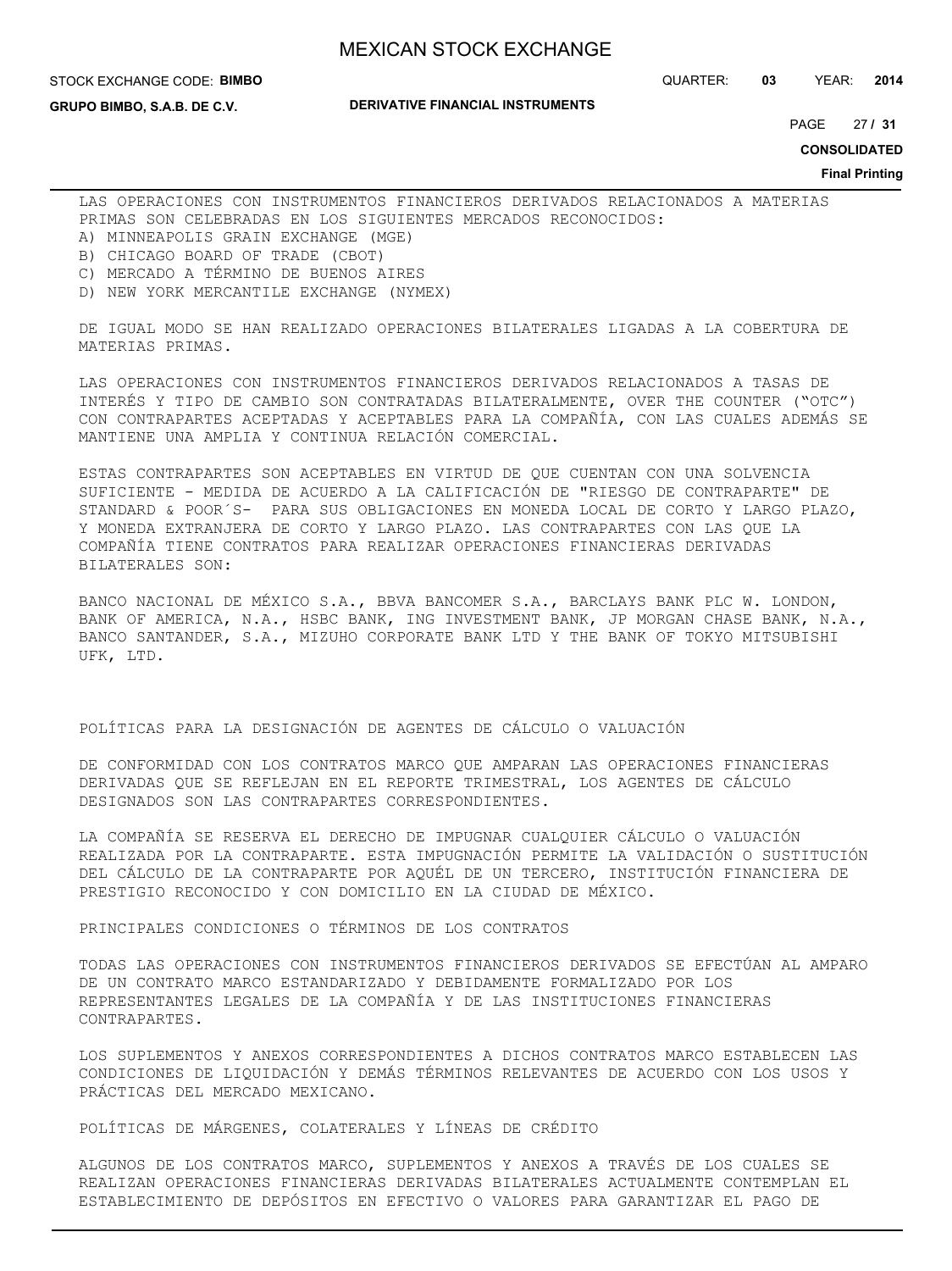STOCK EXCHANGE CODE: **BIMBO**

**GRUPO BIMBO, S.A.B. DE C.V.**

**DERIVATIVE FINANCIAL INSTRUMENTS**

QUARTER: **03** YEAR: **2014**

28 PAGE **/ 31**

**CONSOLIDATED**

### **Final Printing**

OBLIGACIONES GENERADAS POR DICHOS CONTRATOS. LOS LÍMITES DE CRÉDITO QUE LA COMPAÑÍA MANTIENE CON SUS CONTRAPARTES SON SUFICIENTEMENTE AMPLIOS PARA SOPORTAR SU OPERACIÓN ACTUAL SIN NECESIDAD DE REALIZAR NINGÚN DEPÓSITO EN GARANTÍA.

ACTUALMENTE, LA COMPAÑÍA NO MANTIENE NINGÚN DEPÓSITO DE EFECTIVO O VALORES COMO GARANTÍA DE PAGO DE OBLIGACIONES GENERADAS POR DERIVADOS FINANCIEROS.

CON RELACIÓN A LOS CONTRATOS DE FUTUROS ASOCIADOS A MATERIAS PRIMAS QUE SE CELEBRAN EN MERCADOS RECONOCIDOS E INTERNACIONALES, LA COMPAÑÍA ESTÁ SUJETA A LAS REGLAS DE DICHOS MERCADOS. ESTAS REGLAS INCLUYEN, ENTRE OTRAS, CUBRIR EL MARGEN INICIAL PARA OPERAR CONTRATOS DE FUTUROS, ASÍ COMO LAS SUBSECUENTES LLAMADAS DE MARGEN REQUERIDAS A LA COMPAÑÍA.

PROCESOS Y NIVELES DE AUTORIZACIÓN REQUERIDOS POR TIPO DE OPERACIÓN

EL DISEÑO E IMPLEMENTACIÓN DE LA ESTRATEGIA DE CONTRATACIÓN DE INSTRUMENTOS FINANCIEROS DERIVADOS RECAE FORMALMENTE EN DOS ORGANISMOS:

 A) LA TESORERÍA CORPORATIVA, RESPONSABLE DE LA ADMINISTRACIÓN DE RIESGO DE TASAS DE INTERÉS, DE TIPO DE CAMBIO Y DE LIQUIDEZ.

 B) EL SUBCOMITÉ DE RIESGO DE MERCADO DE MATERIAS PRIMAS, ENCARGADO DE ADMINISTRAR EL RIESGO EN PRECIO DE MATERIAS PRIMAS.

AMBOS ORGANISMOS REPORTAN DE MANERA CONTINUA SUS ACTIVIDADES A LA DIRECCIÓN DE ADMINISTRACIÓN DE RIESGOS DE NEGOCIO.

LA DIRECCIÓN DE ADMINISTRACIÓN DE RIESGOS, A SU VEZ, REPORTA LAS POSICIONES DE RIESGO DE LA COMPAÑÍA AL COMITÉ DE AUDITORÍA Y AL COMITÉ DIRECTIVO.

PROCEDIMIENTOS DE CONTROL INTERNO PARA ADMINISTRAR LA EXPOSICIÓN A RIESGOS DE MERCADO Y LIQUIDEZ EN LAS POSICIONES DE INSTRUMENTOS FINANCIEROS DERIVADOS

A) ADMINISTRACIÓN DE RIESGO DE TASAS DE INTERÉS Y TIPO DE CAMBIO

EL DISEÑO DE LA ESTRATEGIA GENERAL DE INSTRUMENTOS FINANCIEROS DERIVADOS ES RESPONSABILIDAD DE LA TESORERÍA CORPORATIVA.

EN EL DESEMPEÑO DE SUS FUNCIONES, LA TESORERÍA CORPORATIVA ATIENDE LOS SIGUIENTES CRITERIOS:

 - DIVERSIFICACIÓN DE RIESGO EN LAS POSICIONES FINANCIERAS DE LA TESORERÍA CORPORATIVA

- CALIDAD DE CRÉDITO TANTO DE LOS INSTRUMENTOS COMO DE LAS CONTRAPARTES

- EXPOSICIÓN CORPORATIVA A LOS RIESGOS DE MERCADO
- LIQUIDEZ DE LA TESORERÍA CORPORATIVA
- B) ADMINISTRACIÓN DE RIESGO DE MATERIAS PRIMAS

CON RELACIÓN A LOS CONTRATOS DE FUTUROS Y OPCIONES DE MATERIAS PRIMAS, LA COMPAÑÍA CUENTA CON UN SUBCOMITÉ DE RIESGO DE MERCADO DE MATERIAS PRIMAS QUE EN EL DESEMPEÑO DE SUS FUNCIONES ATIENDE LOS SIGUIENTES CRITERIOS:

 - CONSISTENCIA DE LAS POSICIONES ABIERTAS DE LA COMPAÑÍA EN LOS MERCADOS DE FUTUROS CON LA ESTRATEGIA CORPORATIVA - VIGILANCIA DEL CUMPLIMIENTO DE LOS LÍMITES DE RIESGO AUTORIZADOS POR EL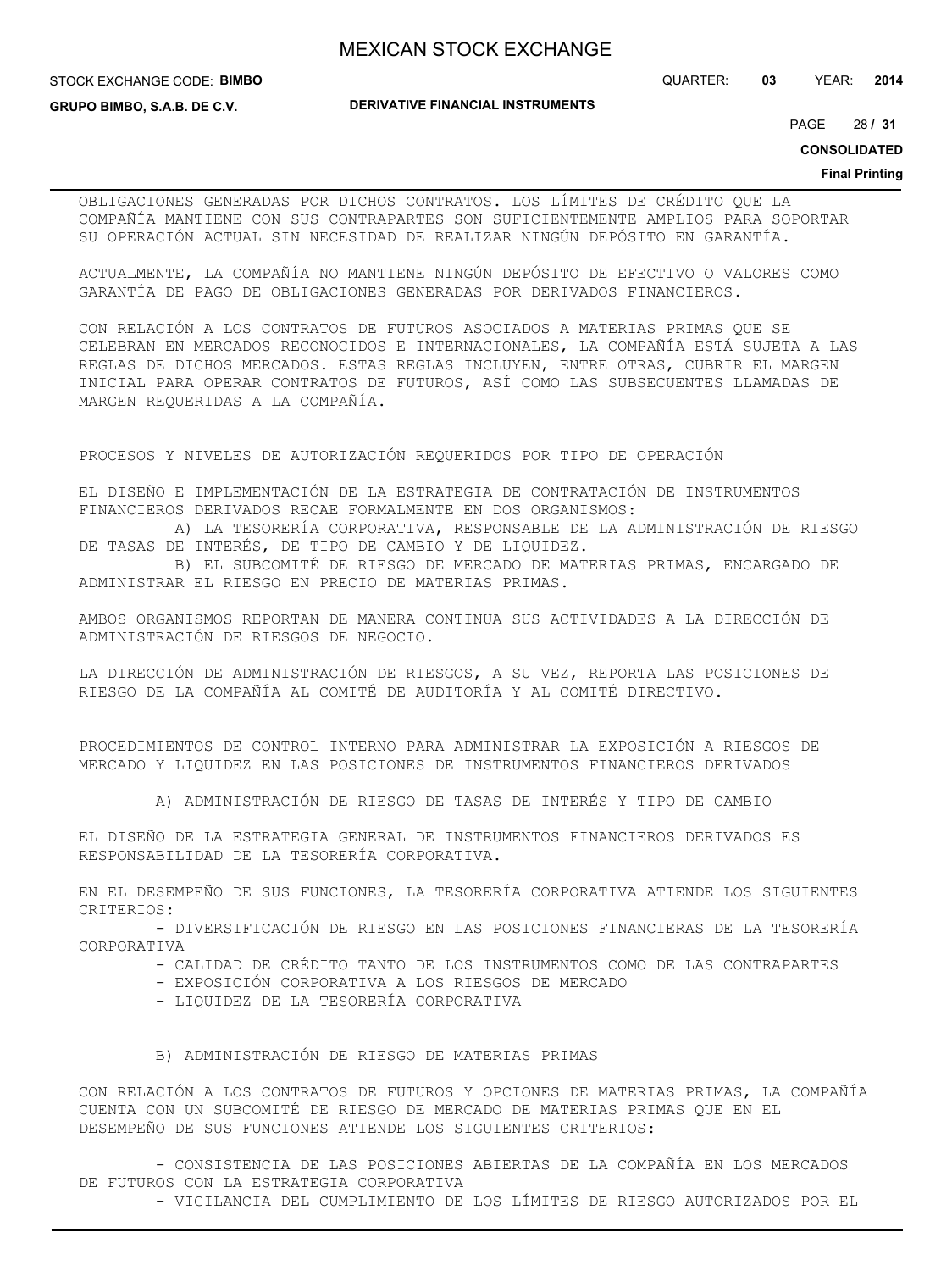STOCK EXCHANGE CODE: **BIMBO**

**GRUPO BIMBO, S.A.B. DE C.V.**

**DERIVATIVE FINANCIAL INSTRUMENTS**

QUARTER: **03** YEAR: **2014**

29 PAGE **/ 31**

**CONSOLIDATED**

**Final Printing**

COMITÉ CORPORATIVO DE RIESGOS DE NEGOCIO

EXISTENCIA DE UN TERCERO INDEPENDIENTE QUE REVISE DICHOS PROCEDIMIENTOS

LA DIRECCIÓN DE AUDITORÍA INTERNA TIENE ENTRE SUS FUNCIONES EL CERTIFICAR QUE LAS OPERACIONES RELACIONADAS A LA ADMINISTRACIÓN DE RIESGOS DE LA COMPAÑÍA SE APEGUEN A LAS NORMAS Y PROCEDIMIENTOS ESTABLECIDOS. LA DIRECCIÓN DE AUDITORÍA INTERNA REPORTA A LA DIRECCIÓN GENERAL LAS DESVIACIONES CON RESPECTO A DICHAS NORMAS Y PROPONE ELEMENTOS DE MEJORA AL PROCEDIMIENTO DE ADMINISTRACIÓN DE RIESGOS.

ADICIONALMENTE, ESTOS PROCEDIMIENTOS SON DISCUTIDOS CON AUDITORES EXTERNOS QUIENES VALIDAN LA CORRECTA APLICACIÓN CONTABLE DEL EFECTO EN RESULTADOS Y BALANCE DE DICHAS OPERACIONES.

INTEGRACIÓN DE UNA DIRECCIÓN DE ADMINISTRACIÓN DE RIESGOS

COMO ÓRGANOS REGULADORES, LA COMPAÑÍA CUENTA CON LA DIRECCIÓN DE RIESGOS DE NEGOCIO CUYOS OBJETIVOS SON PRINCIPALMENTE:

 - IDENTIFICAR, EVALUAR Y MONITOREAR LOS RIESGOS EXTERNOS E INTERNOS QUE PUDIERAN IMPACTAR SIGNIFICATIVAMENTE A LA COMPAÑÍA.

- PRIORIZAR RIESGOS.

- ASEGURAR LA ASIGNACIÓN Y SEGUIMIENTO DE LOS RIESGOS.

- VALIDAR ÓRGANOS Y/O RESPONSABLES DE SU ADMINISTRACIÓN.

 - VALIDAR AVANCES EN LA ADMINISTRACIÓN DE CADA UNO DE LOS RIESGOS PRIORITARIOS.

- RECOMENDAR ACCIONES A SEGUIR.

 - REPORTAR RIESGOS PRIORITARIOS Y AVANCES EN SU ADMINISTRACIÓN AL COMITÉ DIRECTIVO, COMITÉ DE AUDITORÍA Y JUNTA DE PLANEACIÓN.

II. DESCRIPCIÓN GENÉRICA SOBRE LAS TÉCNICAS Y POLÍTICAS DE VALUACIÓN

## TÉCNICAS Y POLÍTICAS DE VALUACIÓN

LA COMPAÑÍA VALÚA TODOS LOS INSTRUMENTOS DERIVADOS REGISTRADOS EN EL BALANCE GENERAL A VALOR RAZONABLE. LA DETERMINACIÓN DEL VALOR RAZONABLE ES REALIZADA POR LA INSTITUCIÓN CONTRAPARTE DE CADA TRANSACCIÓN DE ACUERDO CON SU PROPIA METODOLOGÍA Y MODELOS. LA COMPAÑÍA CONTINUAMENTE VALIDA EL CÁLCULO DEL VALOR RAZONABLE REPORTADO POR LA INSTITUCIÓN CONTRAPARTE UTILIZANDO ALGUNA DE LAS SIGUIENTES METODOLOGÍAS:

 A) CUANDO EL INSTRUMENTO FINANCIERO DERIVADO COTIZA EN MERCADOS RECONOCIDOS, LA VALIDACIÓN DEL VALOR RAZONABLE SE BASA EN LAS COTIZACIONES DE MERCADO PUBLICADAS POR DICHO MERCADO. ADICIONALMENTE, ESTOS PRECIOS PUEDEN SER VERIFICADOS EN SISTEMAS DE INFORMACIÓN AMPLIAMENTE RECONOCIDOS Y UTILIZADOS (BLOOMBERG Y REUTERS).

 B) CUANDO EL INSTRUMENTO FINANCIERO DERIVADO NO COTIZA EN UN MERCADO RELEVANTE, SE EMPLEAN MODELOS RECONOCIDOS DE VALUACIÓN. DICHOS MODELOS PUEDEN SER: - MODELOS DESARROLLADOS INTERNAMENTE Y BASADOS EN METODOLOGÍAS SIMILARES A LAS UTILIZADAS POR EMPRESAS PROVEEDORAS DE PRECIOS. LA CONSISTENCIA DE LOS MODELOS INTERNOS CON LA METODOLOGÍA INCLUYE FÓRMULAS DE VALUACIÓN, VARIABLES DE MERCADO RELEVANTES Y PARÁMETROS TÉCNICOS.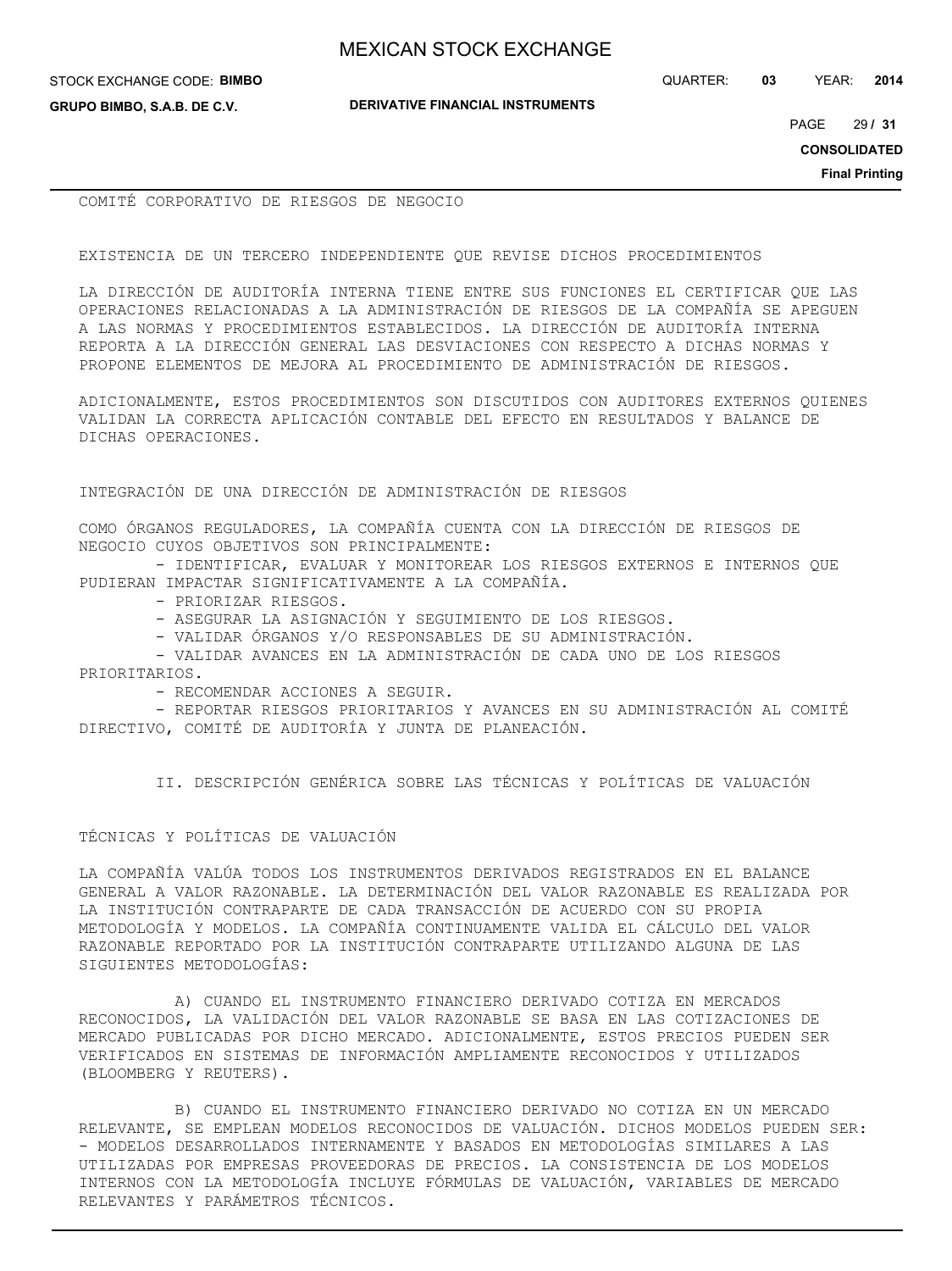STOCK EXCHANGE CODE: **BIMBO**

**GRUPO BIMBO, S.A.B. DE C.V.**

**DERIVATIVE FINANCIAL INSTRUMENTS**

QUARTER: **03** YEAR: **2014**

30 PAGE **/ 31**

**CONSOLIDATED**

**Final Printing**

- TERCEROS CON LOS QUE LA COMPAÑÍA MANTIENE RELACIONES CONTRACTUALES PARA PROPORCIONAR VALUACIONES (PRICE VENDORS). - CALCULADORAS INCLUIDAS EN SISTEMAS DE INFORMACIÓN AMPLIAMENTE RECONOCIDOS Y UTILIZADOS (BLOOMBERG Y REUTERS).

ACCIONES ESTABLECIDAS EN FUNCIÓN DE LA VALUACIÓN OBTENIDA

NO ESTÁ DENTRO DE LA POLÍTICA DE LA COMPAÑÍA EL DESHACER SUS OPERACIONES DE COBERTURA EN FUNCIÓN DEL VALOR RAZONABLE REPORTADO Y VERIFICADO MENSUALMENTE, SINO EN FUNCIÓN DE LA ESTRATEGIA GENERAL DEFINIDA PARA LAS VARIABLES DE MONEDA EXTRANJERA, TASAS DE INTERÉS Y MATERIAS PRIMAS.

### DETERMINACIÓN DE LA EFECTIVIDAD DE LA COBERTURA

LOS INSTRUMENTOS CONTRATADOS PARA LA COBERTURA DE PASIVOS FINANCIEROS MANTIENEN UNA COINCIDENCIA CON LAS CARACTERÍSTICAS CRÍTICAS DE LA POSICIÓN PRIMARIA. POR ESTA RAZÓN, Y DE ACUERDO CON LOS LINEAMIENTOS SEÑALADOS EN LAS NORMAS INTERNACIONALES (IFRS), SE CONSIDERA QUE LA EFECTIVIDAD DE LA COBERTURA GENERADA ES DE 100% UTILIZANDO DERIVADOS HIPOTÉTICOS PARA PROBARLO.

CON RESPECTO A LOS INSTRUMENTOS CONTRATADOS PARA LA COBERTURA DE MATERIAS PRIMAS, LA COMPAÑÍA REALIZA PRUEBAS DE EFECTIVIDAD RETROSPECTIVAS Y PROSPECTIVAS, TENIENDO COMO RESULTADO NIVELES DENTRO DE LOS RANGOS PERMITIDOS.

III) FUENTES INTERNAS Y EXTERNAS DE LIQUIDEZ QUE PUDIERAN SER UTILIZADAS PARA ATENDER REQUERIMIENTOS RELACIONADOS CON INSTRUMENTOS FINANCIEROS DERIVADOS

LA COMPAÑÍA CUBRE LOS REQUERIMIENTOS RELACIONADOS CON INSTRUMENTOS FINANCIEROS DERIVADOS CON BALANCES EN CAJA. LA PLANEACIÓN DE LIQUIDEZ DE LA COMPAÑÍA CONTEMPLA LOS FLUJOS RELACIONADOS A LOS INSTRUMENTOS DERIVADOS, ASÍ COMO UNA PREVISIÓN ESTADÍSTICA PARA LLAMADAS DE MARGEN Y OTROS EGRESOS.

ADICIONALMENTE, LA COMPAÑÍA MANTIENE ABIERTAS Y CALIFICADAS LÍNEAS DE CRÉDITO DE CORTO Y LARGO PLAZO, ALGUNAS DE ELLAS COMPROMETIDAS, CON INSTITUCIONES FINANCIERAS, QUE LE PERMITEN ASEGURAR SU CAPACIDAD DE PAGO PARA LAS OBLIGACIONES GENERADAS POR INSTRUMENTOS FINANCIEROS DERIVADOS.

IV) CAMBIOS EN LA EXPOSICIÓN A LOS PRINCIPALES RIESGOS IDENTIFICADOS Y EN LA ADMINISTRACIÓN DE LA MISMA

LOS RIESGOS IDENTIFICADOS SON LOS QUE SE RELACIONAN CON LAS VARIACIONES DE TIPO DE CAMBIO, TASAS DE INTERÉS Y PRECIO DE MATERIAS PRIMAS. DADA LA RELACIÓN DIRECTA QUE EXISTE ENTRE LAS POSICIONES PRIMARIAS Y LOS INSTRUMENTOS DE COBERTURA, Y QUE ESTOS ÚLTIMOS NO TIENEN ELEMENTOS DE OPCIONALIDAD QUE PUDIERAN AFECTAR LA EFECTIVIDAD DE LA COBERTURA, LA COMPAÑÍA NO PREVÉ NINGÚN RIESGO DE QUE ESTAS COBERTURAS DIFIERAN DEL OBJETIVO CON EL QUE FUERON CONTRATADAS.

CON RELACIÓN A LOS FUTUROS DE MATERIAS PRIMAS, LA DESCRIPCIÓN Y NÚMERO DE INSTRUMENTOS FINANCIEROS DERIVADOS CUYA POSICIÓN FUE CERRADA DURANTE EL TRIMESTRE TERMINADO AL 30 DE SEPTIEMBRE DE 2014, ASÍ COMO EL NÚMERO Y MONTO DE LAS LLAMADAS DE MARGEN REALIZADAS DURANTE DICHO PERIODO SE DETALLAN A CONTINUACIÓN: